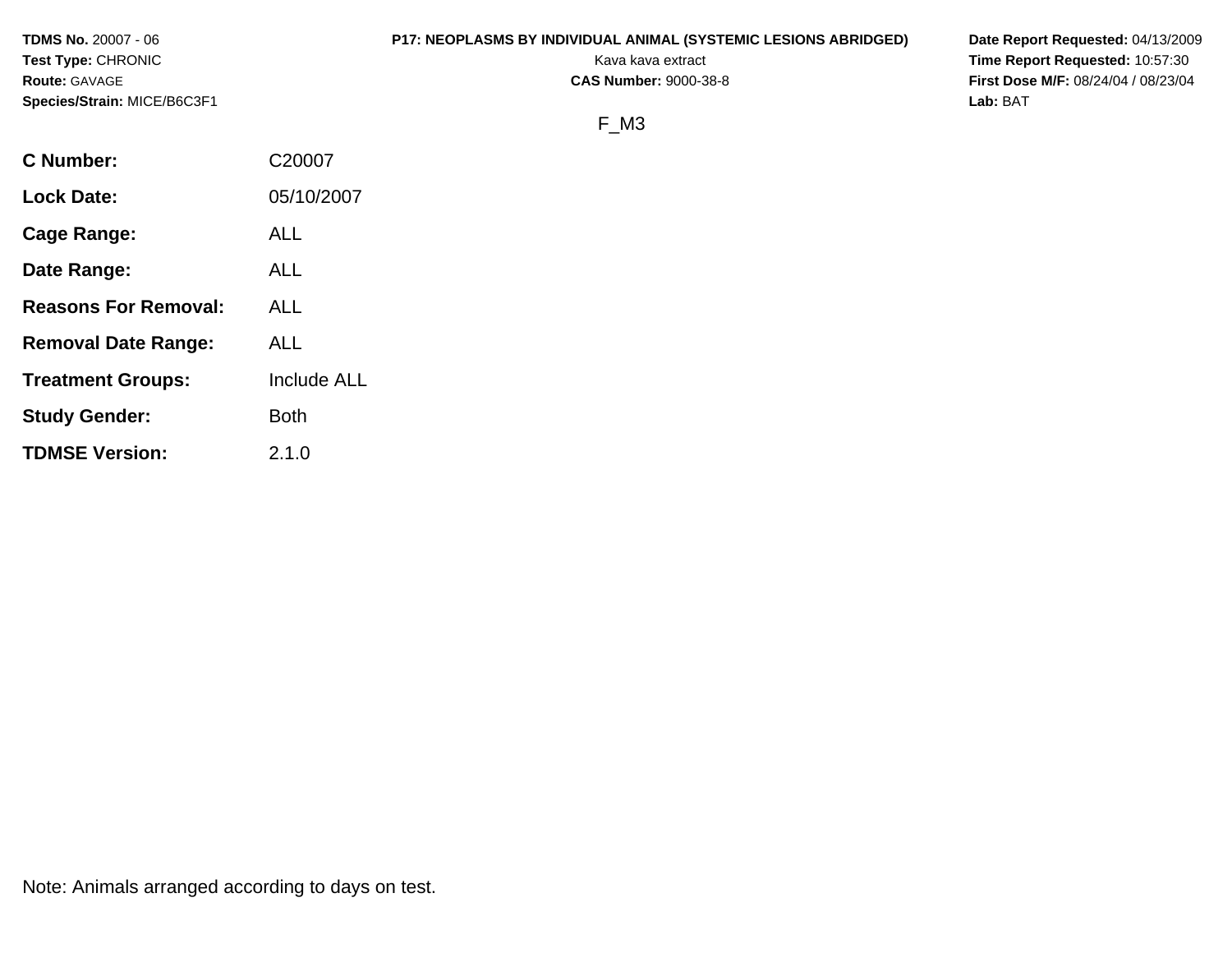| <b>TDMS No. 20007 - 06</b> |  |
|----------------------------|--|
| Test Type: CHRONIC         |  |

## P17: NEOPLASMS BY INDIVIDUAL ANIMAL (SYSTEMIC LESIONS ABRIDGED)

**CAS Number: 9000-38-8** 

Kava kava extract

Route: GAVAGE

Species/Strain: MICE/B6C3F1

Date Report Requested: 04/13/2009 Time Report Requested: 10:57:30 First Dose M/F: 08/24/04 / 08/23/04  $Ish:RAT$ 

| <b>Pecies/Otialii.</b> MIOL/D0OJI I |             |                            |                             |             |             |              |        |                       |                            |        |             |                                  |                       |                  |   |                  |                        |             |                  |                  |               |        | Lav. DAI |        |     |                 |
|-------------------------------------|-------------|----------------------------|-----------------------------|-------------|-------------|--------------|--------|-----------------------|----------------------------|--------|-------------|----------------------------------|-----------------------|------------------|---|------------------|------------------------|-------------|------------------|------------------|---------------|--------|----------|--------|-----|-----------------|
|                                     | DAY ON TEST | v<br>3<br>6<br>9           | $\mathbf 0$<br>4<br>G<br>5  | U<br>5<br>3 | 0<br>5      | U<br>.5<br>9 | b.     | 0<br>6                | 0<br>6<br>◠<br>$\sim$<br>6 | 0<br>6 | 0<br>6<br>4 | v<br>6<br>4<br>8                 | 0<br>6<br>ა<br>າ<br>∠ | 0<br>6<br>6<br>8 | 8 | 0<br>6<br>8<br>3 | $\mathbf{0}$<br>0<br>3 | 0<br>3<br>0 | 0<br>3<br>0      | 0<br>ີ<br>ت<br>0 | 0<br>0        | U<br>3 | 0<br>3   | U<br>3 |     |                 |
| <b>B6C3F1 MICE MALE</b><br>0 G/KG   | ANIMAL ID   | u<br>v<br>υ<br>∼<br>◠<br>∼ | 0<br>0<br>0<br>$\mathbf{p}$ | U<br>4      | 0<br>U<br>5 | 4            | $\sim$ | 0<br>0<br>3<br>ົ<br>∠ | 0<br>0<br>4<br>G           | 0<br>6 | 0<br>0      | $\sqrt{2}$<br><u>.</u><br>ົ<br>3 | 0<br>0<br>0           | 6                | 9 | 0<br>0<br>5<br>0 | 0<br>0<br>0<br>9       |             | 0<br>0<br>0<br>◠ | 0<br>0<br>◠<br>8 | 4<br>$\Omega$ | 4<br>8 | 4<br>9   | 0<br>U | - 0 | males<br>(cont) |

# **ALIMENTARY SYSTEM**

| Esophagus                                          |     |   |   |  |   |  |  |        |  |   |  |   |  |   |   |                |
|----------------------------------------------------|-----|---|---|--|---|--|--|--------|--|---|--|---|--|---|---|----------------|
| Gallbladder                                        |     |   |   |  |   |  |  |        |  |   |  |   |  |   |   |                |
| Intestine Large, Cecum                             |     |   |   |  |   |  |  |        |  |   |  |   |  |   |   | <br>+          |
| Intestine Large, Colon                             |     |   |   |  |   |  |  |        |  |   |  |   |  |   |   | $\ddot{}$      |
| Intestine Large, Rectum                            |     |   |   |  |   |  |  |        |  |   |  |   |  |   |   | $\ddot{}$      |
| Intestine Small, Duodenum<br>Adenoma               |     |   |   |  |   |  |  |        |  |   |  |   |  |   | X |                |
| Intestine Small, Ileum                             |     |   |   |  |   |  |  |        |  |   |  |   |  |   |   | $\div$         |
| Intestine Small, Jejunum<br>Adenoma<br>Carcinoma   |     |   |   |  |   |  |  |        |  |   |  |   |  |   |   | $\pm$          |
| Liver<br>Hemangiosarcoma<br>Hepatocellular Adenoma | $+$ | X | Х |  | Χ |  |  | X<br>X |  | X |  | X |  | Χ |   | $\ddot{}$<br>X |

\* .. Total animals with tissue examined microscopically; Total animals with tumor

+ .. Tissue examined microscopically

x .. Lesion present<br>I .. Insufficient tissue

M .. Missing tissue A .. Autolysis precludes evaluation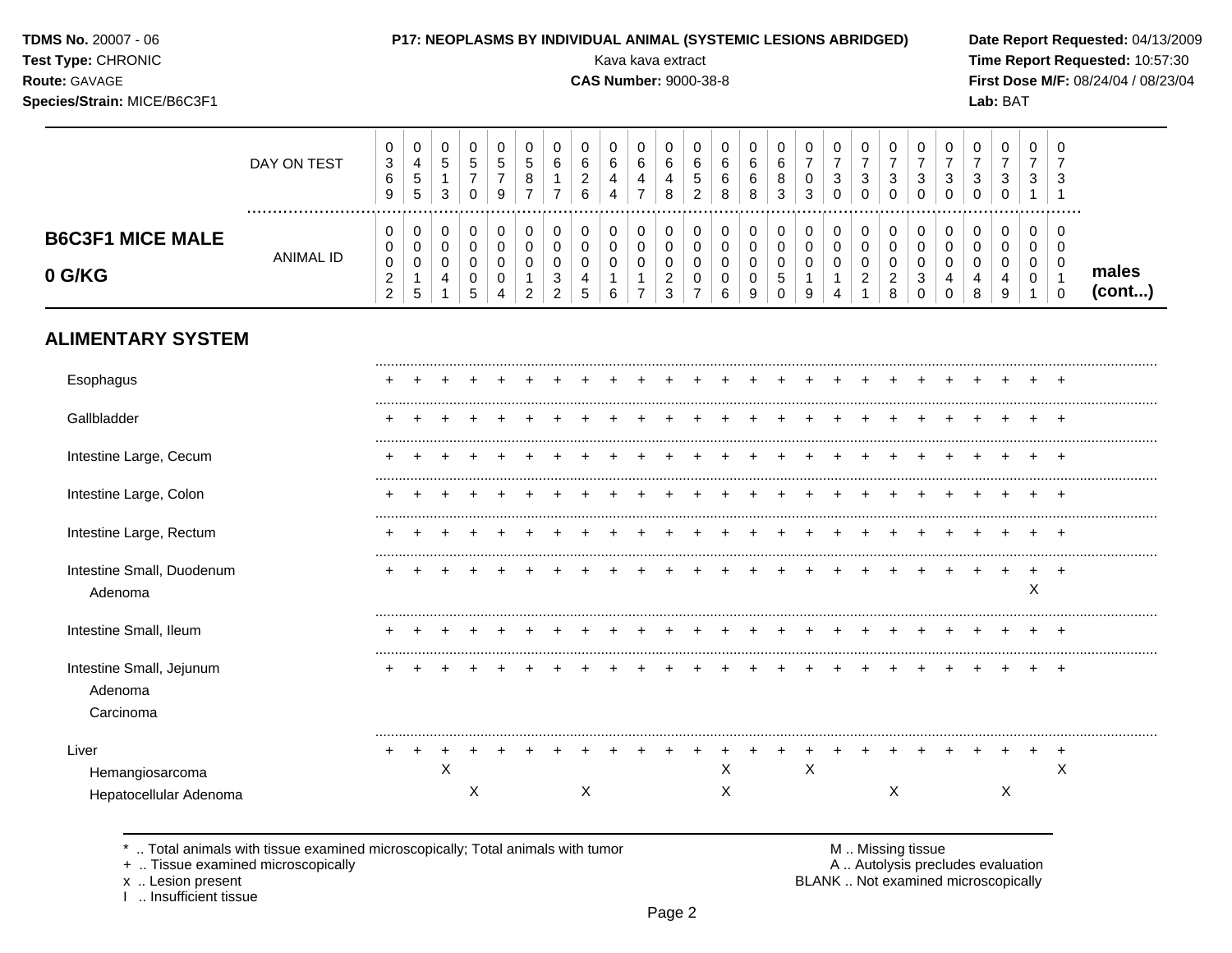| <b>TDMS No. 20007 - 06</b><br>Test Type: CHRONIC<br>Route: GAVAGE<br>Species/Strain: MICE/B6C3F1                                                                 |                                                                                                                    |                                                             |                                                 |                                                         |                                                      |                                        |                                                                |                                               |                                                        | P17: NEOPLASMS BY INDIVIDUAL ANIMAL (SYSTEMIC LESIONS ABRIDGED)<br>Kava kava extract<br><b>CAS Number: 9000-38-8</b> |                                                                   |                                                                       |                                              |                                 |                                       |                              |                                                      |                                         |                                         |                                                    |                                                               |                                                   |                                         | Lab: BAT                                                                 |                                          |                                                                  | Date Report Requested: 04/13/2009<br>Time Report Requested: 10:57:30<br>First Dose M/F: 08/24/04 / 08/23/04 |
|------------------------------------------------------------------------------------------------------------------------------------------------------------------|--------------------------------------------------------------------------------------------------------------------|-------------------------------------------------------------|-------------------------------------------------|---------------------------------------------------------|------------------------------------------------------|----------------------------------------|----------------------------------------------------------------|-----------------------------------------------|--------------------------------------------------------|----------------------------------------------------------------------------------------------------------------------|-------------------------------------------------------------------|-----------------------------------------------------------------------|----------------------------------------------|---------------------------------|---------------------------------------|------------------------------|------------------------------------------------------|-----------------------------------------|-----------------------------------------|----------------------------------------------------|---------------------------------------------------------------|---------------------------------------------------|-----------------------------------------|--------------------------------------------------------------------------|------------------------------------------|------------------------------------------------------------------|-------------------------------------------------------------------------------------------------------------|
|                                                                                                                                                                  | DAY ON TEST                                                                                                        | 0<br>$\ensuremath{\mathsf{3}}$<br>$\,6$<br>$\boldsymbol{9}$ | 0<br>$\overline{\mathbf{4}}$<br>$\sqrt{5}$<br>5 | $\mathbf 0$<br>$\sqrt{5}$<br>$\mathbf{1}$<br>$\sqrt{3}$ | 0<br>$\mathbf 5$<br>$\overline{7}$<br>$\mathbf 0$    | 0<br>$\sqrt{5}$<br>$\overline{7}$<br>9 | 0<br>$\sqrt{5}$<br>$\,8\,$<br>$\overline{7}$                   | 0<br>$\,6\,$<br>$\mathbf 1$<br>$\overline{7}$ | $\mathbf 0$<br>6<br>$\boldsymbol{2}$<br>$6\phantom{a}$ | 0<br>6<br>4<br>4                                                                                                     | 0<br>6<br>4<br>$\overline{7}$                                     | 0<br>$\,6\,$<br>$\overline{4}$<br>8                                   | 0<br>$\,6$<br>5<br>$\overline{c}$            | 0<br>6<br>6<br>8                | 0<br>6<br>6<br>8                      | 0<br>6<br>8<br>3             | 0<br>$\boldsymbol{7}$<br>$\pmb{0}$<br>$\mathfrak{Z}$ | 0<br>$\overline{7}$<br>3<br>$\mathbf 0$ | 0<br>$\overline{7}$<br>3<br>$\mathbf 0$ | 0<br>$\overline{7}$<br>3<br>$\mathbf 0$            | 0<br>$\overline{7}$<br>$\ensuremath{\mathsf{3}}$<br>$\pmb{0}$ | 0<br>$\overline{7}$<br>$\sqrt{3}$<br>$\mathbf 0$  | 0<br>$\overline{7}$<br>3<br>$\mathbf 0$ | 0<br>$\overline{7}$<br>$\sqrt{3}$<br>$\mathbf 0$                         | 0<br>$\overline{7}$<br>3<br>$\mathbf{1}$ | $\Omega$<br>3<br>- 1                                             |                                                                                                             |
| <b>B6C3F1 MICE MALE</b><br>0 G/KG                                                                                                                                | <b>ANIMAL ID</b>                                                                                                   | 0<br>0<br>$\pmb{0}$<br>$\overline{c}$<br>$\overline{2}$     | 0<br>0<br>$\pmb{0}$<br>$\mathbf{1}$<br>5        | $\mathbf 0$<br>$\mathbf 0$<br>$\mathsf{O}\xspace$<br>4  | 0<br>$\pmb{0}$<br>$\mathbf 0$<br>0<br>$\overline{5}$ | 0<br>0<br>0<br>0<br>4                  | $\boldsymbol{0}$<br>$\pmb{0}$<br>$\mathbf 0$<br>$\overline{2}$ | 0<br>0<br>$\mathbf 0$<br>3<br>$\overline{c}$  | 0<br>$\mathbf 0$<br>$\mathbf 0$<br>4<br>5              | 0<br>0<br>$\mathbf 0$<br>-1<br>6                                                                                     | 0<br>$\mathbf 0$<br>$\mathbf 0$<br>$\mathbf{1}$<br>$\overline{7}$ | $\pmb{0}$<br>$\pmb{0}$<br>$\mathbf 0$<br>$\overline{c}$<br>$\sqrt{3}$ | 0<br>0<br>$\mathbf 0$<br>0<br>$\overline{7}$ | 0<br>0<br>$\mathbf 0$<br>0<br>6 | 0<br>$\,0\,$<br>$\mathbf 0$<br>0<br>9 | 0<br>0<br>0<br>5<br>$\Omega$ | 0<br>0<br>$\pmb{0}$<br>$\mathbf{1}$<br>9             | 0<br>0<br>0<br>1<br>4                   | 0<br>0<br>$\pmb{0}$<br>$\overline{c}$   | 0<br>$\pmb{0}$<br>$\pmb{0}$<br>$\overline{c}$<br>8 | 0<br>$\pmb{0}$<br>$\pmb{0}$<br>$\sqrt{3}$<br>$\pmb{0}$        | 0<br>$\pmb{0}$<br>$\mathbf 0$<br>4<br>$\mathbf 0$ | 0<br>0<br>0<br>4<br>8                   | $\boldsymbol{0}$<br>$\mathbf 0$<br>$\mathbf 0$<br>4<br>9                 | 0<br>0<br>0<br>$\mathbf 0$<br>-1         | 0<br>$\mathbf 0$<br>$\mathbf 0$<br>$\overline{1}$<br>$\mathbf 0$ | males<br>(cont)                                                                                             |
| Hepatocellular Adenoma, Multiple<br>Hepatocellular Carcinoma<br>Hepatocellular Carcinoma, Multiple<br>Hepatocholangiocarcinoma<br>Osteosarcoma, Metastatic, Skin |                                                                                                                    | Χ                                                           | X                                               | X                                                       |                                                      | X                                      | X                                                              | X                                             |                                                        |                                                                                                                      | X X X X X                                                         |                                                                       | X                                            |                                 | $X$ $X$                               |                              |                                                      | $X$ $X$                                 |                                         |                                                    | X<br>X                                                        |                                                   | X                                       | X                                                                        |                                          | X                                                                |                                                                                                             |
| Mesentery                                                                                                                                                        |                                                                                                                    |                                                             |                                                 |                                                         |                                                      |                                        |                                                                |                                               |                                                        |                                                                                                                      |                                                                   |                                                                       |                                              | +                               |                                       |                              |                                                      |                                         |                                         |                                                    |                                                               |                                                   |                                         |                                                                          | +                                        |                                                                  |                                                                                                             |
| Pancreas                                                                                                                                                         |                                                                                                                    |                                                             |                                                 |                                                         |                                                      |                                        |                                                                |                                               |                                                        |                                                                                                                      |                                                                   |                                                                       |                                              |                                 |                                       |                              |                                                      |                                         |                                         |                                                    |                                                               |                                                   |                                         |                                                                          |                                          |                                                                  |                                                                                                             |
| Salivary Glands                                                                                                                                                  |                                                                                                                    |                                                             |                                                 |                                                         |                                                      |                                        |                                                                |                                               |                                                        |                                                                                                                      |                                                                   |                                                                       |                                              |                                 |                                       |                              |                                                      |                                         |                                         |                                                    |                                                               |                                                   |                                         |                                                                          |                                          |                                                                  |                                                                                                             |
| Stomach, Forestomach<br>Squamous Cell Carcinoma<br>Squamous Cell Papilloma                                                                                       |                                                                                                                    |                                                             |                                                 |                                                         |                                                      |                                        |                                                                |                                               |                                                        |                                                                                                                      |                                                                   |                                                                       | X X X X                                      |                                 |                                       |                              |                                                      | X                                       |                                         |                                                    |                                                               |                                                   |                                         |                                                                          |                                          |                                                                  |                                                                                                             |
| Stomach, Glandular                                                                                                                                               |                                                                                                                    |                                                             |                                                 |                                                         |                                                      |                                        |                                                                |                                               |                                                        |                                                                                                                      |                                                                   |                                                                       |                                              |                                 |                                       |                              |                                                      |                                         |                                         |                                                    |                                                               |                                                   |                                         |                                                                          |                                          |                                                                  |                                                                                                             |
| Tooth                                                                                                                                                            |                                                                                                                    |                                                             |                                                 |                                                         | $\ddot{}$                                            |                                        | $\overline{ }$                                                 |                                               | +                                                      |                                                                                                                      |                                                                   |                                                                       |                                              | $\,$                            |                                       |                              | $\overline{1}$                                       |                                         |                                         |                                                    |                                                               |                                                   |                                         | $\overline{ }$                                                           |                                          | $\overline{+}$                                                   |                                                                                                             |
| <b>CARDIOVASCULAR SYSTEM</b>                                                                                                                                     |                                                                                                                    |                                                             |                                                 |                                                         |                                                      |                                        |                                                                |                                               |                                                        |                                                                                                                      |                                                                   |                                                                       |                                              |                                 |                                       |                              |                                                      |                                         |                                         |                                                    |                                                               |                                                   |                                         |                                                                          |                                          |                                                                  |                                                                                                             |
| <b>Blood Vessel</b>                                                                                                                                              |                                                                                                                    |                                                             |                                                 |                                                         |                                                      |                                        |                                                                |                                               |                                                        |                                                                                                                      |                                                                   |                                                                       |                                              |                                 |                                       |                              |                                                      |                                         |                                         |                                                    |                                                               |                                                   |                                         |                                                                          |                                          |                                                                  |                                                                                                             |
| x  Lesion present                                                                                                                                                | Total animals with tissue examined microscopically; Total animals with tumor<br>+  Tissue examined microscopically |                                                             |                                                 |                                                         |                                                      |                                        |                                                                |                                               |                                                        |                                                                                                                      |                                                                   |                                                                       |                                              |                                 |                                       |                              |                                                      |                                         |                                         |                                                    | M  Missing tissue                                             |                                                   |                                         | A  Autolysis precludes evaluation<br>BLANK  Not examined microscopically |                                          |                                                                  |                                                                                                             |

x .. Lesion present<br>I .. Insufficient tissue

Page 3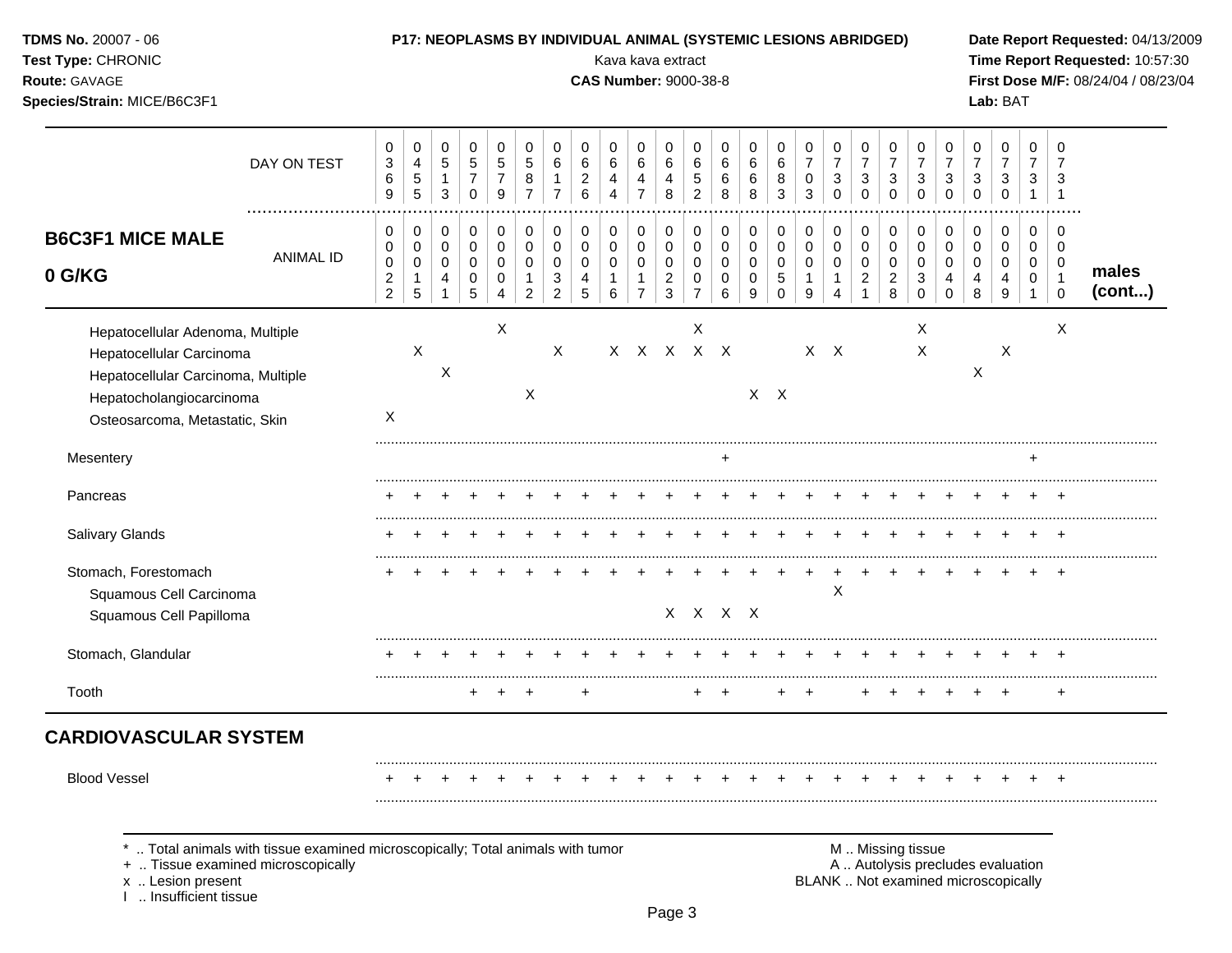## **TDMS No.** 20007 - 06 **P17: NEOPLASMS BY INDIVIDUAL ANIMAL (SYSTEMIC LESIONS ABRIDGED) Date Report Requested:** 04/13/2009

**Species/Strain:** MICE/B6C3F1 **Lab:** BAT

**Test Type:** CHRONIC **Transfer CHRONIC Report Requested:** 10:57:30 **Route:** GAVAGE **CAS Number:** 9000-38-8 **First Dose M/F:** 08/24/04 / 08/23/04

|                                                                                           | DAY ON TEST      | $\mathbf 0$<br>$\mathbf{3}$<br>6<br>9           | 0<br>$\overline{4}$<br>$\,$ 5 $\,$<br>5 | $\mathbf 0$<br>$\sqrt{5}$<br>$\mathbf 1$<br>3 | $\Omega$<br>$\overline{5}$<br>7<br>0 | $\Omega$<br>5<br>9      | 0<br>8                               | 0<br>6                       | 0<br>6<br>$\overline{c}$<br>6   | 0<br>6<br>4<br>4 | 0<br>$\,6$<br>4<br>$\overline{7}$            | 0<br>$\,6\,$<br>4<br>8               | 0<br>$\,6$<br>5<br>$\overline{c}$            | 0<br>6<br>6<br>8      | 0<br>6<br>6<br>8                        | 0<br>6<br>8<br>3                                         | 0<br>$\boldsymbol{7}$<br>0<br>$\mathbf{3}$ | 0<br>$\boldsymbol{7}$<br>$\mathbf{3}$<br>$\Omega$ | 0<br>$\overline{7}$<br>$\mathbf{3}$<br>$\mathbf 0$ | 0<br>$\overline{7}$<br>3<br>$\Omega$ | 0<br>$\overline{7}$<br>3<br>$\mathbf 0$ | 0<br>$\overline{7}$<br>3<br>$\Omega$ | 0<br>$\overline{7}$<br>3<br>$\Omega$ | 0<br>$\overline{7}$<br>3<br>$\Omega$ | 0<br>$\overline{7}$<br>3 | $\Omega$<br>$\overline{7}$<br>3                           |                 |
|-------------------------------------------------------------------------------------------|------------------|-------------------------------------------------|-----------------------------------------|-----------------------------------------------|--------------------------------------|-------------------------|--------------------------------------|------------------------------|---------------------------------|------------------|----------------------------------------------|--------------------------------------|----------------------------------------------|-----------------------|-----------------------------------------|----------------------------------------------------------|--------------------------------------------|---------------------------------------------------|----------------------------------------------------|--------------------------------------|-----------------------------------------|--------------------------------------|--------------------------------------|--------------------------------------|--------------------------|-----------------------------------------------------------|-----------------|
| <b>B6C3F1 MICE MALE</b><br>0 G/KG                                                         | <b>ANIMAL ID</b> | 0<br>0<br>0<br>$\overline{2}$<br>$\overline{2}$ | 0<br>0<br>0<br>$\mathbf{1}$<br>5        | $\mathbf 0$<br>0<br>$\mathbf 0$<br>4<br>1     | 0<br>0<br>$\Omega$<br>0<br>5         | 0<br>0<br>$\Omega$<br>0 | 0<br>0<br>$\Omega$<br>$\overline{2}$ | 0<br>0<br>$\Omega$<br>3<br>2 | 0<br>0<br>$\mathbf 0$<br>4<br>5 | 0<br>0<br>0<br>6 | 0<br>0<br>$\mathbf 0$<br>1<br>$\overline{7}$ | 0<br>0<br>0<br>$\boldsymbol{2}$<br>3 | 0<br>0<br>$\mathbf 0$<br>0<br>$\overline{7}$ | 0<br>0<br>0<br>0<br>6 | $\pmb{0}$<br>0<br>$\mathbf 0$<br>0<br>9 | 0<br>$\pmb{0}$<br>$\mathbf 0$<br>$\mathbf 5$<br>$\Omega$ | 0<br>0<br>0<br>-1<br>9                     | 0<br>0<br>$\mathbf 0$<br>$\mathbf{1}$             | 0<br>0<br>$\mathbf 0$<br>2                         | 0<br>0<br>$\Omega$<br>2<br>8         | 0<br>0<br>0<br>3<br>$\Omega$            | 0<br>0<br>$\Omega$<br>0              | 0<br>0<br>$\Omega$<br>4<br>8         | 0<br>0<br>$\mathbf{0}$<br>4<br>9     | 0<br>0<br>0<br>0         | $\Omega$<br>0<br>0<br>$\overline{\mathbf{1}}$<br>$\Omega$ | males<br>(cont) |
| Heart<br>Hepatocholangiocarcinoma, Metastatic,<br>Liver<br>Osteosarcoma, Metastatic, Skin |                  | $\sf X$                                         |                                         |                                               |                                      |                         | X                                    |                              |                                 |                  |                                              |                                      |                                              |                       | X                                       |                                                          |                                            |                                                   |                                                    |                                      |                                         |                                      |                                      |                                      |                          |                                                           |                 |
| <b>ENDOCRINE SYSTEM</b>                                                                   |                  |                                                 |                                         |                                               |                                      |                         |                                      |                              |                                 |                  |                                              |                                      |                                              |                       |                                         |                                                          |                                            |                                                   |                                                    |                                      |                                         |                                      |                                      |                                      |                          |                                                           |                 |
| <b>Adrenal Cortex</b><br>Hepatocholangiocarcinoma, Metastatic,<br>Liver                   |                  |                                                 |                                         |                                               |                                      |                         | $\boldsymbol{\mathsf{X}}$            |                              |                                 |                  |                                              |                                      |                                              |                       |                                         |                                                          |                                            |                                                   |                                                    |                                      |                                         |                                      |                                      |                                      |                          |                                                           |                 |
| Adrenal Medulla                                                                           |                  |                                                 |                                         |                                               |                                      |                         |                                      |                              |                                 |                  |                                              |                                      |                                              |                       |                                         |                                                          |                                            |                                                   |                                                    |                                      |                                         |                                      |                                      |                                      |                          |                                                           |                 |
| Islets, Pancreatic                                                                        |                  |                                                 |                                         |                                               |                                      |                         |                                      |                              |                                 |                  |                                              |                                      |                                              |                       |                                         |                                                          |                                            |                                                   |                                                    |                                      |                                         |                                      |                                      |                                      |                          |                                                           |                 |
| Parathyroid Gland                                                                         |                  |                                                 |                                         |                                               |                                      |                         |                                      |                              |                                 |                  |                                              |                                      |                                              |                       |                                         |                                                          |                                            |                                                   |                                                    |                                      |                                         |                                      |                                      |                                      | M                        | $+$                                                       |                 |
| <b>Pituitary Gland</b><br>Pars Intermedia, Adenoma                                        |                  |                                                 |                                         |                                               |                                      |                         |                                      |                              |                                 |                  |                                              |                                      |                                              |                       |                                         |                                                          |                                            | X                                                 |                                                    |                                      |                                         |                                      |                                      |                                      |                          |                                                           |                 |
| <b>Thyroid Gland</b>                                                                      |                  |                                                 |                                         |                                               |                                      |                         |                                      |                              |                                 |                  |                                              |                                      |                                              |                       |                                         |                                                          |                                            |                                                   |                                                    |                                      |                                         |                                      |                                      |                                      |                          |                                                           |                 |

# **GENERAL BODY SYSTEM**

NONE

+ .. Tissue examined microscopically

I .. Insufficient tissue

\* .. Total animals with tissue examined microscopically; Total animals with tumor <br>
+ .. Tissue examined microscopically<br>
+ .. Tissue examined microscopically x .. Lesion present **BLANK** .. Not examined microscopically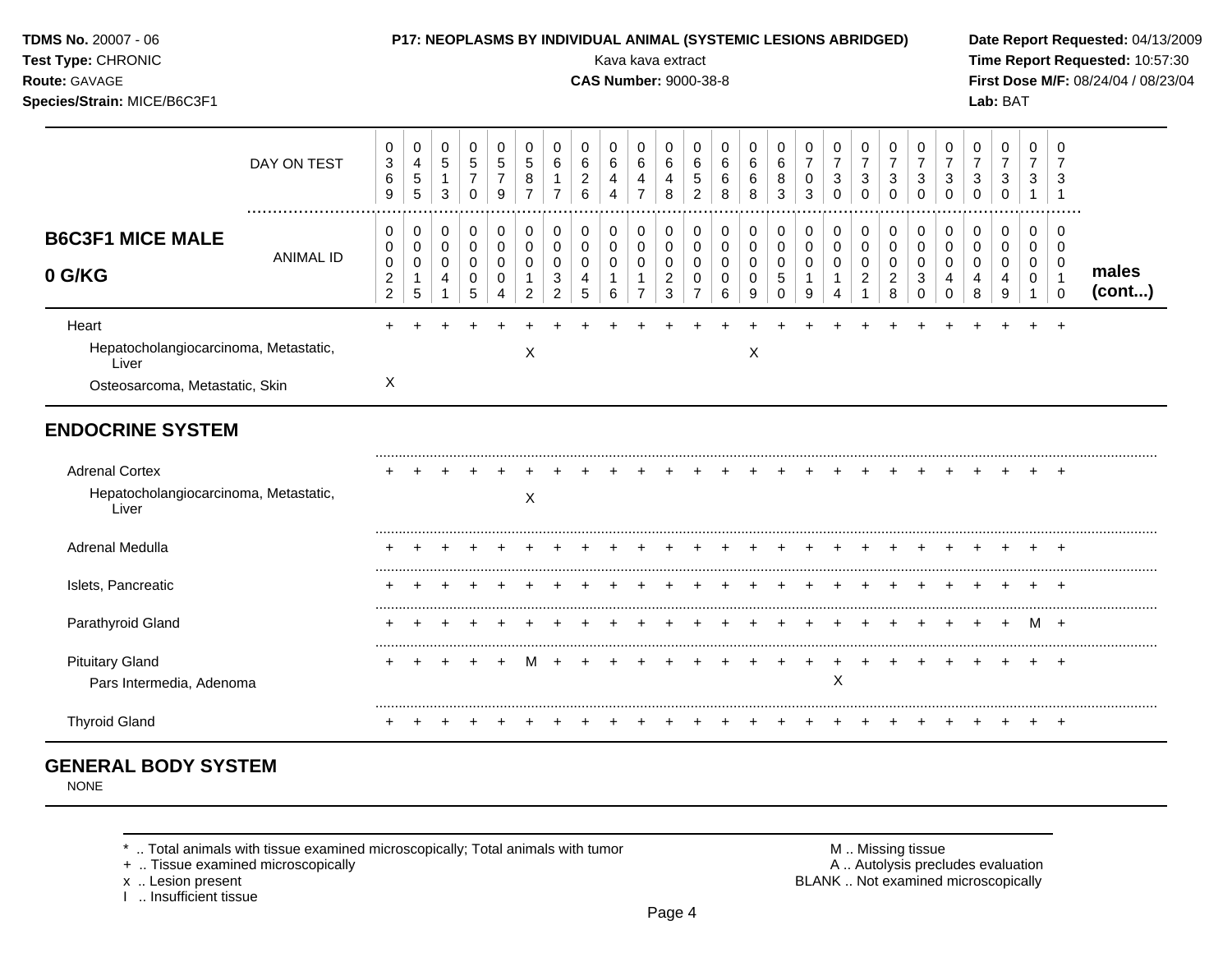| <b>TDMS No. 20007 - 06</b> |  |
|----------------------------|--|
| <b>Test Type: CHRONIC</b>  |  |

### P17: NEOPLASMS BY INDIVIDUAL ANIMAL (SYSTEMIC LESIONS ABRIDGED)

**CAS Number: 9000-38-8** 

Kava kava extract

Route: GAVAGE

Species/Strain: MICE/B6C3F1

Date Report Requested: 04/13/2009 Time Report Requested: 10:57:30 First Dose M/F: 08/24/04 / 08/23/04 Lab: BAT

### $\mathbf 0$  $\mathbf 0$  $\mathsf{O}\xspace$  $\mathbf 0$  $\mathbf 0$  $\mathbf 0$  $\mathbf 0$  $\mathbf 0$  $\mathbf 0$  $\mathbf 0$  $\mathbf 0$  $\mathbf 0$  $\mathbf 0$  $\mathbf 0$  $\mathbf 0$  $\mathbf 0$  $\mathbf 0$  $\mathbf 0$  $\mathbf 0$  $\mathbf 0$  $\mathbf 0$  $\mathbf 0$  $\mathbf 0$  $\mathbf 0$  $\mathbf 0$  $\frac{4}{5}$  $rac{5}{7}$  $\overline{5}$  $\overline{6}$  $\overline{6}$  $\overline{7}$  $\overline{7}$  $\overline{7}$  $\overline{7}$  $\overline{7}$  $\overline{7}$  $\overline{7}$  $\overline{7}$  $\overline{3}$  $\sqrt{5}$  $\overline{5}$  $\,6\,$  $\begin{array}{c} 6 \\ 6 \\ 8 \end{array}$  $\,6\,$  $\,6\,$  $\overline{7}$  $\,6\,$  $\,6\,$  $\,6\,$  $\overline{7}$ DAY ON TEST  $\frac{2}{6}$  $\frac{0}{3}$  $\frac{1}{3}$  $\frac{1}{3}$  $\frac{1}{3}$  $\frac{3}{1}$  $\overline{7}$  $\overline{8}$  $\overline{5}$  $6\overline{6}$  $\overline{8}$  $\mathbf{3}$  $\mathbf{3}$  $\,6\,$  $\overline{1}$  $\overline{4}$  $\overline{4}$  $\mathbf{3}$  $\mathbf{3}$  $\mathbf{3}$  $\overline{1}$  $\overline{4}$  $\overline{5}$  $\mathbf{3}$  $\mathbf 0$  $\mathsf g$  $\overline{7}$  $\overline{7}$  $\overline{7}$  $\bf8$  $\overline{2}$  $\bf8$  $\mathbf{3}$  $\mathbf 0$  $\pmb{0}$  $\mathbf 0$  $\mathbf 0$  $\boldsymbol{9}$  $\overline{4}$  $\mathbf{1}$  $\pmb{0}$  $\mathsf 0$  $\mathbf 0$  $\mathbf 0$  $\mathsf 0$  $\mathbf 0$  $\mathbf 0$  $\pmb{0}$  $\mathsf 0$  $\mathbf 0$  $\mathbf 0$  $\mathsf 0$  $\mathbf 0$  $\mathbf 0$  $\pmb{0}$  $\mathbf 0$  $\mathbf 0$  $\pmb{0}$  $\mathbf 0$  $\boldsymbol{0}$  $\mathbf 0$  $\mathsf 0$  $\boldsymbol{0}$  $\mathbf 0$  $\mathsf 0$ **B6C3F1 MICE MALE**  $\pmb{0}$  $\mathbf 0$  $\pmb{0}$  $\mathbf 0$  $\pmb{0}$  $\mathbf 0$  $\mathbf 0$  $\mathsf{O}\xspace$  $\pmb{0}$  $\pmb{0}$  $\pmb{0}$  $\pmb{0}$  $\mathsf{O}\xspace$  $\pmb{0}$  $\mathbf 0$  $\mathsf{O}\xspace$  $\pmb{0}$  $\pmb{0}$  $\pmb{0}$  $\mathsf{O}\xspace$  $\mathsf{O}\xspace$  $\pmb{0}$  $\pmb{0}$  $\mathbf 0$  $\mathbf 0$ **ANIMAL ID**  $\pmb{0}$  $\mathbf 0$  $\mathbf 0$  $\mathsf 0$  $\pmb{0}$  $\mathsf 0$  $\mathbf 0$  $\mathbf 0$  $\mathbf 0$  $\mathsf 0$  $\pmb{0}$  $\mathsf 0$  $\mathbf 0$  $\mathbf 0$  $\mathsf 0$  $\mathbf 0$  $\mathsf 0$  $\mathbf 0$  $\mathbf 0$  $\mathbf 0$  $\mathbf 0$  $\pmb{0}$  $\mathbf 0$  $\mathsf 0$  $\mathsf 0$ males 0 G/KG  $\frac{2}{2}$  $\frac{2}{3}$  $\begin{array}{c} 2 \\ 1 \end{array}$  $\begin{array}{c} 2 \\ 8 \end{array}$  $_0^3$  $\begin{array}{c} 1 \\ 5 \end{array}$  $\begin{array}{c} 0 \\ 5 \end{array}$  $\frac{3}{2}$  $\begin{array}{c} 4 \\ 5 \end{array}$  $\frac{1}{7}$  $\pmb{0}$  $\,$  5  $\,$  $\begin{array}{c} 1 \\ 9 \end{array}$  $\begin{array}{c} 4 \\ 0 \end{array}$  $\overline{4}$  $\overline{4}$  $\pmb{0}$  $\mathbf{1}$  $\mathbf{1}$  $\boldsymbol{0}$  $\boldsymbol{0}$  $\mathbf{1}$  $\overline{4}$  $\mathbf 0$  $\overline{1}$  $(cont...)$  $\overline{4}$  $\overline{2}$  $\,6\,$  $\overline{7}$  $\,6\,$  $\boldsymbol{9}$  $\mathbf 0$  $\,8\,$ 9  $\overline{1}$  $\overline{4}$  $\overline{1}$  $\boldsymbol{0}$ **GENITAL SYSTEM**

| <b>Preputial Gland</b>               | ÷ |  |  |  |  |  |  |  |  |  |  |  | $^+$    |  |
|--------------------------------------|---|--|--|--|--|--|--|--|--|--|--|--|---------|--|
| Prostate                             |   |  |  |  |  |  |  |  |  |  |  |  | $^+$    |  |
| - Vesicle<br>Sem                     |   |  |  |  |  |  |  |  |  |  |  |  | $\cdot$ |  |
| Testes<br>Interstitial Cell, Adenoma |   |  |  |  |  |  |  |  |  |  |  |  | $\pm$   |  |

# **HEMATOPOIETIC SYSTEM**

| <b>Bone Marrow</b>                                                                       |  |  |  |  |  |  |   |  |   |  |                |  |  |  |
|------------------------------------------------------------------------------------------|--|--|--|--|--|--|---|--|---|--|----------------|--|--|--|
| Hemangioma                                                                               |  |  |  |  |  |  |   |  | ↗ |  |                |  |  |  |
| Hemangiosarcoma                                                                          |  |  |  |  |  |  | ∧ |  |   |  |                |  |  |  |
| Lymph Node, Mandibular                                                                   |  |  |  |  |  |  |   |  |   |  |                |  |  |  |
|                                                                                          |  |  |  |  |  |  |   |  |   |  |                |  |  |  |
| Lymph Node, Mesenteric                                                                   |  |  |  |  |  |  |   |  |   |  |                |  |  |  |
|                                                                                          |  |  |  |  |  |  |   |  |   |  |                |  |  |  |
| Spleen                                                                                   |  |  |  |  |  |  |   |  |   |  |                |  |  |  |
|                                                                                          |  |  |  |  |  |  |   |  |   |  |                |  |  |  |
| Total animals with tissue examined microscopically; Total animals with tumor<br>$\cdots$ |  |  |  |  |  |  |   |  | M |  | Missing tissue |  |  |  |

+ .. Tissue examined microscopically

x .. Lesion present

I .. Insufficient tissue

A .. Autolysis precludes evaluation BLANK .. Not examined microscopically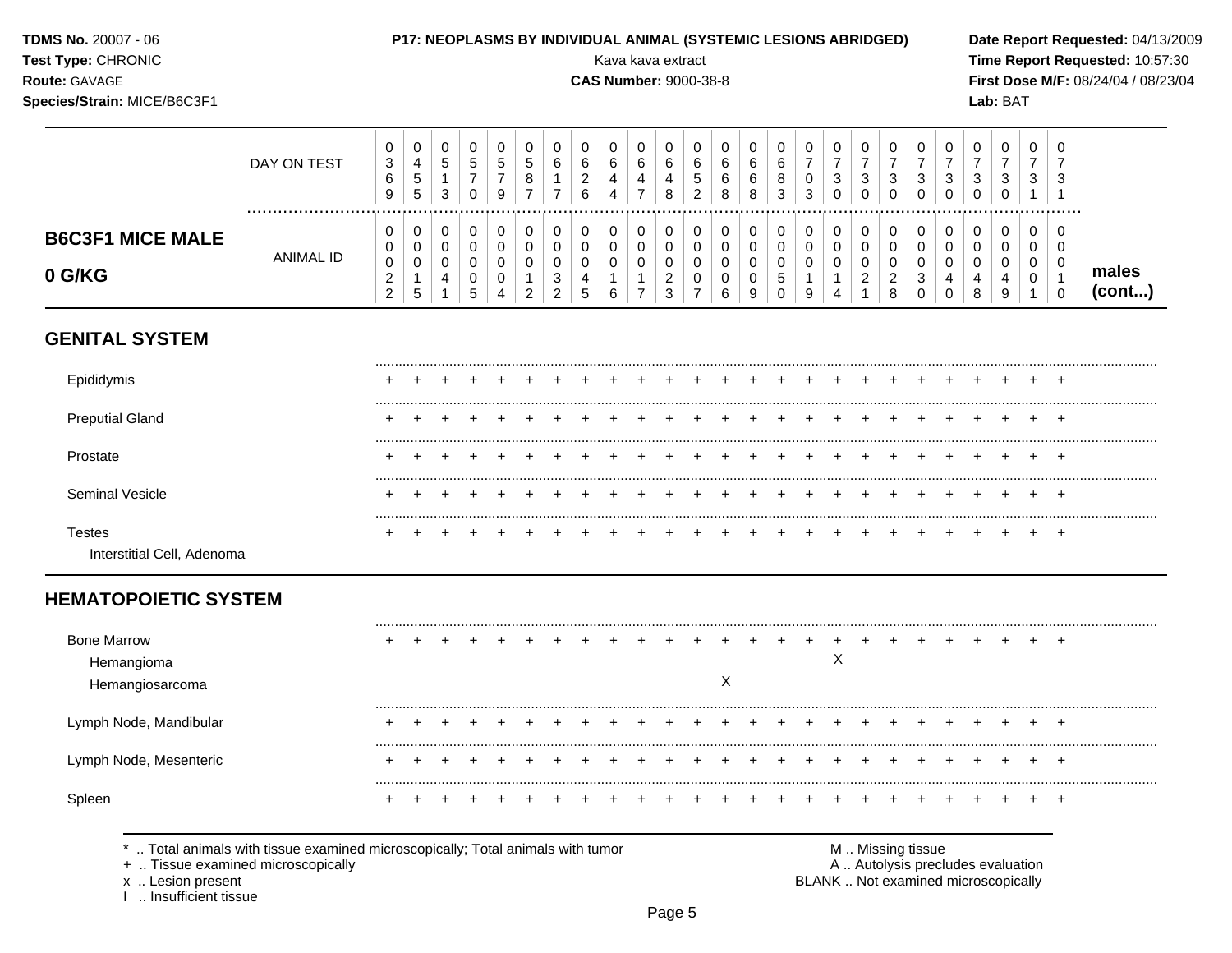| TDMS No. 20007 - 06<br>Test Type: CHRONIC<br>Route: GAVAGE<br>Species/Strain: MICE/B6C3F1 |                                                                              |                                               |                                                               |                                                  |                                                  |                                         |                                               |                                               |                                        |                  |                                                | Kava kava extract<br><b>CAS Number: 9000-38-8</b> |                                               |                       | <b>P17: NEOPLASMS BY INDIVIDUAL ANIMAL (SYSTEMIC LESIONS ABRIDGED)</b> |                                 |                                                 |                                      |                                                              |                                                                 |                                                                   |                                                                   |                                         | Lab: BAT                                                                 |                             |                            | Date Report Requested: 04/13/2009<br>Time Report Requested: 10:57:30<br>First Dose M/F: 08/24/04 / 08/23/04 |
|-------------------------------------------------------------------------------------------|------------------------------------------------------------------------------|-----------------------------------------------|---------------------------------------------------------------|--------------------------------------------------|--------------------------------------------------|-----------------------------------------|-----------------------------------------------|-----------------------------------------------|----------------------------------------|------------------|------------------------------------------------|---------------------------------------------------|-----------------------------------------------|-----------------------|------------------------------------------------------------------------|---------------------------------|-------------------------------------------------|--------------------------------------|--------------------------------------------------------------|-----------------------------------------------------------------|-------------------------------------------------------------------|-------------------------------------------------------------------|-----------------------------------------|--------------------------------------------------------------------------|-----------------------------|----------------------------|-------------------------------------------------------------------------------------------------------------|
|                                                                                           | DAY ON TEST                                                                  | 0<br>$\ensuremath{\mathsf{3}}$<br>$\,6$<br>9  | 0<br>$\overline{\mathbf{4}}$<br>$\,$ 5 $\,$<br>$\overline{5}$ | 0<br>$\mathbf 5$<br>$\mathbf{1}$<br>$\mathbf{3}$ | 0<br>$\sqrt{5}$<br>$\overline{7}$<br>$\mathbf 0$ | 0<br>$\,$ 5 $\,$<br>$\overline{7}$<br>9 | 0<br>$\sqrt{5}$<br>$\bf 8$<br>$\overline{7}$  | 0<br>$\,6$<br>$\overline{7}$                  | 0<br>6<br>$\overline{\mathbf{c}}$<br>6 | 0<br>6<br>4<br>4 | 0<br>$\,6$<br>$\overline{4}$<br>$\overline{7}$ | 0<br>6<br>4<br>8                                  | 0<br>$\,6\,$<br>$\mathbf 5$<br>$\overline{2}$ | 0<br>6<br>6<br>8      | 0<br>$\,6$<br>6<br>8                                                   | 0<br>$6\phantom{1}6$<br>8<br>3  | 0<br>$\overline{7}$<br>$\pmb{0}$<br>3           | 0<br>$\overline{7}$<br>3<br>$\Omega$ | 0<br>$\overline{7}$<br>$\ensuremath{\mathsf{3}}$<br>$\Omega$ | 0<br>$\overline{7}$<br>$\ensuremath{\mathsf{3}}$<br>$\mathbf 0$ | 0<br>$\boldsymbol{7}$<br>$\ensuremath{\mathsf{3}}$<br>$\mathbf 0$ | 0<br>$\boldsymbol{7}$<br>$\ensuremath{\mathsf{3}}$<br>$\mathbf 0$ | 0<br>$\overline{7}$<br>3<br>$\mathbf 0$ | 0<br>$\overline{7}$<br>$\ensuremath{\mathsf{3}}$<br>$\mathbf 0$          | 0<br>7<br>3<br>$\mathbf{1}$ | 0<br>3<br>$\overline{1}$   |                                                                                                             |
| <b>B6C3F1 MICE MALE</b>                                                                   |                                                                              | 0<br>0                                        | 0<br>0                                                        | 0<br>$\mathbf 0$                                 | $\boldsymbol{0}$<br>0                            | $\pmb{0}$<br>0                          | 0<br>0                                        | 0<br>$\mathbf 0$                              | 0<br>0                                 | 0<br>0           | 0<br>0                                         | 0<br>$\mathbf 0$                                  | 0<br>$\mathbf 0$                              | 0<br>0                | 0<br>$\mathbf 0$                                                       | 0<br>0                          | 0<br>$\mathbf 0$                                | 0<br>0                               | 0<br>0                                                       | 0<br>$\mathbf 0$                                                | 0<br>0                                                            | 0<br>$\mathbf 0$                                                  | 0<br>0                                  | 0<br>0                                                                   | 0<br>0                      | 0<br>$\Omega$              |                                                                                                             |
| 0 G/KG                                                                                    | <b>ANIMAL ID</b>                                                             | $\pmb{0}$<br>$\overline{c}$<br>$\overline{2}$ | 0<br>$\mathbf{1}$<br>$\sqrt{5}$                               | 0<br>4<br>$\mathbf{1}$                           | 0<br>0<br>5                                      | 0<br>0<br>$\boldsymbol{\Lambda}$        | $\mathbf 0$<br>$\mathbf{1}$<br>$\overline{2}$ | $\mathbf 0$<br>$\ensuremath{\mathsf{3}}$<br>2 | $\mathbf 0$<br>4<br>5                  | 0<br>1<br>6      | $\mathbf 0$<br>1<br>$\overline{7}$             | 0<br>$\overline{a}$<br>3                          | $\mathbf 0$<br>0<br>$\overline{7}$            | $\mathbf 0$<br>0<br>6 | $\mathbf 0$<br>0<br>9                                                  | $\mathbf 0$<br>5<br>$\mathbf 0$ | $\mathbf 0$<br>$\mathbf{1}$<br>$\boldsymbol{9}$ | 0<br>1<br>4                          | 0<br>$\overline{a}$                                          | $\mathbf 0$<br>$\overline{c}$<br>8                              | 0<br>$\mathbf{3}$<br>$\mathbf 0$                                  | $\mathbf 0$<br>4<br>$\Omega$                                      | 0<br>4<br>8                             | 0<br>4<br>9                                                              | 0<br>$\mathbf 0$            | $\overline{1}$<br>$\Omega$ | males<br>(cont)                                                                                             |
| Hemangiosarcoma                                                                           |                                                                              |                                               |                                                               | Χ                                                |                                                  |                                         |                                               |                                               |                                        |                  |                                                |                                                   |                                               |                       |                                                                        |                                 |                                                 |                                      |                                                              |                                                                 |                                                                   |                                                                   |                                         |                                                                          |                             |                            |                                                                                                             |
| Thymus<br>Hepatocholangiocarcinoma, Metastatic,<br>Liver                                  |                                                                              |                                               |                                                               |                                                  |                                                  |                                         |                                               |                                               |                                        |                  |                                                |                                                   |                                               |                       | X                                                                      |                                 |                                                 |                                      |                                                              |                                                                 |                                                                   |                                                                   |                                         |                                                                          | M +                         |                            |                                                                                                             |
| <b>INTEGUMENTARY SYSTEM</b>                                                               |                                                                              |                                               |                                                               |                                                  |                                                  |                                         |                                               |                                               |                                        |                  |                                                |                                                   |                                               |                       |                                                                        |                                 |                                                 |                                      |                                                              |                                                                 |                                                                   |                                                                   |                                         |                                                                          |                             |                            |                                                                                                             |
| <b>Mammary Gland</b>                                                                      |                                                                              | M                                             | м                                                             |                                                  |                                                  | M M M M M                               |                                               |                                               | M.                                     | M                |                                                | $M$ $M$ $M$ +                                     |                                               |                       |                                                                        | M M M                           |                                                 |                                      |                                                              |                                                                 |                                                                   |                                                                   |                                         | M M M M M M M M                                                          |                             |                            |                                                                                                             |
| Skin                                                                                      |                                                                              |                                               |                                                               |                                                  |                                                  |                                         |                                               |                                               |                                        |                  |                                                |                                                   |                                               |                       |                                                                        |                                 |                                                 |                                      |                                                              |                                                                 |                                                                   |                                                                   |                                         |                                                                          |                             |                            |                                                                                                             |
| Subcutaneous Tissue, Granular Cell<br><b>Tumor Benign</b>                                 |                                                                              |                                               |                                                               |                                                  |                                                  |                                         |                                               |                                               |                                        |                  |                                                |                                                   |                                               |                       |                                                                        |                                 |                                                 |                                      |                                                              |                                                                 |                                                                   |                                                                   |                                         |                                                                          |                             |                            |                                                                                                             |
| Subcutaneous Tissue,<br>Hemangiosarcoma                                                   |                                                                              |                                               |                                                               |                                                  |                                                  |                                         |                                               |                                               |                                        |                  |                                                |                                                   |                                               |                       |                                                                        |                                 |                                                 |                                      |                                                              |                                                                 |                                                                   |                                                                   |                                         |                                                                          |                             |                            |                                                                                                             |
| Subcutaneous Tissue, Osteosarcoma                                                         |                                                                              | X                                             |                                                               |                                                  |                                                  |                                         |                                               |                                               |                                        |                  |                                                |                                                   |                                               |                       |                                                                        |                                 |                                                 |                                      |                                                              |                                                                 |                                                                   |                                                                   |                                         |                                                                          |                             |                            |                                                                                                             |
| <b>MUSCULOSKELETAL SYSTEM</b>                                                             |                                                                              |                                               |                                                               |                                                  |                                                  |                                         |                                               |                                               |                                        |                  |                                                |                                                   |                                               |                       |                                                                        |                                 |                                                 |                                      |                                                              |                                                                 |                                                                   |                                                                   |                                         |                                                                          |                             |                            |                                                                                                             |
| Bone                                                                                      |                                                                              |                                               |                                                               |                                                  |                                                  |                                         |                                               |                                               |                                        |                  |                                                |                                                   |                                               |                       |                                                                        |                                 |                                                 |                                      |                                                              |                                                                 |                                                                   |                                                                   |                                         |                                                                          |                             | $\overline{+}$             |                                                                                                             |
| <b>Skeletal Muscle</b>                                                                    |                                                                              |                                               |                                                               |                                                  |                                                  |                                         |                                               |                                               |                                        |                  |                                                |                                                   |                                               |                       |                                                                        |                                 |                                                 |                                      |                                                              |                                                                 |                                                                   |                                                                   |                                         |                                                                          |                             |                            |                                                                                                             |
| Hemangiosarcoma                                                                           |                                                                              |                                               |                                                               |                                                  |                                                  |                                         |                                               |                                               |                                        |                  |                                                |                                                   |                                               |                       |                                                                        |                                 |                                                 |                                      |                                                              |                                                                 |                                                                   |                                                                   |                                         |                                                                          |                             |                            |                                                                                                             |
| Hepatocholangiocarcinoma, Metastatic,                                                     |                                                                              |                                               |                                                               |                                                  |                                                  |                                         | Х                                             |                                               |                                        |                  |                                                |                                                   |                                               |                       |                                                                        |                                 |                                                 |                                      |                                                              |                                                                 |                                                                   |                                                                   |                                         |                                                                          |                             |                            |                                                                                                             |
| +  Tissue examined microscopically<br>x  Lesion present<br>Insufficient tissue            | Total animals with tissue examined microscopically; Total animals with tumor |                                               |                                                               |                                                  |                                                  |                                         |                                               |                                               |                                        |                  |                                                |                                                   |                                               |                       |                                                                        |                                 |                                                 |                                      | M  Missing tissue                                            |                                                                 |                                                                   |                                                                   |                                         | A  Autolysis precludes evaluation<br>BLANK  Not examined microscopically |                             |                            |                                                                                                             |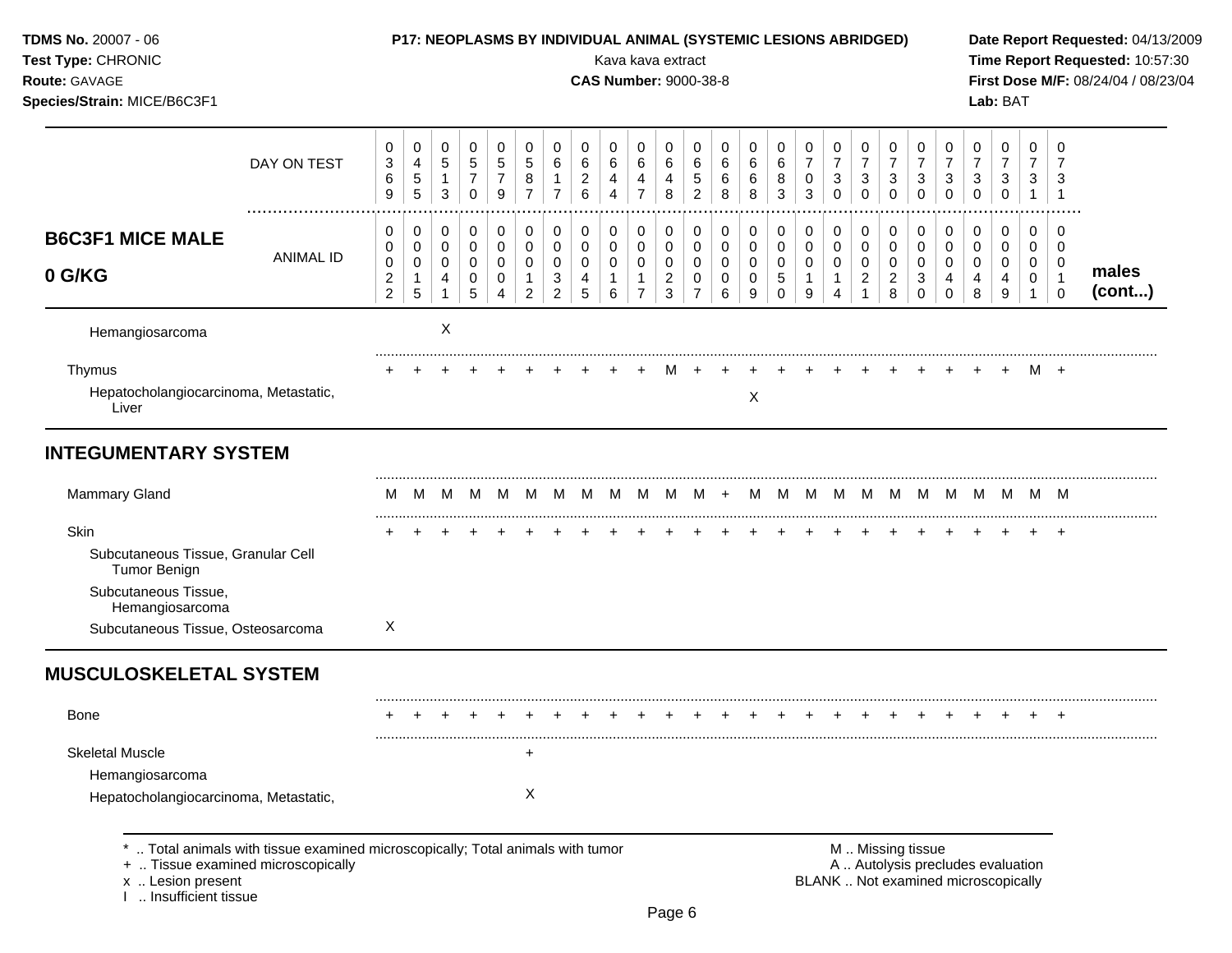| TDMS No. 20007 - 06<br>Test Type: CHRONIC<br>Route: GAVAGE<br>Species/Strain: MICE/B6C3F1                    |                  |                                                           | P17: NEOPLASMS BY INDIVIDUAL ANIMAL (SYSTEMIC LESIONS ABRIDGED) |                                                      |                                                           |                                                                |                                                              |                                                        |                                            | Kava kava extract<br><b>CAS Number: 9000-38-8</b> |                                                  |                                              |                                                                  |                                           |                                                   |                                        |                                                       |                                         |                                                           |                                                        |                                                                 |                                                     |                                   | Lab: BAT                             |                                           |                                                                  | Date Report Requested: 04/13/2009<br>Time Report Requested: 10:57:30<br>First Dose M/F: 08/24/04 / 08/23/04 |
|--------------------------------------------------------------------------------------------------------------|------------------|-----------------------------------------------------------|-----------------------------------------------------------------|------------------------------------------------------|-----------------------------------------------------------|----------------------------------------------------------------|--------------------------------------------------------------|--------------------------------------------------------|--------------------------------------------|---------------------------------------------------|--------------------------------------------------|----------------------------------------------|------------------------------------------------------------------|-------------------------------------------|---------------------------------------------------|----------------------------------------|-------------------------------------------------------|-----------------------------------------|-----------------------------------------------------------|--------------------------------------------------------|-----------------------------------------------------------------|-----------------------------------------------------|-----------------------------------|--------------------------------------|-------------------------------------------|------------------------------------------------------------------|-------------------------------------------------------------------------------------------------------------|
|                                                                                                              | DAY ON TEST<br>  | 0<br>3<br>$\,6$<br>9                                      | 0<br>$\overline{4}$<br>$\sqrt{5}$<br>$\overline{5}$             | 0<br>$\sqrt{5}$<br>$\mathbf{1}$<br>$\mathfrak{Z}$    | $\mathbf 0$<br>$\sqrt{5}$<br>$\boldsymbol{7}$<br>$\Omega$ | $\mathbf 0$<br>$\overline{5}$<br>$\boldsymbol{7}$<br>9         | 0<br>5<br>$\, 8$<br>$\overline{7}$                           | 0<br>6<br>$\mathbf{1}$<br>$\overline{7}$               | 0<br>6<br>$\overline{c}$<br>$6\phantom{a}$ | 0<br>$\,6$<br>$\overline{4}$<br>$\overline{4}$    | 0<br>$\,6\,$<br>$\overline{4}$<br>$\overline{7}$ | 0<br>6<br>4<br>8                             | $\mathbf 0$<br>$\,6\,$<br>$\sqrt{5}$<br>$\overline{2}$           | $\mathbf 0$<br>6<br>6<br>8                | $\mathbf 0$<br>6<br>6<br>8                        | $\mathbf 0$<br>6<br>8<br>3             | 0<br>$\overline{7}$<br>$\overline{0}$<br>$\mathbf{3}$ | 0<br>$\overline{7}$<br>3<br>$\Omega$    | 0<br>$\overline{7}$<br>3<br>$\Omega$                      | 0<br>$\overline{7}$<br>3<br>$\Omega$                   | 0<br>$\overline{7}$<br>$\ensuremath{\mathsf{3}}$<br>$\mathbf 0$ | 0<br>$\overline{7}$<br>$\sqrt{3}$<br>$\Omega$       | $\mathbf 0$<br>7<br>3<br>$\Omega$ | 0<br>$\overline{7}$<br>3<br>$\Omega$ | 0<br>$\overline{7}$<br>3<br>$\mathbf{1}$  | 0<br>7<br>3<br>$\overline{1}$                                    |                                                                                                             |
| <b>B6C3F1 MICE MALE</b><br>0 G/KG                                                                            | <b>ANIMAL ID</b> | 0<br>0<br>$\mathbf 0$<br>$\overline{c}$<br>$\overline{2}$ | 0<br>$\mathbf 0$<br>0<br>$\mathbf{1}$<br>$\sqrt{5}$             | 0<br>$\mathbf 0$<br>$\mathbf 0$<br>4<br>$\mathbf{1}$ | 0<br>$\mathbf 0$<br>$\mathbf 0$<br>0<br>5                 | $\pmb{0}$<br>$\mathbf 0$<br>$\mathbf 0$<br>0<br>$\overline{4}$ | $\pmb{0}$<br>$\pmb{0}$<br>$\mathbf 0$<br>1<br>$\overline{2}$ | 0<br>$\mathbf 0$<br>$\mathbf 0$<br>3<br>$\overline{2}$ | 0<br>0<br>$\mathbf 0$<br>4<br>5            | 0<br>0<br>0<br>1<br>6                             | 0<br>$\mathbf 0$<br>0<br>-1<br>$\overline{7}$    | $\mathbf 0$<br>0<br>0<br>$\overline{a}$<br>3 | 0<br>$\mathbf 0$<br>$\mathbf 0$<br>$\mathbf 0$<br>$\overline{7}$ | 0<br>$\mathbf 0$<br>$\mathbf 0$<br>0<br>6 | $\pmb{0}$<br>$\mathbf 0$<br>$\mathbf 0$<br>0<br>9 | 0<br>$\mathbf 0$<br>0<br>5<br>$\Omega$ | 0<br>$\mathbf 0$<br>$\mathbf 0$<br>$\mathbf{1}$<br>9  | 0<br>$\Omega$<br>0<br>$\mathbf{1}$<br>4 | 0<br>$\mathbf 0$<br>0<br>$\overline{2}$<br>$\overline{1}$ | 0<br>$\mathbf 0$<br>$\mathbf 0$<br>$\overline{2}$<br>8 | $\mathbf 0$<br>0<br>0<br>3<br>$\mathbf 0$                       | 0<br>$\mathbf 0$<br>$\mathbf 0$<br>4<br>$\mathbf 0$ | 0<br>0<br>0<br>4<br>8             | 0<br>$\Omega$<br>0<br>9              | 0<br>$\mathbf 0$<br>$\mathbf 0$<br>0<br>1 | 0<br>$\mathbf 0$<br>$\mathbf 0$<br>$\overline{1}$<br>$\mathbf 0$ | males<br>(cont)                                                                                             |
| Liver                                                                                                        |                  |                                                           |                                                                 |                                                      |                                                           |                                                                |                                                              |                                                        |                                            |                                                   |                                                  |                                              |                                                                  |                                           |                                                   |                                        |                                                       |                                         |                                                           |                                                        |                                                                 |                                                     |                                   |                                      |                                           |                                                                  |                                                                                                             |
| <b>NERVOUS SYSTEM</b>                                                                                        |                  |                                                           |                                                                 |                                                      |                                                           |                                                                |                                                              |                                                        |                                            |                                                   |                                                  |                                              |                                                                  |                                           |                                                   |                                        |                                                       |                                         |                                                           |                                                        |                                                                 |                                                     |                                   |                                      |                                           |                                                                  |                                                                                                             |
| <b>Brain</b>                                                                                                 |                  |                                                           |                                                                 |                                                      |                                                           |                                                                |                                                              |                                                        |                                            |                                                   |                                                  |                                              |                                                                  |                                           |                                                   |                                        |                                                       |                                         |                                                           |                                                        |                                                                 |                                                     |                                   |                                      |                                           | $\ddot{}$                                                        |                                                                                                             |
| <b>RESPIRATORY SYSTEM</b>                                                                                    |                  |                                                           |                                                                 |                                                      |                                                           |                                                                |                                                              |                                                        |                                            |                                                   |                                                  |                                              |                                                                  |                                           |                                                   |                                        |                                                       |                                         |                                                           |                                                        |                                                                 |                                                     |                                   |                                      |                                           |                                                                  |                                                                                                             |
| Lung<br>Alveolar/Bronchiolar Adenoma<br>Alveolar/Bronchiolar Carcinoma<br>Hemangiosarcoma, Metastatic, Liver |                  |                                                           | $\pm$                                                           | $\pm$                                                | $\pm$<br>$\boldsymbol{\mathsf{X}}$                        |                                                                |                                                              |                                                        |                                            |                                                   |                                                  | +<br>$\sf X$                                 |                                                                  | $\boldsymbol{\mathsf{X}}$                 |                                                   | X                                      |                                                       |                                         | $\mathsf X$                                               |                                                        |                                                                 |                                                     |                                   | $\boldsymbol{\mathsf{X}}$            | $\pm$                                     |                                                                  |                                                                                                             |
| Hepatocellular Carcinoma, Metastatic,<br>Liver                                                               |                  |                                                           |                                                                 |                                                      |                                                           |                                                                |                                                              | X                                                      |                                            |                                                   |                                                  |                                              |                                                                  |                                           |                                                   |                                        |                                                       | X                                       |                                                           |                                                        |                                                                 |                                                     |                                   |                                      |                                           |                                                                  |                                                                                                             |
| Hepatocholangiocarcinoma, Metastatic,<br>Liver                                                               |                  |                                                           |                                                                 |                                                      |                                                           |                                                                | $\times$                                                     |                                                        |                                            |                                                   |                                                  |                                              |                                                                  |                                           | $\boldsymbol{X}$                                  |                                        |                                                       |                                         |                                                           |                                                        |                                                                 |                                                     |                                   |                                      |                                           |                                                                  |                                                                                                             |
| Osteosarcoma, Metastatic, Skin                                                                               |                  | X                                                         |                                                                 |                                                      |                                                           |                                                                |                                                              |                                                        |                                            |                                                   |                                                  |                                              |                                                                  |                                           |                                                   |                                        |                                                       |                                         |                                                           |                                                        |                                                                 |                                                     |                                   |                                      |                                           |                                                                  |                                                                                                             |
| Nose                                                                                                         |                  |                                                           |                                                                 |                                                      |                                                           |                                                                |                                                              |                                                        |                                            |                                                   |                                                  |                                              |                                                                  |                                           |                                                   |                                        |                                                       |                                         |                                                           |                                                        |                                                                 |                                                     |                                   |                                      |                                           |                                                                  |                                                                                                             |
| Trachea                                                                                                      |                  |                                                           |                                                                 |                                                      |                                                           |                                                                |                                                              |                                                        |                                            |                                                   |                                                  |                                              |                                                                  |                                           |                                                   |                                        |                                                       |                                         |                                                           |                                                        |                                                                 |                                                     |                                   |                                      |                                           | $\ddot{}$                                                        |                                                                                                             |

# **SPECIAL SENSES SYSTEM**

x .. Lesion present<br>I .. Insufficient tissue

+ .. Tissue examined microscopically  $\blacksquare$  A .. Autolysis precludes evaluation M .. Missing tissue<br>A .. Autolysis precludes evaluation<br>BLANK .. Not examined microscopically

.........................................................................................................................................................................................................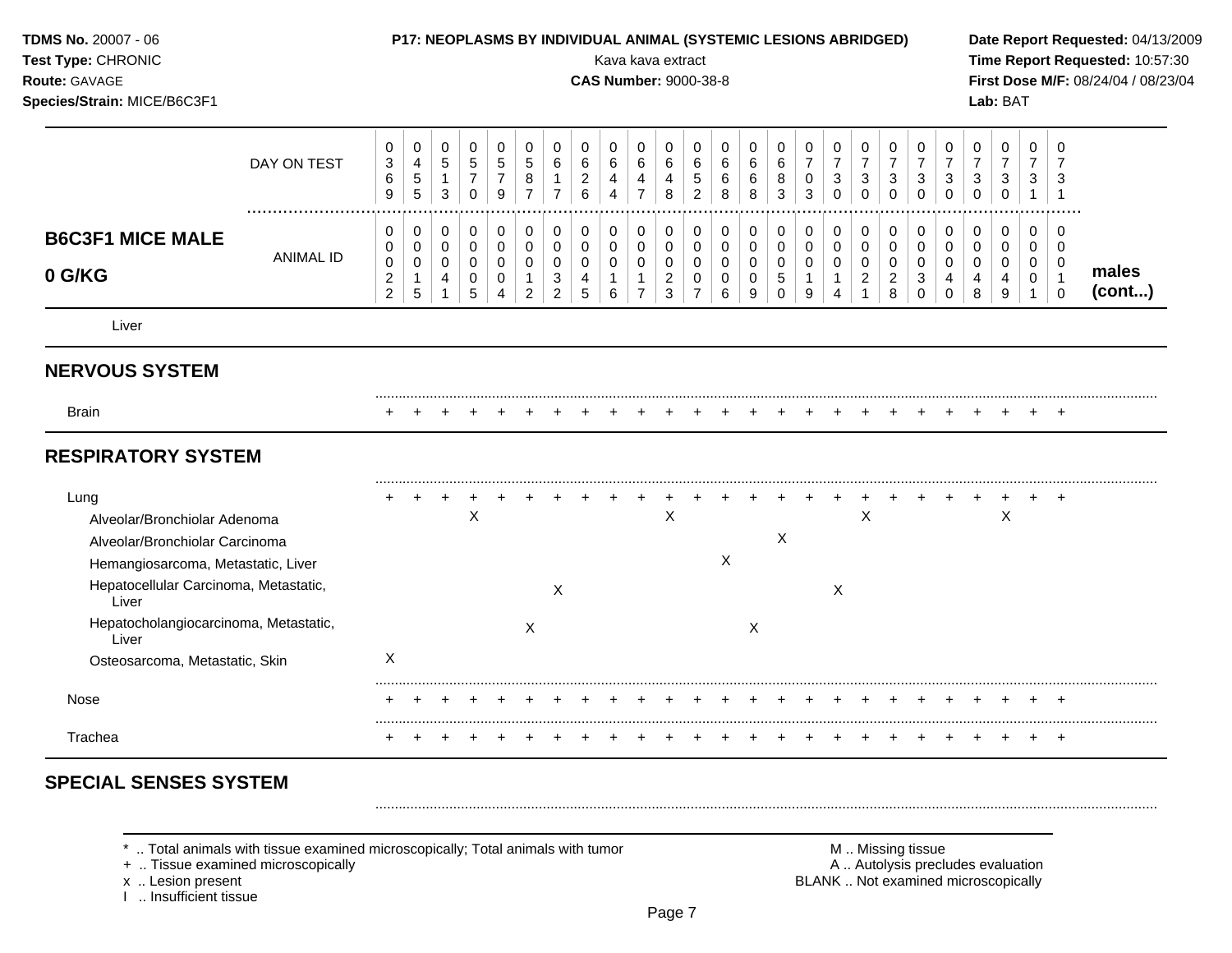| <b>TDMS No. 20007 - 06</b> |  |  |  |
|----------------------------|--|--|--|
|----------------------------|--|--|--|

## **P17: NEOPLASMS BY INDIVIDUAL ANIMAL (SYSTEMIC LESIONS ABRIDGED)** Date Report Requested: 04/13/2009

**Species/Strain:** MICE/B6C3F1 **Lab:** BAT

**Test Type:** CHRONIC Kava kava extract **Time Report Requested:** 10:57:30 **Route:** GAVAGE **CAS Number:** 9000-38-8 **First Dose M/F:** 08/24/04 / 08/23/04

|                                                | DAY ON TEST          | 0<br>$\ensuremath{\mathsf{3}}$<br>6<br>9      | 0<br>$\overline{4}$<br>$\mathbf 5$<br>$\overline{5}$ | 0<br>$\,$ 5 $\,$<br>$\mathbf{1}$<br>3 | 0<br>$\,$ 5 $\,$<br>$\overline{7}$<br>$\Omega$ | 0<br>5<br>9   | 0<br>5<br>8 | 0<br>6                   | 0<br>6<br>$\overline{c}$<br>6 | 0<br>6<br>4<br>4 | 0<br>6<br>4<br>$\overline{7}$ | 0<br>6<br>4<br>8         | 0<br>6<br>5<br>2 | 0<br>6<br>6<br>8 | 0<br>6<br>6<br>8 | 0<br>6<br>8<br>3             | 0<br>$\overline{7}$<br>$\pmb{0}$<br>$\sqrt{3}$ | 0<br>$\overline{7}$<br>3<br>$\Omega$ | 0<br>$\overline{7}$<br>3<br>$\Omega$ | 0<br>3<br><sup>0</sup> | 0<br>$\overline{7}$<br>3<br>$\Omega$ | 0<br>7<br>3<br>$\Omega$ | 0<br>$\overline{7}$<br>3<br>$\Omega$ | 0<br>$\overline{7}$<br>$\sqrt{3}$<br>$\Omega$ | 0<br>$\overline{7}$<br>3 | 0<br>3             |                 |
|------------------------------------------------|----------------------|-----------------------------------------------|------------------------------------------------------|---------------------------------------|------------------------------------------------|---------------|-------------|--------------------------|-------------------------------|------------------|-------------------------------|--------------------------|------------------|------------------|------------------|------------------------------|------------------------------------------------|--------------------------------------|--------------------------------------|------------------------|--------------------------------------|-------------------------|--------------------------------------|-----------------------------------------------|--------------------------|--------------------|-----------------|
| <b>B6C3F1 MICE MALE</b>                        | <br><b>ANIMAL ID</b> | 0<br>0                                        | 0<br>0                                               | 0<br>0                                | 0<br>0                                         | 0<br>$\Omega$ | 0<br>0      | 0<br>0                   | 0<br>0                        | 0<br>0           | 0<br>0                        | 0<br>0                   | 0<br>0           | 0<br>0           | 0<br>0           | 0<br>0                       | 0<br>0                                         | 0<br>$\mathbf 0$                     | 0<br>0                               | 0<br>0                 | 0<br>0                               | 0<br>0                  | 0<br>0                               | 0<br>0                                        | 0<br>$\mathbf 0$         | .<br>$\Omega$<br>0 |                 |
| 0 G/KG                                         |                      | $\,0\,$<br>$\boldsymbol{2}$<br>$\overline{c}$ | 0<br>1<br>5                                          | 0<br>4                                | 0<br>0<br>5                                    | 0<br>0        | 0<br>2      | 0<br>3<br>$\overline{2}$ | 0<br>4<br>5                   | 0<br>6           | 0<br>$\overline{7}$           | 0<br>$\overline{c}$<br>3 | 0<br>0           | 0<br>0<br>6      | 0<br>0<br>9      | 0<br>$\mathbf 5$<br>$\Omega$ | 0<br>9                                         | 0                                    | 0<br>$\overline{2}$                  | $\Omega$<br>2<br>8     | 0<br>3                               | 0<br>4                  | 0<br>4<br>8                          | 0<br>4<br>9                                   | 0<br>0                   | 0<br>$\mathbf 0$   | males<br>(cont) |
| Eye                                            |                      |                                               |                                                      |                                       |                                                |               |             |                          |                               |                  |                               |                          |                  |                  |                  |                              |                                                |                                      |                                      |                        |                                      |                         |                                      |                                               |                          |                    |                 |
| <b>Harderian Gland</b><br>Adenoma              |                      |                                               |                                                      |                                       |                                                |               |             |                          |                               |                  |                               |                          |                  | X                |                  |                              |                                                |                                      |                                      |                        |                                      |                         |                                      |                                               |                          | $\ddot{}$          |                 |
| <b>URINARY SYSTEM</b>                          |                      |                                               |                                                      |                                       |                                                |               |             |                          |                               |                  |                               |                          |                  |                  |                  |                              |                                                |                                      |                                      |                        |                                      |                         |                                      |                                               |                          |                    |                 |
| Kidney                                         |                      |                                               |                                                      |                                       |                                                |               |             |                          |                               |                  |                               |                          |                  |                  |                  |                              |                                                |                                      |                                      |                        |                                      |                         |                                      |                                               |                          | $\overline{ }$     |                 |
| Hepatocholangiocarcinoma, Metastatic,<br>Liver |                      |                                               |                                                      |                                       |                                                |               | X           |                          |                               |                  |                               |                          |                  |                  |                  |                              |                                                |                                      |                                      |                        |                                      |                         |                                      |                                               |                          |                    |                 |
| Capsule, Hemangioma                            |                      |                                               |                                                      |                                       |                                                |               |             |                          |                               |                  |                               |                          |                  |                  |                  |                              |                                                |                                      |                                      |                        |                                      |                         |                                      |                                               |                          |                    |                 |
| Renal Tubule, Adenoma                          |                      |                                               |                                                      |                                       |                                                |               |             |                          |                               |                  |                               |                          |                  |                  |                  |                              |                                                |                                      | $\boldsymbol{\mathsf{X}}$            |                        |                                      |                         |                                      |                                               |                          |                    |                 |
| Urethra                                        |                      |                                               |                                                      |                                       | ٠                                              |               |             |                          | $\ddot{}$                     |                  |                               |                          |                  |                  |                  |                              |                                                |                                      |                                      |                        |                                      |                         |                                      |                                               |                          |                    |                 |
| <b>Urinary Bladder</b>                         |                      |                                               |                                                      |                                       |                                                |               |             |                          |                               |                  |                               |                          |                  |                  |                  |                              |                                                |                                      |                                      |                        |                                      |                         |                                      |                                               |                          | $\overline{ }$     |                 |

# **SYSTEMIC LESIONS**

Multiple Organ + + + + + + + + + + + + + + + + + + + + + + + + + Lymphoma Malignant

\* .. Total animals with tissue examined microscopically; Total animals with tumor <br>
+ .. Tissue examined microscopically<br>
+ .. Tissue examined microscopically

+ .. Tissue examined microscopically

I .. Insufficient tissue

x .. Lesion present **BLANK** .. Not examined microscopically

.........................................................................................................................................................................................................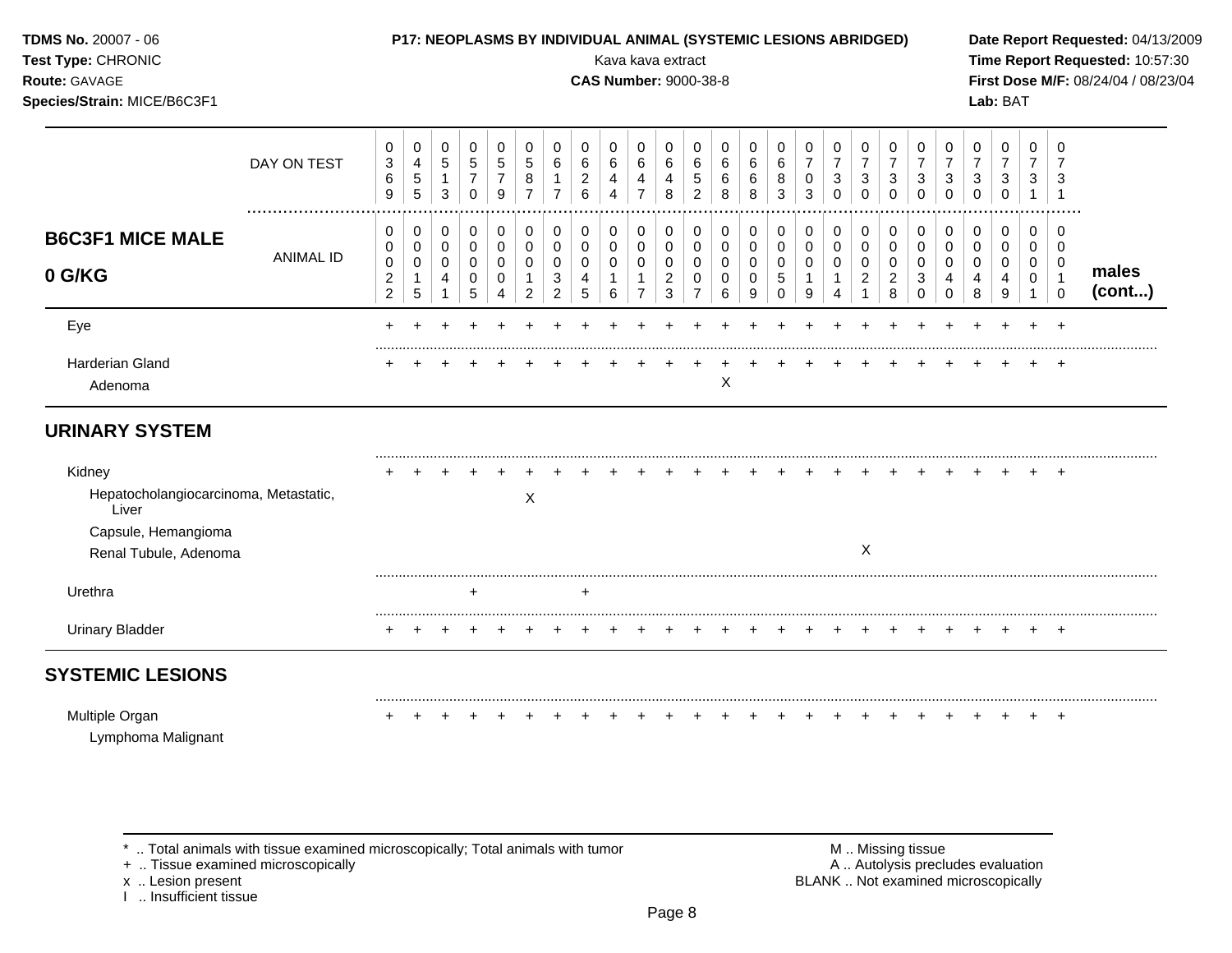| <b>TDMS No. 20007 - 06</b> |  |  |  |
|----------------------------|--|--|--|
|----------------------------|--|--|--|

# Test Type: CHRONIC

### Route: GAVAGE

Species/Strain: MICE/B6C3F1

## P17: NEOPLASMS BY INDIVIDUAL ANIMAL (SYSTEMIC LESIONS ABRIDGED)

Kava kava extract

 $\top$ 

 $\perp$  $\blacksquare$ 

 $\overline{\phantom{a}}$ 

### **CAS Number: 9000-38-8**

Date Report Requested: 04/13/2009 Time Report Requested: 10:57:30 First Dose M/F: 08/24/04 / 08/23/04 Lab: BAT

 $\top$ 

|                                                  | DAY ON TEST      | 0<br>$\overline{\mathbf{7}}$<br>$\sqrt{3}$<br>$\mathbf{1}$ | $\pmb{0}$<br>$\overline{7}$<br>$\ensuremath{\mathsf{3}}$<br>$\overline{1}$ | $\pmb{0}$<br>$\boldsymbol{7}$<br>$\mathsf 3$<br>1         | 0<br>$\overline{7}$<br>$\sqrt{3}$<br>$\overline{1}$              | 0<br>$\overline{7}$<br>3                     | 0<br>$\overline{7}$<br>3        | 0<br>$\overline{7}$<br>3<br>1                              | 0<br>$\overline{7}$<br>$\sqrt{3}$            | 0<br>$\overline{7}$<br>$\sqrt{3}$<br>$\overline{1}$                       | 0<br>$\overline{7}$<br>$\sqrt{3}$                              | 0<br>$\overline{7}$<br>$\mathbf{3}$<br>$\overline{2}$  | 0<br>$\overline{7}$<br>3<br>$\overline{a}$ | 0<br>$\overline{7}$<br>3<br>$\overline{c}$ | 0<br>$\overline{7}$<br>$\sqrt{3}$<br>$\overline{2}$ | 0<br>$\overline{7}$<br>3<br>$\overline{2}$               | 0<br>$\overline{7}$<br>$\sqrt{3}$<br>$\overline{2}$                     | 0<br>$\overline{7}$<br>3<br>$\overline{2}$                        | 0<br>$\overline{7}$<br>3<br>$\overline{2}$                | 0<br>$\overline{7}$<br>3<br>$\overline{2}$ | 0<br>$\overline{7}$<br>3<br>$\overline{c}$ | 0<br>$\overline{7}$<br>3<br>$\overline{2}$         | 0<br>$\overline{7}$<br>3<br>$\overline{c}$ | 0<br>$\overline{7}$<br>$\mathbf{3}$<br>$\overline{c}$ | 0<br>$\overline{7}$<br>3<br>$\overline{2}$                       | $\mathbf 0$<br>3<br>$\overline{2}$         |          |
|--------------------------------------------------|------------------|------------------------------------------------------------|----------------------------------------------------------------------------|-----------------------------------------------------------|------------------------------------------------------------------|----------------------------------------------|---------------------------------|------------------------------------------------------------|----------------------------------------------|---------------------------------------------------------------------------|----------------------------------------------------------------|--------------------------------------------------------|--------------------------------------------|--------------------------------------------|-----------------------------------------------------|----------------------------------------------------------|-------------------------------------------------------------------------|-------------------------------------------------------------------|-----------------------------------------------------------|--------------------------------------------|--------------------------------------------|----------------------------------------------------|--------------------------------------------|-------------------------------------------------------|------------------------------------------------------------------|--------------------------------------------|----------|
| <b>B6C3F1 MICE MALE</b><br>0 G/KG                | <b>ANIMAL ID</b> | 0<br>0<br>$\pmb{0}$<br>$\mathbf{1}$<br>1                   | 0<br>$\mathbf 0$<br>$\mathbf 0$<br>$\mathbf{1}$<br>$\mathbf{3}$            | 0<br>$\mathbf 0$<br>$\mathbf 0$<br>$\sqrt{2}$<br>$\Omega$ | $\mathbf 0$<br>$\mathbf 0$<br>$\mathbf 0$<br>$\overline{c}$<br>5 | 0<br>$\mathbf 0$<br>0<br>$\overline{2}$<br>9 | 0<br>0<br>$\mathbf 0$<br>3<br>5 | $\pmb{0}$<br>$\mathbf 0$<br>$\mathbf 0$<br>$\sqrt{3}$<br>6 | 0<br>0<br>$\mathbf 0$<br>3<br>$\overline{7}$ | $\mathbf 0$<br>$\pmb{0}$<br>$\mathbf 0$<br>$\sqrt{3}$<br>$\boldsymbol{9}$ | $\mathbf 0$<br>$\pmb{0}$<br>$\mathbf 0$<br>4<br>$\overline{7}$ | $\mathbf 0$<br>0<br>$\mathbf 0$<br>0<br>$\overline{2}$ | $\mathbf 0$<br>0<br>0<br>0<br>3            | 0<br>0<br>0<br>0<br>8                      | 0<br>$\pmb{0}$<br>$\mathbf 0$<br>$\mathbf{1}$<br>8  | 0<br>0<br>0<br>$\overline{\mathbf{c}}$<br>$\overline{4}$ | $\mathbf 0$<br>$\pmb{0}$<br>$\mathbf 0$<br>$\sqrt{2}$<br>$6\phantom{a}$ | 0<br>$\pmb{0}$<br>$\mathbf 0$<br>$\overline{c}$<br>$\overline{7}$ | $\mathbf 0$<br>$\mathbf 0$<br>$\mathbf 0$<br>$\mathbf{3}$ | 0<br>$\mathbf 0$<br>$\mathbf 0$<br>3<br>3  | 0<br>0<br>0<br>3<br>4                      | $\mathbf 0$<br>0<br>$\mathbf 0$<br>$\sqrt{3}$<br>8 | 0<br>0<br>0<br>4<br>$\overline{c}$         | 0<br>0<br>$\mathbf 0$<br>4<br>3                       | $\mathbf 0$<br>$\mathbf 0$<br>$\mathbf 0$<br>4<br>$\overline{4}$ | $\Omega$<br>$\Omega$<br>$\Omega$<br>4<br>6 | * TOTALS |
| <b>ALIMENTARY SYSTEM</b>                         |                  |                                                            |                                                                            |                                                           |                                                                  |                                              |                                 |                                                            |                                              |                                                                           |                                                                |                                                        |                                            |                                            |                                                     |                                                          |                                                                         |                                                                   |                                                           |                                            |                                            |                                                    |                                            |                                                       |                                                                  |                                            |          |
| Esophagus                                        |                  |                                                            |                                                                            |                                                           |                                                                  |                                              |                                 |                                                            |                                              |                                                                           |                                                                |                                                        |                                            |                                            |                                                     |                                                          |                                                                         |                                                                   |                                                           |                                            |                                            |                                                    |                                            |                                                       |                                                                  |                                            | 50       |
| Gallbladder                                      |                  |                                                            |                                                                            |                                                           |                                                                  |                                              |                                 |                                                            |                                              |                                                                           |                                                                |                                                        |                                            |                                            |                                                     |                                                          |                                                                         |                                                                   |                                                           |                                            |                                            |                                                    |                                            |                                                       |                                                                  | $\div$                                     | 49       |
| Intestine Large, Cecum                           |                  |                                                            |                                                                            |                                                           |                                                                  |                                              |                                 |                                                            |                                              |                                                                           |                                                                |                                                        |                                            |                                            |                                                     |                                                          |                                                                         |                                                                   |                                                           |                                            |                                            |                                                    |                                            |                                                       |                                                                  |                                            | 50       |
| Intestine Large, Colon                           |                  |                                                            |                                                                            |                                                           |                                                                  |                                              |                                 |                                                            |                                              |                                                                           |                                                                |                                                        |                                            |                                            |                                                     |                                                          |                                                                         |                                                                   |                                                           |                                            |                                            |                                                    |                                            |                                                       |                                                                  |                                            | 50       |
| Intestine Large, Rectum                          |                  |                                                            |                                                                            |                                                           |                                                                  |                                              |                                 |                                                            |                                              |                                                                           |                                                                |                                                        |                                            |                                            |                                                     |                                                          |                                                                         |                                                                   |                                                           |                                            |                                            |                                                    |                                            |                                                       |                                                                  | $\overline{ }$                             | 50       |
| Intestine Small, Duodenum<br>Adenoma             |                  |                                                            |                                                                            |                                                           |                                                                  |                                              |                                 |                                                            |                                              |                                                                           |                                                                |                                                        |                                            |                                            |                                                     |                                                          |                                                                         |                                                                   |                                                           |                                            |                                            |                                                    |                                            |                                                       |                                                                  |                                            | 50<br>1  |
| Intestine Small, Ileum                           |                  |                                                            |                                                                            |                                                           |                                                                  |                                              |                                 |                                                            |                                              |                                                                           |                                                                |                                                        |                                            |                                            |                                                     |                                                          |                                                                         |                                                                   |                                                           |                                            |                                            |                                                    |                                            |                                                       |                                                                  |                                            | 50       |
| Intestine Small, Jejunum<br>Adenoma<br>Carcinoma |                  | +<br>X                                                     |                                                                            |                                                           |                                                                  |                                              |                                 | $\boldsymbol{\mathsf{X}}$                                  |                                              |                                                                           |                                                                |                                                        |                                            |                                            |                                                     |                                                          |                                                                         |                                                                   |                                                           |                                            |                                            |                                                    |                                            |                                                       |                                                                  | $\pm$                                      | 50<br>1  |
| Liver<br>Hemangiosarcoma                         |                  |                                                            |                                                                            |                                                           |                                                                  |                                              |                                 |                                                            |                                              |                                                                           |                                                                |                                                        |                                            |                                            |                                                     |                                                          |                                                                         |                                                                   | X                                                         |                                            |                                            |                                                    |                                            |                                                       |                                                                  | $\ddot{}$                                  | 50<br>5  |
| Hepatocellular Adenoma                           |                  |                                                            |                                                                            | X                                                         |                                                                  |                                              |                                 |                                                            | $X$ $X$ $X$                                  |                                                                           |                                                                |                                                        |                                            |                                            |                                                     |                                                          | X                                                                       |                                                                   |                                                           | $X$ $X$                                    |                                            |                                                    | X                                          |                                                       |                                                                  | X                                          | 14       |

.. Total animals with tissue examined microscopically; Total animals with tumor  $\star$ 

+ .. Tissue examined microscopically

x .. Lesion present<br>I .. Insufficient tissue

M .. Missing tissue<br>A .. Autolysis precludes evaluation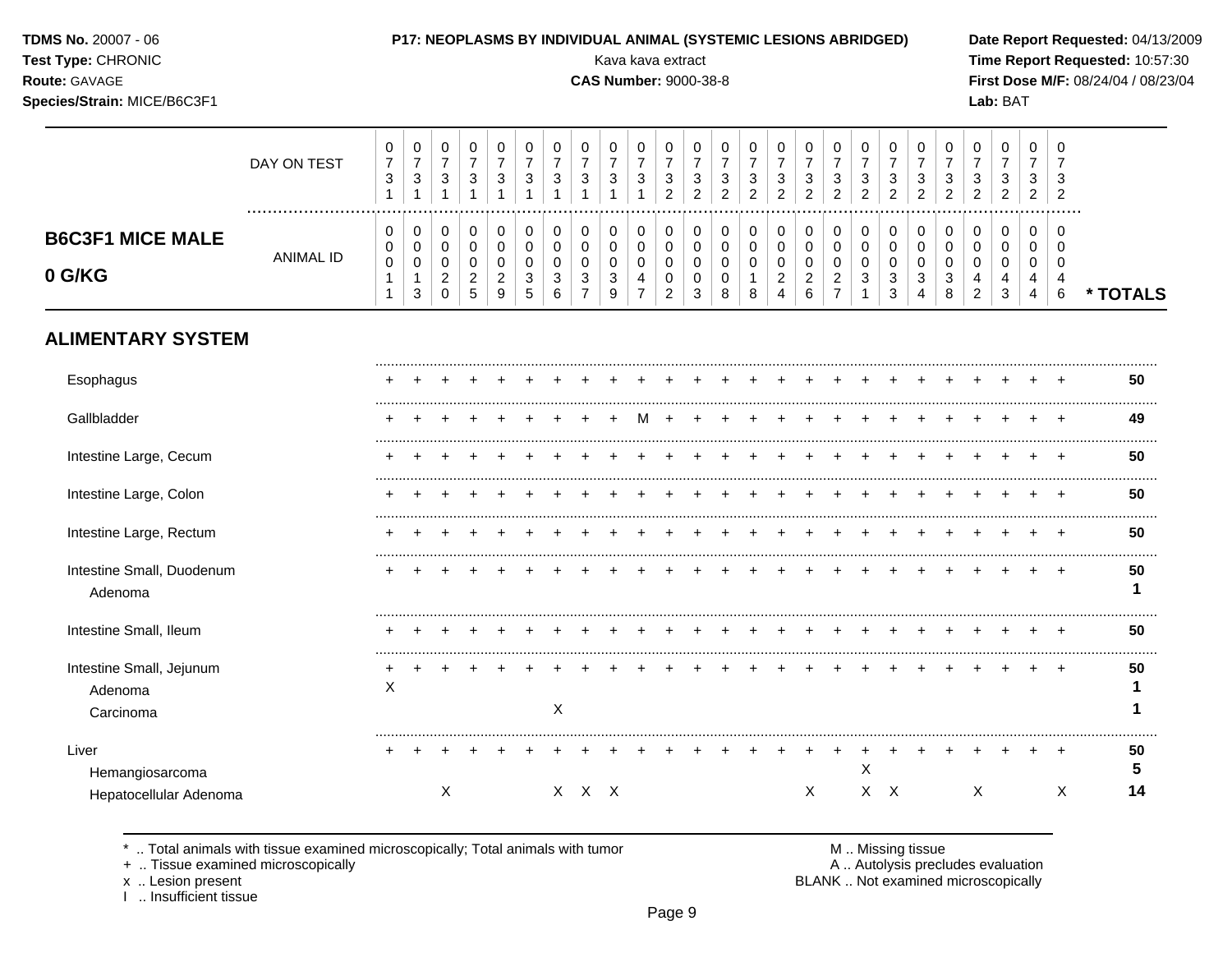## **TDMS No.** 20007 - 06 **P17: NEOPLASMS BY INDIVIDUAL ANIMAL (SYSTEMIC LESIONS ABRIDGED) Date Report Requested:** 04/13/2009

**Test Type:** CHRONIC **Transfer CHRONIC Report Requested:** 10:57:30 **Route:** GAVAGE **CAS Number:** 9000-38-8 **First Dose M/F:** 08/24/04 / 08/23/04 **Species/Strain:** MICE/B6C3F1 **Lab:** BAT

|                                                                                                                                                                  | DAY ON TEST      | $\pmb{0}$<br>$\boldsymbol{7}$<br>$\ensuremath{\mathsf{3}}$<br>$\mathbf{1}$ | $\,0\,$<br>$\boldsymbol{7}$<br>$\ensuremath{\mathsf{3}}$<br>$\mathbf{1}$ | $\,0\,$<br>$\overline{7}$<br>$\mathbf{3}$<br>$\mathbf{1}$          | 0<br>$\overline{7}$<br>3<br>$\mathbf{1}$         | 0<br>$\overline{7}$<br>$\mathbf{3}$<br>$\overline{1}$ | $\mathbf 0$<br>$\overline{7}$<br>$\sqrt{3}$ | 0<br>$\overline{7}$<br>$\mathbf{3}$                 | 0<br>$\overline{7}$<br>$\mathbf{3}$                            | 0<br>$\overline{7}$<br>$\mathbf{3}$<br>$\overline{1}$ | 0<br>$\overline{7}$<br>3<br>$\overline{1}$             | 0<br>$\overline{7}$<br>3<br>$\overline{2}$       | 0<br>$\overline{7}$<br>$\ensuremath{\mathsf{3}}$<br>$\overline{2}$ | 0<br>$\overline{7}$<br>$\sqrt{3}$<br>$\overline{2}$ | $\pmb{0}$<br>$\overline{7}$<br>$\sqrt{3}$<br>2               | $\pmb{0}$<br>$\overline{7}$<br>3<br>2                     | 0<br>$\overline{7}$<br>$\mathbf{3}$<br>$\overline{2}$       | $\mathbf 0$<br>$\overline{7}$<br>$\ensuremath{\mathsf{3}}$<br>$\overline{2}$ | $\pmb{0}$<br>$\overline{7}$<br>3<br>$\overline{2}$ | $\mathbf 0$<br>$\overline{7}$<br>$\mathbf{3}$<br>$\overline{2}$ | 0<br>$\overline{7}$<br>3<br>$\overline{2}$ | 0<br>$\overline{7}$<br>3<br>$\overline{2}$ | 0<br>$\overline{7}$<br>3<br>$\mathcal{P}$ | 0<br>$\overline{7}$<br>$\ensuremath{\mathsf{3}}$<br>$\overline{c}$ | 0<br>$\overline{7}$<br>3<br>$\overline{2}$ | 0<br>$\overline{7}$<br>3<br>2                |          |
|------------------------------------------------------------------------------------------------------------------------------------------------------------------|------------------|----------------------------------------------------------------------------|--------------------------------------------------------------------------|--------------------------------------------------------------------|--------------------------------------------------|-------------------------------------------------------|---------------------------------------------|-----------------------------------------------------|----------------------------------------------------------------|-------------------------------------------------------|--------------------------------------------------------|--------------------------------------------------|--------------------------------------------------------------------|-----------------------------------------------------|--------------------------------------------------------------|-----------------------------------------------------------|-------------------------------------------------------------|------------------------------------------------------------------------------|----------------------------------------------------|-----------------------------------------------------------------|--------------------------------------------|--------------------------------------------|-------------------------------------------|--------------------------------------------------------------------|--------------------------------------------|----------------------------------------------|----------|
| <b>B6C3F1 MICE MALE</b><br>0 G/KG                                                                                                                                | <b>ANIMAL ID</b> | 0<br>0<br>$\pmb{0}$<br>$\mathbf{1}$                                        | 0<br>$\mathbf 0$<br>$\mathbf 0$<br>$\mathbf{1}$<br>3                     | 0<br>$\mathbf 0$<br>$\mathbf 0$<br>$\boldsymbol{2}$<br>$\mathbf 0$ | 0<br>$\Omega$<br>$\Omega$<br>$\overline{2}$<br>5 | 0<br>$\mathbf 0$<br>0<br>$\overline{2}$<br>9          | 0<br>$\mathbf 0$<br>$\Omega$<br>3<br>5      | 0<br>$\mathsf 0$<br>$\Omega$<br>3<br>$6\phantom{1}$ | 0<br>$\mathbf 0$<br>$\Omega$<br>$\mathbf{3}$<br>$\overline{7}$ | 0<br>$\mathbf 0$<br>$\mathbf 0$<br>3<br>9             | 0<br>$\mathbf 0$<br>$\mathbf 0$<br>4<br>$\overline{7}$ | 0<br>$\Omega$<br>$\Omega$<br>0<br>$\overline{2}$ | 0<br>$\Omega$<br>$\Omega$<br>0<br>$\sqrt{3}$                       | 0<br>$\mathbf 0$<br>0<br>0<br>8                     | $\pmb{0}$<br>$\mathbf 0$<br>$\mathbf 0$<br>$\mathbf{1}$<br>8 | 0<br>$\mathsf 0$<br>0<br>$\overline{c}$<br>$\overline{4}$ | 0<br>$\mathsf{O}$<br>$\pmb{0}$<br>$\overline{c}$<br>$\,6\,$ | 0<br>$\mathbf 0$<br>$\mathbf 0$<br>$\overline{2}$<br>$\overline{7}$          | 0<br>$\mathbf 0$<br>$\Omega$<br>3                  | 0<br>$\Omega$<br>$\Omega$<br>3<br>3                             | 0<br>$\Omega$<br>$\Omega$<br>3<br>Δ        | 0<br>$\Omega$<br>$\Omega$<br>3<br>8        | 0<br>0<br>0<br>4<br>$\overline{c}$        | 0<br>$\mathbf 0$<br>$\mathbf 0$<br>4<br>$\mathfrak{Z}$             | 0<br>0<br>0<br>4<br>$\overline{4}$         | 0<br>$\Omega$<br>$\mathbf 0$<br>4<br>$\,6\,$ | * TOTALS |
| Hepatocellular Adenoma, Multiple<br>Hepatocellular Carcinoma<br>Hepatocellular Carcinoma, Multiple<br>Hepatocholangiocarcinoma<br>Osteosarcoma, Metastatic, Skin |                  | Χ<br>X                                                                     |                                                                          |                                                                    |                                                  | X X X                                                 |                                             |                                                     |                                                                |                                                       | $X$ $X$                                                |                                                  |                                                                    |                                                     | $X$ $X$                                                      |                                                           |                                                             | Χ<br>X                                                                       |                                                    | $\boldsymbol{\mathsf{X}}$                                       | X<br>X                                     |                                            |                                           | $\boldsymbol{\mathsf{X}}$                                          | X                                          | X                                            | 13<br>16 |
| Mesentery                                                                                                                                                        |                  |                                                                            |                                                                          |                                                                    |                                                  |                                                       |                                             |                                                     |                                                                |                                                       |                                                        |                                                  |                                                                    |                                                     |                                                              |                                                           |                                                             |                                                                              |                                                    |                                                                 |                                            |                                            |                                           |                                                                    |                                            |                                              | 3        |
| Pancreas                                                                                                                                                         |                  |                                                                            |                                                                          |                                                                    |                                                  |                                                       |                                             |                                                     |                                                                |                                                       |                                                        |                                                  |                                                                    |                                                     |                                                              |                                                           |                                                             |                                                                              |                                                    |                                                                 |                                            |                                            |                                           |                                                                    |                                            |                                              | 50       |
| <b>Salivary Glands</b>                                                                                                                                           |                  |                                                                            |                                                                          |                                                                    |                                                  |                                                       |                                             |                                                     |                                                                |                                                       |                                                        |                                                  |                                                                    |                                                     |                                                              |                                                           |                                                             |                                                                              |                                                    |                                                                 |                                            |                                            |                                           |                                                                    |                                            |                                              | 50       |
| Stomach, Forestomach<br>Squamous Cell Carcinoma<br>Squamous Cell Papilloma                                                                                       |                  |                                                                            | X                                                                        |                                                                    |                                                  |                                                       |                                             |                                                     |                                                                |                                                       |                                                        |                                                  |                                                                    |                                                     |                                                              | $\mathsf{X}$                                              |                                                             |                                                                              |                                                    | $\boldsymbol{\mathsf{X}}$                                       |                                            |                                            |                                           |                                                                    |                                            | $\times$                                     | 50<br>8  |
| Stomach, Glandular                                                                                                                                               |                  |                                                                            |                                                                          |                                                                    |                                                  |                                                       |                                             |                                                     |                                                                |                                                       |                                                        |                                                  |                                                                    |                                                     |                                                              |                                                           |                                                             |                                                                              |                                                    |                                                                 |                                            |                                            |                                           |                                                                    |                                            |                                              | 50       |
| Tooth                                                                                                                                                            |                  |                                                                            |                                                                          |                                                                    |                                                  |                                                       |                                             |                                                     |                                                                |                                                       |                                                        |                                                  |                                                                    |                                                     |                                                              |                                                           |                                                             |                                                                              |                                                    |                                                                 |                                            |                                            | $\ddot{}$                                 | $\overline{+}$                                                     |                                            |                                              | 33       |
| <b>CARDIOVASCULAR SYSTEM</b>                                                                                                                                     |                  |                                                                            |                                                                          |                                                                    |                                                  |                                                       |                                             |                                                     |                                                                |                                                       |                                                        |                                                  |                                                                    |                                                     |                                                              |                                                           |                                                             |                                                                              |                                                    |                                                                 |                                            |                                            |                                           |                                                                    |                                            |                                              |          |
| <b>Blood Vessel</b>                                                                                                                                              |                  |                                                                            |                                                                          |                                                                    |                                                  |                                                       |                                             |                                                     |                                                                |                                                       |                                                        |                                                  |                                                                    |                                                     |                                                              |                                                           |                                                             |                                                                              |                                                    |                                                                 |                                            |                                            |                                           |                                                                    |                                            | $\div$                                       | 50       |
|                                                                                                                                                                  |                  |                                                                            |                                                                          |                                                                    |                                                  |                                                       |                                             |                                                     |                                                                |                                                       |                                                        |                                                  |                                                                    |                                                     |                                                              |                                                           |                                                             |                                                                              |                                                    |                                                                 |                                            |                                            |                                           |                                                                    |                                            |                                              |          |

\* .. Total animals with tissue examined microscopically; Total animals with tumor <br>
+ .. Tissue examined microscopically<br>
+ .. Tissue examined microscopically

+ .. Tissue examined microscopically

x .. Lesion present<br>I .. Insufficient tissue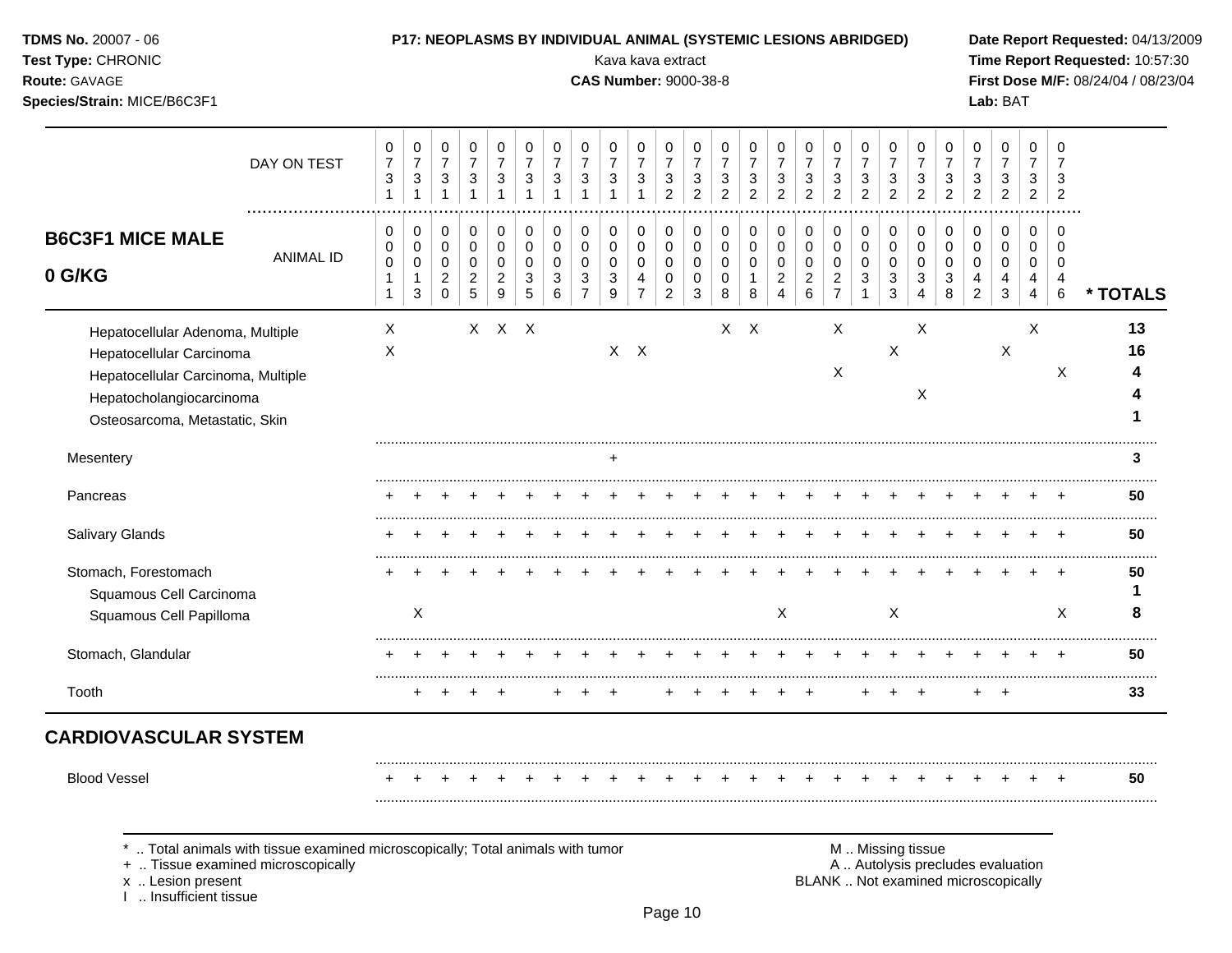**TDMS No.** 20007 - 06 **P17: NEOPLASMS BY INDIVIDUAL ANIMAL (SYSTEMIC LESIONS ABRIDGED) Date Report Requested:** 04/13/2009

**Test Type:** CHRONIC **Transfer CHRONIC Report Requested:** 10:57:30 **Route:** GAVAGE **CAS Number:** 9000-38-8 **First Dose M/F:** 08/24/04 / 08/23/04 **Species/Strain:** MICE/B6C3F1 **Lab:** BAT

|                                                                                                    | DAY ON TEST      | 0<br>$\boldsymbol{7}$ | 0<br>$\boldsymbol{7}$  | 0<br>$\overline{7}$             | 0<br>$\overline{7}$             | 0<br>$\overline{7}$ | 0<br>$\overline{7}$ | $\pmb{0}$<br>$\overline{7}$ | 0<br>$\boldsymbol{7}$    | 0<br>$\boldsymbol{7}$ | 0<br>$\boldsymbol{7}$    | 0<br>$\overline{7}$      | 0<br>$\overline{7}$ | 0<br>$\overline{7}$ | 0<br>$\overline{7}$            | 0<br>$\overline{7}$                   | 0<br>$\boldsymbol{7}$        | 0<br>$\boldsymbol{7}$                 | 0<br>$\overline{7}$ | 0<br>$\overline{7}$ | 0<br>$\overline{7}$ | 0<br>$\overline{7}$ | 0           | 0<br>$\overline{7}$ | 0<br>$\overline{7}$      | $\Omega$<br>$\overline{7}$       |          |
|----------------------------------------------------------------------------------------------------|------------------|-----------------------|------------------------|---------------------------------|---------------------------------|---------------------|---------------------|-----------------------------|--------------------------|-----------------------|--------------------------|--------------------------|---------------------|---------------------|--------------------------------|---------------------------------------|------------------------------|---------------------------------------|---------------------|---------------------|---------------------|---------------------|-------------|---------------------|--------------------------|----------------------------------|----------|
|                                                                                                    |                  | $\mathbf{3}$          | $\mathbf{3}$           | 3                               | 3                               | 3                   | 3                   | 3                           | 3                        | $\mathbf{3}$          | $\sqrt{3}$<br>1          | 3<br>$\overline{c}$      | 3<br>2              | $\mathbf{3}$<br>2   | $\mathbf{3}$<br>$\overline{2}$ | 3<br>$\overline{2}$                   | $\sqrt{3}$<br>$\overline{2}$ | 3<br>$\overline{2}$                   | 3<br>$\overline{2}$ | 3<br>$\overline{c}$ | 3<br>2              | 3<br>$\overline{2}$ | 3<br>2      | 3<br>$\overline{c}$ | 3<br>$\overline{2}$      | 3<br>$\overline{2}$              |          |
| <b>B6C3F1 MICE MALE</b>                                                                            |                  | 0<br>0                | 0<br>0                 | 0<br>0                          | 0<br>0                          | 0<br>0              | 0<br>0              | 0<br>$\mathbf 0$            | 0<br>0                   | 0<br>$\pmb{0}$        | 0<br>$\mathbf 0$         | 0<br>0                   | 0<br>0              | 0<br>0              | 0<br>0                         | 0<br>0                                | 0<br>$\mathbf 0$             | 0<br>0                                | 0<br>0              | 0<br>0              | 0<br>0              | 0<br>0              | 0<br>0      | 0<br>0              | 0<br>0                   | $\Omega$<br>$\Omega$             |          |
| 0 G/KG                                                                                             | <b>ANIMAL ID</b> | 0<br>$\mathbf 1$      | 0<br>$\mathbf{1}$<br>3 | 0<br>$\overline{c}$<br>$\Omega$ | $\Omega$<br>$\overline{2}$<br>5 | 0<br>2<br>9         | $\Omega$<br>3<br>5  | 0<br>3<br>6                 | 0<br>3<br>$\overline{7}$ | 0<br>3<br>9           | 0<br>4<br>$\overline{7}$ | 0<br>0<br>$\overline{2}$ | $\Omega$<br>0<br>3  | 0<br>0<br>8         | 0<br>8                         | 0<br>$\overline{c}$<br>$\overline{4}$ | 0<br>$\overline{c}$<br>6     | 0<br>$\overline{c}$<br>$\overline{7}$ | 0<br>3              | 0<br>3<br>3         | 0<br>3              | 0<br>3<br>8         | 0<br>4<br>2 | 0<br>4<br>3         | 0<br>4<br>$\overline{4}$ | $\Omega$<br>4<br>$6\phantom{1}6$ | * TOTALS |
| Heart                                                                                              |                  |                       |                        |                                 |                                 |                     |                     |                             |                          |                       |                          |                          |                     |                     |                                |                                       |                              |                                       |                     |                     |                     |                     |             |                     |                          |                                  | 50       |
| Hepatocholangiocarcinoma, Metastatic,<br>Liver                                                     |                  |                       |                        |                                 |                                 |                     |                     |                             |                          |                       |                          |                          |                     |                     |                                |                                       |                              |                                       |                     |                     |                     |                     |             |                     |                          |                                  |          |
| Osteosarcoma, Metastatic, Skin                                                                     |                  |                       |                        |                                 |                                 |                     |                     |                             |                          |                       |                          |                          |                     |                     |                                |                                       |                              |                                       |                     |                     |                     |                     |             |                     |                          |                                  |          |
| <b>ENDOCRINE SYSTEM</b><br><b>Adrenal Cortex</b><br>Hepatocholangiocarcinoma, Metastatic,<br>Liver |                  |                       |                        |                                 |                                 |                     |                     |                             |                          |                       |                          |                          |                     |                     |                                |                                       |                              |                                       |                     |                     |                     |                     |             |                     |                          |                                  | 50       |
| Adrenal Medulla                                                                                    |                  |                       |                        |                                 |                                 |                     |                     |                             |                          |                       |                          |                          |                     |                     |                                |                                       |                              |                                       |                     |                     |                     |                     |             |                     |                          |                                  | 50       |
| Islets, Pancreatic                                                                                 |                  |                       |                        |                                 |                                 |                     |                     |                             |                          |                       |                          |                          |                     |                     |                                |                                       |                              |                                       |                     |                     |                     |                     |             |                     |                          |                                  | 50       |
| Parathyroid Gland                                                                                  |                  |                       |                        |                                 |                                 |                     |                     |                             |                          |                       |                          |                          |                     |                     |                                |                                       |                              |                                       |                     |                     |                     |                     |             |                     |                          |                                  | 47       |
| <b>Pituitary Gland</b><br>Pars Intermedia, Adenoma                                                 |                  |                       |                        |                                 |                                 |                     |                     |                             |                          |                       |                          |                          |                     |                     |                                |                                       |                              |                                       |                     |                     |                     |                     |             |                     |                          |                                  | 49       |
| <b>Thyroid Gland</b>                                                                               |                  |                       |                        |                                 |                                 |                     |                     |                             |                          |                       |                          |                          |                     |                     |                                |                                       |                              |                                       |                     |                     |                     |                     |             |                     |                          |                                  | 50       |

# **GENERAL BODY SYSTEM**

NONE

\* .. Total animals with tissue examined microscopically; Total animals with tumor <br>
+ .. Tissue examined microscopically<br>
+ .. Tissue examined microscopically

+ .. Tissue examined microscopically

x .. Lesion present<br>I .. Insufficient tissue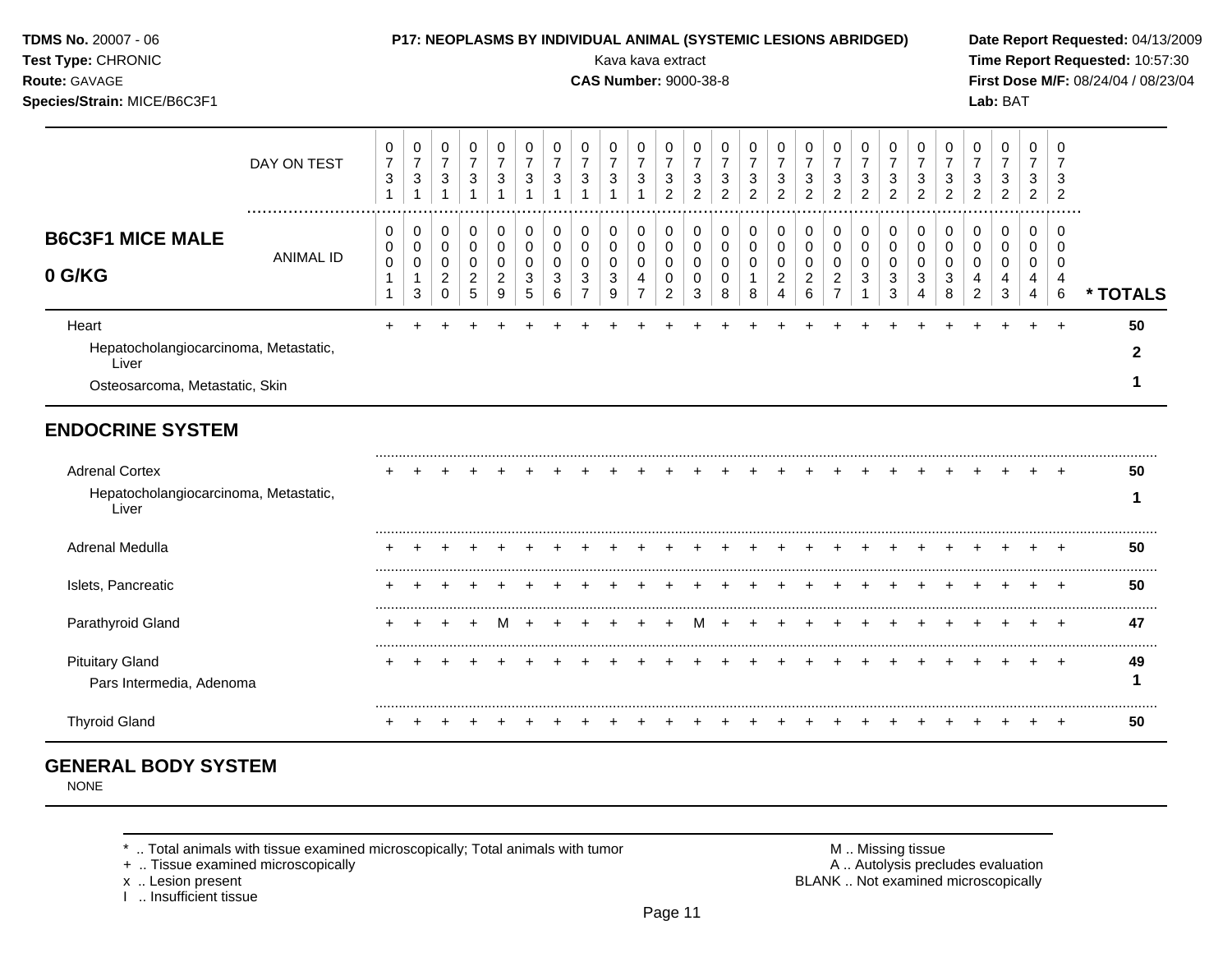| <b>TDMS No. 20007 - 06</b> |  |
|----------------------------|--|
|----------------------------|--|

# Test Type: CHRONIC

### Route: GAVAGE

Species/Strain: MICE/B6C3F1

 $\top$  $\overline{\phantom{0}}$ ⊤୮  $\overline{\phantom{a}}$  Kava kava extract

 $\top$ ┱

 $\overline{\phantom{a}}$  $\overline{\phantom{a}}$ 

### **CAS Number: 9000-38-8**

 $\overline{\phantom{a}}$ 

 $\top$ 

 $\overline{\phantom{a}}$  $\top$  $\overline{\phantom{a}}$  $\overline{\phantom{a}}$  $\overline{\phantom{0}}$ 

Date Report Requested: 04/13/2009 Time Report Requested: 10:57:30 First Dose M/F: 08/24/04 / 08/23/04 Lab: BAT

 $\overline{\phantom{a}}$ 

|                                             | DAY ON TEST                                                                  | 0<br>$\overline{7}$<br>3<br>$\mathbf{1}$   | 0<br>7<br>3<br>1                | 0<br>7<br>$\sqrt{3}$<br>$\mathbf 1$                    | 0<br>$\overline{7}$<br>$\sqrt{3}$<br>$\mathbf{1}$               | 0<br>$\overline{7}$<br>$\sqrt{3}$<br>$\mathbf{1}$ | 0<br>7<br>$\sqrt{3}$<br>$\mathbf{1}$ | 0<br>7<br>3<br>1             | 0<br>7<br>3             | 0<br>7<br>3<br>1      | 0<br>$\overline{7}$<br>3<br>$\overline{1}$ | $\Omega$<br>7<br>$\ensuremath{\mathsf{3}}$<br>$\overline{2}$ | 0<br>7<br>3<br>2      | 0<br>3<br>2           | 0<br>$\overline{7}$<br>3<br>2       | 0<br>$\overline{7}$<br>3<br>$\overline{2}$              | 0<br>$\overline{7}$<br>$\sqrt{3}$<br>$\overline{2}$       | 0<br>$\overline{7}$<br>3<br>2                             | 0<br>7<br>3<br>$\overline{2}$ | 0<br>7<br>3<br>2      | 0<br>7<br>3<br>2      | 0<br>7<br>3<br>$\overline{2}$ | 0<br>7<br>3<br>2                          | 0<br>$\overline{7}$<br>3<br>$\overline{2}$ | 0<br>7<br>3<br>$\overline{2}$                | $\mathbf 0$<br>$\overline{7}$<br>3<br>2 |          |
|---------------------------------------------|------------------------------------------------------------------------------|--------------------------------------------|---------------------------------|--------------------------------------------------------|-----------------------------------------------------------------|---------------------------------------------------|--------------------------------------|------------------------------|-------------------------|-----------------------|--------------------------------------------|--------------------------------------------------------------|-----------------------|-----------------------|-------------------------------------|---------------------------------------------------------|-----------------------------------------------------------|-----------------------------------------------------------|-------------------------------|-----------------------|-----------------------|-------------------------------|-------------------------------------------|--------------------------------------------|----------------------------------------------|-----------------------------------------|----------|
| <b>B6C3F1 MICE MALE</b><br>0 G/KG           | <b>ANIMAL ID</b>                                                             | 0<br>0<br>$\mathbf 0$<br>$\mathbf{1}$<br>1 | 0<br>0<br>$\mathbf 0$<br>1<br>3 | 0<br>0<br>$\mathbf 0$<br>$\overline{a}$<br>$\mathbf 0$ | 0<br>$\,0\,$<br>$\mathbf 0$<br>$\overline{c}$<br>$\overline{5}$ | 0<br>$\,0\,$<br>0<br>$\overline{c}$<br>9          | 0<br>0<br>$\Omega$<br>3<br>5         | 0<br>0<br>$\Omega$<br>3<br>6 | 0<br>0<br>$\Omega$<br>3 | 0<br>0<br>0<br>3<br>9 | 0<br>0<br>0<br>4<br>$\overline{7}$         | 0<br>0<br>$\mathbf 0$<br>0<br>$\overline{c}$                 | 0<br>0<br>0<br>0<br>3 | 0<br>0<br>0<br>0<br>8 | 0<br>$\Omega$<br>$\Omega$<br>1<br>8 | 0<br>$\pmb{0}$<br>0<br>$\overline{2}$<br>$\overline{4}$ | 0<br>0<br>$\mathbf 0$<br>$\overline{c}$<br>$6\phantom{1}$ | 0<br>0<br>$\mathbf 0$<br>$\overline{2}$<br>$\overline{7}$ | 0<br>0<br>$\mathbf 0$<br>3    | 0<br>0<br>0<br>3<br>3 | 0<br>0<br>0<br>3<br>4 | 0<br>0<br>$\Omega$<br>3<br>8  | 0<br>0<br>$\Omega$<br>4<br>$\overline{2}$ | 0<br>0<br>$\mathbf 0$<br>4<br>$\mathbf{3}$ | 0<br>0<br>$\mathbf 0$<br>4<br>$\overline{4}$ | 0<br>$\mathbf 0$<br>0<br>4<br>$\,6\,$   | * TOTALS |
| <b>GENITAL SYSTEM</b>                       |                                                                              |                                            |                                 |                                                        |                                                                 |                                                   |                                      |                              |                         |                       |                                            |                                                              |                       |                       |                                     |                                                         |                                                           |                                                           |                               |                       |                       |                               |                                           |                                            |                                              |                                         |          |
| Epididymis                                  |                                                                              |                                            |                                 |                                                        |                                                                 |                                                   |                                      |                              |                         |                       |                                            |                                                              |                       |                       |                                     |                                                         |                                                           |                                                           |                               |                       |                       |                               |                                           |                                            |                                              |                                         | 50       |
| <b>Preputial Gland</b>                      |                                                                              |                                            |                                 |                                                        |                                                                 |                                                   |                                      |                              |                         |                       |                                            |                                                              |                       |                       |                                     |                                                         |                                                           |                                                           |                               |                       |                       |                               |                                           |                                            |                                              |                                         | 50       |
| Prostate                                    |                                                                              |                                            |                                 |                                                        |                                                                 |                                                   |                                      |                              |                         |                       |                                            |                                                              |                       |                       |                                     |                                                         |                                                           |                                                           |                               |                       |                       |                               |                                           |                                            |                                              |                                         | 50       |
| Seminal Vesicle                             |                                                                              |                                            |                                 |                                                        |                                                                 |                                                   |                                      |                              |                         |                       |                                            |                                                              |                       |                       |                                     |                                                         |                                                           |                                                           |                               |                       |                       |                               |                                           |                                            |                                              |                                         | 50       |
| <b>Testes</b><br>Interstitial Cell, Adenoma |                                                                              |                                            |                                 |                                                        |                                                                 |                                                   |                                      |                              |                         |                       |                                            |                                                              |                       |                       |                                     |                                                         |                                                           |                                                           |                               | Χ                     |                       |                               |                                           |                                            |                                              | $\div$                                  | 50<br>1  |
| <b>HEMATOPOIETIC SYSTEM</b>                 |                                                                              |                                            |                                 |                                                        |                                                                 |                                                   |                                      |                              |                         |                       |                                            |                                                              |                       |                       |                                     |                                                         |                                                           |                                                           |                               |                       |                       |                               |                                           |                                            |                                              |                                         |          |
| <b>Bone Marrow</b><br>Hemangioma            |                                                                              |                                            |                                 |                                                        |                                                                 |                                                   |                                      |                              |                         |                       |                                            |                                                              |                       |                       |                                     |                                                         |                                                           |                                                           |                               |                       |                       |                               |                                           |                                            |                                              |                                         | 50<br>1  |
| Hemangiosarcoma                             |                                                                              |                                            |                                 |                                                        |                                                                 |                                                   |                                      |                              |                         |                       |                                            |                                                              |                       |                       |                                     |                                                         |                                                           |                                                           | $\sf X$                       |                       |                       |                               |                                           |                                            |                                              |                                         | 2        |
| Lymph Node, Mandibular                      |                                                                              |                                            |                                 |                                                        |                                                                 |                                                   |                                      |                              |                         |                       |                                            |                                                              |                       |                       |                                     |                                                         |                                                           |                                                           |                               |                       |                       |                               |                                           |                                            |                                              |                                         | 50       |
| Lymph Node, Mesenteric                      |                                                                              |                                            |                                 |                                                        |                                                                 |                                                   |                                      |                              |                         |                       |                                            |                                                              |                       |                       |                                     |                                                         |                                                           |                                                           |                               |                       |                       |                               |                                           |                                            |                                              |                                         | 50       |
| Spleen                                      |                                                                              |                                            |                                 |                                                        |                                                                 |                                                   |                                      |                              |                         |                       |                                            |                                                              |                       |                       |                                     |                                                         |                                                           |                                                           |                               |                       |                       |                               |                                           |                                            |                                              |                                         | 50       |
|                                             | Total animals with tissue examined microscopically: Total animals with tumor |                                            |                                 |                                                        |                                                                 |                                                   |                                      |                              |                         |                       |                                            |                                                              |                       |                       |                                     |                                                         |                                                           |                                                           |                               | M Missing tissue      |                       |                               |                                           |                                            |                                              |                                         |          |

+ .. Tissue examined microscopically

x .. Lesion present<br>I .. Insufficient tissue

A .. Autolysis precludes evaluation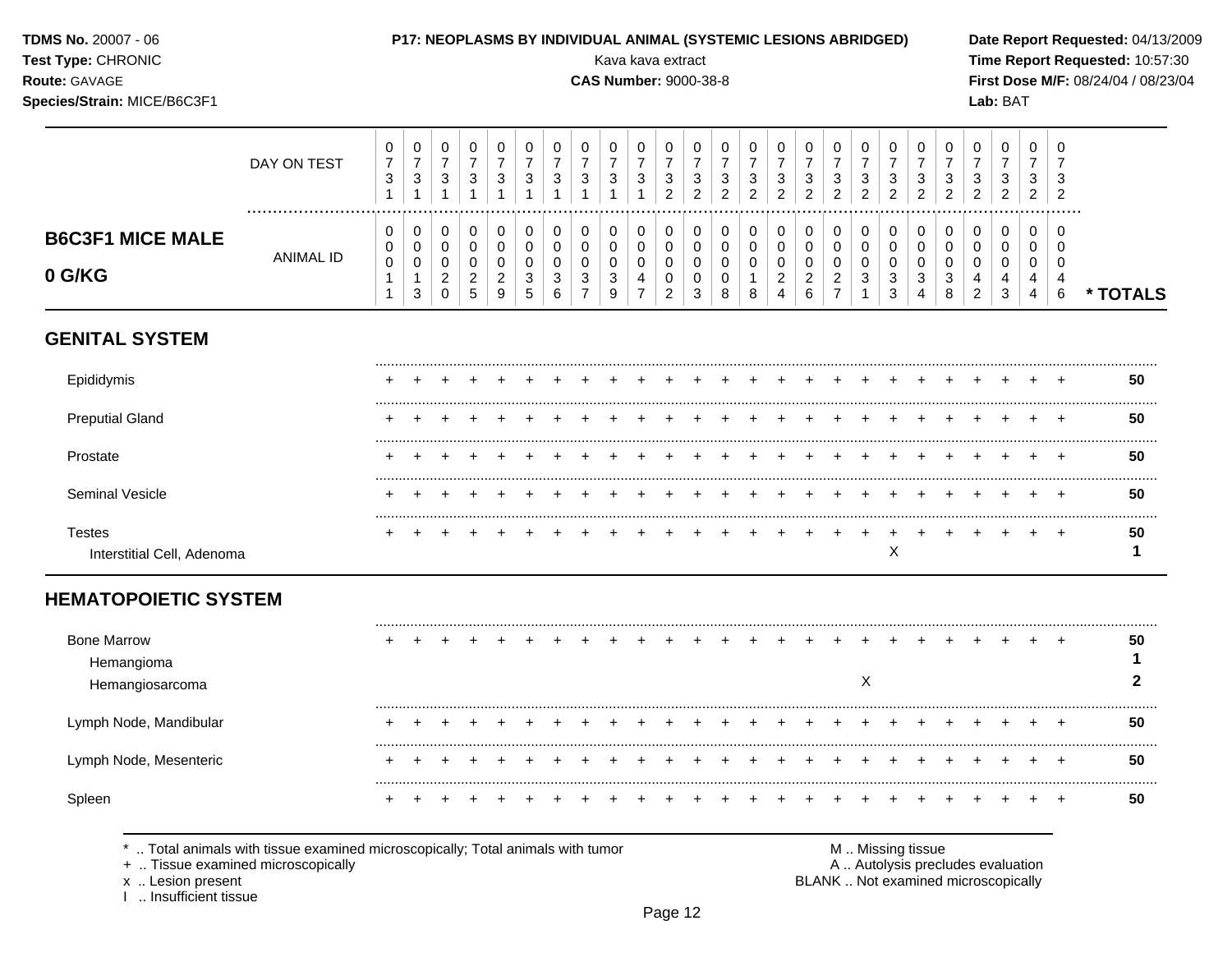| TDMS No. 20007 - 06<br>Test Type: CHRONIC<br>Route: GAVAGE<br>Species/Strain: MICE/B6C3F1 |                                                                                                                    |                                          |                                                       |                                                       |                                                     |                                                         |                                                       |                                                       |                               | Kava kava extract<br><b>CAS Number: 9000-38-8</b> |                               |                                                         |                                                     |                                            | P17: NEOPLASMS BY INDIVIDUAL ANIMAL (SYSTEMIC LESIONS ABRIDGED) |                                                       |                                              |                                              |                                            |                                                     |                                                                      |                                                       |                                            | Lab: BAT                                                                 |                                            |                          | Date Report Requested: 04/13/2009<br>Time Report Requested: 10:57:30<br>First Dose M/F: 08/24/04 / 08/23/04 |
|-------------------------------------------------------------------------------------------|--------------------------------------------------------------------------------------------------------------------|------------------------------------------|-------------------------------------------------------|-------------------------------------------------------|-----------------------------------------------------|---------------------------------------------------------|-------------------------------------------------------|-------------------------------------------------------|-------------------------------|---------------------------------------------------|-------------------------------|---------------------------------------------------------|-----------------------------------------------------|--------------------------------------------|-----------------------------------------------------------------|-------------------------------------------------------|----------------------------------------------|----------------------------------------------|--------------------------------------------|-----------------------------------------------------|----------------------------------------------------------------------|-------------------------------------------------------|--------------------------------------------|--------------------------------------------------------------------------|--------------------------------------------|--------------------------|-------------------------------------------------------------------------------------------------------------|
|                                                                                           | DAY ON TEST                                                                                                        | 0<br>$\overline{7}$<br>3<br>$\mathbf{1}$ | 0<br>$\boldsymbol{7}$<br>$\mathbf{3}$<br>$\mathbf{1}$ | 0<br>$\boldsymbol{7}$<br>$\mathbf{3}$<br>$\mathbf{1}$ | 0<br>$\overline{7}$<br>$\sqrt{3}$<br>$\overline{1}$ | 0<br>$\boldsymbol{7}$<br>$\ensuremath{\mathsf{3}}$<br>1 | 0<br>$\boldsymbol{7}$<br>$\mathbf{3}$<br>$\mathbf{1}$ | 0<br>$\boldsymbol{7}$<br>$\mathbf{3}$<br>$\mathbf{1}$ | 0<br>$\overline{7}$<br>3<br>1 | 0<br>$\boldsymbol{7}$<br>3                        | 0<br>$\overline{7}$<br>3<br>1 | 0<br>$\boldsymbol{7}$<br>$\mathbf{3}$<br>$\overline{2}$ | 0<br>$\overline{7}$<br>$\sqrt{3}$<br>$\overline{2}$ | 0<br>$\overline{7}$<br>3<br>$\overline{2}$ | 0<br>$\boldsymbol{7}$<br>3<br>$\overline{2}$                    | 0<br>$\boldsymbol{7}$<br>$\sqrt{3}$<br>$\overline{2}$ | 0<br>$\boldsymbol{7}$<br>3<br>$\overline{2}$ | 0<br>$\boldsymbol{7}$<br>3<br>$\overline{2}$ | 0<br>$\overline{7}$<br>3<br>$\overline{2}$ | 0<br>$\overline{7}$<br>$\sqrt{3}$<br>$\overline{c}$ | 0<br>$\boldsymbol{7}$<br>$\ensuremath{\mathsf{3}}$<br>$\overline{2}$ | 0<br>$\overline{7}$<br>$\mathbf{3}$<br>$\overline{2}$ | 0<br>$\overline{7}$<br>3<br>$\overline{c}$ | 0<br>$\overline{7}$<br>3<br>$\overline{c}$                               | 0<br>$\overline{7}$<br>3<br>$\overline{2}$ | 0<br>3<br>$\overline{2}$ |                                                                                                             |
| <b>B6C3F1 MICE MALE</b>                                                                   | <b>ANIMAL ID</b>                                                                                                   | 0<br>0<br>0                              | 0<br>$\mathbf 0$<br>0                                 | 0<br>$\pmb{0}$<br>$\mathbf 0$                         | 0<br>0<br>0                                         | 0<br>$\pmb{0}$<br>0                                     | 0<br>$\pmb{0}$<br>0                                   | 0<br>$\mathbf 0$<br>$\mathbf 0$                       | 0<br>0<br>0                   | 0<br>0<br>0                                       | 0<br>$\pmb{0}$<br>0           | 0<br>$\mathbf 0$<br>0                                   | 0<br>$\mathbf 0$<br>$\mathbf 0$                     | 0<br>$\mathbf 0$<br>0                      | 0<br>$\mathbf 0$<br>0                                           | 0<br>$\mathbf 0$<br>0                                 | 0<br>$\pmb{0}$<br>$\mathbf 0$                | 0<br>0<br>0                                  | 0<br>0<br>0                                | 0<br>$\pmb{0}$<br>0                                 | 0<br>$\mathbf 0$<br>0                                                | 0<br>$\mathbf 0$<br>0                                 | 0<br>0<br>0                                | 0<br>0<br>0                                                              | 0<br>0<br>0                                | 0<br>$\Omega$<br>0       |                                                                                                             |
| 0 G/KG                                                                                    |                                                                                                                    | 1<br>1                                   | $\mathbf{3}$                                          | $\boldsymbol{2}$<br>$\mathbf 0$                       | $\overline{2}$<br>$\overline{5}$                    | $\overline{c}$<br>9                                     | 3<br>5                                                | 3<br>6                                                | 3<br>$\overline{7}$           | 3<br>9                                            | 4<br>$\overline{7}$           | 0<br>$\overline{2}$                                     | 0<br>3                                              | 0<br>8                                     | $\mathbf{1}$<br>8                                               | $\overline{c}$<br>4                                   | $\overline{c}$<br>6                          | $\overline{c}$<br>$\overline{7}$             | 3<br>$\mathbf{1}$                          | 3<br>$\mathbf{3}$                                   | 3<br>$\overline{4}$                                                  | $\sqrt{3}$<br>8                                       | 4<br>$\overline{c}$                        | 4<br>3                                                                   | 4<br>$\overline{4}$                        | 6                        | * TOTALS                                                                                                    |
| Hemangiosarcoma                                                                           |                                                                                                                    |                                          |                                                       |                                                       |                                                     |                                                         |                                                       |                                                       |                               |                                                   |                               |                                                         |                                                     |                                            |                                                                 |                                                       |                                              |                                              | $\mathsf X$                                |                                                     |                                                                      |                                                       |                                            |                                                                          |                                            |                          | $\mathbf{2}$                                                                                                |
| Thymus<br>Hepatocholangiocarcinoma, Metastatic,<br>Liver                                  |                                                                                                                    |                                          |                                                       |                                                       |                                                     |                                                         |                                                       |                                                       |                               |                                                   |                               |                                                         |                                                     |                                            |                                                                 |                                                       |                                              |                                              |                                            |                                                     |                                                                      |                                                       |                                            |                                                                          |                                            |                          | 48<br>1                                                                                                     |
| <b>INTEGUMENTARY SYSTEM</b>                                                               |                                                                                                                    |                                          |                                                       |                                                       |                                                     |                                                         |                                                       |                                                       |                               |                                                   |                               |                                                         |                                                     |                                            |                                                                 |                                                       |                                              |                                              |                                            |                                                     |                                                                      |                                                       |                                            |                                                                          |                                            |                          |                                                                                                             |
| <b>Mammary Gland</b>                                                                      |                                                                                                                    | м                                        | M                                                     |                                                       |                                                     |                                                         |                                                       |                                                       |                               |                                                   |                               |                                                         |                                                     |                                            |                                                                 |                                                       |                                              |                                              |                                            |                                                     |                                                                      |                                                       |                                            |                                                                          |                                            |                          | 1                                                                                                           |
| Skin                                                                                      |                                                                                                                    |                                          |                                                       |                                                       |                                                     |                                                         |                                                       |                                                       |                               |                                                   |                               |                                                         |                                                     |                                            |                                                                 |                                                       |                                              |                                              |                                            |                                                     |                                                                      |                                                       |                                            |                                                                          |                                            | $\pm$                    | 50                                                                                                          |
| Subcutaneous Tissue, Granular Cell<br>Tumor Benign                                        |                                                                                                                    |                                          |                                                       |                                                       |                                                     |                                                         |                                                       | X                                                     |                               |                                                   |                               |                                                         |                                                     |                                            |                                                                 |                                                       |                                              |                                              |                                            |                                                     |                                                                      |                                                       |                                            |                                                                          |                                            |                          |                                                                                                             |
| Subcutaneous Tissue,<br>Hemangiosarcoma                                                   |                                                                                                                    |                                          | Χ                                                     |                                                       |                                                     |                                                         |                                                       |                                                       |                               |                                                   |                               |                                                         |                                                     |                                            |                                                                 |                                                       |                                              |                                              |                                            |                                                     |                                                                      |                                                       |                                            |                                                                          |                                            |                          |                                                                                                             |
| Subcutaneous Tissue, Osteosarcoma                                                         |                                                                                                                    |                                          |                                                       |                                                       |                                                     |                                                         |                                                       |                                                       |                               |                                                   |                               |                                                         |                                                     |                                            |                                                                 |                                                       |                                              |                                              |                                            |                                                     |                                                                      |                                                       |                                            |                                                                          |                                            |                          |                                                                                                             |
| <b>MUSCULOSKELETAL SYSTEM</b>                                                             |                                                                                                                    |                                          |                                                       |                                                       |                                                     |                                                         |                                                       |                                                       |                               |                                                   |                               |                                                         |                                                     |                                            |                                                                 |                                                       |                                              |                                              |                                            |                                                     |                                                                      |                                                       |                                            |                                                                          |                                            |                          |                                                                                                             |
| Bone                                                                                      |                                                                                                                    |                                          |                                                       |                                                       |                                                     |                                                         |                                                       |                                                       |                               |                                                   |                               |                                                         |                                                     |                                            |                                                                 |                                                       |                                              |                                              |                                            |                                                     |                                                                      |                                                       |                                            |                                                                          |                                            | $\ddot{}$                | 50                                                                                                          |
| <b>Skeletal Muscle</b>                                                                    |                                                                                                                    |                                          |                                                       |                                                       |                                                     |                                                         |                                                       |                                                       |                               |                                                   |                               |                                                         |                                                     |                                            |                                                                 |                                                       |                                              |                                              | ÷                                          |                                                     |                                                                      |                                                       |                                            |                                                                          |                                            |                          |                                                                                                             |
| Hemangiosarcoma                                                                           |                                                                                                                    |                                          |                                                       |                                                       |                                                     |                                                         |                                                       |                                                       |                               |                                                   |                               |                                                         |                                                     |                                            |                                                                 |                                                       |                                              |                                              | X                                          |                                                     |                                                                      |                                                       |                                            |                                                                          |                                            |                          |                                                                                                             |
| Hepatocholangiocarcinoma, Metastatic,                                                     |                                                                                                                    |                                          |                                                       |                                                       |                                                     |                                                         |                                                       |                                                       |                               |                                                   |                               |                                                         |                                                     |                                            |                                                                 |                                                       |                                              |                                              |                                            |                                                     |                                                                      |                                                       |                                            |                                                                          |                                            |                          | 1                                                                                                           |
| x  Lesion present<br>Insufficient tissue                                                  | Total animals with tissue examined microscopically; Total animals with tumor<br>+  Tissue examined microscopically |                                          |                                                       |                                                       |                                                     |                                                         |                                                       |                                                       |                               |                                                   |                               |                                                         |                                                     |                                            |                                                                 |                                                       |                                              |                                              |                                            |                                                     | M  Missing tissue                                                    |                                                       |                                            | A  Autolysis precludes evaluation<br>BLANK  Not examined microscopically |                                            |                          |                                                                                                             |

Page 13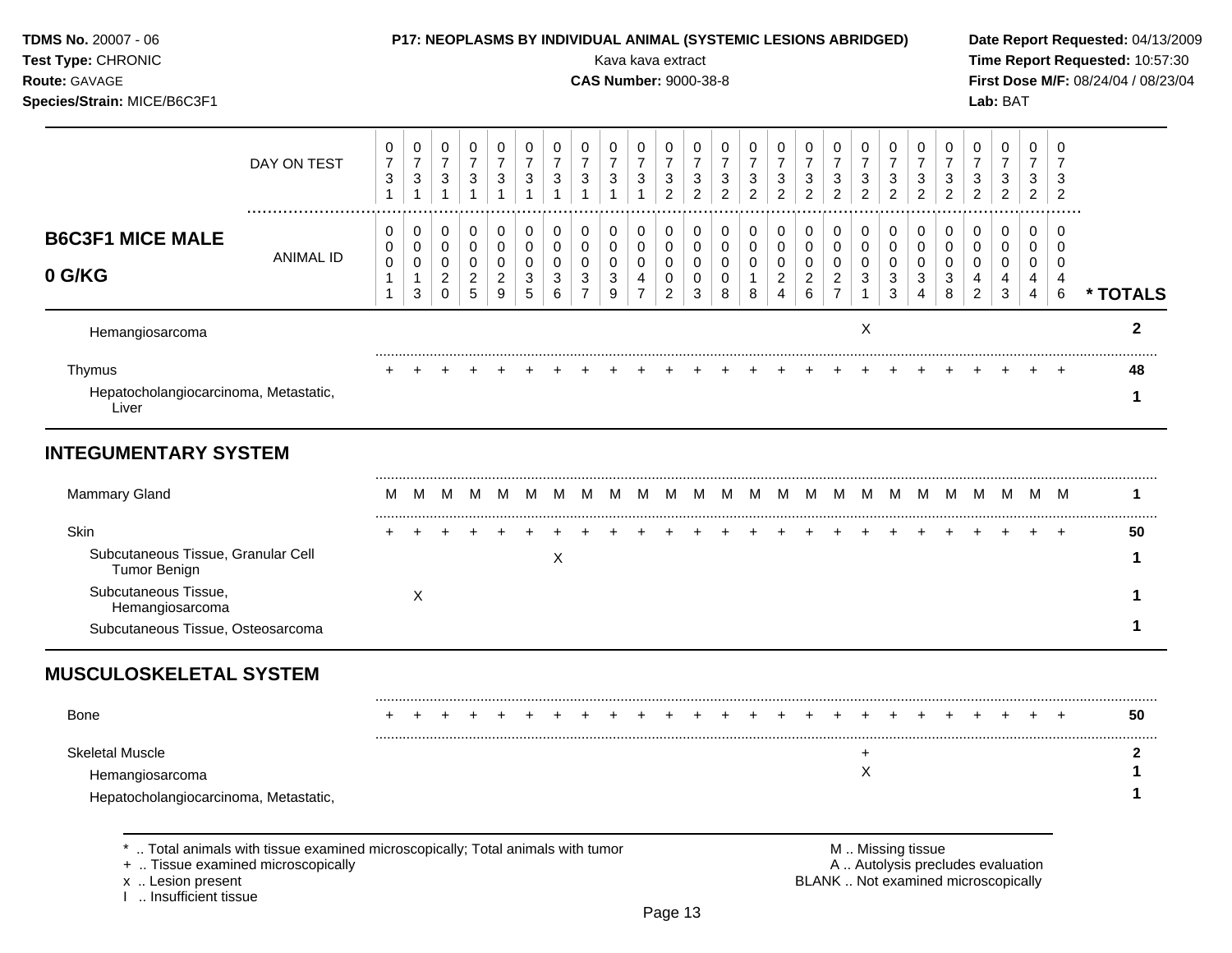| TDMS No. 20007 - 06<br>Test Type: CHRONIC<br>Route: GAVAGE<br>Species/Strain: MICE/B6C3F1                    |                  |                                                       |                                                                    |                                                                  |                                                                    |                                                             |                                                                  |                                                                   |                                                      | P17: NEOPLASMS BY INDIVIDUAL ANIMAL (SYSTEMIC LESIONS ABRIDGED)<br>Kava kava extract<br><b>CAS Number: 9000-38-8</b> |                                                                          |                                                                          |                                                       |                                                       |                                                      |                                                           |                                                      |                                                           |                                             |                                                       |                                                                         |                                                                      |                                              | Lab: BAT                                     |                                                        |                                                                  | Date Report Requested: 04/13/2009<br>Time Report Requested: 10:57:30<br>First Dose M/F: 08/24/04 / 08/23/04 |
|--------------------------------------------------------------------------------------------------------------|------------------|-------------------------------------------------------|--------------------------------------------------------------------|------------------------------------------------------------------|--------------------------------------------------------------------|-------------------------------------------------------------|------------------------------------------------------------------|-------------------------------------------------------------------|------------------------------------------------------|----------------------------------------------------------------------------------------------------------------------|--------------------------------------------------------------------------|--------------------------------------------------------------------------|-------------------------------------------------------|-------------------------------------------------------|------------------------------------------------------|-----------------------------------------------------------|------------------------------------------------------|-----------------------------------------------------------|---------------------------------------------|-------------------------------------------------------|-------------------------------------------------------------------------|----------------------------------------------------------------------|----------------------------------------------|----------------------------------------------|--------------------------------------------------------|------------------------------------------------------------------|-------------------------------------------------------------------------------------------------------------|
|                                                                                                              | DAY ON TEST      | 0<br>$\boldsymbol{7}$<br>$\mathbf{3}$<br>$\mathbf{1}$ | 0<br>$\boldsymbol{7}$<br>$\ensuremath{\mathsf{3}}$<br>$\mathbf{1}$ | $\pmb{0}$<br>$\boldsymbol{7}$<br>$\sqrt{3}$<br>$\overline{1}$    | 0<br>$\boldsymbol{7}$<br>3                                         | $\pmb{0}$<br>$\overline{7}$<br>$\sqrt{3}$<br>$\overline{1}$ | 0<br>$\boldsymbol{7}$<br>$\sqrt{3}$<br>$\mathbf{1}$              | 0<br>$\boldsymbol{7}$<br>$\sqrt{3}$<br>$\overline{1}$             | 0<br>$\overline{\mathcal{I}}$<br>3                   | 0<br>$\boldsymbol{7}$<br>3                                                                                           | 0<br>$\overline{7}$<br>$\sqrt{3}$                                        | 0<br>$\boldsymbol{7}$<br>$\mathbf{3}$<br>$\overline{2}$                  | 0<br>$\boldsymbol{7}$<br>$\sqrt{3}$<br>$\overline{2}$ | 0<br>$\overline{7}$<br>$\mathbf{3}$<br>$\overline{2}$ | 0<br>$\overline{7}$<br>$\mathsf 3$<br>$\overline{2}$ | 0<br>$\overline{7}$<br>$\mathbf{3}$<br>$\overline{c}$     | 0<br>$\overline{7}$<br>$\mathsf 3$<br>$\overline{2}$ | 0<br>$\boldsymbol{7}$<br>3<br>$\overline{2}$              | 0<br>$\overline{7}$<br>3<br>$\overline{2}$  | 0<br>$\overline{7}$<br>$\mathbf{3}$<br>$\overline{2}$ | 0<br>$\boldsymbol{7}$<br>$\mathbf{3}$<br>$\overline{2}$                 | 0<br>$\boldsymbol{7}$<br>$\ensuremath{\mathsf{3}}$<br>$\overline{2}$ | 0<br>$\overline{7}$<br>3<br>$\overline{c}$   | 0<br>$\overline{7}$<br>3<br>$\overline{c}$   | 0<br>$\overline{7}$<br>3<br>$\overline{2}$             | $\Omega$<br>7<br>3<br>$\overline{2}$                             |                                                                                                             |
| <b>B6C3F1 MICE MALE</b><br>0 G/KG                                                                            | <b>ANIMAL ID</b> | 0<br>0<br>$\pmb{0}$<br>1<br>$\mathbf{1}$              | 0<br>$\pmb{0}$<br>$\mathbf 0$<br>$\mathbf{1}$<br>$\mathbf{3}$      | 0<br>$\mathbf 0$<br>$\pmb{0}$<br>$\boldsymbol{2}$<br>$\mathbf 0$ | $\mathbf 0$<br>$\mathbf 0$<br>$\mathbf 0$<br>$\boldsymbol{2}$<br>5 | 0<br>0<br>$\pmb{0}$<br>$\boldsymbol{2}$<br>9                | 0<br>0<br>$\mathbf 0$<br>$\ensuremath{\mathsf{3}}$<br>$\sqrt{5}$ | 0<br>$\mathbf 0$<br>$\mathbf 0$<br>$\ensuremath{\mathsf{3}}$<br>6 | 0<br>$\mathbf 0$<br>$\pmb{0}$<br>3<br>$\overline{7}$ | 0<br>0<br>0<br>3<br>9                                                                                                | 0<br>$\pmb{0}$<br>$\pmb{0}$<br>$\overline{\mathbf{4}}$<br>$\overline{7}$ | 0<br>$\mathsf{O}\xspace$<br>$\mathbf 0$<br>$\mathbf 0$<br>$\overline{2}$ | 0<br>$\pmb{0}$<br>$\mathbf 0$<br>$\mathbf 0$<br>3     | 0<br>$\mathbf 0$<br>$\mathbf 0$<br>$\mathbf 0$<br>8   | 0<br>$\mathbf 0$<br>$\mathbf 0$<br>$\mathbf{1}$<br>8 | 0<br>0<br>$\mathbf 0$<br>$\overline{c}$<br>$\overline{4}$ | 0<br>$\pmb{0}$<br>$\pmb{0}$<br>$\overline{c}$<br>6   | 0<br>0<br>$\mathbf 0$<br>$\overline{c}$<br>$\overline{7}$ | 0<br>0<br>0<br>$\mathbf{3}$<br>$\mathbf{1}$ | 0<br>$\pmb{0}$<br>$\pmb{0}$<br>$\mathbf{3}$<br>3      | 0<br>$\mathbf 0$<br>$\mathsf{O}\xspace$<br>$\sqrt{3}$<br>$\overline{4}$ | 0<br>$\pmb{0}$<br>$\pmb{0}$<br>3<br>8                                | 0<br>0<br>$\mathbf 0$<br>4<br>$\overline{2}$ | 0<br>$\mathbf 0$<br>0<br>$\overline{4}$<br>3 | 0<br>$\mathbf 0$<br>$\mathbf 0$<br>4<br>$\overline{4}$ | $\Omega$<br>$\Omega$<br>$\mathbf 0$<br>$\overline{4}$<br>$\,6\,$ | * TOTALS                                                                                                    |
| Liver                                                                                                        |                  |                                                       |                                                                    |                                                                  |                                                                    |                                                             |                                                                  |                                                                   |                                                      |                                                                                                                      |                                                                          |                                                                          |                                                       |                                                       |                                                      |                                                           |                                                      |                                                           |                                             |                                                       |                                                                         |                                                                      |                                              |                                              |                                                        |                                                                  |                                                                                                             |
| <b>NERVOUS SYSTEM</b>                                                                                        |                  |                                                       |                                                                    |                                                                  |                                                                    |                                                             |                                                                  |                                                                   |                                                      |                                                                                                                      |                                                                          |                                                                          |                                                       |                                                       |                                                      |                                                           |                                                      |                                                           |                                             |                                                       |                                                                         |                                                                      |                                              |                                              |                                                        |                                                                  |                                                                                                             |
| <b>Brain</b>                                                                                                 |                  |                                                       |                                                                    |                                                                  |                                                                    |                                                             |                                                                  |                                                                   |                                                      |                                                                                                                      |                                                                          |                                                                          |                                                       |                                                       |                                                      |                                                           |                                                      |                                                           |                                             |                                                       |                                                                         |                                                                      |                                              |                                              |                                                        |                                                                  | 50                                                                                                          |
| <b>RESPIRATORY SYSTEM</b>                                                                                    |                  |                                                       |                                                                    |                                                                  |                                                                    |                                                             |                                                                  |                                                                   |                                                      |                                                                                                                      |                                                                          |                                                                          |                                                       |                                                       |                                                      |                                                           |                                                      |                                                           |                                             |                                                       |                                                                         |                                                                      |                                              |                                              |                                                        |                                                                  |                                                                                                             |
| Lung<br>Alveolar/Bronchiolar Adenoma<br>Alveolar/Bronchiolar Carcinoma<br>Hemangiosarcoma, Metastatic, Liver |                  |                                                       |                                                                    | $X$ $X$ $X$                                                      |                                                                    |                                                             | $\boldsymbol{\mathsf{X}}$                                        |                                                                   |                                                      |                                                                                                                      |                                                                          |                                                                          |                                                       | $\times$                                              |                                                      | X                                                         |                                                      |                                                           |                                             |                                                       |                                                                         |                                                                      |                                              |                                              |                                                        |                                                                  | 50<br>9<br>2                                                                                                |
| Hepatocellular Carcinoma, Metastatic,<br>Liver                                                               |                  | X                                                     |                                                                    |                                                                  |                                                                    |                                                             |                                                                  |                                                                   |                                                      |                                                                                                                      |                                                                          |                                                                          |                                                       |                                                       |                                                      |                                                           |                                                      | X                                                         |                                             |                                                       |                                                                         |                                                                      |                                              | $\boldsymbol{\mathsf{X}}$                    |                                                        |                                                                  | 5                                                                                                           |
| Hepatocholangiocarcinoma, Metastatic,<br>Liver                                                               |                  |                                                       |                                                                    |                                                                  |                                                                    |                                                             |                                                                  |                                                                   |                                                      |                                                                                                                      |                                                                          |                                                                          |                                                       |                                                       |                                                      |                                                           |                                                      |                                                           |                                             |                                                       |                                                                         |                                                                      |                                              |                                              |                                                        |                                                                  | $\mathbf{2}$                                                                                                |
| Osteosarcoma, Metastatic, Skin                                                                               |                  |                                                       |                                                                    |                                                                  |                                                                    |                                                             |                                                                  |                                                                   |                                                      |                                                                                                                      |                                                                          |                                                                          |                                                       |                                                       |                                                      |                                                           |                                                      |                                                           |                                             |                                                       |                                                                         |                                                                      |                                              |                                              |                                                        |                                                                  |                                                                                                             |
| Nose                                                                                                         |                  | ÷                                                     | +                                                                  |                                                                  | $\ddot{}$                                                          | $\ddot{}$                                                   | $^{+}$                                                           | $+$                                                               | $\pm$                                                | $\ddot{}$                                                                                                            | $^+$                                                                     | $\overline{+}$                                                           | $\pm$                                                 | $\pm$                                                 |                                                      | +                                                         | $\ddot{}$                                            | $\ddot{}$                                                 | +                                           | $\cdot$                                               | +                                                                       | $\pm$                                                                | $\ddot{}$                                    |                                              |                                                        | $\pm$                                                            | 50                                                                                                          |
| Trachea                                                                                                      |                  | $\ddot{}$                                             | $\overline{+}$                                                     | $\ddot{}$                                                        | $\ddot{}$                                                          | $\ddot{}$                                                   | $\overline{+}$                                                   | $\ddot{}$                                                         | $\ddot{}$                                            |                                                                                                                      |                                                                          |                                                                          |                                                       |                                                       |                                                      |                                                           |                                                      | $\ddot{}$                                                 |                                             | $\overline{+}$                                        | $\ddot{}$                                                               | $\ddot{}$                                                            | +                                            |                                              | $\ddot{}$                                              | $+$                                                              | 50                                                                                                          |

# **SPECIAL SENSES SYSTEM**

 $*$  .. Total animals with tissue examined microscopically; Total animals with tumor  $\blacksquare$  M .. Missing tissue

+ .. Tissue examined microscopically  $\blacksquare$  A .. Autolysis precludes evaluation

x .. Lesion present<br>I .. Insufficient tissue

M .. Missing tissue<br>A .. Autolysis precludes evaluation<br>BLANK .. Not examined microscopically

.........................................................................................................................................................................................................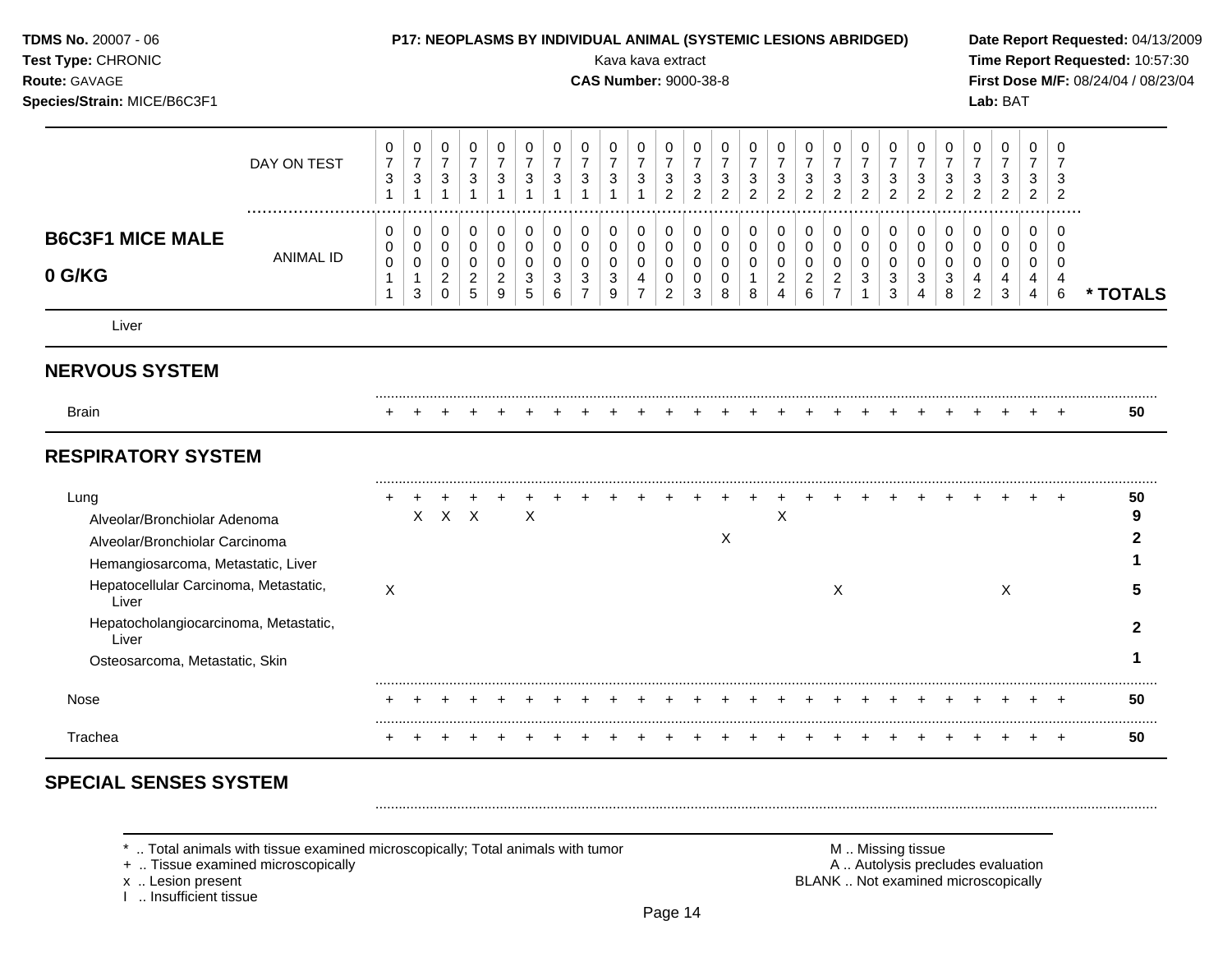# **Species/Strain:** MICE/B6C3F1 **Lab:** BAT

**TDMS No.** 20007 - 06 **P17: NEOPLASMS BY INDIVIDUAL ANIMAL (SYSTEMIC LESIONS ABRIDGED) Date Report Requested:** 04/13/2009

**Test Type:** CHRONIC **Transfer CHRONIC Report Requested:** 10:57:30 **Route:** GAVAGE **CAS Number:** 9000-38-8 **First Dose M/F:** 08/24/04 / 08/23/04

|                                                | DAY ON TEST      | 0<br>$\overline{7}$<br>$\ensuremath{\mathsf{3}}$<br>$\mathbf 1$ | 0<br>$\overline{7}$<br>$\ensuremath{\mathsf{3}}$ | 0<br>$\overline{7}$<br>$\mathbf{3}$<br>1 | 0<br>$\overline{7}$<br>3<br>1 | 0<br>$\sqrt{3}$          | 0<br>7<br>3 | 0<br>$\mathbf{3}$   | 0<br>$\overline{7}$<br>3 | 0<br>3      | 0<br>$\overline{7}$<br>$\mathbf{3}$ | 0<br>7<br>3<br>$\overline{2}$ | 0<br>$\overline{7}$<br>$\ensuremath{\mathsf{3}}$<br>2 | 0<br>$\overline{7}$<br>3<br>2 | 0<br>3<br>$\overline{2}$ | 0<br>3<br>2 | 0<br>7<br>3<br>$\overline{2}$ | 0<br>$\overline{7}$<br>3<br>$\overline{2}$ | 0<br>$\overline{7}$<br>3<br>$\overline{2}$ | 0<br>3<br>2 | 0<br>3<br>2 | 0<br>3<br>2 | 0<br>$\overline{7}$<br>3<br>$\overline{2}$ | 0<br>$\overline{7}$<br>3<br>$\overline{c}$ | 0<br>$\overline{7}$<br>3<br>$\overline{2}$ | 0<br>3<br>$\overline{2}$ |          |
|------------------------------------------------|------------------|-----------------------------------------------------------------|--------------------------------------------------|------------------------------------------|-------------------------------|--------------------------|-------------|---------------------|--------------------------|-------------|-------------------------------------|-------------------------------|-------------------------------------------------------|-------------------------------|--------------------------|-------------|-------------------------------|--------------------------------------------|--------------------------------------------|-------------|-------------|-------------|--------------------------------------------|--------------------------------------------|--------------------------------------------|--------------------------|----------|
| <b>B6C3F1 MICE MALE</b>                        |                  | 0<br>0                                                          | 0<br>0                                           | 0<br>0                                   | 0<br>0                        | 0<br>0                   | 0<br>0      | 0<br>$\overline{0}$ | 0<br>0                   | 0<br>0      | 0<br>0                              | 0<br>0                        | 0<br>0                                                | 0<br>0                        | 0<br>0                   | 0<br>0      | 0<br>0                        | 0<br>$\pmb{0}$                             | 0<br>0                                     | 0<br>0      | 0<br>0      | 0<br>0      | 0<br>0                                     | 0<br>0                                     | 0<br>0                                     | $\Omega$<br>$\Omega$     |          |
| 0 G/KG                                         | <b>ANIMAL ID</b> | 0<br>1<br>1                                                     | 0<br>1<br>3                                      | 0<br>$\overline{2}$<br>$\Omega$          | 0<br>$\overline{c}$<br>5      | 0<br>$\overline{2}$<br>9 | 0<br>3<br>5 | 3<br>6              | 0<br>3                   | 0<br>3<br>9 | 0<br>4<br>$\overline{7}$            | 0<br>0<br>2                   | 0<br>0<br>3                                           | 0<br>0<br>8                   | 0<br>8                   | 0<br>2<br>4 | 0<br>$\overline{c}$<br>6      | 0<br>$\overline{2}$<br>$\overline{7}$      | 0<br>3                                     | 0<br>3<br>3 | 0<br>3<br>4 | 0<br>3<br>8 | 0<br>4<br>2                                | 0<br>4<br>3                                | 0<br>4<br>4                                | 0<br>4<br>$\,6\,$        | * TOTALS |
| Eye                                            |                  |                                                                 |                                                  |                                          |                               |                          |             |                     |                          |             |                                     |                               |                                                       |                               |                          |             |                               |                                            |                                            |             |             |             |                                            |                                            |                                            |                          | 50       |
| <b>Harderian Gland</b><br>Adenoma              |                  |                                                                 |                                                  |                                          |                               |                          |             |                     |                          |             |                                     |                               |                                                       | X                             |                          |             | X                             |                                            |                                            |             | X           |             |                                            |                                            | X                                          | ۰                        | 50<br>5  |
| <b>URINARY SYSTEM</b>                          |                  |                                                                 |                                                  |                                          |                               |                          |             |                     |                          |             |                                     |                               |                                                       |                               |                          |             |                               |                                            |                                            |             |             |             |                                            |                                            |                                            |                          |          |
| Kidney                                         |                  |                                                                 |                                                  |                                          |                               |                          |             |                     |                          |             |                                     |                               |                                                       |                               |                          |             |                               |                                            |                                            |             |             |             |                                            |                                            |                                            | $\pm$                    | 50       |
| Hepatocholangiocarcinoma, Metastatic,<br>Liver |                  |                                                                 |                                                  |                                          |                               |                          |             |                     |                          |             |                                     |                               |                                                       |                               |                          |             |                               |                                            |                                            |             |             |             |                                            |                                            |                                            |                          |          |
| Capsule, Hemangioma                            |                  |                                                                 |                                                  | X                                        |                               |                          |             |                     |                          |             |                                     |                               |                                                       |                               |                          |             |                               |                                            |                                            |             |             |             |                                            |                                            |                                            |                          |          |
| Renal Tubule, Adenoma                          |                  |                                                                 |                                                  |                                          |                               |                          |             |                     |                          |             |                                     |                               |                                                       |                               |                          |             |                               |                                            |                                            |             |             |             |                                            |                                            |                                            |                          |          |
| Urethra                                        |                  |                                                                 |                                                  |                                          |                               |                          |             |                     |                          |             |                                     |                               |                                                       |                               |                          |             |                               |                                            |                                            |             |             |             |                                            |                                            |                                            |                          | 2        |
| <b>Urinary Bladder</b>                         |                  |                                                                 |                                                  |                                          |                               |                          |             |                     |                          |             |                                     |                               |                                                       |                               |                          |             |                               |                                            |                                            |             |             |             |                                            |                                            |                                            |                          | 50       |
| <b>SYSTEMIC LESIONS</b>                        |                  |                                                                 |                                                  |                                          |                               |                          |             |                     |                          |             |                                     |                               |                                                       |                               |                          |             |                               |                                            |                                            |             |             |             |                                            |                                            |                                            |                          |          |
| Multiple Organ                                 |                  |                                                                 |                                                  |                                          |                               |                          |             |                     |                          |             |                                     |                               |                                                       |                               |                          |             |                               |                                            |                                            |             |             |             |                                            |                                            |                                            |                          | 50       |

Lymphoma Malignant X X **2**

\* .. Total animals with tissue examined microscopically; Total animals with tumor <br>
+ .. Tissue examined microscopically<br>
+ .. Tissue examined microscopically

+ .. Tissue examined microscopically

x .. Lesion present<br>I .. Insufficient tissue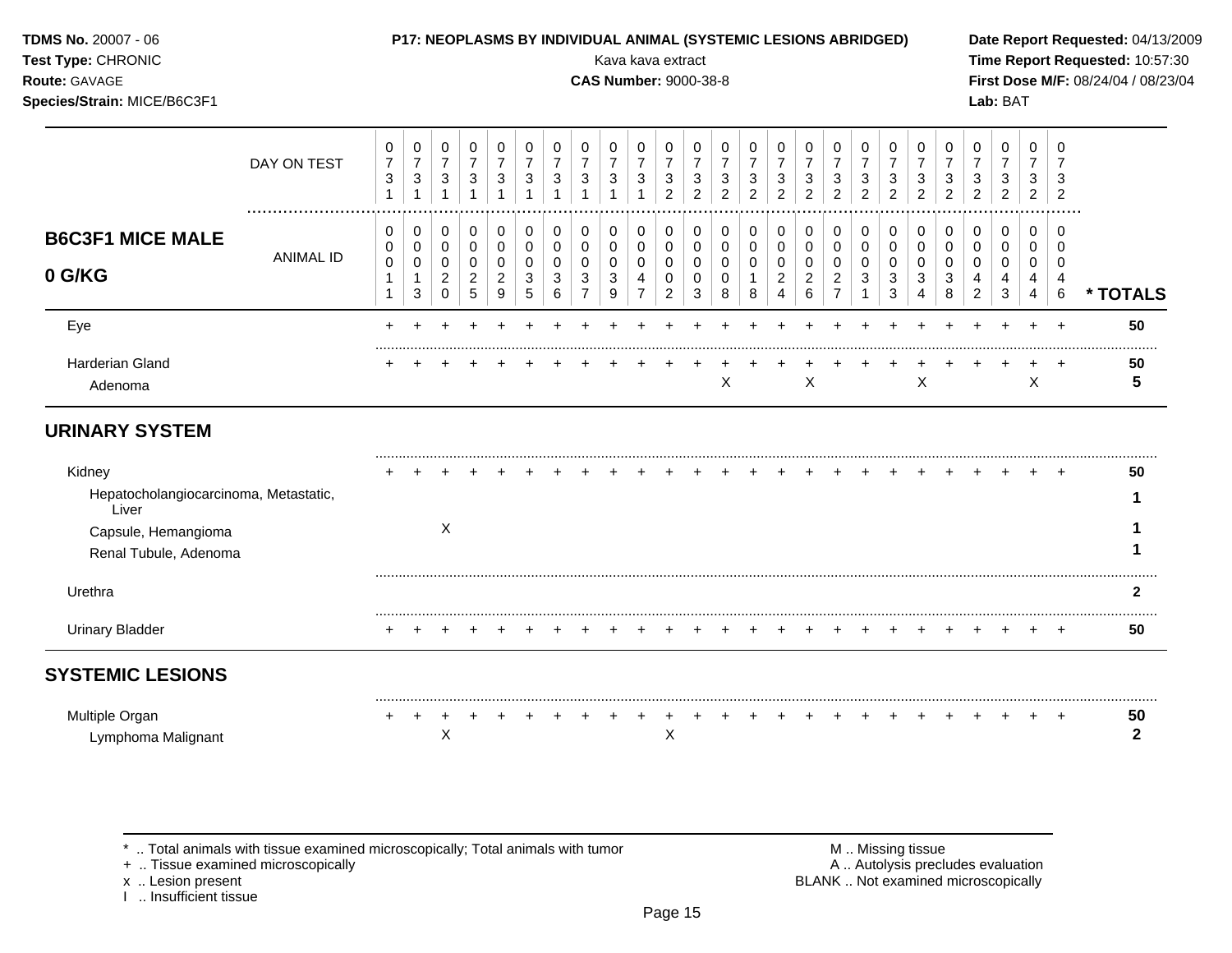| <b>TDMS No.</b> 20007 - 06 |  |
|----------------------------|--|
|----------------------------|--|

**Species/Strain:** MICE/B6C3F1 **Lab:** BAT

## **P17: NEOPLASMS BY INDIVIDUAL ANIMAL (SYSTEMIC LESIONS ABRIDGED)** Date Report Requested: 04/13/2009

**Test Type:** CHRONIC **Transfer CHRONIC Report Requested:** 10:57:30 **Route:** GAVAGE **CAS Number:** 9000-38-8 **First Dose M/F:** 08/24/04 / 08/23/04

|                                      | DAY ON TEST | U<br>3<br>9       | 0<br>4<br>ົ<br><u>_</u><br>3      | 0<br>4<br>ົ<br>ت                  | J | 4<br>$\circ$<br>4 | 6 | υ<br><sub>5</sub><br><sub>5</sub><br>3 | N<br><u>ن</u><br>3 | 0<br>∽<br>N<br>9<br>6 | 6<br>⌒<br><u>.</u><br>◠<br>ັ | U<br>6<br>6<br>4 | ◡<br>ь<br>b<br>4 | υ<br>⌒<br>6<br>8 | U<br>6<br>9<br>3 | S | 0<br>–<br>0<br>⇁                 | $\epsilon$ | ν<br>3<br>◡      | -3            | U<br>3                 | 0<br>◠<br>ັ | J<br>3      | v<br>3                      | 0<br>3                     | 0<br>ົ<br>ు |                 |
|--------------------------------------|-------------|-------------------|-----------------------------------|-----------------------------------|---|-------------------|---|----------------------------------------|--------------------|-----------------------|------------------------------|------------------|------------------|------------------|------------------|---|----------------------------------|------------|------------------|---------------|------------------------|-------------|-------------|-----------------------------|----------------------------|-------------|-----------------|
| <b>B6C3F1 MICE MALE</b><br>0.25 G/KG | ANIMAL ID   | v<br>0<br>0<br>ິບ | 0<br>0<br>0<br>8<br>ົ<br><u>_</u> | U<br>U<br>U<br>6<br>ົ<br><u>_</u> | đ | 8                 | G | 0<br>0<br>6<br>8                       | g<br>∽             | 0<br>0                | v<br>$\sim$<br>6<br>9        | C<br>6<br>າ<br>∼ | ν<br>u<br>v<br>8 | U<br>υ<br>9<br>ა | U<br>G<br>4      |   | 0<br>0<br>0<br><sub>5</sub><br>- | 5<br>8     | v<br>v<br>9<br>8 | <u>5</u><br>3 | 0<br><sub>5</sub><br>9 | 0<br>b<br>0 | C<br>u<br>6 | 0<br>υ<br>υ<br>ັບ<br>∽<br>w | 0<br>0<br>0<br>ົ<br>$\sim$ | 0<br>ົ<br>ত | males<br>(cont) |

# **ALIMENTARY SYSTEM**

| Esophagus                           |  |   |   |     |  |   |   |  |   |   |   |       |  |   |   |    |
|-------------------------------------|--|---|---|-----|--|---|---|--|---|---|---|-------|--|---|---|----|
| Gallbladder                         |  |   |   |     |  |   |   |  |   |   |   |       |  |   |   |    |
| Intestine Large, Cecum              |  |   |   |     |  |   |   |  |   |   |   |       |  |   |   |    |
| Intestine Large, Colon              |  |   |   |     |  |   |   |  |   |   |   |       |  |   |   |    |
| Intestine Large, Rectum             |  |   |   |     |  |   |   |  |   |   |   |       |  |   |   |    |
| Intestine Small, Duodenum           |  |   |   |     |  |   |   |  |   |   |   |       |  |   |   |    |
| Intestine Small, Ileum              |  |   |   |     |  |   |   |  |   |   |   |       |  |   |   | н. |
| Intestine Small, Jejunum<br>Adenoma |  |   |   |     |  |   |   |  |   | X |   |       |  |   |   |    |
| Liver<br>Hemangioma                 |  |   |   |     |  |   |   |  |   |   |   |       |  | X |   |    |
| Hepatoblastoma                      |  |   |   |     |  |   |   |  | X | Χ |   |       |  |   |   |    |
| Hepatocellular Adenoma              |  | X |   | X X |  |   | X |  |   | Χ |   | X X X |  |   |   | X  |
| Hepatocellular Adenoma, Multiple    |  |   | X |     |  | Χ |   |  | Χ |   | Х |       |  | Χ | Χ |    |

\* .. Total animals with tissue examined microscopically; Total animals with tumor **M** metally more than M .. Missing tissue<br>  $\blacksquare$  Tissue examined microscopically

+ .. Tissue examined microscopically<br>x .. Lesion present

I .. Insufficient tissue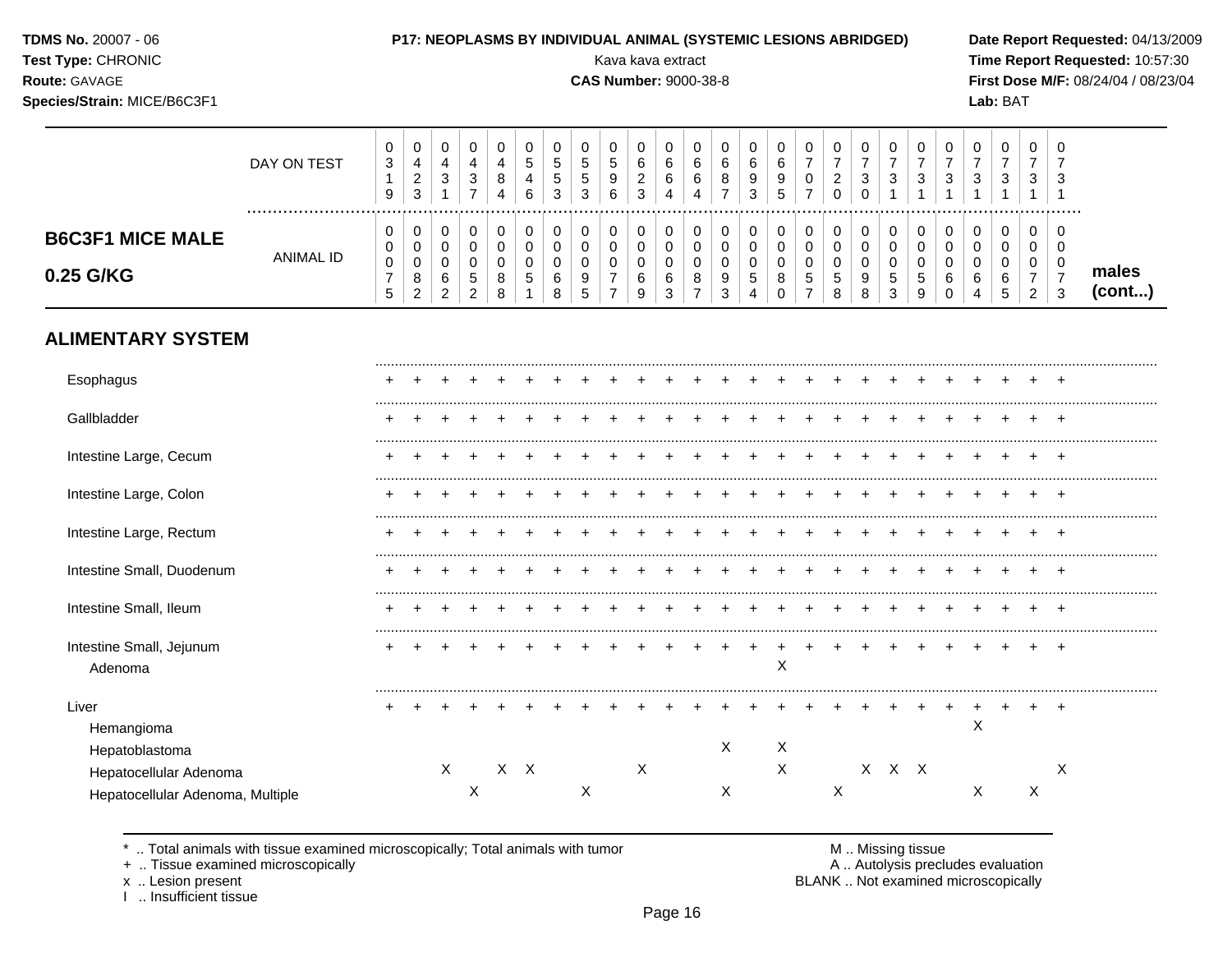| TDMS No. 20007 - 06<br>Test Type: CHRONIC<br>Route: GAVAGE<br>Species/Strain: MICE/B6C3F1 |                  |                                                                      |                                                      |                                                               |                                                                 |                                                            |                                                                         |                                                     |                                     | Kava kava extract<br><b>CAS Number: 9000-38-8</b>                |                                                     |                                     |                                                     |                                         | P17: NEOPLASMS BY INDIVIDUAL ANIMAL (SYSTEMIC LESIONS ABRIDGED)                 |                                                            |                                                        |                                                          |                                                    |                                                                         |                                                                  |                                                                              |                                                   | Lab: BAT                                         |                                                           |                                                                | Date Report Requested: 04/13/2009<br>Time Report Requested: 10:57:30<br>First Dose M/F: 08/24/04 / 08/23/04 |
|-------------------------------------------------------------------------------------------|------------------|----------------------------------------------------------------------|------------------------------------------------------|---------------------------------------------------------------|-----------------------------------------------------------------|------------------------------------------------------------|-------------------------------------------------------------------------|-----------------------------------------------------|-------------------------------------|------------------------------------------------------------------|-----------------------------------------------------|-------------------------------------|-----------------------------------------------------|-----------------------------------------|---------------------------------------------------------------------------------|------------------------------------------------------------|--------------------------------------------------------|----------------------------------------------------------|----------------------------------------------------|-------------------------------------------------------------------------|------------------------------------------------------------------|------------------------------------------------------------------------------|---------------------------------------------------|--------------------------------------------------|-----------------------------------------------------------|----------------------------------------------------------------|-------------------------------------------------------------------------------------------------------------|
|                                                                                           | DAY ON TEST      | 0<br>$\ensuremath{\mathsf{3}}$<br>$\mathbf{1}$<br>9                  | 0<br>$\overline{4}$<br>$\sqrt{2}$<br>$\mathbf{3}$    | $\mathbf 0$<br>4<br>$\ensuremath{\mathsf{3}}$<br>$\mathbf{1}$ | $\mathbf 0$<br>$\overline{a}$<br>$\sqrt{3}$<br>$\overline{7}$   | $\mathbf 0$<br>$\overline{4}$<br>$\bf 8$<br>$\overline{A}$ | 0<br>$\mathbf 5$<br>$\overline{4}$<br>6                                 | 0<br>$\sqrt{5}$<br>$5\phantom{.0}$<br>$\mathbf{3}$  | $\Omega$<br>5<br>$\,$ 5 $\,$<br>3   | $\Omega$<br>5<br>$9\,$<br>6                                      | 0<br>$\,6$<br>$\mathbf 2$<br>$\mathbf{3}$           | 0<br>$\,6\,$<br>6<br>$\overline{4}$ | 0<br>$\,6\,$<br>6<br>$\overline{4}$                 | $\mathbf 0$<br>6<br>8<br>$\overline{7}$ | $\mathbf 0$<br>6<br>$\boldsymbol{9}$<br>3                                       | $\mathbf 0$<br>6<br>9<br>5                                 | 0<br>$\overline{7}$<br>$\mathbf 0$<br>$\overline{7}$   | $\Omega$<br>$\overline{7}$<br>$\overline{2}$<br>$\Omega$ | 0<br>$\overline{7}$<br>$\mathbf{3}$<br>$\mathbf 0$ | 0<br>$\overline{7}$<br>$\mathbf{3}$                                     | 0<br>$\overline{7}$<br>$\ensuremath{\mathsf{3}}$<br>$\mathbf{1}$ | $\mathbf 0$<br>$\overline{7}$<br>$\ensuremath{\mathsf{3}}$<br>$\overline{1}$ | $\Omega$<br>$\overline{7}$<br>3<br>$\overline{1}$ | $\Omega$<br>$\overline{7}$<br>3<br>1             | $\mathbf 0$<br>7<br>3<br>$\mathbf{1}$                     | $\Omega$<br>3<br>$\overline{1}$                                |                                                                                                             |
| <b>B6C3F1 MICE MALE</b><br>0.25 G/KG                                                      | <b>ANIMAL ID</b> | $\mathbf 0$<br>0<br>$\mathbf 0$<br>$\overline{7}$<br>$5\phantom{.0}$ | 0<br>$\mathbf 0$<br>$\pmb{0}$<br>8<br>$\overline{2}$ | 0<br>$\mathbf 0$<br>$\mathbf 0$<br>6<br>$\overline{2}$        | $\mathbf 0$<br>0<br>$\mathbf 0$<br>$\sqrt{5}$<br>$\overline{2}$ | $\mathbf 0$<br>$\mathbf 0$<br>$\mathbf 0$<br>8<br>8        | $\mathbf 0$<br>$\mathbf 0$<br>$\mathbf 0$<br>$\sqrt{5}$<br>$\mathbf{1}$ | $\mathbf 0$<br>$\mathbf 0$<br>$\mathbf 0$<br>6<br>8 | 0<br>$\Omega$<br>$\Omega$<br>9<br>5 | $\mathbf 0$<br>0<br>$\Omega$<br>$\overline{7}$<br>$\overline{7}$ | $\mathbf 0$<br>$\mathbf 0$<br>$\mathbf 0$<br>6<br>9 | 0<br>0<br>$\mathbf 0$<br>6<br>3     | 0<br>$\mathbf 0$<br>$\Omega$<br>8<br>$\overline{7}$ | 0<br>$\mathbf 0$<br>$\Omega$<br>9<br>3  | $\mathbf 0$<br>$\mathbf 0$<br>$\Omega$<br>$\sqrt{5}$<br>$\overline{\mathbf{4}}$ | $\mathbf 0$<br>$\mathbf 0$<br>$\mathbf 0$<br>8<br>$\Omega$ | 0<br>$\mathbf 0$<br>$\mathbf 0$<br>5<br>$\overline{7}$ | 0<br>$\Omega$<br>$\Omega$<br>5<br>8                      | $\mathbf 0$<br>0<br>$\Omega$<br>9<br>8             | $\mathbf 0$<br>$\mathbf 0$<br>$\mathbf 0$<br>$\sqrt{5}$<br>$\mathbf{3}$ | 0<br>0<br>$\mathbf 0$<br>$\sqrt{5}$<br>9                         | $\mathbf 0$<br>$\mathbf 0$<br>$\Omega$<br>6<br>$\mathbf 0$                   | 0<br>$\mathbf 0$<br>$\Omega$<br>6<br>4            | $\mathbf 0$<br>$\mathbf 0$<br>$\Omega$<br>6<br>5 | 0<br>$\mathbf 0$<br>0<br>$\overline{7}$<br>$\overline{2}$ | $\Omega$<br>0<br>$\mathbf 0$<br>$\overline{7}$<br>$\mathbf{3}$ | males<br>(cont)                                                                                             |
| Hepatocellular Carcinoma<br>Hepatocellular Carcinoma, Multiple                            |                  |                                                                      |                                                      | X                                                             |                                                                 | $\mathsf X$                                                |                                                                         | $\boldsymbol{\mathsf{X}}$                           |                                     |                                                                  |                                                     |                                     |                                                     |                                         |                                                                                 |                                                            | $X$ $X$                                                | X                                                        |                                                    |                                                                         | X                                                                |                                                                              |                                                   | $\boldsymbol{\mathsf{X}}$                        |                                                           | X                                                              |                                                                                                             |
| Mesentery                                                                                 |                  |                                                                      |                                                      |                                                               |                                                                 |                                                            |                                                                         |                                                     |                                     | $\ddot{}$                                                        |                                                     |                                     |                                                     |                                         |                                                                                 | ÷                                                          |                                                        |                                                          |                                                    | $\ddot{}$                                                               |                                                                  | ÷                                                                            |                                                   |                                                  |                                                           |                                                                |                                                                                                             |
| Pancreas                                                                                  |                  |                                                                      |                                                      |                                                               |                                                                 |                                                            |                                                                         |                                                     |                                     |                                                                  |                                                     |                                     |                                                     |                                         |                                                                                 |                                                            |                                                        |                                                          |                                                    |                                                                         |                                                                  |                                                                              |                                                   |                                                  |                                                           |                                                                |                                                                                                             |
| Salivary Glands                                                                           |                  |                                                                      |                                                      |                                                               |                                                                 |                                                            |                                                                         |                                                     |                                     |                                                                  |                                                     |                                     |                                                     |                                         |                                                                                 |                                                            |                                                        |                                                          |                                                    |                                                                         |                                                                  |                                                                              |                                                   |                                                  |                                                           | $^+$                                                           |                                                                                                             |
| Stomach, Forestomach<br>Squamous Cell Papilloma<br>Squamous Cell Papilloma, Multiple      |                  |                                                                      |                                                      |                                                               |                                                                 |                                                            |                                                                         |                                                     |                                     |                                                                  |                                                     |                                     |                                                     |                                         |                                                                                 |                                                            |                                                        |                                                          |                                                    |                                                                         |                                                                  |                                                                              | X                                                 |                                                  |                                                           |                                                                |                                                                                                             |
| Stomach, Glandular                                                                        |                  |                                                                      |                                                      |                                                               |                                                                 |                                                            |                                                                         |                                                     |                                     |                                                                  |                                                     |                                     |                                                     |                                         |                                                                                 |                                                            |                                                        |                                                          |                                                    |                                                                         |                                                                  |                                                                              |                                                   |                                                  |                                                           |                                                                |                                                                                                             |
| Tooth                                                                                     |                  |                                                                      |                                                      |                                                               |                                                                 |                                                            |                                                                         |                                                     | ÷                                   |                                                                  |                                                     | +                                   |                                                     |                                         |                                                                                 |                                                            |                                                        |                                                          |                                                    |                                                                         |                                                                  |                                                                              |                                                   |                                                  | $^+$                                                      |                                                                |                                                                                                             |
| <b>CARDIOVASCULAR SYSTEM</b>                                                              |                  |                                                                      |                                                      |                                                               |                                                                 |                                                            |                                                                         |                                                     |                                     |                                                                  |                                                     |                                     |                                                     |                                         |                                                                                 |                                                            |                                                        |                                                          |                                                    |                                                                         |                                                                  |                                                                              |                                                   |                                                  |                                                           |                                                                |                                                                                                             |
| <b>Blood Vessel</b>                                                                       |                  |                                                                      |                                                      |                                                               |                                                                 |                                                            |                                                                         |                                                     |                                     |                                                                  |                                                     |                                     |                                                     |                                         |                                                                                 |                                                            |                                                        |                                                          |                                                    |                                                                         |                                                                  |                                                                              |                                                   |                                                  |                                                           |                                                                |                                                                                                             |
| Heart                                                                                     |                  |                                                                      |                                                      |                                                               |                                                                 |                                                            |                                                                         |                                                     |                                     |                                                                  |                                                     |                                     |                                                     |                                         |                                                                                 |                                                            |                                                        |                                                          |                                                    |                                                                         |                                                                  |                                                                              |                                                   |                                                  |                                                           | $\pm$                                                          |                                                                                                             |

# **ENDOCRINE SYSTEM**

 $*$  .. Total animals with tissue examined microscopically; Total animals with tumor  $\blacksquare$  M .. Missing tissue

+ .. Tissue examined microscopically  $\blacksquare$  A .. Autolysis precludes evaluation

x .. Lesion present<br>I .. Insufficient tissue

M .. Missing tissue<br>A .. Autolysis precludes evaluation<br>BLANK .. Not examined microscopically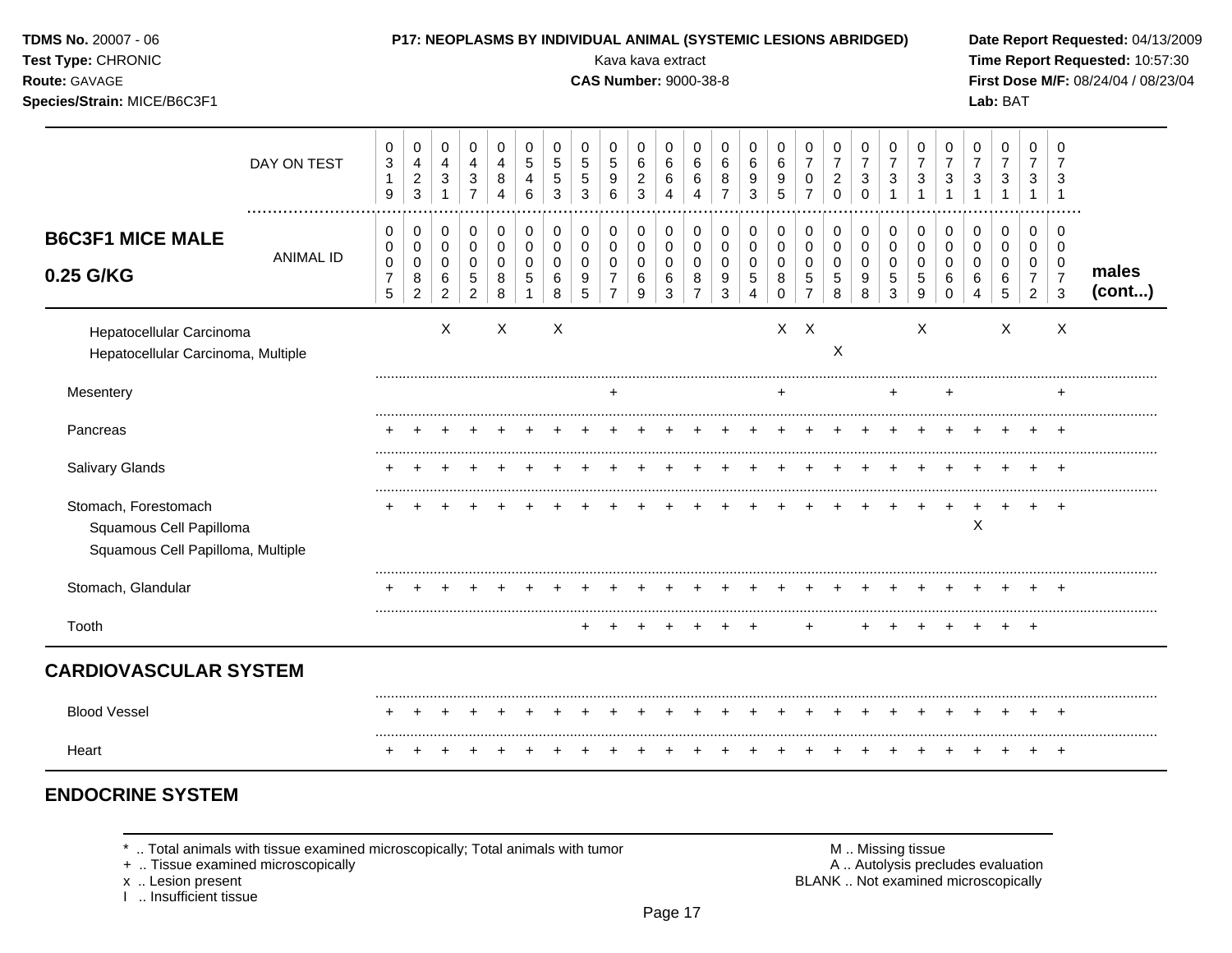| <b>TDMS No. 20007 - 06</b><br>Test Type: CHRONIC<br>Route: GAVAGE<br>Species/Strain: MICE/B6C3F1 |                                                                                                                    |                                        |                                                 |                                        |                                          |                               |                                 |                                               |                                             | Kava kava extract<br><b>CAS Number: 9000-38-8</b> |                                                |                               |                               |                               | P17: NEOPLASMS BY INDIVIDUAL ANIMAL (SYSTEMIC LESIONS ABRIDGED) |                    |                                              |                                                       |                                           |                          |                                                     |                                        |                          | Lab: BAT                                                                 |                                              |                                     | Date Report Requested: 04/13/2009<br>Time Report Requested: 10:57:30<br>First Dose M/F: 08/24/04 / 08/23/04 |
|--------------------------------------------------------------------------------------------------|--------------------------------------------------------------------------------------------------------------------|----------------------------------------|-------------------------------------------------|----------------------------------------|------------------------------------------|-------------------------------|---------------------------------|-----------------------------------------------|---------------------------------------------|---------------------------------------------------|------------------------------------------------|-------------------------------|-------------------------------|-------------------------------|-----------------------------------------------------------------|--------------------|----------------------------------------------|-------------------------------------------------------|-------------------------------------------|--------------------------|-----------------------------------------------------|----------------------------------------|--------------------------|--------------------------------------------------------------------------|----------------------------------------------|-------------------------------------|-------------------------------------------------------------------------------------------------------------|
|                                                                                                  | DAY ON TEST<br>                                                                                                    | 0<br>$\mathbf{3}$<br>$\mathbf{1}$<br>9 | 0<br>4<br>$\overline{\mathbf{c}}$<br>$\sqrt{3}$ | 0<br>4<br>$\mathbf{3}$<br>$\mathbf{1}$ | 0<br>4<br>$\mathbf{3}$<br>$\overline{7}$ | 0<br>4<br>8<br>$\overline{4}$ | 0<br>$\sqrt{5}$<br>4<br>$\,6\,$ | 0<br>$\sqrt{5}$<br>$\sqrt{5}$<br>$\mathbf{3}$ | 0<br>$\sqrt{5}$<br>$\sqrt{5}$<br>$\sqrt{3}$ | 0<br>$\sqrt{5}$<br>9<br>6                         | 0<br>$\,6\,$<br>$\overline{c}$<br>$\mathbf{3}$ | 0<br>6<br>6<br>$\overline{4}$ | 0<br>6<br>6<br>$\overline{4}$ | 0<br>6<br>8<br>$\overline{7}$ | 0<br>6<br>9<br>3                                                | 0<br>6<br>9<br>5   | 0<br>$\boldsymbol{7}$<br>0<br>$\overline{7}$ | 0<br>$\boldsymbol{7}$<br>$\overline{\mathbf{c}}$<br>0 | 0<br>$\boldsymbol{7}$<br>3<br>$\mathbf 0$ | 0<br>$\overline{7}$<br>3 | 0<br>$\overline{7}$<br>$\mathbf{3}$<br>$\mathbf{1}$ | 0<br>$\overline{7}$<br>$\sqrt{3}$<br>1 | 0<br>$\overline{7}$<br>3 | $\pmb{0}$<br>$\overline{7}$<br>$\ensuremath{\mathsf{3}}$                 | 0<br>$\boldsymbol{7}$<br>3<br>$\overline{1}$ | 0<br>$\overline{7}$<br>3<br>-1      |                                                                                                             |
| <b>B6C3F1 MICE MALE</b>                                                                          |                                                                                                                    | 0<br>0                                 | 0<br>0                                          | 0<br>$\mathbf 0$                       | 0<br>$\boldsymbol{0}$                    | $\pmb{0}$<br>$\boldsymbol{0}$ | $\pmb{0}$<br>$\pmb{0}$          | 0<br>$\mathsf{O}\xspace$                      | 0<br>$\mathbf 0$                            | 0<br>0                                            | 0<br>$\boldsymbol{0}$                          | 0<br>$\mathbf 0$              | 0<br>$\pmb{0}$                | 0<br>0                        | 0<br>$\overline{0}$                                             | 0<br>0             | 0<br>$\pmb{0}$                               | 0<br>0                                                | 0<br>0                                    | 0<br>$\pmb{0}$           | 0<br>$\pmb{0}$                                      | $\boldsymbol{0}$<br>$\pmb{0}$          | 0<br>0                   | $\pmb{0}$<br>$\mathbf 0$                                                 | 0<br>$\mathbf 0$                             | 0<br>0                              |                                                                                                             |
| 0.25 G/KG                                                                                        | <b>ANIMAL ID</b>                                                                                                   | $\pmb{0}$<br>$\overline{7}$<br>5       | 0<br>8<br>$\overline{2}$                        | $\mathbf 0$<br>6<br>$\overline{2}$     | 0<br>5<br>$\overline{2}$                 | 0<br>8<br>8                   | $\pmb{0}$<br>$\,$ 5 $\,$        | 0<br>6<br>8                                   | $\mathbf 0$<br>9<br>5                       | 0<br>$\overline{7}$                               | $\mathbf 0$<br>6<br>9                          | 0<br>6<br>$\mathfrak{Z}$      | 0<br>8<br>$\overline{7}$      | 0<br>9<br>3                   | 0<br>5<br>$\boldsymbol{\Lambda}$                                | 0<br>8<br>$\Omega$ | $\pmb{0}$<br>$\mathbf 5$<br>$\overline{7}$   | 0<br>5<br>8                                           | 0<br>9<br>8                               | 0<br>$\mathbf 5$<br>3    | $\pmb{0}$<br>$\,$ 5 $\,$<br>9                       | $\pmb{0}$<br>6<br>$\mathbf 0$          | 0<br>6<br>4              | 0<br>$\,6$<br>5                                                          | 0<br>$\overline{7}$<br>$\overline{2}$        | 0<br>$\overline{7}$<br>$\mathbf{3}$ | males<br>(cont)                                                                                             |
| <b>Adrenal Cortex</b><br>Adenoma                                                                 |                                                                                                                    |                                        |                                                 |                                        |                                          |                               |                                 |                                               |                                             |                                                   |                                                |                               |                               |                               |                                                                 |                    |                                              |                                                       |                                           |                          |                                                     |                                        |                          |                                                                          |                                              | $\pm$                               |                                                                                                             |
| Adrenal Medulla                                                                                  |                                                                                                                    |                                        |                                                 |                                        |                                          |                               |                                 |                                               |                                             |                                                   |                                                |                               |                               |                               |                                                                 |                    |                                              |                                                       |                                           |                          |                                                     |                                        |                          |                                                                          |                                              |                                     |                                                                                                             |
| Islets, Pancreatic                                                                               |                                                                                                                    |                                        |                                                 |                                        |                                          |                               |                                 |                                               |                                             |                                                   |                                                |                               |                               |                               |                                                                 |                    |                                              |                                                       |                                           |                          |                                                     |                                        |                          |                                                                          |                                              |                                     |                                                                                                             |
| Parathyroid Gland                                                                                |                                                                                                                    |                                        | M                                               | M                                      | $+$                                      | M                             |                                 |                                               |                                             |                                                   |                                                | м                             |                               |                               | м                                                               |                    |                                              |                                                       |                                           |                          |                                                     |                                        |                          |                                                                          |                                              |                                     |                                                                                                             |
| <b>Pituitary Gland</b>                                                                           |                                                                                                                    |                                        |                                                 |                                        |                                          |                               |                                 |                                               |                                             |                                                   |                                                |                               |                               |                               |                                                                 |                    |                                              |                                                       |                                           |                          |                                                     |                                        |                          |                                                                          |                                              |                                     |                                                                                                             |
| <b>Thyroid Gland</b>                                                                             |                                                                                                                    |                                        |                                                 |                                        |                                          |                               |                                 |                                               |                                             |                                                   |                                                |                               |                               |                               |                                                                 |                    |                                              |                                                       |                                           |                          |                                                     |                                        |                          |                                                                          |                                              | $\pm$                               |                                                                                                             |
| <b>GENERAL BODY SYSTEM</b><br><b>NONE</b>                                                        |                                                                                                                    |                                        |                                                 |                                        |                                          |                               |                                 |                                               |                                             |                                                   |                                                |                               |                               |                               |                                                                 |                    |                                              |                                                       |                                           |                          |                                                     |                                        |                          |                                                                          |                                              |                                     |                                                                                                             |
| <b>GENITAL SYSTEM</b>                                                                            |                                                                                                                    |                                        |                                                 |                                        |                                          |                               |                                 |                                               |                                             |                                                   |                                                |                               |                               |                               |                                                                 |                    |                                              |                                                       |                                           |                          |                                                     |                                        |                          |                                                                          |                                              |                                     |                                                                                                             |
| <b>Coagulating Gland</b>                                                                         |                                                                                                                    |                                        |                                                 |                                        |                                          |                               |                                 |                                               |                                             |                                                   |                                                |                               |                               |                               |                                                                 |                    |                                              |                                                       |                                           |                          |                                                     |                                        | $\ddot{}$                |                                                                          |                                              |                                     |                                                                                                             |
| Epididymis                                                                                       |                                                                                                                    |                                        |                                                 |                                        |                                          |                               |                                 |                                               |                                             |                                                   |                                                |                               |                               |                               |                                                                 |                    |                                              |                                                       |                                           |                          | +                                                   |                                        |                          |                                                                          | +                                            |                                     |                                                                                                             |
| Penis                                                                                            |                                                                                                                    |                                        |                                                 |                                        |                                          |                               |                                 |                                               |                                             |                                                   | ٠                                              |                               |                               |                               |                                                                 |                    |                                              |                                                       |                                           |                          |                                                     |                                        |                          |                                                                          |                                              |                                     |                                                                                                             |
| x  Lesion present<br>Insufficient tissue                                                         | Total animals with tissue examined microscopically; Total animals with tumor<br>+  Tissue examined microscopically |                                        |                                                 |                                        |                                          |                               |                                 |                                               |                                             |                                                   |                                                |                               |                               |                               |                                                                 |                    |                                              |                                                       | M  Missing tissue                         |                          |                                                     |                                        |                          | A  Autolysis precludes evaluation<br>BLANK  Not examined microscopically |                                              |                                     |                                                                                                             |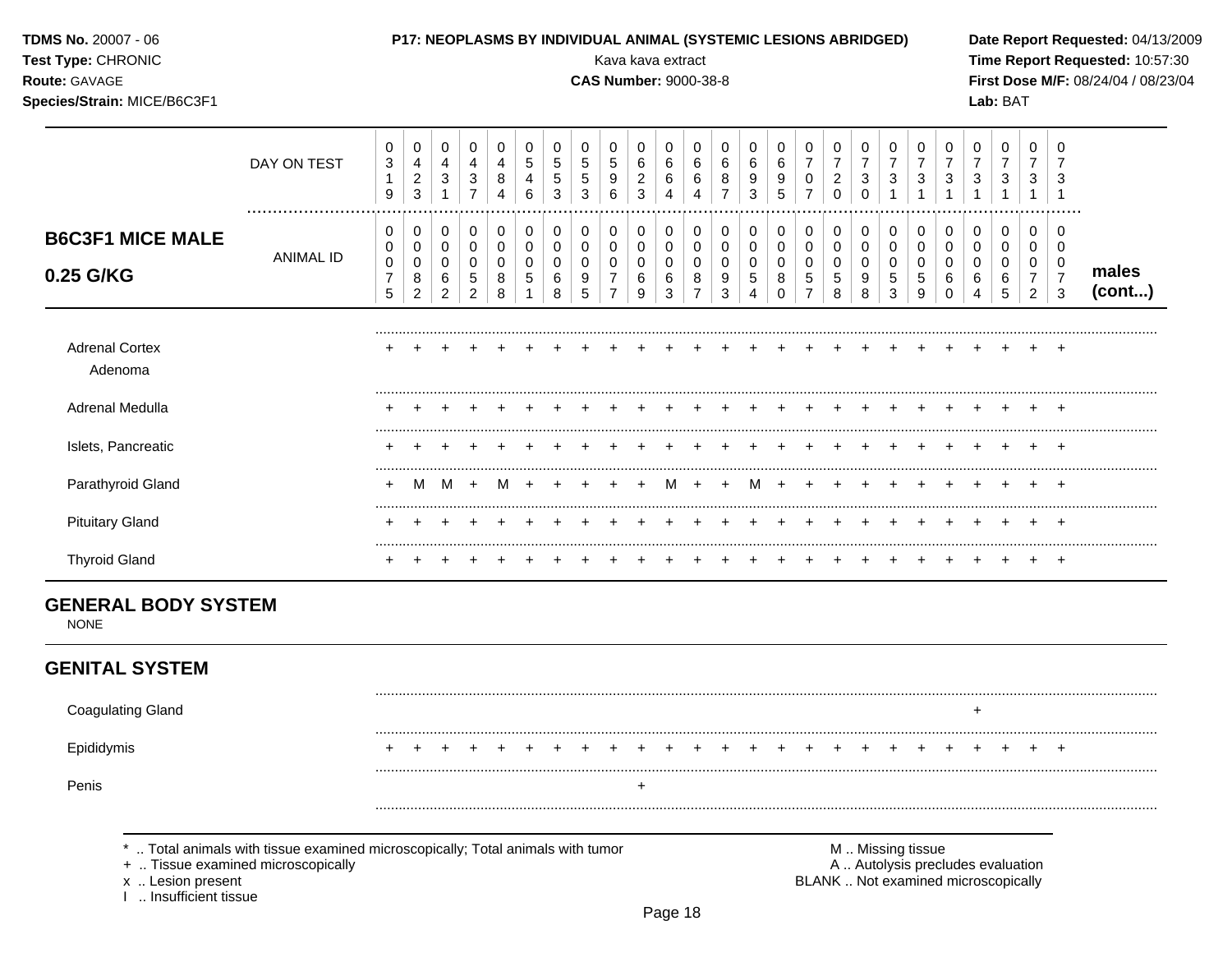TDMS No. 20007 - 06

## Test Type: CHRONIC

Route: GAVAGE

# Species/Strain: MICE/B6C3F1

### P17: NEOPLASMS BY INDIVIDUAL ANIMAL (SYSTEMIC LESIONS ABRIDGED)

Kava kava extract

**CAS Number: 9000-38-8** 

Date Report Requested: 04/13/2009 Time Report Requested: 10:57:30 First Dose M/F: 08/24/04 / 08/23/04 Lab: BAT

|                                                                | DAY ON TEST      | 0<br>$\mathbf 3$<br>$\mathbf{1}$<br>$9\,$    | 0<br>$\overline{4}$<br>$\overline{a}$<br>3 | 0<br>$\overline{4}$<br>$\sqrt{3}$<br>$\overline{1}$ | 0<br>$\overline{4}$<br>$\mathbf{3}$<br>$\overline{7}$          | 0<br>4<br>8                            | 0<br>5<br>4<br>6           | 0<br>5<br>5<br>3             | 0<br>$\,$ 5 $\,$<br>$\,$ 5 $\,$<br>3 | 0<br>$\sqrt{5}$<br>9<br>6                                 | 0<br>$\,6\,$<br>$\sqrt{2}$<br>$\mathbf{3}$ | 0<br>6<br>6<br>4                          | 0<br>$\,6$<br>6<br>4                                | 0<br>6<br>8<br>$\overline{7}$            | 0<br>6<br>9<br>3                                              | 0<br>$\,6$<br>9<br>5                              | 0<br>$\overline{7}$<br>0<br>$\overline{7}$                    | 0<br>$\boldsymbol{7}$<br>$\overline{2}$<br>$\Omega$ | 0<br>$\overline{7}$<br>$\mathbf{3}$<br>$\Omega$ | 0<br>$\overline{7}$<br>3               | 0<br>$\overline{7}$<br>3 | 0<br>$\overline{7}$<br>3                      | 0<br>$\overline{7}$<br>3                              | 0<br>$\overline{7}$<br>$\sqrt{3}$                  | 0<br>$\overline{7}$<br>3                     | 0<br>3                                                                 |                 |
|----------------------------------------------------------------|------------------|----------------------------------------------|--------------------------------------------|-----------------------------------------------------|----------------------------------------------------------------|----------------------------------------|----------------------------|------------------------------|--------------------------------------|-----------------------------------------------------------|--------------------------------------------|-------------------------------------------|-----------------------------------------------------|------------------------------------------|---------------------------------------------------------------|---------------------------------------------------|---------------------------------------------------------------|-----------------------------------------------------|-------------------------------------------------|----------------------------------------|--------------------------|-----------------------------------------------|-------------------------------------------------------|----------------------------------------------------|----------------------------------------------|------------------------------------------------------------------------|-----------------|
| <b>B6C3F1 MICE MALE</b><br>0.25 G/KG                           | <b>ANIMAL ID</b> | 0<br>0<br>$\mathbf 0$<br>$\overline{7}$<br>5 | 0<br>0<br>0<br>8<br>$\overline{2}$         | 0<br>0<br>0<br>6<br>$\overline{c}$                  | $\pmb{0}$<br>$\mathbf 0$<br>$\mathbf 0$<br>5<br>$\overline{c}$ | 0<br>$\mathbf 0$<br>$\Omega$<br>8<br>8 | 0<br>$\mathbf 0$<br>0<br>5 | 0<br>0<br>$\Omega$<br>6<br>8 | 0<br>0<br>$\Omega$<br>9<br>5         | 0<br>0<br>$\mathbf 0$<br>$\overline{7}$<br>$\overline{7}$ | 0<br>$\mathbf 0$<br>0<br>6<br>9            | 0<br>$\mathbf 0$<br>$\mathbf 0$<br>6<br>3 | 0<br>$\mathbf 0$<br>$\Omega$<br>8<br>$\overline{7}$ | 0<br>0<br>$\mathbf 0$<br>9<br>$\sqrt{3}$ | 0<br>$\pmb{0}$<br>$\mathbf 0$<br>$\sqrt{5}$<br>$\overline{4}$ | 0<br>$\pmb{0}$<br>$\mathbf 0$<br>8<br>$\mathbf 0$ | 0<br>$\pmb{0}$<br>$\mathbf 0$<br>$\sqrt{5}$<br>$\overline{7}$ | 0<br>$\mathbf 0$<br>$\mathbf 0$<br>5<br>8           | 0<br>0<br>$\mathbf 0$<br>9<br>8                 | 0<br>$\mathbf 0$<br>$\Omega$<br>5<br>3 | 0<br>0<br>0<br>5<br>9    | 0<br>$\mathbf 0$<br>$\Omega$<br>6<br>$\Omega$ | 0<br>0<br>$\mathbf 0$<br>6<br>$\overline{\mathbf{4}}$ | 0<br>$\mathbf 0$<br>$\mathbf 0$<br>6<br>$\sqrt{5}$ | 0<br>$\mathbf 0$<br>0<br>7<br>$\overline{2}$ | $\Omega$<br>$\mathbf 0$<br>$\mathbf 0$<br>$\overline{7}$<br>$\sqrt{3}$ | males<br>(cont) |
| <b>Preputial Gland</b>                                         |                  |                                              |                                            |                                                     |                                                                |                                        |                            |                              |                                      |                                                           |                                            |                                           |                                                     |                                          |                                                               |                                                   |                                                               |                                                     |                                                 |                                        |                          |                                               |                                                       |                                                    |                                              |                                                                        |                 |
| Prostate                                                       |                  |                                              |                                            |                                                     |                                                                |                                        |                            |                              |                                      |                                                           |                                            |                                           |                                                     |                                          |                                                               |                                                   |                                                               |                                                     |                                                 |                                        |                          |                                               |                                                       |                                                    |                                              |                                                                        |                 |
| Seminal Vesicle                                                |                  |                                              |                                            |                                                     |                                                                |                                        |                            |                              |                                      |                                                           |                                            |                                           |                                                     |                                          |                                                               |                                                   |                                                               |                                                     |                                                 |                                        |                          |                                               |                                                       |                                                    |                                              |                                                                        |                 |
| <b>Testes</b>                                                  |                  |                                              |                                            |                                                     |                                                                |                                        |                            |                              |                                      |                                                           |                                            |                                           |                                                     |                                          |                                                               |                                                   |                                                               |                                                     |                                                 |                                        |                          |                                               |                                                       |                                                    |                                              | $\overline{ }$                                                         |                 |
| <b>HEMATOPOIETIC SYSTEM</b>                                    |                  |                                              |                                            |                                                     |                                                                |                                        |                            |                              |                                      |                                                           |                                            |                                           |                                                     |                                          |                                                               |                                                   |                                                               |                                                     |                                                 |                                        |                          |                                               |                                                       |                                                    |                                              |                                                                        |                 |
| <b>Bone Marrow</b>                                             |                  |                                              |                                            |                                                     |                                                                |                                        |                            |                              |                                      |                                                           |                                            |                                           |                                                     |                                          |                                                               |                                                   |                                                               |                                                     |                                                 |                                        |                          |                                               |                                                       |                                                    |                                              |                                                                        |                 |
| Lymph Node<br>Pancreatic, Hepatoblastoma, Metastatic,<br>Liver |                  |                                              |                                            |                                                     |                                                                |                                        |                            |                              |                                      |                                                           |                                            |                                           |                                                     |                                          |                                                               | $\ddot{}$<br>Χ                                    |                                                               |                                                     |                                                 |                                        |                          |                                               |                                                       |                                                    |                                              |                                                                        |                 |
| Lymph Node, Mandibular                                         |                  |                                              |                                            |                                                     |                                                                |                                        |                            |                              |                                      |                                                           |                                            |                                           |                                                     |                                          |                                                               |                                                   |                                                               |                                                     |                                                 |                                        |                          |                                               |                                                       |                                                    |                                              | $\div$                                                                 |                 |
| Lymph Node, Mesenteric                                         |                  |                                              |                                            |                                                     |                                                                |                                        |                            |                              |                                      |                                                           |                                            |                                           |                                                     |                                          |                                                               |                                                   |                                                               |                                                     |                                                 |                                        |                          |                                               |                                                       |                                                    |                                              |                                                                        |                 |
| Spleen<br>Hemangiosarcoma                                      |                  |                                              |                                            |                                                     |                                                                |                                        | X                          |                              |                                      |                                                           |                                            |                                           |                                                     |                                          |                                                               |                                                   |                                                               |                                                     |                                                 |                                        |                          |                                               |                                                       |                                                    |                                              | $\pm$                                                                  |                 |

 $+$  $+$  $+$ 

 $\mathsf X$ 

 $+$ 

Thymus Hemangiosarcoma, Metastatic, Spleen

\* .. Total animals with tissue examined microscopically; Total animals with tumor

÷

 $+$  $+$ 

+ .. Tissue examined microscopically

x .. Lesion present

I .. Insufficient tissue

M .. Missing tissue A .. Autolysis precludes evaluation BLANK .. Not examined microscopically

 $+$ 

 $+$ 

 $+$  $+$ 

 $+$ 

 $+$  $+$  $+$ 

 $+$ 

 $M +$ 

 $+$  $+$  $+$  $+$ 

 $M +$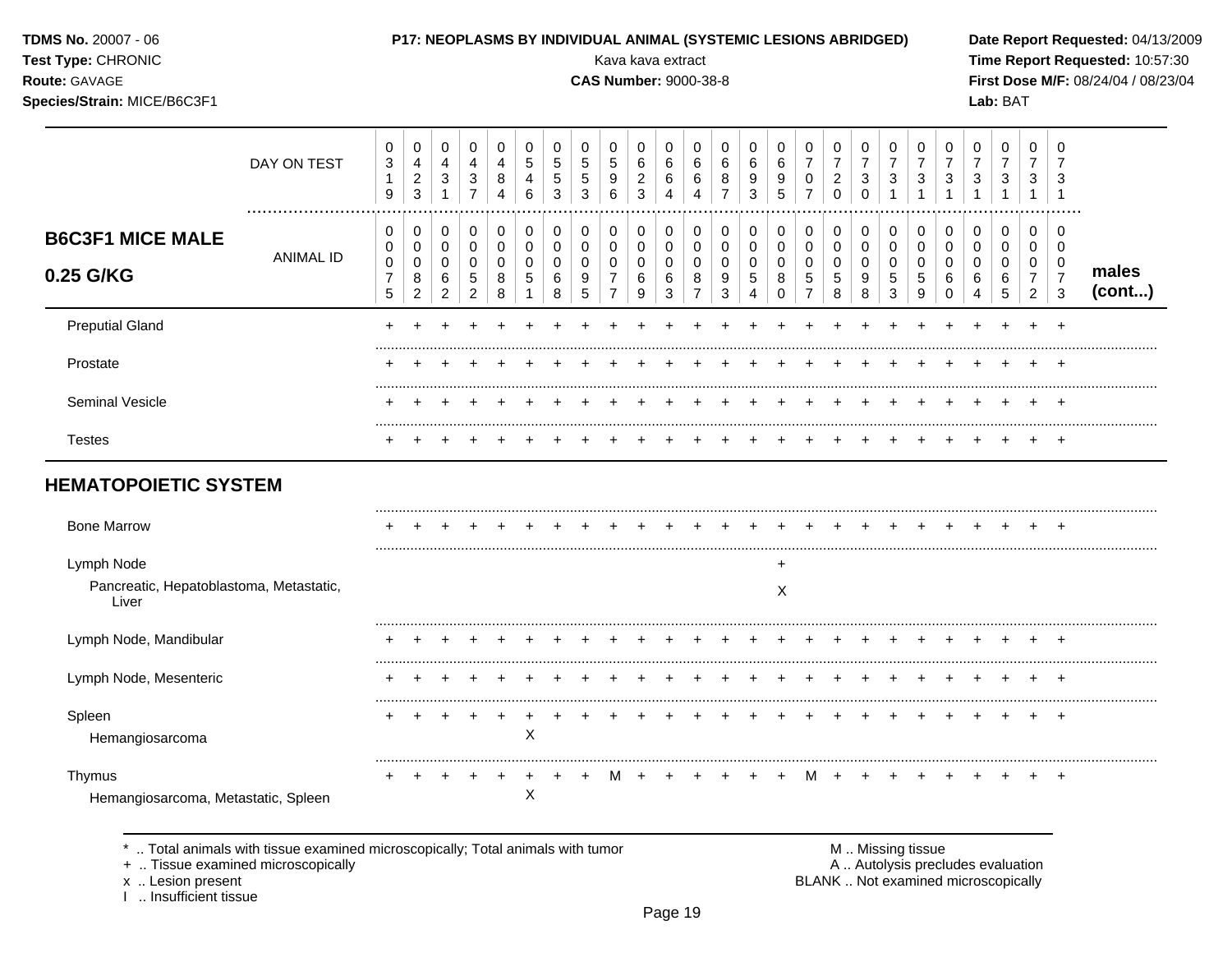**INTEGUMENTARY SYSTEM** ......................................................................................................................................................................................................... Mammary Gland M M M M M M M M M M M M M M M M M M M M M M M M M ......................................................................................................................................................................................................... Skin + + + + + + + + + + + + + + + + + + + + + + + + + Subcutaneous Tissue, Hemangiosarcoma X **MUSCULOSKELETAL SYSTEM** ......................................................................................................................................................................................................... Bone + + + + + + + + + + + + + + + + + + + + + + + + + Alveolar/Bronchiolar Carcinoma, Metastatic, Lung X **NERVOUS SYSTEM** ......................................................................................................................................................................................................... Brain + + + + + + + + + + + + + + + + + + + + + + + + + **RESPIRATORY SYSTEM** ......................................................................................................................................................................................................... Lung + + + + + + + + + + + + + + + + + + + + + + + + + Alveolar/Bronchiolar Adenoma X X Alveolar/Bronchiolar Adenoma, Multiple **TDMS No.** 20007 - 06 **P17: NEOPLASMS BY INDIVIDUAL ANIMAL (SYSTEMIC LESIONS ABRIDGED) Date Report Requested:** 04/13/2009 **Test Type:** CHRONIC Kava kava extract **Time Report Requested:** 10:57:30 **Route:** GAVAGE **CAS Number:** 9000-38-8 **First Dose M/F:** 08/24/04 / 08/23/04 **Species/Strain:** MICE/B6C3F1 **Lab:** BAT DAY ON TEST  $\Omega$  ................................................................................................................................................................. **B6C3F1 MICE MALE** ANIMAL ID **0.25 G/KG males (cont...)** \* .. Total animals with tissue examined microscopically; Total animals with tumor  $\blacksquare$  M .. Missing tissue<br>A .. Autolysis precting the microscopically A .. Autolysis precludes evaluation x .. Lesion present **BLANK** .. Not examined microscopically I .. Insufficient tissue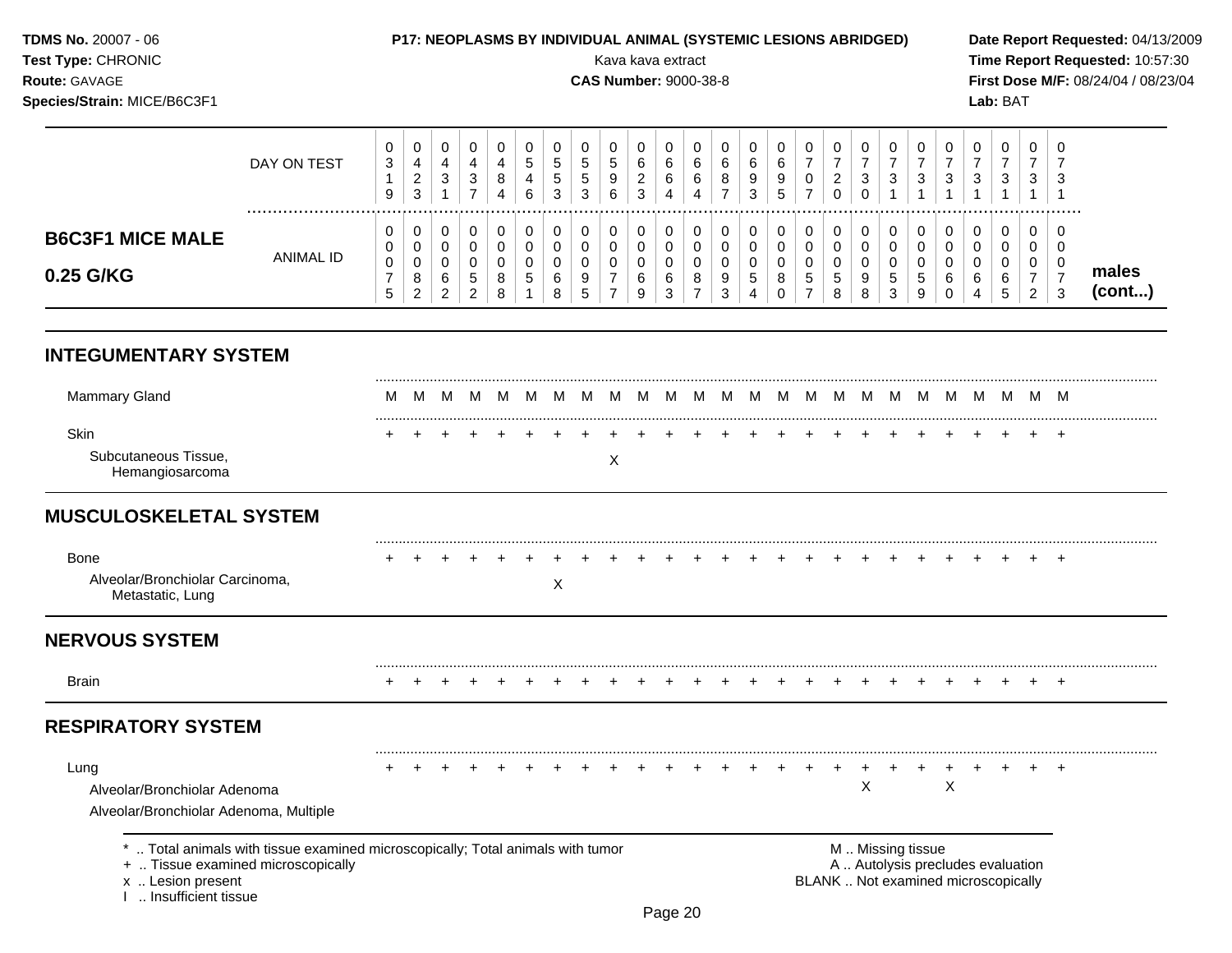| TDMS No. 20007 - 06<br>Test Type: CHRONIC<br>Route: GAVAGE<br>Species/Strain: MICE/B6C3F1                                                                                                                   |                  |                       |                                          |                                           |                                    |                       |                               |                                 |                       |                               |                               | Kava kava extract<br><b>CAS Number: 9000-38-8</b> |                                                        |                               | P17: NEOPLASMS BY INDIVIDUAL ANIMAL (SYSTEMIC LESIONS ABRIDGED) |                              |                                            |                                        |                               |                          |                                                                                               |                                        |                       | Lab: BAT              |                                                 |                                      | Date Report Requested: 04/13/2009<br>Time Report Requested: 10:57:30<br>First Dose M/F: 08/24/04 / 08/23/04 |
|-------------------------------------------------------------------------------------------------------------------------------------------------------------------------------------------------------------|------------------|-----------------------|------------------------------------------|-------------------------------------------|------------------------------------|-----------------------|-------------------------------|---------------------------------|-----------------------|-------------------------------|-------------------------------|---------------------------------------------------|--------------------------------------------------------|-------------------------------|-----------------------------------------------------------------|------------------------------|--------------------------------------------|----------------------------------------|-------------------------------|--------------------------|-----------------------------------------------------------------------------------------------|----------------------------------------|-----------------------|-----------------------|-------------------------------------------------|--------------------------------------|-------------------------------------------------------------------------------------------------------------|
| DAY ON TEST                                                                                                                                                                                                 |                  | 0<br>3<br>1<br>9      | 0<br>4<br>$\overline{a}$<br>$\mathbf{3}$ | 0<br>4<br>$\sqrt{3}$<br>$\mathbf{1}$      | 0<br>4<br>3<br>$\overline{7}$      | 0<br>4<br>8<br>4      | 0<br>5<br>$\overline{4}$<br>6 | 0<br>5<br>5<br>3                | 0<br>5<br>5<br>3      | 0<br>5<br>9<br>6              | 0<br>6<br>$\overline{c}$<br>3 | 0<br>6<br>6<br>4                                  | 0<br>6<br>6<br>4                                       | 0<br>6<br>8<br>$\overline{7}$ | 0<br>6<br>9<br>3                                                | 0<br>6<br>9<br>5             | 0<br>$\overline{7}$<br>0<br>$\overline{7}$ | 0<br>7<br>$\overline{\mathbf{c}}$<br>0 | 0<br>$\overline{7}$<br>3<br>0 | 0<br>$\overline{7}$<br>3 | 0<br>$\overline{7}$<br>$\mathbf{3}$<br>$\mathbf{1}$                                           | 0<br>$\overline{7}$<br>$\sqrt{3}$<br>1 | 0<br>7<br>3<br>1      | 0<br>7<br>3           | 0<br>$\overline{7}$<br>3<br>1                   | 0<br>3<br>$\overline{1}$             |                                                                                                             |
| <b>B6C3F1 MICE MALE</b><br>0.25 G/KG                                                                                                                                                                        | <b>ANIMAL ID</b> | 0<br>0<br>0<br>7<br>5 | 0<br>0<br>0<br>8<br>$\overline{2}$       | 0<br>$\mathbf 0$<br>$\mathbf 0$<br>6<br>2 | 0<br>0<br>0<br>5<br>$\overline{2}$ | 0<br>0<br>0<br>8<br>8 | 0<br>0<br>0<br>5<br>1         | 0<br>$\mathbf 0$<br>0<br>6<br>8 | 0<br>0<br>0<br>9<br>5 | 0<br>0<br>0<br>$\overline{7}$ | 0<br>0<br>0<br>6<br>9         | 0<br>0<br>0<br>6<br>3                             | 0<br>$\mathbf 0$<br>$\mathbf 0$<br>8<br>$\overline{7}$ | 0<br>0<br>0<br>9<br>3         | 0<br>0<br>0<br>5<br>4                                           | 0<br>0<br>0<br>8<br>$\Omega$ | 0<br>0<br>0<br>5<br>$\overline{7}$         | 0<br>0<br>0<br>5<br>8                  | 0<br>0<br>0<br>9<br>8         | 0<br>0<br>0<br>5<br>3    | 0<br>0<br>0<br>5<br>9                                                                         | 0<br>$\mathbf 0$<br>0<br>6<br>0        | 0<br>0<br>0<br>6<br>4 | 0<br>0<br>0<br>6<br>5 | 0<br>0<br>0<br>$\overline{7}$<br>$\overline{2}$ | 0<br>0<br>0<br>$\boldsymbol{7}$<br>3 | males<br>(cont)                                                                                             |
| Alveolar/Bronchiolar Carcinoma<br>Alveolar/Bronchiolar Carcinoma, Multiple<br>Carcinoma, Metastatic, Harderian Gland<br>Hepatoblastoma, Metastatic, Liver<br>Hepatocellular Carcinoma, Metastatic,<br>Liver |                  | X                     | Χ                                        |                                           |                                    |                       |                               | Χ<br>X                          |                       |                               |                               |                                                   |                                                        |                               |                                                                 | X<br>X                       |                                            | $X$ $X$                                |                               |                          |                                                                                               |                                        |                       | X                     |                                                 | X                                    |                                                                                                             |
| Nose                                                                                                                                                                                                        |                  |                       |                                          |                                           |                                    |                       |                               |                                 |                       |                               |                               |                                                   |                                                        |                               |                                                                 |                              |                                            | $\pm$                                  |                               | $\div$                   | $\pm$                                                                                         | $^+$                                   |                       |                       | $\pm$                                           | $+$                                  |                                                                                                             |
| Trachea<br><b>SPECIAL SENSES SYSTEM</b>                                                                                                                                                                     |                  |                       |                                          |                                           |                                    |                       |                               |                                 |                       |                               |                               |                                                   |                                                        |                               |                                                                 |                              |                                            |                                        |                               |                          |                                                                                               |                                        |                       |                       |                                                 | $+$                                  |                                                                                                             |
| Eye<br>Harderian Gland<br>Adenoma<br>Carcinoma                                                                                                                                                              |                  |                       | X                                        |                                           | X                                  |                       |                               |                                 | $\pmb{\times}$        |                               |                               |                                                   |                                                        |                               |                                                                 |                              |                                            |                                        |                               |                          |                                                                                               |                                        |                       |                       |                                                 | $\ddot{}$                            |                                                                                                             |
| <b>URINARY SYSTEM</b>                                                                                                                                                                                       |                  |                       |                                          |                                           |                                    |                       |                               |                                 |                       |                               |                               |                                                   |                                                        |                               |                                                                 |                              |                                            |                                        |                               |                          |                                                                                               |                                        |                       |                       |                                                 |                                      |                                                                                                             |
| Kidney<br>Renal Tubule, Adenoma                                                                                                                                                                             |                  |                       |                                          |                                           |                                    |                       |                               |                                 |                       |                               |                               |                                                   |                                                        |                               |                                                                 |                              |                                            |                                        |                               |                          |                                                                                               |                                        | х                     |                       | Χ                                               |                                      |                                                                                                             |
| Total animals with tissue examined microscopically; Total animals with tumor<br>+  Tissue examined microscopically<br>x  Lesion present<br>Insufficient tissue                                              |                  |                       |                                          |                                           |                                    |                       |                               |                                 |                       |                               |                               |                                                   |                                                        |                               |                                                                 |                              |                                            |                                        |                               |                          | M  Missing tissue<br>A  Autolysis precludes evaluation<br>BLANK  Not examined microscopically |                                        |                       |                       |                                                 |                                      |                                                                                                             |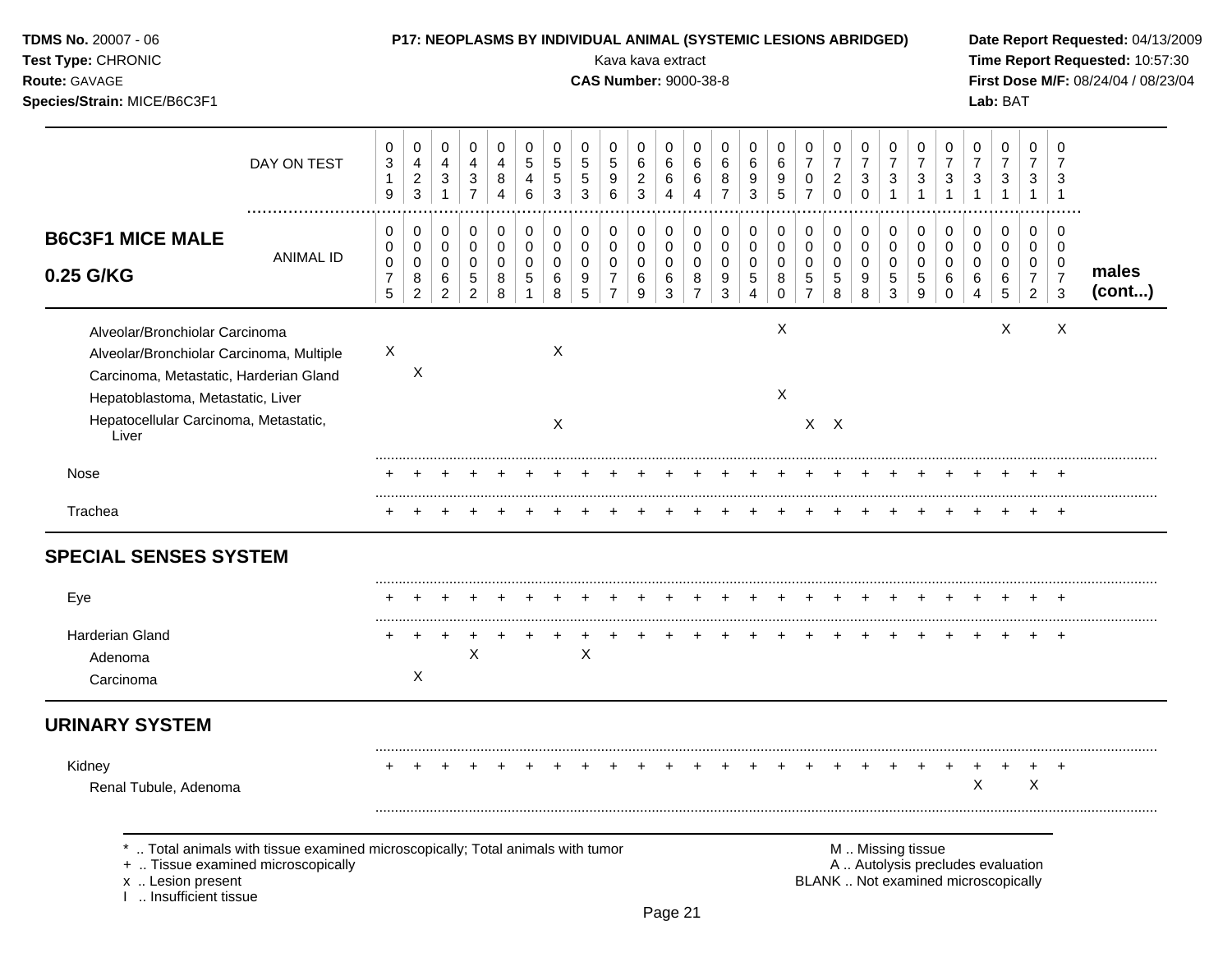| <b>TDMS No. 20007 - 06</b><br>Test Type: CHRONIC<br><b>Route: GAVAGE</b><br>Species/Strain: MICE/B6C3F1 |                  |                                              |                                            |                                              |                            |                  |                     |                       |                       |                               | Kava kava extract               |                       | P17: NEOPLASMS BY INDIVIDUAL ANIMAL (SYSTEMIC LESIONS ABRIDGED)<br><b>CAS Number: 9000-38-8</b> |                                                      |                                 |                                                 |                                                              |                                                        |                                      |                                             |                                               |                                       |                                 | Lab: BAT                                  |                                                          |    | Date Report Requested: 04/13/2009<br>Time Report Requested: 10:57:30<br>First Dose M/F: 08/24/04 / 08/23/04 |
|---------------------------------------------------------------------------------------------------------|------------------|----------------------------------------------|--------------------------------------------|----------------------------------------------|----------------------------|------------------|---------------------|-----------------------|-----------------------|-------------------------------|---------------------------------|-----------------------|-------------------------------------------------------------------------------------------------|------------------------------------------------------|---------------------------------|-------------------------------------------------|--------------------------------------------------------------|--------------------------------------------------------|--------------------------------------|---------------------------------------------|-----------------------------------------------|---------------------------------------|---------------------------------|-------------------------------------------|----------------------------------------------------------|----|-------------------------------------------------------------------------------------------------------------|
|                                                                                                         | DAY ON TEST      | 0<br>3<br>$\overline{ }$<br>9                | 0<br>4<br>$\sqrt{2}$<br>3                  | $\mathbf 0$<br>$\overline{4}$<br>3           | 4<br>3<br>$\overline{ }$   | 4<br>8<br>4      | $\overline{5}$<br>6 | 0<br>5<br>5<br>3      | 5<br>5<br>3           | 5<br>9<br>6                   | $6\over 2$<br>3                 | 0<br>6<br>$\,6$<br>4  | 0<br>6<br>6<br>4                                                                                | 0<br>$\,6\,$<br>8<br>$\overline{\phantom{a}}$        | 0<br>6<br>$\boldsymbol{9}$<br>3 | $\mathbf 0$<br>$\,6\,$<br>$\boldsymbol{9}$<br>5 | $\mathbf 0$<br>$\overline{z}$<br>$\pmb{0}$<br>$\overline{ }$ | 0<br>$\overline{7}$<br>$\boldsymbol{2}$<br>$\mathbf 0$ | 0<br>$\overline{ }$<br>3<br>$\Omega$ | 0<br>$\overline{7}$<br>3                    | 0<br>$\overline{ }$<br>3                      | 0<br>$\overline{7}$<br>$\mathbf{3}$   | 0<br>$\overline{ }$<br>3        | 0<br>$\overline{7}$<br>3                  | $\mathbf 0$<br>$\overline{ }$<br>3                       | -3 |                                                                                                             |
| <b>B6C3F1 MICE MALE</b><br>0.25 G/KG                                                                    | <b>ANIMAL ID</b> | 0<br>0<br>$\mathbf 0$<br>$\overline{ }$<br>5 | 0<br>0<br>$\pmb{0}$<br>8<br>$\overline{c}$ | 0<br>$\mathbf 0$<br>0<br>6<br>$\overline{c}$ | 0<br>$\mathbf 0$<br>5<br>2 | 0<br>0<br>8<br>8 | 0<br>0<br>5         | 0<br>0<br>0<br>6<br>8 | 0<br>0<br>0<br>9<br>5 | 0<br>0<br>0<br>$\overline{ }$ | 0<br>$\mathbf 0$<br>0<br>6<br>9 | 0<br>0<br>0<br>6<br>3 | 0<br>0<br>0<br>8<br>$\overline{ }$                                                              | 0<br>$\pmb{0}$<br>$\pmb{0}$<br>$\boldsymbol{9}$<br>3 | 0<br>$\mathbf 0$<br>0<br>5<br>4 | 0<br>$\mathbf 0$<br>$\mathbf 0$<br>8<br>0       | 0<br>$\mathsf 0$<br>$\pmb{0}$<br>5<br>⇁                      | 0<br>$\mathbf 0$<br>$\pmb{0}$<br>$\overline{5}$<br>8   | 0<br>$\pmb{0}$<br>0<br>9<br>8        | 0<br>$\pmb{0}$<br>0<br>$5\phantom{.0}$<br>3 | 0<br>$\mathbf 0$<br>0<br>$5\phantom{.0}$<br>9 | 0<br>$\pmb{0}$<br>$\pmb{0}$<br>6<br>0 | 0<br>$\mathbf 0$<br>0<br>6<br>4 | 0<br>$\mathbf 0$<br>$\mathbf 0$<br>6<br>5 | $\overline{0}$<br>$\mathbf 0$<br>0<br>$\rightarrow$<br>2 |    | males<br>(cont)                                                                                             |

# **SYSTEMIC LESIONS**

| Multiple Organ      |  |  |  |  |  |  |  |  |  |  |  |  |  |
|---------------------|--|--|--|--|--|--|--|--|--|--|--|--|--|
| Histiocytic Sarcoma |  |  |  |  |  |  |  |  |  |  |  |  |  |
| Lymphoma Malignant  |  |  |  |  |  |  |  |  |  |  |  |  |  |

Urinary Bladder + + + + + + + + + + + + + + + + + + + + + + + + +

.. Total animals with tissue examined microscopically; Total animals with tumor **M** . Missing tissue M .. Missing tissue<br>A .. Autolysis precludes evaluation .. Tissue examined microscopically

+ .. Tissue examined microscopically

I .. Insufficient tissue

x .. Lesion present **BLANK** .. Not examined microscopically

.........................................................................................................................................................................................................

.........................................................................................................................................................................................................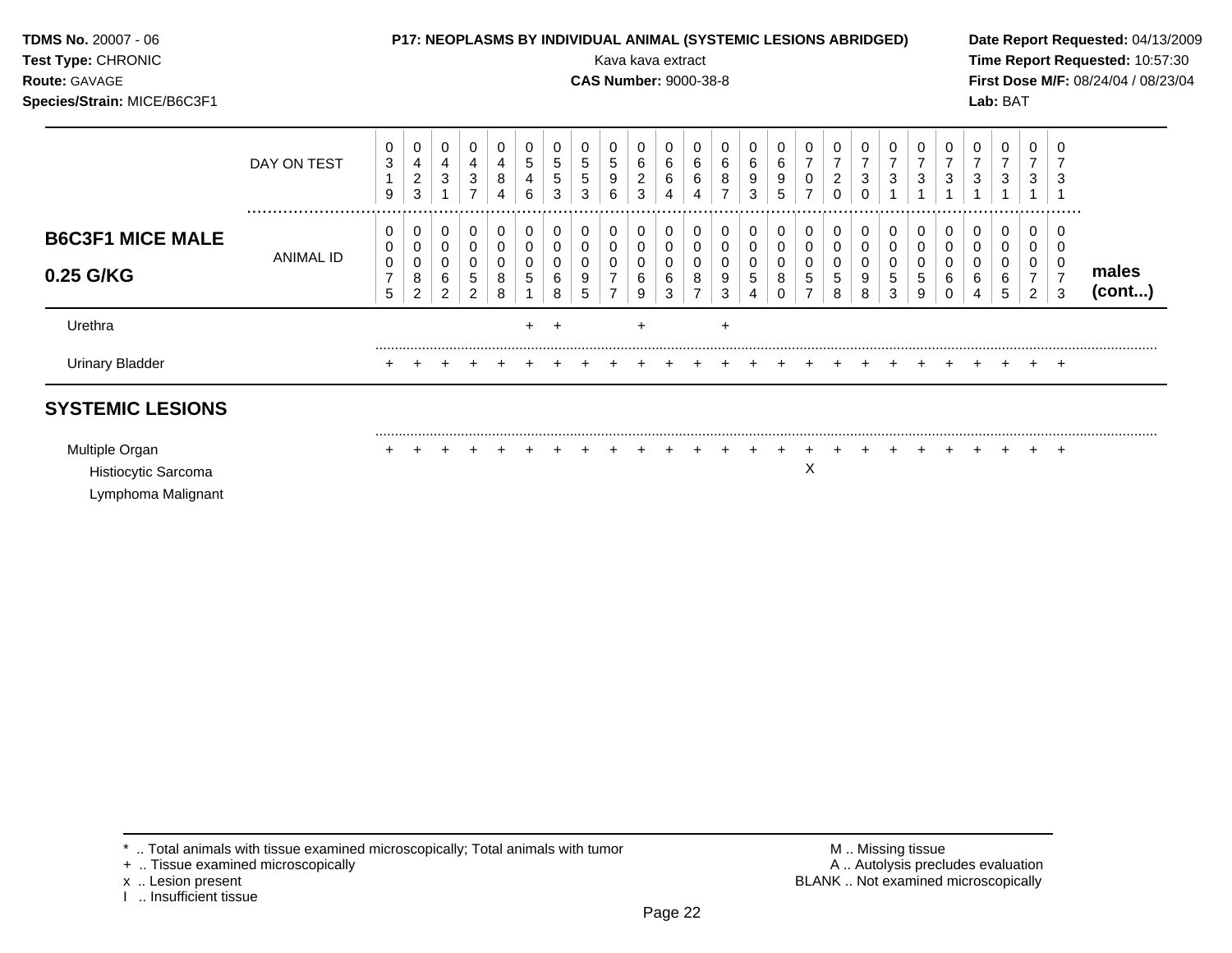| TDMS No. 20007 - 06 |  |  |
|---------------------|--|--|
|---------------------|--|--|

**Species/Strain:** MICE/B6C3F1 **Lab:** BAT

**Test Type:** CHRONIC **Transfer CHRONIC** Kava Rava extract Kava extract **Time Report Requested:** 10:57:30 **Route:** GAVAGE **CAS Number:** 9000-38-8 **First Dose M/F:** 08/24/04 / 08/23/04

|                                      | DAY ON TEST   | $\mathbf{0}$<br>3 | v<br>–<br>$\sim$<br>دت | u<br>3           | υ<br>3 | دت          | U<br>3      | 3      | 0<br>3<br>ົ                                 | 0<br>3<br>ົ           | v<br>З<br>ົ<br>∼ | చ<br>ົ<br>_ |   | ◡<br>3<br>ົ<br><u>_</u> | U<br>3<br>ົາ | 0<br>-<br>3<br>റ<br>∠ | 0<br>3<br>ົ<br><u>_</u> | 3<br>ົ<br>∠ | U<br>-3<br>ົ<br><u>.</u> | $\sim$<br>◠<br><u>_</u> | υ<br>3<br>ົ<br><u>.</u> | υ<br>3<br>ົ           | 0<br>3<br>ົ      | U<br>3<br>ົ<br><u>_</u> | U<br>3<br>2 | -0<br>G<br>ົ   |          |
|--------------------------------------|---------------|-------------------|------------------------|------------------|--------|-------------|-------------|--------|---------------------------------------------|-----------------------|------------------|-------------|---|-------------------------|--------------|-----------------------|-------------------------|-------------|--------------------------|-------------------------|-------------------------|-----------------------|------------------|-------------------------|-------------|----------------|----------|
| <b>B6C3F1 MICE MALE</b><br>0.25 G/KG | <br>ANIMAL ID | 0<br>0<br>0<br>6  | υ<br>U<br>U<br>-<br>9  | u<br>u<br>8<br>3 | 9<br>U | 9<br>$\sim$ | 0<br>9<br>4 | C<br>- | 0<br>0<br>0<br>$\mathbf{p}$<br><sub>5</sub> | 0<br>0<br>0<br>5<br>6 | U<br>U<br>6      | 6<br>6      | 6 | ν<br>u                  |              | 0<br>0<br>0<br>-<br>4 | 0<br>0<br>0<br>-<br>8   |             | 0<br>0<br>0<br>8<br>4    | 8<br>э                  | 0<br>8<br>6             | υ<br>υ<br>U<br>8<br>9 | 0<br>0<br>0<br>9 | U<br>U<br>U<br>9<br>6   | -9<br>9     | - 0<br>-0<br>0 | * TOTALS |

# **ALIMENTARY SYSTEM**

| Esophagus                                                  |   |     |  |         |   |   |     |  |       |   |  |   |  |     |   |   | 50       |
|------------------------------------------------------------|---|-----|--|---------|---|---|-----|--|-------|---|--|---|--|-----|---|---|----------|
| Gallbladder                                                |   |     |  |         |   |   |     |  |       |   |  |   |  |     |   |   | 50       |
| Intestine Large, Cecum                                     |   |     |  |         |   |   |     |  |       |   |  |   |  |     |   |   | 50       |
| Intestine Large, Colon                                     |   |     |  |         |   |   |     |  |       |   |  |   |  |     |   |   | 50       |
| Intestine Large, Rectum                                    |   |     |  |         |   |   |     |  |       |   |  |   |  |     |   |   | 50       |
| Intestine Small, Duodenum                                  |   |     |  |         |   |   |     |  |       |   |  |   |  |     |   |   | 50       |
| Intestine Small, Ileum                                     |   |     |  |         |   |   |     |  |       |   |  |   |  |     |   |   | 50       |
| Intestine Small, Jejunum<br>Adenoma                        |   |     |  |         |   |   |     |  |       |   |  |   |  |     |   |   | 50       |
| Liver<br>Hemangioma<br>Hepatoblastoma                      |   | X   |  |         | X |   |     |  |       |   |  |   |  |     |   |   | 50       |
| Hepatocellular Adenoma<br>Hepatocellular Adenoma, Multiple | X | X X |  | $X$ $X$ |   | X | X X |  | X X X | X |  | X |  | X X | X | Χ | 13<br>19 |

\* .. Total animals with tissue examined microscopically; Total animals with tumor **M** metally more than M .. Missing tissue<br>  $\blacksquare$  Tissue examined microscopically

+ .. Tissue examined microscopically

I .. Insufficient tissue

x .. Lesion present **BLANK** .. Not examined microscopically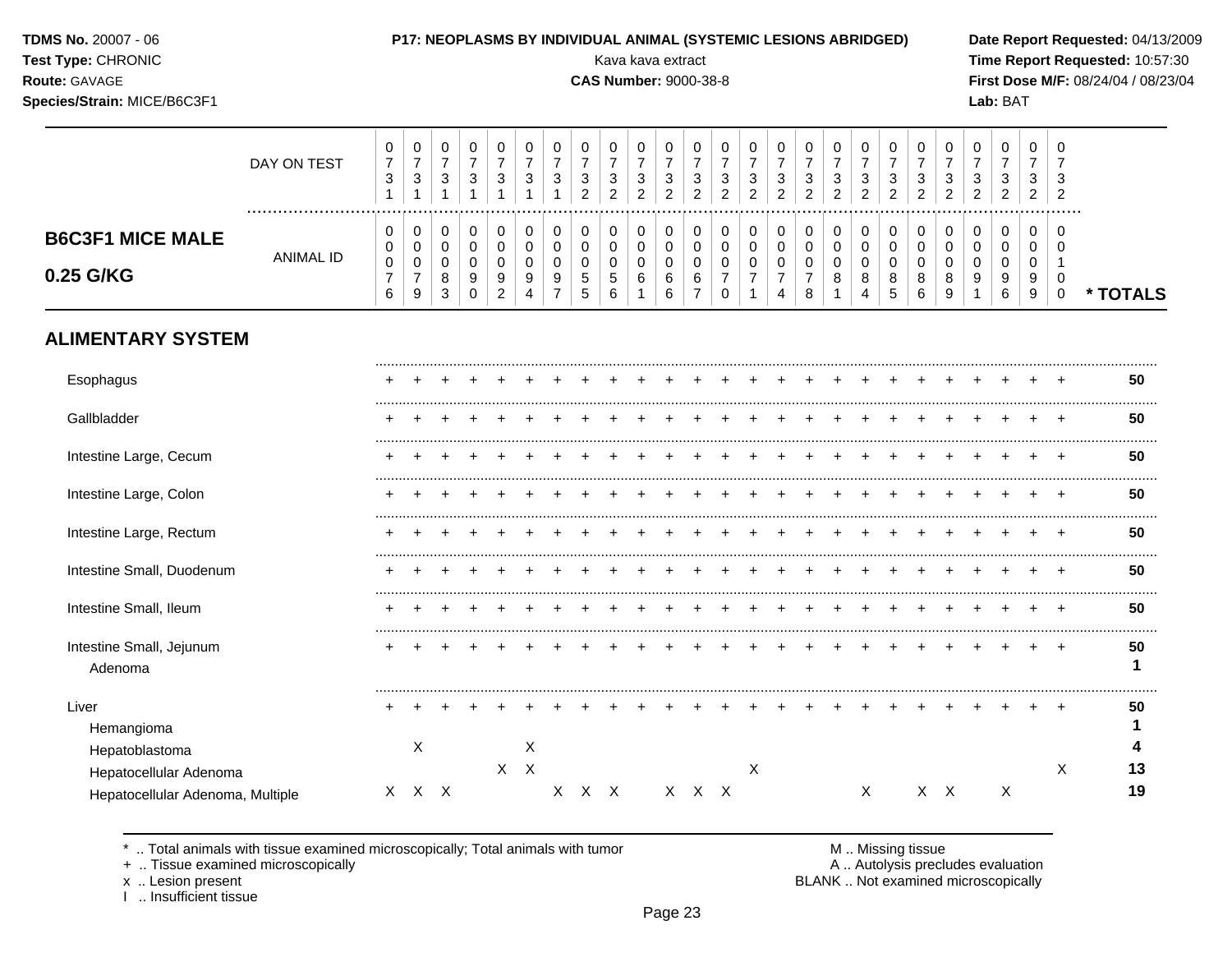| TDMS No. 20007 - 06<br>Test Type: CHRONIC<br>Route: GAVAGE<br>Species/Strain: MICE/B6C3F1 |                  |                                                        |                                                                       |                                                     |                                                               |                                                                                 |                                                                     |                                                                              |                                                   | Kava kava extract<br><b>CAS Number: 9000-38-8</b> |                                                                    |                                                     |                                                               |                                                                  | P17: NEOPLASMS BY INDIVIDUAL ANIMAL (SYSTEMIC LESIONS ABRIDGED)   |                                                        |                                                            |                                                   |                                            |                                                                 |                                                      |                                                                           |                                                   | Lab: BAT                                   |                                                   |                                                          | Date Report Requested: 04/13/2009<br>Time Report Requested: 10:57:30<br>First Dose M/F: 08/24/04 / 08/23/04 |
|-------------------------------------------------------------------------------------------|------------------|--------------------------------------------------------|-----------------------------------------------------------------------|-----------------------------------------------------|---------------------------------------------------------------|---------------------------------------------------------------------------------|---------------------------------------------------------------------|------------------------------------------------------------------------------|---------------------------------------------------|---------------------------------------------------|--------------------------------------------------------------------|-----------------------------------------------------|---------------------------------------------------------------|------------------------------------------------------------------|-------------------------------------------------------------------|--------------------------------------------------------|------------------------------------------------------------|---------------------------------------------------|--------------------------------------------|-----------------------------------------------------------------|------------------------------------------------------|---------------------------------------------------------------------------|---------------------------------------------------|--------------------------------------------|---------------------------------------------------|----------------------------------------------------------|-------------------------------------------------------------------------------------------------------------|
|                                                                                           | DAY ON TEST      | 0<br>$\overline{7}$<br>$\mathbf{3}$<br>$\mathbf{1}$    | 0<br>$\boldsymbol{7}$<br>$\sqrt{3}$<br>$\mathbf{1}$                   | 0<br>$\overline{7}$<br>$\sqrt{3}$<br>$\overline{1}$ | 0<br>$\overline{7}$<br>$\sqrt{3}$<br>$\overline{1}$           | 0<br>$\overline{7}$<br>$\ensuremath{\mathsf{3}}$<br>$\overline{1}$              | 0<br>$\boldsymbol{7}$<br>$\ensuremath{\mathsf{3}}$<br>$\mathbf{1}$  | $\mathbf 0$<br>$\overline{7}$<br>$\ensuremath{\mathsf{3}}$<br>$\overline{1}$ | $\Omega$<br>$\overline{7}$<br>3<br>$\overline{2}$ | $\Omega$<br>$\overline{7}$<br>3<br>$\overline{c}$ | 0<br>$\overline{7}$<br>$\ensuremath{\mathsf{3}}$<br>$\overline{a}$ | 0<br>$\overline{7}$<br>$\sqrt{3}$<br>$\overline{2}$ | $\mathbf 0$<br>$\overline{7}$<br>$\sqrt{3}$<br>$\overline{c}$ | 0<br>$\overline{7}$<br>$\sqrt{3}$<br>$\overline{2}$              | 0<br>$\overline{7}$<br>$\mathsf 3$<br>$\overline{2}$              | 0<br>$\overline{7}$<br>$\sqrt{3}$<br>$\overline{2}$    | $\Omega$<br>$\overline{7}$<br>$\sqrt{3}$<br>$\overline{a}$ | $\Omega$<br>$\overline{7}$<br>3<br>$\overline{2}$ | 0<br>$\overline{7}$<br>3<br>$\overline{c}$ | $\mathbf 0$<br>$\overline{7}$<br>$\mathbf{3}$<br>$\overline{2}$ | $\mathbf 0$<br>$\overline{7}$<br>3<br>$\overline{2}$ | $\Omega$<br>$\overline{7}$<br>$\ensuremath{\mathsf{3}}$<br>$\overline{2}$ | $\Omega$<br>$\overline{7}$<br>3<br>$\overline{c}$ | 0<br>$\overline{7}$<br>3<br>$\overline{c}$ | $\Omega$<br>$\overline{7}$<br>3<br>$\overline{2}$ | $\Omega$<br>3<br>$\overline{2}$                          |                                                                                                             |
| <b>B6C3F1 MICE MALE</b><br>0.25 G/KG                                                      | <b>ANIMAL ID</b> | 0<br>$\mathbf 0$<br>$\mathbf 0$<br>$\overline{7}$<br>6 | 0<br>$\mathbf 0$<br>$\mathbf 0$<br>$\overline{7}$<br>$\boldsymbol{9}$ | 0<br>$\mathbf 0$<br>$\pmb{0}$<br>$\,8\,$<br>3       | $\mathbf 0$<br>$\mathbf 0$<br>$\mathbf 0$<br>9<br>$\mathbf 0$ | $\mathbf 0$<br>$\mathbf 0$<br>$\mathbf 0$<br>$\boldsymbol{9}$<br>$\overline{c}$ | 0<br>$\pmb{0}$<br>$\mathbf 0$<br>$\boldsymbol{9}$<br>$\overline{4}$ | 0<br>$\mathbf 0$<br>$\mathbf 0$<br>9<br>$\overline{7}$                       | 0<br>$\mathbf 0$<br>$\mathbf 0$<br>5<br>5         | $\mathbf 0$<br>$\mathbf 0$<br>0<br>5<br>6         | $\mathbf 0$<br>$\pmb{0}$<br>0<br>6<br>1                            | 0<br>$\mathbf 0$<br>0<br>6<br>6                     | 0<br>$\mathbf 0$<br>$\pmb{0}$<br>$\,6\,$<br>$\overline{7}$    | 0<br>$\mathbf 0$<br>$\mathbf 0$<br>$\overline{7}$<br>$\mathbf 0$ | 0<br>$\mathbf 0$<br>$\mathbf 0$<br>$\overline{7}$<br>$\mathbf{1}$ | 0<br>$\mathbf 0$<br>$\mathbf 0$<br>$\overline{7}$<br>4 | 0<br>$\mathbf 0$<br>$\mathbf 0$<br>$\overline{7}$<br>8     | 0<br>$\Omega$<br>0<br>8<br>1                      | $\mathbf 0$<br>$\mathbf 0$<br>0<br>8<br>4  | 0<br>$\mathbf 0$<br>0<br>8<br>$\overline{5}$                    | 0<br>$\mathbf 0$<br>0<br>8<br>6                      | 0<br>$\Omega$<br>$\mathbf 0$<br>8<br>9                                    | 0<br>$\Omega$<br>$\mathbf 0$<br>9<br>1            | 0<br>$\mathbf{0}$<br>$\Omega$<br>9<br>6    | 0<br>$\Omega$<br>0<br>9<br>9                      | 0<br>$\Omega$<br>$\mathbf{1}$<br>$\Omega$<br>$\mathbf 0$ | * TOTALS                                                                                                    |
| Hepatocellular Carcinoma<br>Hepatocellular Carcinoma, Multiple                            |                  |                                                        |                                                                       |                                                     |                                                               | $X$ $X$                                                                         |                                                                     |                                                                              |                                                   |                                                   |                                                                    |                                                     |                                                               | $\times$                                                         | X                                                                 |                                                        |                                                            | X                                                 |                                            | $X$ $X$ $X$                                                     |                                                      |                                                                           | X                                                 |                                            |                                                   |                                                          | 15<br>3                                                                                                     |
| Mesentery                                                                                 |                  |                                                        |                                                                       |                                                     |                                                               |                                                                                 |                                                                     |                                                                              |                                                   |                                                   |                                                                    |                                                     |                                                               |                                                                  |                                                                   |                                                        |                                                            |                                                   |                                            |                                                                 |                                                      |                                                                           |                                                   |                                            |                                                   |                                                          | 6                                                                                                           |
| Pancreas                                                                                  |                  |                                                        |                                                                       |                                                     |                                                               |                                                                                 |                                                                     |                                                                              |                                                   |                                                   |                                                                    |                                                     |                                                               |                                                                  |                                                                   |                                                        |                                                            |                                                   |                                            |                                                                 |                                                      |                                                                           |                                                   |                                            |                                                   |                                                          | <br>50                                                                                                      |
| <b>Salivary Glands</b>                                                                    |                  |                                                        |                                                                       |                                                     |                                                               |                                                                                 |                                                                     |                                                                              |                                                   |                                                   |                                                                    |                                                     |                                                               |                                                                  |                                                                   |                                                        |                                                            |                                                   |                                            |                                                                 |                                                      |                                                                           |                                                   |                                            |                                                   |                                                          | 50                                                                                                          |
| Stomach, Forestomach<br>Squamous Cell Papilloma<br>Squamous Cell Papilloma, Multiple      |                  |                                                        |                                                                       | X                                                   |                                                               |                                                                                 |                                                                     |                                                                              |                                                   |                                                   |                                                                    |                                                     |                                                               |                                                                  |                                                                   |                                                        |                                                            |                                                   | X                                          |                                                                 |                                                      |                                                                           |                                                   |                                            |                                                   |                                                          | 50<br>$\mathbf{2}$<br>1                                                                                     |
| Stomach, Glandular                                                                        |                  |                                                        |                                                                       |                                                     |                                                               |                                                                                 |                                                                     |                                                                              |                                                   |                                                   |                                                                    |                                                     |                                                               |                                                                  |                                                                   |                                                        |                                                            |                                                   |                                            |                                                                 |                                                      |                                                                           |                                                   |                                            |                                                   |                                                          | 50                                                                                                          |
| Tooth                                                                                     |                  |                                                        | $\ddot{}$                                                             |                                                     |                                                               |                                                                                 |                                                                     |                                                                              | $\div$                                            | $\pm$                                             |                                                                    |                                                     |                                                               | $\ddot{}$                                                        |                                                                   | $\pm$                                                  | $\overline{+}$                                             |                                                   |                                            |                                                                 | $\pm$                                                | $\pm$                                                                     |                                                   | ÷                                          |                                                   | $\ddot{}$                                                | 32                                                                                                          |
| <b>CARDIOVASCULAR SYSTEM</b>                                                              |                  |                                                        |                                                                       |                                                     |                                                               |                                                                                 |                                                                     |                                                                              |                                                   |                                                   |                                                                    |                                                     |                                                               |                                                                  |                                                                   |                                                        |                                                            |                                                   |                                            |                                                                 |                                                      |                                                                           |                                                   |                                            |                                                   |                                                          |                                                                                                             |
| <b>Blood Vessel</b>                                                                       |                  |                                                        |                                                                       |                                                     |                                                               |                                                                                 |                                                                     |                                                                              |                                                   |                                                   |                                                                    |                                                     |                                                               |                                                                  |                                                                   |                                                        |                                                            |                                                   |                                            |                                                                 |                                                      |                                                                           |                                                   |                                            |                                                   |                                                          | 50                                                                                                          |
| Heart                                                                                     |                  |                                                        |                                                                       |                                                     |                                                               |                                                                                 |                                                                     |                                                                              |                                                   |                                                   |                                                                    |                                                     |                                                               |                                                                  |                                                                   |                                                        |                                                            |                                                   |                                            |                                                                 |                                                      |                                                                           |                                                   |                                            |                                                   | $\overline{+}$                                           | 50                                                                                                          |

# **ENDOCRINE SYSTEM**

 $*$  .. Total animals with tissue examined microscopically; Total animals with tumor  $\blacksquare$  M .. Missing tissue

+ .. Tissue examined microscopically  $\blacksquare$  A .. Autolysis precludes evaluation

x .. Lesion present<br>I .. Insufficient tissue

M .. Missing tissue<br>A .. Autolysis precludes evaluation<br>BLANK .. Not examined microscopically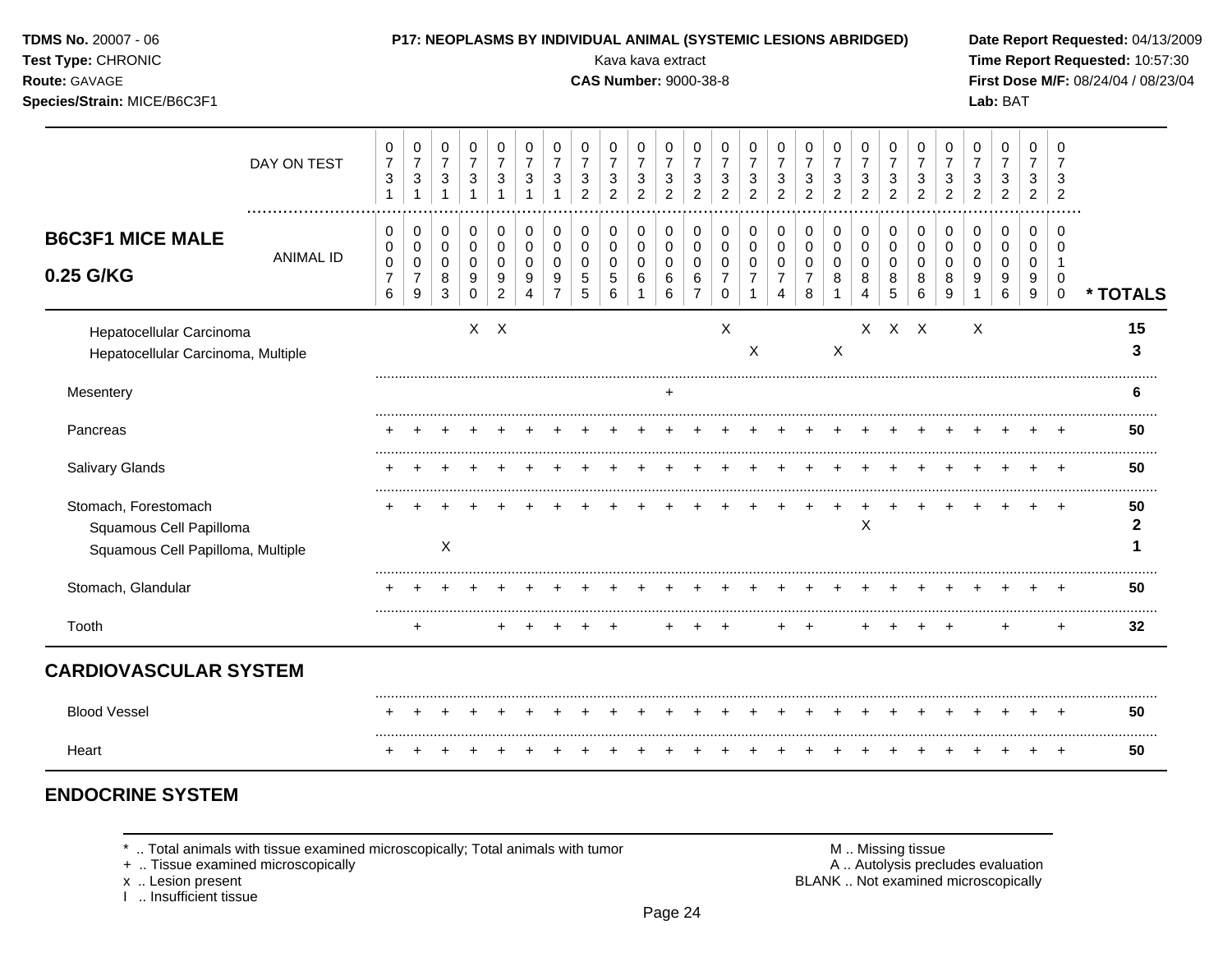| TDMS No. 20007 - 06<br>Test Type: CHRONIC<br>Route: GAVAGE<br>Species/Strain: MICE/B6C3F1 |                  |                                                        | P17: NEOPLASMS BY INDIVIDUAL ANIMAL (SYSTEMIC LESIONS ABRIDGED)     |                                                               |                                                       |                                                             |                                                                    |                                                                               |                                                                    | Kava kava extract<br><b>CAS Number: 9000-38-8</b>     |                                                               |                                                                 |                                                                        |                                                      |                                                                              |                                                                          |                                                        |                                            |                                                                    |                                                           |                                                                    |                                                                          |                                                       | Lab: BAT                                                              |                                                      |                                                       | Date Report Requested: 04/13/2009<br>Time Report Requested: 10:57:30<br>First Dose M/F: 08/24/04 / 08/23/04 |
|-------------------------------------------------------------------------------------------|------------------|--------------------------------------------------------|---------------------------------------------------------------------|---------------------------------------------------------------|-------------------------------------------------------|-------------------------------------------------------------|--------------------------------------------------------------------|-------------------------------------------------------------------------------|--------------------------------------------------------------------|-------------------------------------------------------|---------------------------------------------------------------|-----------------------------------------------------------------|------------------------------------------------------------------------|------------------------------------------------------|------------------------------------------------------------------------------|--------------------------------------------------------------------------|--------------------------------------------------------|--------------------------------------------|--------------------------------------------------------------------|-----------------------------------------------------------|--------------------------------------------------------------------|--------------------------------------------------------------------------|-------------------------------------------------------|-----------------------------------------------------------------------|------------------------------------------------------|-------------------------------------------------------|-------------------------------------------------------------------------------------------------------------|
|                                                                                           | DAY ON TEST      | $\mathbf 0$<br>$\boldsymbol{7}$<br>3<br>$\mathbf{1}$   | $\mathbf 0$<br>$\boldsymbol{7}$<br>$\mathfrak{Z}$<br>$\mathbf{1}$   | $\pmb{0}$<br>$\boldsymbol{7}$<br>$\mathbf{3}$<br>$\mathbf{1}$ | 0<br>$\boldsymbol{7}$<br>$\mathbf{3}$<br>$\mathbf{1}$ | 0<br>$\boldsymbol{7}$<br>3<br>$\overline{1}$                | 0<br>$\overline{7}$<br>$\mathfrak{S}$<br>$\mathbf{1}$              | 0<br>$\boldsymbol{7}$<br>$\mathbf{3}$<br>$\mathbf{1}$                         | 0<br>$\overline{7}$<br>$\ensuremath{\mathsf{3}}$<br>$\overline{2}$ | 0<br>$\overline{7}$<br>$\mathbf{3}$<br>$\overline{2}$ | $\mathbf 0$<br>$\overline{7}$<br>$\sqrt{3}$<br>$\overline{2}$ | $\mathbf 0$<br>$\boldsymbol{7}$<br>$\sqrt{3}$<br>$\overline{2}$ | $\mathbf 0$<br>$\overline{7}$<br>$\sqrt{3}$<br>$\overline{2}$          | 0<br>$\overline{7}$<br>3<br>$\overline{2}$           | $\mathbf 0$<br>$\overline{7}$<br>$\ensuremath{\mathsf{3}}$<br>$\overline{2}$ | 0<br>$\boldsymbol{7}$<br>$\sqrt{3}$<br>$\overline{2}$                    | 0<br>$\overline{7}$<br>3<br>$\overline{2}$             | 0<br>$\overline{7}$<br>3<br>$\overline{2}$ | 0<br>$\overline{7}$<br>$\ensuremath{\mathsf{3}}$<br>$\overline{2}$ | 0<br>$\overline{7}$<br>3<br>$\overline{2}$                | 0<br>$\overline{7}$<br>$\ensuremath{\mathsf{3}}$<br>$\overline{2}$ | 0<br>$\overline{7}$<br>$\ensuremath{\mathsf{3}}$<br>$\overline{2}$       | 0<br>$\overline{7}$<br>$\mathbf{3}$<br>$\overline{2}$ | $\mathbf 0$<br>$\overline{7}$<br>$\sqrt{3}$<br>$\overline{2}$         | $\mathbf 0$<br>$\overline{7}$<br>3<br>$\overline{2}$ | 0<br>$\overline{7}$<br>3<br>$\overline{2}$            |                                                                                                             |
| <b>B6C3F1 MICE MALE</b><br>0.25 G/KG                                                      | <b>ANIMAL ID</b> | $\mathbf 0$<br>0<br>$\pmb{0}$<br>$\boldsymbol{7}$<br>6 | 0<br>$\pmb{0}$<br>$\mathbf 0$<br>$\overline{7}$<br>$\boldsymbol{9}$ | 0<br>$\mathsf 0$<br>$\pmb{0}$<br>$\,8\,$<br>$\sqrt{3}$        | 0<br>0<br>$\mathbf 0$<br>9<br>$\Omega$                | 0<br>$\mathbf 0$<br>0<br>$\boldsymbol{9}$<br>$\overline{c}$ | 0<br>$\mathbf 0$<br>$\Omega$<br>$\boldsymbol{9}$<br>$\overline{4}$ | $\pmb{0}$<br>$\mathbf 0$<br>$\mathbf 0$<br>$\boldsymbol{9}$<br>$\overline{7}$ | 0<br>$\mathbf 0$<br>$\mathbf 0$<br>$\sqrt{5}$<br>5                 | 0<br>$\mathbf 0$<br>$\Omega$<br>5<br>$\,6\,$          | $\pmb{0}$<br>$\mathsf{O}\xspace$<br>$\pmb{0}$<br>$\,6\,$      | $\pmb{0}$<br>$\pmb{0}$<br>$\mathsf{O}\xspace$<br>$\,6\,$<br>6   | $\mathbf 0$<br>$\mathbf 0$<br>$\mathbf 0$<br>$\,6\,$<br>$\overline{7}$ | 0<br>$\mathbf 0$<br>0<br>$\overline{7}$<br>$\pmb{0}$ | 0<br>$\mathbf 0$<br>$\mathbf 0$<br>$\overline{7}$<br>1                       | 0<br>$\pmb{0}$<br>$\pmb{0}$<br>$\overline{7}$<br>$\overline{\mathbf{4}}$ | 0<br>$\mathbf 0$<br>$\mathbf 0$<br>$\overline{7}$<br>8 | 0<br>0<br>$\Omega$<br>8                    | 0<br>$\mathbf 0$<br>$\mathbf 0$<br>8<br>$\overline{4}$             | 0<br>$\mathbf 0$<br>$\Omega$<br>$\bf 8$<br>$\overline{5}$ | 0<br>$\mathsf 0$<br>$\pmb{0}$<br>$\bf 8$<br>$\,6$                  | $\mathbf 0$<br>$\mathbf 0$<br>$\mathbf 0$<br>$\bf 8$<br>$\boldsymbol{9}$ | 0<br>$\mathbf 0$<br>$\Omega$<br>9                     | $\mathbf 0$<br>$\mathbf 0$<br>$\Omega$<br>$\boldsymbol{9}$<br>$\,6\,$ | 0<br>$\mathbf 0$<br>$\Omega$<br>9<br>9               | $\Omega$<br>$\Omega$<br>$\mathbf 1$<br>0<br>$\pmb{0}$ | * TOTALS                                                                                                    |
| <b>Adrenal Cortex</b><br>Adenoma                                                          |                  |                                                        |                                                                     | $\ddot{}$                                                     | $\mathsf X$                                           |                                                             |                                                                    |                                                                               |                                                                    |                                                       |                                                               |                                                                 |                                                                        |                                                      |                                                                              |                                                                          |                                                        |                                            |                                                                    |                                                           |                                                                    |                                                                          |                                                       |                                                                       |                                                      |                                                       | 50<br>1                                                                                                     |
| Adrenal Medulla                                                                           |                  |                                                        |                                                                     |                                                               |                                                       |                                                             |                                                                    |                                                                               |                                                                    |                                                       |                                                               |                                                                 |                                                                        |                                                      |                                                                              |                                                                          |                                                        |                                            |                                                                    |                                                           |                                                                    |                                                                          |                                                       |                                                                       |                                                      |                                                       | 50                                                                                                          |
| Islets, Pancreatic                                                                        |                  |                                                        |                                                                     |                                                               |                                                       |                                                             |                                                                    |                                                                               |                                                                    |                                                       |                                                               |                                                                 |                                                                        |                                                      |                                                                              |                                                                          |                                                        |                                            |                                                                    | $\div$                                                    | $\div$                                                             | $\div$                                                                   |                                                       |                                                                       |                                                      |                                                       | 50                                                                                                          |
| Parathyroid Gland                                                                         |                  |                                                        |                                                                     |                                                               |                                                       |                                                             |                                                                    |                                                                               |                                                                    |                                                       |                                                               |                                                                 |                                                                        |                                                      | м                                                                            |                                                                          |                                                        |                                            |                                                                    |                                                           |                                                                    |                                                                          |                                                       |                                                                       |                                                      | $\overline{+}$                                        | .<br>44                                                                                                     |
| <b>Pituitary Gland</b>                                                                    |                  |                                                        |                                                                     |                                                               |                                                       |                                                             |                                                                    |                                                                               |                                                                    |                                                       |                                                               |                                                                 |                                                                        |                                                      |                                                                              |                                                                          |                                                        |                                            |                                                                    |                                                           |                                                                    |                                                                          |                                                       |                                                                       |                                                      | <b>+</b>                                              | 50                                                                                                          |
| <b>Thyroid Gland</b>                                                                      |                  |                                                        |                                                                     |                                                               |                                                       |                                                             |                                                                    |                                                                               |                                                                    |                                                       |                                                               |                                                                 |                                                                        |                                                      |                                                                              |                                                                          |                                                        |                                            |                                                                    |                                                           |                                                                    |                                                                          |                                                       |                                                                       |                                                      | $+$                                                   | <br>50                                                                                                      |
| <b>GENERAL BODY SYSTEM</b><br><b>NONE</b>                                                 |                  |                                                        |                                                                     |                                                               |                                                       |                                                             |                                                                    |                                                                               |                                                                    |                                                       |                                                               |                                                                 |                                                                        |                                                      |                                                                              |                                                                          |                                                        |                                            |                                                                    |                                                           |                                                                    |                                                                          |                                                       |                                                                       |                                                      |                                                       |                                                                                                             |
| <b>GENITAL SYSTEM</b>                                                                     |                  |                                                        |                                                                     |                                                               |                                                       |                                                             |                                                                    |                                                                               |                                                                    |                                                       |                                                               |                                                                 |                                                                        |                                                      |                                                                              |                                                                          |                                                        |                                            |                                                                    |                                                           |                                                                    |                                                                          |                                                       |                                                                       |                                                      |                                                       |                                                                                                             |
| <b>Coagulating Gland</b>                                                                  |                  |                                                        |                                                                     |                                                               |                                                       |                                                             |                                                                    |                                                                               |                                                                    |                                                       |                                                               |                                                                 |                                                                        |                                                      |                                                                              |                                                                          |                                                        |                                            |                                                                    |                                                           |                                                                    |                                                                          |                                                       |                                                                       |                                                      |                                                       | 1                                                                                                           |
| Epididymis                                                                                |                  |                                                        |                                                                     |                                                               |                                                       |                                                             |                                                                    |                                                                               |                                                                    |                                                       |                                                               |                                                                 |                                                                        |                                                      |                                                                              |                                                                          |                                                        |                                            |                                                                    |                                                           |                                                                    |                                                                          |                                                       |                                                                       |                                                      |                                                       | 50                                                                                                          |
| Penis                                                                                     |                  |                                                        |                                                                     |                                                               |                                                       |                                                             |                                                                    |                                                                               |                                                                    |                                                       |                                                               |                                                                 |                                                                        |                                                      |                                                                              |                                                                          |                                                        |                                            |                                                                    |                                                           |                                                                    |                                                                          |                                                       |                                                                       |                                                      |                                                       | 1                                                                                                           |

x .. Lesion present<br>I .. Insufficient tissue

M .. Missing tissue<br>A .. Autolysis precludes evaluation BLANK .. Not examined microscopically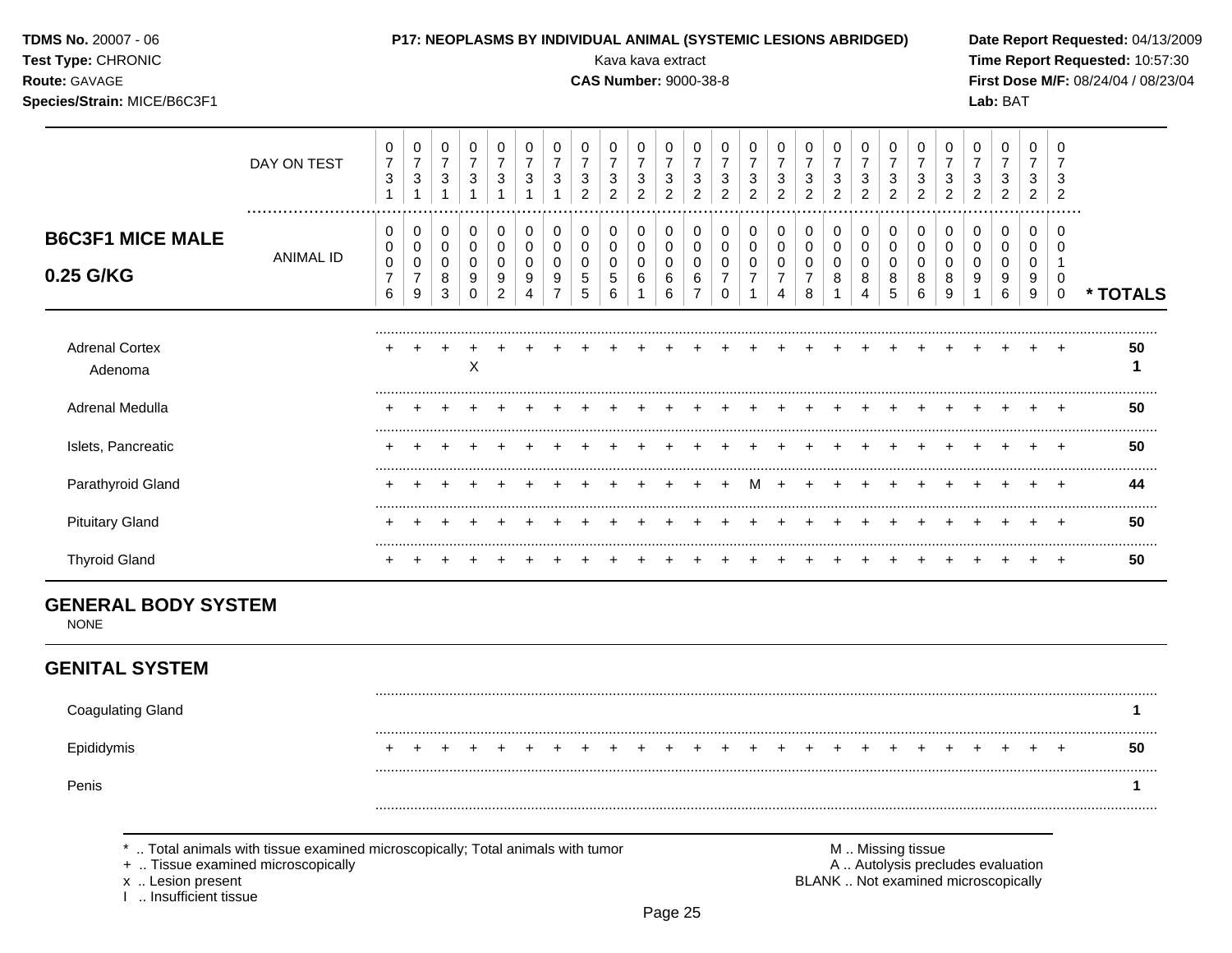TDMS No. 20007 - 06

## Test Type: CHRONIC

Route: GAVAGE

## Species/Strain: MICE/B6C3F1

## P17: NEOPLASMS BY INDIVIDUAL ANIMAL (SYSTEMIC LESIONS ABRIDGED)

Kava kava extract

**CAS Number: 9000-38-8** 

Date Report Requested: 04/13/2009 Time Report Requested: 10:57:30 First Dose M/F: 08/24/04 / 08/23/04 Lab: BAT

|                                                                | DAY ON TEST      | 0<br>$\boldsymbol{7}$<br>$\sqrt{3}$<br>$\mathbf{1}$ | 0<br>$\overline{7}$<br>$\sqrt{3}$<br>1  | 0<br>$\overline{7}$<br>$\ensuremath{\mathsf{3}}$<br>$\mathbf{1}$ | 0<br>$\overline{7}$<br>$\mathbf{3}$<br>1 | 0<br>$\overline{7}$<br>3<br>$\overline{1}$ | 0<br>$\overline{7}$<br>$\sqrt{3}$<br>1 | 0<br>$\overline{7}$<br>3<br>$\overline{ }$ | 0<br>$\overline{7}$<br>$\sqrt{3}$<br>$\overline{2}$ | 0<br>$\overline{7}$<br>$\sqrt{3}$<br>$\overline{2}$ | 0<br>$\overline{7}$<br>$\sqrt{3}$<br>$\overline{2}$ | 0<br>$\overline{7}$<br>$\sqrt{3}$<br>$\overline{2}$ | 0<br>$\overline{7}$<br>$\sqrt{3}$<br>$\overline{2}$ | 0<br>$\overline{7}$<br>$\mathbf{3}$<br>$\overline{2}$ | 0<br>$\overline{7}$<br>$\ensuremath{\mathsf{3}}$<br>$\overline{2}$ | 0<br>$\overline{7}$<br>$\ensuremath{\mathsf{3}}$<br>$\overline{2}$ | 0<br>$\overline{7}$<br>$\ensuremath{\mathsf{3}}$<br>$\overline{2}$ | 0<br>$\overline{7}$<br>$\ensuremath{\mathsf{3}}$<br>$\overline{2}$ | 0<br>$\overline{7}$<br>$\ensuremath{\mathsf{3}}$<br>$\overline{2}$ | 0<br>$\overline{7}$<br>$\sqrt{3}$<br>$\overline{2}$ | 0<br>$\overline{7}$<br>3<br>$\overline{2}$ | 0<br>$\overline{7}$<br>3<br>$\overline{2}$ | 0<br>$\overline{7}$<br>3<br>$\overline{2}$ | 0<br>$\overline{7}$<br>3<br>$\overline{2}$ | 0<br>$\overline{7}$<br>$\sqrt{3}$<br>$\overline{2}$ | 0<br>$\overline{7}$<br>3<br>$\overline{2}$ |                |
|----------------------------------------------------------------|------------------|-----------------------------------------------------|-----------------------------------------|------------------------------------------------------------------|------------------------------------------|--------------------------------------------|----------------------------------------|--------------------------------------------|-----------------------------------------------------|-----------------------------------------------------|-----------------------------------------------------|-----------------------------------------------------|-----------------------------------------------------|-------------------------------------------------------|--------------------------------------------------------------------|--------------------------------------------------------------------|--------------------------------------------------------------------|--------------------------------------------------------------------|--------------------------------------------------------------------|-----------------------------------------------------|--------------------------------------------|--------------------------------------------|--------------------------------------------|--------------------------------------------|-----------------------------------------------------|--------------------------------------------|----------------|
| <b>B6C3F1 MICE MALE</b><br>0.25 G/KG                           | <b>ANIMAL ID</b> | 0<br>0<br>$\pmb{0}$<br>$\overline{7}$               | 0<br>0<br>$\mathbf 0$<br>$\overline{7}$ | 0<br>0<br>0<br>8                                                 | 0<br>$\mathbf 0$<br>$\Omega$<br>9        | 0<br>0<br>0<br>9                           | 0<br>0<br>0<br>9                       | 0<br>0<br>0<br>$\boldsymbol{9}$            | 0<br>$\mathbf 0$<br>0<br>$\sqrt{5}$                 | 0<br>$\pmb{0}$<br>0<br>5                            | 0<br>0<br>$\mathbf 0$<br>6                          | 0<br>0<br>0<br>6                                    | 0<br>0<br>0<br>6                                    | 0<br>0<br>0<br>$\overline{7}$                         | 0<br>0<br>$\mathbf 0$                                              | 0<br>$\pmb{0}$<br>0<br>$\overline{7}$                              | 0<br>$\pmb{0}$<br>0<br>$\overline{7}$                              | 0<br>$\pmb{0}$<br>0<br>8                                           | 0<br>$\,0\,$<br>$\pmb{0}$<br>8                                     | 0<br>$\mathbf 0$<br>0<br>8                          | 0<br>0<br>0<br>8                           | 0<br>0<br>$\Omega$<br>8                    | 0<br>0<br>0<br>9                           | 0<br>0<br>0<br>9                           | $\mathbf 0$<br>0<br>$\mathbf 0$<br>9                | $\Omega$<br>$\Omega$<br>1<br>0             |                |
| <b>Preputial Gland</b>                                         |                  | 6                                                   | $\boldsymbol{9}$                        | $\mathbf{3}$                                                     | $\Omega$                                 | $\overline{2}$                             | 4                                      | $\overline{7}$                             | $\sqrt{5}$                                          | 6                                                   | 1                                                   | 6                                                   | $\overline{7}$                                      | $\mathbf 0$                                           |                                                                    | 4                                                                  | 8                                                                  | $\mathbf{1}$                                                       | $\overline{4}$                                                     | 5                                                   | 6                                          | 9                                          | $\mathbf{1}$                               | 6                                          | 9                                                   | $\mathbf 0$<br>$\ddot{}$                   | * TOTALS<br>50 |
| Prostate                                                       |                  |                                                     |                                         |                                                                  |                                          |                                            |                                        |                                            |                                                     |                                                     |                                                     |                                                     |                                                     |                                                       |                                                                    |                                                                    |                                                                    |                                                                    |                                                                    |                                                     |                                            |                                            |                                            |                                            |                                                     |                                            | 50             |
| <b>Seminal Vesicle</b>                                         |                  |                                                     |                                         |                                                                  |                                          |                                            |                                        |                                            |                                                     |                                                     |                                                     |                                                     |                                                     |                                                       |                                                                    |                                                                    |                                                                    |                                                                    |                                                                    |                                                     |                                            |                                            |                                            |                                            |                                                     | $\div$                                     | 50             |
| <b>Testes</b>                                                  |                  |                                                     |                                         |                                                                  |                                          |                                            |                                        |                                            |                                                     |                                                     |                                                     |                                                     |                                                     |                                                       |                                                                    |                                                                    |                                                                    |                                                                    |                                                                    |                                                     |                                            |                                            |                                            |                                            |                                                     |                                            | 50             |
| <b>HEMATOPOIETIC SYSTEM</b>                                    |                  |                                                     |                                         |                                                                  |                                          |                                            |                                        |                                            |                                                     |                                                     |                                                     |                                                     |                                                     |                                                       |                                                                    |                                                                    |                                                                    |                                                                    |                                                                    |                                                     |                                            |                                            |                                            |                                            |                                                     |                                            |                |
| <b>Bone Marrow</b>                                             |                  |                                                     |                                         |                                                                  |                                          |                                            |                                        |                                            |                                                     |                                                     |                                                     |                                                     |                                                     |                                                       |                                                                    |                                                                    |                                                                    |                                                                    |                                                                    |                                                     |                                            |                                            |                                            |                                            |                                                     |                                            | 50             |
| Lymph Node<br>Pancreatic, Hepatoblastoma, Metastatic,<br>Liver |                  |                                                     |                                         |                                                                  |                                          |                                            |                                        |                                            |                                                     |                                                     |                                                     |                                                     |                                                     |                                                       |                                                                    |                                                                    |                                                                    |                                                                    |                                                                    |                                                     |                                            |                                            |                                            |                                            |                                                     |                                            | 1              |
| Lymph Node, Mandibular                                         |                  |                                                     |                                         |                                                                  |                                          |                                            |                                        |                                            |                                                     |                                                     |                                                     |                                                     |                                                     |                                                       |                                                                    |                                                                    |                                                                    |                                                                    |                                                                    |                                                     |                                            |                                            |                                            |                                            |                                                     |                                            | 50             |
| Lymph Node, Mesenteric                                         |                  |                                                     |                                         |                                                                  |                                          |                                            |                                        |                                            |                                                     |                                                     |                                                     |                                                     |                                                     |                                                       |                                                                    |                                                                    |                                                                    |                                                                    |                                                                    |                                                     |                                            |                                            |                                            |                                            |                                                     | $\overline{ }$                             | 50             |
| Spleen<br>Hemangiosarcoma                                      |                  |                                                     |                                         |                                                                  |                                          |                                            |                                        |                                            |                                                     |                                                     |                                                     |                                                     |                                                     |                                                       |                                                                    |                                                                    |                                                                    |                                                                    |                                                                    |                                                     |                                            |                                            |                                            |                                            |                                                     |                                            | 50             |
| Thymus<br>Hemangiosarcoma, Metastatic, Spleen                  |                  |                                                     |                                         |                                                                  |                                          |                                            |                                        |                                            |                                                     |                                                     |                                                     |                                                     |                                                     |                                                       |                                                                    |                                                                    | ÷                                                                  | м                                                                  | $\ddot{}$                                                          |                                                     |                                            |                                            |                                            |                                            |                                                     | $\overline{ }$                             | 47             |

\* .. Total animals with tissue examined microscopically; Total animals with tumor

+ .. Tissue examined microscopically

x .. Lesion present<br>I .. Insufficient tissue

M .. Missing tissue A .. Autolysis precludes evaluation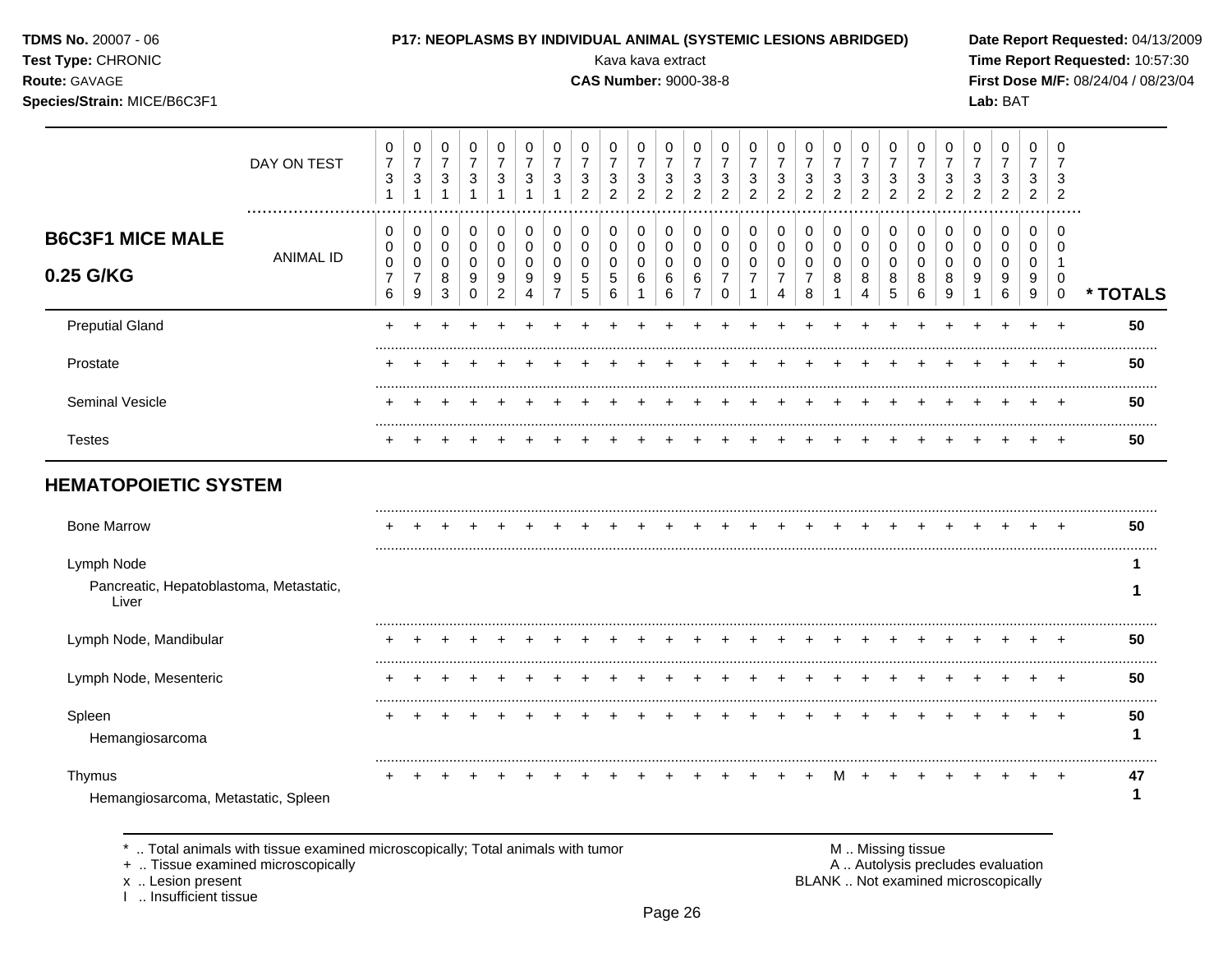| TDMS No. 20007 - 06<br>Test Type: CHRONIC<br>Route: GAVAGE<br>Species/Strain: MICE/B6C3F1 |                                                                              |                                                                  |                                                                    |                                                                    |                                                     |                                                                    |                                                                    | <b>P17: NEOPLASMS BY INDIVIDUAL ANIMAL (SYSTEMIC LESIONS ABRIDGED)</b> |                                            | Kava kava extract<br><b>CAS Number: 9000-38-8</b> |                                                                    |                                                                      |                                                                      |                                                     |                                                     |                                                     |                                                     |                                            |                                            |                                                     |                                                                      |                                                                    |                                            | Lab: BAT                                                                 |                                            |                                      | Date Report Requested: 04/13/2009<br>Time Report Requested: 10:57:30<br>First Dose M/F: 08/24/04 / 08/23/04 |
|-------------------------------------------------------------------------------------------|------------------------------------------------------------------------------|------------------------------------------------------------------|--------------------------------------------------------------------|--------------------------------------------------------------------|-----------------------------------------------------|--------------------------------------------------------------------|--------------------------------------------------------------------|------------------------------------------------------------------------|--------------------------------------------|---------------------------------------------------|--------------------------------------------------------------------|----------------------------------------------------------------------|----------------------------------------------------------------------|-----------------------------------------------------|-----------------------------------------------------|-----------------------------------------------------|-----------------------------------------------------|--------------------------------------------|--------------------------------------------|-----------------------------------------------------|----------------------------------------------------------------------|--------------------------------------------------------------------|--------------------------------------------|--------------------------------------------------------------------------|--------------------------------------------|--------------------------------------|-------------------------------------------------------------------------------------------------------------|
|                                                                                           | DAY ON TEST<br>.                                                             | 0<br>$\overline{7}$<br>$\ensuremath{\mathsf{3}}$<br>$\mathbf{1}$ | 0<br>$\boldsymbol{7}$<br>$\ensuremath{\mathsf{3}}$<br>$\mathbf{1}$ | 0<br>$\boldsymbol{7}$<br>$\ensuremath{\mathsf{3}}$<br>$\mathbf{1}$ | 0<br>$\overline{7}$<br>$\sqrt{3}$<br>$\overline{1}$ | 0<br>$\boldsymbol{7}$<br>$\ensuremath{\mathsf{3}}$<br>$\mathbf{1}$ | 0<br>$\boldsymbol{7}$<br>$\ensuremath{\mathsf{3}}$<br>$\mathbf{1}$ | 0<br>$\boldsymbol{7}$<br>$\sqrt{3}$<br>$\mathbf{1}$                    | 0<br>$\overline{7}$<br>3<br>$\overline{2}$ | 0<br>$\overline{7}$<br>3<br>$\overline{2}$        | 0<br>$\overline{7}$<br>$\ensuremath{\mathsf{3}}$<br>$\overline{2}$ | 0<br>$\boldsymbol{7}$<br>$\ensuremath{\mathsf{3}}$<br>$\overline{2}$ | 0<br>$\boldsymbol{7}$<br>$\ensuremath{\mathsf{3}}$<br>$\overline{2}$ | 0<br>$\overline{7}$<br>$\sqrt{3}$<br>$\overline{2}$ | 0<br>$\overline{7}$<br>$\sqrt{3}$<br>$\overline{2}$ | 0<br>$\overline{7}$<br>$\sqrt{3}$<br>$\overline{2}$ | 0<br>$\overline{7}$<br>$\sqrt{3}$<br>$\overline{2}$ | 0<br>$\overline{7}$<br>3<br>$\overline{2}$ | 0<br>$\overline{7}$<br>3<br>$\overline{2}$ | 0<br>$\overline{7}$<br>$\sqrt{3}$<br>$\overline{2}$ | 0<br>$\boldsymbol{7}$<br>$\ensuremath{\mathsf{3}}$<br>$\overline{2}$ | 0<br>$\overline{7}$<br>$\ensuremath{\mathsf{3}}$<br>$\overline{c}$ | 0<br>$\overline{7}$<br>3<br>$\overline{2}$ | 0<br>$\overline{7}$<br>$\ensuremath{\mathsf{3}}$<br>$\overline{c}$       | 0<br>$\overline{7}$<br>3<br>$\overline{2}$ | $\Omega$<br>7<br>3<br>$\overline{2}$ |                                                                                                             |
| <b>B6C3F1 MICE MALE</b><br>0.25 G/KG                                                      | ANIMAL ID                                                                    | 0<br>0<br>0<br>$\overline{7}$<br>6                               | 0<br>0<br>0<br>$\overline{7}$<br>9                                 | 0<br>0<br>$\mathbf 0$<br>8<br>3                                    | 0<br>0<br>0<br>9<br>$\mathbf 0$                     | 0<br>0<br>0<br>9<br>2                                              | 0<br>0<br>0<br>9<br>$\overline{4}$                                 | 0<br>$\mathbf 0$<br>$\mathbf 0$<br>9<br>$\overline{7}$                 | 0<br>0<br>0<br>5<br>5                      | 0<br>0<br>0<br>5<br>6                             | 0<br>0<br>$\mathbf 0$<br>6                                         | 0<br>0<br>0<br>6<br>6                                                | 0<br>$\mathbf 0$<br>0<br>6<br>$\overline{7}$                         | 0<br>0<br>$\mathbf 0$<br>$\overline{7}$<br>0        | 0<br>0<br>$\mathbf 0$<br>$\overline{7}$             | 0<br>0<br>0<br>$\overline{7}$<br>4                  | 0<br>$\mathbf 0$<br>0<br>$\boldsymbol{7}$<br>8      | 0<br>0<br>$\mathbf 0$<br>8                 | 0<br>0<br>0<br>8<br>4                      | 0<br>0<br>$\mathbf 0$<br>8<br>5                     | 0<br>0<br>0<br>8<br>6                                                | 0<br>0<br>$\mathbf 0$<br>8<br>9                                    | 0<br>0<br>0<br>9                           | 0<br>0<br>$\Omega$<br>9<br>6                                             | 0<br>0<br>0<br>9<br>9                      | 0<br>$\Omega$<br>$\mathbf 0$         | * TOTALS                                                                                                    |
| <b>INTEGUMENTARY SYSTEM</b>                                                               |                                                                              |                                                                  |                                                                    |                                                                    |                                                     |                                                                    |                                                                    |                                                                        |                                            |                                                   |                                                                    |                                                                      |                                                                      |                                                     |                                                     |                                                     |                                                     |                                            |                                            |                                                     |                                                                      |                                                                    |                                            |                                                                          |                                            |                                      |                                                                                                             |
| <b>Mammary Gland</b>                                                                      |                                                                              | M                                                                | M                                                                  |                                                                    | M M                                                 |                                                                    |                                                                    | MMM                                                                    | M.                                         |                                                   |                                                                    |                                                                      |                                                                      |                                                     | M M M M M M M M                                     |                                                     |                                                     | - M                                        |                                            |                                                     |                                                                      |                                                                    | M M M M M                                  | M                                                                        |                                            | M M                                  | 0                                                                                                           |
| Skin<br>Subcutaneous Tissue,<br>Hemangiosarcoma                                           |                                                                              |                                                                  |                                                                    |                                                                    |                                                     |                                                                    |                                                                    |                                                                        |                                            |                                                   |                                                                    |                                                                      |                                                                      |                                                     |                                                     |                                                     |                                                     |                                            |                                            |                                                     |                                                                      |                                                                    |                                            |                                                                          |                                            |                                      | 50<br>1                                                                                                     |
| <b>MUSCULOSKELETAL SYSTEM</b>                                                             |                                                                              |                                                                  |                                                                    |                                                                    |                                                     |                                                                    |                                                                    |                                                                        |                                            |                                                   |                                                                    |                                                                      |                                                                      |                                                     |                                                     |                                                     |                                                     |                                            |                                            |                                                     |                                                                      |                                                                    |                                            |                                                                          |                                            |                                      |                                                                                                             |
| <b>Bone</b><br>Alveolar/Bronchiolar Carcinoma,<br>Metastatic, Lung                        |                                                                              |                                                                  |                                                                    |                                                                    |                                                     |                                                                    |                                                                    |                                                                        |                                            |                                                   |                                                                    |                                                                      |                                                                      |                                                     |                                                     |                                                     |                                                     |                                            |                                            |                                                     |                                                                      |                                                                    |                                            |                                                                          |                                            |                                      | 50<br>1                                                                                                     |
| <b>NERVOUS SYSTEM</b>                                                                     |                                                                              |                                                                  |                                                                    |                                                                    |                                                     |                                                                    |                                                                    |                                                                        |                                            |                                                   |                                                                    |                                                                      |                                                                      |                                                     |                                                     |                                                     |                                                     |                                            |                                            |                                                     |                                                                      |                                                                    |                                            |                                                                          |                                            |                                      |                                                                                                             |
| Brain                                                                                     |                                                                              | $\pm$                                                            |                                                                    |                                                                    |                                                     |                                                                    |                                                                    |                                                                        |                                            |                                                   |                                                                    |                                                                      |                                                                      |                                                     |                                                     |                                                     |                                                     |                                            |                                            |                                                     |                                                                      |                                                                    |                                            |                                                                          |                                            | $+$                                  | 50                                                                                                          |
| <b>RESPIRATORY SYSTEM</b>                                                                 |                                                                              |                                                                  |                                                                    |                                                                    |                                                     |                                                                    |                                                                    |                                                                        |                                            |                                                   |                                                                    |                                                                      |                                                                      |                                                     |                                                     |                                                     |                                                     |                                            |                                            |                                                     |                                                                      |                                                                    |                                            |                                                                          |                                            |                                      |                                                                                                             |
| Lung<br>Alveolar/Bronchiolar Adenoma<br>Alveolar/Bronchiolar Adenoma, Multiple            |                                                                              |                                                                  |                                                                    |                                                                    |                                                     | х                                                                  |                                                                    |                                                                        |                                            |                                                   |                                                                    |                                                                      |                                                                      |                                                     | х                                                   | Χ                                                   |                                                     |                                            |                                            |                                                     | $X \times$                                                           |                                                                    |                                            |                                                                          |                                            |                                      | 50<br>6<br>1                                                                                                |
| +  Tissue examined microscopically<br>x  Lesion present<br>Insufficient tissue            | Total animals with tissue examined microscopically; Total animals with tumor |                                                                  |                                                                    |                                                                    |                                                     |                                                                    |                                                                    |                                                                        |                                            |                                                   |                                                                    |                                                                      |                                                                      |                                                     |                                                     |                                                     |                                                     |                                            | M  Missing tissue                          |                                                     |                                                                      |                                                                    |                                            | A  Autolysis precludes evaluation<br>BLANK  Not examined microscopically |                                            |                                      |                                                                                                             |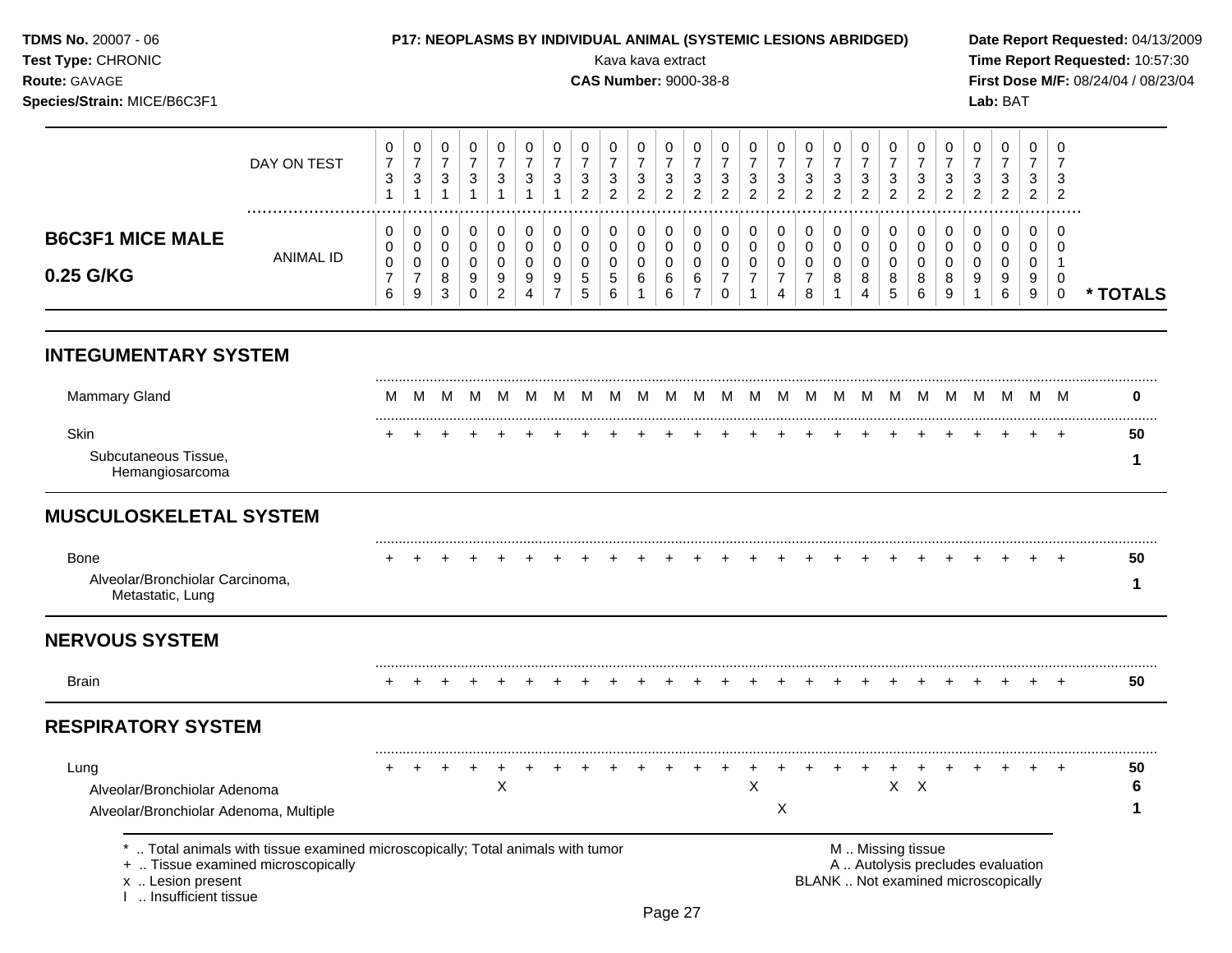| TDMS No. 20007 - 06<br>Test Type: CHRONIC<br>Route: GAVAGE<br>Species/Strain: MICE/B6C3F1                                                                                                                   |                                                                                 |                                          |                                            |                                                         |                                            |                                              |                                            |                                              |                                            | P17: NEOPLASMS BY INDIVIDUAL ANIMAL (SYSTEMIC LESIONS ABRIDGED)<br>Kava kava extract<br><b>CAS Number: 9000-38-8</b> |                                            |                                                         |                                                      |                                            |                                            |                                            |                                              |                               |                                            |                                            |                                                         |                                            |                               | Lab: BAT                      |                                            |                                  | Date Report Requested: 04/13/2009<br>Time Report Requested: 10:57:30<br>First Dose M/F: 08/24/04 / 08/23/04 |
|-------------------------------------------------------------------------------------------------------------------------------------------------------------------------------------------------------------|---------------------------------------------------------------------------------|------------------------------------------|--------------------------------------------|---------------------------------------------------------|--------------------------------------------|----------------------------------------------|--------------------------------------------|----------------------------------------------|--------------------------------------------|----------------------------------------------------------------------------------------------------------------------|--------------------------------------------|---------------------------------------------------------|------------------------------------------------------|--------------------------------------------|--------------------------------------------|--------------------------------------------|----------------------------------------------|-------------------------------|--------------------------------------------|--------------------------------------------|---------------------------------------------------------|--------------------------------------------|-------------------------------|-------------------------------|--------------------------------------------|----------------------------------|-------------------------------------------------------------------------------------------------------------|
|                                                                                                                                                                                                             | DAY ON TEST                                                                     | 0<br>$\overline{7}$<br>3<br>$\mathbf{1}$ | 0<br>$\boldsymbol{7}$<br>3<br>$\mathbf{1}$ | 0<br>$\boldsymbol{7}$<br>$\ensuremath{\mathsf{3}}$<br>1 | 0<br>$\overline{7}$<br>3<br>$\overline{1}$ | 0<br>$\overline{7}$<br>3                     | 0<br>$\boldsymbol{7}$<br>3<br>$\mathbf{1}$ | 0<br>$\overline{7}$<br>3<br>1                | 0<br>$\overline{7}$<br>3<br>$\overline{c}$ | 0<br>$\overline{7}$<br>3<br>$\overline{c}$                                                                           | 0<br>$\overline{7}$<br>3<br>$\overline{c}$ | 0<br>$\boldsymbol{7}$<br>$\mathbf{3}$<br>$\overline{2}$ | 0<br>$\overline{7}$<br>3<br>$\overline{2}$           | 0<br>$\overline{7}$<br>3<br>$\overline{c}$ | 0<br>$\overline{7}$<br>3<br>$\overline{c}$ | 0<br>$\overline{7}$<br>3<br>$\overline{c}$ | 0<br>$\boldsymbol{7}$<br>3<br>$\overline{2}$ | 0<br>7<br>3<br>$\overline{c}$ | 0<br>$\overline{7}$<br>3<br>$\overline{2}$ | 0<br>$\overline{7}$<br>3<br>$\overline{c}$ | 0<br>$\boldsymbol{7}$<br>$\mathbf{3}$<br>$\overline{2}$ | 0<br>$\overline{7}$<br>3<br>$\overline{2}$ | 0<br>7<br>3<br>$\overline{c}$ | 0<br>7<br>3<br>$\overline{c}$ | 0<br>$\overline{7}$<br>3<br>$\overline{2}$ | 0<br>3<br>$\overline{2}$         |                                                                                                             |
| <b>B6C3F1 MICE MALE</b><br>0.25 G/KG                                                                                                                                                                        | <b>ANIMAL ID</b>                                                                | 0<br>0<br>0<br>$\overline{7}$<br>6       | 0<br>0<br>0<br>$\overline{7}$<br>9         | 0<br>0<br>$\pmb{0}$<br>8<br>3                           | 0<br>0<br>0<br>9<br>0                      | 0<br>0<br>$\mathbf 0$<br>9<br>$\overline{c}$ | 0<br>$\pmb{0}$<br>$\mathbf 0$<br>9<br>4    | 0<br>$\mathbf 0$<br>0<br>9<br>$\overline{7}$ | 0<br>0<br>0<br>5<br>5                      | 0<br>0<br>0<br>5<br>6                                                                                                | 0<br>$\pmb{0}$<br>$\pmb{0}$<br>6<br>1      | 0<br>$\mathbf 0$<br>$\mathbf 0$<br>6<br>6               | 0<br>$\mathbf 0$<br>$\pmb{0}$<br>6<br>$\overline{7}$ | 0<br>0<br>0<br>7<br>0                      | 0<br>$\mathbf 0$<br>0<br>$\overline{7}$    | 0<br>0<br>0<br>$\overline{7}$<br>4         | 0<br>$\mathbf 0$<br>0<br>$\overline{7}$<br>8 | 0<br>0<br>0<br>8              | 0<br>0<br>0<br>8<br>$\overline{4}$         | 0<br>$\pmb{0}$<br>$\pmb{0}$<br>8<br>5      | 0<br>$\mathbf 0$<br>$\mathbf 0$<br>8<br>6               | 0<br>$\mathbf 0$<br>0<br>8<br>9            | 0<br>0<br>0<br>9              | 0<br>0<br>0<br>9<br>6         | 0<br>0<br>0<br>9<br>9                      | 0<br>0<br>-1<br>0<br>$\mathbf 0$ | * TOTALS                                                                                                    |
| Alveolar/Bronchiolar Carcinoma<br>Alveolar/Bronchiolar Carcinoma, Multiple<br>Carcinoma, Metastatic, Harderian Gland<br>Hepatoblastoma, Metastatic, Liver<br>Hepatocellular Carcinoma, Metastatic,<br>Liver |                                                                                 | X                                        |                                            |                                                         | X                                          |                                              |                                            |                                              |                                            |                                                                                                                      |                                            |                                                         |                                                      |                                            | $X$ $X$                                    |                                            |                                              |                               |                                            | X                                          |                                                         |                                            |                               |                               |                                            |                                  | 2<br>7                                                                                                      |
| Nose                                                                                                                                                                                                        |                                                                                 |                                          |                                            |                                                         |                                            |                                              |                                            |                                              |                                            |                                                                                                                      |                                            |                                                         |                                                      |                                            |                                            |                                            |                                              |                               |                                            |                                            |                                                         |                                            |                               |                               |                                            |                                  | 50                                                                                                          |
| Trachea                                                                                                                                                                                                     |                                                                                 | $\pm$                                    | $\overline{+}$                             | $\ddot{}$                                               | $\ddot{}$                                  | $\ddot{}$                                    | $^{+}$                                     |                                              | $\ddot{}$                                  | $\ddot{}$                                                                                                            | $\ddot{}$                                  | $\ddot{}$                                               | $\ddot{}$                                            | $\ddot{}$                                  |                                            | $\overline{+}$                             | $\ddot{}$                                    | $+$                           | $\ddot{}$                                  | $\overline{+}$                             | $+$                                                     | $+$                                        | $+$                           |                               | $+$                                        | $+$                              | 50                                                                                                          |
| <b>SPECIAL SENSES SYSTEM</b>                                                                                                                                                                                |                                                                                 |                                          |                                            |                                                         |                                            |                                              |                                            |                                              |                                            |                                                                                                                      |                                            |                                                         |                                                      |                                            |                                            |                                            |                                              |                               |                                            |                                            |                                                         |                                            |                               |                               |                                            |                                  |                                                                                                             |
| Eye                                                                                                                                                                                                         |                                                                                 |                                          |                                            |                                                         |                                            |                                              |                                            |                                              |                                            |                                                                                                                      |                                            |                                                         |                                                      |                                            |                                            |                                            |                                              |                               |                                            |                                            |                                                         |                                            |                               |                               |                                            |                                  | 50                                                                                                          |
| Harderian Gland<br>Adenoma<br>Carcinoma                                                                                                                                                                     |                                                                                 |                                          |                                            |                                                         |                                            |                                              |                                            |                                              |                                            |                                                                                                                      | $\div$<br>X                                |                                                         |                                                      |                                            |                                            |                                            |                                              | $\overline{+}$                | $\pm$<br>$\mathsf X$                       | $\overline{ }$                             |                                                         |                                            |                               |                               | $\overline{+}$<br>$\mathsf X$              | $^{+}$                           | 50<br>5<br>1                                                                                                |
| <b>URINARY SYSTEM</b>                                                                                                                                                                                       |                                                                                 |                                          |                                            |                                                         |                                            |                                              |                                            |                                              |                                            |                                                                                                                      |                                            |                                                         |                                                      |                                            |                                            |                                            |                                              |                               |                                            |                                            |                                                         |                                            |                               |                               |                                            |                                  |                                                                                                             |
| Kidney<br>Renal Tubule, Adenoma                                                                                                                                                                             |                                                                                 |                                          |                                            |                                                         |                                            |                                              |                                            |                                              |                                            |                                                                                                                      | Х                                          |                                                         |                                                      |                                            |                                            |                                            |                                              |                               |                                            |                                            |                                                         |                                            |                               |                               |                                            |                                  | 50<br>3                                                                                                     |
|                                                                                                                                                                                                             | *  Total animals with tissue examined microscopically; Total animals with tumor |                                          |                                            |                                                         |                                            |                                              |                                            |                                              |                                            |                                                                                                                      |                                            |                                                         |                                                      |                                            |                                            |                                            |                                              |                               |                                            |                                            | M  Missing tissue                                       |                                            |                               |                               |                                            |                                  |                                                                                                             |

+ .. Tissue examined microscopically  $\blacksquare$  A .. Autolysis precludes evaluation

x .. Lesion present BLANK .. Not examined microscopically

I .. Insufficient tissue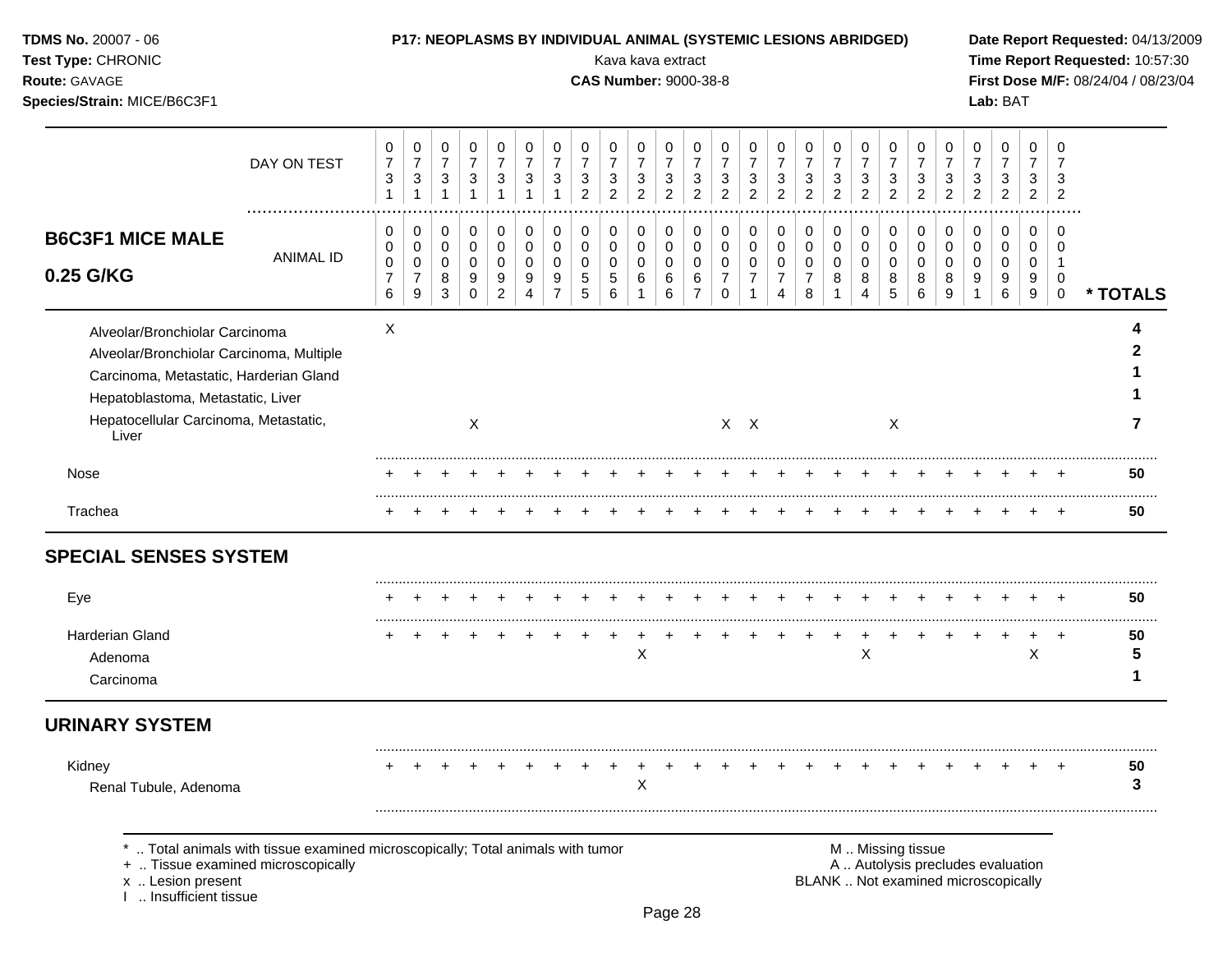| TDMS No. 20007 - 06<br>Test Type: CHRONIC<br><b>Route: GAVAGE</b><br>Species/Strain: MICE/B6C3F1 |             |                                |                 |                       |                          |                                |                                    |                  |                       |                     | Kava kava extract<br><b>CAS Number: 9000-38-8</b> |                       |                            |                          | P17: NEOPLASMS BY INDIVIDUAL ANIMAL (SYSTEMIC LESIONS ABRIDGED) |                     |        |                  |        |                                |                        |                                 |        | Lab: BAT    |                       |       | Date Report Requested: 04/13/2009<br>Time Report Requested: 10:57:30<br>First Dose M/F: 08/24/04 / 08/23/04 |
|--------------------------------------------------------------------------------------------------|-------------|--------------------------------|-----------------|-----------------------|--------------------------|--------------------------------|------------------------------------|------------------|-----------------------|---------------------|---------------------------------------------------|-----------------------|----------------------------|--------------------------|-----------------------------------------------------------------|---------------------|--------|------------------|--------|--------------------------------|------------------------|---------------------------------|--------|-------------|-----------------------|-------|-------------------------------------------------------------------------------------------------------------|
|                                                                                                  | DAY ON TEST | 0<br>$\ensuremath{\mathsf{3}}$ | 0<br>$\sqrt{3}$ | 0<br>3                | 0<br>$\overline{7}$<br>3 | $\overline{7}$<br>$\mathbf{3}$ | 0<br>$\overline{7}$<br>$\mathbf 3$ | 3                | 3<br>2                | 3<br>$\overline{2}$ | $\mathbf 3$<br>2                                  | 3<br>2                | $\overline{7}$<br>3<br>2   | $\overline{7}$<br>3<br>2 | 3<br>2                                                          | 3<br>$\overline{c}$ | 3<br>2 | 3<br>2           | 3<br>2 | $\ensuremath{\mathsf{3}}$<br>2 | 0<br>$\mathbf{3}$<br>2 | $\overline{7}$<br>3<br>2        | 3<br>2 | 3<br>2      | 3<br>$\overline{2}$   |       |                                                                                                             |
| <b>B6C3F1 MICE MALE</b><br>0.25 G/KG                                                             | ANIMAL ID   | 0<br>0<br>6                    | 0<br>0<br>9     | 0<br>0<br>0<br>8<br>3 | 0<br>0<br>0<br>9<br>0    | 0<br>0<br>9<br>$\overline{2}$  | 0<br>0<br>0<br>9<br>4              | 0<br>0<br>0<br>9 | 0<br>0<br>0<br>5<br>5 | 0<br>6              | 0<br>0<br>0<br>6                                  | 0<br>0<br>0<br>6<br>6 | 0<br>0<br>$\mathbf 0$<br>6 | 0<br>0<br>0<br>0         | 0<br>0                                                          | 0<br>0<br>0<br>4    | 0<br>8 | 0<br>0<br>0<br>8 | 0<br>8 | 0<br>0<br>0<br>8<br>5          | 0<br>0<br>0<br>8<br>6  | 0<br>$\mathbf 0$<br>0<br>8<br>9 | 0      | 0<br>9<br>6 | 0<br>0<br>0<br>9<br>9 | 0     | * TOTALS                                                                                                    |
| Urethra                                                                                          |             |                                |                 |                       |                          |                                |                                    |                  |                       |                     |                                                   |                       |                            |                          |                                                                 |                     |        |                  |        |                                |                        |                                 |        |             |                       |       | 4                                                                                                           |
| <b>Urinary Bladder</b>                                                                           |             |                                |                 |                       |                          |                                |                                    |                  |                       |                     |                                                   |                       |                            |                          |                                                                 |                     |        |                  |        |                                |                        |                                 |        |             |                       |       | 50                                                                                                          |
| <b>SYSTEMIC LESIONS</b>                                                                          |             |                                |                 |                       |                          |                                |                                    |                  |                       |                     |                                                   |                       |                            |                          |                                                                 |                     |        |                  |        |                                |                        |                                 |        |             |                       |       |                                                                                                             |
| Multiple Organ<br>Histiocytic Sarcoma<br>Lymphoma Malignant                                      |             |                                | Х               |                       |                          |                                |                                    |                  |                       |                     |                                                   | Х                     |                            |                          |                                                                 |                     |        |                  |        | Χ                              |                        |                                 |        |             |                       | $\pm$ | 50<br>3                                                                                                     |

- 
- 
- x .. Lesion present<br>I .. Insufficient tissue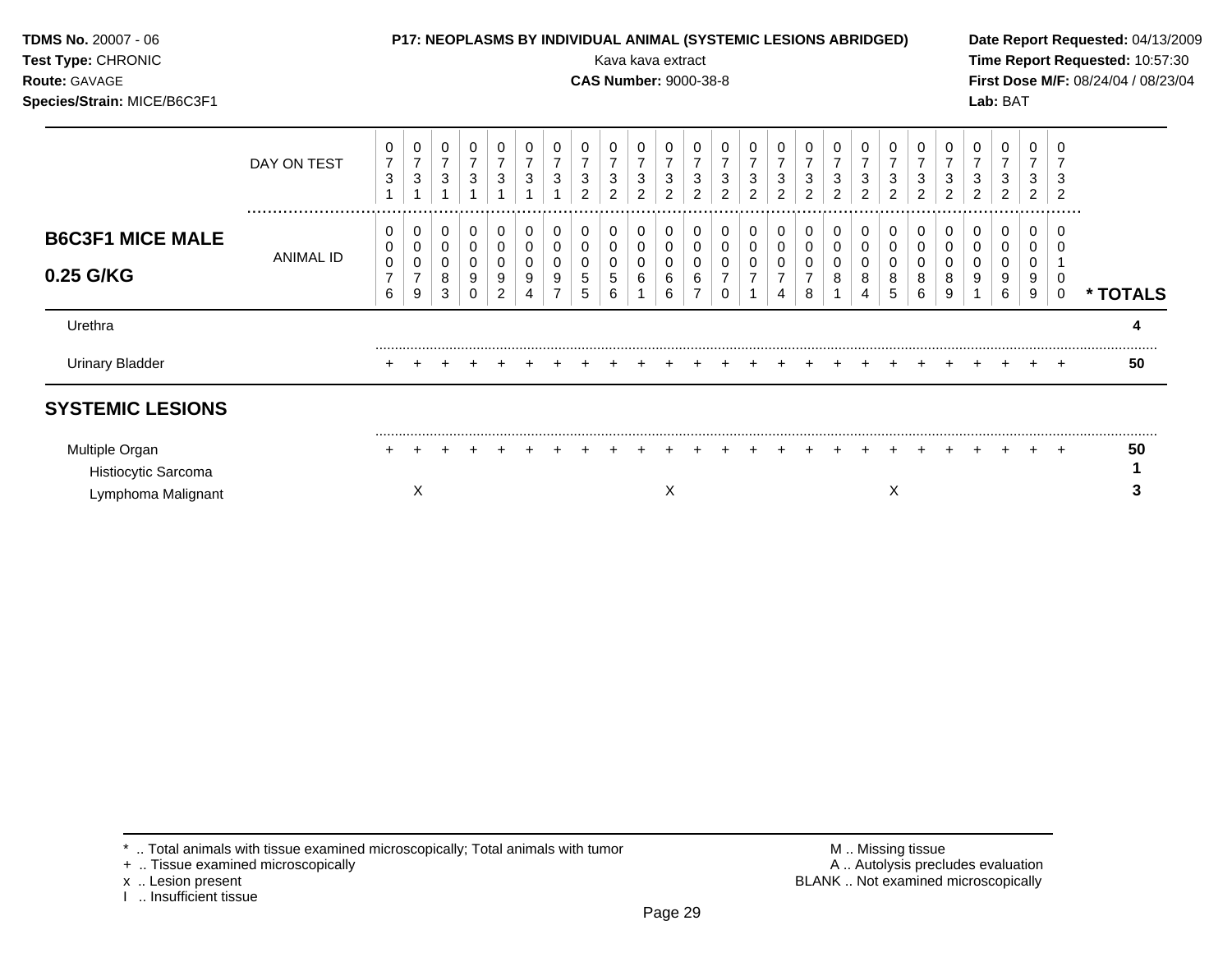| <b>TDMS No. 20007 - 06</b> |  |
|----------------------------|--|
| Test Type: CHRONIC         |  |

## P17: NEOPLASMS BY INDIVIDUAL ANIMAL (SYSTEMIC LESIONS ABRIDGED)

**CAS Number: 9000-38-8** 

Kava kava extract

Route: GAVAGE

Species/Strain: MICE/B6C3F1

Date Report Requested: 04/13/2009 Time Report Requested: 10:57:30 First Dose M/F: 08/24/04 / 08/23/04 Lab: BAT

|                                     | DAY ON TEST | 0<br>4<br>5<br>5              | 0<br>4<br>9<br>4 | 0<br>5<br>3<br>4 | .5<br>8                 | 6<br>0<br>5      | 0<br>6<br>6 | 6<br>2<br>3 | 0<br>6<br>5<br>3 | U<br>6<br>6<br>0 | 0<br>6<br>6<br>8 | U<br>6<br>0           | 0<br>6<br>9 | 0<br>6<br>8<br>3 | 6<br>8<br>3   | 0<br>$\overline{ }$ | 0<br>$\overline{ }$<br>ົ<br>∠<br>9 | 0<br>⇁<br>3<br>0 | J.<br>⇁<br>3     | 0<br>–<br>3<br>0 | 0<br>⇁<br>3<br>0 | U<br>3<br>0              | -<br>3 | 0<br>–<br>3 | 0<br>3           | - 6<br>-3    |                       |
|-------------------------------------|-------------|-------------------------------|------------------|------------------|-------------------------|------------------|-------------|-------------|------------------|------------------|------------------|-----------------------|-------------|------------------|---------------|---------------------|------------------------------------|------------------|------------------|------------------|------------------|--------------------------|--------|-------------|------------------|--------------|-----------------------|
| <b>B6C3F1 MICE MALE</b><br>0.5 G/KG | ANIMAL ID   | 0<br>0<br>4<br>$\overline{2}$ | 0<br>0<br>4<br>6 | 0<br>8           | ົ<br>∠<br>$\mathcal{P}$ | 0<br>ີ<br>∼<br>3 | 0<br>0<br>0 | 2           | 0<br>0<br>3<br>4 | 0<br>0<br>4<br>8 | 0<br>0<br>3<br>0 | 0<br>$\sim$<br>U<br>3 | 0<br>0      | 0<br>3<br>5      | $\Omega$<br>4 | 0<br>0<br>3<br>9    | 0<br>◠<br>J                        | 0<br>0<br>4      | $\sim$<br>U<br>9 | 0<br>0<br>2<br>9 | 0<br>0<br>3<br>8 | 0<br>4<br>$\overline{ }$ | 4<br>9 | 0<br>0<br>0 | 0<br>0<br>0<br>3 | .<br>-0<br>6 | males<br>$($ cont $)$ |
| <b>ALIMENTARY SYSTEM</b>            |             |                               |                  |                  |                         |                  |             |             |                  |                  |                  |                       |             |                  |               |                     |                                    |                  |                  |                  |                  |                          |        |             |                  |              |                       |

| Esophagus                           |  |   |   |   |   |   |  |   |  |   |   |   |         |  |   |    |   |   |
|-------------------------------------|--|---|---|---|---|---|--|---|--|---|---|---|---------|--|---|----|---|---|
| Gallbladder                         |  |   |   |   |   |   |  |   |  |   |   |   |         |  |   |    | M |   |
| Intestine Large, Cecum              |  |   |   |   |   |   |  |   |  |   |   |   |         |  |   |    |   |   |
| Intestine Large, Colon              |  |   |   |   |   |   |  |   |  |   |   |   |         |  |   |    |   |   |
| Intestine Large, Rectum             |  |   |   |   |   |   |  |   |  |   |   |   |         |  |   |    |   |   |
| Intestine Small, Duodenum           |  |   |   |   |   |   |  |   |  |   |   |   |         |  |   |    |   |   |
| Intestine Small, Ileum              |  |   |   |   |   |   |  |   |  |   |   |   |         |  |   |    |   |   |
| Intestine Small, Jejunum            |  |   |   |   |   |   |  |   |  |   |   |   |         |  |   |    |   |   |
| Liver                               |  |   |   |   |   |   |  |   |  |   |   |   |         |  |   |    |   |   |
| Hemangiosarcoma, Metastatic, Testes |  |   |   | X |   |   |  |   |  |   |   |   |         |  |   |    |   |   |
| Hepatoblastoma                      |  |   |   |   |   |   |  | X |  |   |   | X |         |  |   |    |   |   |
| Hepatoblastoma, Multiple            |  |   |   |   |   |   |  |   |  |   |   |   |         |  |   |    |   |   |
| Hepatocellular Adenoma              |  |   | Χ |   | X |   |  |   |  |   | X |   | X X X X |  |   |    |   | X |
| Hepatocellular Adenoma, Multiple    |  | X |   | X |   | X |  |   |  | Χ |   |   |         |  | X | X. | X |   |

.. Total animals with tissue examined microscopically; Total animals with tumor  $\star$ 

+ .. Tissue examined microscopically

x .. Lesion present

I .. Insufficient tissue

M .. Missing tissue

A .. Autolysis precludes evaluation BLANK .. Not examined microscopically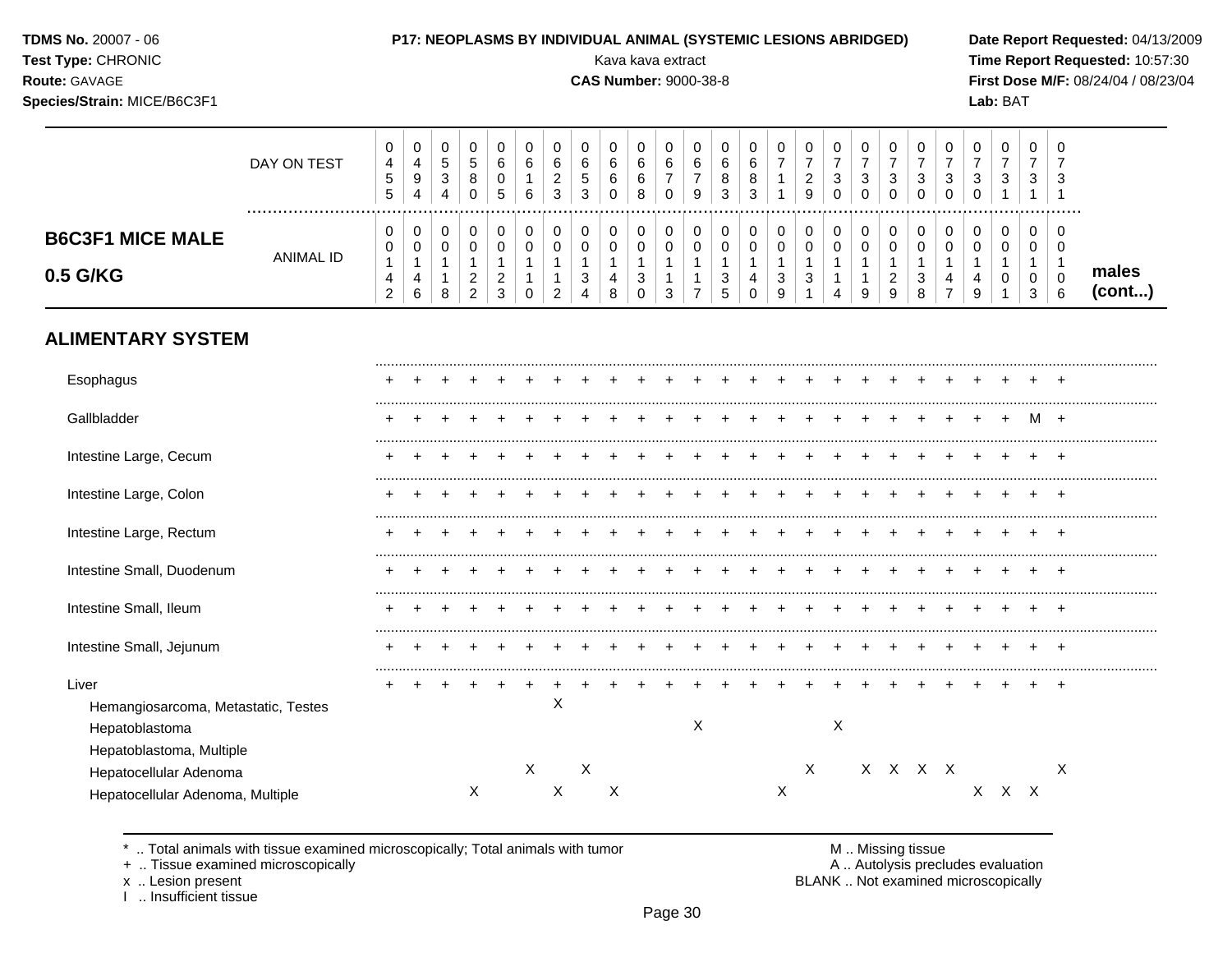| <b>TDMS No. 20007 - 06</b><br>Test Type: CHRONIC<br>Route: GAVAGE<br>Species/Strain: MICE/B6C3F1 |                                                                                 |                                                  |                       |                                                        |                                                                      |                                               |                                 |                                          |                                            | P17: NEOPLASMS BY INDIVIDUAL ANIMAL (SYSTEMIC LESIONS ABRIDGED)<br>Kava kava extract<br><b>CAS Number: 9000-38-8</b> |                                                                    |                                               |                                                                    |                                  |                              |                     |                                                                             |                               |                               |                                    |                                                   |                                                       |                                  | Lab: BAT                            |                                           |                                                  | Date Report Requested: 04/13/2009<br>Time Report Requested: 10:57:30<br>First Dose M/F: 08/24/04 / 08/23/04 |
|--------------------------------------------------------------------------------------------------|---------------------------------------------------------------------------------|--------------------------------------------------|-----------------------|--------------------------------------------------------|----------------------------------------------------------------------|-----------------------------------------------|---------------------------------|------------------------------------------|--------------------------------------------|----------------------------------------------------------------------------------------------------------------------|--------------------------------------------------------------------|-----------------------------------------------|--------------------------------------------------------------------|----------------------------------|------------------------------|---------------------|-----------------------------------------------------------------------------|-------------------------------|-------------------------------|------------------------------------|---------------------------------------------------|-------------------------------------------------------|----------------------------------|-------------------------------------|-------------------------------------------|--------------------------------------------------|-------------------------------------------------------------------------------------------------------------|
|                                                                                                  | DAY ON TEST                                                                     | 0<br>$\overline{\mathbf{4}}$<br>$\,$ 5 $\,$<br>5 | 0<br>4<br>9<br>4      | 0<br>$5\phantom{.0}$<br>$\ensuremath{\mathsf{3}}$<br>4 | 0<br>$\sqrt{5}$<br>8<br>0                                            | 0<br>6<br>0<br>5                              | 0<br>6<br>$\,6$                 | 0<br>6<br>$\overline{c}$<br>$\mathbf{3}$ | 0<br>6<br>$\sqrt{5}$<br>$\mathbf{3}$       | 0<br>6<br>6<br>0                                                                                                     | 0<br>6<br>$\,6$<br>8                                               | 0<br>$\,6\,$<br>$\overline{7}$<br>$\mathbf 0$ | 0<br>6<br>$\overline{7}$<br>9                                      | 0<br>6<br>8<br>3                 | 0<br>6<br>8<br>3             | 0<br>$\overline{7}$ | 0<br>$\overline{7}$<br>$\overline{c}$<br>9                                  | 0<br>$\overline{7}$<br>3<br>0 | 0<br>$\overline{7}$<br>3<br>0 | 0<br>$\overline{7}$<br>3<br>0      | 0<br>$\overline{7}$<br>$\sqrt{3}$<br>0            | 0<br>$\overline{7}$<br>3<br>$\mathbf 0$               | 0<br>7<br>3<br>$\mathbf 0$       | 0<br>$\overline{7}$<br>$\sqrt{3}$   | 0<br>7<br>3<br>$\mathbf{1}$               | 0<br>7<br>3<br>$\overline{1}$                    |                                                                                                             |
| <b>B6C3F1 MICE MALE</b><br>0.5 G/KG                                                              | <b>ANIMAL ID</b>                                                                | 0<br>0<br>$\mathbf{1}$<br>4<br>$\overline{c}$    | 0<br>0<br>1<br>4<br>6 | 0<br>0<br>$\mathbf{1}$<br>$\mathbf{1}$<br>8            | 0<br>$\mathbf 0$<br>$\mathbf{1}$<br>$\overline{c}$<br>$\overline{2}$ | 0<br>0<br>$\mathbf{1}$<br>$\overline{c}$<br>3 | 0<br>$\pmb{0}$<br>1<br>$\Omega$ | 0<br>$\mathbf 0$<br>1<br>$\overline{2}$  | 0<br>$\pmb{0}$<br>$\overline{1}$<br>3<br>4 | 0<br>0<br>$\mathbf{1}$<br>8                                                                                          | 0<br>$\boldsymbol{0}$<br>$\mathbf{1}$<br>$\sqrt{3}$<br>$\mathbf 0$ | 0<br>0<br>$\mathbf{1}$<br>$\mathbf{1}$<br>3   | 0<br>$\mathbf 0$<br>$\mathbf{1}$<br>$\mathbf{1}$<br>$\overline{7}$ | 0<br>0<br>$\mathbf{1}$<br>3<br>5 | 0<br>0<br>1<br>4<br>$\Omega$ | 0<br>0<br>3<br>9    | 0<br>$\pmb{0}$<br>$\mathbf{1}$<br>$\ensuremath{\mathsf{3}}$<br>$\mathbf{1}$ | 0<br>0<br>1<br>4              | 0<br>0<br>1<br>9              | 0<br>0<br>1<br>$\overline{2}$<br>9 | 0<br>$\pmb{0}$<br>$\mathbf{1}$<br>$\sqrt{3}$<br>8 | 0<br>$\pmb{0}$<br>$\mathbf{1}$<br>4<br>$\overline{7}$ | 0<br>0<br>$\mathbf{1}$<br>4<br>9 | 0<br>$\pmb{0}$<br>$\mathbf{1}$<br>0 | 0<br>0<br>$\mathbf 1$<br>$\mathbf 0$<br>3 | 0<br>0<br>$\overline{1}$<br>$\pmb{0}$<br>$\,6\,$ | males<br>(cont)                                                                                             |
| Hepatocellular Carcinoma<br>Hepatocellular Carcinoma, Multiple                                   |                                                                                 | X                                                |                       |                                                        | X X X                                                                |                                               |                                 | $X$ $X$                                  |                                            | X                                                                                                                    |                                                                    | X                                             |                                                                    | $X$ $X$                          |                              | X                   |                                                                             |                               | X                             |                                    |                                                   | X X X                                                 |                                  |                                     |                                           | X                                                |                                                                                                             |
| Mesentery                                                                                        |                                                                                 |                                                  |                       |                                                        |                                                                      |                                               |                                 |                                          |                                            |                                                                                                                      |                                                                    |                                               |                                                                    |                                  |                              |                     |                                                                             |                               |                               |                                    |                                                   |                                                       |                                  |                                     |                                           |                                                  |                                                                                                             |
| Pancreas                                                                                         |                                                                                 |                                                  |                       |                                                        |                                                                      |                                               |                                 |                                          |                                            |                                                                                                                      |                                                                    |                                               |                                                                    |                                  |                              |                     |                                                                             |                               |                               |                                    |                                                   |                                                       |                                  |                                     |                                           |                                                  |                                                                                                             |
| Salivary Glands                                                                                  |                                                                                 |                                                  |                       |                                                        |                                                                      |                                               |                                 |                                          |                                            |                                                                                                                      |                                                                    |                                               |                                                                    |                                  |                              |                     |                                                                             |                               |                               |                                    |                                                   |                                                       |                                  |                                     |                                           |                                                  |                                                                                                             |
| Stomach, Forestomach                                                                             |                                                                                 |                                                  |                       |                                                        |                                                                      |                                               |                                 |                                          |                                            |                                                                                                                      |                                                                    |                                               |                                                                    |                                  |                              |                     |                                                                             |                               |                               |                                    |                                                   |                                                       |                                  |                                     |                                           |                                                  |                                                                                                             |
| Stomach, Glandular                                                                               |                                                                                 |                                                  |                       |                                                        |                                                                      |                                               |                                 |                                          |                                            |                                                                                                                      |                                                                    |                                               |                                                                    |                                  |                              |                     |                                                                             |                               |                               |                                    |                                                   |                                                       |                                  |                                     |                                           |                                                  |                                                                                                             |
| Tooth                                                                                            |                                                                                 |                                                  | +                     |                                                        |                                                                      | ÷                                             |                                 | +                                        |                                            |                                                                                                                      | +                                                                  |                                               |                                                                    |                                  |                              |                     |                                                                             |                               |                               |                                    | +                                                 |                                                       |                                  |                                     | $+$                                       |                                                  |                                                                                                             |
| <b>CARDIOVASCULAR SYSTEM</b>                                                                     |                                                                                 |                                                  |                       |                                                        |                                                                      |                                               |                                 |                                          |                                            |                                                                                                                      |                                                                    |                                               |                                                                    |                                  |                              |                     |                                                                             |                               |                               |                                    |                                                   |                                                       |                                  |                                     |                                           |                                                  |                                                                                                             |
| <b>Blood Vessel</b>                                                                              |                                                                                 |                                                  |                       |                                                        |                                                                      |                                               |                                 |                                          |                                            |                                                                                                                      |                                                                    |                                               |                                                                    |                                  |                              |                     |                                                                             |                               |                               |                                    |                                                   |                                                       |                                  |                                     |                                           |                                                  |                                                                                                             |
| Heart<br>Rhabdomyosarcoma                                                                        |                                                                                 | $\pm$                                            |                       | $\div$                                                 | $\ddot{}$                                                            | $\ddot{}$<br>х                                |                                 |                                          |                                            |                                                                                                                      |                                                                    |                                               |                                                                    |                                  |                              |                     |                                                                             |                               |                               |                                    |                                                   |                                                       |                                  |                                     |                                           | $^{+}$                                           |                                                                                                             |
| <b>ENDOCRINE SYSTEM</b>                                                                          |                                                                                 |                                                  |                       |                                                        |                                                                      |                                               |                                 |                                          |                                            |                                                                                                                      |                                                                    |                                               |                                                                    |                                  |                              |                     |                                                                             |                               |                               |                                    |                                                   |                                                       |                                  |                                     |                                           |                                                  |                                                                                                             |
|                                                                                                  | *  Total animals with tissue examined microscopically; Total animals with tumor |                                                  |                       |                                                        |                                                                      |                                               |                                 |                                          |                                            |                                                                                                                      |                                                                    |                                               |                                                                    |                                  |                              |                     |                                                                             |                               |                               |                                    | M  Missing tissue                                 |                                                       |                                  |                                     |                                           |                                                  |                                                                                                             |

+ .. Tissue examined microscopically

x .. Lesion present<br>I .. Insufficient tissue

M.. Missing tissue<br>A.. Autolysis precludes evaluation BLANK .. Not examined microscopically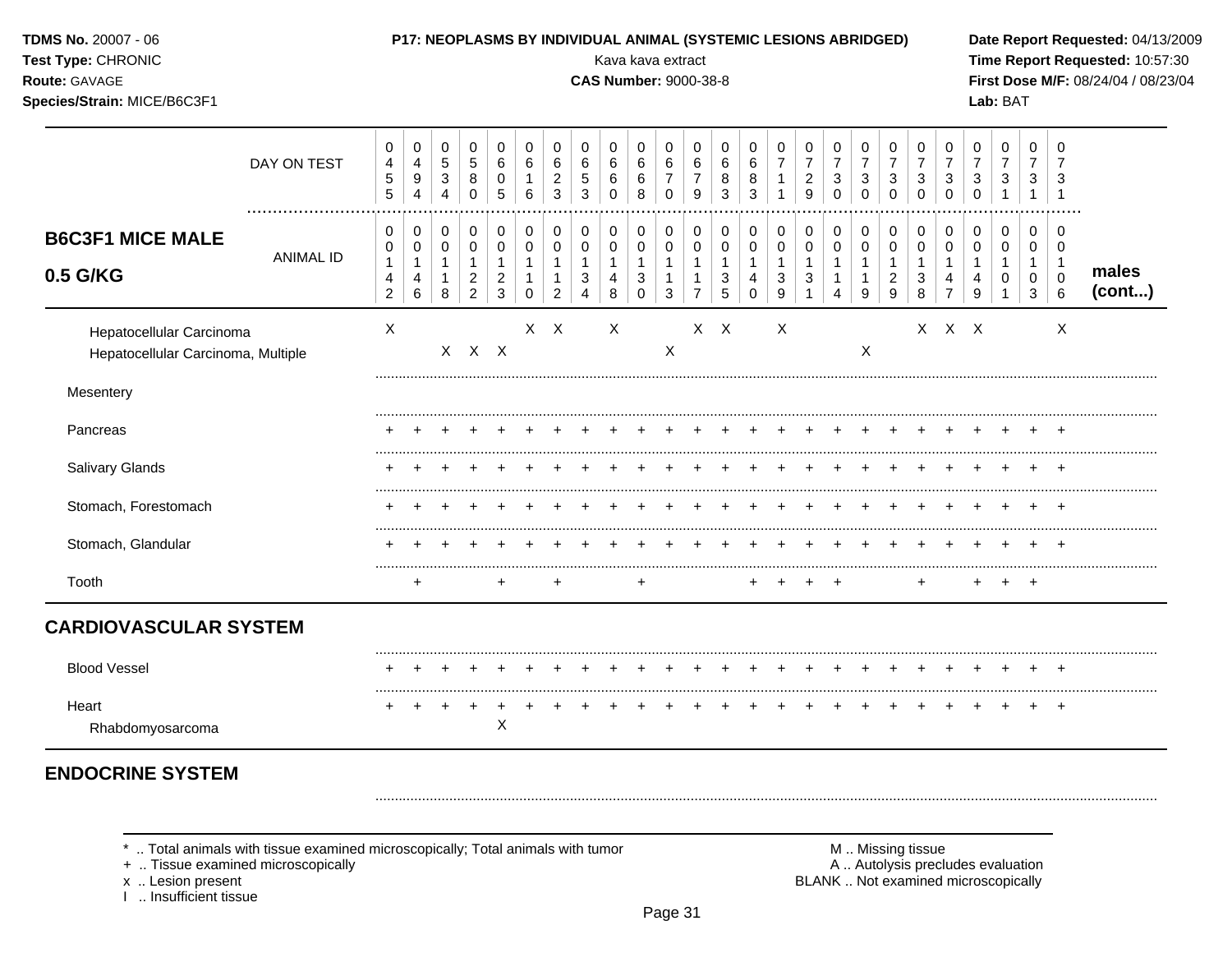| <b>TDMS No. 20007 - 06</b><br>Test Type: CHRONIC<br>Route: GAVAGE<br>Species/Strain: MICE/B6C3F1 |                                                                                                                    |                                     |                                 |                                      |                                                  |                                                |                              |                                                |                                           | P17: NEOPLASMS BY INDIVIDUAL ANIMAL (SYSTEMIC LESIONS ABRIDGED)<br>Kava kava extract<br><b>CAS Number: 9000-38-8</b> |                                           |                                               |                                                |                                 |                                           |                          |                                                |                                 |                                           |                                                    |                                                      |                                                  |                                         | Lab: BAT                                                                 |                                            |                                          | Date Report Requested: 04/13/2009<br>Time Report Requested: 10:57:30<br>First Dose M/F: 08/24/04 / 08/23/04 |
|--------------------------------------------------------------------------------------------------|--------------------------------------------------------------------------------------------------------------------|-------------------------------------|---------------------------------|--------------------------------------|--------------------------------------------------|------------------------------------------------|------------------------------|------------------------------------------------|-------------------------------------------|----------------------------------------------------------------------------------------------------------------------|-------------------------------------------|-----------------------------------------------|------------------------------------------------|---------------------------------|-------------------------------------------|--------------------------|------------------------------------------------|---------------------------------|-------------------------------------------|----------------------------------------------------|------------------------------------------------------|--------------------------------------------------|-----------------------------------------|--------------------------------------------------------------------------|--------------------------------------------|------------------------------------------|-------------------------------------------------------------------------------------------------------------|
|                                                                                                  | DAY ON TEST                                                                                                        | 0<br>4<br>5<br>5                    | 0<br>4<br>$\boldsymbol{9}$<br>4 | 0<br>$\sqrt{5}$<br>$\mathbf{3}$<br>4 | 0<br>$\sqrt{5}$<br>8<br>0                        | 0<br>6<br>0<br>5                               | 0<br>$\,6\,$<br>1<br>$\,6\,$ | 0<br>$\,6\,$<br>$\overline{c}$<br>$\mathbf{3}$ | 0<br>$\,6$<br>$\,$ 5 $\,$<br>$\mathbf{3}$ | 0<br>6<br>6<br>$\mathbf 0$                                                                                           | 0<br>6<br>$\,6$<br>8                      | 0<br>$\,6\,$<br>$\overline{7}$<br>$\mathbf 0$ | 0<br>$\,6\,$<br>$\overline{7}$<br>9            | 0<br>$\,6$<br>8<br>$\mathbf{3}$ | 0<br>$6\phantom{1}6$<br>8<br>$\mathbf{3}$ | 0<br>$\overline{7}$<br>1 | 0<br>$\overline{7}$<br>$\overline{c}$<br>$9\,$ | 0<br>$\boldsymbol{7}$<br>3<br>0 | 0<br>$\boldsymbol{7}$<br>3<br>$\mathbf 0$ | 0<br>$\overline{7}$<br>3<br>$\mathbf 0$            | 0<br>$\overline{7}$<br>$\sqrt{3}$<br>$\mathsf 0$     | 0<br>$\boldsymbol{7}$<br>$\sqrt{3}$<br>$\pmb{0}$ | 0<br>$\overline{7}$<br>3<br>$\mathbf 0$ | $\pmb{0}$<br>$\overline{7}$<br>$\ensuremath{\mathsf{3}}$                 | 0<br>$\overline{7}$<br>3<br>$\overline{1}$ | 0<br>$\overline{7}$<br>3<br>-1           |                                                                                                             |
| <b>B6C3F1 MICE MALE</b>                                                                          |                                                                                                                    | 0<br>0                              | 0<br>0                          | 0<br>$\mathsf{O}\xspace$             | 0<br>$\pmb{0}$                                   | 0<br>$\pmb{0}$                                 | $\pmb{0}$<br>$\pmb{0}$       | 0<br>$\mathsf{O}\xspace$                       | 0<br>$\pmb{0}$                            | 0<br>0                                                                                                               | 0<br>$\mathbf 0$                          | 0<br>$\mathbf 0$                              | 0<br>$\pmb{0}$                                 | 0<br>$\pmb{0}$                  | 0<br>$\pmb{0}$                            | 0<br>$\mathsf{O}\xspace$ | 0<br>$\mathsf 0$                               | 0<br>0                          | 0<br>0                                    | 0<br>$\pmb{0}$                                     | 0<br>$\pmb{0}$                                       | $\boldsymbol{0}$<br>$\pmb{0}$                    | 0<br>0                                  | $\pmb{0}$<br>$\mathsf 0$                                                 | 0<br>$\mathbf 0$                           | 0<br>0                                   |                                                                                                             |
| 0.5 G/KG                                                                                         | <b>ANIMAL ID</b>                                                                                                   | $\mathbf{1}$<br>4<br>$\overline{2}$ | 1<br>4<br>6                     | $\mathbf{1}$<br>1<br>8               | $\mathbf{1}$<br>$\overline{c}$<br>$\overline{2}$ | $\mathbf{1}$<br>$\overline{a}$<br>$\mathbf{3}$ | 1<br>$\mathbf 0$             | $\mathbf{1}$<br>$\overline{2}$                 | $\mathbf{1}$<br>3<br>4                    | $\mathbf{1}$<br>4<br>8                                                                                               | $\mathbf{1}$<br>$\sqrt{3}$<br>$\mathbf 0$ | $\mathbf{1}$<br>$\mathbf 1$<br>$\mathbf{3}$   | $\mathbf{1}$<br>$\mathbf{1}$<br>$\overline{7}$ | $\mathbf{1}$<br>3<br>$\sqrt{5}$ | $\mathbf{1}$<br>4<br>$\mathbf 0$          | $\mathbf{1}$<br>3<br>9   | $\mathbf{1}$<br>$\sqrt{3}$<br>$\mathbf{1}$     | 1<br>1<br>4                     | $\mathbf 1$<br>9                          | $\mathbf{1}$<br>$\overline{c}$<br>$\boldsymbol{9}$ | $\mathbf{1}$<br>$\ensuremath{\mathsf{3}}$<br>$\,8\,$ | $\mathbf{1}$<br>4<br>$\overline{7}$              | $\mathbf{1}$<br>4<br>9                  | $\mathbf{1}$<br>$\mathbf 0$                                              | $\mathbf{1}$<br>0<br>3                     | $\overline{1}$<br>$\mathbf 0$<br>$\,6\,$ | males<br>(cont)                                                                                             |
| <b>Adrenal Cortex</b>                                                                            |                                                                                                                    |                                     |                                 |                                      |                                                  |                                                |                              |                                                |                                           |                                                                                                                      |                                           |                                               |                                                |                                 |                                           |                          |                                                |                                 |                                           |                                                    |                                                      |                                                  |                                         |                                                                          |                                            |                                          |                                                                                                             |
| Adrenal Medulla<br>Pheochromocytoma Benign                                                       |                                                                                                                    |                                     |                                 |                                      | $\ddot{}$                                        | $\ddot{}$                                      | X                            |                                                |                                           |                                                                                                                      |                                           |                                               |                                                |                                 |                                           |                          |                                                |                                 |                                           |                                                    | $\ddot{}$                                            | $\ddot{}$                                        |                                         |                                                                          | $\pm$                                      | $^{+}$                                   |                                                                                                             |
| Islets, Pancreatic                                                                               |                                                                                                                    |                                     |                                 |                                      |                                                  |                                                |                              |                                                |                                           |                                                                                                                      |                                           |                                               |                                                |                                 |                                           |                          |                                                |                                 |                                           |                                                    |                                                      |                                                  |                                         |                                                                          |                                            |                                          |                                                                                                             |
| Parathyroid Gland                                                                                |                                                                                                                    | м                                   |                                 |                                      |                                                  |                                                | м                            |                                                |                                           |                                                                                                                      |                                           |                                               |                                                |                                 |                                           |                          |                                                |                                 |                                           |                                                    |                                                      |                                                  |                                         |                                                                          |                                            | $\overline{+}$                           |                                                                                                             |
| <b>Pituitary Gland</b><br>Pars Distalis, Adenoma                                                 |                                                                                                                    |                                     | X                               |                                      |                                                  |                                                |                              |                                                |                                           |                                                                                                                      |                                           |                                               |                                                |                                 |                                           |                          |                                                |                                 |                                           |                                                    |                                                      |                                                  |                                         |                                                                          |                                            | $\overline{+}$                           |                                                                                                             |
| <b>Thyroid Gland</b>                                                                             |                                                                                                                    |                                     |                                 |                                      |                                                  |                                                |                              |                                                |                                           |                                                                                                                      |                                           |                                               |                                                |                                 |                                           |                          |                                                |                                 |                                           | +                                                  |                                                      |                                                  |                                         |                                                                          |                                            | $+$                                      |                                                                                                             |
| <b>GENERAL BODY SYSTEM</b><br><b>NONE</b><br><b>GENITAL SYSTEM</b>                               |                                                                                                                    |                                     |                                 |                                      |                                                  |                                                |                              |                                                |                                           |                                                                                                                      |                                           |                                               |                                                |                                 |                                           |                          |                                                |                                 |                                           |                                                    |                                                      |                                                  |                                         |                                                                          |                                            |                                          |                                                                                                             |
| <b>Coagulating Gland</b>                                                                         |                                                                                                                    |                                     |                                 |                                      |                                                  |                                                |                              |                                                |                                           |                                                                                                                      |                                           |                                               | +                                              |                                 |                                           |                          |                                                |                                 |                                           |                                                    |                                                      |                                                  |                                         |                                                                          |                                            |                                          |                                                                                                             |
| Epididymis                                                                                       |                                                                                                                    |                                     |                                 |                                      |                                                  |                                                |                              |                                                |                                           |                                                                                                                      |                                           |                                               |                                                |                                 |                                           |                          |                                                | $\ddot{}$                       | $\pm$                                     | $^{+}$                                             | $+$                                                  | $\pm$                                            |                                         |                                                                          |                                            |                                          |                                                                                                             |
| <b>Preputial Gland</b>                                                                           |                                                                                                                    |                                     |                                 |                                      |                                                  |                                                |                              |                                                |                                           |                                                                                                                      |                                           |                                               |                                                |                                 |                                           |                          |                                                |                                 |                                           |                                                    |                                                      |                                                  |                                         |                                                                          |                                            |                                          |                                                                                                             |
| x  Lesion present<br>Insufficient tissue                                                         | Total animals with tissue examined microscopically; Total animals with tumor<br>+  Tissue examined microscopically |                                     |                                 |                                      |                                                  |                                                |                              |                                                |                                           |                                                                                                                      |                                           |                                               |                                                |                                 |                                           |                          |                                                |                                 | M  Missing tissue                         |                                                    |                                                      |                                                  |                                         | A  Autolysis precludes evaluation<br>BLANK  Not examined microscopically |                                            |                                          |                                                                                                             |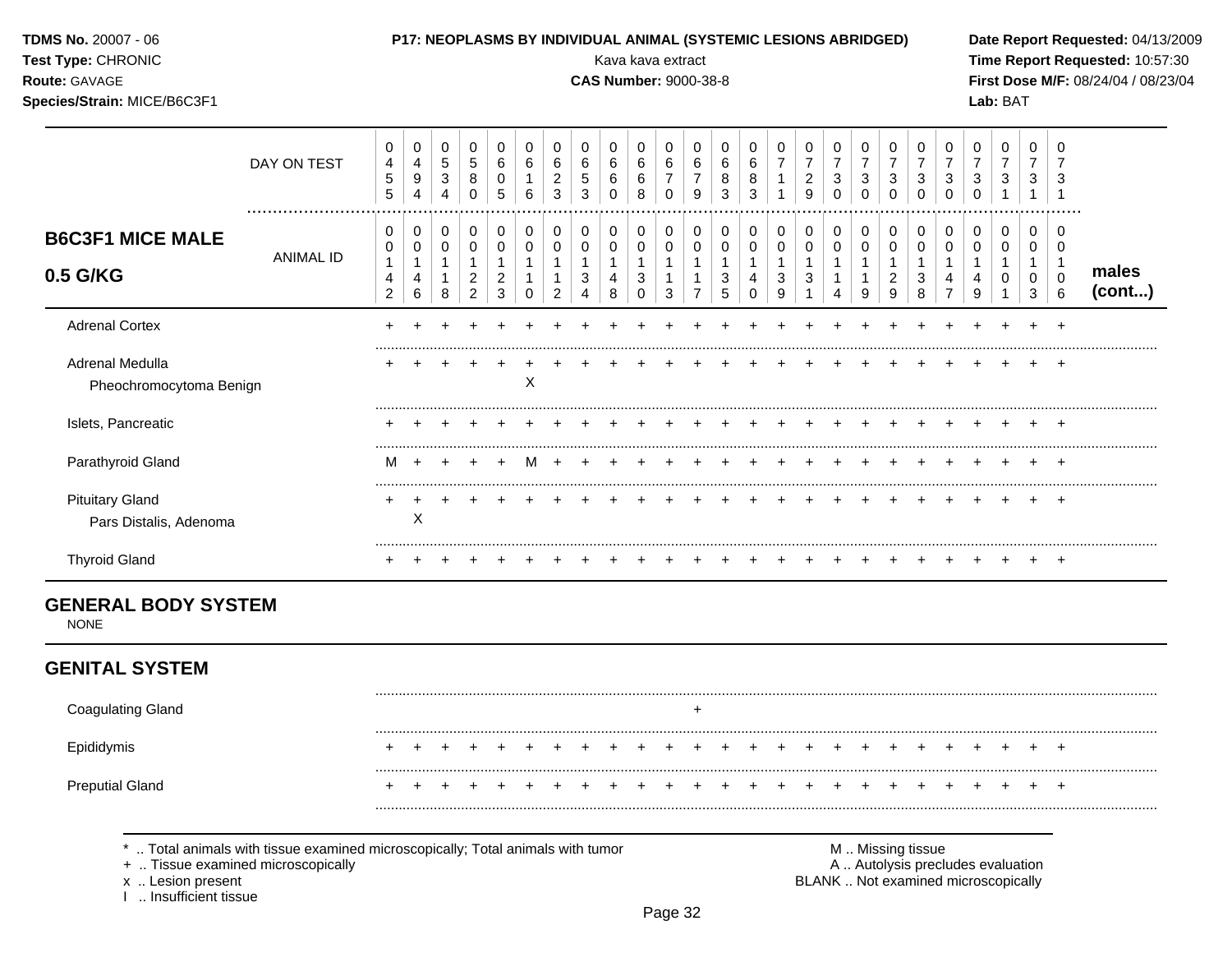| <b>TDMS No. 20007 - 06</b> |  |
|----------------------------|--|
|----------------------------|--|

# Test Type: CHRONIC

### Route: GAVAGE

Species/Strain: MICE/B6C3F1

# P17: NEOPLASMS BY INDIVIDUAL ANIMAL (SYSTEMIC LESIONS ABRIDGED)

Kava kava extract

**CAS Number: 9000-38-8** 

Date Report Requested: 04/13/2009 Time Report Requested: 10:57:30 First Dose M/F: 08/24/04 / 08/23/04 Lab: BAT

|                                             | DAY ON TEST                                                                                                        | 0<br>$\overline{\mathbf{4}}$<br>$\sqrt{5}$<br>5 | 0<br>4<br>$\boldsymbol{9}$<br>4          | 0<br>$\sqrt{5}$<br>$\mathbf{3}$<br>4                  | $\mathbf 0$<br>$\sqrt{5}$<br>8<br>0                                | $\pmb{0}$<br>6<br>0<br>$\sqrt{5}$                                      | 0<br>$\,6$<br>$\mathbf{1}$<br>6            | 0<br>6<br>$\overline{2}$<br>$\mathfrak{S}$                    | 0<br>$\,6$<br>$\,$ 5 $\,$<br>3                          | 0<br>$\,6$<br>$\,6$<br>$\Omega$          | 0<br>$\,6\,$<br>6<br>8                   | $\mathbf 0$<br>6<br>$\boldsymbol{7}$<br>$\mathbf 0$            | 0<br>6<br>$\overline{7}$<br>9                                    | 0<br>$\,6$<br>8<br>3                                         | $\pmb{0}$<br>6<br>8<br>3                           | 0<br>$\boldsymbol{7}$<br>$\mathbf{1}$<br>$\mathbf{1}$     | 0<br>$\overline{7}$<br>$\overline{2}$<br>9                | 0<br>$\overline{7}$<br>3<br>$\Omega$                | $\pmb{0}$<br>$\overline{7}$<br>3<br>0                     | 0<br>$\overline{7}$<br>$\mathbf{3}$<br>0              | 0<br>$\overline{7}$<br>3<br>$\Omega$             | 0<br>$\overline{7}$<br>3<br>$\Omega$                    | 0<br>$\overline{7}$<br>$\sqrt{3}$<br>$\mathbf 0$        | 0<br>$\boldsymbol{7}$<br>3<br>$\mathbf{1}$                               | 0<br>$\overline{7}$<br>$\mathbf{3}$<br>$\mathbf{1}$            | 0<br>7<br>3<br>$\mathbf{1}$                  |                 |
|---------------------------------------------|--------------------------------------------------------------------------------------------------------------------|-------------------------------------------------|------------------------------------------|-------------------------------------------------------|--------------------------------------------------------------------|------------------------------------------------------------------------|--------------------------------------------|---------------------------------------------------------------|---------------------------------------------------------|------------------------------------------|------------------------------------------|----------------------------------------------------------------|------------------------------------------------------------------|--------------------------------------------------------------|----------------------------------------------------|-----------------------------------------------------------|-----------------------------------------------------------|-----------------------------------------------------|-----------------------------------------------------------|-------------------------------------------------------|--------------------------------------------------|---------------------------------------------------------|---------------------------------------------------------|--------------------------------------------------------------------------|----------------------------------------------------------------|----------------------------------------------|-----------------|
| <b>B6C3F1 MICE MALE</b><br>0.5 G/KG         | <b>ANIMAL ID</b>                                                                                                   | 0<br>0<br>$\mathbf{1}$<br>4<br>$\overline{2}$   | 0<br>$\pmb{0}$<br>$\mathbf{1}$<br>4<br>6 | 0<br>$\mathbf 0$<br>$\mathbf{1}$<br>$\mathbf{1}$<br>8 | 0<br>$\pmb{0}$<br>$\mathbf{1}$<br>$\overline{2}$<br>$\overline{2}$ | $\,0\,$<br>$\pmb{0}$<br>$\mathbf{1}$<br>$\overline{c}$<br>$\mathbf{3}$ | 0<br>$\mathbf 0$<br>$\mathbf{1}$<br>1<br>0 | $\pmb{0}$<br>$\pmb{0}$<br>$\mathbf{1}$<br>1<br>$\overline{c}$ | 0<br>$\mathbf 0$<br>$\mathbf{1}$<br>3<br>$\overline{4}$ | 0<br>$\pmb{0}$<br>$\mathbf{1}$<br>4<br>8 | 0<br>$\pmb{0}$<br>$\mathbf{1}$<br>3<br>0 | 0<br>$\pmb{0}$<br>$\mathbf{1}$<br>$\mathbf{1}$<br>$\mathbf{3}$ | 0<br>$\pmb{0}$<br>$\mathbf{1}$<br>$\mathbf{1}$<br>$\overline{7}$ | 0<br>$\mathbf 0$<br>$\mathbf{1}$<br>$\sqrt{3}$<br>$\sqrt{5}$ | 0<br>$\pmb{0}$<br>$\mathbf{1}$<br>4<br>$\mathbf 0$ | 0<br>$\mathbf 0$<br>$\mathbf{1}$<br>3<br>$\boldsymbol{9}$ | 0<br>$\mathbf 0$<br>$\overline{1}$<br>3<br>$\overline{1}$ | 0<br>$\pmb{0}$<br>$\mathbf{1}$<br>$\mathbf{1}$<br>4 | $\,0\,$<br>$\pmb{0}$<br>$\mathbf{1}$<br>$\mathbf{1}$<br>9 | 0<br>$\pmb{0}$<br>$\mathbf{1}$<br>$\overline{c}$<br>9 | $\pmb{0}$<br>$\pmb{0}$<br>$\mathbf{1}$<br>3<br>8 | 0<br>$\mathbf 0$<br>$\mathbf{1}$<br>4<br>$\overline{7}$ | 0<br>$\pmb{0}$<br>$\mathbf{1}$<br>4<br>$\boldsymbol{9}$ | 0<br>$\pmb{0}$<br>$\mathbf{1}$<br>$\mathbf 0$<br>$\mathbf{1}$            | $\mathbf 0$<br>$\mathbf 0$<br>$\mathbf{1}$<br>$\mathbf 0$<br>3 | 0<br>0<br>$\overline{1}$<br>$\mathbf 0$<br>6 | males<br>(cont) |
| Prostate                                    |                                                                                                                    |                                                 |                                          |                                                       |                                                                    |                                                                        |                                            |                                                               |                                                         |                                          |                                          |                                                                |                                                                  |                                                              |                                                    |                                                           |                                                           |                                                     |                                                           |                                                       |                                                  |                                                         |                                                         |                                                                          |                                                                |                                              |                 |
| <b>Seminal Vesicle</b>                      |                                                                                                                    |                                                 |                                          |                                                       |                                                                    |                                                                        |                                            |                                                               |                                                         |                                          |                                          |                                                                |                                                                  |                                                              |                                                    |                                                           |                                                           |                                                     |                                                           |                                                       |                                                  |                                                         |                                                         |                                                                          |                                                                |                                              |                 |
| <b>Testes</b><br>Hemangiosarcoma            |                                                                                                                    |                                                 |                                          |                                                       |                                                                    |                                                                        |                                            | X                                                             |                                                         |                                          |                                          |                                                                |                                                                  |                                                              |                                                    |                                                           |                                                           |                                                     |                                                           |                                                       |                                                  |                                                         |                                                         |                                                                          |                                                                | $\div$                                       |                 |
| <b>HEMATOPOIETIC SYSTEM</b>                 |                                                                                                                    |                                                 |                                          |                                                       |                                                                    |                                                                        |                                            |                                                               |                                                         |                                          |                                          |                                                                |                                                                  |                                                              |                                                    |                                                           |                                                           |                                                     |                                                           |                                                       |                                                  |                                                         |                                                         |                                                                          |                                                                |                                              |                 |
| <b>Bone Marrow</b>                          |                                                                                                                    |                                                 |                                          |                                                       |                                                                    |                                                                        |                                            |                                                               |                                                         |                                          |                                          |                                                                |                                                                  |                                                              |                                                    |                                                           |                                                           |                                                     |                                                           |                                                       |                                                  |                                                         |                                                         |                                                                          |                                                                |                                              |                 |
| Lymph Node                                  |                                                                                                                    |                                                 |                                          |                                                       |                                                                    |                                                                        |                                            |                                                               |                                                         |                                          |                                          |                                                                |                                                                  |                                                              |                                                    |                                                           |                                                           |                                                     |                                                           | $\ddot{}$                                             |                                                  | $\ddot{}$                                               |                                                         |                                                                          |                                                                |                                              |                 |
| Lymph Node, Mandibular                      |                                                                                                                    |                                                 |                                          |                                                       |                                                                    |                                                                        |                                            |                                                               |                                                         |                                          |                                          |                                                                |                                                                  |                                                              |                                                    |                                                           |                                                           |                                                     |                                                           |                                                       |                                                  |                                                         |                                                         | $\div$                                                                   |                                                                |                                              |                 |
| Lymph Node, Mesenteric                      |                                                                                                                    |                                                 |                                          |                                                       |                                                                    |                                                                        |                                            |                                                               |                                                         |                                          |                                          |                                                                |                                                                  |                                                              |                                                    |                                                           |                                                           |                                                     |                                                           |                                                       |                                                  |                                                         |                                                         |                                                                          |                                                                |                                              |                 |
| Spleen<br>Hemangiosarcoma                   |                                                                                                                    |                                                 |                                          |                                                       |                                                                    |                                                                        |                                            |                                                               |                                                         | $\ddot{}$                                | X                                        | $\boldsymbol{\mathsf{X}}$                                      |                                                                  |                                                              |                                                    |                                                           |                                                           |                                                     |                                                           |                                                       |                                                  |                                                         | $\div$                                                  | $\div$                                                                   | $\ddot{}$                                                      | $\overline{ }$                               |                 |
| Thymus                                      |                                                                                                                    |                                                 |                                          |                                                       |                                                                    |                                                                        |                                            |                                                               |                                                         |                                          |                                          |                                                                |                                                                  |                                                              | м                                                  | $+$                                                       | M                                                         |                                                     |                                                           |                                                       |                                                  |                                                         | M                                                       | $+$                                                                      | $+$                                                            | $+$                                          |                 |
| <b>INTEGUMENTARY SYSTEM</b>                 |                                                                                                                    |                                                 |                                          |                                                       |                                                                    |                                                                        |                                            |                                                               |                                                         |                                          |                                          |                                                                |                                                                  |                                                              |                                                    |                                                           |                                                           |                                                     |                                                           |                                                       |                                                  |                                                         |                                                         |                                                                          |                                                                |                                              |                 |
| <b>Mammary Gland</b>                        |                                                                                                                    | M                                               |                                          | M M                                                   | M                                                                  | M                                                                      | M                                          | M                                                             |                                                         | M M                                      |                                          |                                                                | M M M M M M M M                                                  |                                                              |                                                    |                                                           |                                                           |                                                     |                                                           |                                                       | M M                                              |                                                         |                                                         | M M M M M                                                                |                                                                |                                              |                 |
| x  Lesion present<br>I  Insufficient tissue | Total animals with tissue examined microscopically; Total animals with tumor<br>+  Tissue examined microscopically |                                                 |                                          |                                                       |                                                                    |                                                                        |                                            |                                                               |                                                         |                                          |                                          |                                                                |                                                                  |                                                              |                                                    |                                                           |                                                           |                                                     |                                                           |                                                       | M  Missing tissue                                |                                                         |                                                         | A  Autolysis precludes evaluation<br>BLANK  Not examined microscopically |                                                                |                                              |                 |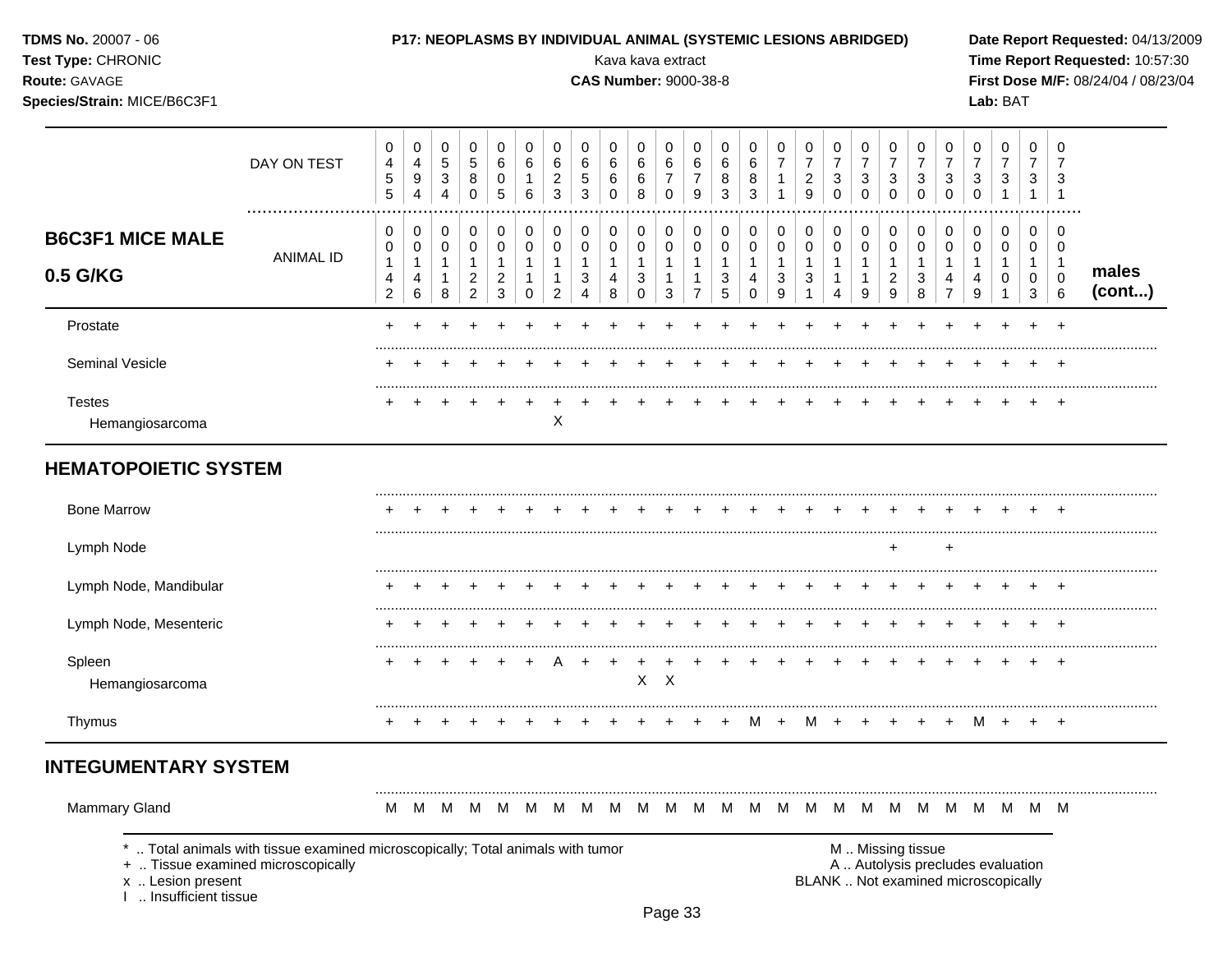| TDMS No. 20007 - 06<br>Test Type: CHRONIC<br>Route: GAVAGE<br>Species/Strain: MICE/B6C3F1                                                               |                                                                                                                    |                                  |                                 |                                                                 |                                                            |                                               |                              |                                             |                                  | Kava kava extract<br><b>CAS Number: 9000-38-8</b> |                                        |                                            |                                          |                                    | P17: NEOPLASMS BY INDIVIDUAL ANIMAL (SYSTEMIC LESIONS ABRIDGED) |                     |                                             |                                  |                                  |                                         |                                                    |                                                    |                             | Lab: BAT                                                                 |                  |                                              | Date Report Requested: 04/13/2009<br>Time Report Requested: 10:57:30<br>First Dose M/F: 08/24/04 / 08/23/04 |
|---------------------------------------------------------------------------------------------------------------------------------------------------------|--------------------------------------------------------------------------------------------------------------------|----------------------------------|---------------------------------|-----------------------------------------------------------------|------------------------------------------------------------|-----------------------------------------------|------------------------------|---------------------------------------------|----------------------------------|---------------------------------------------------|----------------------------------------|--------------------------------------------|------------------------------------------|------------------------------------|-----------------------------------------------------------------|---------------------|---------------------------------------------|----------------------------------|----------------------------------|-----------------------------------------|----------------------------------------------------|----------------------------------------------------|-----------------------------|--------------------------------------------------------------------------|------------------|----------------------------------------------|-------------------------------------------------------------------------------------------------------------|
|                                                                                                                                                         | DAY ON TEST                                                                                                        | 0<br>4<br>$\mathbf 5$<br>5       | 0<br>4<br>9<br>$\overline{4}$   | 0<br>$\,$ 5 $\,$<br>$\ensuremath{\mathsf{3}}$<br>$\overline{4}$ | 0<br>$\sqrt{5}$<br>8<br>$\mathbf 0$                        | 0<br>$\,6$<br>0<br>5                          | 0<br>$\,6$<br>1<br>$\,6\,$   | 0<br>6<br>$\overline{c}$<br>3               | 0<br>6<br>5<br>3                 | 0<br>6<br>6<br>$\Omega$                           | 0<br>6<br>6<br>8                       | 0<br>6<br>$\overline{7}$<br>0              | 0<br>6<br>$\overline{7}$<br>9            | 0<br>6<br>8<br>3                   | 0<br>6<br>8<br>3                                                | 0<br>$\overline{7}$ | 0<br>$\overline{7}$<br>$\overline{a}$<br>9  | 0<br>7<br>3<br>$\Omega$          | 0<br>7<br>3<br>$\Omega$          | 0<br>$\overline{7}$<br>3<br>$\mathbf 0$ | 0<br>$\overline{7}$<br>$\mathbf{3}$<br>$\mathbf 0$ | 0<br>$\overline{7}$<br>$\mathbf{3}$<br>$\mathbf 0$ | 0<br>7<br>3<br>0            | 0<br>$\overline{7}$<br>3                                                 | 0<br>7<br>3      | 0<br>$\overline{1}$                          |                                                                                                             |
| <b>B6C3F1 MICE MALE</b><br>0.5 G/KG                                                                                                                     | ANIMAL ID                                                                                                          | 0<br>0<br>$\mathbf{1}$<br>4<br>2 | 0<br>0<br>$\mathbf 1$<br>4<br>6 | 0<br>0<br>$\mathbf{1}$<br>8                                     | 0<br>0<br>$\mathbf{1}$<br>$\overline{a}$<br>$\overline{2}$ | 0<br>0<br>$\mathbf{1}$<br>$\overline{c}$<br>3 | 0<br>0<br>1<br>1<br>$\Omega$ | 0<br>0<br>$\mathbf{1}$<br>$\mathbf{1}$<br>2 | 0<br>0<br>$\mathbf{1}$<br>3<br>4 | 0<br>0<br>1<br>4<br>8                             | 0<br>0<br>$\mathbf 1$<br>3<br>$\Omega$ | 0<br>0<br>$\mathbf{1}$<br>$\mathbf 1$<br>3 | 0<br>0<br>$\mathbf{1}$<br>$\overline{7}$ | 0<br>0<br>$\overline{1}$<br>3<br>5 | 0<br>0<br>$\mathbf{1}$<br>4<br>$\Omega$                         | 0<br>0<br>3<br>9    | 0<br>0<br>$\mathbf{1}$<br>3<br>$\mathbf{1}$ | 0<br>0<br>$\mathbf{1}$<br>1<br>4 | 0<br>0<br>$\mathbf{1}$<br>1<br>9 | 0<br>0<br>$\overline{2}$<br>9           | 0<br>0<br>$\mathbf{1}$<br>3<br>8                   | 0<br>0<br>$\mathbf{1}$<br>$\overline{7}$           | 0<br>0<br>$\mathbf{1}$<br>9 | 0<br>0<br>1<br>-1                                                        | 0<br>0<br>0<br>3 | 0<br>0<br>$\overline{1}$<br>$\mathbf 0$<br>6 | males<br>(cont)                                                                                             |
| Skin<br>Subcutaneous Tissue,<br>Hemangiosarcoma                                                                                                         |                                                                                                                    |                                  |                                 |                                                                 |                                                            |                                               |                              |                                             |                                  |                                                   |                                        |                                            |                                          |                                    |                                                                 |                     |                                             |                                  |                                  |                                         |                                                    |                                                    |                             |                                                                          |                  |                                              |                                                                                                             |
| <b>MUSCULOSKELETAL SYSTEM</b>                                                                                                                           |                                                                                                                    |                                  |                                 |                                                                 |                                                            |                                               |                              |                                             |                                  |                                                   |                                        |                                            |                                          |                                    |                                                                 |                     |                                             |                                  |                                  |                                         |                                                    |                                                    |                             |                                                                          |                  |                                              |                                                                                                             |
| Bone                                                                                                                                                    |                                                                                                                    |                                  |                                 |                                                                 |                                                            |                                               |                              |                                             |                                  |                                                   |                                        |                                            |                                          |                                    |                                                                 |                     |                                             |                                  |                                  |                                         |                                                    |                                                    |                             |                                                                          |                  |                                              |                                                                                                             |
| <b>Skeletal Muscle</b><br>Rhabdomyosarcoma, Metastatic, Heart                                                                                           |                                                                                                                    |                                  |                                 |                                                                 |                                                            | +<br>X                                        |                              |                                             |                                  |                                                   |                                        |                                            |                                          |                                    |                                                                 |                     |                                             |                                  |                                  |                                         |                                                    |                                                    |                             |                                                                          |                  |                                              |                                                                                                             |
| <b>NERVOUS SYSTEM</b>                                                                                                                                   |                                                                                                                    |                                  |                                 |                                                                 |                                                            |                                               |                              |                                             |                                  |                                                   |                                        |                                            |                                          |                                    |                                                                 |                     |                                             |                                  |                                  |                                         |                                                    |                                                    |                             |                                                                          |                  |                                              |                                                                                                             |
| <b>Brain</b>                                                                                                                                            |                                                                                                                    |                                  |                                 |                                                                 |                                                            |                                               |                              |                                             |                                  |                                                   |                                        |                                            |                                          |                                    |                                                                 |                     |                                             |                                  |                                  |                                         |                                                    |                                                    |                             |                                                                          |                  |                                              |                                                                                                             |
| <b>RESPIRATORY SYSTEM</b>                                                                                                                               |                                                                                                                    |                                  |                                 |                                                                 |                                                            |                                               |                              |                                             |                                  |                                                   |                                        |                                            |                                          |                                    |                                                                 |                     |                                             |                                  |                                  |                                         |                                                    |                                                    |                             |                                                                          |                  |                                              |                                                                                                             |
| Lung<br>Alveolar/Bronchiolar Adenoma<br>Alveolar/Bronchiolar Adenoma, Multiple<br>Alveolar/Bronchiolar Carcinoma<br>Hemangiosarcoma, Metastatic, Testes |                                                                                                                    | Χ                                |                                 |                                                                 |                                                            |                                               |                              | X                                           |                                  |                                                   |                                        | X                                          |                                          |                                    | X                                                               | X                   |                                             | Χ                                |                                  | X                                       |                                                    | X                                                  |                             |                                                                          |                  |                                              |                                                                                                             |
| x  Lesion present<br>Insufficient tissue                                                                                                                | Total animals with tissue examined microscopically; Total animals with tumor<br>+  Tissue examined microscopically |                                  |                                 |                                                                 |                                                            |                                               |                              |                                             |                                  |                                                   |                                        |                                            |                                          |                                    |                                                                 |                     |                                             |                                  |                                  |                                         | M  Missing tissue                                  |                                                    |                             | A  Autolysis precludes evaluation<br>BLANK  Not examined microscopically |                  |                                              |                                                                                                             |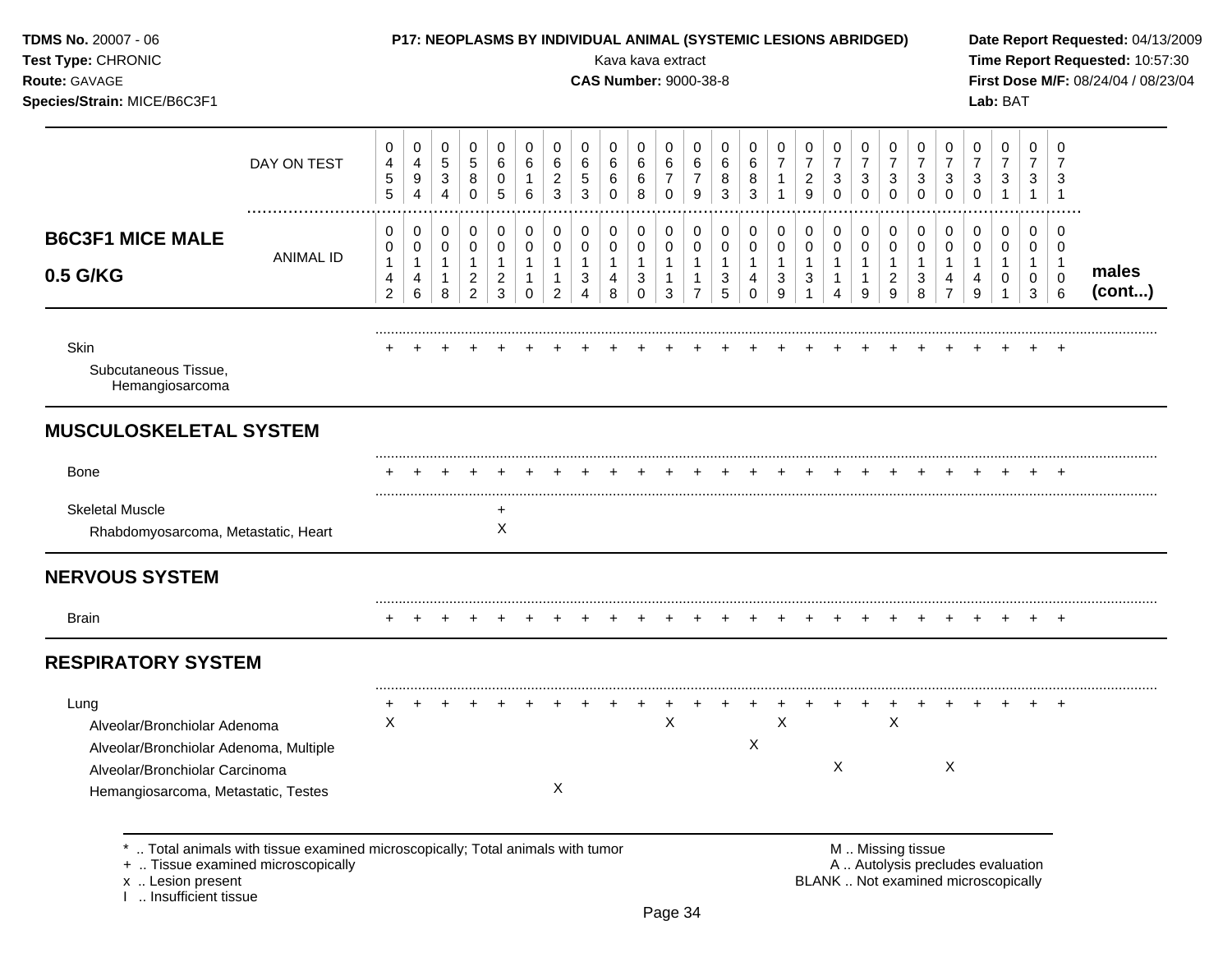| TDMS No. 20007 - 06<br>Test Type: CHRONIC<br>Route: GAVAGE<br>Species/Strain: MICE/B6C3F1                                  | <b>P17: NEOPLASMS BY INDIVIDUAL ANIMAL (SYSTEMIC LESIONS ABRIDGED)</b><br>Kava kava extract<br><b>CAS Number: 9000-38-8</b> |                                                         |                                                  |                                                                 |                                                                      |                                                                    |                                                                 |                                                                    |                                                         |                                                         |                                                      |                                                                  |                                                                    |                                                         |                                                   | Date Report Requested: 04/13/2009<br>Time Report Requested: 10:57:30<br>First Dose M/F: 08/24/04 / 08/23/04<br>Lab: BAT |                                                                    |                                                    |                                                       |                                                       |                                                                   |                                                                 |                                         |                                          |                                           |                                                     |                 |
|----------------------------------------------------------------------------------------------------------------------------|-----------------------------------------------------------------------------------------------------------------------------|---------------------------------------------------------|--------------------------------------------------|-----------------------------------------------------------------|----------------------------------------------------------------------|--------------------------------------------------------------------|-----------------------------------------------------------------|--------------------------------------------------------------------|---------------------------------------------------------|---------------------------------------------------------|------------------------------------------------------|------------------------------------------------------------------|--------------------------------------------------------------------|---------------------------------------------------------|---------------------------------------------------|-------------------------------------------------------------------------------------------------------------------------|--------------------------------------------------------------------|----------------------------------------------------|-------------------------------------------------------|-------------------------------------------------------|-------------------------------------------------------------------|-----------------------------------------------------------------|-----------------------------------------|------------------------------------------|-------------------------------------------|-----------------------------------------------------|-----------------|
|                                                                                                                            | DAY ON TEST                                                                                                                 | 0<br>4<br>$\sqrt{5}$<br>5                               | 0<br>4<br>$\boldsymbol{9}$<br>$\overline{4}$     | 0<br>$\mathbf 5$<br>$\ensuremath{\mathsf{3}}$<br>$\overline{4}$ | 0<br>$\sqrt{5}$<br>$\bf 8$<br>$\mathbf 0$                            | 0<br>6<br>$\mathbf 0$<br>$\overline{5}$                            | 0<br>$\,6\,$<br>$\mathbf{1}$<br>$6\phantom{a}$                  | 0<br>6<br>$\overline{c}$<br>$\mathbf{3}$                           | 0<br>6<br>5<br>3                                        | 0<br>6<br>6<br>$\Omega$                                 | 0<br>6<br>6<br>8                                     | 0<br>$\,6\,$<br>$\overline{7}$<br>$\mathbf 0$                    | 0<br>6<br>$\overline{7}$<br>9                                      | 0<br>6<br>8<br>$\mathbf{3}$                             | 0<br>$\,6\,$<br>8<br>3                            | 0<br>$\overline{7}$<br>$\mathbf{1}$                                                                                     | 0<br>$\boldsymbol{7}$<br>$\overline{\mathbf{c}}$<br>$\overline{9}$ | 0<br>$\boldsymbol{7}$<br>3<br>$\Omega$             | 0<br>$\overline{7}$<br>3<br>$\Omega$                  | 0<br>$\overline{7}$<br>$\sqrt{3}$<br>$\mathbf 0$      | 0<br>$\boldsymbol{7}$<br>$\ensuremath{\mathsf{3}}$<br>$\mathbf 0$ | 0<br>$\overline{7}$<br>$\ensuremath{\mathsf{3}}$<br>$\mathbf 0$ | 0<br>$\overline{7}$<br>3<br>$\mathbf 0$ | 0<br>$\overline{7}$<br>3<br>$\mathbf{1}$ | 0<br>$\overline{7}$<br>3<br>$\mathbf{1}$  | 0<br>7<br>3<br>$\overline{1}$                       |                 |
| <b>B6C3F1 MICE MALE</b><br>0.5 G/KG                                                                                        | .<br><b>ANIMAL ID</b>                                                                                                       | 0<br>$\mathbf 0$<br>$\mathbf{1}$<br>4<br>$\overline{2}$ | 0<br>$\mathbf 0$<br>$\mathbf{1}$<br>4<br>$\,6\,$ | 0<br>$\mathbf 0$<br>$\mathbf{1}$<br>$\mathbf{1}$<br>8           | 0<br>$\mathbf 0$<br>$\mathbf{1}$<br>$\overline{c}$<br>$\overline{2}$ | 0<br>$\mathbf 0$<br>$\mathbf{1}$<br>$\overline{c}$<br>$\mathbf{3}$ | 0<br>$\mathbf 0$<br>$\mathbf{1}$<br>$\mathbf{1}$<br>$\mathbf 0$ | 0<br>$\mathbf 0$<br>$\mathbf{1}$<br>$\mathbf{1}$<br>$\overline{c}$ | 0<br>$\mathbf 0$<br>$\mathbf{1}$<br>3<br>$\overline{4}$ | 0<br>$\mathbf 0$<br>$\mathbf{1}$<br>$\overline{4}$<br>8 | 0<br>$\mathbf 0$<br>$\mathbf{1}$<br>3<br>$\mathbf 0$ | 0<br>$\mathbf 0$<br>$\mathbf{1}$<br>$\mathbf{1}$<br>$\mathbf{3}$ | 0<br>$\mathbf 0$<br>$\mathbf{1}$<br>$\mathbf{1}$<br>$\overline{7}$ | 0<br>$\mathbf 0$<br>$\overline{1}$<br>$\mathbf{3}$<br>5 | 0<br>$\mathbf 0$<br>$\mathbf{1}$<br>4<br>$\Omega$ | 0<br>$\mathbf 0$<br>$\mathbf{1}$<br>3<br>$\boldsymbol{9}$                                                               | 0<br>$\mathbf 0$<br>$\mathbf{1}$<br>$\sqrt{3}$<br>$\mathbf{1}$     | 0<br>$\Omega$<br>$\mathbf{1}$<br>$\mathbf{1}$<br>4 | 0<br>$\mathbf 0$<br>$\mathbf{1}$<br>$\mathbf{1}$<br>9 | 0<br>$\mathbf 0$<br>1<br>$\overline{\mathbf{c}}$<br>9 | 0<br>$\mathbf 0$<br>$\mathbf{1}$<br>$\sqrt{3}$<br>8               | 0<br>$\mathbf 0$<br>$\mathbf{1}$<br>4<br>$\overline{7}$         | 0<br>$\Omega$<br>$\mathbf{1}$<br>4<br>9 | 0<br>$\Omega$<br>1<br>0<br>$\mathbf{1}$  | 0<br>$\mathbf 0$<br>$\mathbf 1$<br>0<br>3 | 0<br>$\Omega$<br>$\overline{1}$<br>$\mathbf 0$<br>6 | males<br>(cont) |
| Hepatoblastoma, Metastatic, Liver<br>Hepatocellular Carcinoma, Metastatic,<br>Liver<br>Rhabdomyosarcoma, Metastatic, Heart |                                                                                                                             |                                                         |                                                  |                                                                 |                                                                      | X X X X<br>$\mathsf X$                                             |                                                                 |                                                                    |                                                         |                                                         |                                                      | X                                                                |                                                                    |                                                         |                                                   |                                                                                                                         |                                                                    |                                                    |                                                       |                                                       |                                                                   |                                                                 |                                         |                                          |                                           |                                                     |                 |
| Nose                                                                                                                       |                                                                                                                             |                                                         |                                                  |                                                                 |                                                                      |                                                                    |                                                                 |                                                                    |                                                         |                                                         |                                                      |                                                                  |                                                                    |                                                         |                                                   |                                                                                                                         |                                                                    |                                                    |                                                       |                                                       |                                                                   |                                                                 |                                         |                                          |                                           |                                                     |                 |
| Trachea                                                                                                                    |                                                                                                                             |                                                         |                                                  |                                                                 |                                                                      |                                                                    |                                                                 |                                                                    |                                                         |                                                         |                                                      |                                                                  |                                                                    |                                                         |                                                   |                                                                                                                         |                                                                    |                                                    |                                                       |                                                       |                                                                   |                                                                 |                                         |                                          |                                           | $+$                                                 |                 |
| <b>SPECIAL SENSES SYSTEM</b>                                                                                               |                                                                                                                             |                                                         |                                                  |                                                                 |                                                                      |                                                                    |                                                                 |                                                                    |                                                         |                                                         |                                                      |                                                                  |                                                                    |                                                         |                                                   |                                                                                                                         |                                                                    |                                                    |                                                       |                                                       |                                                                   |                                                                 |                                         |                                          |                                           |                                                     |                 |
| Eye                                                                                                                        |                                                                                                                             |                                                         |                                                  |                                                                 |                                                                      |                                                                    |                                                                 |                                                                    |                                                         |                                                         |                                                      |                                                                  |                                                                    |                                                         |                                                   |                                                                                                                         |                                                                    | $\div$                                             | ÷                                                     | $\div$                                                | $\div$                                                            | $\div$                                                          |                                         |                                          | $\pm$                                     | $+$                                                 |                 |
| Harderian Gland<br>Adenoma<br>Carcinoma                                                                                    |                                                                                                                             |                                                         |                                                  |                                                                 |                                                                      |                                                                    |                                                                 |                                                                    |                                                         |                                                         |                                                      |                                                                  |                                                                    |                                                         |                                                   |                                                                                                                         |                                                                    |                                                    |                                                       |                                                       |                                                                   |                                                                 |                                         |                                          |                                           | $+$                                                 |                 |
| <b>URINARY SYSTEM</b>                                                                                                      |                                                                                                                             |                                                         |                                                  |                                                                 |                                                                      |                                                                    |                                                                 |                                                                    |                                                         |                                                         |                                                      |                                                                  |                                                                    |                                                         |                                                   |                                                                                                                         |                                                                    |                                                    |                                                       |                                                       |                                                                   |                                                                 |                                         |                                          |                                           |                                                     |                 |
| Kidney                                                                                                                     |                                                                                                                             |                                                         |                                                  |                                                                 |                                                                      |                                                                    |                                                                 |                                                                    |                                                         |                                                         |                                                      |                                                                  |                                                                    |                                                         |                                                   |                                                                                                                         |                                                                    |                                                    |                                                       |                                                       |                                                                   |                                                                 |                                         |                                          |                                           |                                                     |                 |
| <b>Urinary Bladder</b>                                                                                                     |                                                                                                                             | $^{+}$                                                  | $\overline{+}$                                   | $\div$                                                          | ÷                                                                    |                                                                    |                                                                 |                                                                    | $\div$                                                  |                                                         |                                                      |                                                                  |                                                                    |                                                         |                                                   |                                                                                                                         |                                                                    | $\div$                                             |                                                       | ÷                                                     | $\ddot{}$                                                         | $\ddot{}$                                                       | +                                       |                                          | $\ddot{}$                                 | $+$                                                 |                 |

 $*$  .. Total animals with tissue examined microscopically; Total animals with tumor  $\blacksquare$  M .. Missing tissue

x .. Lesion present<br>I .. Insufficient tissue

+ .. Tissue examined microscopically  $\blacksquare$  A .. Autolysis precludes evaluation M .. Missing tissue<br>A .. Autolysis precludes evaluation<br>BLANK .. Not examined microscopically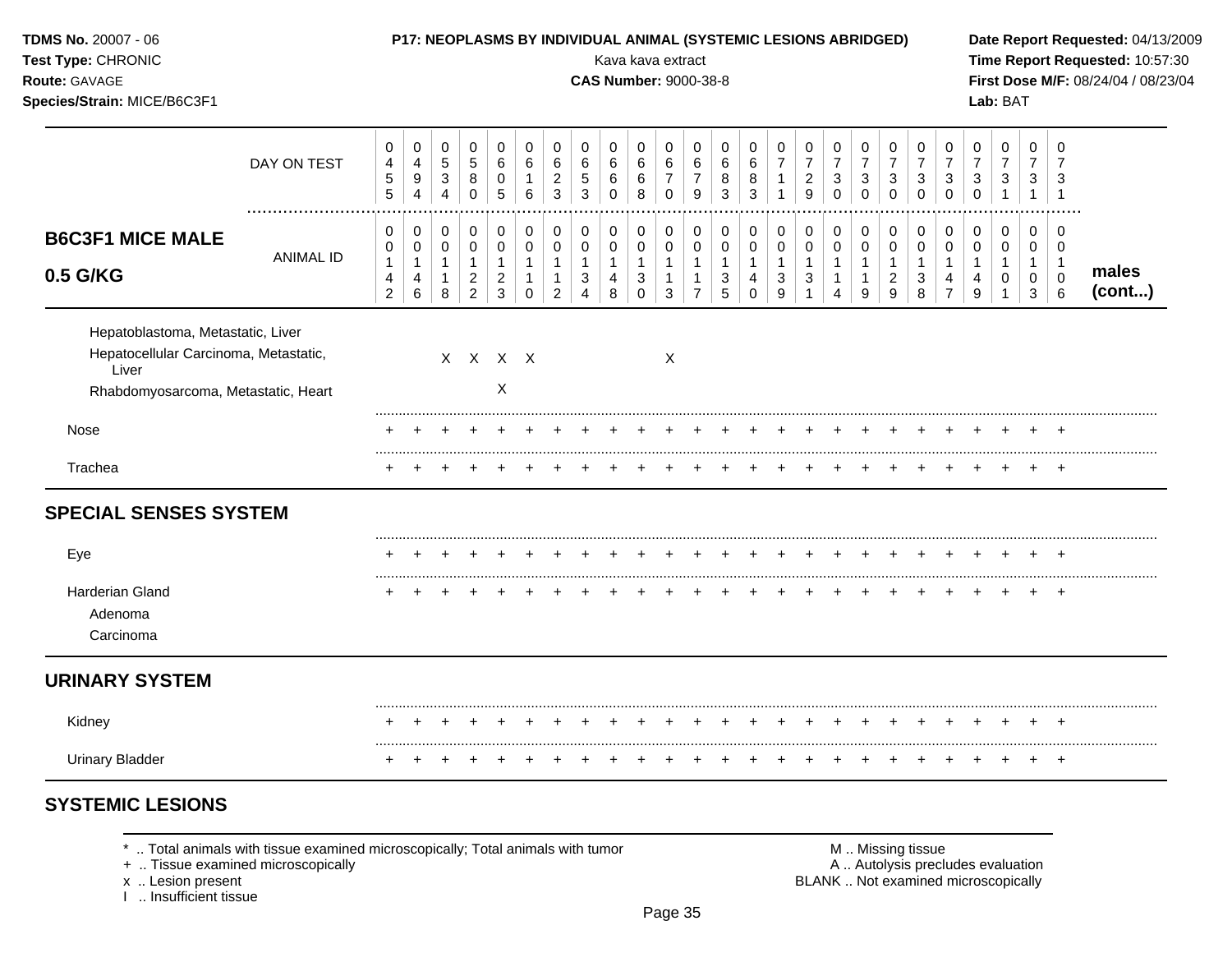| TDMS No. 20007 - 06<br>Test Type: CHRONIC<br><b>Route: GAVAGE</b><br>Species/Strain: MICE/B6C3F1 |               | P17: NEOPLASMS BY INDIVIDUAL ANIMAL (SYSTEMIC LESIONS ABRIDGED)<br>Date Report Requested: 04/13/2009<br>Kava kava extract<br>Time Report Requested: 10:57:30<br>First Dose M/F: 08/24/04 / 08/23/04<br><b>CAS Number: 9000-38-8</b><br>Lab: BAT |                  |                           |                           |                       |             |                          |             |        |                   |                               |                                   |                  |             |                            |        |                               |   |                          |                               |                                        |                     |   |                                 |   |                 |
|--------------------------------------------------------------------------------------------------|---------------|-------------------------------------------------------------------------------------------------------------------------------------------------------------------------------------------------------------------------------------------------|------------------|---------------------------|---------------------------|-----------------------|-------------|--------------------------|-------------|--------|-------------------|-------------------------------|-----------------------------------|------------------|-------------|----------------------------|--------|-------------------------------|---|--------------------------|-------------------------------|----------------------------------------|---------------------|---|---------------------------------|---|-----------------|
|                                                                                                  | DAY ON TEST   | 0<br>4<br>5<br>5                                                                                                                                                                                                                                | 0<br>4<br>9<br>4 | 0<br>$\sqrt{5}$<br>3<br>4 | 0<br>$\sqrt{5}$<br>8<br>0 | 6<br>$\mathbf 0$<br>5 | 0<br>6<br>6 | 6<br>$\overline{2}$<br>3 | 6<br>5<br>3 | 6<br>6 | 6<br>$\,6\,$<br>8 | 0<br>6<br>$\overline{ }$<br>0 | 0<br>$\,6$<br>$\overline{ }$<br>9 | 0<br>6<br>8<br>3 | 6<br>8<br>3 | 0<br>7                     | 2<br>9 | $\overline{\phantom{a}}$<br>3 | 3 | $\overline{ }$<br>3<br>0 | 0<br>$\overline{7}$<br>3<br>0 | 0<br>$\overline{7}$<br>$\sqrt{3}$<br>0 | $\overline{7}$<br>3 | 3 | $\Omega$<br>$\overline{7}$<br>3 |   |                 |
| <b>B6C3F1 MICE MALE</b><br>0.5 G/KG                                                              | <br>ANIMAL ID | 0<br>4<br>$\overline{2}$                                                                                                                                                                                                                        | 0<br>6           | 0<br>0<br>8               | 0<br>0<br>2<br>2          | 0<br>2<br>3           | 0<br>0<br>0 | $\Omega$                 | 3           |        | 0<br>3<br>0       | 0<br>0<br>3                   | 0<br>0                            | 0<br>0<br>3<br>5 | 0           | $\mathbf 0$<br>0<br>3<br>9 | 0      | 0                             | 0 | 0<br>0<br>2<br>9         | 0<br>0<br>3<br>8              | 0<br>0                                 | 0<br>0<br>9         | 0 | $\overline{0}$<br>0<br>3        | 6 | males<br>(cont) |
| Multiple Organ<br>Histiocytic Sarcoma<br>Lymphoma Malignant                                      |               |                                                                                                                                                                                                                                                 |                  |                           |                           |                       |             |                          |             |        |                   |                               |                                   |                  |             |                            |        |                               |   | X                        |                               |                                        |                     |   |                                 |   |                 |

 $*$  .. Total animals with tissue examined microscopically; Total animals with tumor  $\blacksquare$  M .. Missing tissue

x .. Lesion present<br>I .. Insufficient tissue

+ .. Tissue examined microscopically  $\blacksquare$  A .. Autolysis precludes evaluation M .. Missing tissue<br>A .. Autolysis precludes evaluation<br>BLANK .. Not examined microscopically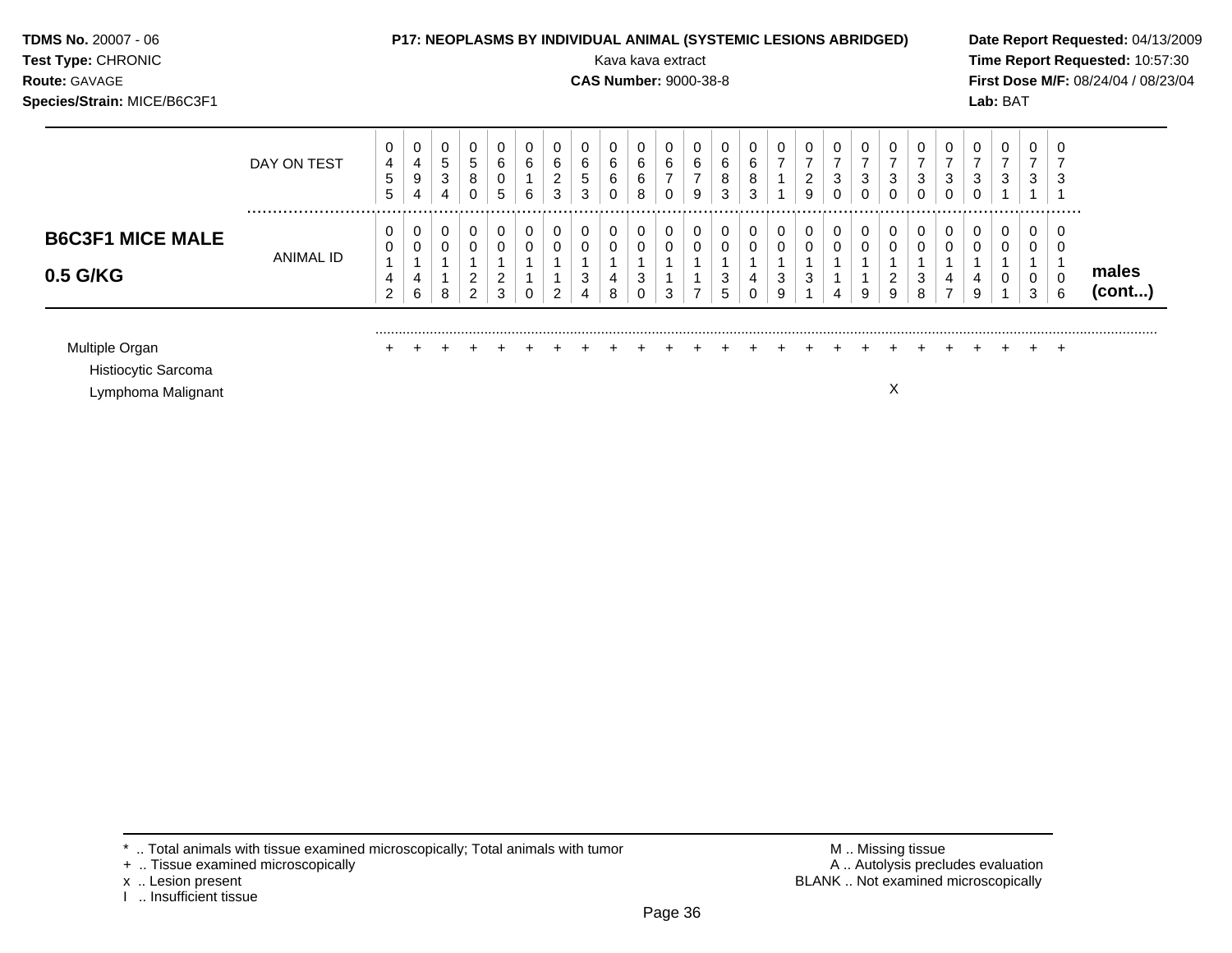| <b>TDMS No. 20007 - 06</b> |  |
|----------------------------|--|
|----------------------------|--|

**Species/Strain:** MICE/B6C3F1 **Lab:** BAT

#### P17: NEOPLASMS BY INDIVIDUAL ANIMAL (SYSTEMIC LESIONS ABRIDGED) Date Report Requested: 04/13/2009

**Test Type:** CHRONIC Kava kava extract **Time Report Requested:** 10:57:30 **Route:** GAVAGE **CAS Number:** 9000-38-8 **First Dose M/F:** 08/24/04 / 08/23/04

|                                                                      | DAY ON TEST           | 0<br>$\boldsymbol{7}$<br>$\ensuremath{\mathsf{3}}$<br>$\mathbf{1}$ | 0<br>$\boldsymbol{7}$<br>$\ensuremath{\mathsf{3}}$<br>$\mathbf{1}$ | 0<br>$\overline{7}$<br>$\ensuremath{\mathsf{3}}$<br>$\mathbf{1}$ | 0<br>$\overline{7}$<br>$\ensuremath{\mathsf{3}}$<br>$\mathbf{1}$ | 0<br>$\overline{7}$<br>$\sqrt{3}$<br>$\mathbf 1$ | 0<br>$\overline{7}$<br>3<br>$\mathbf 1$       | 0<br>$\overline{7}$<br>$\mathbf{3}$<br>$\overline{\mathbf{1}}$ | 0<br>$\overline{7}$<br>3<br>$\overline{ }$    | 0<br>$\overline{7}$<br>$\ensuremath{\mathsf{3}}$<br>1           | 0<br>$\overline{7}$<br>$\ensuremath{\mathsf{3}}$<br>1 | 0<br>$\overline{7}$<br>3<br>$\overline{1}$               | 0<br>$\boldsymbol{7}$<br>3<br>1 | 0<br>$\overline{7}$<br>$\ensuremath{\mathsf{3}}$ | 0<br>$\overline{7}$<br>$\ensuremath{\mathsf{3}}$<br>1 | 0<br>$\overline{7}$<br>$\ensuremath{\mathsf{3}}$<br>$\overline{2}$    | 0<br>$\overline{7}$<br>$\ensuremath{\mathsf{3}}$<br>$\overline{2}$ | 0<br>$\overline{\mathbf{7}}$<br>$\ensuremath{\mathsf{3}}$<br>$\overline{2}$ | 0<br>$\overline{7}$<br>$\ensuremath{\mathsf{3}}$<br>$\overline{2}$ | 0<br>$\overline{7}$<br>$\sqrt{3}$<br>2 | 0<br>$\overline{7}$<br>3<br>$\overline{2}$ | 0<br>$\overline{7}$<br>3<br>$\overline{2}$   | 0<br>$\overline{7}$<br>3<br>$\overline{2}$      | 0<br>$\overline{7}$<br>3<br>$\overline{a}$ | 0<br>$\overline{7}$<br>3<br>$\overline{2}$ | 0<br>7<br>3<br>2                                       |          |
|----------------------------------------------------------------------|-----------------------|--------------------------------------------------------------------|--------------------------------------------------------------------|------------------------------------------------------------------|------------------------------------------------------------------|--------------------------------------------------|-----------------------------------------------|----------------------------------------------------------------|-----------------------------------------------|-----------------------------------------------------------------|-------------------------------------------------------|----------------------------------------------------------|---------------------------------|--------------------------------------------------|-------------------------------------------------------|-----------------------------------------------------------------------|--------------------------------------------------------------------|-----------------------------------------------------------------------------|--------------------------------------------------------------------|----------------------------------------|--------------------------------------------|----------------------------------------------|-------------------------------------------------|--------------------------------------------|--------------------------------------------|--------------------------------------------------------|----------|
| <b>B6C3F1 MICE MALE</b><br>0.5 G/KG                                  | .<br><b>ANIMAL ID</b> | 0<br>0<br>$\mathbf{1}$<br>$\,0\,$<br>$\overline{7}$                | 0<br>0<br>$\mathbf 1$<br>0<br>8                                    | $\mathbf 0$<br>0<br>$\mathbf{1}$<br>$\mathbf 0$<br>9             | 0<br>0<br>$\mathbf{1}$<br>$\mathbf{1}$<br>5                      | 0<br>0<br>1<br>$\overline{2}$<br>$\Omega$        | 0<br>0<br>1<br>$\overline{2}$<br>$\mathbf{1}$ | 0<br>0<br>$\mathbf{1}$<br>$\overline{c}$<br>$\overline{4}$     | 0<br>0<br>$\mathbf{1}$<br>$\overline{2}$<br>8 | 0<br>$\pmb{0}$<br>$\mathbf 1$<br>$\mathbf{3}$<br>$\overline{2}$ | 0<br>0<br>$\mathbf{1}$<br>$\sqrt{3}$<br>6             | 0<br>0<br>$\mathbf{1}$<br>$\mathbf{3}$<br>$\overline{7}$ | 0<br>0<br>1<br>4<br>1           | 0<br>0<br>$\mathbf 1$<br>4<br>3                  | 0<br>0<br>$\mathbf{1}$<br>4<br>5                      | $\pmb{0}$<br>$\pmb{0}$<br>$\mathbf{1}$<br>$\pmb{0}$<br>$\overline{c}$ | 0<br>$\pmb{0}$<br>$\mathbf{1}$<br>0<br>$\overline{4}$              | 0<br>$\boldsymbol{0}$<br>$\mathbf{1}$<br>0<br>5                             | 0<br>0<br>$\mathbf 1$<br>$\overline{1}$<br>1                       | 0<br>0<br>1<br>1<br>6                  | 0<br>0<br>$\overline{2}$<br>5              | $\mathbf 0$<br>0<br>1<br>$\overline{c}$<br>6 | 0<br>0<br>1<br>$\overline{c}$<br>$\overline{7}$ | 0<br>0<br>$\mathbf{1}$<br>3<br>3           | 0<br>0<br>$\mathbf{1}$<br>4<br>4           | $\mathbf 0$<br>0<br>$\overline{1}$<br>5<br>$\mathbf 0$ | * TOTALS |
| <b>ALIMENTARY SYSTEM</b>                                             |                       |                                                                    |                                                                    |                                                                  |                                                                  |                                                  |                                               |                                                                |                                               |                                                                 |                                                       |                                                          |                                 |                                                  |                                                       |                                                                       |                                                                    |                                                                             |                                                                    |                                        |                                            |                                              |                                                 |                                            |                                            |                                                        |          |
| Esophagus                                                            |                       |                                                                    |                                                                    |                                                                  |                                                                  |                                                  |                                               |                                                                |                                               |                                                                 |                                                       |                                                          |                                 |                                                  |                                                       |                                                                       |                                                                    |                                                                             |                                                                    |                                        |                                            |                                              |                                                 |                                            |                                            |                                                        | 50       |
| Gallbladder                                                          |                       |                                                                    |                                                                    |                                                                  |                                                                  |                                                  |                                               |                                                                |                                               |                                                                 |                                                       |                                                          |                                 |                                                  |                                                       |                                                                       |                                                                    |                                                                             |                                                                    |                                        |                                            |                                              |                                                 |                                            |                                            |                                                        | 49       |
| Intestine Large, Cecum                                               |                       |                                                                    |                                                                    |                                                                  |                                                                  |                                                  |                                               |                                                                |                                               |                                                                 |                                                       |                                                          |                                 |                                                  |                                                       |                                                                       |                                                                    |                                                                             |                                                                    |                                        |                                            |                                              |                                                 |                                            |                                            |                                                        | 50       |
| Intestine Large, Colon                                               |                       |                                                                    |                                                                    |                                                                  |                                                                  |                                                  |                                               |                                                                |                                               |                                                                 |                                                       |                                                          |                                 |                                                  |                                                       |                                                                       |                                                                    |                                                                             |                                                                    |                                        |                                            |                                              |                                                 |                                            |                                            |                                                        | 50       |
| Intestine Large, Rectum                                              |                       |                                                                    |                                                                    |                                                                  |                                                                  |                                                  |                                               |                                                                |                                               |                                                                 |                                                       |                                                          |                                 |                                                  |                                                       |                                                                       |                                                                    |                                                                             |                                                                    |                                        |                                            |                                              |                                                 |                                            |                                            |                                                        | 50       |
| Intestine Small, Duodenum                                            |                       |                                                                    |                                                                    |                                                                  |                                                                  |                                                  |                                               |                                                                |                                               |                                                                 |                                                       |                                                          |                                 |                                                  |                                                       |                                                                       |                                                                    |                                                                             |                                                                    |                                        |                                            |                                              |                                                 |                                            |                                            |                                                        | 50       |
| Intestine Small, Ileum                                               |                       |                                                                    |                                                                    |                                                                  |                                                                  |                                                  |                                               |                                                                |                                               |                                                                 |                                                       |                                                          |                                 |                                                  |                                                       |                                                                       |                                                                    |                                                                             |                                                                    |                                        |                                            |                                              |                                                 |                                            |                                            |                                                        | 50       |
| Intestine Small, Jejunum                                             |                       |                                                                    |                                                                    |                                                                  |                                                                  |                                                  |                                               |                                                                |                                               |                                                                 |                                                       |                                                          |                                 |                                                  |                                                       |                                                                       |                                                                    |                                                                             |                                                                    |                                        |                                            |                                              |                                                 |                                            | $\ddot{}$                                  | $^{+}$                                                 | 50       |
| Liver<br>Hemangiosarcoma, Metastatic, Testes                         |                       |                                                                    |                                                                    |                                                                  |                                                                  |                                                  |                                               |                                                                |                                               |                                                                 |                                                       |                                                          |                                 |                                                  |                                                       |                                                                       |                                                                    |                                                                             |                                                                    |                                        |                                            |                                              |                                                 |                                            |                                            | $\ddot{}$                                              | 50       |
| Hepatoblastoma<br>Hepatoblastoma, Multiple<br>Hepatocellular Adenoma |                       | X<br>X                                                             |                                                                    |                                                                  | X                                                                | $\mathsf X$                                      |                                               |                                                                |                                               | $\mathsf X$                                                     |                                                       | $\boldsymbol{\mathsf{X}}$                                |                                 |                                                  |                                                       |                                                                       | X                                                                  |                                                                             |                                                                    |                                        |                                            | $\boldsymbol{\mathsf{X}}$                    |                                                 |                                            |                                            | X                                                      | 2<br>10  |
| Hepatocellular Adenoma, Multiple                                     |                       |                                                                    |                                                                    |                                                                  | $X$ $X$                                                          |                                                  |                                               |                                                                | $X$ $X$                                       |                                                                 |                                                       |                                                          |                                 | X X X                                            |                                                       |                                                                       |                                                                    | X                                                                           |                                                                    |                                        |                                            |                                              | X X X X                                         |                                            |                                            |                                                        | 19       |

\* .. Total animals with tissue examined microscopically; Total animals with tumor <br>
+ .. Tissue examined microscopically<br>
+ .. Tissue examined microscopically

+ .. Tissue examined microscopically

I .. Insufficient tissue

x .. Lesion present **BLANK** .. Not examined microscopically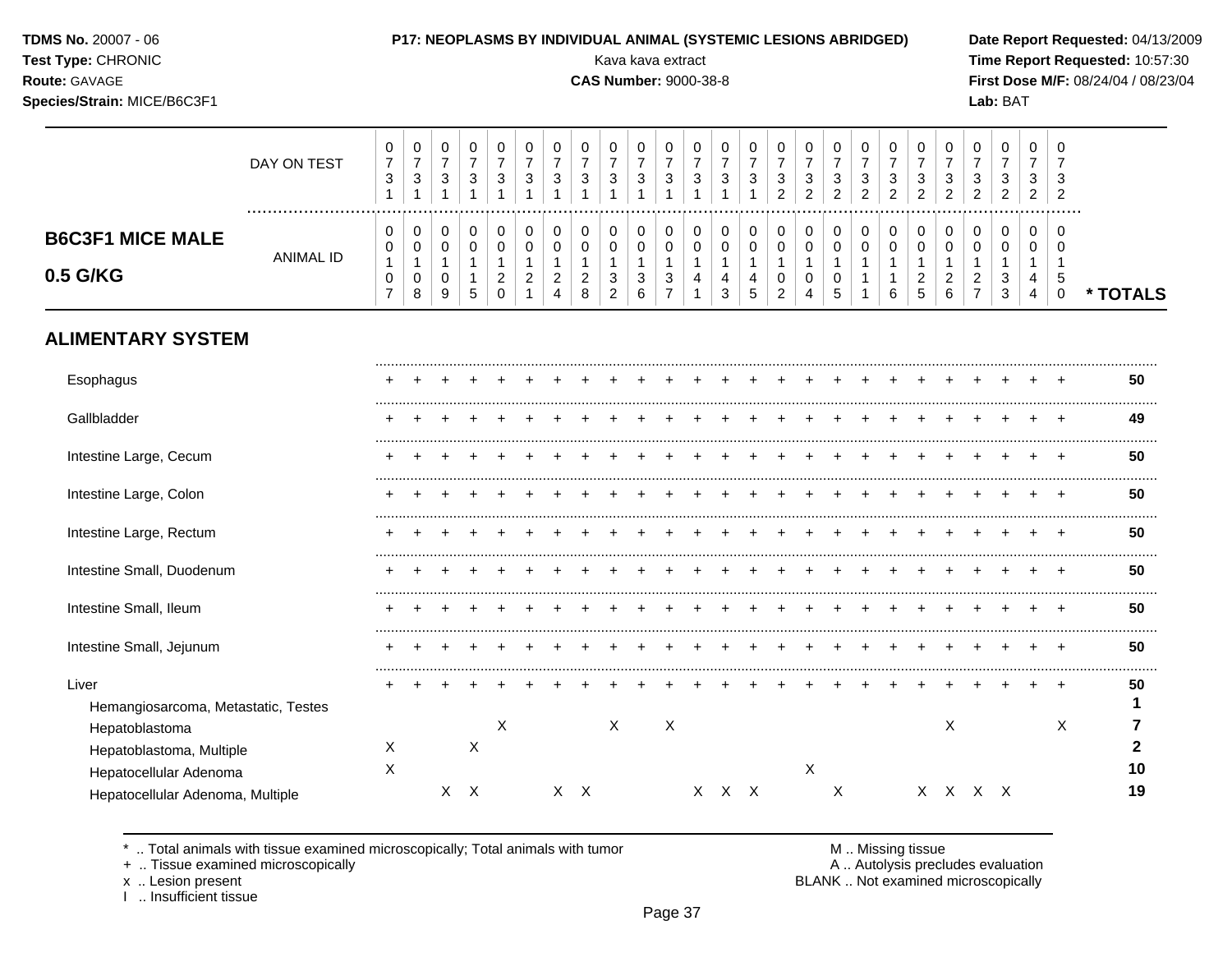| <b>TDMS No. 20007 - 06</b><br>Test Type: CHRONIC<br>Route: GAVAGE<br>Species/Strain: MICE/B6C3F1 |                  |                                                                            | P17: NEOPLASMS BY INDIVIDUAL ANIMAL (SYSTEMIC LESIONS ABRIDGED)          |                                                                                |                                                                                 |                                                                           |                                                 |                                                                          |                                                                    | Kava kava extract<br><b>CAS Number: 9000-38-8</b>                          |                                                                   |                                                                                 |                                                                             |                                                                  |                                                    |                                                              |                                                                                  |                                            |                                            |                                                                          |                                                                            |                                                                    |                                                                 | Lab: BAT                                                                              |                                                                 |                                                               | Date Report Requested: 04/13/2009<br>Time Report Requested: 10:57:30<br>First Dose M/F: 08/24/04 / 08/23/04 |
|--------------------------------------------------------------------------------------------------|------------------|----------------------------------------------------------------------------|--------------------------------------------------------------------------|--------------------------------------------------------------------------------|---------------------------------------------------------------------------------|---------------------------------------------------------------------------|-------------------------------------------------|--------------------------------------------------------------------------|--------------------------------------------------------------------|----------------------------------------------------------------------------|-------------------------------------------------------------------|---------------------------------------------------------------------------------|-----------------------------------------------------------------------------|------------------------------------------------------------------|----------------------------------------------------|--------------------------------------------------------------|----------------------------------------------------------------------------------|--------------------------------------------|--------------------------------------------|--------------------------------------------------------------------------|----------------------------------------------------------------------------|--------------------------------------------------------------------|-----------------------------------------------------------------|---------------------------------------------------------------------------------------|-----------------------------------------------------------------|---------------------------------------------------------------|-------------------------------------------------------------------------------------------------------------|
|                                                                                                  | DAY ON TEST      | $\pmb{0}$<br>$\boldsymbol{7}$<br>$\ensuremath{\mathsf{3}}$<br>$\mathbf{1}$ | $\pmb{0}$<br>$\overline{7}$<br>$\ensuremath{\mathsf{3}}$<br>$\mathbf{1}$ | $\mathbf 0$<br>$\boldsymbol{7}$<br>$\ensuremath{\mathsf{3}}$<br>$\overline{1}$ | $\boldsymbol{0}$<br>$\overline{7}$<br>$\ensuremath{\mathsf{3}}$<br>$\mathbf{1}$ | 0<br>$\overline{7}$<br>$\sqrt{3}$<br>$\mathbf{1}$                         | 0<br>$\overline{7}$<br>$\sqrt{3}$               | $\mathbf 0$<br>$\overline{7}$<br>$\sqrt{3}$                              | $\pmb{0}$<br>$\overline{7}$<br>$\sqrt{3}$<br>$\overline{1}$        | 0<br>$\overline{7}$<br>$\mathbf{3}$<br>1                                   | $\mathbf 0$<br>$\overline{7}$<br>$\sqrt{3}$<br>$\overline{1}$     | 0<br>$\overline{7}$<br>$\sqrt{3}$<br>$\overline{1}$                             | $\mathbf 0$<br>$\overline{7}$<br>$\ensuremath{\mathsf{3}}$<br>$\mathbf{1}$  | 0<br>$\overline{7}$<br>$\ensuremath{\mathsf{3}}$<br>$\mathbf{1}$ | $\pmb{0}$<br>$\overline{7}$<br>3<br>$\overline{1}$ | 0<br>$\overline{7}$<br>3<br>$\overline{2}$                   | 0<br>$\overline{7}$<br>$\sqrt{3}$<br>$\overline{a}$                              | 0<br>$\overline{7}$<br>3<br>$\overline{2}$ | 0<br>$\overline{7}$<br>3<br>$\overline{c}$ | 0<br>$\overline{7}$<br>$\ensuremath{\mathsf{3}}$<br>$\overline{a}$       | $\pmb{0}$<br>$\overline{7}$<br>$\ensuremath{\mathsf{3}}$<br>$\overline{2}$ | 0<br>$\overline{7}$<br>$\ensuremath{\mathsf{3}}$<br>$\overline{a}$ | $\mathbf 0$<br>$\overline{7}$<br>3<br>$\overline{c}$            | $\pmb{0}$<br>$\overline{7}$<br>$\ensuremath{\mathsf{3}}$<br>$\overline{2}$            | $\mathbf 0$<br>$\overline{7}$<br>3<br>$\sqrt{2}$                | $\Omega$<br>7<br>3<br>$\overline{2}$                          |                                                                                                             |
| <b>B6C3F1 MICE MALE</b><br>0.5 G/KG                                                              | <b>ANIMAL ID</b> | 0<br>$\mathbf 0$<br>1<br>$\pmb{0}$<br>$\overline{7}$                       | 0<br>$\mathbf 0$<br>$\mathbf{1}$<br>$\pmb{0}$<br>8                       | 0<br>$\mathbf 0$<br>$\mathbf{1}$<br>$\mathbf 0$<br>$\boldsymbol{9}$            | $\pmb{0}$<br>$\mathsf 0$<br>$\mathbf{1}$<br>$\mathbf{1}$<br>5                   | $\pmb{0}$<br>$\mathsf 0$<br>$\mathbf{1}$<br>$\overline{c}$<br>$\mathbf 0$ | $\pmb{0}$<br>$\pmb{0}$<br>1<br>$\boldsymbol{2}$ | 0<br>$\mathsf{O}\xspace$<br>$\mathbf{1}$<br>$\sqrt{2}$<br>$\overline{4}$ | $\pmb{0}$<br>$\mathbf 0$<br>$\overline{1}$<br>$\sqrt{2}$<br>$\, 8$ | $\pmb{0}$<br>$\mathbf 0$<br>$\mathbf{1}$<br>$\sqrt{3}$<br>$\boldsymbol{2}$ | $\pmb{0}$<br>$\mathbf 0$<br>$\mathbf{1}$<br>$\sqrt{3}$<br>$\,6\,$ | 0<br>$\mathbf 0$<br>$\mathbf{1}$<br>$\ensuremath{\mathsf{3}}$<br>$\overline{7}$ | 0<br>$\mathbf 0$<br>$\mathbf{1}$<br>$\overline{\mathbf{4}}$<br>$\mathbf{1}$ | $\pmb{0}$<br>$\mathbf 0$<br>$\mathbf{1}$<br>4<br>3               | 0<br>$\mathbf 0$<br>1<br>4<br>5                    | $\,0\,$<br>$\mathbf 0$<br>1<br>$\pmb{0}$<br>$\boldsymbol{2}$ | 0<br>$\mathsf{O}\xspace$<br>$\mathbf{1}$<br>$\pmb{0}$<br>$\overline{\mathbf{4}}$ | 0<br>$\mathbf 0$<br>1<br>0<br>5            | 0<br>$\mathbf 0$<br>1<br>$\mathbf{1}$<br>1 | $\pmb{0}$<br>$\pmb{0}$<br>$\mathbf{1}$<br>$\mathbf{1}$<br>$6\phantom{a}$ | 0<br>$\pmb{0}$<br>$\mathbf{1}$<br>$\overline{c}$<br>5                      | $\pmb{0}$<br>$\pmb{0}$<br>$\mathbf{1}$<br>$\sqrt{2}$<br>$\,6\,$    | 0<br>$\mathbf 0$<br>$\mathbf 1$<br>$\sqrt{2}$<br>$\overline{7}$ | $\pmb{0}$<br>$\mathbf 0$<br>$\mathbf{1}$<br>$\ensuremath{\mathsf{3}}$<br>$\mathbf{3}$ | $\pmb{0}$<br>$\mathbf 0$<br>$\mathbf{1}$<br>4<br>$\overline{4}$ | $\mathbf 0$<br>$\Omega$<br>$\overline{1}$<br>5<br>$\mathbf 0$ | * TOTALS                                                                                                    |
| Hepatocellular Carcinoma<br>Hepatocellular Carcinoma, Multiple                                   |                  |                                                                            |                                                                          | X                                                                              |                                                                                 | X                                                                         |                                                 | X                                                                        |                                                                    | X                                                                          |                                                                   |                                                                                 | $\boldsymbol{\mathsf{X}}$                                                   | X                                                                |                                                    |                                                              | X                                                                                |                                            |                                            |                                                                          |                                                                            | $X$ $X$                                                            |                                                                 |                                                                                       |                                                                 | X                                                             | 19<br>$\overline{7}$                                                                                        |
| Mesentery                                                                                        |                  |                                                                            |                                                                          |                                                                                |                                                                                 |                                                                           |                                                 |                                                                          |                                                                    |                                                                            |                                                                   |                                                                                 |                                                                             |                                                                  |                                                    |                                                              |                                                                                  |                                            |                                            |                                                                          |                                                                            |                                                                    |                                                                 | $\ddot{}$                                                                             |                                                                 |                                                               | $\mathbf{2}$                                                                                                |
| Pancreas                                                                                         |                  |                                                                            |                                                                          |                                                                                |                                                                                 |                                                                           |                                                 |                                                                          |                                                                    |                                                                            |                                                                   |                                                                                 |                                                                             |                                                                  |                                                    |                                                              |                                                                                  |                                            |                                            |                                                                          |                                                                            |                                                                    |                                                                 |                                                                                       |                                                                 |                                                               | 50                                                                                                          |
| Salivary Glands                                                                                  |                  |                                                                            |                                                                          |                                                                                |                                                                                 |                                                                           |                                                 |                                                                          |                                                                    |                                                                            |                                                                   |                                                                                 |                                                                             |                                                                  |                                                    |                                                              |                                                                                  |                                            |                                            |                                                                          | +                                                                          |                                                                    |                                                                 |                                                                                       |                                                                 | $\div$                                                        | .<br>50                                                                                                     |
| Stomach, Forestomach                                                                             |                  |                                                                            |                                                                          |                                                                                |                                                                                 |                                                                           |                                                 |                                                                          |                                                                    |                                                                            |                                                                   |                                                                                 |                                                                             |                                                                  |                                                    |                                                              |                                                                                  |                                            |                                            |                                                                          |                                                                            |                                                                    |                                                                 |                                                                                       |                                                                 | $\overline{ }$                                                | 50                                                                                                          |
| Stomach, Glandular                                                                               |                  |                                                                            |                                                                          |                                                                                |                                                                                 |                                                                           |                                                 |                                                                          |                                                                    |                                                                            |                                                                   |                                                                                 |                                                                             |                                                                  |                                                    |                                                              |                                                                                  |                                            |                                            |                                                                          |                                                                            |                                                                    |                                                                 |                                                                                       |                                                                 |                                                               | 50                                                                                                          |
| Tooth                                                                                            |                  | $+$                                                                        | $\overline{1}$                                                           |                                                                                |                                                                                 |                                                                           | $\ddot{}$                                       | $+$                                                                      |                                                                    |                                                                            | +                                                                 |                                                                                 |                                                                             |                                                                  |                                                    |                                                              |                                                                                  |                                            |                                            |                                                                          |                                                                            | $\ddot{}$                                                          |                                                                 |                                                                                       | $\ddot{}$                                                       |                                                               | .<br>27                                                                                                     |
| <b>CARDIOVASCULAR SYSTEM</b>                                                                     |                  |                                                                            |                                                                          |                                                                                |                                                                                 |                                                                           |                                                 |                                                                          |                                                                    |                                                                            |                                                                   |                                                                                 |                                                                             |                                                                  |                                                    |                                                              |                                                                                  |                                            |                                            |                                                                          |                                                                            |                                                                    |                                                                 |                                                                                       |                                                                 |                                                               |                                                                                                             |
| <b>Blood Vessel</b>                                                                              |                  |                                                                            |                                                                          |                                                                                |                                                                                 |                                                                           |                                                 |                                                                          |                                                                    |                                                                            |                                                                   |                                                                                 |                                                                             |                                                                  |                                                    |                                                              |                                                                                  |                                            |                                            | +                                                                        | $\div$                                                                     |                                                                    |                                                                 |                                                                                       |                                                                 |                                                               | 50                                                                                                          |
| Heart<br>Rhabdomyosarcoma                                                                        |                  |                                                                            |                                                                          |                                                                                |                                                                                 |                                                                           |                                                 |                                                                          |                                                                    |                                                                            |                                                                   |                                                                                 |                                                                             |                                                                  |                                                    |                                                              |                                                                                  |                                            |                                            |                                                                          |                                                                            |                                                                    |                                                                 |                                                                                       |                                                                 | $\div$                                                        | 50<br>1                                                                                                     |

**ENDOCRINE SYSIEM** 

\* .. Total animals with tissue examined microscopically; Total animals with tumor + .. Tissue examined microscopically

x .. Lesion present<br>I .. Insufficient tissue

M .. Missing tissue<br>A .. Autolysis precludes evaluation<br>BLANK .. Not examined microscopically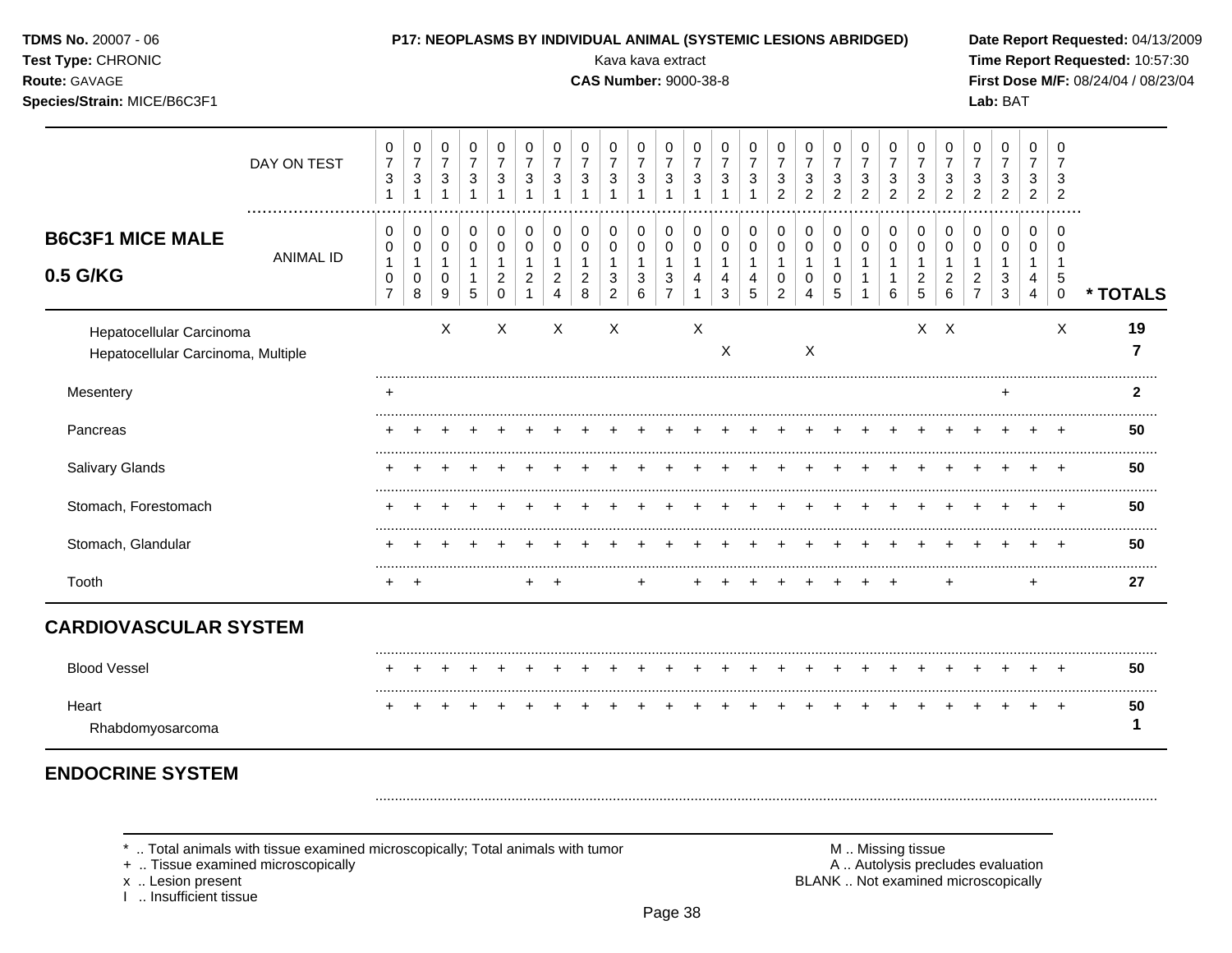| <b>TDMS No. 20007 - 06</b> |  |
|----------------------------|--|
| Test Type: CHRONIC         |  |

#### P17: NEOPLASMS BY INDIVIDUAL ANIMAL (SYSTEMIC LESIONS ABRIDGED)

Kava kava extract

**CAS Number: 9000-38-8** 

Date Report Requested: 04/13/2009 Time Report Requested: 10:57:30 First Dose M/F: 08/24/04 / 08/23/04 Lab: BAT

Route: GAVAGE Species/Strain: MICE/B6C3F1

|                                                  | DAY ON TEST | 0<br>$\overline{7}$<br>3 | 0<br>$\overline{ }$<br>3 | 0<br>$\overline{7}$<br>3 | $\Omega$<br>$\overline{7}$<br>3 | 0<br>3           | 3      | 3      | 3      | 0<br>⇁<br>3      | 0<br>$\overline{7}$<br>3 | 0<br>7<br>3 | 0<br>$\overline{ }$<br>3 | O<br>3      | 0<br>3      | 3<br>◠ | 0<br>3<br>$\overline{2}$ | 0<br>3<br>2      | 0<br>7<br>3<br>2 | 0<br>$\overline{7}$<br>3<br>$\overline{2}$ | 0<br>7<br>3<br>2 | U<br>3<br>2   | 3      | 0<br>3<br>$\overline{2}$ | 0<br>3<br>2             | 0<br>3<br>$\overline{2}$ |          |
|--------------------------------------------------|-------------|--------------------------|--------------------------|--------------------------|---------------------------------|------------------|--------|--------|--------|------------------|--------------------------|-------------|--------------------------|-------------|-------------|--------|--------------------------|------------------|------------------|--------------------------------------------|------------------|---------------|--------|--------------------------|-------------------------|--------------------------|----------|
| <b>B6C3F1 MICE MALE</b><br>0.5 G/KG              | ANIMAL ID   | 0<br>0<br>⇁              | 0<br>0<br>0<br>8         | 0<br>0<br>0<br>9         | 0<br>$\Omega$<br>5              | 0<br>0<br>2<br>0 | 0<br>0 | 0<br>∠ | 0<br>8 | 0<br>0<br>3<br>2 | 0<br>0<br>3<br>6         | 0<br>0<br>3 | 0                        | 0<br>0<br>3 | 0<br>0<br>5 | 0      | 0<br>0<br>0              | 0<br>0<br>0<br>5 | 0<br>0           | 0<br>6                                     | 0<br>0<br>2<br>5 | $\Omega$<br>6 | 0<br>∠ | 0<br>0<br>3<br>3         | $\Omega$<br>0<br>4<br>4 | .<br>0<br>5<br>0         | * TOTALS |
| <b>Adrenal Cortex</b>                            |             |                          |                          |                          |                                 |                  |        |        |        |                  |                          |             |                          |             |             |        |                          |                  |                  |                                            |                  |               |        |                          |                         |                          | 50       |
| Adrenal Medulla<br>Pheochromocytoma Benign       |             |                          |                          |                          | X                               |                  |        |        |        |                  |                          |             |                          |             |             |        |                          |                  |                  |                                            |                  |               |        |                          |                         |                          | 50       |
| Islets, Pancreatic                               |             |                          |                          |                          |                                 |                  |        |        |        |                  |                          |             |                          |             |             |        |                          |                  |                  |                                            |                  |               |        |                          |                         |                          | 50       |
| Parathyroid Gland                                |             |                          |                          |                          |                                 |                  |        |        |        |                  |                          |             |                          |             |             |        |                          |                  |                  |                                            |                  |               |        |                          |                         |                          | 46       |
| <b>Pituitary Gland</b><br>Pars Distalis, Adenoma |             |                          |                          |                          |                                 |                  |        |        |        |                  |                          |             |                          |             |             |        |                          |                  |                  |                                            |                  |               |        |                          |                         |                          | 50       |
| <b>Thyroid Gland</b>                             |             |                          |                          |                          |                                 |                  |        |        |        |                  |                          |             |                          |             |             |        |                          |                  |                  |                                            |                  |               |        |                          |                         |                          | 49       |

## **GENERAL BODY SYSTEM**

**NONE** 

## **GENITAL SYSTEM**

| <b>Coagulating Gland</b> |  |  |  |  |  |  |  |  |  |  |  |  |    |
|--------------------------|--|--|--|--|--|--|--|--|--|--|--|--|----|
| Epididymis               |  |  |  |  |  |  |  |  |  |  |  |  | 50 |
| <b>Preputial Gland</b>   |  |  |  |  |  |  |  |  |  |  |  |  | 50 |

\* .. Total animals with tissue examined microscopically; Total animals with tumor

+ .. Tissue examined microscopically

x .. Lesion present

1 .. Insufficient tissue

M .. Missing tissue A .. Autolysis precludes evaluation

BLANK .. Not examined microscopically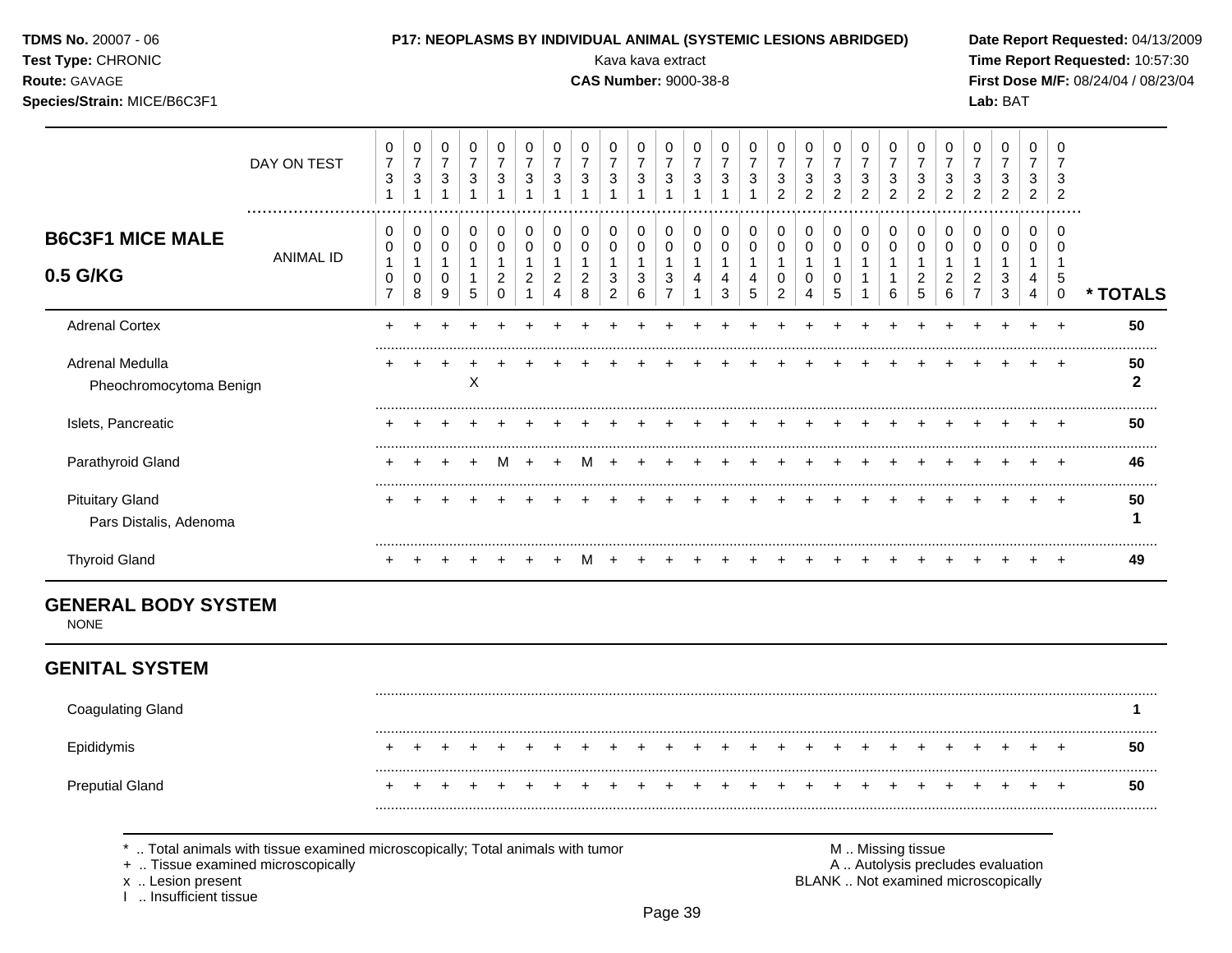TDMS No. 20007 - 06 Test Type: CHRONIC

#### P17: NEOPLASMS BY INDIVIDUAL ANIMAL (SYSTEMIC LESIONS ABRIDGED)

Kava kava extract

**CAS Number: 9000-38-8** 

Date Report Requested: 04/13/2009 Time Report Requested: 10:57:30 First Dose M/F: 08/24/04 / 08/23/04 Lab: BAT

Route: GAVAGE Species/Strain: MICE/B6C3F1

|                                     | DAY ON TEST      | 0<br>$\overline{7}$<br>3<br>1      | 0<br>$\overline{7}$<br>3<br>1            | 0<br>$\overline{7}$<br>$\ensuremath{\mathsf{3}}$<br>$\mathbf{1}$ | $\pmb{0}$<br>$\boldsymbol{7}$<br>$\ensuremath{\mathsf{3}}$<br>1 | 0<br>$\overline{7}$<br>3<br>1                           | 0<br>$\overline{7}$<br>3                     | 0<br>$\overline{7}$<br>3           | 0<br>$\overline{7}$<br>3                        | 0<br>$\overline{7}$<br>3<br>1                         | 0<br>$\overline{7}$<br>$\ensuremath{\mathsf{3}}$<br>$\mathbf 1$ | 0<br>$\overline{7}$<br>$\sqrt{3}$<br>1                                  | 0<br>$\overline{7}$<br>3<br>1           | 0<br>$\overline{7}$<br>3         | 0<br>$\overline{7}$<br>3 | 0<br>$\overline{7}$<br>3<br>$\overline{2}$                            | 0<br>$\overline{7}$<br>$\sqrt{3}$<br>$\overline{c}$ | 0<br>$\boldsymbol{7}$<br>$\mathbf{3}$<br>$\overline{2}$ | 0<br>$\overline{7}$<br>$\mathbf{3}$<br>$\overline{2}$            | 0<br>$\overline{7}$<br>3<br>$\overline{2}$ | 0<br>$\overline{7}$<br>$\sqrt{3}$<br>$\overline{2}$ | 0<br>$\overline{7}$<br>3<br>$\overline{2}$ | 0<br>$\overline{7}$<br>3<br>$\overline{2}$                                 | 0<br>$\overline{7}$<br>$\ensuremath{\mathsf{3}}$<br>$\overline{c}$ | 0<br>$\overline{7}$<br>3<br>2             | 0<br>$\overline{7}$<br>3<br>2                    |                    |
|-------------------------------------|------------------|------------------------------------|------------------------------------------|------------------------------------------------------------------|-----------------------------------------------------------------|---------------------------------------------------------|----------------------------------------------|------------------------------------|-------------------------------------------------|-------------------------------------------------------|-----------------------------------------------------------------|-------------------------------------------------------------------------|-----------------------------------------|----------------------------------|--------------------------|-----------------------------------------------------------------------|-----------------------------------------------------|---------------------------------------------------------|------------------------------------------------------------------|--------------------------------------------|-----------------------------------------------------|--------------------------------------------|----------------------------------------------------------------------------|--------------------------------------------------------------------|-------------------------------------------|--------------------------------------------------|--------------------|
| <b>B6C3F1 MICE MALE</b><br>0.5 G/KG | <b>ANIMAL ID</b> | 0<br>0<br>1<br>0<br>$\overline{7}$ | 0<br>$\pmb{0}$<br>$\mathbf{1}$<br>0<br>8 | 0<br>$\pmb{0}$<br>$\mathbf{1}$<br>$\pmb{0}$<br>9                 | 0<br>$\pmb{0}$<br>$\mathbf{1}$<br>$\mathbf{1}$<br>$\sqrt{5}$    | 0<br>0<br>$\mathbf{1}$<br>$\overline{c}$<br>$\mathbf 0$ | 0<br>0<br>$\mathbf 1$<br>$\overline{c}$<br>1 | 0<br>0<br>1<br>$\overline{c}$<br>4 | 0<br>0<br>$\mathbf{1}$<br>$\boldsymbol{2}$<br>8 | 0<br>$\pmb{0}$<br>$\mathbf{1}$<br>3<br>$\overline{c}$ | 0<br>0<br>$\mathbf{1}$<br>3<br>6                                | $\Omega$<br>$\pmb{0}$<br>$\mathbf{1}$<br>$\mathbf{3}$<br>$\overline{7}$ | $\Omega$<br>0<br>$\mathbf{1}$<br>4<br>1 | 0<br>0<br>$\mathbf{1}$<br>4<br>3 | 0<br>0<br>1<br>4<br>5    | $\pmb{0}$<br>$\pmb{0}$<br>$\mathbf{1}$<br>$\pmb{0}$<br>$\overline{2}$ | 0<br>0<br>$\mathbf{1}$<br>0<br>$\overline{4}$       | 0<br>$\pmb{0}$<br>$\mathbf{1}$<br>0<br>$5\phantom{.0}$  | 0<br>$\pmb{0}$<br>$\overline{1}$<br>$\mathbf{1}$<br>$\mathbf{1}$ | 0<br>0<br>$\mathbf{1}$<br>1<br>6           | 0<br>0<br>$\mathbf{1}$<br>$\overline{c}$<br>5       | 0<br>0<br>1<br>$\boldsymbol{2}$<br>6       | $\pmb{0}$<br>$\pmb{0}$<br>$\mathbf{1}$<br>$\overline{c}$<br>$\overline{7}$ | 0<br>$\mathsf 0$<br>$\mathbf{1}$<br>$\sqrt{3}$<br>$\sqrt{3}$       | $\Omega$<br>0<br>1<br>4<br>$\overline{4}$ | $\Omega$<br>0<br>$\mathbf 1$<br>5<br>$\mathbf 0$ | * TOTALS           |
| Prostate                            |                  |                                    |                                          |                                                                  |                                                                 |                                                         |                                              |                                    |                                                 |                                                       |                                                                 |                                                                         |                                         |                                  |                          |                                                                       |                                                     |                                                         |                                                                  |                                            |                                                     |                                            |                                                                            |                                                                    |                                           | $\div$                                           | 50                 |
| Seminal Vesicle                     |                  |                                    |                                          |                                                                  |                                                                 |                                                         |                                              |                                    |                                                 |                                                       |                                                                 |                                                                         |                                         |                                  |                          |                                                                       |                                                     |                                                         |                                                                  |                                            |                                                     |                                            |                                                                            |                                                                    |                                           |                                                  | 50                 |
| <b>Testes</b><br>Hemangiosarcoma    |                  |                                    |                                          |                                                                  |                                                                 |                                                         |                                              |                                    |                                                 |                                                       |                                                                 |                                                                         |                                         |                                  |                          |                                                                       |                                                     |                                                         |                                                                  |                                            |                                                     |                                            |                                                                            |                                                                    |                                           |                                                  | 50<br>$\mathbf 1$  |
| <b>HEMATOPOIETIC SYSTEM</b>         |                  |                                    |                                          |                                                                  |                                                                 |                                                         |                                              |                                    |                                                 |                                                       |                                                                 |                                                                         |                                         |                                  |                          |                                                                       |                                                     |                                                         |                                                                  |                                            |                                                     |                                            |                                                                            |                                                                    |                                           |                                                  |                    |
| <b>Bone Marrow</b>                  |                  |                                    |                                          |                                                                  |                                                                 |                                                         |                                              |                                    |                                                 |                                                       |                                                                 |                                                                         |                                         |                                  |                          |                                                                       |                                                     |                                                         |                                                                  |                                            |                                                     |                                            |                                                                            |                                                                    |                                           |                                                  | 50                 |
| Lymph Node                          |                  |                                    |                                          |                                                                  |                                                                 |                                                         |                                              |                                    |                                                 |                                                       |                                                                 |                                                                         |                                         |                                  | ٠                        |                                                                       |                                                     |                                                         |                                                                  |                                            |                                                     |                                            |                                                                            |                                                                    |                                           |                                                  | 3                  |
| Lymph Node, Mandibular              |                  |                                    |                                          |                                                                  |                                                                 |                                                         |                                              |                                    |                                                 |                                                       |                                                                 |                                                                         |                                         |                                  |                          |                                                                       |                                                     |                                                         |                                                                  |                                            |                                                     |                                            |                                                                            |                                                                    |                                           |                                                  | 50                 |
| Lymph Node, Mesenteric              |                  |                                    |                                          |                                                                  |                                                                 |                                                         |                                              |                                    |                                                 |                                                       |                                                                 |                                                                         |                                         |                                  |                          |                                                                       |                                                     |                                                         |                                                                  |                                            |                                                     |                                            |                                                                            |                                                                    |                                           |                                                  | 50                 |
| Spleen<br>Hemangiosarcoma           |                  |                                    |                                          |                                                                  |                                                                 |                                                         |                                              |                                    |                                                 |                                                       |                                                                 |                                                                         |                                         |                                  |                          |                                                                       |                                                     |                                                         |                                                                  |                                            |                                                     |                                            |                                                                            |                                                                    |                                           | $\overline{ }$                                   | 49<br>$\mathbf{2}$ |
| Thymus                              |                  |                                    |                                          |                                                                  |                                                                 |                                                         |                                              |                                    |                                                 |                                                       |                                                                 |                                                                         |                                         |                                  |                          |                                                                       |                                                     |                                                         |                                                                  |                                            |                                                     |                                            |                                                                            |                                                                    |                                           |                                                  | 47                 |
| <b>INTEGUMENTARY SYSTEM</b>         |                  |                                    |                                          |                                                                  |                                                                 |                                                         |                                              |                                    |                                                 |                                                       |                                                                 |                                                                         |                                         |                                  |                          |                                                                       |                                                     |                                                         |                                                                  |                                            |                                                     |                                            |                                                                            |                                                                    |                                           |                                                  |                    |
| Mammary Gland                       |                  | М                                  | M                                        | - M                                                              | M                                                               | M                                                       | M                                            | м                                  | M                                               | M                                                     | M                                                               | M                                                                       | M                                       | M                                | M                        | M                                                                     |                                                     | M M                                                     | M                                                                | M                                          | M                                                   | M                                          |                                                                            | M M                                                                | M                                         | M                                                | $\bf{0}$           |

\* .. Total animals with tissue examined microscopically; Total animals with tumor

+ .. Tissue examined microscopically

x .. Lesion present<br>I .. Insufficient tissue

M .. Missing tissue A .. Autolysis precludes evaluation BLANK .. Not examined microscopically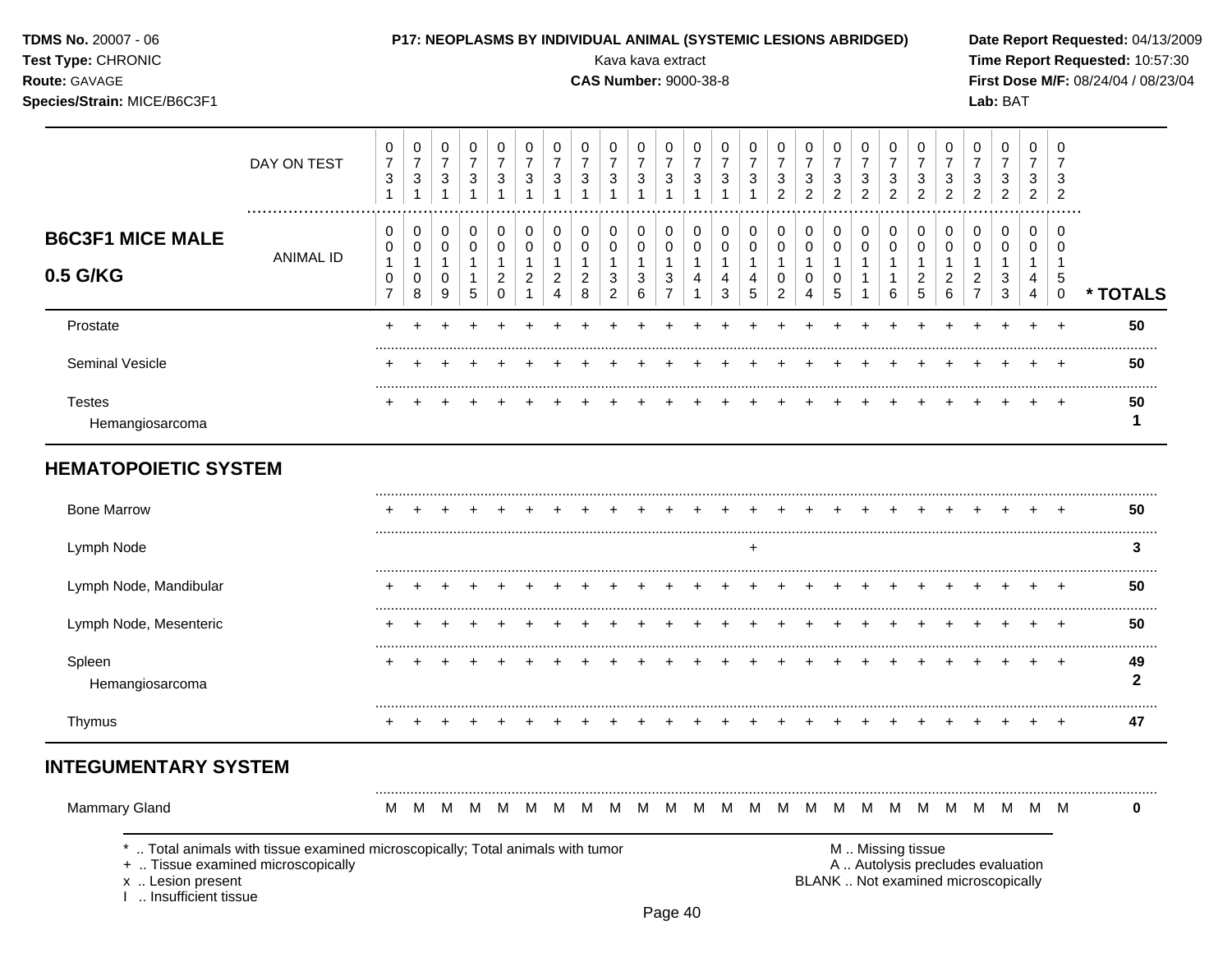| TDMS No. 20007 - 06<br>Test Type: CHRONIC<br>Route: GAVAGE<br>Species/Strain: MICE/B6C3F1                                                               |                                                                                                                    |                                               |                                                         |                                                       |                                                       |                                                                    |                                                                  |                                                            |                                          | P17: NEOPLASMS BY INDIVIDUAL ANIMAL (SYSTEMIC LESIONS ABRIDGED)<br>Kava kava extract<br><b>CAS Number: 9000-38-8</b> |                          |                                                         |                                                      |                                  |                                                     |                                    |                                                         |                                            |                                                     |                                                     |                                               |                                                       |                                                 | Lab: BAT                                                                 |                                            |                             | Date Report Requested: 04/13/2009<br>Time Report Requested: 10:57:30<br>First Dose M/F: 08/24/04 / 08/23/04 |
|---------------------------------------------------------------------------------------------------------------------------------------------------------|--------------------------------------------------------------------------------------------------------------------|-----------------------------------------------|---------------------------------------------------------|-------------------------------------------------------|-------------------------------------------------------|--------------------------------------------------------------------|------------------------------------------------------------------|------------------------------------------------------------|------------------------------------------|----------------------------------------------------------------------------------------------------------------------|--------------------------|---------------------------------------------------------|------------------------------------------------------|----------------------------------|-----------------------------------------------------|------------------------------------|---------------------------------------------------------|--------------------------------------------|-----------------------------------------------------|-----------------------------------------------------|-----------------------------------------------|-------------------------------------------------------|-------------------------------------------------|--------------------------------------------------------------------------|--------------------------------------------|-----------------------------|-------------------------------------------------------------------------------------------------------------|
|                                                                                                                                                         | DAY ON TEST                                                                                                        | 0<br>$\overline{7}$<br>3<br>$\mathbf{1}$      | 0<br>$\boldsymbol{7}$<br>$\mathbf{3}$<br>$\overline{1}$ | 0<br>$\boldsymbol{7}$<br>$\mathbf{3}$<br>$\mathbf{1}$ | 0<br>$\overline{7}$<br>$\mathbf{3}$<br>$\overline{1}$ | 0<br>$\overline{7}$<br>$\ensuremath{\mathsf{3}}$<br>$\overline{1}$ | 0<br>$\boldsymbol{7}$<br>$\sqrt{3}$<br>$\mathbf{1}$              | 0<br>$\overline{7}$<br>3<br>$\overline{1}$                 | 0<br>$\overline{7}$<br>3<br>$\mathbf{1}$ | 0<br>$\overline{7}$<br>3                                                                                             | 0<br>$\overline{7}$<br>3 | 0<br>$\boldsymbol{7}$<br>$\mathbf{3}$                   | 0<br>$\overline{7}$<br>$\mathbf{3}$<br>$\mathbf{1}$  | 0<br>$\overline{7}$<br>3         | 0<br>$\overline{7}$<br>$\sqrt{3}$<br>$\overline{1}$ | 0<br>$\overline{7}$<br>3<br>2      | 0<br>$\overline{7}$<br>$\mathbf{3}$<br>$\overline{2}$   | 0<br>$\overline{7}$<br>3<br>$\overline{2}$ | 0<br>$\overline{7}$<br>$\sqrt{3}$<br>$\overline{2}$ | 0<br>$\overline{7}$<br>$\sqrt{3}$<br>$\overline{2}$ | 0<br>$\overline{7}$<br>3<br>$\overline{2}$    | 0<br>$\overline{7}$<br>$\mathbf{3}$<br>$\overline{2}$ | 0<br>$\overline{7}$<br>3<br>$\overline{c}$      | 0<br>7<br>3<br>$\overline{2}$                                            | 0<br>$\overline{7}$<br>3<br>$\overline{2}$ | 0<br>2                      |                                                                                                             |
| <b>B6C3F1 MICE MALE</b><br>0.5 G/KG                                                                                                                     | <b>ANIMAL ID</b>                                                                                                   | 0<br>0<br>$\mathbf{1}$<br>0<br>$\overline{7}$ | 0<br>0<br>$\mathbf{1}$<br>0<br>8                        | 0<br>$\mathbf 0$<br>$\mathbf{1}$<br>0<br>9            | 0<br>0<br>$\mathbf{1}$<br>$\mathbf{1}$<br>5           | 0<br>0<br>$\mathbf{1}$<br>$\overline{a}$<br>$\Omega$               | 0<br>$\pmb{0}$<br>$\mathbf{1}$<br>$\overline{c}$<br>$\mathbf{1}$ | 0<br>0<br>$\mathbf{1}$<br>$\overline{c}$<br>$\overline{4}$ | 0<br>0<br>1<br>$\overline{2}$<br>8       | 0<br>0<br>$\mathbf{1}$<br>3<br>2                                                                                     | 0<br>0<br>1<br>3<br>6    | 0<br>$\mathbf 0$<br>$\mathbf{1}$<br>3<br>$\overline{7}$ | 0<br>$\mathbf 0$<br>$\mathbf{1}$<br>4<br>$\mathbf 1$ | 0<br>0<br>$\mathbf{1}$<br>4<br>3 | 0<br>0<br>1<br>$\overline{4}$<br>5                  | 0<br>0<br>1<br>0<br>$\overline{2}$ | 0<br>0<br>$\mathbf{1}$<br>$\mathbf 0$<br>$\overline{4}$ | 0<br>0<br>1<br>0<br>5                      | 0<br>0<br>$\mathbf{1}$<br>$\mathbf{1}$              | 0<br>0<br>6                                         | 0<br>0<br>$\mathbf{1}$<br>$\overline{c}$<br>5 | 0<br>0<br>$\overline{1}$<br>$\overline{c}$<br>6       | 0<br>0<br>1<br>$\overline{c}$<br>$\overline{7}$ | 0<br>0<br>1<br>3<br>3                                                    | 0<br>0<br>1<br>4<br>$\overline{4}$         | 0<br>-1<br>5<br>$\mathbf 0$ | * TOTALS                                                                                                    |
| Skin<br>Subcutaneous Tissue,<br>Hemangiosarcoma                                                                                                         |                                                                                                                    |                                               |                                                         |                                                       |                                                       |                                                                    |                                                                  |                                                            |                                          |                                                                                                                      |                          |                                                         |                                                      |                                  |                                                     |                                    |                                                         |                                            |                                                     |                                                     |                                               |                                                       |                                                 |                                                                          |                                            | Χ                           | 50<br>1                                                                                                     |
| <b>MUSCULOSKELETAL SYSTEM</b>                                                                                                                           |                                                                                                                    |                                               |                                                         |                                                       |                                                       |                                                                    |                                                                  |                                                            |                                          |                                                                                                                      |                          |                                                         |                                                      |                                  |                                                     |                                    |                                                         |                                            |                                                     |                                                     |                                               |                                                       |                                                 |                                                                          |                                            |                             |                                                                                                             |
| Bone                                                                                                                                                    |                                                                                                                    |                                               |                                                         |                                                       |                                                       |                                                                    |                                                                  |                                                            |                                          |                                                                                                                      |                          |                                                         |                                                      |                                  |                                                     |                                    |                                                         |                                            |                                                     |                                                     |                                               |                                                       |                                                 |                                                                          |                                            |                             | 50                                                                                                          |
| <b>Skeletal Muscle</b><br>Rhabdomyosarcoma, Metastatic, Heart                                                                                           |                                                                                                                    |                                               |                                                         |                                                       |                                                       |                                                                    |                                                                  |                                                            |                                          |                                                                                                                      |                          |                                                         |                                                      |                                  |                                                     |                                    |                                                         |                                            |                                                     |                                                     |                                               |                                                       |                                                 |                                                                          |                                            |                             |                                                                                                             |
| <b>NERVOUS SYSTEM</b>                                                                                                                                   |                                                                                                                    |                                               |                                                         |                                                       |                                                       |                                                                    |                                                                  |                                                            |                                          |                                                                                                                      |                          |                                                         |                                                      |                                  |                                                     |                                    |                                                         |                                            |                                                     |                                                     |                                               |                                                       |                                                 |                                                                          |                                            |                             |                                                                                                             |
| Brain                                                                                                                                                   |                                                                                                                    | +                                             |                                                         |                                                       |                                                       |                                                                    |                                                                  |                                                            |                                          |                                                                                                                      |                          |                                                         |                                                      |                                  |                                                     |                                    |                                                         |                                            |                                                     |                                                     |                                               |                                                       |                                                 |                                                                          |                                            |                             | 50                                                                                                          |
| <b>RESPIRATORY SYSTEM</b>                                                                                                                               |                                                                                                                    |                                               |                                                         |                                                       |                                                       |                                                                    |                                                                  |                                                            |                                          |                                                                                                                      |                          |                                                         |                                                      |                                  |                                                     |                                    |                                                         |                                            |                                                     |                                                     |                                               |                                                       |                                                 |                                                                          |                                            |                             |                                                                                                             |
| Lung<br>Alveolar/Bronchiolar Adenoma<br>Alveolar/Bronchiolar Adenoma, Multiple<br>Alveolar/Bronchiolar Carcinoma<br>Hemangiosarcoma, Metastatic, Testes |                                                                                                                    |                                               |                                                         |                                                       |                                                       |                                                                    |                                                                  |                                                            |                                          | X                                                                                                                    |                          |                                                         |                                                      |                                  | X                                                   | $X$ $X$                            |                                                         |                                            |                                                     | $\overline{+}$                                      | X                                             |                                                       |                                                 | X                                                                        | X                                          | $^{+}$                      | 50<br>$\overline{\phantom{a}}$<br>6                                                                         |
| x  Lesion present                                                                                                                                       | Total animals with tissue examined microscopically; Total animals with tumor<br>+  Tissue examined microscopically |                                               |                                                         |                                                       |                                                       |                                                                    |                                                                  |                                                            |                                          |                                                                                                                      |                          |                                                         |                                                      |                                  |                                                     |                                    |                                                         |                                            | M  Missing tissue                                   |                                                     |                                               |                                                       |                                                 | A  Autolysis precludes evaluation<br>BLANK  Not examined microscopically |                                            |                             |                                                                                                             |

I .. Insufficient tissue

Page 41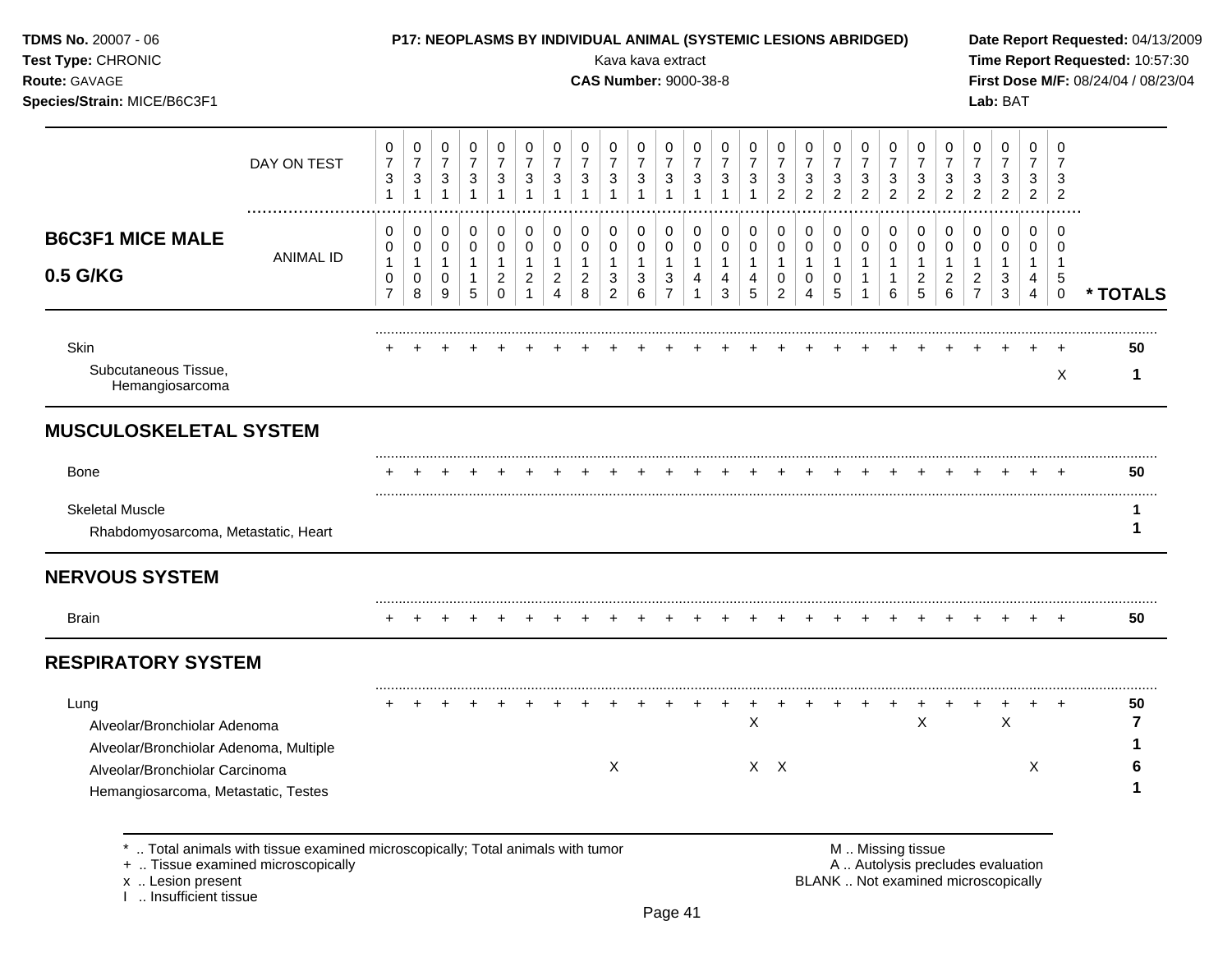| TDMS No. 20007 - 06<br>Test Type: CHRONIC<br>Route: GAVAGE<br>Species/Strain: MICE/B6C3F1                                  |                  |                                                         |                                                  |                                                                     |                                            |                                                        |                                                             |                                                            |                                                         |                                               |                                                                            | Kava kava extract                                                            | <b>CAS Number: 9000-38-8</b>                                                 |                                                   | P17: NEOPLASMS BY INDIVIDUAL ANIMAL (SYSTEMIC LESIONS ABRIDGED)  |                                                     |                                                                           |                                            |                                                                    |                                            |                                                                    |                                                                    |                                                            | Lab: BAT                                                    |                                                         |                                                       | Date Report Requested: 04/13/2009<br>Time Report Requested: 10:57:30<br>First Dose M/F: 08/24/04 / 08/23/04 |
|----------------------------------------------------------------------------------------------------------------------------|------------------|---------------------------------------------------------|--------------------------------------------------|---------------------------------------------------------------------|--------------------------------------------|--------------------------------------------------------|-------------------------------------------------------------|------------------------------------------------------------|---------------------------------------------------------|-----------------------------------------------|----------------------------------------------------------------------------|------------------------------------------------------------------------------|------------------------------------------------------------------------------|---------------------------------------------------|------------------------------------------------------------------|-----------------------------------------------------|---------------------------------------------------------------------------|--------------------------------------------|--------------------------------------------------------------------|--------------------------------------------|--------------------------------------------------------------------|--------------------------------------------------------------------|------------------------------------------------------------|-------------------------------------------------------------|---------------------------------------------------------|-------------------------------------------------------|-------------------------------------------------------------------------------------------------------------|
|                                                                                                                            | DAY ON TEST      | 0<br>$\boldsymbol{7}$<br>3<br>$\mathbf{1}$              | 0<br>$\overline{7}$<br>$\mathbf 3$<br>1          | 0<br>$\overline{7}$<br>$\sqrt{3}$<br>$\mathbf{1}$                   | 0<br>$\overline{7}$<br>$\mathbf{3}$<br>1   | 0<br>$\overline{7}$<br>$\sqrt{3}$<br>1                 | $\pmb{0}$<br>$\overline{7}$<br>$\sqrt{3}$<br>$\overline{1}$ | 0<br>$\overline{7}$<br>$\sqrt{3}$<br>$\overline{1}$        | 0<br>$\overline{7}$<br>$\ensuremath{\mathsf{3}}$        | 0<br>$\overline{7}$<br>$\sqrt{3}$             | $\pmb{0}$<br>$\overline{7}$<br>$\ensuremath{\mathsf{3}}$<br>$\overline{1}$ | $\pmb{0}$<br>$\overline{7}$<br>$\sqrt{3}$<br>$\overline{1}$                  | $\mathbf 0$<br>$\overline{7}$<br>$\ensuremath{\mathsf{3}}$<br>$\overline{1}$ | 0<br>$\overline{7}$<br>$\sqrt{3}$<br>$\mathbf{1}$ | 0<br>$\overline{7}$<br>$\ensuremath{\mathsf{3}}$<br>$\mathbf{1}$ | 0<br>$\overline{7}$<br>$\sqrt{3}$<br>$\overline{2}$ | $\Omega$<br>$\overline{7}$<br>$\ensuremath{\mathsf{3}}$<br>$\overline{2}$ | 0<br>$\overline{7}$<br>3<br>$\overline{2}$ | 0<br>$\overline{7}$<br>$\ensuremath{\mathsf{3}}$<br>$\overline{2}$ | 0<br>$\overline{7}$<br>3<br>$\overline{2}$ | 0<br>$\overline{7}$<br>$\ensuremath{\mathsf{3}}$<br>$\overline{2}$ | 0<br>$\overline{7}$<br>$\ensuremath{\mathsf{3}}$<br>$\overline{2}$ | 0<br>$\overline{7}$<br>3<br>$\overline{2}$                 | $\pmb{0}$<br>$\overline{7}$<br>$\sqrt{3}$<br>$\overline{c}$ | 0<br>$\overline{7}$<br>3<br>$\overline{2}$              | $\mathbf 0$<br>$\overline{7}$<br>3<br>$\overline{2}$  |                                                                                                             |
| <b>B6C3F1 MICE MALE</b><br>0.5 G/KG                                                                                        | <b>ANIMAL ID</b> | 0<br>0<br>$\mathbf{1}$<br>$\mathbf 0$<br>$\overline{7}$ | 0<br>0<br>$\mathbf{1}$<br>$\mathbf 0$<br>$\bf 8$ | 0<br>$\mathbf 0$<br>$\mathbf{1}$<br>$\mathbf 0$<br>$\boldsymbol{9}$ | 0<br>0<br>$\mathbf{1}$<br>$\mathbf 1$<br>5 | 0<br>0<br>$\mathbf{1}$<br>$\boldsymbol{2}$<br>$\Omega$ | 0<br>0<br>$\mathbf{1}$<br>$\overline{c}$<br>$\overline{1}$  | 0<br>0<br>$\mathbf{1}$<br>$\overline{c}$<br>$\overline{4}$ | 0<br>$\mathbf 0$<br>$\mathbf{1}$<br>$\overline{2}$<br>8 | 0<br>0<br>$\mathbf{1}$<br>3<br>$\overline{2}$ | 0<br>$\mathsf{O}\xspace$<br>$\mathbf{1}$<br>$\sqrt{3}$<br>$6\phantom{a}$   | $\mathbf 0$<br>$\mathbf 0$<br>$\mathbf{1}$<br>$\mathbf{3}$<br>$\overline{7}$ | 0<br>$\mathbf 0$<br>$\mathbf{1}$<br>$\overline{4}$<br>$\mathbf{1}$           | 0<br>0<br>$\mathbf{1}$<br>4<br>3                  | 0<br>$\mathbf 0$<br>$\mathbf{1}$<br>$\overline{4}$<br>5          | 0<br>0<br>$\mathbf{1}$<br>$\mathbf 0$<br>$\sqrt{2}$ | 0<br>$\mathbf 0$<br>1<br>$\mathbf 0$<br>4                                 | 0<br>0<br>1<br>0<br>5                      | 0<br>$\mathbf 0$<br>1<br>1                                         | 0<br>0<br>$\mathbf{1}$<br>$\mathbf 1$<br>6 | 0<br>0<br>$\mathbf{1}$<br>$\overline{c}$<br>5                      | 0<br>$\mathbf 0$<br>$\mathbf{1}$<br>$\overline{c}$<br>6            | 0<br>0<br>$\mathbf{1}$<br>$\overline{c}$<br>$\overline{7}$ | 0<br>0<br>1<br>3<br>$\mathbf{3}$                            | 0<br>$\mathbf 0$<br>$\mathbf{1}$<br>4<br>$\overline{4}$ | $\Omega$<br>$\Omega$<br>$\mathbf 1$<br>5<br>$\pmb{0}$ | * TOTALS                                                                                                    |
| Hepatoblastoma, Metastatic, Liver<br>Hepatocellular Carcinoma, Metastatic,<br>Liver<br>Rhabdomyosarcoma, Metastatic, Heart |                  |                                                         |                                                  |                                                                     | $\times$                                   |                                                        |                                                             |                                                            |                                                         |                                               |                                                                            |                                                                              | X                                                                            |                                                   |                                                                  |                                                     |                                                                           |                                            |                                                                    |                                            |                                                                    |                                                                    |                                                            |                                                             |                                                         | X                                                     | 1<br>7                                                                                                      |
| Nose                                                                                                                       |                  |                                                         |                                                  |                                                                     |                                            |                                                        |                                                             |                                                            |                                                         |                                               |                                                                            |                                                                              |                                                                              |                                                   |                                                                  |                                                     |                                                                           |                                            |                                                                    |                                            |                                                                    |                                                                    |                                                            |                                                             |                                                         |                                                       | 50                                                                                                          |
| Trachea                                                                                                                    |                  |                                                         |                                                  |                                                                     |                                            |                                                        |                                                             |                                                            |                                                         |                                               |                                                                            |                                                                              |                                                                              |                                                   |                                                                  |                                                     |                                                                           |                                            |                                                                    |                                            |                                                                    |                                                                    |                                                            |                                                             |                                                         |                                                       | 50                                                                                                          |
| <b>SPECIAL SENSES SYSTEM</b>                                                                                               |                  |                                                         |                                                  |                                                                     |                                            |                                                        |                                                             |                                                            |                                                         |                                               |                                                                            |                                                                              |                                                                              |                                                   |                                                                  |                                                     |                                                                           |                                            |                                                                    |                                            |                                                                    |                                                                    |                                                            |                                                             |                                                         |                                                       |                                                                                                             |
| Eye                                                                                                                        |                  |                                                         |                                                  |                                                                     |                                            |                                                        |                                                             |                                                            |                                                         |                                               |                                                                            |                                                                              |                                                                              |                                                   |                                                                  |                                                     |                                                                           |                                            |                                                                    |                                            |                                                                    |                                                                    |                                                            |                                                             |                                                         |                                                       | 50                                                                                                          |
| <b>Harderian Gland</b><br>Adenoma<br>Carcinoma                                                                             |                  |                                                         |                                                  | $+$                                                                 | $\ddot{}$<br>$\times$                      |                                                        | $\overline{ }$<br>X                                         |                                                            |                                                         |                                               | $\overline{+}$                                                             | $\ddot{}$<br>$\pmb{\times}$                                                  | $\ddot{}$                                                                    |                                                   |                                                                  |                                                     |                                                                           | $\ddot{}$                                  | $\ddot{}$                                                          | $\overline{+}$<br>X                        | $+$                                                                | $\ddot{}$                                                          |                                                            |                                                             | $+$                                                     | $+$                                                   | 50<br>3<br>1                                                                                                |
| <b>URINARY SYSTEM</b>                                                                                                      |                  |                                                         |                                                  |                                                                     |                                            |                                                        |                                                             |                                                            |                                                         |                                               |                                                                            |                                                                              |                                                                              |                                                   |                                                                  |                                                     |                                                                           |                                            |                                                                    |                                            |                                                                    |                                                                    |                                                            |                                                             |                                                         |                                                       |                                                                                                             |
| Kidney                                                                                                                     |                  |                                                         |                                                  |                                                                     |                                            |                                                        |                                                             |                                                            |                                                         |                                               |                                                                            |                                                                              |                                                                              |                                                   |                                                                  |                                                     |                                                                           |                                            |                                                                    |                                            |                                                                    |                                                                    |                                                            |                                                             |                                                         | $\overline{+}$                                        | 50                                                                                                          |
| <b>Urinary Bladder</b>                                                                                                     |                  |                                                         |                                                  |                                                                     |                                            |                                                        |                                                             |                                                            |                                                         |                                               |                                                                            |                                                                              |                                                                              |                                                   |                                                                  |                                                     |                                                                           |                                            |                                                                    | $\div$                                     | $\ddot{}$                                                          | $\div$                                                             |                                                            |                                                             |                                                         | $+$                                                   | 50                                                                                                          |

# **SYSTEMIC LESIONS**

\* .. Total animals with tissue examined microscopically; Total animals with tumor + .. Tissue examined microscopically

x .. Lesion present<br>I .. Insufficient tissue

M .. Missing tissue<br>A .. Autolysis precludes evaluation<br>BLANK .. Not examined microscopically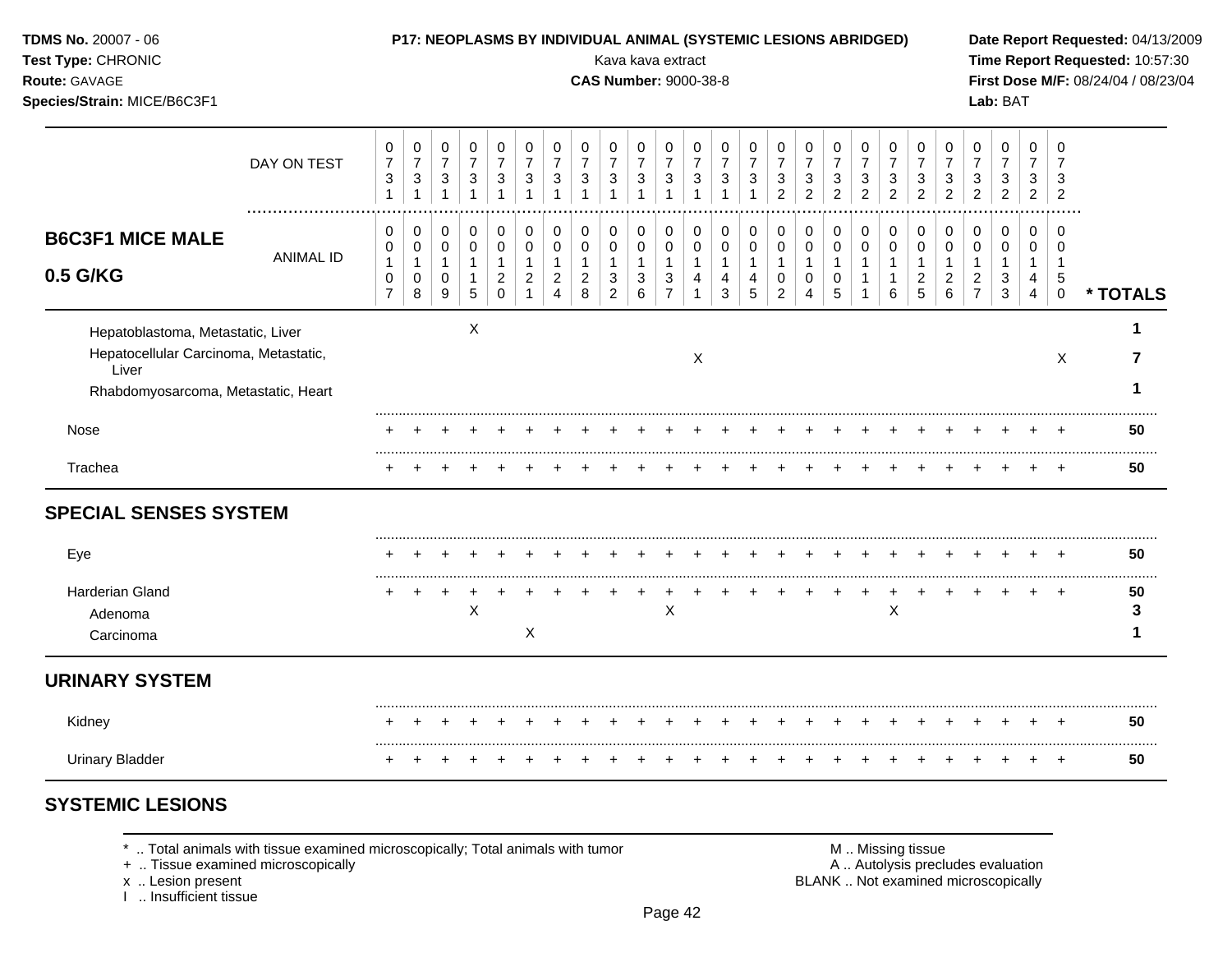| TDMS No. 20007 - 06<br>Test Type: CHRONIC<br>Route: GAVAGE<br>Species/Strain: MICE/B6C3F1 |               |                     |                          |                          |                          |                                               |                          |                     |                     | <b>P17: NEOPLASMS BY INDIVIDUAL ANIMAL (SYSTEMIC LESIONS ABRIDGED)</b><br>Kava kava extract<br><b>CAS Number: 9000-38-8</b> |                     |                          |                          |                     |                     |                               |        |                                    |        |                                       |                                                       |                                       |                     | Lab: BAT |                                            | Date Report Requested: 04/13/2009<br>Time Report Requested: 10:57:30<br>First Dose M/F: 08/24/04 / 08/23/04 |
|-------------------------------------------------------------------------------------------|---------------|---------------------|--------------------------|--------------------------|--------------------------|-----------------------------------------------|--------------------------|---------------------|---------------------|-----------------------------------------------------------------------------------------------------------------------------|---------------------|--------------------------|--------------------------|---------------------|---------------------|-------------------------------|--------|------------------------------------|--------|---------------------------------------|-------------------------------------------------------|---------------------------------------|---------------------|----------|--------------------------------------------|-------------------------------------------------------------------------------------------------------------|
|                                                                                           | DAY ON TEST   | $\overline{7}$<br>3 | 0<br>$\overline{ }$<br>3 | 0<br>$\overline{ }$<br>3 | 0<br>$\overline{z}$<br>3 | $\boldsymbol{7}$<br>$\ensuremath{\mathsf{3}}$ | 0<br>$\overline{7}$<br>3 | $\overline{7}$<br>3 | $\overline{ }$<br>3 | $\overline{7}$<br>3                                                                                                         | $\overline{ }$<br>3 | 0<br>$\overline{7}$<br>3 | 0<br>$\overline{7}$<br>3 | $\overline{z}$<br>3 | $\overline{7}$<br>3 | 0<br>$\overline{7}$<br>3<br>2 | 3      | $\overline{\phantom{a}}$<br>3<br>2 | 3<br>2 | $\overline{ }$<br>3<br>$\overline{2}$ | 0<br>$\overline{7}$<br>$\ensuremath{\mathsf{3}}$<br>2 | $\overline{7}$<br>3<br>$\overline{2}$ | $\overline{ }$<br>3 | 3<br>2   | 0<br>$\overline{ }$<br>3<br>$\overline{2}$ |                                                                                                             |
| <b>B6C3F1 MICE MALE</b><br>0.5 G/KG                                                       | <br>ANIMAL ID | 0                   | 0<br>8                   | 0<br>0<br>0<br>9         | 0<br>0<br>5              | 0<br>2                                        | 0<br>0<br>2              | 0                   | 8                   |                                                                                                                             | 0<br>3<br>6         | 0<br>0<br>3              | 0<br>0                   | 0<br>3              | 0                   | $\mathbf 0$<br>0<br>2         | 0<br>4 | 0<br>5                             |        | 0<br>0<br>6                           | 0<br>0<br>$\overline{2}$<br>5                         | 0<br>0<br>2<br>6                      | 0<br>0              | 0<br>3   | 0<br>0<br>4<br>4                           | * TOTALS                                                                                                    |
| Multiple Organ<br>Histiocytic Sarcoma<br>Lymphoma Malignant                               |               |                     |                          |                          |                          |                                               |                          |                     |                     |                                                                                                                             |                     |                          |                          |                     | х                   |                               |        |                                    |        |                                       |                                                       |                                       |                     |          |                                            | 50                                                                                                          |

x .. Lesion present<br>I .. Insufficient tissue

+ .. Tissue examined microscopically  $\blacksquare$  A .. Autolysis precludes evaluation M .. Missing tissue<br>A .. Autolysis precludes evaluation<br>BLANK .. Not examined microscopically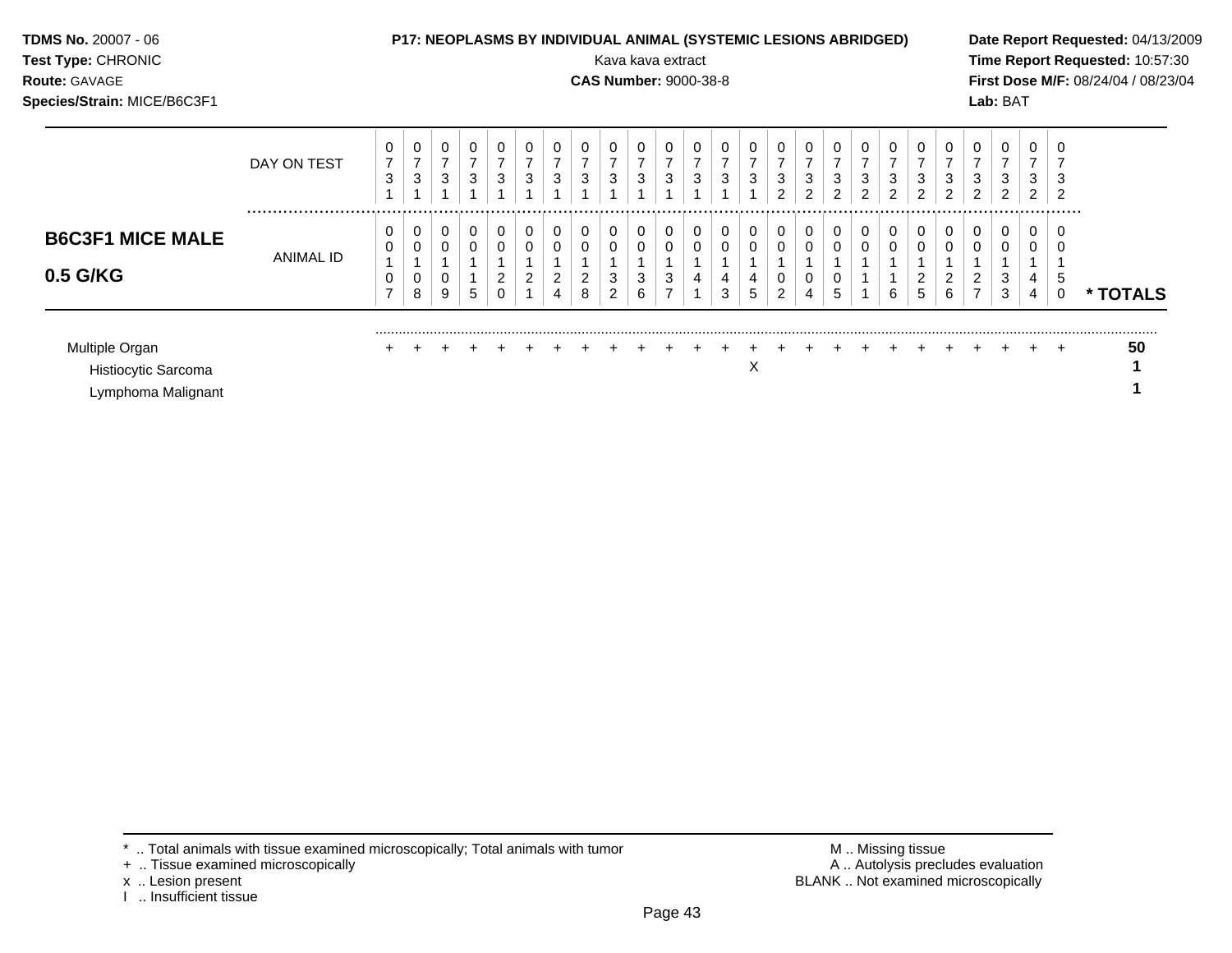| <b>TDMS No. 20007 - 06</b> |  |
|----------------------------|--|
| Test Type: CHRONIC         |  |

Route: GAVAGE

#### P17: NEOPLASMS BY INDIVIDUAL ANIMAL (SYSTEMIC LESIONS ABRIDGED)

Kava kava extract

**CAS Number: 9000-38-8** 

000000000000000000000000000000000

Date Report Requested: 04/13/2009 Time Report Requested: 10:57:30 First Dose M/F: 08/24/04 / 08/23/04 Lab: BAT

## Species/Strain: MICE/B6C3F1

|                                                    | DAY ON TEST<br>. | 3<br>9<br>$\overline{2}$                                   | 4<br>6<br>$\sqrt{5}$                      | $\,$ 5 $\,$<br>$\overline{a}$<br>$\overline{7}$           | $\sqrt{5}$<br>$\overline{7}$<br>$\overline{4}$   | $\,$ 5 $\,$<br>$\bf8$<br>$\overline{2}$                                   | 5<br>8<br>$\overline{2}$                                          | 5<br>$\boldsymbol{9}$<br>5                             | 5<br>9<br>6                                             | 5<br>9<br>6                             | 6<br>6<br>8             | $\,6\,$<br>$\overline{7}$<br>3 | 6<br>$\boldsymbol{9}$<br>$\overline{2}$      | $\overline{7}$<br>$\pmb{0}$<br>$\overline{7}$ | $\overline{7}$<br>$\mathbf{1}$<br>8                   | $\overline{7}$<br>3<br>0                   | $\overline{7}$<br>3<br>$\mathbf 0$                 | $\overline{7}$<br>$\mathbf{3}$<br>$\mathbf 0$ | $\overline{7}$<br>$\mathbf{3}$<br>$\mathbf 0$ | $\overline{7}$<br>$\sqrt{3}$<br>$\mathbf 0$ | $\overline{7}$<br>$\sqrt{3}$                 | $\overline{7}$<br>$\sqrt{3}$                      | $\overline{7}$<br>3                                     | $\overline{7}$<br>3<br>1   | $\overline{7}$<br>3<br>$\mathbf{1}$ | $\overline{7}$<br>3<br>-1                                       |                 |
|----------------------------------------------------|------------------|------------------------------------------------------------|-------------------------------------------|-----------------------------------------------------------|--------------------------------------------------|---------------------------------------------------------------------------|-------------------------------------------------------------------|--------------------------------------------------------|---------------------------------------------------------|-----------------------------------------|-------------------------|--------------------------------|----------------------------------------------|-----------------------------------------------|-------------------------------------------------------|--------------------------------------------|----------------------------------------------------|-----------------------------------------------|-----------------------------------------------|---------------------------------------------|----------------------------------------------|---------------------------------------------------|---------------------------------------------------------|----------------------------|-------------------------------------|-----------------------------------------------------------------|-----------------|
| <b>B6C3F1 MICE MALE</b><br>1.0 G/KG                | <b>ANIMAL ID</b> | 0<br>0<br>$\mathbf{1}$<br>$\overline{7}$<br>$\overline{4}$ | $\mathbf 0$<br>0<br>1<br>$\,$ 5 $\,$<br>5 | $\pmb{0}$<br>$\pmb{0}$<br>$\mathbf{1}$<br>$\sqrt{5}$<br>3 | $\pmb{0}$<br>$\pmb{0}$<br>$\mathbf{1}$<br>6<br>9 | $\mathbf 0$<br>$\mathsf{O}\xspace$<br>$\mathbf{1}$<br>$\overline{7}$<br>3 | $\mathbf 0$<br>$\mathsf 0$<br>$\mathbf{1}$<br>$\overline{7}$<br>6 | $\mathbf 0$<br>$\mathbf 0$<br>$\overline{1}$<br>9<br>3 | 0<br>$\mathbf 0$<br>$\mathbf{1}$<br>5<br>$\overline{2}$ | 0<br>$\Omega$<br>$\mathbf{1}$<br>5<br>6 | 0<br>0<br>1<br>$\Omega$ | 0<br>$\mathbf 0$<br>6<br>2     | 0<br>$\mathbf 0$<br>1<br>$\overline{7}$<br>8 | 0<br>$\pmb{0}$<br>1<br>9<br>8                 | 0<br>$\mathbf 0$<br>$\mathbf{1}$<br>8<br>$\mathbf{1}$ | 0<br>$\mathbf 0$<br>$\mathbf{1}$<br>5<br>9 | 0<br>$\mathbf 0$<br>$\overline{1}$<br>6<br>$\,8\,$ | 0<br>$\pmb{0}$<br>1<br>8<br>$\Omega$          | 0<br>$\mathbf 0$<br>$\mathbf{1}$<br>8<br>6    | 0<br>$\pmb{0}$<br>$\mathbf{1}$<br>8<br>9    | 0<br>$\pmb{0}$<br>$\mathbf{1}$<br>$\sqrt{5}$ | 0<br>$\pmb{0}$<br>$\mathbf{1}$<br>$\sqrt{5}$<br>4 | 0<br>$\mathbf 0$<br>$\mathbf{1}$<br>5<br>$\overline{7}$ | 0<br>$\mathbf 0$<br>1<br>6 | 0<br>0<br>$\mathbf{1}$<br>6<br>6    | 0<br>$\mathbf 0$<br>$\overline{1}$<br>$\,6\,$<br>$\overline{7}$ | males<br>(cont) |
| <b>ALIMENTARY SYSTEM</b>                           |                  |                                                            |                                           |                                                           |                                                  |                                                                           |                                                                   |                                                        |                                                         |                                         |                         |                                |                                              |                                               |                                                       |                                            |                                                    |                                               |                                               |                                             |                                              |                                                   |                                                         |                            |                                     |                                                                 |                 |
| Esophagus                                          |                  |                                                            |                                           |                                                           |                                                  |                                                                           |                                                                   |                                                        |                                                         |                                         |                         |                                |                                              |                                               |                                                       |                                            |                                                    |                                               |                                               |                                             |                                              |                                                   |                                                         |                            |                                     |                                                                 |                 |
| Gallbladder                                        |                  |                                                            |                                           |                                                           |                                                  |                                                                           |                                                                   |                                                        |                                                         |                                         |                         |                                |                                              |                                               |                                                       |                                            |                                                    |                                               |                                               |                                             |                                              |                                                   | M                                                       | $\ddot{}$                  |                                     |                                                                 |                 |
| Intestine Large, Cecum                             |                  |                                                            |                                           |                                                           |                                                  |                                                                           |                                                                   |                                                        |                                                         |                                         |                         |                                |                                              |                                               |                                                       |                                            |                                                    |                                               |                                               |                                             |                                              |                                                   |                                                         |                            |                                     |                                                                 |                 |
| Intestine Large, Colon                             |                  |                                                            |                                           |                                                           |                                                  |                                                                           |                                                                   |                                                        |                                                         |                                         |                         |                                |                                              |                                               |                                                       |                                            |                                                    |                                               |                                               |                                             |                                              |                                                   |                                                         |                            |                                     |                                                                 |                 |
| Intestine Large, Rectum                            |                  |                                                            |                                           |                                                           |                                                  |                                                                           |                                                                   |                                                        |                                                         |                                         |                         |                                |                                              |                                               |                                                       |                                            |                                                    |                                               |                                               |                                             |                                              |                                                   |                                                         |                            |                                     |                                                                 |                 |
| Intestine Small, Duodenum                          |                  |                                                            |                                           |                                                           |                                                  |                                                                           |                                                                   |                                                        |                                                         |                                         |                         |                                |                                              |                                               |                                                       |                                            |                                                    |                                               |                                               |                                             |                                              |                                                   |                                                         |                            |                                     |                                                                 |                 |
| Intestine Small, Ileum                             |                  |                                                            |                                           |                                                           |                                                  |                                                                           |                                                                   |                                                        |                                                         |                                         |                         |                                |                                              |                                               |                                                       |                                            |                                                    |                                               |                                               |                                             |                                              |                                                   |                                                         |                            |                                     |                                                                 |                 |
| Intestine Small, Jejunum<br>Adenoma                |                  |                                                            |                                           |                                                           |                                                  |                                                                           |                                                                   |                                                        |                                                         |                                         |                         |                                |                                              |                                               |                                                       |                                            |                                                    |                                               |                                               |                                             |                                              |                                                   |                                                         |                            |                                     |                                                                 |                 |
| Liver                                              |                  |                                                            |                                           |                                                           |                                                  |                                                                           |                                                                   |                                                        |                                                         |                                         |                         |                                |                                              |                                               |                                                       |                                            |                                                    |                                               |                                               |                                             |                                              |                                                   |                                                         |                            |                                     |                                                                 |                 |
| Hemangiosarcoma<br>Hepatoblastoma                  |                  |                                                            | X                                         |                                                           |                                                  |                                                                           | $X$ $X$                                                           |                                                        |                                                         |                                         |                         |                                |                                              |                                               | X                                                     |                                            | X                                                  |                                               |                                               |                                             |                                              |                                                   |                                                         |                            |                                     | X                                                               |                 |
| Hepatoblastoma, Multiple<br>Hepatocellular Adenoma |                  |                                                            |                                           |                                                           |                                                  | $X$ $X$                                                                   |                                                                   |                                                        |                                                         |                                         | X                       | $\mathsf X$                    |                                              | X                                             |                                                       |                                            | $\times$                                           |                                               |                                               |                                             |                                              |                                                   |                                                         |                            |                                     |                                                                 |                 |

.. Total animals with tissue examined microscopically; Total animals with tumor  $\star$ 

+ .. Tissue examined microscopically

x .. Lesion present

I .. Insufficient tissue

M .. Missing tissue<br>A .. Autolysis precludes evaluation

BLANK .. Not examined microscopically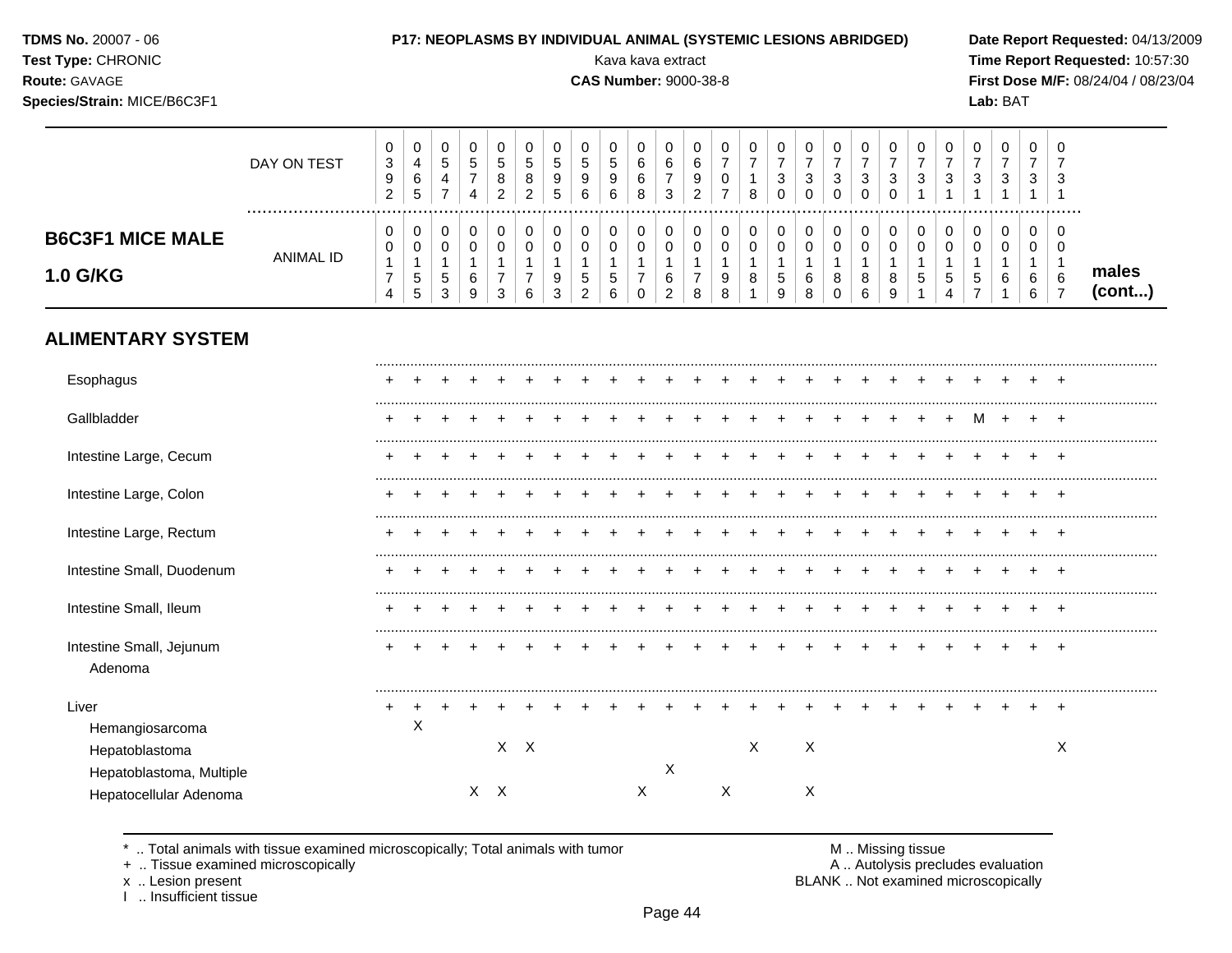| TDMS No. 20007 - 06<br>Test Type: CHRONIC<br>Route: GAVAGE<br>Species/Strain: MICE/B6C3F1                                      |                  |                                                                  | P17: NEOPLASMS BY INDIVIDUAL ANIMAL (SYSTEMIC LESIONS ABRIDGED)     |                                                                |                                                                     |                                                                   |                                                |                                                      |                                                        | Kava kava extract<br><b>CAS Number: 9000-38-8</b> |                                                                |                                                          |                                                              |                                              |                                                                       |                                                       |                                                  |                                                                        |                                                                           |                                                  |                                                                              |                                                                              |                                          | Lab: BAT                                                     |                                                    |                                                      | Date Report Requested: 04/13/2009<br>Time Report Requested: 10:57:30<br>First Dose M/F: 08/24/04 / 08/23/04 |
|--------------------------------------------------------------------------------------------------------------------------------|------------------|------------------------------------------------------------------|---------------------------------------------------------------------|----------------------------------------------------------------|---------------------------------------------------------------------|-------------------------------------------------------------------|------------------------------------------------|------------------------------------------------------|--------------------------------------------------------|---------------------------------------------------|----------------------------------------------------------------|----------------------------------------------------------|--------------------------------------------------------------|----------------------------------------------|-----------------------------------------------------------------------|-------------------------------------------------------|--------------------------------------------------|------------------------------------------------------------------------|---------------------------------------------------------------------------|--------------------------------------------------|------------------------------------------------------------------------------|------------------------------------------------------------------------------|------------------------------------------|--------------------------------------------------------------|----------------------------------------------------|------------------------------------------------------|-------------------------------------------------------------------------------------------------------------|
|                                                                                                                                | DAY ON TEST      | $\mathbf 0$<br>$\mathbf 3$<br>$\boldsymbol{9}$<br>$\overline{2}$ | $\mathbf 0$<br>$\overline{\mathbf{4}}$<br>$\,6\,$<br>$\overline{5}$ | $\mathbf 0$<br>$\sqrt{5}$<br>$\overline{4}$<br>$\overline{7}$  | $\mathbf 0$<br>$\overline{5}$<br>$\boldsymbol{7}$<br>$\overline{4}$ | $\mathbf 0$<br>$\overline{5}$<br>8<br>$\overline{2}$              | 0<br>$\mathbf 5$<br>$\bf 8$<br>$\overline{a}$  | 0<br>$\sqrt{5}$<br>$\boldsymbol{9}$<br>5             | $\Omega$<br>$\sqrt{5}$<br>9<br>$6\phantom{1}$          | $\Omega$<br>5<br>9<br>6                           | $\mathbf 0$<br>$\,6\,$<br>$\,6$<br>8                           | $\mathbf 0$<br>$\,6\,$<br>$\overline{7}$<br>$\mathbf{3}$ | $\mathbf 0$<br>$\,6\,$<br>$\boldsymbol{9}$<br>$\overline{2}$ | 0<br>$\overline{7}$<br>0<br>$\overline{7}$   | $\mathbf 0$<br>$\overline{7}$<br>1<br>8                               | 0<br>$\overline{7}$<br>3<br>$\mathbf 0$               | 0<br>$\overline{7}$<br>$\sqrt{3}$<br>$\mathbf 0$ | $\Omega$<br>$\overline{7}$<br>$\ensuremath{\mathsf{3}}$<br>$\mathbf 0$ | $\mathbf 0$<br>$\overline{7}$<br>$\ensuremath{\mathsf{3}}$<br>$\mathbf 0$ | 0<br>$\overline{7}$<br>$\sqrt{3}$<br>$\mathbf 0$ | $\mathbf 0$<br>$\overline{7}$<br>$\ensuremath{\mathsf{3}}$<br>$\overline{1}$ | $\mathbf 0$<br>$\overline{7}$<br>$\ensuremath{\mathsf{3}}$<br>$\overline{1}$ | 0<br>$\overline{7}$<br>3<br>$\mathbf{1}$ | $\Omega$<br>$\overline{7}$<br>3<br>$\mathbf{1}$              | $\mathbf 0$<br>$\overline{7}$<br>3<br>$\mathbf{1}$ | $\Omega$<br>$\overline{7}$<br>3<br>$\overline{1}$    |                                                                                                             |
| <b>B6C3F1 MICE MALE</b><br><b>1.0 G/KG</b>                                                                                     | <b>ANIMAL ID</b> | 0<br>0<br>$\mathbf{1}$<br>$\overline{7}$<br>$\overline{4}$       | $\mathbf 0$<br>$\mathbf 0$<br>$\mathbf{1}$<br>$\sqrt{5}$<br>5       | 0<br>$\mathbf 0$<br>$\mathbf{1}$<br>$\sqrt{5}$<br>$\mathbf{3}$ | $\mathbf 0$<br>$\mathbf 0$<br>$\mathbf{1}$<br>$\,6$<br>9            | $\mathbf 0$<br>$\mathbf 0$<br>$\mathbf{1}$<br>$\overline{7}$<br>3 | 0<br>$\mathbf 0$<br>1<br>$\boldsymbol{7}$<br>6 | $\mathbf 0$<br>$\mathbf 0$<br>$\mathbf{1}$<br>9<br>3 | 0<br>$\mathbf 0$<br>1<br>$\mathbf 5$<br>$\overline{2}$ | 0<br>0<br>$\mathbf{1}$<br>5<br>6                  | 0<br>$\mathbf 0$<br>$\mathbf{1}$<br>$\overline{7}$<br>$\Omega$ | 0<br>0<br>$\mathbf{1}$<br>6<br>$\overline{2}$            | 0<br>$\mathbf 0$<br>$\mathbf{1}$<br>$\overline{7}$<br>8      | 0<br>$\mathbf 0$<br>$\overline{1}$<br>9<br>8 | $\mathbf 0$<br>$\mathbf 0$<br>$\mathbf{1}$<br>$\bf 8$<br>$\mathbf{1}$ | 0<br>$\mathbf 0$<br>1<br>$\sqrt{5}$<br>$\overline{9}$ | 0<br>$\mathbf 0$<br>$\mathbf{1}$<br>6<br>8       | 0<br>$\mathbf 0$<br>$\mathbf{1}$<br>8<br>$\Omega$                      | 0<br>$\mathbf 0$<br>$\mathbf{1}$<br>8<br>6                                | 0<br>$\mathbf 0$<br>1<br>8<br>9                  | $\mathbf 0$<br>$\mathbf 0$<br>$\mathbf{1}$<br>$\sqrt{5}$<br>$\mathbf{1}$     | $\mathbf 0$<br>$\mathbf 0$<br>$\mathbf{1}$<br>$\sqrt{5}$<br>$\overline{4}$   | 0<br>0<br>1<br>5<br>$\overline{7}$       | $\mathbf 0$<br>$\Omega$<br>$\mathbf{1}$<br>6<br>$\mathbf{1}$ | 0<br>$\mathbf 0$<br>1<br>6<br>6                    | 0<br>$\Omega$<br>$\mathbf{1}$<br>6<br>$\overline{7}$ | males<br>(cont)                                                                                             |
| Hepatocellular Adenoma, Multiple<br>Hepatocellular Carcinoma<br>Hepatocellular Carcinoma, Multiple<br>Hepatocholangiocarcinoma |                  |                                                                  |                                                                     |                                                                | X                                                                   |                                                                   |                                                |                                                      |                                                        | $X$ $X$<br>X                                      | X                                                              |                                                          | X                                                            | $X$ $X$                                      | X<br>$\mathsf X$                                                      | $\mathsf X$                                           | $\boldsymbol{\mathsf{X}}$                        | X                                                                      | $X$ $X$                                                                   |                                                  | X                                                                            |                                                                              |                                          | X                                                            |                                                    | X<br>$X$ $X$                                         |                                                                                                             |
| Mesentery                                                                                                                      |                  |                                                                  |                                                                     |                                                                |                                                                     |                                                                   |                                                |                                                      |                                                        |                                                   |                                                                |                                                          |                                                              |                                              |                                                                       |                                                       |                                                  |                                                                        |                                                                           |                                                  |                                                                              |                                                                              |                                          |                                                              |                                                    |                                                      |                                                                                                             |
| Pancreas                                                                                                                       |                  |                                                                  |                                                                     |                                                                |                                                                     |                                                                   |                                                |                                                      |                                                        |                                                   |                                                                |                                                          |                                                              |                                              |                                                                       |                                                       |                                                  |                                                                        |                                                                           |                                                  |                                                                              |                                                                              |                                          |                                                              |                                                    |                                                      |                                                                                                             |
| Salivary Glands                                                                                                                |                  |                                                                  |                                                                     |                                                                |                                                                     |                                                                   |                                                |                                                      |                                                        |                                                   |                                                                |                                                          |                                                              |                                              |                                                                       |                                                       |                                                  |                                                                        |                                                                           |                                                  |                                                                              |                                                                              |                                          |                                                              |                                                    |                                                      |                                                                                                             |
| Stomach, Forestomach<br>Squamous Cell Papilloma                                                                                |                  |                                                                  |                                                                     |                                                                |                                                                     |                                                                   |                                                |                                                      |                                                        |                                                   |                                                                |                                                          |                                                              |                                              |                                                                       |                                                       |                                                  | X                                                                      |                                                                           |                                                  |                                                                              |                                                                              |                                          |                                                              |                                                    |                                                      |                                                                                                             |
| Stomach, Glandular<br>Hepatoblastoma, Metastatic, Liver                                                                        |                  |                                                                  |                                                                     |                                                                |                                                                     |                                                                   |                                                |                                                      |                                                        |                                                   | $\ddot{}$                                                      | $\ddot{}$<br>$\boldsymbol{\mathsf{X}}$                   |                                                              |                                              |                                                                       |                                                       | $+$                                              | $+$                                                                    |                                                                           |                                                  | $+$                                                                          |                                                                              |                                          |                                                              |                                                    | $+$                                                  |                                                                                                             |
| Tooth                                                                                                                          |                  |                                                                  |                                                                     |                                                                |                                                                     |                                                                   |                                                |                                                      |                                                        |                                                   |                                                                |                                                          |                                                              | $\ddot{}$                                    |                                                                       |                                                       | $\pm$                                            |                                                                        |                                                                           |                                                  |                                                                              |                                                                              |                                          | $\ddot{}$                                                    |                                                    |                                                      |                                                                                                             |
| <b>CARDIOVASCULAR SYSTEM</b>                                                                                                   |                  |                                                                  |                                                                     |                                                                |                                                                     |                                                                   |                                                |                                                      |                                                        |                                                   |                                                                |                                                          |                                                              |                                              |                                                                       |                                                       |                                                  |                                                                        |                                                                           |                                                  |                                                                              |                                                                              |                                          |                                                              |                                                    |                                                      |                                                                                                             |
| <b>Blood Vessel</b>                                                                                                            |                  |                                                                  |                                                                     |                                                                |                                                                     |                                                                   |                                                |                                                      |                                                        |                                                   |                                                                |                                                          |                                                              |                                              |                                                                       |                                                       |                                                  |                                                                        |                                                                           |                                                  |                                                                              |                                                                              |                                          |                                                              |                                                    |                                                      |                                                                                                             |
| Heart                                                                                                                          |                  |                                                                  |                                                                     |                                                                |                                                                     |                                                                   |                                                |                                                      |                                                        |                                                   |                                                                |                                                          |                                                              |                                              |                                                                       |                                                       |                                                  |                                                                        |                                                                           |                                                  |                                                                              |                                                                              |                                          |                                                              |                                                    |                                                      |                                                                                                             |

x .. Lesion present<br>I .. Insufficient tissue

+ .. Tissue examined microscopically  $\blacksquare$  A .. Autolysis precludes evaluation M .. Missing tissue<br>A .. Autolysis precludes evaluation<br>BLANK .. Not examined microscopically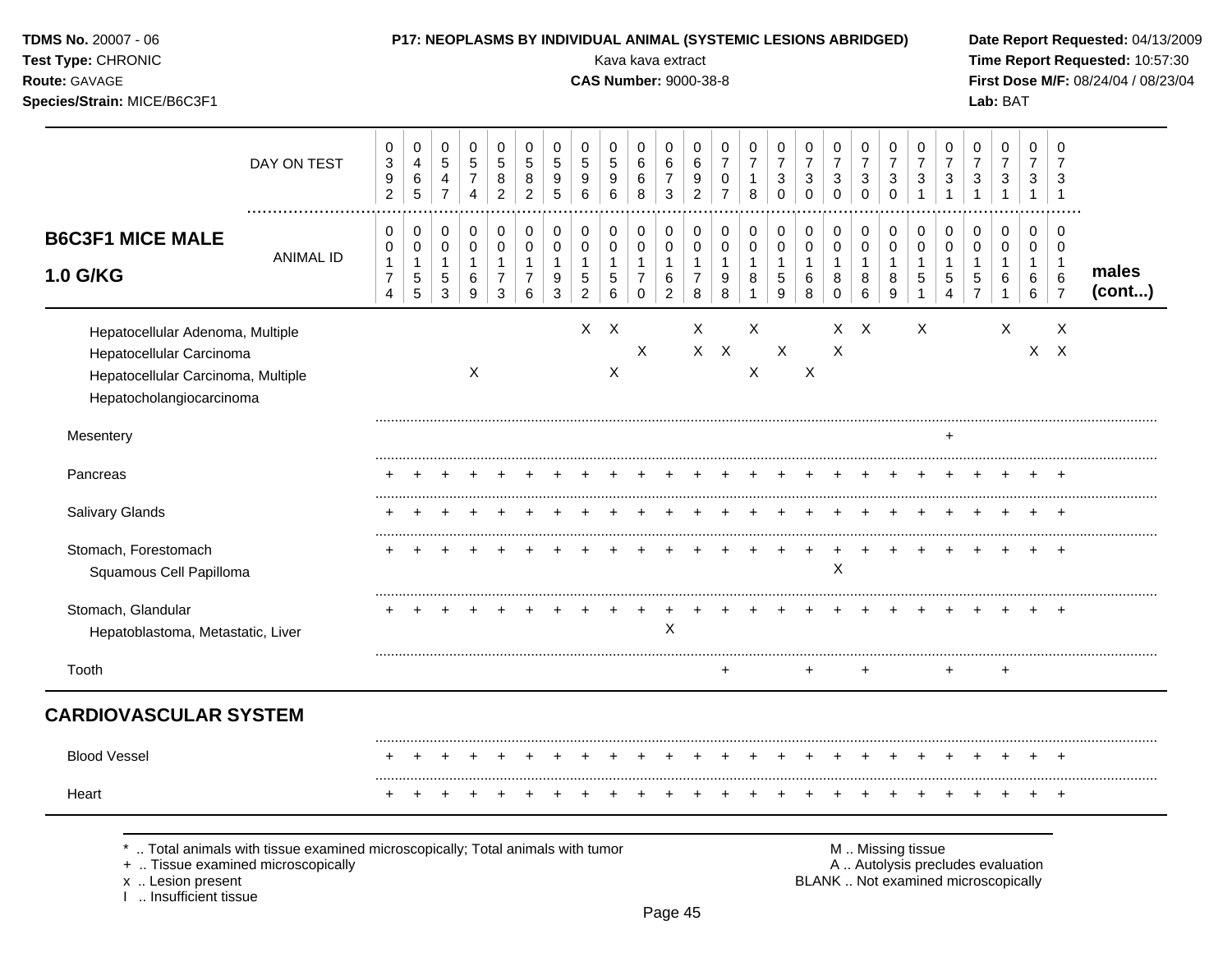**TDMS No. 20007 - 06** P17: NEOPLASMS BY INDIVIDUAL ANIMAL (SYSTEMIC LESIONS ABRIDGED) Date Report Requested: 04/13/2009 **Test Type: CHRONIC** Kava kava extract Time Report Requested: 10:57:30 Route: GAVAGE **CAS Number: 9000-38-8** First Dose M/F: 08/24/04 / 08/23/04 Species/Strain: MICE/B6C3F1 Lab: BAT  $\mathbf 0$  $\mathbf 0$  $\mathbf 0$  $\mathbf 0$  $\mathbf 0$  $\mathbf 0$  $\mathbf 0$  $\mathbf 0$  $\mathbf 0$  $\mathbf 0$  $\mathbf 0$  $\mathbf 0$  $\mathbf 0$  $\mathbf 0$  $\mathbf 0$  $\mathbf 0$  $\Omega$  $\mathbf 0$  $\mathbf 0$  $\mathbf 0$  $\mathbf 0$  $\mathbf 0$  $\mathbf 0$  $\mathbf 0$  $\mathbf 0$  $\overline{7}$  $\overline{4}$  $\overline{5}$  $\overline{5}$  $\overline{5}$  $\overline{5}$ 5  $\,6\,$  $\,6$  $\overline{7}$  $\overline{7}$  $\overline{7}$  $\overline{7}$  $\overline{7}$  $\overline{7}$  $\overline{7}$  $\overline{7}$  $\mathbf{3}$  $\overline{5}$  $\overline{5}$  $\,6\,$  $\overline{7}$  $\overline{7}$  $\overline{7}$  $\overline{7}$ DAY ON TEST  $6\overline{6}$  $\overline{7}$  $\overline{9}$ 8 8 9  $\overline{9}$ 9  $6\phantom{a}$  $\overline{7}$  $9$  $\mathbf 0$  $\mathbf{3}$  $\mathbf{3}$  $\mathbf{3}$  $\mathbf{3}$  $\mathbf{3}$  $\mathbf{3}$  $\mathbf{3}$  $\mathbf{3}$  $\mathbf{3}$  $\mathbf{3}$  $\overline{4}$  $\mathbf{1}$  $\mathbf{3}$  $\overline{7}$  $\overline{2}$  $\overline{2}$  $5\overline{5}$ 8  $\overline{2}$  $\overline{7}$  $\mathbf{1}$  $\overline{2}$ 5  $6\phantom{1}$  $6\phantom{a}$  $\overline{3}$  $\overline{0}$  $\mathbf 0$  $\Omega$  $\overline{4}$  $\bf8$  $\mathbf 0$  $\mathbf 0$  $\mathbf{1}$  $\mathbf{1}$  $\mathbf{1}$  $\mathbf{1}$  $\overline{1}$  $\mathbf 0$  $\mathbf 0$  $\mathbf 0$  $\mathbf 0$  $\mathbf 0$  $\mathbf 0$  $\mathbf 0$  $\mathbf 0$  $\mathbf 0$  $\mathbf 0$  $\mathbf 0$  $\mathbf 0$  $\mathbf 0$  $\mathbf 0$  $\mathsf 0$  $\overline{0}$  $\mathbf 0$  $\mathbf 0$  $\mathbf 0$  $\mathbf 0$  $\mathbf 0$  $\mathbf 0$  $\mathbf 0$  $\mathbf 0$  $\mathbf 0$ **B6C3F1 MICE MALE**  $\mathbf 0$  $\mathbf 0$  $\mathbf 0$  $\mathbf 0$  $\mathbf 0$  $\mathbf 0$  $\mathbf 0$  $\mathbf 0$  $\mathbf 0$  $\mathbf 0$  $\mathbf 0$  $\mathbf 0$  $\mathbf 0$  $\mathbf 0$  $\mathbf 0$  $\mathbf 0$  $\mathbf 0$  $\mathbf 0$  $\mathbf 0$  $\mathbf 0$  $\mathbf 0$  $\mathbf 0$  $\mathbf 0$  $\mathbf 0$  $\mathbf 0$ **ANIMAL ID**  $\mathbf{1}$  $\overline{1}$  $\mathbf{1}$  $\mathbf{1}$  $\mathbf{1}$  $\mathbf{1}$  $\overline{1}$  $\overline{1}$  $\mathbf{1}$  $\overline{1}$  $\mathbf{1}$  $\mathbf{1}$  $\mathbf{1}$  $\mathbf{1}$  $\mathbf{1}$  $\mathbf{1}$  $\mathbf{1}$  $\overline{1}$  $\mathbf{1}$  $\mathbf{1}$  $\mathbf{1}$  $\mathbf{1}$  $\mathbf{1}$  $\mathbf{1}$  $\overline{1}$ males 1.0 G/KG  $\,$  5  $\,$  $\overline{7}$  $\boldsymbol{7}$  $\overline{7}$  $\overline{7}$  $\boldsymbol{9}$  $\,$  5  $\,$  $\frac{5}{7}$  $\overline{7}$  $\sqrt{5}$  $\,6$  $9\,$  $\overline{5}$ 5  $\,6$  $\,8\,$  $\sqrt{5}$ 6 8 8  $\bf 8$  $\sqrt{5}$ 6 6 6  $(cont...)$ 5  $\overline{3}$  $\mathbf{3}$ 2 8  $9$  $\overline{4}$  $\overline{4}$ 3 9  $\,6\,$ 6  $\mathbf 0$ 2 8 8  $\mathbf{1}$ 9  $\mathbf{0}$ 6  $\mathbf{1}$  $\mathbf{1}$ 6  $\overline{7}$ **ENDOCRINE SYSTEM Adrenal Cortex** Adrenal Medulla Islets, Pancreatic  $\ddot{}$  $\ddot{}$  $+$  $\times$ Adenoma Parathyroid Gland м M M  $+$ м  $\ddot{}$ **Pituitary Gland Thyroid Gland**  $+$  $\ddot{}$  $\times$ Follicular Cell, Adenoma **GENERAL BODY SYSTEM** Peritoneum  $\ddot{}$ **GENITAL SYSTEM** Epididymis  $\ddot{}$  $+$  $+$  $+$  $+$  $+$  $+$  $\div$ .. Total animals with tissue examined microscopically; Total animals with tumor M .. Missing tissue + .. Tissue examined microscopically A .. Autolysis precludes evaluation x .. Lesion present BLANK .. Not examined microscopically I .. Insufficient tissue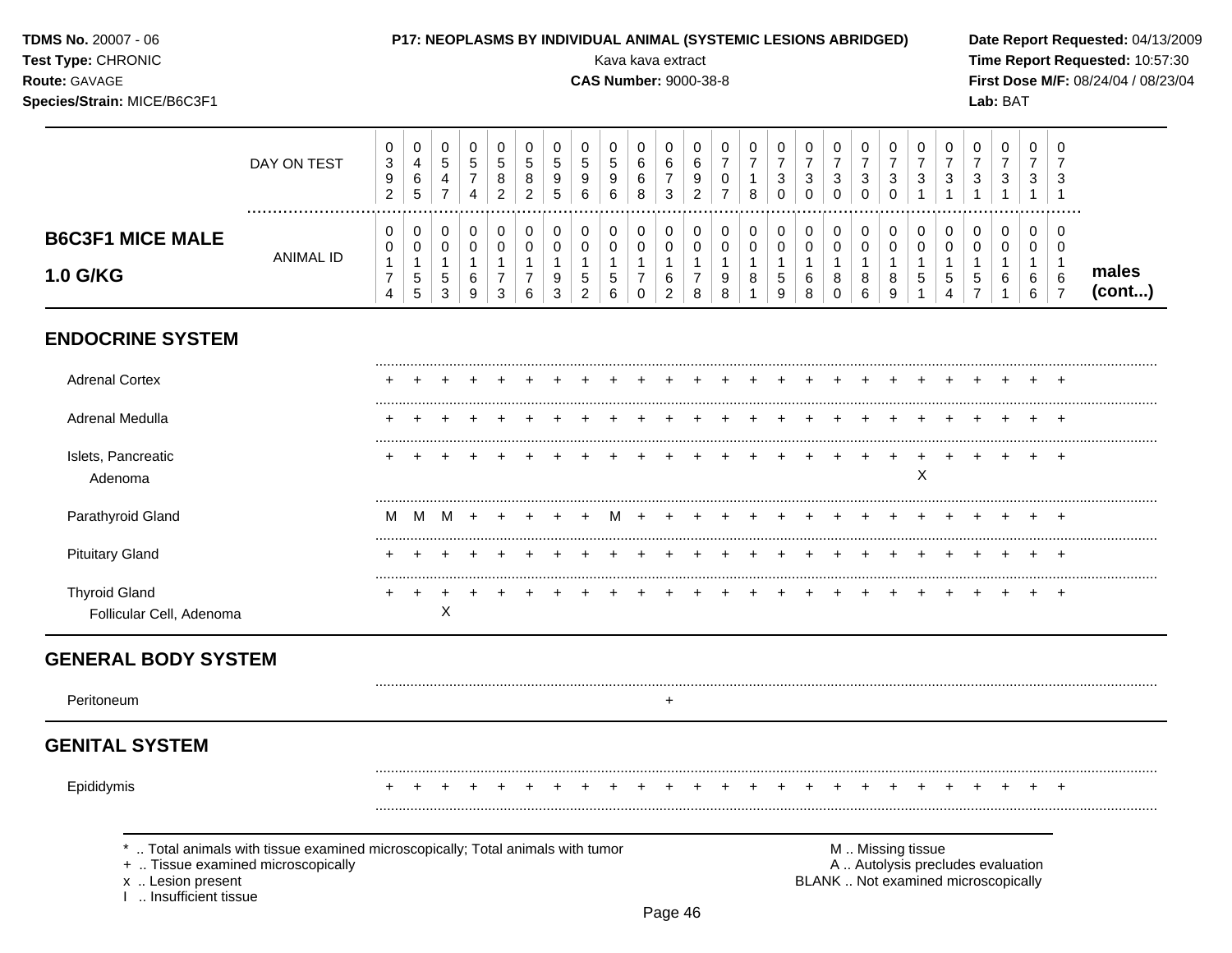|  |  | <b>TDMS No. 20007 - 06</b> |  |  |
|--|--|----------------------------|--|--|
|--|--|----------------------------|--|--|

### Test Type: CHRONIC

### Route: GAVAGE

Species/Strain: MICE/B6C3F1

### P17: NEOPLASMS BY INDIVIDUAL ANIMAL (SYSTEMIC LESIONS ABRIDGED)

Kava kava extract

**CAS Number: 9000-38-8** 

Date Report Requested: 04/13/2009 Time Report Requested: 10:57:30 First Dose M/F: 08/24/04 / 08/23/04 Lab: BAT

|                                             | DAY ON TEST                                                                                                           | 0<br>$\mathbf{3}$<br>9<br>$\overline{c}$                | $\mathbf 0$<br>$\overline{4}$<br>$\,6\,$<br>$\sqrt{5}$ | 0<br>$\sqrt{5}$<br>$\overline{4}$<br>$\overline{7}$                      | $\mathbf 0$<br>$\sqrt{5}$<br>$\overline{7}$<br>4 | 0<br>5<br>8<br>$\overline{c}$                                            | 0<br>5<br>8<br>$\overline{c}$                          | 0<br>$\overline{5}$<br>9<br>5 | 0<br>$\sqrt{5}$<br>9<br>6                                       | 0<br>$\sqrt{5}$<br>9<br>6                      | 0<br>6<br>6<br>8                                                | 0<br>6<br>$\overline{7}$<br>$\mathbf{3}$                          | 0<br>6<br>9<br>$\overline{c}$                         | 0<br>7<br>$\mathbf 0$<br>$\overline{7}$                         | 0<br>$\overline{7}$<br>$\mathbf{1}$<br>8            | 0<br>$\overline{7}$<br>3<br>$\mathbf 0$             | 0<br>$\overline{7}$<br>$\ensuremath{\mathsf{3}}$<br>$\mathbf 0$ | 0<br>$\overline{7}$<br>3<br>$\mathbf 0$                        | 0<br>$\overline{7}$<br>$\sqrt{3}$<br>$\mathbf 0$ | 0<br>$\overline{7}$<br>$\sqrt{3}$<br>$\mathbf 0$     | 0<br>$\overline{7}$<br>3<br>$\mathbf{1}$      | 0<br>$\overline{7}$<br>3<br>1                                   | 0<br>$\overline{7}$<br>3<br>1                           | 0<br>$\overline{7}$<br>$\sqrt{3}$<br>$\mathbf{1}$                        | 0<br>$\overline{7}$<br>3<br>$\mathbf{1}$             | 0<br>7<br>3<br>$\overline{1}$                              |                 |
|---------------------------------------------|-----------------------------------------------------------------------------------------------------------------------|---------------------------------------------------------|--------------------------------------------------------|--------------------------------------------------------------------------|--------------------------------------------------|--------------------------------------------------------------------------|--------------------------------------------------------|-------------------------------|-----------------------------------------------------------------|------------------------------------------------|-----------------------------------------------------------------|-------------------------------------------------------------------|-------------------------------------------------------|-----------------------------------------------------------------|-----------------------------------------------------|-----------------------------------------------------|-----------------------------------------------------------------|----------------------------------------------------------------|--------------------------------------------------|------------------------------------------------------|-----------------------------------------------|-----------------------------------------------------------------|---------------------------------------------------------|--------------------------------------------------------------------------|------------------------------------------------------|------------------------------------------------------------|-----------------|
| <b>B6C3F1 MICE MALE</b><br>1.0 G/KG         | <b>ANIMAL ID</b>                                                                                                      | $\mathbf 0$<br>0<br>$\mathbf{1}$<br>$\overline{7}$<br>4 | $\mathbf 0$<br>$\mathsf 0$<br>$\mathbf{1}$<br>5<br>5   | $\mathbf 0$<br>$\mathbf 0$<br>$\mathbf{1}$<br>$\sqrt{5}$<br>$\mathbf{3}$ | 0<br>$\mathbf 0$<br>$\mathbf{1}$<br>$\,6\,$<br>9 | $\pmb{0}$<br>$\pmb{0}$<br>$\mathbf{1}$<br>$\overline{7}$<br>$\mathbf{3}$ | $\mathbf 0$<br>$\mathbf 0$<br>1<br>$\overline{7}$<br>6 | 0<br>0<br>1<br>9<br>3         | $\mathbf 0$<br>$\mathbf 0$<br>1<br>$\sqrt{5}$<br>$\overline{2}$ | 0<br>$\mathbf 0$<br>$\mathbf{1}$<br>5<br>$\,6$ | $\pmb{0}$<br>0<br>$\mathbf{1}$<br>$\overline{7}$<br>$\mathbf 0$ | $\mathbf 0$<br>$\mathbf 0$<br>$\mathbf{1}$<br>6<br>$\overline{c}$ | 0<br>$\pmb{0}$<br>$\mathbf{1}$<br>$\overline{7}$<br>8 | $\mathbf 0$<br>0<br>$\mathbf{1}$<br>$\boldsymbol{9}$<br>$\,8\,$ | $\pmb{0}$<br>0<br>$\mathbf{1}$<br>8<br>$\mathbf{1}$ | 0<br>$\mathbf 0$<br>$\mathbf{1}$<br>$\sqrt{5}$<br>9 | $\mathbf 0$<br>$\mathbf 0$<br>$\mathbf{1}$<br>6<br>8            | $\mathbf 0$<br>$\mathbf 0$<br>$\mathbf{1}$<br>8<br>$\mathbf 0$ | $\pmb{0}$<br>$\pmb{0}$<br>1<br>8<br>6            | $\mathbf 0$<br>$\mathbf 0$<br>$\mathbf{1}$<br>8<br>9 | 0<br>0<br>$\overline{1}$<br>5<br>$\mathbf{1}$ | $\mathbf 0$<br>$\mathbf 0$<br>1<br>5<br>$\overline{\mathbf{4}}$ | 0<br>$\mathbf 0$<br>$\mathbf{1}$<br>5<br>$\overline{7}$ | $\pmb{0}$<br>0<br>$\mathbf{1}$<br>6<br>$\mathbf{1}$                      | $\mathbf 0$<br>$\mathbf 0$<br>$\mathbf{1}$<br>6<br>6 | 0<br>$\mathbf 0$<br>1<br>$6\phantom{1}6$<br>$\overline{7}$ | males<br>(cont) |
| <b>Preputial Gland</b>                      |                                                                                                                       | ÷                                                       |                                                        |                                                                          |                                                  |                                                                          |                                                        |                               |                                                                 |                                                |                                                                 |                                                                   |                                                       |                                                                 |                                                     |                                                     |                                                                 |                                                                |                                                  |                                                      |                                               |                                                                 |                                                         |                                                                          |                                                      |                                                            |                 |
| Prostate                                    |                                                                                                                       |                                                         |                                                        |                                                                          |                                                  |                                                                          |                                                        |                               |                                                                 |                                                |                                                                 |                                                                   |                                                       |                                                                 |                                                     |                                                     |                                                                 |                                                                |                                                  |                                                      |                                               |                                                                 |                                                         |                                                                          |                                                      | $\div$                                                     |                 |
| <b>Seminal Vesicle</b>                      |                                                                                                                       |                                                         |                                                        |                                                                          |                                                  |                                                                          |                                                        |                               |                                                                 |                                                |                                                                 |                                                                   |                                                       |                                                                 |                                                     |                                                     |                                                                 |                                                                |                                                  |                                                      |                                               |                                                                 |                                                         |                                                                          |                                                      |                                                            |                 |
| <b>Testes</b>                               |                                                                                                                       |                                                         |                                                        |                                                                          |                                                  |                                                                          |                                                        |                               |                                                                 |                                                |                                                                 |                                                                   |                                                       |                                                                 |                                                     |                                                     |                                                                 |                                                                |                                                  |                                                      |                                               |                                                                 |                                                         |                                                                          |                                                      |                                                            |                 |
| <b>HEMATOPOIETIC SYSTEM</b>                 |                                                                                                                       |                                                         |                                                        |                                                                          |                                                  |                                                                          |                                                        |                               |                                                                 |                                                |                                                                 |                                                                   |                                                       |                                                                 |                                                     |                                                     |                                                                 |                                                                |                                                  |                                                      |                                               |                                                                 |                                                         |                                                                          |                                                      |                                                            |                 |
| <b>Bone Marrow</b>                          |                                                                                                                       |                                                         |                                                        |                                                                          |                                                  |                                                                          |                                                        |                               |                                                                 |                                                |                                                                 |                                                                   |                                                       |                                                                 |                                                     |                                                     |                                                                 |                                                                |                                                  |                                                      |                                               |                                                                 |                                                         |                                                                          |                                                      |                                                            |                 |
| Lymph Node                                  |                                                                                                                       |                                                         |                                                        |                                                                          |                                                  |                                                                          |                                                        | $\ddot{}$                     |                                                                 |                                                |                                                                 |                                                                   |                                                       |                                                                 |                                                     |                                                     |                                                                 |                                                                |                                                  |                                                      |                                               |                                                                 |                                                         |                                                                          |                                                      |                                                            |                 |
| Lymph Node, Mandibular                      |                                                                                                                       |                                                         |                                                        |                                                                          |                                                  | M                                                                        |                                                        |                               |                                                                 |                                                |                                                                 |                                                                   |                                                       |                                                                 |                                                     |                                                     |                                                                 |                                                                |                                                  |                                                      |                                               |                                                                 |                                                         |                                                                          |                                                      |                                                            |                 |
| Lymph Node, Mesenteric                      |                                                                                                                       |                                                         |                                                        |                                                                          |                                                  |                                                                          |                                                        |                               |                                                                 |                                                |                                                                 |                                                                   |                                                       |                                                                 |                                                     |                                                     |                                                                 |                                                                |                                                  |                                                      |                                               |                                                                 |                                                         |                                                                          |                                                      |                                                            |                 |
| Spleen                                      |                                                                                                                       |                                                         |                                                        |                                                                          |                                                  |                                                                          |                                                        |                               |                                                                 |                                                |                                                                 |                                                                   |                                                       |                                                                 |                                                     |                                                     |                                                                 |                                                                |                                                  |                                                      |                                               |                                                                 |                                                         |                                                                          |                                                      |                                                            |                 |
| Thymus                                      |                                                                                                                       |                                                         |                                                        |                                                                          |                                                  | M                                                                        |                                                        |                               |                                                                 |                                                |                                                                 |                                                                   |                                                       |                                                                 |                                                     |                                                     |                                                                 |                                                                |                                                  |                                                      |                                               |                                                                 |                                                         |                                                                          |                                                      | $\div$                                                     |                 |
| <b>INTEGUMENTARY SYSTEM</b>                 |                                                                                                                       |                                                         |                                                        |                                                                          |                                                  |                                                                          |                                                        |                               |                                                                 |                                                |                                                                 |                                                                   |                                                       |                                                                 |                                                     |                                                     |                                                                 |                                                                |                                                  |                                                      |                                               |                                                                 |                                                         |                                                                          |                                                      |                                                            |                 |
| <b>Mammary Gland</b>                        |                                                                                                                       | м                                                       | M                                                      | M                                                                        | M                                                | M                                                                        | M                                                      | M                             | M                                                               | M                                              | M                                                               | M                                                                 | M                                                     |                                                                 |                                                     | M M M M                                             |                                                                 | M                                                              | M                                                | M                                                    | M                                             | M                                                               | M                                                       | MMM                                                                      |                                                      |                                                            |                 |
| x  Lesion present<br>I  Insufficient tissue | *  Total animals with tissue examined microscopically; Total animals with tumor<br>+  Tissue examined microscopically |                                                         |                                                        |                                                                          |                                                  |                                                                          |                                                        |                               |                                                                 |                                                |                                                                 |                                                                   |                                                       |                                                                 |                                                     |                                                     |                                                                 |                                                                |                                                  |                                                      | M  Missing tissue                             |                                                                 |                                                         | A  Autolysis precludes evaluation<br>BLANK  Not examined microscopically |                                                      |                                                            |                 |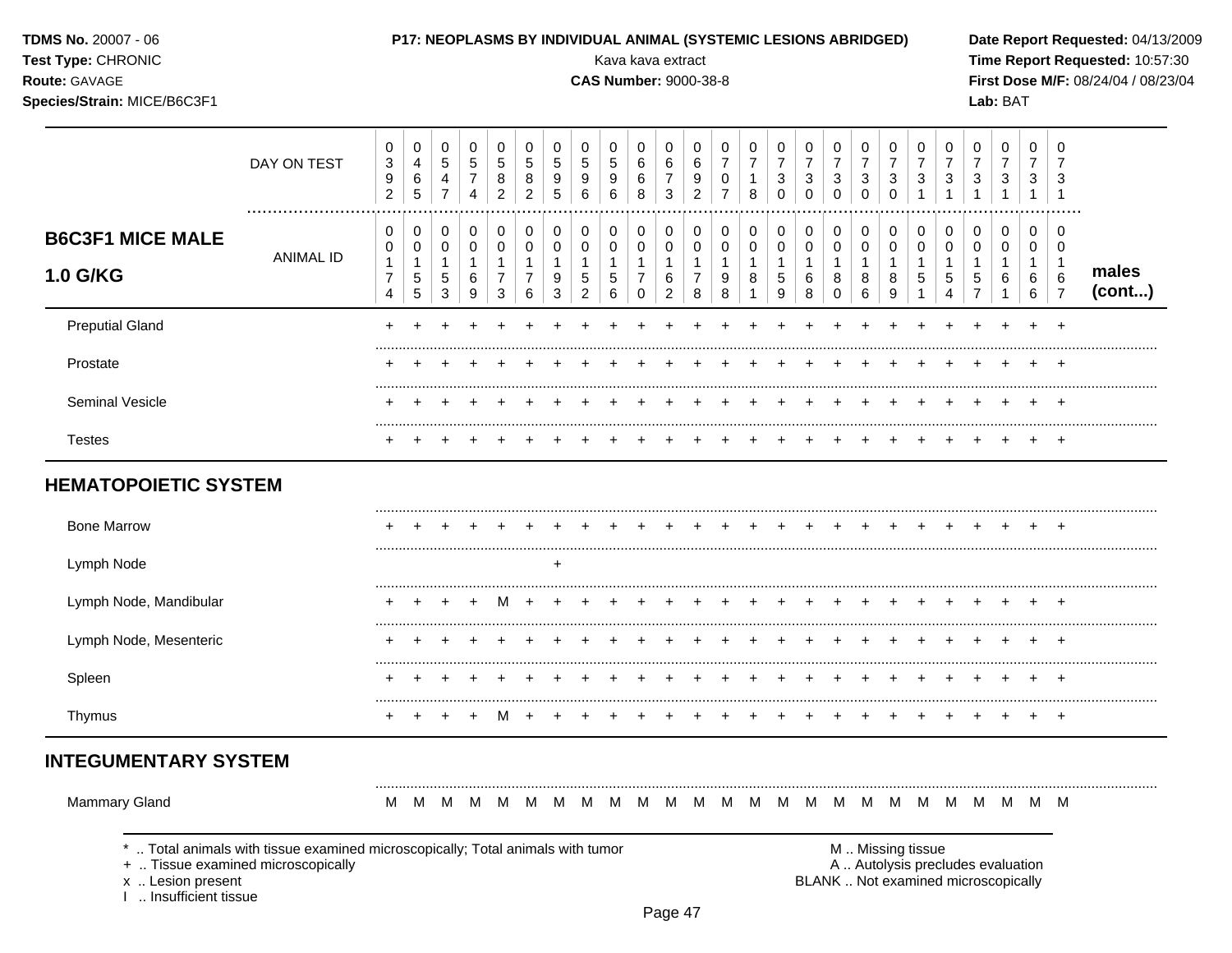| TDMS No. 20007 - 06<br>Test Type: CHRONIC<br>Route: GAVAGE<br>Species/Strain: MICE/B6C3F1                                                                  |                  |                                                            |                                                             |                                                                  |                                                                 |                                                                 |                                                        |                                                       |                                               | P17: NEOPLASMS BY INDIVIDUAL ANIMAL (SYSTEMIC LESIONS ABRIDGED)<br>Kava kava extract<br><b>CAS Number: 9000-38-8</b> |                                                                      |                                                                     |                                                           |                                            |                                                |                                         |                                            |                                                |                                                      |                                                  |                                                      |                                                                         |                                                         | Lab: BAT                                 |                                          |                                                                  | Date Report Requested: 04/13/2009<br>Time Report Requested: 10:57:30<br>First Dose M/F: 08/24/04 / 08/23/04 |
|------------------------------------------------------------------------------------------------------------------------------------------------------------|------------------|------------------------------------------------------------|-------------------------------------------------------------|------------------------------------------------------------------|-----------------------------------------------------------------|-----------------------------------------------------------------|--------------------------------------------------------|-------------------------------------------------------|-----------------------------------------------|----------------------------------------------------------------------------------------------------------------------|----------------------------------------------------------------------|---------------------------------------------------------------------|-----------------------------------------------------------|--------------------------------------------|------------------------------------------------|-----------------------------------------|--------------------------------------------|------------------------------------------------|------------------------------------------------------|--------------------------------------------------|------------------------------------------------------|-------------------------------------------------------------------------|---------------------------------------------------------|------------------------------------------|------------------------------------------|------------------------------------------------------------------|-------------------------------------------------------------------------------------------------------------|
|                                                                                                                                                            | DAY ON TEST      | 0<br>3<br>$\boldsymbol{9}$<br>$\overline{2}$               | 0<br>$\overline{4}$<br>$\,6\,$<br>$\overline{5}$            | $\mathbf 0$<br>$\,$ 5 $\,$<br>$\overline{4}$<br>$\overline{7}$   | $\mathbf 0$<br>$\sqrt{5}$<br>$\boldsymbol{7}$<br>$\overline{4}$ | $\mathbf 0$<br>$\sqrt{5}$<br>8<br>$\overline{2}$                | 0<br>5<br>$\,8\,$<br>$\overline{2}$                    | 0<br>5<br>9<br>$\overline{5}$                         | $\mathbf 0$<br>5<br>9<br>6                    | 0<br>5<br>9<br>6                                                                                                     | 0<br>6<br>6<br>8                                                     | 0<br>6<br>$\overline{7}$<br>$\mathbf{3}$                            | 0<br>6<br>9<br>$\overline{2}$                             | 0<br>7<br>0<br>$\overline{7}$              | 0<br>$\overline{7}$<br>$\mathbf{1}$<br>$\,8\,$ | 0<br>$\overline{7}$<br>3<br>$\mathbf 0$ | 0<br>$\overline{7}$<br>3<br>$\mathbf 0$    | 0<br>$\overline{7}$<br>3<br>$\mathbf 0$        | 0<br>$\overline{7}$<br>3<br>$\mathbf 0$              | 0<br>$\overline{7}$<br>$\sqrt{3}$<br>$\mathbf 0$ | 0<br>$\overline{7}$<br>$\mathbf{3}$<br>$\mathbf{1}$  | 0<br>$\overline{7}$<br>$\sqrt{3}$<br>$\mathbf{1}$                       | 0<br>$\overline{7}$<br>3<br>$\mathbf{1}$                | 0<br>$\overline{7}$<br>3<br>$\mathbf{1}$ | 0<br>$\overline{7}$<br>3<br>$\mathbf{1}$ | 0<br>3<br>$\overline{1}$                                         |                                                                                                             |
| <b>B6C3F1 MICE MALE</b><br><b>1.0 G/KG</b>                                                                                                                 | <b>ANIMAL ID</b> | 0<br>0<br>$\mathbf{1}$<br>$\overline{7}$<br>$\overline{4}$ | $\pmb{0}$<br>$\mathbf 0$<br>$\mathbf{1}$<br>$\sqrt{5}$<br>5 | $\mathbf 0$<br>$\mathbf 0$<br>$\overline{1}$<br>$\,$ 5 $\,$<br>3 | $\pmb{0}$<br>$\mathbf 0$<br>$\mathbf{1}$<br>6<br>9              | $\mathbf 0$<br>$\pmb{0}$<br>$\mathbf{1}$<br>$\overline{7}$<br>3 | $\mathbf 0$<br>$\pmb{0}$<br>1<br>$\boldsymbol{7}$<br>6 | 0<br>$\mathbf 0$<br>$\mathbf{1}$<br>9<br>$\mathbf{3}$ | 0<br>0<br>$\mathbf{1}$<br>5<br>$\overline{c}$ | $\mathbf 0$<br>0<br>1<br>$\,$ 5 $\,$<br>6                                                                            | $\pmb{0}$<br>$\pmb{0}$<br>$\mathbf{1}$<br>$\overline{7}$<br>$\Omega$ | $\mathbf 0$<br>$\mathbf 0$<br>$\mathbf{1}$<br>6<br>$\boldsymbol{2}$ | 0<br>$\mathbf 0$<br>$\overline{1}$<br>$\overline{7}$<br>8 | $\mathbf 0$<br>0<br>$\mathbf{1}$<br>9<br>8 | 0<br>$\mathbf 0$<br>$\mathbf{1}$<br>8<br>1     | 0<br>$\mathbf 0$<br>1<br>5<br>9         | 0<br>$\mathbf 0$<br>$\mathbf{1}$<br>6<br>8 | $\Omega$<br>0<br>$\mathbf{1}$<br>8<br>$\Omega$ | $\mathbf 0$<br>$\mathbf 0$<br>$\mathbf{1}$<br>8<br>6 | $\mathbf 0$<br>$\pmb{0}$<br>1<br>8<br>9          | $\mathbf 0$<br>$\mathbf 0$<br>$\mathbf{1}$<br>5<br>1 | $\Omega$<br>$\pmb{0}$<br>$\overline{1}$<br>$\sqrt{5}$<br>$\overline{4}$ | $\mathbf 0$<br>0<br>$\mathbf{1}$<br>5<br>$\overline{7}$ | $\mathbf 0$<br>$\mathbf 0$<br>1<br>6     | 0<br>$\mathbf 0$<br>1<br>6<br>6          | $\Omega$<br>$\mathbf 0$<br>$\overline{1}$<br>6<br>$\overline{7}$ | males<br>(cont)                                                                                             |
| Skin<br>Subcutaneous Tissue, Fibrosarcoma                                                                                                                  |                  |                                                            |                                                             |                                                                  |                                                                 |                                                                 |                                                        |                                                       |                                               |                                                                                                                      |                                                                      |                                                                     |                                                           |                                            |                                                |                                         |                                            | $\boldsymbol{\mathsf{X}}$                      |                                                      |                                                  |                                                      |                                                                         |                                                         |                                          |                                          |                                                                  |                                                                                                             |
| <b>MUSCULOSKELETAL SYSTEM</b>                                                                                                                              |                  |                                                            |                                                             |                                                                  |                                                                 |                                                                 |                                                        |                                                       |                                               |                                                                                                                      |                                                                      |                                                                     |                                                           |                                            |                                                |                                         |                                            |                                                |                                                      |                                                  |                                                      |                                                                         |                                                         |                                          |                                          |                                                                  |                                                                                                             |
| Bone                                                                                                                                                       |                  | $\div$                                                     |                                                             |                                                                  |                                                                 |                                                                 |                                                        |                                                       |                                               |                                                                                                                      |                                                                      |                                                                     |                                                           |                                            |                                                |                                         |                                            |                                                |                                                      |                                                  |                                                      |                                                                         |                                                         |                                          |                                          |                                                                  |                                                                                                             |
| <b>NERVOUS SYSTEM</b>                                                                                                                                      |                  |                                                            |                                                             |                                                                  |                                                                 |                                                                 |                                                        |                                                       |                                               |                                                                                                                      |                                                                      |                                                                     |                                                           |                                            |                                                |                                         |                                            |                                                |                                                      |                                                  |                                                      |                                                                         |                                                         |                                          |                                          |                                                                  |                                                                                                             |
| <b>Brain</b>                                                                                                                                               |                  |                                                            |                                                             |                                                                  |                                                                 |                                                                 |                                                        |                                                       |                                               |                                                                                                                      |                                                                      |                                                                     |                                                           |                                            |                                                |                                         |                                            |                                                |                                                      |                                                  |                                                      |                                                                         |                                                         |                                          |                                          | $\ddot{}$                                                        |                                                                                                             |
| <b>RESPIRATORY SYSTEM</b>                                                                                                                                  |                  |                                                            |                                                             |                                                                  |                                                                 |                                                                 |                                                        |                                                       |                                               |                                                                                                                      |                                                                      |                                                                     |                                                           |                                            |                                                |                                         |                                            |                                                |                                                      |                                                  |                                                      |                                                                         |                                                         |                                          |                                          |                                                                  |                                                                                                             |
| Lung<br>Alveolar/Bronchiolar Adenoma<br>Alveolar/Bronchiolar Adenoma, Multiple<br>Alveolar/Bronchiolar Carcinoma<br>Carcinoma, Metastatic, Harderian Gland |                  |                                                            |                                                             |                                                                  | X                                                               |                                                                 |                                                        |                                                       |                                               |                                                                                                                      |                                                                      |                                                                     |                                                           |                                            |                                                |                                         |                                            |                                                |                                                      |                                                  | $\ddot{}$<br>$\mathsf X$                             | $\boldsymbol{\mathsf{X}}$                                               | X                                                       |                                          |                                          |                                                                  |                                                                                                             |
| Hepatoblastoma, Metastatic, Liver<br>Hepatocellular Carcinoma, Metastatic,<br>Liver                                                                        |                  |                                                            |                                                             |                                                                  | $\boldsymbol{\mathsf{X}}$                                       | $\pmb{\times}$                                                  |                                                        |                                                       |                                               | X                                                                                                                    |                                                                      |                                                                     |                                                           | X X X                                      |                                                |                                         | X                                          |                                                |                                                      |                                                  |                                                      |                                                                         |                                                         |                                          |                                          | X                                                                |                                                                                                             |

x .. Lesion present<br>I .. Insufficient tissue

+ .. Tissue examined microscopically  $\blacksquare$  A .. Autolysis precludes evaluation M .. Missing tissue<br>A .. Autolysis precludes evaluation<br>BLANK .. Not examined microscopically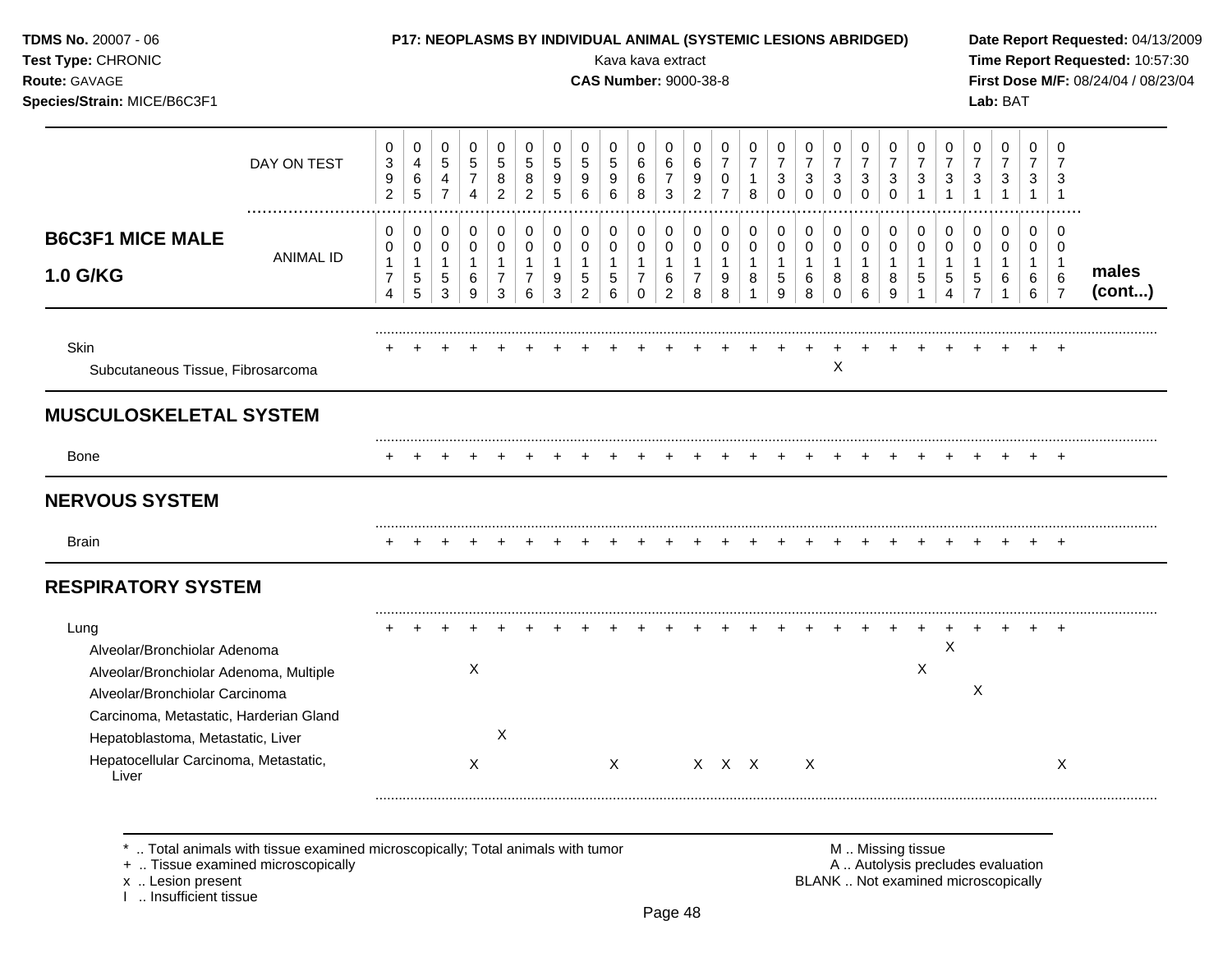| <b>TDMS No. 20007 - 06</b> |  |
|----------------------------|--|
| Test Type: CHRONIC         |  |

#### P17: NEOPLASMS BY INDIVIDUAL ANIMAL (SYSTEMIC LESIONS ABRIDGED)

**CAS Number: 9000-38-8** 

Kava kava extract

Route: GAVAGE

Species/Strain: MICE/B6C3F1

Date Report Requested: 04/13/2009 Time Report Requested: 10:57:30 First Dose M/F: 08/24/04 / 08/23/04 Lab: BAT

|                                                             | DAY ON TEST      | $\mathbf 0$<br>$\ensuremath{\mathsf{3}}$<br>$\boldsymbol{9}$<br>$\overline{2}$ | 0<br>4<br>$\,6\,$<br>$\sqrt{5}$                    | 0<br>$\sqrt{5}$<br>4<br>$\overline{7}$               | 0<br>5<br>$\overline{7}$<br>4                          | 0<br>5<br>8<br>$\overline{2}$   | 0<br>$\sqrt{5}$<br>8<br>$\overline{2}$ | 0<br>$\sqrt{5}$<br>$\boldsymbol{9}$<br>5 | 0<br>$\sqrt{5}$<br>9<br>6                                       | 0<br>$\overline{5}$<br>9<br>6                       | 0<br>$\,6$<br>6<br>$\,8\,$                              | 0<br>6<br>$\overline{7}$<br>3                                       | 0<br>6<br>9<br>$\overline{2}$                 | 0<br>$\overline{7}$<br>0<br>$\overline{7}$ | 0<br>$\overline{7}$<br>1<br>8        | 0<br>$\overline{7}$<br>$\mathbf{3}$<br>$\mathbf 0$      | 0<br>$\overline{7}$<br>$\mathbf{3}$<br>$\mathbf 0$ | 0<br>$\overline{7}$<br>3<br>$\mathbf 0$            | 0<br>$\overline{7}$<br>3<br>$\mathbf 0$    | 0<br>$\overline{7}$<br>3<br>$\Omega$ | 0<br>$\overline{7}$<br>3        | 0<br>$\overline{7}$<br>3<br>1    | 0<br>$\overline{7}$<br>3<br>$\mathbf{1}$              | 0<br>$\overline{7}$<br>$\sqrt{3}$<br>$\mathbf{1}$ | 0<br>$\overline{7}$<br>3<br>$\mathbf{1}$   | 0<br>$\overline{7}$<br>3<br>-1                                            |                 |
|-------------------------------------------------------------|------------------|--------------------------------------------------------------------------------|----------------------------------------------------|------------------------------------------------------|--------------------------------------------------------|---------------------------------|----------------------------------------|------------------------------------------|-----------------------------------------------------------------|-----------------------------------------------------|---------------------------------------------------------|---------------------------------------------------------------------|-----------------------------------------------|--------------------------------------------|--------------------------------------|---------------------------------------------------------|----------------------------------------------------|----------------------------------------------------|--------------------------------------------|--------------------------------------|---------------------------------|----------------------------------|-------------------------------------------------------|---------------------------------------------------|--------------------------------------------|---------------------------------------------------------------------------|-----------------|
| <b>B6C3F1 MICE MALE</b><br>1.0 G/KG                         | <b>ANIMAL ID</b> | 0<br>0<br>$\mathbf{1}$<br>$\boldsymbol{7}$<br>$\overline{4}$                   | 0<br>0<br>$\mathbf{1}$<br>$\sqrt{5}$<br>$\sqrt{5}$ | $\mathbf 0$<br>$\mathbf 0$<br>$\mathbf{1}$<br>5<br>3 | $\mathbf 0$<br>$\mathbf 0$<br>$\overline{1}$<br>6<br>9 | 0<br>0<br>$\mathbf 1$<br>7<br>3 | $\mathbf 0$<br>0<br>6                  | 0<br>0<br>$\mathbf{1}$<br>9<br>3         | 0<br>$\pmb{0}$<br>$\mathbf{1}$<br>$\mathbf 5$<br>$\overline{c}$ | $\mathbf 0$<br>0<br>$\mathbf{1}$<br>$\sqrt{5}$<br>6 | $\mathbf 0$<br>0<br>$\mathbf{1}$<br>$\overline{7}$<br>0 | $\mathbf 0$<br>$\mathbf 0$<br>$\overline{1}$<br>6<br>$\overline{c}$ | 0<br>0<br>$\mathbf{1}$<br>$\overline{7}$<br>8 | 0<br>$\mathbf 0$<br>9<br>8                 | 0<br>$\mathsf 0$<br>$\mathbf 1$<br>8 | $\,0\,$<br>$\pmb{0}$<br>$\mathbf{1}$<br>$\sqrt{5}$<br>9 | 0<br>$\pmb{0}$<br>$\mathbf{1}$<br>6<br>8           | $\pmb{0}$<br>$\mathbf 0$<br>$\mathbf{1}$<br>8<br>0 | $\pmb{0}$<br>0<br>$\overline{1}$<br>8<br>6 | 0<br>0<br>1<br>8<br>9                | $\mathbf 0$<br>$\mathbf 0$<br>5 | 0<br>0<br>$\mathbf{1}$<br>5<br>4 | 0<br>$\pmb{0}$<br>$\mathbf{1}$<br>5<br>$\overline{7}$ | 0<br>0<br>$\mathbf{1}$<br>6<br>1                  | $\mathbf 0$<br>0<br>$\mathbf{1}$<br>6<br>6 | $\mathbf 0$<br>$\mathbf 0$<br>$\overline{1}$<br>$\,6\,$<br>$\overline{7}$ | males<br>(cont) |
| Nose                                                        |                  |                                                                                |                                                    |                                                      |                                                        |                                 |                                        |                                          |                                                                 |                                                     |                                                         |                                                                     |                                               |                                            |                                      |                                                         |                                                    |                                                    |                                            |                                      |                                 |                                  |                                                       |                                                   |                                            |                                                                           |                 |
| Trachea                                                     |                  |                                                                                |                                                    |                                                      |                                                        |                                 |                                        |                                          |                                                                 |                                                     |                                                         |                                                                     |                                               |                                            |                                      |                                                         |                                                    |                                                    |                                            |                                      |                                 |                                  |                                                       |                                                   |                                            | ÷                                                                         |                 |
| <b>SPECIAL SENSES SYSTEM</b>                                |                  |                                                                                |                                                    |                                                      |                                                        |                                 |                                        |                                          |                                                                 |                                                     |                                                         |                                                                     |                                               |                                            |                                      |                                                         |                                                    |                                                    |                                            |                                      |                                 |                                  |                                                       |                                                   |                                            |                                                                           |                 |
| Eye                                                         |                  |                                                                                |                                                    |                                                      |                                                        |                                 |                                        |                                          |                                                                 |                                                     |                                                         |                                                                     |                                               |                                            |                                      |                                                         |                                                    |                                                    |                                            |                                      |                                 |                                  |                                                       |                                                   |                                            |                                                                           |                 |
| <b>Harderian Gland</b><br>Adenoma<br>Carcinoma              |                  |                                                                                |                                                    | $\boldsymbol{\mathsf{X}}$                            |                                                        |                                 |                                        |                                          | $\mathsf{X}$                                                    | $X$ $X$                                             |                                                         |                                                                     |                                               |                                            |                                      |                                                         |                                                    |                                                    |                                            |                                      | $\boldsymbol{\mathsf{X}}$       |                                  |                                                       | $\boldsymbol{\mathsf{X}}$                         | $+$                                        | $\overline{+}$                                                            |                 |
| <b>URINARY SYSTEM</b>                                       |                  |                                                                                |                                                    |                                                      |                                                        |                                 |                                        |                                          |                                                                 |                                                     |                                                         |                                                                     |                                               |                                            |                                      |                                                         |                                                    |                                                    |                                            |                                      |                                 |                                  |                                                       |                                                   |                                            |                                                                           |                 |
| Kidney                                                      |                  |                                                                                |                                                    |                                                      |                                                        |                                 |                                        |                                          |                                                                 |                                                     |                                                         |                                                                     |                                               |                                            |                                      |                                                         |                                                    |                                                    |                                            |                                      |                                 |                                  |                                                       |                                                   | ÷                                          |                                                                           |                 |
| Urethra                                                     |                  |                                                                                |                                                    |                                                      |                                                        |                                 | ٠                                      |                                          |                                                                 |                                                     |                                                         |                                                                     |                                               |                                            |                                      |                                                         |                                                    |                                                    |                                            |                                      |                                 |                                  |                                                       |                                                   |                                            |                                                                           |                 |
| <b>Urinary Bladder</b><br>Hepatoblastoma, Metastatic, Liver |                  |                                                                                |                                                    |                                                      |                                                        |                                 |                                        |                                          |                                                                 |                                                     |                                                         | $\pmb{\times}$                                                      |                                               |                                            |                                      |                                                         |                                                    |                                                    |                                            |                                      |                                 |                                  |                                                       |                                                   |                                            |                                                                           |                 |
| <b>SYSTEMIC LESIONS</b>                                     |                  |                                                                                |                                                    |                                                      |                                                        |                                 |                                        |                                          |                                                                 |                                                     |                                                         |                                                                     |                                               |                                            |                                      |                                                         |                                                    |                                                    |                                            |                                      |                                 |                                  |                                                       |                                                   |                                            |                                                                           |                 |
| Multiple Organ                                              |                  | ÷                                                                              |                                                    |                                                      |                                                        |                                 |                                        |                                          |                                                                 |                                                     |                                                         |                                                                     |                                               |                                            |                                      |                                                         |                                                    |                                                    |                                            |                                      |                                 |                                  |                                                       |                                                   |                                            | $\div$                                                                    |                 |
|                                                             | .                |                                                                                |                                                    |                                                      |                                                        |                                 |                                        |                                          |                                                                 |                                                     |                                                         |                                                                     |                                               |                                            |                                      |                                                         |                                                    |                                                    |                                            |                                      |                                 |                                  |                                                       |                                                   |                                            |                                                                           |                 |

\* .. Total animals with tissue examined microscopically; Total animals with tumor

+ .. Tissue examined microscopically

x .. Lesion present<br>I .. Insufficient tissue

M .. Missing tissue A .. Autolysis precludes evaluation BLANK .. Not examined microscopically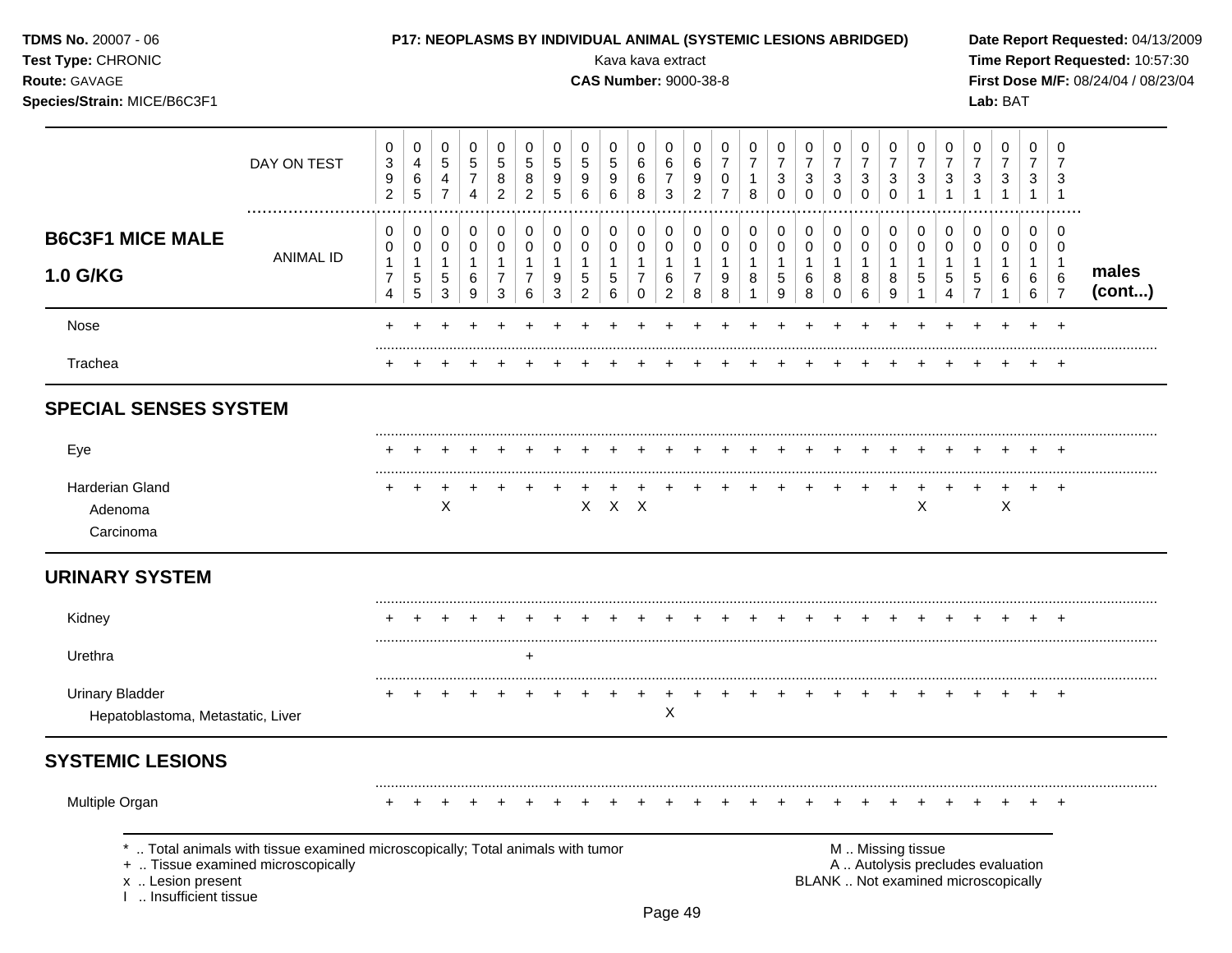| <b>TDMS No. 20007 - 06</b><br>Test Type: CHRONIC<br><b>Route: GAVAGE</b><br>Species/Strain: MICE/B6C3F1 |             |                                        |                               | <b>P17: NEOPLASMS BY INDIVIDUAL ANIMAL (SYSTEMIC LESIONS ABRIDGED)</b> |                               |                                        |                  |                  |                           | Kava kava extract<br><b>CAS Number: 9000-38-8</b> |                            |                               |                  |               |   |                               |                  |                    |                                                |                                      |                                               |                                     |             | Lab: BAT    |                  |   | Date Report Requested: 04/13/2009<br>Time Report Requested: 10:57:30<br>First Dose M/F: 08/24/04 / 08/23/04 |
|---------------------------------------------------------------------------------------------------------|-------------|----------------------------------------|-------------------------------|------------------------------------------------------------------------|-------------------------------|----------------------------------------|------------------|------------------|---------------------------|---------------------------------------------------|----------------------------|-------------------------------|------------------|---------------|---|-------------------------------|------------------|--------------------|------------------------------------------------|--------------------------------------|-----------------------------------------------|-------------------------------------|-------------|-------------|------------------|---|-------------------------------------------------------------------------------------------------------------|
|                                                                                                         | DAY ON TEST | 0<br>$\sqrt{3}$<br>9<br>$\overline{c}$ | 0<br>$\overline{4}$<br>6<br>5 | $5\phantom{.0}$<br>4<br>$\overline{ }$                                 | 0<br>5<br>$\overline{ }$<br>4 | $5\phantom{.0}$<br>8<br>$\overline{2}$ | 0<br>5<br>8<br>2 | 0<br>5<br>9<br>5 | 0<br>$\sqrt{5}$<br>9<br>6 | 0<br>$5\phantom{.0}$<br>9<br>6                    | 0<br>$\,6\,$<br>$\,6$<br>8 | 0<br>6<br>$\overline{7}$<br>3 | 0<br>6<br>9<br>2 | $\rightarrow$ | 8 | 0<br>$\overline{ }$<br>3<br>0 | 0<br>⇁<br>3<br>0 | 0<br>3<br>$\Omega$ | 0<br>$\overline{\phantom{0}}$<br>3<br>$\Omega$ | 0<br>$\overline{ }$<br>3<br>$\Omega$ | $\mathbf{0}$<br>$\overline{\phantom{a}}$<br>3 | 0<br>$\overline{7}$<br>$\mathbf{3}$ | 0<br>3      |             | ⇁<br>3           |   |                                                                                                             |
| <b>B6C3F1 MICE MALE</b><br><b>1.0 G/KG</b>                                                              | ANIMAL ID   | 0<br>0<br>7<br>4                       | $\mathbf{0}$<br>0<br>5<br>5   | 0<br>5<br>3                                                            | 0<br>0<br>6<br>9              | 0<br>0<br>3                            | 0<br>0<br>6      | 0<br>0<br>9<br>3 | 0<br>$\mathbf 0$<br>5     | 0<br>$\mathbf 0$<br>5<br>6                        | 0<br>$\pmb{0}$             | 0<br>$\pmb{0}$<br>6<br>2      | $\mathbf 0$<br>8 | 9<br>8        |   | 0<br>0<br>5<br>9              | 0<br>0<br>6<br>8 | 0<br>0<br>8<br>0   | 0<br>$\pmb{0}$<br>8<br>6                       | 0<br>$\mathbf 0$<br>8<br>9           | 0<br>$\mathbf 0$<br>$5^{\circ}$               | 0<br>$\pmb{0}$<br>5<br>4            | 0<br>0<br>5 | $\mathbf 0$ | 0<br>0<br>6<br>6 | 6 | males<br>(cont)                                                                                             |

Histiocytic Sarcoma X

Lymphoma Malignant X X X

 $*$  .. Total animals with tissue examined microscopically; Total animals with tumor  $\blacksquare$  M .. Missing tissue

x .. Lesion present<br>I .. Insufficient tissue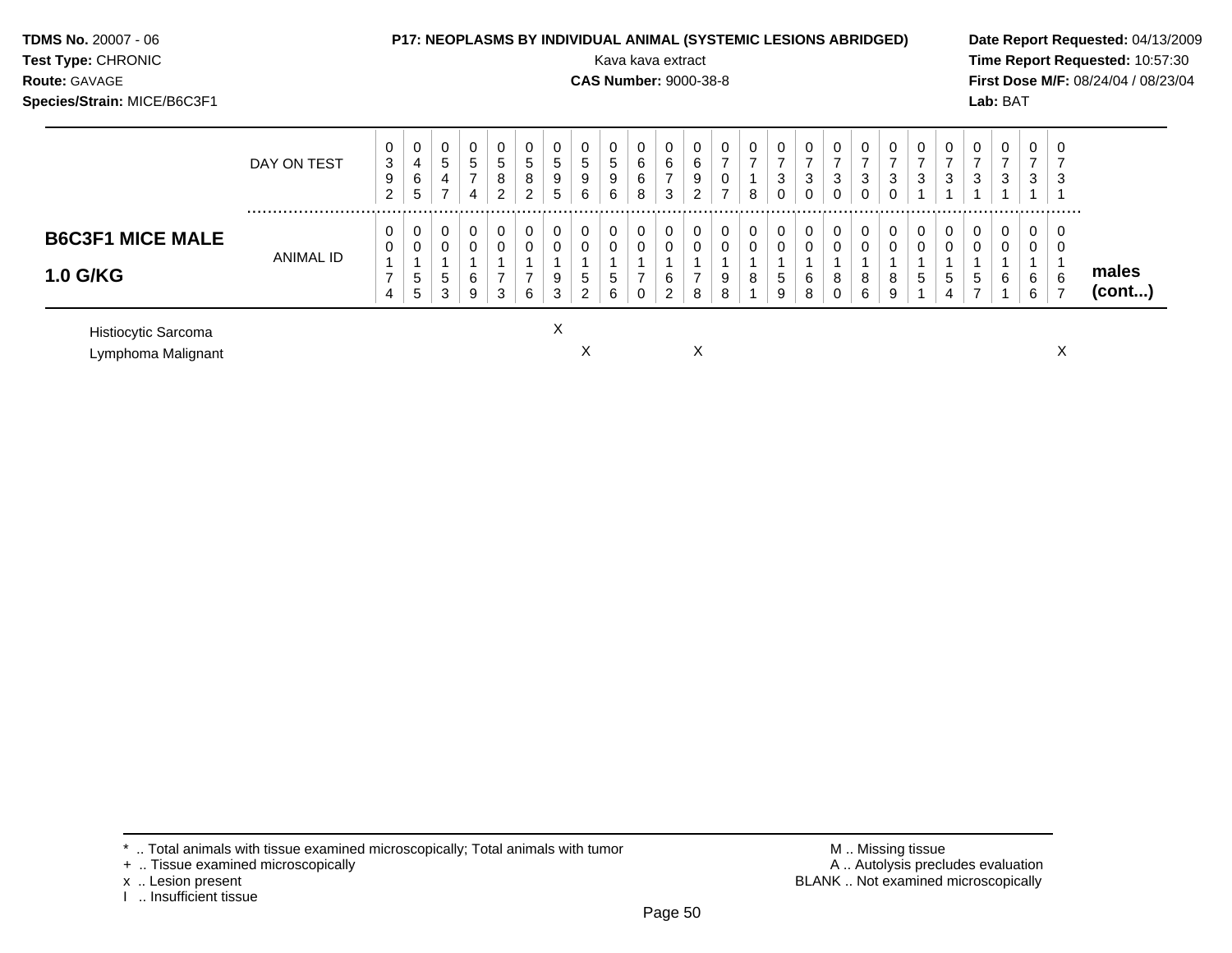| <b>TDMS No. 20007 - 06</b> |  |
|----------------------------|--|
|----------------------------|--|

#### **TDMS No.** 20007 - 06 **P17: NEOPLASMS BY INDIVIDUAL ANIMAL (SYSTEMIC LESIONS ABRIDGED) Date Report Requested:** 04/13/2009

**1.0 G/KG**

**ALIMENTARY SYSTEM**

ANIMAL ID

**Test Type:** CHRONIC Kava kava extract **Time Report Requested:** 10:57:30

#### **Route:** GAVAGE **CAS Number:** 9000-38-8 **First Dose M/F:** 08/24/04 / 08/23/04 **Species/Strain:** MICE/B6C3F1 **Lab:** BAT DAY ON TEST  $\overline{7}$   $\overline{7}$   $\overline{7}$   $\overline{7}$   $\overline{7}$   $\overline{7}$   $\overline{7}$   $\overline{7}$   $\overline{7}$   $\overline{7}$   $\overline{7}$   $\overline{7}$   $\overline{7}$   $\bar{7}$   $\overline{7}$   $\overline{7}$  ................................................................................................................................................................. **B6C3F1 MICE MALE**

 

**\* TOTALS**

| Esophagus                                  |   |  |   |  |  |   |   |   |   |   |   |   |   |   |   |                           | 50      |
|--------------------------------------------|---|--|---|--|--|---|---|---|---|---|---|---|---|---|---|---------------------------|---------|
| Gallbladder                                | ٠ |  |   |  |  |   |   |   |   |   | M |   |   |   |   |                           | 47      |
| Intestine Large, Cecum                     | ٠ |  |   |  |  |   |   |   |   |   |   |   |   |   |   |                           | 50      |
| Intestine Large, Colon                     | ٠ |  |   |  |  |   |   |   |   |   |   |   |   |   |   |                           | 50      |
| Intestine Large, Rectum                    | ÷ |  |   |  |  |   |   |   |   |   |   |   |   |   |   |                           | 50      |
| Intestine Small, Duodenum                  |   |  |   |  |  |   |   |   |   |   |   |   |   |   |   |                           | 50      |
| Intestine Small, Ileum                     |   |  |   |  |  |   |   |   |   |   |   |   |   |   |   |                           | 50      |
| Intestine Small, Jejunum<br>Adenoma        |   |  |   |  |  | Х |   |   |   |   |   |   |   |   |   |                           | 50      |
| Liver<br>Hemangiosarcoma                   |   |  |   |  |  |   |   |   |   |   |   |   |   |   |   |                           | 50      |
| Hepatoblastoma<br>Hepatoblastoma, Multiple |   |  |   |  |  |   | X |   | X | Χ |   |   | X |   | X | $\boldsymbol{\mathsf{X}}$ | 9       |
| Hepatocellular Adenoma                     | Χ |  | Χ |  |  | Χ |   | Χ |   | X |   | Χ |   | Х |   |                           | $12 \,$ |
|                                            |   |  |   |  |  |   |   |   |   |   |   |   |   |   |   |                           |         |

\* .. Total animals with tissue examined microscopically; Total animals with tumor  $\blacksquare$  . A .. Missing tissue<br>A .. Autolysis preclumed microscopically

I .. Insufficient tissue

A .. Autolysis precludes evaluation

x .. Lesion present **BLANK** .. Not examined microscopically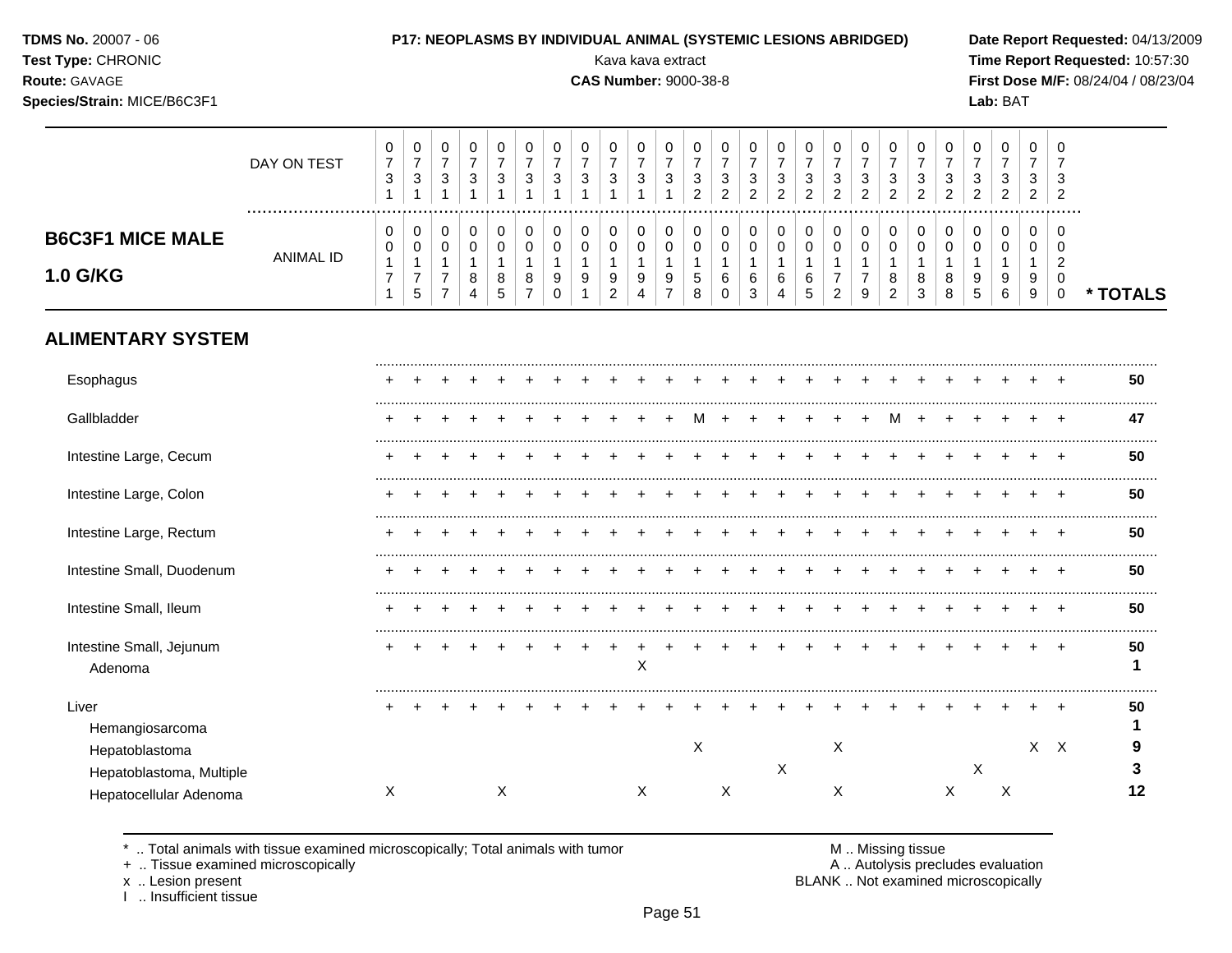| TDMS No. 20007 - 06<br>Test Type: CHRONIC<br>Route: GAVAGE<br>Species/Strain: MICE/B6C3F1                                      |                  |                                                          |                                                                  |                                                                            |                                                             |                                                               |                                                   |                                                                     |                                            | P17: NEOPLASMS BY INDIVIDUAL ANIMAL (SYSTEMIC LESIONS ABRIDGED)<br>Kava kava extract<br><b>CAS Number: 9000-38-8</b> |                                                                      |                                                                                |                                                     |                                                   |                                                               |                                                       |                                                     |                                                 |                                                       |                                                                 |                                                                         |                                                               |                                            | Lab: BAT                                             |                                         |                                                     | Date Report Requested: 04/13/2009<br>Time Report Requested: 10:57:30<br>First Dose M/F: 08/24/04 / 08/23/04 |
|--------------------------------------------------------------------------------------------------------------------------------|------------------|----------------------------------------------------------|------------------------------------------------------------------|----------------------------------------------------------------------------|-------------------------------------------------------------|---------------------------------------------------------------|---------------------------------------------------|---------------------------------------------------------------------|--------------------------------------------|----------------------------------------------------------------------------------------------------------------------|----------------------------------------------------------------------|--------------------------------------------------------------------------------|-----------------------------------------------------|---------------------------------------------------|---------------------------------------------------------------|-------------------------------------------------------|-----------------------------------------------------|-------------------------------------------------|-------------------------------------------------------|-----------------------------------------------------------------|-------------------------------------------------------------------------|---------------------------------------------------------------|--------------------------------------------|------------------------------------------------------|-----------------------------------------|-----------------------------------------------------|-------------------------------------------------------------------------------------------------------------|
|                                                                                                                                | DAY ON TEST      | 0<br>$\overline{7}$<br>$\mathbf{3}$<br>$\mathbf{1}$      | $\pmb{0}$<br>$\overline{7}$<br>$\mathbf{3}$<br>$\mathbf{1}$      | $\mathbf 0$<br>$\overline{7}$<br>$\ensuremath{\mathsf{3}}$<br>$\mathbf{1}$ | 0<br>$\overline{7}$<br>$\mathbf{3}$<br>$\mathbf{1}$         | $\mathbf 0$<br>$\overline{7}$<br>$\sqrt{3}$<br>$\overline{1}$ | 0<br>$\overline{7}$<br>$\sqrt{3}$<br>$\mathbf{1}$ | 0<br>$\overline{7}$<br>$\sqrt{3}$<br>$\mathbf{1}$                   | 0<br>$\overline{7}$<br>3<br>$\mathbf{1}$   | 0<br>$\overline{7}$<br>3                                                                                             | 0<br>$\overline{7}$<br>$\mathbf{3}$                                  | 0<br>$\overline{7}$<br>$\mathbf{3}$<br>$\mathbf{1}$                            | 0<br>$\overline{7}$<br>$\sqrt{3}$<br>$\overline{2}$ | 0<br>$\overline{7}$<br>3<br>$\overline{2}$        | $\mathbf 0$<br>$\overline{7}$<br>$\sqrt{3}$<br>$\overline{2}$ | 0<br>$\overline{7}$<br>$\mathbf{3}$<br>$\overline{2}$ | 0<br>$\overline{7}$<br>$\sqrt{3}$<br>$\overline{2}$ | 0<br>$\overline{7}$<br>3<br>$\overline{2}$      | 0<br>$\overline{7}$<br>3<br>$\overline{2}$            | $\mathbf 0$<br>$\overline{7}$<br>$\mathbf{3}$<br>$\overline{2}$ | 0<br>$\overline{7}$<br>$\ensuremath{\mathsf{3}}$<br>$\overline{2}$      | $\mathbf 0$<br>$\overline{7}$<br>$\sqrt{3}$<br>$\overline{2}$ | 0<br>$\overline{7}$<br>3<br>$\overline{2}$ | $\mathbf 0$<br>$\overline{7}$<br>3<br>$\overline{2}$ | $\mathbf 0$<br>$\overline{7}$<br>3<br>2 | $\Omega$<br>$\overline{7}$<br>3<br>$\overline{2}$   |                                                                                                             |
| <b>B6C3F1 MICE MALE</b><br>1.0 G/KG                                                                                            | <b>ANIMAL ID</b> | 0<br>0<br>$\mathbf{1}$<br>$\overline{7}$<br>$\mathbf{1}$ | 0<br>$\pmb{0}$<br>$\mathbf{1}$<br>$\boldsymbol{7}$<br>$\sqrt{5}$ | 0<br>$\pmb{0}$<br>$\mathbf{1}$<br>$\overline{7}$<br>$\overline{7}$         | 0<br>$\pmb{0}$<br>$\mathbf{1}$<br>$\bf 8$<br>$\overline{4}$ | $\pmb{0}$<br>$\mathsf 0$<br>$\mathbf{1}$<br>$\bf 8$<br>5      | 0<br>$\pmb{0}$<br>1<br>$\bf 8$<br>$\overline{7}$  | 0<br>$\mathbf 0$<br>$\mathbf{1}$<br>$\boldsymbol{9}$<br>$\mathbf 0$ | 0<br>$\mathbf 0$<br>1<br>9<br>$\mathbf{1}$ | 0<br>0<br>$\mathbf{1}$<br>9<br>$\overline{2}$                                                                        | 0<br>$\pmb{0}$<br>$\mathbf{1}$<br>$\boldsymbol{9}$<br>$\overline{4}$ | 0<br>$\mathsf{O}\xspace$<br>$\mathbf{1}$<br>$\boldsymbol{9}$<br>$\overline{7}$ | 0<br>$\pmb{0}$<br>$\overline{1}$<br>$\sqrt{5}$<br>8 | 0<br>$\pmb{0}$<br>$\overline{1}$<br>6<br>$\Omega$ | $\pmb{0}$<br>$\pmb{0}$<br>$\mathbf{1}$<br>$\,6$<br>3          | 0<br>$\pmb{0}$<br>$\mathbf{1}$<br>6<br>$\overline{4}$ | 0<br>$\pmb{0}$<br>$\mathbf{1}$<br>$\,6\,$<br>5      | 0<br>0<br>1<br>$\overline{7}$<br>$\overline{2}$ | 0<br>$\pmb{0}$<br>$\mathbf{1}$<br>$\overline{7}$<br>9 | $\pmb{0}$<br>$\pmb{0}$<br>1<br>8<br>$\overline{2}$              | $\mathbf 0$<br>$\mathsf{O}\xspace$<br>$\mathbf{1}$<br>8<br>$\mathbf{3}$ | 0<br>$\boldsymbol{0}$<br>$\overline{1}$<br>8<br>8             | 0<br>0<br>$\mathbf{1}$<br>9<br>5           | $\pmb{0}$<br>$\mathbf 0$<br>$\mathbf{1}$<br>9<br>6   | 0<br>0<br>1<br>9<br>9                   | 0<br>$\Omega$<br>$\overline{2}$<br>0<br>$\mathbf 0$ | * TOTALS                                                                                                    |
| Hepatocellular Adenoma, Multiple<br>Hepatocellular Carcinoma<br>Hepatocellular Carcinoma, Multiple<br>Hepatocholangiocarcinoma |                  |                                                          | X                                                                | $\boldsymbol{\mathsf{X}}$                                                  | $\times$                                                    |                                                               |                                                   |                                                                     | $X$ $X$ $X$                                |                                                                                                                      |                                                                      |                                                                                | $X$ $X$                                             |                                                   |                                                               | $X$ $X$ $X$                                           | X                                                   |                                                 | $X$ $X$ $X$ $X$                                       |                                                                 | $X \times$                                                              |                                                               | X<br>Χ                                     |                                                      | X X X                                   | X                                                   | 23<br>15<br>5<br>1                                                                                          |
| Mesentery                                                                                                                      |                  |                                                          |                                                                  |                                                                            | $\ddot{}$                                                   |                                                               |                                                   |                                                                     | $\ddot{}$                                  |                                                                                                                      |                                                                      |                                                                                |                                                     |                                                   |                                                               |                                                       |                                                     |                                                 |                                                       |                                                                 |                                                                         |                                                               |                                            |                                                      |                                         |                                                     | 3                                                                                                           |
| Pancreas                                                                                                                       |                  |                                                          |                                                                  |                                                                            |                                                             |                                                               |                                                   |                                                                     |                                            |                                                                                                                      |                                                                      |                                                                                |                                                     |                                                   |                                                               |                                                       |                                                     |                                                 |                                                       |                                                                 |                                                                         |                                                               |                                            |                                                      |                                         |                                                     | 50                                                                                                          |
| Salivary Glands                                                                                                                |                  |                                                          |                                                                  |                                                                            |                                                             |                                                               |                                                   |                                                                     |                                            |                                                                                                                      |                                                                      |                                                                                |                                                     |                                                   |                                                               |                                                       |                                                     |                                                 |                                                       |                                                                 |                                                                         |                                                               |                                            |                                                      |                                         |                                                     | 50                                                                                                          |
| Stomach, Forestomach<br>Squamous Cell Papilloma                                                                                |                  |                                                          |                                                                  |                                                                            |                                                             |                                                               |                                                   |                                                                     |                                            |                                                                                                                      |                                                                      |                                                                                |                                                     |                                                   |                                                               |                                                       |                                                     |                                                 |                                                       |                                                                 | $\ddot{}$                                                               | $+$                                                           | $\ddot{}$                                  | X                                                    |                                         | $+$                                                 | 50<br>$\mathbf{2}$                                                                                          |
| Stomach, Glandular<br>Hepatoblastoma, Metastatic, Liver                                                                        |                  |                                                          |                                                                  |                                                                            |                                                             |                                                               |                                                   |                                                                     |                                            |                                                                                                                      |                                                                      |                                                                                |                                                     |                                                   |                                                               |                                                       |                                                     |                                                 |                                                       |                                                                 |                                                                         |                                                               |                                            |                                                      |                                         |                                                     | 50<br>1                                                                                                     |
| Tooth                                                                                                                          |                  | $+$                                                      |                                                                  |                                                                            |                                                             |                                                               | $+$                                               |                                                                     |                                            |                                                                                                                      |                                                                      |                                                                                |                                                     |                                                   |                                                               |                                                       |                                                     | $+$                                             |                                                       |                                                                 |                                                                         |                                                               |                                            |                                                      |                                         |                                                     | 21                                                                                                          |
| <b>CARDIOVASCULAR SYSTEM</b>                                                                                                   |                  |                                                          |                                                                  |                                                                            |                                                             |                                                               |                                                   |                                                                     |                                            |                                                                                                                      |                                                                      |                                                                                |                                                     |                                                   |                                                               |                                                       |                                                     |                                                 |                                                       |                                                                 |                                                                         |                                                               |                                            |                                                      |                                         |                                                     |                                                                                                             |
| <b>Blood Vessel</b>                                                                                                            |                  |                                                          |                                                                  |                                                                            |                                                             |                                                               |                                                   |                                                                     |                                            |                                                                                                                      |                                                                      |                                                                                |                                                     | $\pm$                                             |                                                               | $\div$                                                |                                                     |                                                 |                                                       |                                                                 |                                                                         |                                                               |                                            |                                                      |                                         |                                                     | <br>50                                                                                                      |
| Heart                                                                                                                          |                  |                                                          |                                                                  |                                                                            |                                                             |                                                               |                                                   |                                                                     |                                            |                                                                                                                      |                                                                      |                                                                                |                                                     |                                                   |                                                               |                                                       |                                                     |                                                 |                                                       |                                                                 |                                                                         |                                                               |                                            |                                                      |                                         | $+$                                                 | 50                                                                                                          |

+ .. Tissue examined microscopically  $\blacksquare$  A .. Autolysis precludes evaluation

x .. Lesion present<br>I .. Insufficient tissue

M .. Missing tissue<br>A .. Autolysis precludes evaluation<br>BLANK .. Not examined microscopically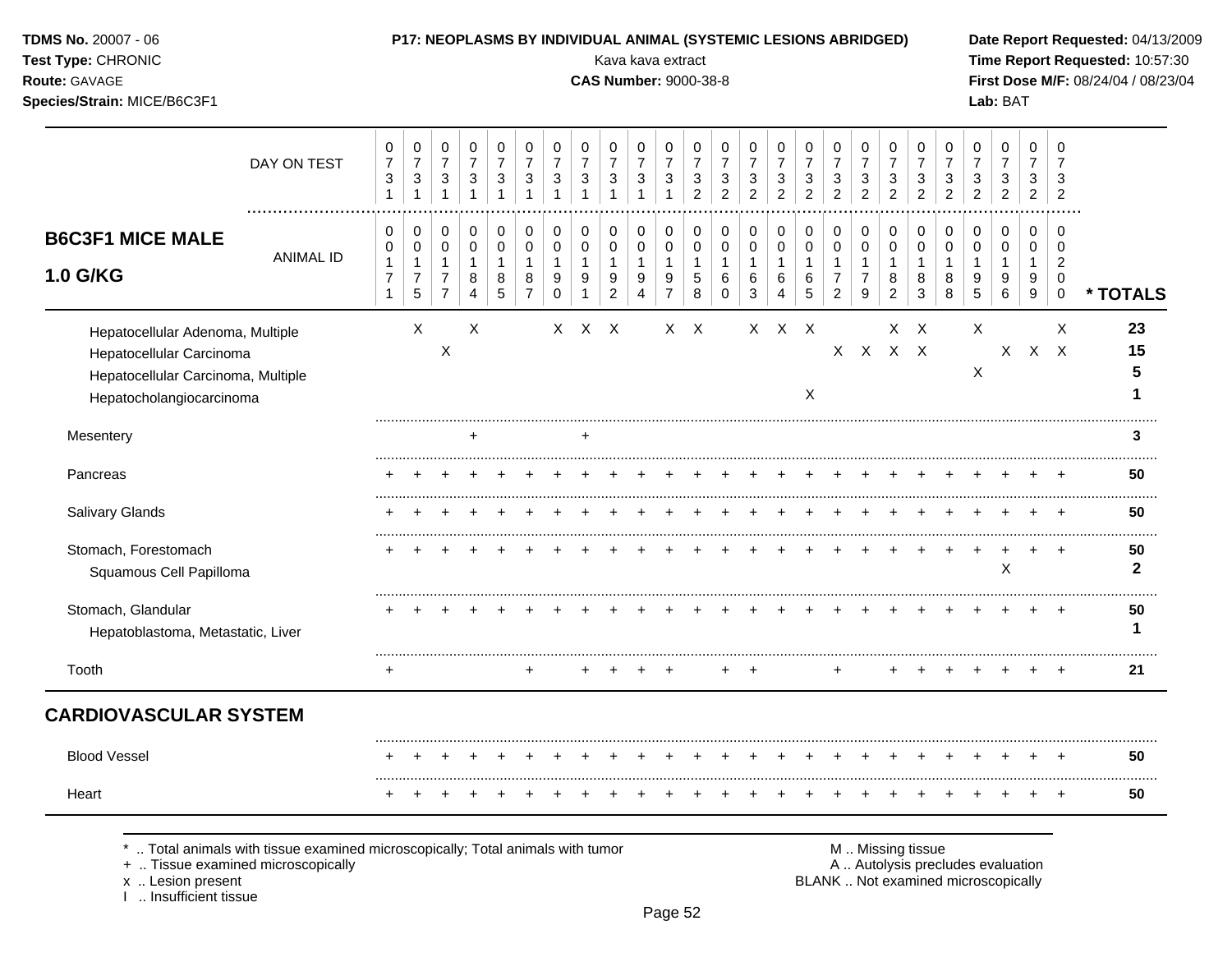| Test Type: CHRONIC<br>Route: GAVAGE<br>Species/Strain: MICE/B6C3F1               |                                                                              |                                                   |                                                   |                                                            |                                                   |                            |                                                         |                                         |                                                                    | Kava kava extract<br><b>CAS Number: 9000-38-8</b>     |                                                       |                                                   |                                                       |                                            |                                            |                                            |                                            |                                                                     |                                                                    |                                              |                                                                    |                                            |                                                                          | Lab: BAT                      |                               |                                            | Time Report Requested: 10:57:30<br>First Dose M/F: 08/24/04 / 08/23/04 |
|----------------------------------------------------------------------------------|------------------------------------------------------------------------------|---------------------------------------------------|---------------------------------------------------|------------------------------------------------------------|---------------------------------------------------|----------------------------|---------------------------------------------------------|-----------------------------------------|--------------------------------------------------------------------|-------------------------------------------------------|-------------------------------------------------------|---------------------------------------------------|-------------------------------------------------------|--------------------------------------------|--------------------------------------------|--------------------------------------------|--------------------------------------------|---------------------------------------------------------------------|--------------------------------------------------------------------|----------------------------------------------|--------------------------------------------------------------------|--------------------------------------------|--------------------------------------------------------------------------|-------------------------------|-------------------------------|--------------------------------------------|------------------------------------------------------------------------|
|                                                                                  | DAY ON TEST                                                                  | 0<br>$\overline{7}$<br>$\sqrt{3}$<br>$\mathbf{1}$ | 0<br>$\overline{7}$<br>$\mathbf{3}$<br>1          | 0<br>$\boldsymbol{7}$<br>3<br>$\mathbf{1}$                 | 0<br>$\overline{7}$<br>$\sqrt{3}$<br>$\mathbf{1}$ | 0<br>$\boldsymbol{7}$<br>3 | 0<br>$\boldsymbol{7}$<br>$\ensuremath{\mathsf{3}}$<br>1 | 0<br>$\overline{7}$<br>3                | 0<br>$\boldsymbol{7}$<br>$\ensuremath{\mathsf{3}}$<br>$\mathbf{1}$ | 0<br>$\boldsymbol{7}$<br>$\ensuremath{\mathsf{3}}$    | 0<br>$\overline{7}$<br>$\mathbf{3}$<br>$\overline{1}$ | 0<br>$\overline{7}$<br>$\sqrt{3}$<br>$\mathbf{1}$ | 0<br>$\boldsymbol{7}$<br>$\sqrt{3}$<br>$\overline{c}$ | 0<br>$\overline{7}$<br>3<br>$\overline{c}$ | 0<br>$\overline{7}$<br>3<br>$\overline{c}$ | 0<br>$\overline{7}$<br>3<br>$\overline{c}$ | 0<br>$\overline{7}$<br>3<br>$\overline{c}$ | 0<br>$\overline{7}$<br>3<br>$\overline{2}$                          | 0<br>$\overline{7}$<br>$\ensuremath{\mathsf{3}}$<br>$\overline{2}$ | 0<br>7<br>3<br>$\overline{2}$                | 0<br>$\overline{7}$<br>$\ensuremath{\mathsf{3}}$<br>$\overline{2}$ | 0<br>$\overline{7}$<br>3<br>$\overline{2}$ | 0<br>$\boldsymbol{7}$<br>3<br>$\overline{2}$                             | 0<br>7<br>3<br>$\overline{2}$ | 0<br>7<br>3<br>$\overline{2}$ | 0<br>7<br>3<br>$\overline{c}$              |                                                                        |
| <b>B6C3F1 MICE MALE</b><br>1.0 G/KG                                              | <b>ANIMAL ID</b>                                                             | 0<br>0<br>$\mathbf{1}$<br>$\overline{7}$          | 0<br>0<br>1<br>$\boldsymbol{7}$<br>$\overline{5}$ | 0<br>0<br>$\mathbf{1}$<br>$\overline{7}$<br>$\overline{7}$ | 0<br>0<br>$\mathbf{1}$<br>8<br>4                  | 0<br>0<br>1<br>8<br>5      | 0<br>0<br>1<br>8<br>$\overline{7}$                      | 0<br>0<br>$\mathbf{1}$<br>9<br>$\Omega$ | 0<br>$\pmb{0}$<br>$\mathbf{1}$<br>9<br>$\mathbf{1}$                | 0<br>$\pmb{0}$<br>$\mathbf{1}$<br>9<br>$\overline{2}$ | 0<br>0<br>$\mathbf{1}$<br>9<br>4                      | 0<br>0<br>$\mathbf{1}$<br>9<br>$\overline{7}$     | 0<br>$\pmb{0}$<br>1<br>$\mathbf 5$<br>8               | 0<br>0<br>1<br>6<br>$\mathbf 0$            | 0<br>0<br>1<br>6<br>3                      | 0<br>0<br>1<br>6<br>4                      | 0<br>0<br>6<br>5                           | 0<br>$\mathbf 0$<br>$\mathbf 1$<br>$\overline{7}$<br>$\overline{2}$ | 0<br>0<br>$\overline{1}$<br>7<br>9                                 | 0<br>0<br>$\mathbf 1$<br>8<br>$\overline{2}$ | 0<br>0<br>1<br>8<br>3                                              | 0<br>0<br>1<br>8<br>8                      | 0<br>0<br>$\mathbf{1}$<br>9<br>5                                         | 0<br>0<br>1<br>9<br>6         | 0<br>0<br>1<br>9<br>9         | 0<br>0<br>$\overline{c}$<br>0<br>$\pmb{0}$ | * TOTALS                                                               |
| <b>ENDOCRINE SYSTEM</b>                                                          |                                                                              |                                                   |                                                   |                                                            |                                                   |                            |                                                         |                                         |                                                                    |                                                       |                                                       |                                                   |                                                       |                                            |                                            |                                            |                                            |                                                                     |                                                                    |                                              |                                                                    |                                            |                                                                          |                               |                               |                                            |                                                                        |
| <b>Adrenal Cortex</b>                                                            |                                                                              |                                                   |                                                   |                                                            |                                                   |                            |                                                         |                                         |                                                                    |                                                       |                                                       |                                                   |                                                       |                                            |                                            |                                            |                                            |                                                                     |                                                                    |                                              |                                                                    |                                            |                                                                          |                               |                               |                                            | 50                                                                     |
| Adrenal Medulla                                                                  |                                                                              |                                                   |                                                   |                                                            |                                                   |                            |                                                         |                                         |                                                                    |                                                       |                                                       |                                                   |                                                       |                                            |                                            |                                            |                                            |                                                                     |                                                                    |                                              |                                                                    |                                            |                                                                          |                               |                               |                                            | 50                                                                     |
| Islets, Pancreatic<br>Adenoma                                                    |                                                                              |                                                   |                                                   |                                                            |                                                   |                            |                                                         |                                         |                                                                    |                                                       |                                                       |                                                   |                                                       |                                            |                                            |                                            |                                            |                                                                     |                                                                    |                                              |                                                                    |                                            |                                                                          |                               |                               |                                            | 50                                                                     |
| Parathyroid Gland                                                                |                                                                              |                                                   |                                                   |                                                            |                                                   |                            |                                                         |                                         |                                                                    |                                                       | м                                                     | $+$                                               | $^{+}$                                                | M                                          |                                            |                                            |                                            |                                                                     |                                                                    |                                              |                                                                    |                                            |                                                                          |                               |                               |                                            | 44                                                                     |
| <b>Pituitary Gland</b>                                                           |                                                                              |                                                   |                                                   |                                                            |                                                   |                            |                                                         |                                         |                                                                    |                                                       |                                                       |                                                   |                                                       |                                            |                                            |                                            |                                            |                                                                     |                                                                    |                                              |                                                                    |                                            |                                                                          |                               |                               |                                            | 50                                                                     |
| <b>Thyroid Gland</b><br>Follicular Cell, Adenoma                                 |                                                                              |                                                   |                                                   |                                                            |                                                   |                            |                                                         |                                         |                                                                    |                                                       |                                                       |                                                   |                                                       |                                            |                                            |                                            |                                            |                                                                     |                                                                    | X                                            |                                                                    |                                            |                                                                          |                               |                               | $\overline{1}$                             | 50<br>2                                                                |
| <b>GENERAL BODY SYSTEM</b>                                                       |                                                                              |                                                   |                                                   |                                                            |                                                   |                            |                                                         |                                         |                                                                    |                                                       |                                                       |                                                   |                                                       |                                            |                                            |                                            |                                            |                                                                     |                                                                    |                                              |                                                                    |                                            |                                                                          |                               |                               |                                            |                                                                        |
| Peritoneum                                                                       |                                                                              |                                                   |                                                   |                                                            |                                                   |                            |                                                         |                                         |                                                                    |                                                       |                                                       |                                                   |                                                       | +                                          |                                            |                                            |                                            |                                                                     |                                                                    |                                              |                                                                    |                                            |                                                                          |                               |                               |                                            | 2                                                                      |
| <b>GENITAL SYSTEM</b>                                                            |                                                                              |                                                   |                                                   |                                                            |                                                   |                            |                                                         |                                         |                                                                    |                                                       |                                                       |                                                   |                                                       |                                            |                                            |                                            |                                            |                                                                     |                                                                    |                                              |                                                                    |                                            |                                                                          |                               |                               |                                            |                                                                        |
| Epididymis                                                                       |                                                                              |                                                   |                                                   |                                                            |                                                   |                            |                                                         |                                         |                                                                    |                                                       |                                                       |                                                   |                                                       |                                            |                                            |                                            |                                            |                                                                     |                                                                    |                                              |                                                                    |                                            |                                                                          |                               |                               |                                            | 50<br>                                                                 |
| +  Tissue examined microscopically<br>x  Lesion present<br>. Insufficient tissue | Total animals with tissue examined microscopically; Total animals with tumor |                                                   |                                                   |                                                            |                                                   |                            |                                                         |                                         |                                                                    |                                                       |                                                       |                                                   |                                                       |                                            |                                            |                                            |                                            |                                                                     | M  Missing tissue                                                  |                                              |                                                                    |                                            | A  Autolysis precludes evaluation<br>BLANK  Not examined microscopically |                               |                               |                                            |                                                                        |

P17: NEOPLASMS BY INDIVIDUAL ANIMAL (SYSTEMIC LESIONS ABRIDGED)

Date Report Requested: 04/13/2009

**TDMS No. 20007 - 06**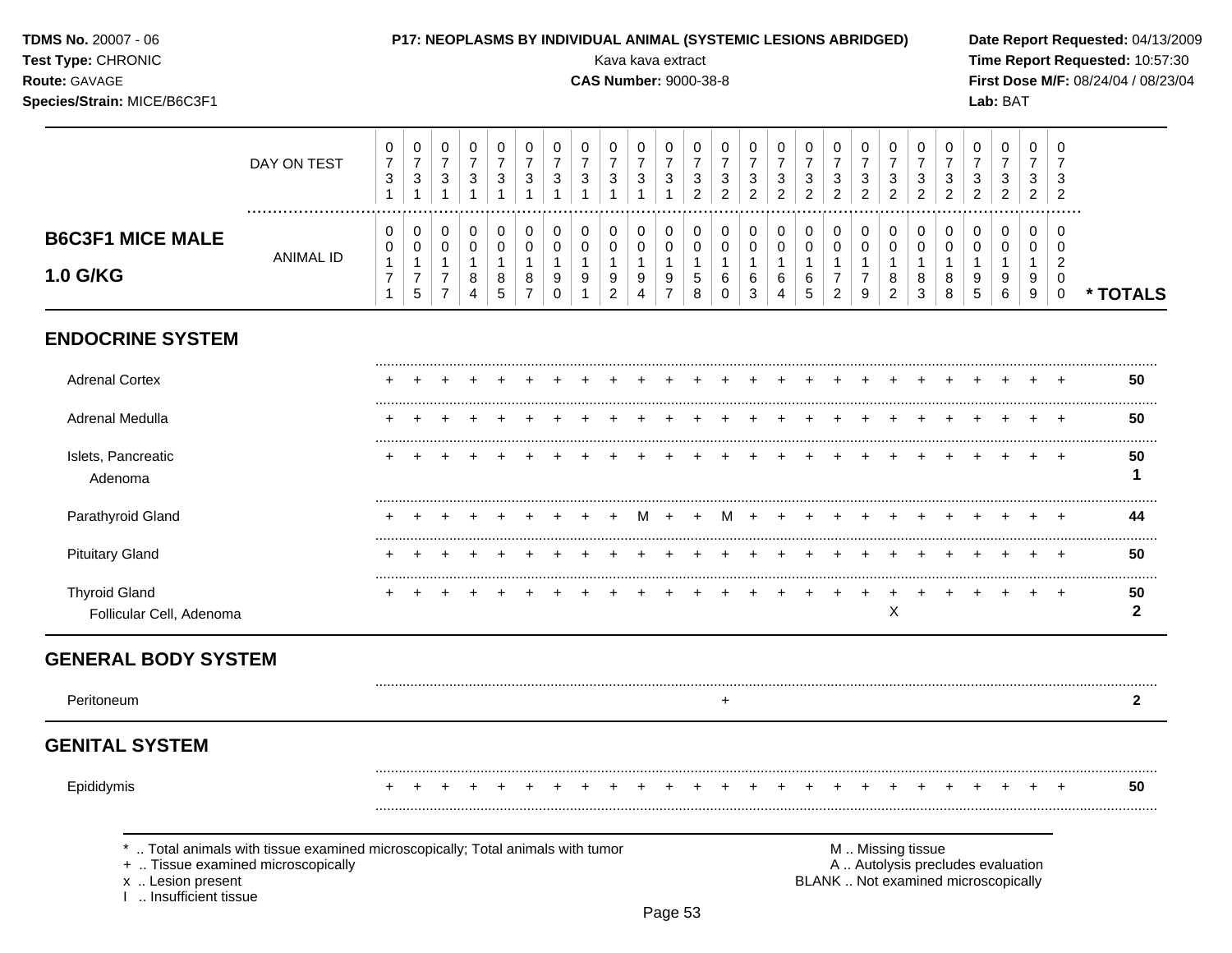TDMS No. 20007 - 06

#### Test Type: CHRONIC

Route: GAVAGE

### Species/Strain: MICE/B6C3F1

P17: NEOPLASMS BY INDIVIDUAL ANIMAL (SYSTEMIC LESIONS ABRIDGED)

Kava kava extract

**CAS Number: 9000-38-8** 

Date Report Requested: 04/13/2009 Time Report Requested: 10:57:30 First Dose M/F: 08/24/04 / 08/23/04 Lab: BAT

. . . . . . . . .

49

 $\bf{0}$ 

 $+$  $+$ 

|                             | DAY ON TEST<br>  | 0<br>$\overline{7}$<br>$\ensuremath{\mathsf{3}}$<br>$\mathbf{1}$ | 0<br>$\overline{7}$<br>$\ensuremath{\mathsf{3}}$<br>$\mathbf{1}$ | 0<br>$\boldsymbol{7}$<br>$\sqrt{3}$<br>$\overline{1}$ | 0<br>$\boldsymbol{7}$<br>$\sqrt{3}$ | 0<br>3 | 0<br>3 | 0<br>$\overline{7}$<br>3 | 0<br>$\overline{7}$<br>3 | 0<br>$\overline{7}$<br>3 | 0<br>$\overline{7}$<br>3 | 0<br>7<br>3 | 0<br>$\overline{7}$<br>3<br>$\overline{2}$ | 0<br>3<br>2 | 0<br>3<br>$\overline{2}$ | 0<br>3<br>2 | 0<br>7<br>$\mathbf{3}$<br>$\overline{c}$ | 0<br>$\boldsymbol{7}$<br>$\mathbf{3}$<br>$\overline{c}$ | 0<br>$\overline{7}$<br>3<br>2 | 0<br>$\overline{7}$<br>3<br>2 | 0<br>3<br>$\overline{2}$ | 0<br>$\overline{7}$<br>3<br>$\overline{2}$ | 0<br>$\overline{7}$<br>3<br>2 | 0<br>$\overline{7}$<br>$\mathbf{3}$<br>2 | 0<br>$\overline{7}$<br>3<br>2 | 0<br>3<br>$\overline{2}$ |          |
|-----------------------------|------------------|------------------------------------------------------------------|------------------------------------------------------------------|-------------------------------------------------------|-------------------------------------|--------|--------|--------------------------|--------------------------|--------------------------|--------------------------|-------------|--------------------------------------------|-------------|--------------------------|-------------|------------------------------------------|---------------------------------------------------------|-------------------------------|-------------------------------|--------------------------|--------------------------------------------|-------------------------------|------------------------------------------|-------------------------------|--------------------------|----------|
| <b>B6C3F1 MICE MALE</b>     | <b>ANIMAL ID</b> | 0<br>0<br>1                                                      | 0<br>$\,0\,$<br>1                                                | 0<br>$\mathbf 0$<br>1                                 | 0<br>$\mathbf 0$<br>-1              | 0<br>0 | 0<br>0 | 0                        | 0<br>0                   | 0<br>0                   | 0<br>0                   | 0<br>0<br>1 | 0<br>0<br>1                                | 0<br>0      | 0                        | 0<br>0      | 0<br>0<br>1                              | 0<br>$\mathbf 0$<br>1                                   | 0<br>0                        | 0<br>0                        | 0<br>0                   | 0<br>0                                     | 0<br>0                        | 0<br>0<br>1                              | 0<br>0<br>1                   | 0<br>0<br>$\overline{c}$ |          |
| 1.0 G/KG                    |                  | $\overline{7}$                                                   | $\overline{7}$<br>$\overline{5}$                                 | $\overline{7}$<br>$\overline{7}$                      | 8<br>4                              | 8<br>5 | 8      | 9<br>0                   | 9                        | 9<br>$\overline{2}$      | 9<br>4                   | 9<br>7      | 5<br>8                                     | 6<br>0      | 6<br>3                   | 6<br>4      | 6<br>5                                   | 7<br>$\overline{2}$                                     | 7<br>9                        | 8<br>2                        | 8<br>3                   | 8<br>8                                     | 9<br>5                        | 9<br>6                                   | 9<br>9                        | 0<br>$\boldsymbol{0}$    | * TOTALS |
| <b>Preputial Gland</b>      |                  |                                                                  |                                                                  |                                                       |                                     |        |        |                          |                          |                          |                          |             |                                            |             |                          |             |                                          |                                                         |                               |                               |                          |                                            |                               |                                          |                               |                          | 50       |
| Prostate                    |                  |                                                                  |                                                                  |                                                       |                                     |        |        |                          |                          |                          |                          |             |                                            |             |                          |             |                                          |                                                         |                               |                               |                          |                                            |                               |                                          |                               |                          | 50       |
| <b>Seminal Vesicle</b>      |                  |                                                                  |                                                                  |                                                       |                                     |        |        |                          |                          |                          |                          |             |                                            |             |                          |             |                                          |                                                         |                               |                               |                          |                                            |                               |                                          |                               |                          | .<br>50  |
| <b>Testes</b>               |                  |                                                                  |                                                                  |                                                       |                                     |        |        |                          |                          |                          |                          |             |                                            |             |                          |             |                                          |                                                         |                               |                               |                          |                                            |                               |                                          |                               |                          | 50       |
| <b>HEMATOPOIETIC SYSTEM</b> |                  |                                                                  |                                                                  |                                                       |                                     |        |        |                          |                          |                          |                          |             |                                            |             |                          |             |                                          |                                                         |                               |                               |                          |                                            |                               |                                          |                               |                          |          |
| <b>Bone Marrow</b>          |                  |                                                                  |                                                                  |                                                       |                                     |        |        |                          |                          |                          |                          |             |                                            |             |                          |             |                                          |                                                         |                               |                               |                          |                                            |                               |                                          |                               |                          | 50       |
| Lymph Node                  |                  |                                                                  |                                                                  |                                                       |                                     |        |        |                          |                          |                          |                          |             |                                            | $\ddot{}$   |                          |             |                                          |                                                         |                               |                               |                          |                                            |                               |                                          |                               |                          | 3        |
| Lymph Node, Mandibular      |                  |                                                                  |                                                                  |                                                       |                                     |        |        |                          |                          |                          |                          |             |                                            |             |                          |             |                                          |                                                         |                               |                               |                          |                                            |                               |                                          |                               |                          | 49       |
| Lymph Node, Mesenteric      |                  |                                                                  |                                                                  |                                                       |                                     |        |        |                          |                          |                          |                          |             |                                            |             |                          |             |                                          |                                                         |                               |                               |                          |                                            |                               |                                          |                               |                          | 49       |
| Spleen                      |                  |                                                                  |                                                                  |                                                       |                                     |        |        |                          |                          |                          |                          |             |                                            |             |                          |             |                                          |                                                         |                               |                               |                          |                                            |                               |                                          |                               | $\div$                   | 50       |

**INTEGUMENTARY SYSTEM** 

Thymus

Mammary Gland

\* .. Total animals with tissue examined microscopically; Total animals with tumor

 $+$ 

 $+$  $+$  $+$  $+$   $+$ 

 $+$ 

 $+$   $+$ 

+ .. Tissue examined microscopically

x .. Lesion present

I .. Insufficient tissue

M. Missing tissue A .. Autolysis precludes evaluation BLANK .. Not examined microscopically

 $+$ 

 $+$  $+$  $+$ 

 $+$ 

 $+ + + +$ 

 $+$  $+$  $+$ 

 $+$  $+$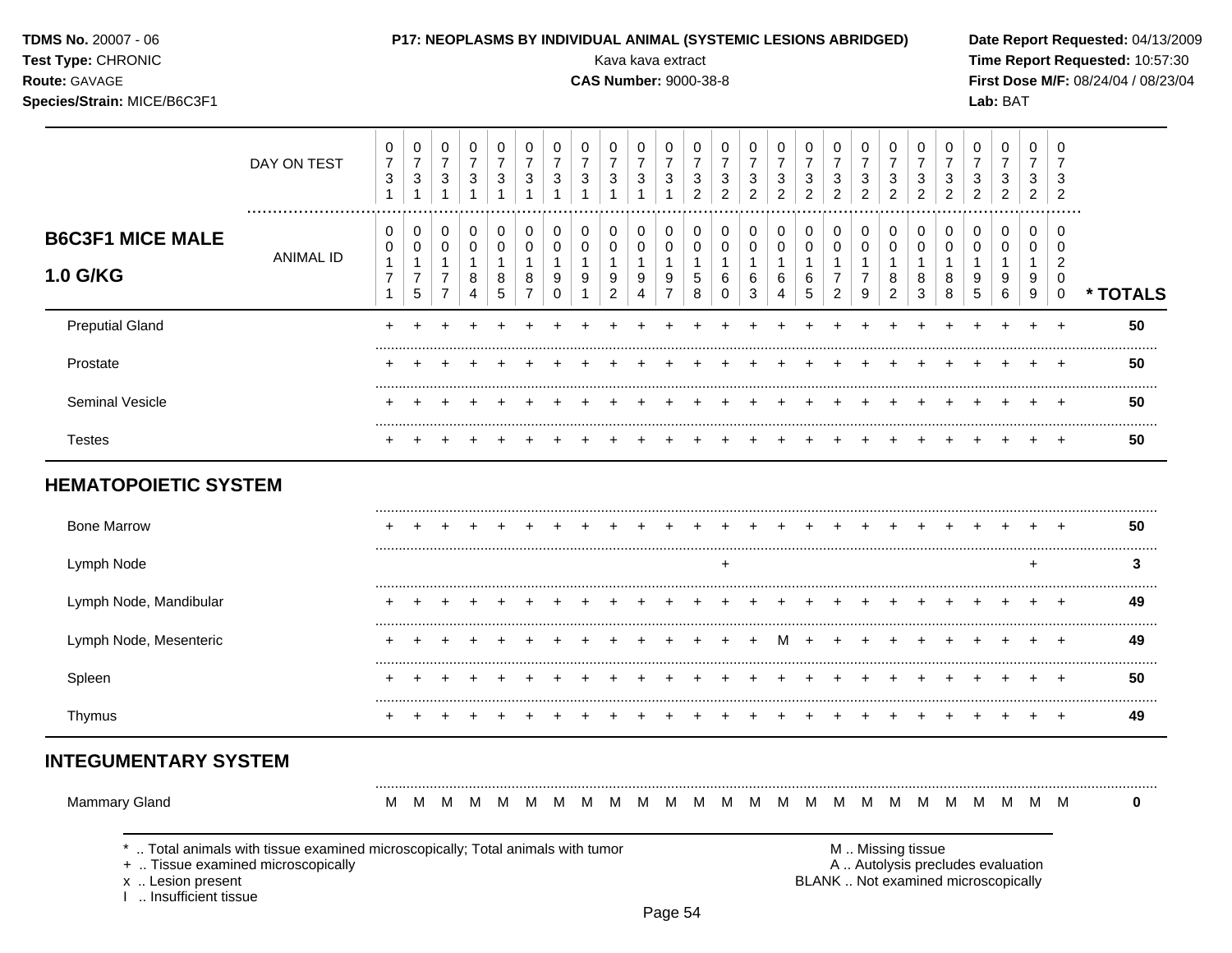| TDMS No. 20007 - 06<br>Test Type: CHRONIC<br>Route: GAVAGE<br>Species/Strain: MICE/B6C3F1                                                                                                                                                         |                                                          |                                                                                |                                                                                |                                                                     |                                                                  |                                                                  |                                                                             |                                         | Kava kava extract<br><b>CAS Number: 9000-38-8</b>    |                                                                                |                                                             |                                                                 |                                                               | P17: NEOPLASMS BY INDIVIDUAL ANIMAL (SYSTEMIC LESIONS ABRIDGED) |                                                         |                                                                     |                                                                  |                                                                        |                                                        |                                                                                      |                                                       |                                                               | Lab: BAT                                          |                                                       |                                                                       | Date Report Requested: 04/13/2009<br>Time Report Requested: 10:57:30<br>First Dose M/F: 08/24/04 / 08/23/04 |
|---------------------------------------------------------------------------------------------------------------------------------------------------------------------------------------------------------------------------------------------------|----------------------------------------------------------|--------------------------------------------------------------------------------|--------------------------------------------------------------------------------|---------------------------------------------------------------------|------------------------------------------------------------------|------------------------------------------------------------------|-----------------------------------------------------------------------------|-----------------------------------------|------------------------------------------------------|--------------------------------------------------------------------------------|-------------------------------------------------------------|-----------------------------------------------------------------|---------------------------------------------------------------|-----------------------------------------------------------------|---------------------------------------------------------|---------------------------------------------------------------------|------------------------------------------------------------------|------------------------------------------------------------------------|--------------------------------------------------------|--------------------------------------------------------------------------------------|-------------------------------------------------------|---------------------------------------------------------------|---------------------------------------------------|-------------------------------------------------------|-----------------------------------------------------------------------|-------------------------------------------------------------------------------------------------------------|
| DAY ON TEST                                                                                                                                                                                                                                       | 0<br>$\overline{7}$<br>$\mathbf{3}$<br>$\mathbf{1}$      | 0<br>$\boldsymbol{7}$<br>$\sqrt{3}$<br>$\mathbf{1}$                            | $\pmb{0}$<br>$\overline{7}$<br>$\ensuremath{\mathsf{3}}$<br>$\mathbf{1}$       | $\pmb{0}$<br>$\overline{7}$<br>$\mathbf{3}$<br>$\mathbf{1}$         | 0<br>$\overline{7}$<br>$\ensuremath{\mathsf{3}}$<br>$\mathbf{1}$ | 0<br>$\overline{7}$<br>$\sqrt{3}$<br>$\mathbf{1}$                | $\mathbf 0$<br>$\overline{7}$<br>$\ensuremath{\mathsf{3}}$<br>$\mathbf{1}$  | 0<br>$\overline{7}$<br>3                | 0<br>$\overline{7}$<br>3                             | 0<br>$\overline{7}$<br>3                                                       | 0<br>$\overline{7}$<br>$\mathbf{3}$<br>$\mathbf{1}$         | 0<br>$\overline{7}$<br>$\mathbf{3}$<br>2                        | 0<br>$\overline{7}$<br>$\mathbf{3}$<br>$\overline{2}$         | 0<br>$\overline{7}$<br>3<br>$\overline{2}$                      | 0<br>$\overline{7}$<br>$\mathbf{3}$<br>$\overline{2}$   | 0<br>$\overline{7}$<br>$\mathbf{3}$<br>$\overline{2}$               | 0<br>$\overline{7}$<br>3<br>$\overline{2}$                       | 0<br>$\overline{7}$<br>3<br>$\overline{2}$                             | 0<br>$\overline{7}$<br>$\mathbf{3}$<br>$\overline{2}$  | $\mathsf{O}\xspace$<br>$\overline{7}$<br>$\ensuremath{\mathsf{3}}$<br>$\overline{2}$ | 0<br>$\overline{7}$<br>$\mathbf{3}$<br>$\overline{2}$ | 0<br>$\overline{7}$<br>3<br>$\overline{2}$                    | 0<br>$\overline{7}$<br>3<br>$\overline{2}$        | $\mathbf 0$<br>$\overline{7}$<br>3<br>$\overline{2}$  | 0<br>$\overline{7}$<br>3<br>$\overline{2}$                            |                                                                                                             |
| <b>B6C3F1 MICE MALE</b><br><b>ANIMAL ID</b><br>1.0 G/KG                                                                                                                                                                                           | 0<br>0<br>$\mathbf{1}$<br>$\overline{7}$<br>$\mathbf{1}$ | $\mathbf 0$<br>$\mathbf 0$<br>$\mathbf{1}$<br>$\overline{7}$<br>$\overline{5}$ | $\mathbf 0$<br>$\mathbf 0$<br>$\mathbf{1}$<br>$\overline{7}$<br>$\overline{7}$ | $\mathbf 0$<br>$\mathbf 0$<br>$\overline{1}$<br>8<br>$\overline{4}$ | $\pmb{0}$<br>$\mathbf 0$<br>$\mathbf{1}$<br>8<br>5               | $\mathbf 0$<br>$\mathbf 0$<br>$\mathbf 1$<br>8<br>$\overline{7}$ | $\pmb{0}$<br>$\mathbf 0$<br>$\mathbf{1}$<br>$\boldsymbol{9}$<br>$\mathbf 0$ | 0<br>$\Omega$<br>$\mathbf{1}$<br>9<br>1 | 0<br>$\Omega$<br>$\mathbf{1}$<br>9<br>$\overline{c}$ | $\pmb{0}$<br>$\mathbf 0$<br>$\mathbf{1}$<br>$\boldsymbol{9}$<br>$\overline{4}$ | 0<br>$\mathbf 0$<br>$\mathbf{1}$<br>$9\,$<br>$\overline{7}$ | $\mathbf 0$<br>$\mathbf 0$<br>$\overline{1}$<br>$\sqrt{5}$<br>8 | $\mathbf 0$<br>$\mathbf 0$<br>$\overline{1}$<br>6<br>$\Omega$ | $\pmb{0}$<br>$\mathbf 0$<br>$\mathbf{1}$<br>6<br>$\mathbf{3}$   | 0<br>$\mathbf 0$<br>$\mathbf{1}$<br>6<br>$\overline{4}$ | $\mathbf 0$<br>$\mathbf 0$<br>$\mathbf{1}$<br>$\,6\,$<br>$\sqrt{5}$ | $\mathbf 0$<br>$\Omega$<br>1<br>$\overline{7}$<br>$\overline{2}$ | 0<br>$\mathbf 0$<br>$\mathbf{1}$<br>$\overline{7}$<br>$\boldsymbol{9}$ | $\mathbf 0$<br>$\mathbf 0$<br>1<br>8<br>$\overline{c}$ | 0<br>$\mathbf 0$<br>$\mathbf{1}$<br>8<br>3                                           | $\mathbf 0$<br>$\mathbf 0$<br>$\mathbf 1$<br>8<br>8   | $\mathbf 0$<br>$\mathbf 0$<br>$\mathbf{1}$<br>9<br>$\sqrt{5}$ | $\mathbf 0$<br>$\Omega$<br>$\mathbf{1}$<br>9<br>6 | $\mathbf 0$<br>$\Omega$<br>1<br>9<br>$\boldsymbol{9}$ | 0<br>$\Omega$<br>$\overline{2}$<br>$\mathbf 0$<br>$\mathsf{O}\xspace$ | * TOTALS                                                                                                    |
| <b>Skin</b><br>Subcutaneous Tissue, Fibrosarcoma                                                                                                                                                                                                  |                                                          |                                                                                |                                                                                |                                                                     |                                                                  |                                                                  |                                                                             |                                         |                                                      |                                                                                |                                                             |                                                                 |                                                               |                                                                 |                                                         |                                                                     |                                                                  |                                                                        |                                                        |                                                                                      |                                                       |                                                               |                                                   |                                                       |                                                                       | 50<br>$\mathbf 1$                                                                                           |
| <b>MUSCULOSKELETAL SYSTEM</b>                                                                                                                                                                                                                     |                                                          |                                                                                |                                                                                |                                                                     |                                                                  |                                                                  |                                                                             |                                         |                                                      |                                                                                |                                                             |                                                                 |                                                               |                                                                 |                                                         |                                                                     |                                                                  |                                                                        |                                                        |                                                                                      |                                                       |                                                               |                                                   |                                                       |                                                                       |                                                                                                             |
| <b>Bone</b>                                                                                                                                                                                                                                       |                                                          |                                                                                |                                                                                |                                                                     |                                                                  |                                                                  |                                                                             |                                         |                                                      |                                                                                |                                                             |                                                                 |                                                               |                                                                 |                                                         |                                                                     |                                                                  |                                                                        |                                                        |                                                                                      |                                                       |                                                               |                                                   |                                                       |                                                                       | 50                                                                                                          |
| <b>NERVOUS SYSTEM</b>                                                                                                                                                                                                                             |                                                          |                                                                                |                                                                                |                                                                     |                                                                  |                                                                  |                                                                             |                                         |                                                      |                                                                                |                                                             |                                                                 |                                                               |                                                                 |                                                         |                                                                     |                                                                  |                                                                        |                                                        |                                                                                      |                                                       |                                                               |                                                   |                                                       |                                                                       |                                                                                                             |
| <b>Brain</b>                                                                                                                                                                                                                                      |                                                          |                                                                                |                                                                                |                                                                     |                                                                  |                                                                  |                                                                             |                                         |                                                      |                                                                                |                                                             |                                                                 |                                                               |                                                                 |                                                         |                                                                     |                                                                  |                                                                        |                                                        |                                                                                      |                                                       |                                                               |                                                   |                                                       |                                                                       | 50                                                                                                          |
| <b>RESPIRATORY SYSTEM</b>                                                                                                                                                                                                                         |                                                          |                                                                                |                                                                                |                                                                     |                                                                  |                                                                  |                                                                             |                                         |                                                      |                                                                                |                                                             |                                                                 |                                                               |                                                                 |                                                         |                                                                     |                                                                  |                                                                        |                                                        |                                                                                      |                                                       |                                                               |                                                   |                                                       |                                                                       |                                                                                                             |
| Lung<br>Alveolar/Bronchiolar Adenoma<br>Alveolar/Bronchiolar Adenoma, Multiple<br>Alveolar/Bronchiolar Carcinoma<br>Carcinoma, Metastatic, Harderian Gland<br>Hepatoblastoma, Metastatic, Liver<br>Hepatocellular Carcinoma, Metastatic,<br>Liver |                                                          |                                                                                | X                                                                              | X                                                                   |                                                                  |                                                                  |                                                                             |                                         |                                                      |                                                                                |                                                             |                                                                 | X                                                             |                                                                 | $\boldsymbol{\mathsf{X}}$                               | $\boldsymbol{\mathsf{X}}$                                           |                                                                  | X                                                                      | $\ddot{}$                                              | $+$<br>X                                                                             |                                                       | X X X                                                         |                                                   | $+$                                                   | $+$                                                                   | 50<br>7<br>2<br>10                                                                                          |

+ .. Tissue examined microscopically  $\blacksquare$  A .. Autolysis precludes evaluation

x .. Lesion present<br>I .. Insufficient tissue

M .. Missing tissue<br>A .. Autolysis precludes evaluation<br>BLANK .. Not examined microscopically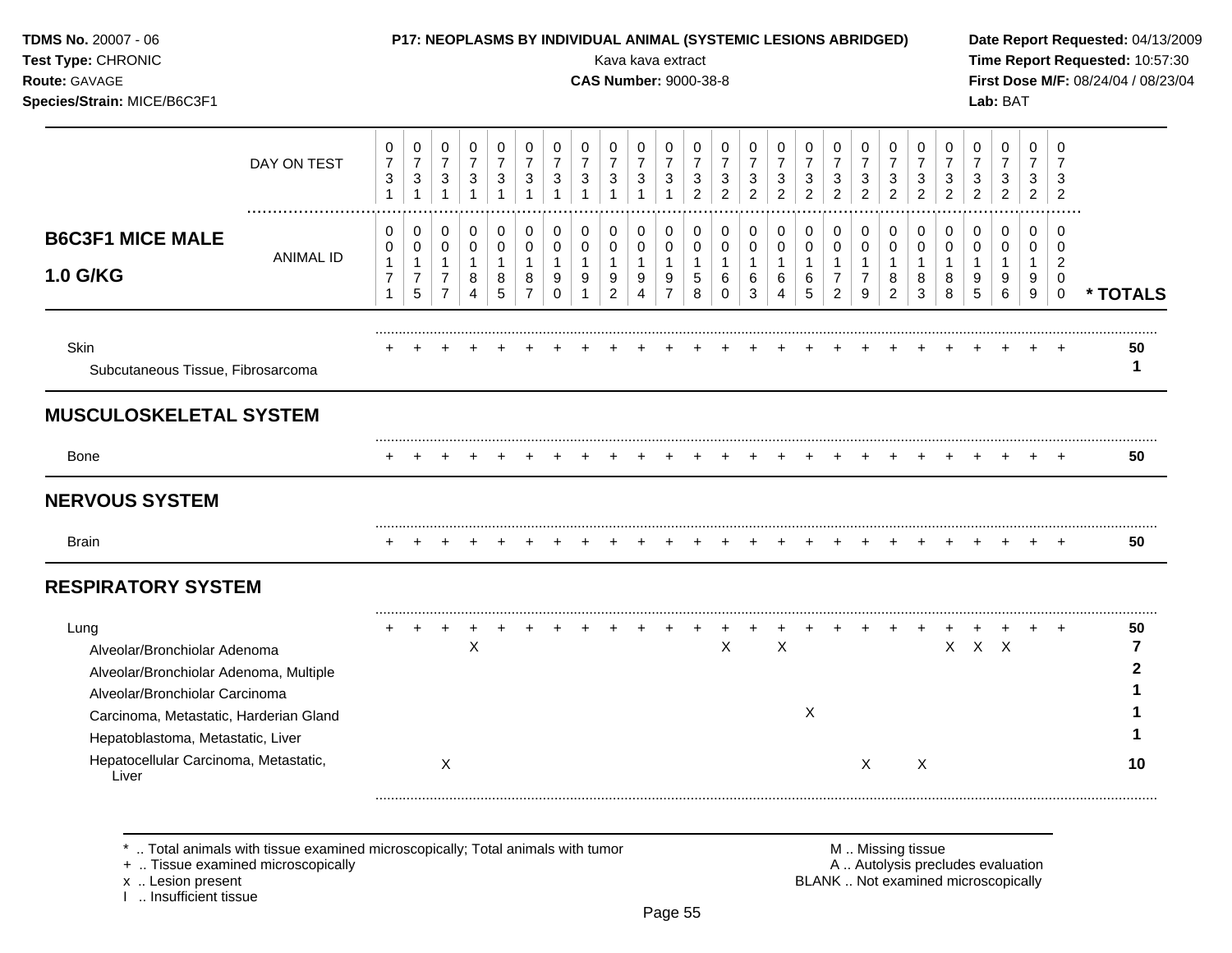| <b>TDMS No. 20007 - 06</b> |  |
|----------------------------|--|
| Test Type: CHRONIC         |  |

### P17: NEOPLASMS BY INDIVIDUAL ANIMAL (SYSTEMIC LESIONS ABRIDGED)

**CAS Number: 9000-38-8** 

Kava kava extract

Route: GAVAGE

Species/Strain: MICE/B6C3F1

Date Report Requested: 04/13/2009 Time Report Requested: 10:57:30 First Dose M/F: 08/24/04 / 08/23/04 Lab: BAT

|                                                             | DAY ON TEST                                                                                                        | 0<br>$\overline{7}$<br>$\ensuremath{\mathsf{3}}$<br>$\mathbf{1}$ | 0<br>$\boldsymbol{7}$<br>$\mathbf{3}$<br>1    | 0<br>$\overline{7}$<br>3<br>$\mathbf{1}$                   | 0<br>$\overline{7}$<br>$\mathbf{3}$<br>$\mathbf{1}$     | 0<br>$\overline{7}$<br>3<br>$\mathbf{1}$   | 0<br>$\overline{7}$<br>3<br>1                                     | 0<br>$\overline{7}$<br>3                          | 0<br>$\overline{7}$<br>3             | 0<br>$\overline{7}$<br>3                                | 0<br>$\overline{7}$<br>3<br>1            | 0<br>$\overline{7}$<br>$\mathbf{3}$<br>$\mathbf{1}$ | 0<br>$\overline{7}$<br>3<br>$\overline{c}$ | 0<br>$\overline{7}$<br>$\mathbf{3}$<br>$\overline{2}$          | 0<br>$\overline{7}$<br>3<br>2              | 0<br>$\overline{7}$<br>$\sqrt{3}$<br>$\overline{2}$ | 0<br>$\overline{7}$<br>3<br>$\overline{2}$ | 0<br>$\overline{7}$<br>$\sqrt{3}$<br>$\overline{2}$        | 0<br>$\overline{7}$<br>3<br>2                 | 0<br>$\overline{7}$<br>$\sqrt{3}$<br>$\overline{c}$   | 0<br>$\overline{7}$<br>$\mathbf{3}$<br>$\overline{c}$ | 0<br>$\overline{7}$<br>3<br>$\overline{2}$         | 0<br>$\overline{7}$<br>3<br>$\overline{2}$                               | 0<br>$\overline{7}$<br>3<br>$\overline{2}$ | 0<br>$\overline{7}$<br>3<br>$\overline{2}$ | 0<br>$\overline{7}$<br>3<br>$\overline{c}$                          |              |
|-------------------------------------------------------------|--------------------------------------------------------------------------------------------------------------------|------------------------------------------------------------------|-----------------------------------------------|------------------------------------------------------------|---------------------------------------------------------|--------------------------------------------|-------------------------------------------------------------------|---------------------------------------------------|--------------------------------------|---------------------------------------------------------|------------------------------------------|-----------------------------------------------------|--------------------------------------------|----------------------------------------------------------------|--------------------------------------------|-----------------------------------------------------|--------------------------------------------|------------------------------------------------------------|-----------------------------------------------|-------------------------------------------------------|-------------------------------------------------------|----------------------------------------------------|--------------------------------------------------------------------------|--------------------------------------------|--------------------------------------------|---------------------------------------------------------------------|--------------|
| <b>B6C3F1 MICE MALE</b><br><b>1.0 G/KG</b>                  | <b>ANIMAL ID</b>                                                                                                   | 0<br>$\mathbf 0$<br>$\mathbf{1}$<br>$\overline{7}$               | 0<br>0<br>$\mathbf{1}$<br>$\overline{7}$<br>5 | 0<br>0<br>$\mathbf{1}$<br>$\overline{7}$<br>$\overline{7}$ | 0<br>$\mathbf 0$<br>$\mathbf{1}$<br>8<br>$\overline{4}$ | 0<br>$\pmb{0}$<br>$\overline{1}$<br>8<br>5 | $\mathbf 0$<br>$\mathbf 0$<br>$\mathbf{1}$<br>8<br>$\overline{7}$ | 0<br>$\mathbf 0$<br>$\mathbf{1}$<br>9<br>$\Omega$ | 0<br>$\mathbf 0$<br>$\mathbf 1$<br>9 | 0<br>$\mathbf 0$<br>$\mathbf{1}$<br>9<br>$\overline{c}$ | $\pmb{0}$<br>0<br>$\mathbf{1}$<br>9<br>4 | 0<br>0<br>$\mathbf{1}$<br>9<br>$\overline{7}$       | 0<br>0<br>$\mathbf{1}$<br>5<br>8           | $\pmb{0}$<br>$\mathbf 0$<br>$\overline{1}$<br>6<br>$\mathbf 0$ | 0<br>$\mathbf 0$<br>$\mathbf{1}$<br>6<br>3 | 0<br>$\mathbf 0$<br>$\mathbf{1}$<br>6<br>4          | 0<br>0<br>$\mathbf 1$<br>6<br>5            | 0<br>0<br>$\mathbf{1}$<br>$\overline{7}$<br>$\overline{c}$ | 0<br>0<br>$\mathbf{1}$<br>$\overline{7}$<br>9 | 0<br>$\pmb{0}$<br>$\mathbf{1}$<br>8<br>$\overline{c}$ | 0<br>$\mathbf 0$<br>$\mathbf{1}$<br>8<br>3            | $\pmb{0}$<br>$\mathbf 0$<br>$\mathbf{1}$<br>8<br>8 | 0<br>$\mathbf 0$<br>$\mathbf{1}$<br>9<br>5                               | 0<br>$\mathbf 0$<br>$\mathbf{1}$<br>9<br>6 | 0<br>$\mathbf 0$<br>$\mathbf{1}$<br>9<br>9 | 0<br>$\overline{0}$<br>$\overline{2}$<br>$\mathbf 0$<br>$\mathbf 0$ | * TOTALS     |
| Nose                                                        |                                                                                                                    |                                                                  |                                               |                                                            |                                                         |                                            |                                                                   |                                                   |                                      |                                                         |                                          |                                                     |                                            |                                                                |                                            |                                                     |                                            |                                                            |                                               |                                                       |                                                       |                                                    |                                                                          |                                            |                                            | $\div$                                                              | 50           |
| Trachea                                                     |                                                                                                                    |                                                                  |                                               |                                                            |                                                         |                                            |                                                                   |                                                   |                                      |                                                         |                                          |                                                     |                                            |                                                                |                                            |                                                     |                                            |                                                            |                                               |                                                       |                                                       |                                                    |                                                                          |                                            |                                            |                                                                     | 50           |
| <b>SPECIAL SENSES SYSTEM</b>                                |                                                                                                                    |                                                                  |                                               |                                                            |                                                         |                                            |                                                                   |                                                   |                                      |                                                         |                                          |                                                     |                                            |                                                                |                                            |                                                     |                                            |                                                            |                                               |                                                       |                                                       |                                                    |                                                                          |                                            |                                            |                                                                     |              |
| Eye                                                         |                                                                                                                    |                                                                  |                                               |                                                            |                                                         |                                            |                                                                   |                                                   |                                      |                                                         |                                          |                                                     |                                            |                                                                |                                            |                                                     |                                            |                                                            |                                               |                                                       |                                                       |                                                    |                                                                          |                                            |                                            |                                                                     | 50           |
| Harderian Gland<br>Adenoma<br>Carcinoma                     |                                                                                                                    |                                                                  |                                               |                                                            |                                                         |                                            |                                                                   |                                                   |                                      |                                                         |                                          |                                                     |                                            |                                                                |                                            |                                                     | X                                          |                                                            |                                               |                                                       |                                                       |                                                    |                                                                          |                                            |                                            |                                                                     | 50<br>6<br>1 |
| <b>URINARY SYSTEM</b>                                       |                                                                                                                    |                                                                  |                                               |                                                            |                                                         |                                            |                                                                   |                                                   |                                      |                                                         |                                          |                                                     |                                            |                                                                |                                            |                                                     |                                            |                                                            |                                               |                                                       |                                                       |                                                    |                                                                          |                                            |                                            |                                                                     |              |
| Kidney                                                      |                                                                                                                    |                                                                  |                                               |                                                            |                                                         |                                            |                                                                   |                                                   |                                      |                                                         |                                          |                                                     |                                            |                                                                |                                            |                                                     |                                            |                                                            |                                               |                                                       |                                                       |                                                    |                                                                          |                                            |                                            |                                                                     | 50           |
| Urethra                                                     |                                                                                                                    |                                                                  |                                               |                                                            |                                                         |                                            |                                                                   |                                                   |                                      |                                                         |                                          |                                                     |                                            |                                                                |                                            |                                                     |                                            |                                                            |                                               |                                                       |                                                       |                                                    |                                                                          |                                            |                                            |                                                                     | 1.           |
| <b>Urinary Bladder</b><br>Hepatoblastoma, Metastatic, Liver |                                                                                                                    |                                                                  |                                               |                                                            |                                                         |                                            |                                                                   |                                                   |                                      |                                                         |                                          |                                                     |                                            |                                                                |                                            |                                                     |                                            |                                                            |                                               |                                                       |                                                       |                                                    |                                                                          |                                            |                                            |                                                                     | 50<br>1      |
| <b>SYSTEMIC LESIONS</b>                                     |                                                                                                                    |                                                                  |                                               |                                                            |                                                         |                                            |                                                                   |                                                   |                                      |                                                         |                                          |                                                     |                                            |                                                                |                                            |                                                     |                                            |                                                            |                                               |                                                       |                                                       |                                                    |                                                                          |                                            |                                            |                                                                     |              |
| Multiple Organ                                              |                                                                                                                    |                                                                  |                                               |                                                            |                                                         |                                            |                                                                   |                                                   |                                      |                                                         |                                          |                                                     |                                            |                                                                |                                            |                                                     |                                            |                                                            |                                               |                                                       |                                                       |                                                    |                                                                          |                                            |                                            |                                                                     | 50           |
| x  Lesion present<br>I  Insufficient tissue                 | Total animals with tissue examined microscopically; Total animals with tumor<br>+  Tissue examined microscopically |                                                                  |                                               |                                                            |                                                         |                                            |                                                                   |                                                   |                                      |                                                         |                                          |                                                     |                                            |                                                                |                                            |                                                     |                                            |                                                            |                                               |                                                       | M  Missing tissue                                     |                                                    | A  Autolysis precludes evaluation<br>BLANK  Not examined microscopically |                                            |                                            |                                                                     |              |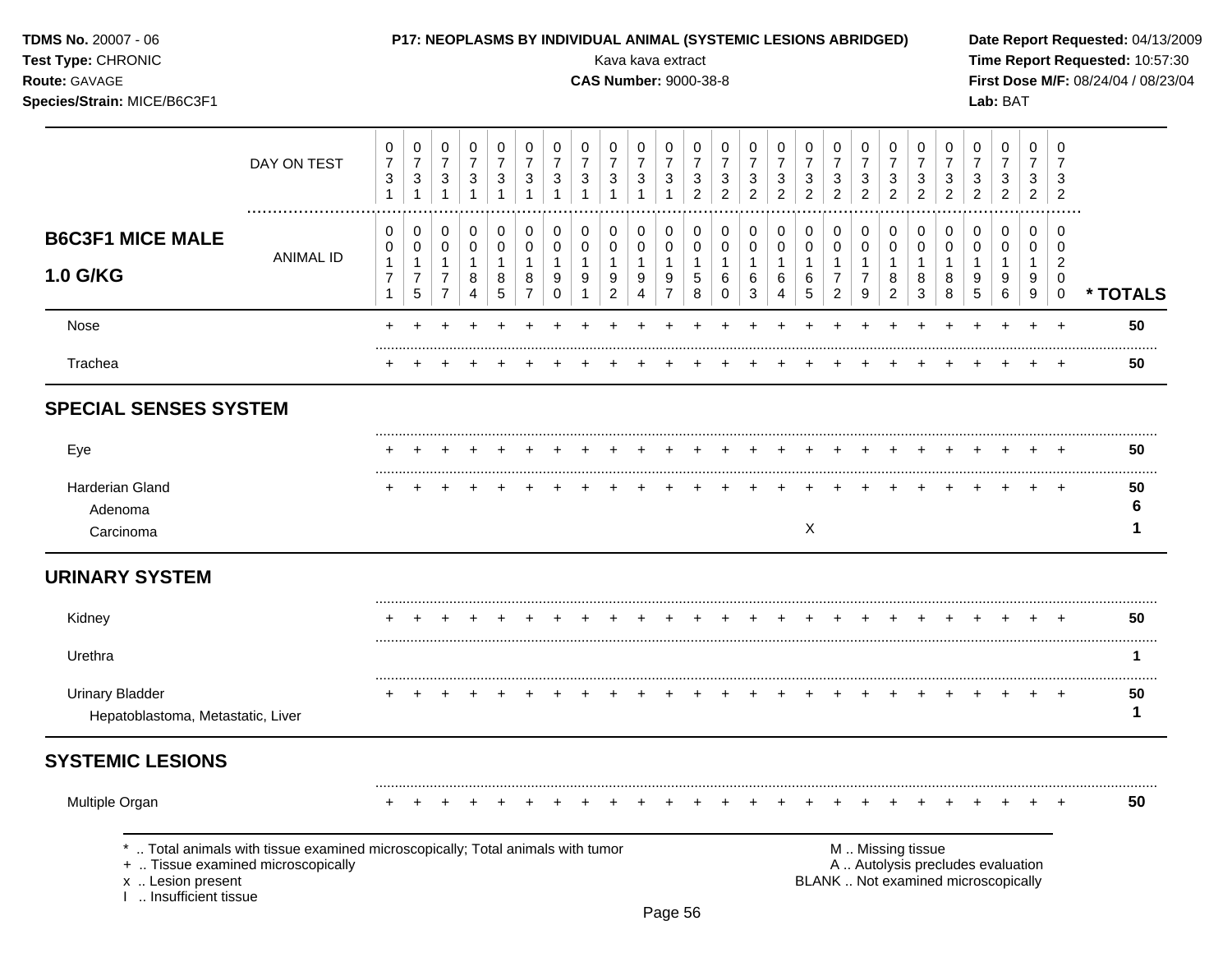| TDMS No. 20007 - 06<br>Test Type: CHRONIC<br>Route: GAVAGE<br>Species/Strain: MICE/B6C3F1 |             |                                     |                                       |                          |                                   |                                    |                               |                                       |                          | P17: NEOPLASMS BY INDIVIDUAL ANIMAL (SYSTEMIC LESIONS ABRIDGED)<br>Kava kava extract<br><b>CAS Number: 9000-38-8</b> |                          |                                         |                                                     |                                                    |                                                      |                                                         |                                                       |                                                       |                                                  |                                                       |                                                       |                                            |                     | Lab: BAT                 |                                                               |                                    | Date Report Requested: 04/13/2009<br>Time Report Requested: 10:57:30<br>First Dose M/F: 08/24/04 / 08/23/04 |  |
|-------------------------------------------------------------------------------------------|-------------|-------------------------------------|---------------------------------------|--------------------------|-----------------------------------|------------------------------------|-------------------------------|---------------------------------------|--------------------------|----------------------------------------------------------------------------------------------------------------------|--------------------------|-----------------------------------------|-----------------------------------------------------|----------------------------------------------------|------------------------------------------------------|---------------------------------------------------------|-------------------------------------------------------|-------------------------------------------------------|--------------------------------------------------|-------------------------------------------------------|-------------------------------------------------------|--------------------------------------------|---------------------|--------------------------|---------------------------------------------------------------|------------------------------------|-------------------------------------------------------------------------------------------------------------|--|
|                                                                                           | DAY ON TEST | $\mathbf{0}$<br>$\overline{7}$<br>3 | 0<br>$\overline{z}$<br>$\mathfrak{S}$ | 0<br>$\overline{ }$<br>3 | 0<br>$\overline{ }$<br>$\sqrt{3}$ | 0<br>$\overline{ }$<br>$\mathsf 3$ | 0<br>$\overline{7}$<br>3      | 0<br>$\overline{7}$<br>$\mathfrak{S}$ | 0<br>$\overline{7}$<br>3 | $\overline{7}$<br>3                                                                                                  | 0<br>$\overline{7}$<br>3 | 0<br>$\overline{7}$<br>3                | 0<br>$\overline{ }$<br>$\sqrt{3}$<br>$\overline{2}$ | $\overline{7}$<br>$\mathfrak{Z}$<br>$\overline{2}$ | 0<br>$\overline{z}$<br>$\mathsf 3$<br>$\overline{2}$ | 0<br>$\overline{7}$<br>$\mathfrak{Z}$<br>$\overline{c}$ | 0<br>$\overline{7}$<br>$\mathbf{3}$<br>$\overline{2}$ | 0<br>$\overline{z}$<br>$\mathbf{3}$<br>$\overline{c}$ | $\overline{7}$<br>$\mathbf{3}$<br>$\overline{2}$ | 0<br>$\overline{7}$<br>$\mathbf{3}$<br>$\overline{2}$ | 0<br>$\overline{7}$<br>$\mathbf{3}$<br>$\overline{c}$ | 0<br>$\overline{z}$<br>3<br>$\overline{2}$ | 3<br>$\overline{2}$ | $\overline{ }$<br>3<br>2 | $\mathbf 0$<br>$\overline{ }$<br>$\sqrt{3}$<br>$\overline{2}$ | 0<br>3<br>$\overline{2}$           |                                                                                                             |  |
| <b>B6C3F1 MICE MALE</b><br><b>1.0 G/KG</b>                                                | ANIMAL ID   | 0<br>0<br>$\overline{ }$            | 0<br>0<br>$\overline{ }$<br>5         | 0<br>0                   | $\pmb{0}$<br>0<br>8<br>4          | $\mathbf 0$<br>0<br>8<br>5         | 0<br>0<br>8<br>$\overline{ }$ | 0<br>0<br>9<br>0                      | 0<br>0<br>9              | $\mathbf 0$<br>$\overline{0}$<br>9<br>$\overline{2}$                                                                 | 0<br>0<br>9<br>4         | $\mathbf 0$<br>0<br>9<br>$\overline{ }$ | 0<br>0<br>$\sqrt{5}$<br>8                           | 0<br>6                                             | $\mathbf 0$<br>$\pmb{0}$<br>6<br>$\mathfrak{S}$      | $\boldsymbol{0}$<br>$\pmb{0}$<br>6<br>4                 | 0<br>0<br>6<br>5                                      | $\boldsymbol{0}$<br>0<br>$\overline{ }$<br>2          | 0<br>0<br>$\overline{7}$<br>9                    | $\overline{0}$<br>0<br>8<br>2                         | $\pmb{0}$<br>$\pmb{0}$<br>8<br>3                      | 0<br>0<br>8<br>8                           | 0<br>9<br>5         | 0<br>0<br>9<br>6         | 0<br>0<br>9<br>9                                              | 0<br>0<br>$\overline{2}$<br>0<br>0 | * TOTALS                                                                                                    |  |
| Histiocytic Sarcoma<br>Lymphoma Malignant                                                 |             |                                     |                                       |                          |                                   |                                    |                               |                                       |                          |                                                                                                                      | X                        |                                         |                                                     | X                                                  |                                                      |                                                         |                                                       |                                                       |                                                  |                                                       |                                                       |                                            |                     |                          | X                                                             |                                    | 6                                                                                                           |  |

\*\*\* END OF MALE DATA \*\*\*

 $*$  .. Total animals with tissue examined microscopically; Total animals with tumor  $\blacksquare$  M .. Missing tissue

+ .. Tissue examined microscopically  $\blacksquare$  A .. Autolysis precludes evaluation

x .. Lesion present<br>I .. Insufficient tissue

M .. Missing tissue<br>A .. Autolysis precludes evaluation<br>BLANK .. Not examined microscopically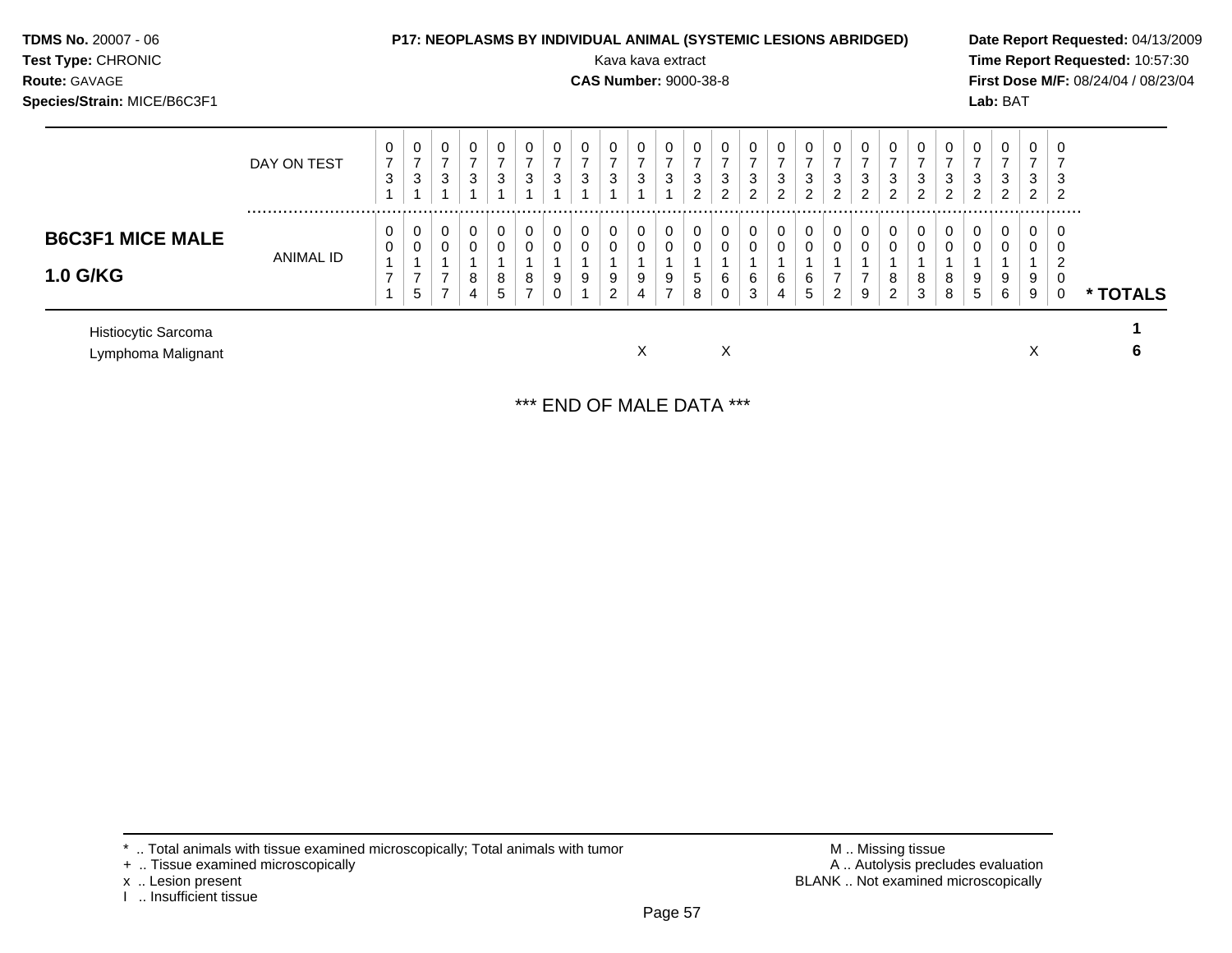| Test Type: CHRONIC<br>Route: GAVAGE<br>Species/Strain: MICE/B6C3F1             |                      |                                                                                |                                                                              |                                                                          |                                                                 |                                                      |                                                               |                                                                 |                                                                 |                                                                | Kava kava extract<br><b>CAS Number: 9000-38-8</b>                                       |                                                                 |                                                                 |                                                            |                                                             |                                                 |                                                               |                                                               |                                                                        |                                                                      |                                                               |                                                                 |                                                                 | Lab: BAT                                                     |                                                                              |                                                                     | Time Report Requested: 10:57:30<br>First Dose M/F: 08/24/04 / 08/23/04 |
|--------------------------------------------------------------------------------|----------------------|--------------------------------------------------------------------------------|------------------------------------------------------------------------------|--------------------------------------------------------------------------|-----------------------------------------------------------------|------------------------------------------------------|---------------------------------------------------------------|-----------------------------------------------------------------|-----------------------------------------------------------------|----------------------------------------------------------------|-----------------------------------------------------------------------------------------|-----------------------------------------------------------------|-----------------------------------------------------------------|------------------------------------------------------------|-------------------------------------------------------------|-------------------------------------------------|---------------------------------------------------------------|---------------------------------------------------------------|------------------------------------------------------------------------|----------------------------------------------------------------------|---------------------------------------------------------------|-----------------------------------------------------------------|-----------------------------------------------------------------|--------------------------------------------------------------|------------------------------------------------------------------------------|---------------------------------------------------------------------|------------------------------------------------------------------------|
|                                                                                | DAY ON TEST          | $\mathbf 0$<br>$\ensuremath{\mathsf{3}}$<br>$\boldsymbol{9}$<br>$\overline{4}$ | $\mathbf 0$<br>$\overline{\mathbf{4}}$<br>$\boldsymbol{2}$<br>$\overline{1}$ | $\mathbf 0$<br>$\sqrt{5}$<br>$\overline{c}$<br>3                         | $\pmb{0}$<br>$\overline{5}$<br>$\overline{4}$<br>$\overline{4}$ | 0<br>$\sqrt{5}$<br>$\,6$<br>$\mathbf 0$              | $\mathbf 0$<br>$\sqrt{5}$<br>$\, 8$<br>$\mathbf{1}$           | 0<br>6<br>$\mathbf{1}$<br>$\Omega$                              | $\mathbf 0$<br>$\,6\,$<br>$\mathsf 3$<br>9                      | 0<br>$\,6\,$<br>$\bf 8$<br>$\overline{4}$                      | $\mathbf 0$<br>$\,6\,$<br>$\bf 8$<br>8                                                  | 0<br>$\overline{7}$<br>$\pmb{0}$<br>$\mathbf 0$                 | $\pmb{0}$<br>$\boldsymbol{7}$<br>$\pmb{0}$<br>$\mathbf{1}$      | $\pmb{0}$<br>$\boldsymbol{7}$<br>$\sqrt{2}$<br>$\mathsf g$ | $\pmb{0}$<br>$\overline{7}$<br>$\overline{\mathbf{c}}$<br>9 | 0<br>$\boldsymbol{7}$<br>$\overline{c}$<br>9    | $\pmb{0}$<br>$\overline{7}$<br>$\boldsymbol{2}$<br>9          | $\mathbf 0$<br>$\boldsymbol{7}$<br>$\overline{c}$<br>9        | $\mathbf 0$<br>$\overline{7}$<br>$\frac{2}{9}$                         | 0<br>$\overline{7}$<br>$\overline{c}$<br>$\overline{9}$              | $\pmb{0}$<br>$\boldsymbol{7}$<br>$\sqrt{2}$<br>$\overline{9}$ | $\mathbf 0$<br>$\boldsymbol{7}$<br>$\sqrt{2}$<br>$\overline{9}$ | 0<br>$\boldsymbol{7}$<br>$\overline{a}$<br>9                    | 0<br>$\overline{7}$<br>$\overline{a}$<br>9                   | 0<br>$\overline{7}$<br>$\overline{c}$<br>$\boldsymbol{9}$                    | $\mathbf 0$<br>$\overline{7}$<br>$\overline{c}$<br>$\boldsymbol{9}$ |                                                                        |
| <b>B6C3F1 MICE FEMALE</b><br>0 G/KG                                            | <br><b>ANIMAL ID</b> | 0<br>$\mathbf 0$<br>$\sqrt{2}$<br>$\overline{\mathbf{4}}$<br>4                 | $\pmb{0}$<br>$\pmb{0}$<br>$\sqrt{2}$<br>$\frac{2}{7}$                        | $\pmb{0}$<br>$\pmb{0}$<br>$\overline{2}$<br>$\mathbf{3}$<br>$\mathbf{3}$ | $\pmb{0}$<br>$\pmb{0}$<br>$\overline{c}$<br>0<br>5              | $\pmb{0}$<br>$\mathbf 0$<br>$\overline{a}$<br>1<br>8 | $\,0\,$<br>$\pmb{0}$<br>$\overline{2}$<br>$\overline{c}$<br>2 | $\pmb{0}$<br>$\pmb{0}$<br>$\overline{c}$<br>$\overline{c}$<br>5 | $\pmb{0}$<br>$\pmb{0}$<br>$\overline{c}$<br>$\overline{c}$<br>9 | $\pmb{0}$<br>$\pmb{0}$<br>$\boldsymbol{2}$<br>$\mathbf 0$<br>9 | $\pmb{0}$<br>$\pmb{0}$<br>$\overline{c}$<br>$\ensuremath{\mathsf{3}}$<br>$\overline{4}$ | $\pmb{0}$<br>$\pmb{0}$<br>$\overline{2}$<br>4<br>$\overline{7}$ | $\pmb{0}$<br>$\pmb{0}$<br>$\boldsymbol{2}$<br>$\mathbf{1}$<br>9 | 0<br>$\pmb{0}$<br>$\overline{c}$<br>0<br>4                 | $\pmb{0}$<br>$\pmb{0}$<br>$\overline{c}$<br>0<br>6          | 0<br>0<br>$\overline{2}$<br>0<br>$\overline{7}$ | $\pmb{0}$<br>$\pmb{0}$<br>$\overline{c}$<br>$\mathbf{1}$<br>1 | $\pmb{0}$<br>$\pmb{0}$<br>$\overline{c}$<br>$\mathbf{1}$<br>3 | 0<br>$\mathbf 0$<br>$\boldsymbol{2}$<br>$\mathbf{1}$<br>$\overline{7}$ | 0<br>$\mathbf 0$<br>$\overline{c}$<br>$\overline{c}$<br>$\mathbf{1}$ | $\mathbf 0$<br>$\pmb{0}$<br>$\sqrt{2}$<br>$\overline{c}$<br>3 | 0<br>$\pmb{0}$<br>$\overline{2}$<br>$\overline{2}$<br>6         | $\pmb{0}$<br>$\pmb{0}$<br>$\overline{c}$<br>$\overline{2}$<br>8 | $\pmb{0}$<br>$\pmb{0}$<br>$\overline{a}$<br>3<br>$\mathbf 0$ | $\mathbf 0$<br>$\pmb{0}$<br>$\overline{2}$<br>$\mathbf{3}$<br>$\overline{7}$ | $\pmb{0}$<br>$\mathbf 0$<br>$\overline{2}$<br>$\sqrt{3}$<br>8       | females<br>(cont)                                                      |
| <b>ALIMENTARY SYSTEM</b>                                                       |                      |                                                                                |                                                                              |                                                                          |                                                                 |                                                      |                                                               |                                                                 |                                                                 |                                                                |                                                                                         |                                                                 |                                                                 |                                                            |                                                             |                                                 |                                                               |                                                               |                                                                        |                                                                      |                                                               |                                                                 |                                                                 |                                                              |                                                                              |                                                                     |                                                                        |
| Esophagus                                                                      |                      |                                                                                |                                                                              |                                                                          |                                                                 |                                                      |                                                               |                                                                 |                                                                 |                                                                |                                                                                         |                                                                 |                                                                 |                                                            |                                                             |                                                 |                                                               |                                                               |                                                                        |                                                                      |                                                               |                                                                 |                                                                 |                                                              |                                                                              |                                                                     |                                                                        |
| Gallbladder                                                                    |                      |                                                                                |                                                                              |                                                                          |                                                                 |                                                      |                                                               |                                                                 |                                                                 |                                                                |                                                                                         |                                                                 |                                                                 |                                                            |                                                             |                                                 |                                                               |                                                               |                                                                        |                                                                      |                                                               | $\ddot{}$                                                       |                                                                 |                                                              |                                                                              |                                                                     |                                                                        |
| Intestine Large, Cecum                                                         |                      |                                                                                |                                                                              |                                                                          |                                                                 |                                                      |                                                               |                                                                 |                                                                 |                                                                |                                                                                         |                                                                 |                                                                 |                                                            |                                                             |                                                 |                                                               |                                                               |                                                                        |                                                                      |                                                               | $\pm$                                                           | $\pm$                                                           | $\pm$                                                        | ÷                                                                            | -4                                                                  |                                                                        |
| Intestine Large, Colon                                                         |                      |                                                                                |                                                                              |                                                                          |                                                                 |                                                      |                                                               |                                                                 |                                                                 |                                                                |                                                                                         |                                                                 |                                                                 |                                                            |                                                             |                                                 |                                                               |                                                               |                                                                        |                                                                      |                                                               |                                                                 |                                                                 |                                                              |                                                                              |                                                                     |                                                                        |
| Intestine Large, Rectum                                                        |                      |                                                                                |                                                                              |                                                                          |                                                                 |                                                      |                                                               |                                                                 |                                                                 |                                                                |                                                                                         |                                                                 |                                                                 |                                                            |                                                             |                                                 |                                                               |                                                               |                                                                        |                                                                      |                                                               |                                                                 |                                                                 |                                                              |                                                                              |                                                                     |                                                                        |
| Intestine Small, Duodenum<br>Adenoma                                           |                      |                                                                                |                                                                              |                                                                          |                                                                 |                                                      |                                                               |                                                                 |                                                                 |                                                                |                                                                                         |                                                                 |                                                                 |                                                            |                                                             |                                                 |                                                               |                                                               |                                                                        |                                                                      |                                                               |                                                                 |                                                                 |                                                              |                                                                              | $\pm$                                                               |                                                                        |
| Intestine Small, Ileum                                                         |                      |                                                                                |                                                                              |                                                                          |                                                                 |                                                      |                                                               |                                                                 |                                                                 |                                                                |                                                                                         |                                                                 |                                                                 |                                                            |                                                             |                                                 |                                                               |                                                               |                                                                        |                                                                      |                                                               | $\pm$                                                           |                                                                 | $+$                                                          |                                                                              | $^+$                                                                |                                                                        |
| Intestine Small, Jejunum<br>Adenoma                                            |                      |                                                                                |                                                                              |                                                                          |                                                                 |                                                      |                                                               |                                                                 |                                                                 |                                                                |                                                                                         |                                                                 |                                                                 |                                                            |                                                             |                                                 |                                                               |                                                               |                                                                        |                                                                      |                                                               |                                                                 |                                                                 |                                                              |                                                                              | $\overline{+}$                                                      |                                                                        |
| Liver<br>Hemangiosarcoma<br>Hepatocellular Adenoma<br>Hepatocellular Carcinoma |                      | +                                                                              |                                                                              |                                                                          |                                                                 | X                                                    |                                                               |                                                                 |                                                                 |                                                                |                                                                                         |                                                                 |                                                                 |                                                            |                                                             |                                                 |                                                               |                                                               |                                                                        | X                                                                    |                                                               |                                                                 |                                                                 |                                                              |                                                                              | $^{+}$                                                              |                                                                        |

P17: NEOPLASMS BY INDIVIDUAL ANIMAL (SYSTEMIC LESIONS ABRIDGED)

\* .. Total animals with tissue examined microscopically; Total animals with tumor

+ .. Tissue examined microscopically

**TDMS No. 20007 - 06** 

x .. Lesion present<br>I .. Insufficient tissue

M .. Missing tissue<br>A .. Autolysis precludes evaluation BLANK .. Not examined microscopically

Date Report Requested: 04/13/2009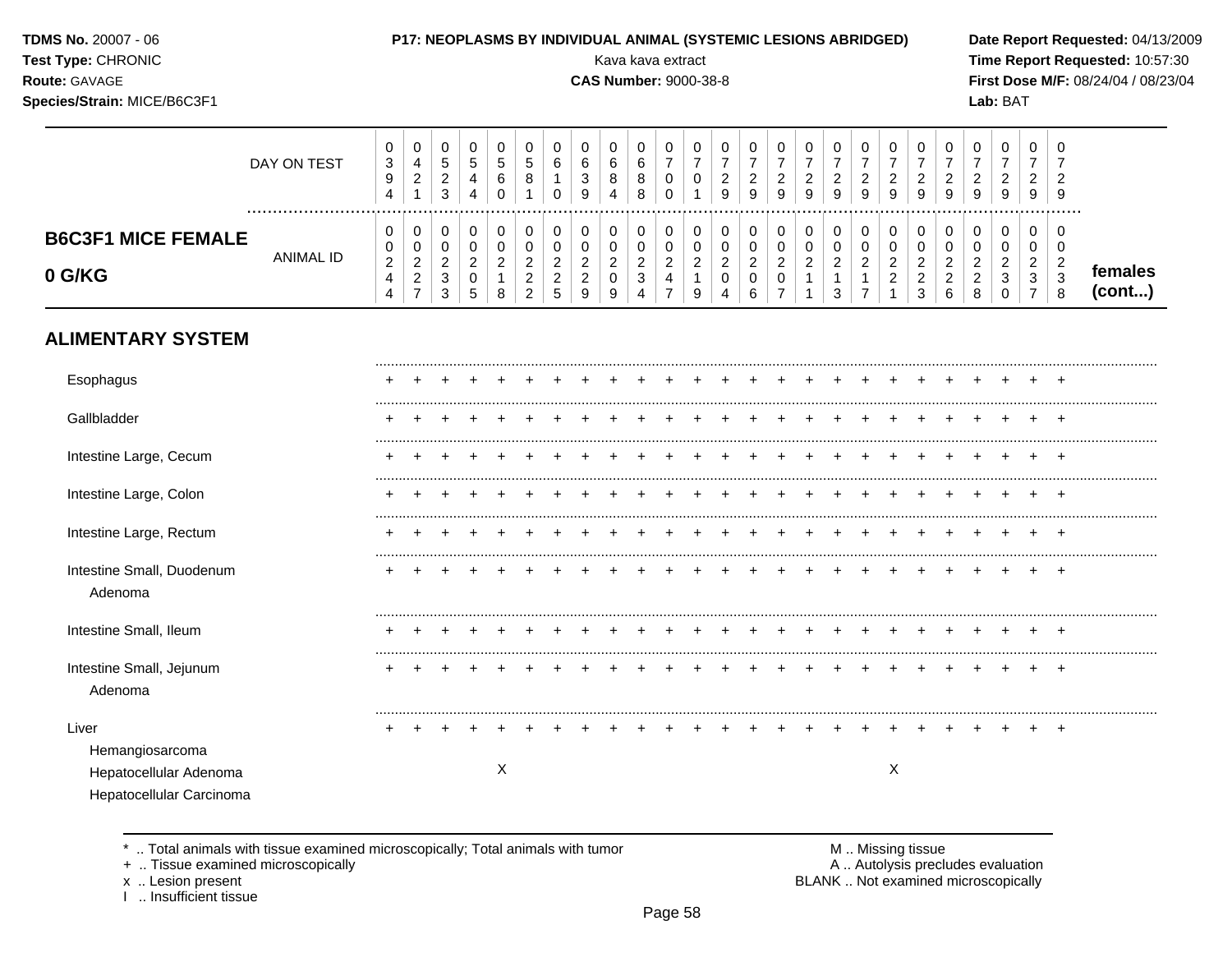| TDMS No. 20007 - 06<br>Test Type: CHRONIC<br>Route: GAVAGE<br>Species/Strain: MICE/B6C3F1                                               |             |                                                       |                                                       |                                                 | P17: NEOPLASMS BY INDIVIDUAL ANIMAL (SYSTEMIC LESIONS ABRIDGED) |                                                       |                                                                        |                                                                |                                                          |                                    |                                                                                          | Kava kava extract<br><b>CAS Number: 9000-38-8</b>         |                                                  |                                                         |                                                         |                                                                   |                                                                  |                                                     |                                                     |                                                           |                                                           |                                                                  |                                                 | Lab: BAT                                                                 |                                                 |                                                   | Date Report Requested: 04/13/2009<br>Time Report Requested: 10:57:30<br>First Dose M/F: 08/24/04 / 08/23/04 |
|-----------------------------------------------------------------------------------------------------------------------------------------|-------------|-------------------------------------------------------|-------------------------------------------------------|-------------------------------------------------|-----------------------------------------------------------------|-------------------------------------------------------|------------------------------------------------------------------------|----------------------------------------------------------------|----------------------------------------------------------|------------------------------------|------------------------------------------------------------------------------------------|-----------------------------------------------------------|--------------------------------------------------|---------------------------------------------------------|---------------------------------------------------------|-------------------------------------------------------------------|------------------------------------------------------------------|-----------------------------------------------------|-----------------------------------------------------|-----------------------------------------------------------|-----------------------------------------------------------|------------------------------------------------------------------|-------------------------------------------------|--------------------------------------------------------------------------|-------------------------------------------------|---------------------------------------------------|-------------------------------------------------------------------------------------------------------------|
|                                                                                                                                         | DAY ON TEST | 0<br>$\ensuremath{\mathsf{3}}$<br>9<br>$\overline{4}$ | 0<br>$\overline{4}$<br>$\overline{c}$<br>$\mathbf{1}$ | 0<br>$\,$ 5 $\,$<br>$\frac{2}{3}$               | 0<br>$\sqrt{5}$<br>4<br>$\overline{4}$                          | 0<br>$\,$ 5 $\,$<br>$\,6$<br>$\mathbf 0$              | 0<br>$\mathbf 5$<br>$\,8\,$<br>1                                       | 0<br>6<br>$\mathbf{1}$<br>0                                    | 0<br>6<br>3<br>9                                         | 0<br>6<br>8<br>4                   | 0<br>$\,6$<br>8<br>8                                                                     | 0<br>$\boldsymbol{7}$<br>0<br>0                           | 0<br>$\overline{7}$<br>0<br>1                    | 0<br>$\overline{7}$<br>$\overline{c}$<br>$\overline{9}$ | 0<br>$\overline{7}$<br>$\overline{c}$<br>$\overline{9}$ | 0<br>$\overline{7}$<br>$\overline{a}$<br>9                        | 0<br>$\overline{7}$<br>$\overline{c}$<br>$\boldsymbol{9}$        | 0<br>$\overline{7}$<br>$\overline{\mathbf{c}}$<br>9 | 0<br>$\boldsymbol{7}$<br>$\overline{c}$<br>9        | 0<br>$\overline{7}$<br>$\overline{a}$<br>$\boldsymbol{9}$ | 0<br>$\overline{7}$<br>$\overline{c}$<br>9                | 0<br>$\overline{7}$<br>$\overline{c}$<br>$\mathsf g$             | 0<br>$\overline{7}$<br>2<br>9                   | 0<br>$\overline{7}$<br>$\overline{c}$<br>9                               | 0<br>$\overline{7}$<br>$\overline{2}$<br>9      | 0<br>2<br>9                                       |                                                                                                             |
| <b>B6C3F1 MICE FEMALE</b><br>0 G/KG                                                                                                     | ANIMAL ID   | 0<br>0<br>$\overline{c}$<br>4<br>4                    | 0<br>$\mathbf 0$<br>$\overline{a}$<br>$\frac{2}{7}$   | 0<br>$\pmb{0}$<br>$\sqrt{2}$<br>3<br>$\sqrt{3}$ | 0<br>0<br>$\overline{c}$<br>0<br>5                              | 0<br>$\pmb{0}$<br>$\overline{c}$<br>$\mathbf{1}$<br>8 | 0<br>$\pmb{0}$<br>$\overline{c}$<br>$\boldsymbol{2}$<br>$\overline{c}$ | 0<br>$\overline{0}$<br>$\overline{c}$<br>$\boldsymbol{2}$<br>5 | 0<br>0<br>$\overline{\mathbf{c}}$<br>$\overline{c}$<br>9 | 0<br>0<br>$\overline{c}$<br>0<br>9 | 0<br>$\pmb{0}$<br>$\overline{\mathbf{c}}$<br>$\ensuremath{\mathsf{3}}$<br>$\overline{4}$ | 0<br>$\mathbf 0$<br>$\overline{c}$<br>4<br>$\overline{7}$ | 0<br>$\pmb{0}$<br>$\sqrt{2}$<br>$\mathbf 1$<br>9 | 0<br>0<br>$\overline{a}$<br>0<br>4                      | 0<br>$\pmb{0}$<br>$\overline{c}$<br>$\mathbf 0$<br>6    | 0<br>$\pmb{0}$<br>$\overline{c}$<br>$\mathbf 0$<br>$\overline{7}$ | 0<br>$\pmb{0}$<br>$\overline{c}$<br>$\mathbf{1}$<br>$\mathbf{1}$ | 0<br>0<br>$\overline{\mathbf{c}}$<br>1<br>3         | 0<br>0<br>$\overline{\mathbf{c}}$<br>$\overline{7}$ | 0<br>$\pmb{0}$<br>$\overline{c}$<br>$\boldsymbol{2}$      | 0<br>$\mathsf 0$<br>$\overline{c}$<br>$\overline{c}$<br>3 | 0<br>$\pmb{0}$<br>$\overline{\mathbf{c}}$<br>$\overline{c}$<br>6 | 0<br>0<br>$\overline{c}$<br>$\overline{c}$<br>8 | 0<br>0<br>2<br>3<br>$\Omega$                                             | 0<br>0<br>$\overline{a}$<br>3<br>$\overline{7}$ | 0<br>0<br>$\overline{c}$<br>$\sqrt{3}$<br>$\,8\,$ | females<br>(cont)                                                                                           |
| Hepatocellular Carcinoma, Multiple<br>Sarcoma                                                                                           |             |                                                       |                                                       |                                                 |                                                                 |                                                       |                                                                        |                                                                |                                                          |                                    |                                                                                          |                                                           | X                                                |                                                         |                                                         | X                                                                 |                                                                  |                                                     |                                                     |                                                           |                                                           |                                                                  |                                                 |                                                                          |                                                 |                                                   |                                                                                                             |
| Mesentery                                                                                                                               |             |                                                       |                                                       |                                                 |                                                                 |                                                       |                                                                        | $\div$                                                         |                                                          |                                    |                                                                                          |                                                           |                                                  |                                                         |                                                         |                                                                   |                                                                  |                                                     |                                                     |                                                           |                                                           |                                                                  |                                                 |                                                                          |                                                 |                                                   |                                                                                                             |
| Pancreas                                                                                                                                |             |                                                       | $\pm$                                                 |                                                 | м                                                               |                                                       |                                                                        |                                                                |                                                          |                                    |                                                                                          |                                                           |                                                  |                                                         |                                                         |                                                                   |                                                                  |                                                     |                                                     |                                                           |                                                           |                                                                  |                                                 |                                                                          |                                                 |                                                   |                                                                                                             |
| Salivary Glands                                                                                                                         |             |                                                       |                                                       |                                                 |                                                                 |                                                       |                                                                        |                                                                |                                                          |                                    |                                                                                          |                                                           |                                                  |                                                         |                                                         |                                                                   |                                                                  |                                                     |                                                     |                                                           |                                                           |                                                                  |                                                 |                                                                          |                                                 |                                                   |                                                                                                             |
| Stomach, Forestomach<br>Squamous Cell Papilloma                                                                                         |             |                                                       |                                                       |                                                 |                                                                 |                                                       |                                                                        |                                                                |                                                          |                                    |                                                                                          |                                                           |                                                  |                                                         |                                                         |                                                                   |                                                                  |                                                     |                                                     |                                                           |                                                           |                                                                  |                                                 |                                                                          | $\pm$<br>$X$ $X$                                | $+$                                               |                                                                                                             |
| Stomach, Glandular<br>Adenoma                                                                                                           |             |                                                       |                                                       |                                                 |                                                                 |                                                       |                                                                        |                                                                |                                                          |                                    |                                                                                          |                                                           |                                                  |                                                         |                                                         |                                                                   |                                                                  |                                                     |                                                     |                                                           |                                                           |                                                                  |                                                 |                                                                          |                                                 |                                                   |                                                                                                             |
| Tooth                                                                                                                                   |             |                                                       |                                                       |                                                 |                                                                 |                                                       |                                                                        |                                                                |                                                          |                                    |                                                                                          |                                                           |                                                  |                                                         |                                                         |                                                                   |                                                                  |                                                     |                                                     |                                                           |                                                           |                                                                  |                                                 |                                                                          |                                                 |                                                   |                                                                                                             |
| <b>CARDIOVASCULAR SYSTEM</b>                                                                                                            |             |                                                       |                                                       |                                                 |                                                                 |                                                       |                                                                        |                                                                |                                                          |                                    |                                                                                          |                                                           |                                                  |                                                         |                                                         |                                                                   |                                                                  |                                                     |                                                     |                                                           |                                                           |                                                                  |                                                 |                                                                          |                                                 |                                                   |                                                                                                             |
| <b>Blood Vessel</b>                                                                                                                     |             |                                                       |                                                       |                                                 |                                                                 |                                                       |                                                                        |                                                                |                                                          |                                    |                                                                                          |                                                           |                                                  |                                                         |                                                         |                                                                   |                                                                  |                                                     |                                                     |                                                           |                                                           |                                                                  |                                                 |                                                                          |                                                 | $\ddot{}$                                         |                                                                                                             |
| Heart<br>Alveolar/Bronchiolar Carcinoma,<br>Metastatic, Lung                                                                            |             |                                                       |                                                       |                                                 |                                                                 |                                                       | X                                                                      |                                                                |                                                          |                                    |                                                                                          |                                                           |                                                  |                                                         |                                                         |                                                                   |                                                                  |                                                     |                                                     |                                                           |                                                           |                                                                  |                                                 |                                                                          |                                                 |                                                   |                                                                                                             |
| Total animals with tissue examined microscopically; Total animals with tumor<br>+  Tissue examined microscopically<br>x  Lesion present |             |                                                       |                                                       |                                                 |                                                                 |                                                       |                                                                        |                                                                |                                                          |                                    |                                                                                          |                                                           |                                                  |                                                         |                                                         |                                                                   |                                                                  |                                                     |                                                     |                                                           | M  Missing tissue                                         |                                                                  |                                                 | A  Autolysis precludes evaluation<br>BLANK  Not examined microscopically |                                                 |                                                   |                                                                                                             |

x .. Lesion present<br>I .. Insufficient tissue

Page 59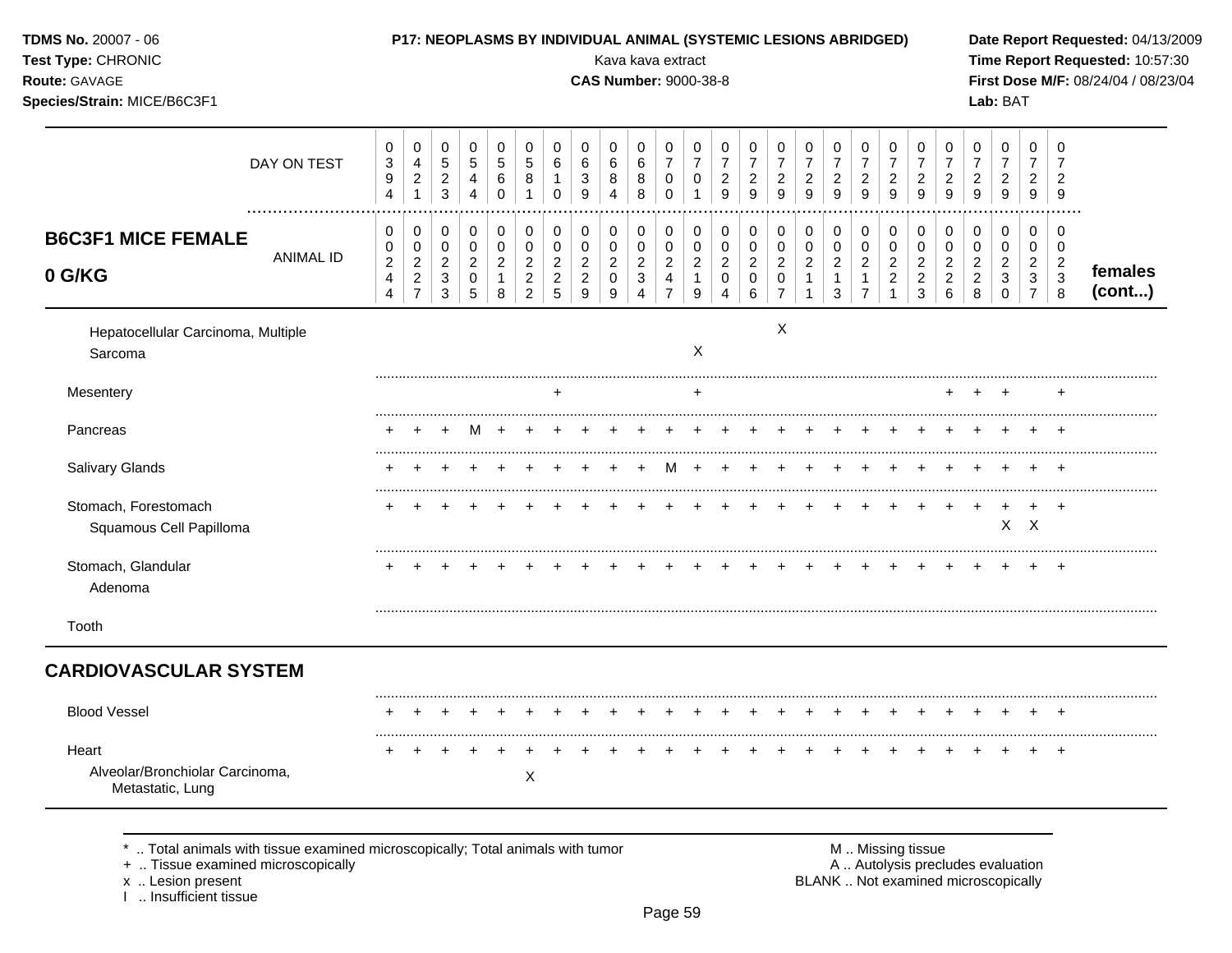**ENDOCRINE SYSTEM** ......................................................................................................................................................................................................... Adrenal Cortex + + + + + + + + + + + + + + + + + + + + + + + + + ......................................................................................................................................................................................................... Adrenal Medulla + + + + + + + + + + + + + + + + + + + + + + + + + ......................................................................................................................................................................................................... Islets, Pancreatic + + + + + + + + + + + + + + + + + + + + + + + + + Adenoma ......................................................................................................................................................................................................... Parathyroid Gland M + + + + + + + + + + + + + + + + + + + + + + + + ......................................................................................................................................................................................................... Pituitary Gland + + + + + + + + + + + + + + + + + + + + + + + + + Pars Distalis, Adenoma X Pars Intermedia, Adenoma **X** ......................................................................................................................................................................................................... Thyroid Gland + + + + + + + + + + + + + + + + + + + + + + + + + **GENERAL BODY SYSTEM NONE GENITAL SYSTEM** ......................................................................................................................................................................................................... Clitoral Gland + + + M + + + + + + + + + + + + + + + + + + + + + ......................................................................................................................................................................................................... **Test Type:** CHRONIC Kava kava extract **Time Report Requested:** 10:57:30 **Route:** GAVAGE **CAS Number:** 9000-38-8 **First Dose M/F:** 08/24/04 / 08/23/04 **Species/Strain:** MICE/B6C3F1 **Lab:** BAT DAY ON TEST  $\overline{7}$   $\overline{7}$  ................................................................................................................................................................. **B6C3F1 MICE FEMALE** ANIMAL ID **0 G/KG females (cont...)** \* .. Total animals with tissue examined microscopically; Total animals with tumor  $\blacksquare$  M .. Missing tissue<br>A .. Autolysis precling the microscopically A .. Autolysis precludes evaluation x .. Lesion present **BLANK** .. Not examined microscopically I .. Insufficient tissue

**TDMS No.** 20007 - 06 **P17: NEOPLASMS BY INDIVIDUAL ANIMAL (SYSTEMIC LESIONS ABRIDGED) Date Report Requested:** 04/13/2009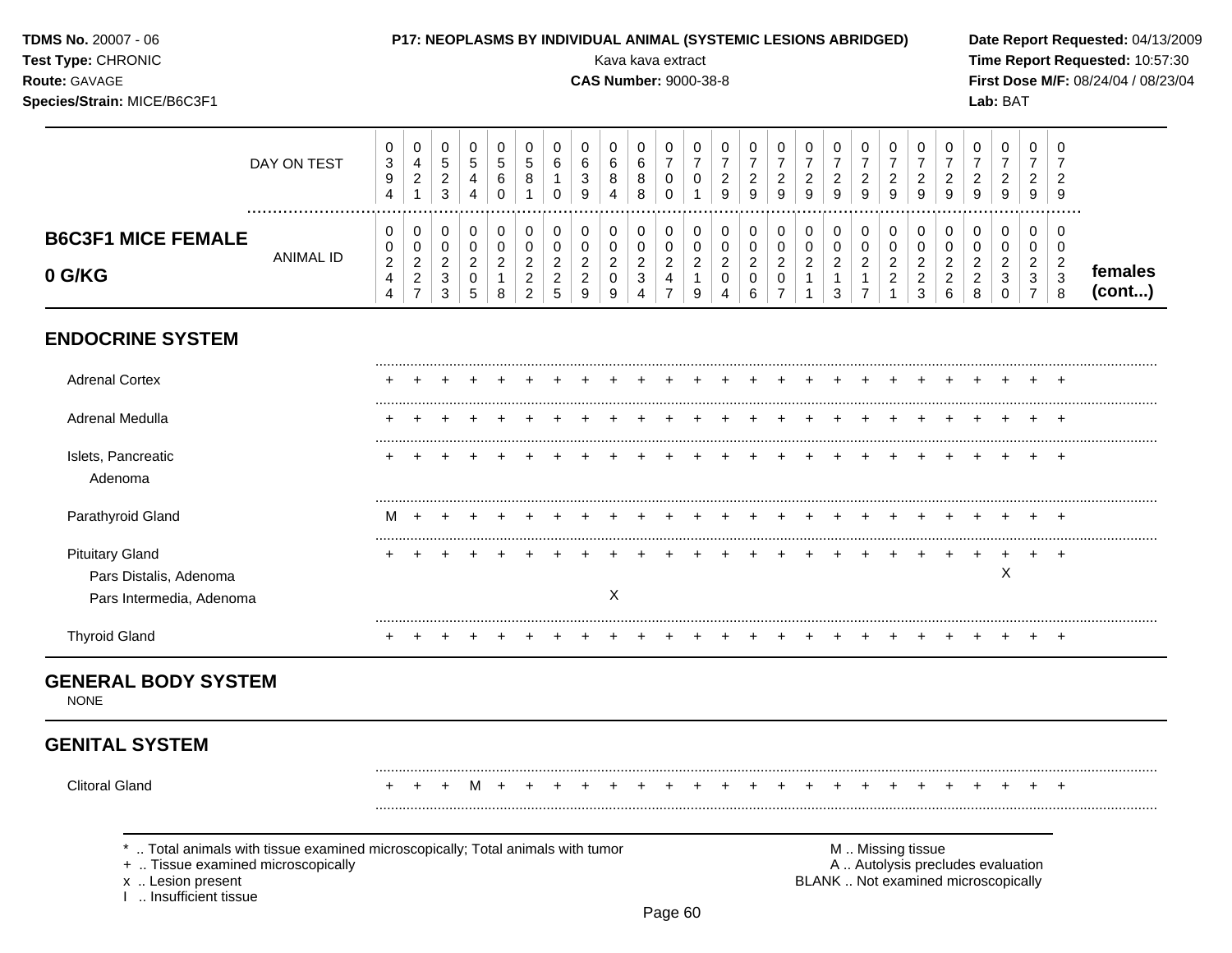| TDMS No. 20007 - 06<br>Test Type: CHRONIC<br>Route: GAVAGE<br>Species/Strain: MICE/B6C3F1 |                  |                                                                                  |                                                                          |                                                                    |                                                  |                                                |                                                                        |                                                           |                                                                            |                                           |                                                                                | Kava kava extract<br><b>CAS Number: 9000-38-8</b>                                     |                                                                                       |                                                     | P17: NEOPLASMS BY INDIVIDUAL ANIMAL (SYSTEMIC LESIONS ABRIDGED) |                                                                 |                                                |                                            |                                                                        |                                                            |                                                            |                                                           |                                                   | Lab: BAT                                                                   |                                                                      |                                                                   | Date Report Requested: 04/13/2009<br>Time Report Requested: 10:57:30<br>First Dose M/F: 08/24/04 / 08/23/04 |
|-------------------------------------------------------------------------------------------|------------------|----------------------------------------------------------------------------------|--------------------------------------------------------------------------|--------------------------------------------------------------------|--------------------------------------------------|------------------------------------------------|------------------------------------------------------------------------|-----------------------------------------------------------|----------------------------------------------------------------------------|-------------------------------------------|--------------------------------------------------------------------------------|---------------------------------------------------------------------------------------|---------------------------------------------------------------------------------------|-----------------------------------------------------|-----------------------------------------------------------------|-----------------------------------------------------------------|------------------------------------------------|--------------------------------------------|------------------------------------------------------------------------|------------------------------------------------------------|------------------------------------------------------------|-----------------------------------------------------------|---------------------------------------------------|----------------------------------------------------------------------------|----------------------------------------------------------------------|-------------------------------------------------------------------|-------------------------------------------------------------------------------------------------------------|
|                                                                                           | DAY ON TEST      | 0<br>$\ensuremath{\mathsf{3}}$<br>$\boldsymbol{9}$<br>4                          | 0<br>$\overline{4}$<br>$\overline{2}$<br>$\mathbf{1}$                    | $\pmb{0}$<br>$\sqrt{5}$<br>$\overline{c}$<br>$\mathfrak{Z}$        | $\mathbf 0$<br>$\sqrt{5}$<br>4<br>$\overline{4}$ | 0<br>5<br>$\,6$<br>$\Omega$                    | 0<br>$\sqrt{5}$<br>$\bf8$<br>$\overline{1}$                            | 0<br>$\,6$<br>$\mathbf{1}$<br>$\Omega$                    | 0<br>6<br>$\ensuremath{\mathsf{3}}$<br>9                                   | 0<br>$\,6$<br>8<br>$\overline{4}$         | $\pmb{0}$<br>$\,6\,$<br>$\,8\,$<br>8                                           | $\pmb{0}$<br>$\boldsymbol{7}$<br>$\pmb{0}$<br>$\mathbf 0$                             | $\mathbf 0$<br>$\overline{7}$<br>0<br>$\overline{1}$                                  | 0<br>$\overline{7}$<br>$\overline{c}$<br>9          | 0<br>$\overline{7}$<br>$\sqrt{2}$<br>9                          | 0<br>$\overline{7}$<br>$\overline{2}$<br>9                      | 0<br>$\overline{7}$<br>$\overline{c}$<br>9     | 0<br>$\overline{7}$<br>$\overline{c}$<br>9 | 0<br>$\overline{7}$<br>$\overline{c}$<br>9                             | 0<br>$\overline{7}$<br>$\overline{\mathbf{c}}$<br>9        | $\pmb{0}$<br>$\overline{7}$<br>$\sqrt{2}$<br>9             | $\pmb{0}$<br>$\overline{7}$<br>$\overline{c}$<br>9        | 0<br>$\overline{7}$<br>$\overline{c}$<br>9        | $\pmb{0}$<br>$\overline{7}$<br>$\boldsymbol{2}$<br>9                       | $\mathbf 0$<br>$\overline{7}$<br>$\overline{2}$<br>9                 | $\mathbf 0$<br>$\overline{7}$<br>$\overline{2}$<br>9              |                                                                                                             |
| <b>B6C3F1 MICE FEMALE</b><br>0 G/KG                                                       | <b>ANIMAL ID</b> | 0<br>0<br>$\boldsymbol{2}$<br>$\overline{\mathbf{4}}$<br>$\overline{\mathbf{4}}$ | 0<br>$\mathbf 0$<br>$\overline{c}$<br>$\boldsymbol{2}$<br>$\overline{7}$ | 0<br>$\mathbf 0$<br>$\overline{c}$<br>$\sqrt{3}$<br>$\mathfrak{3}$ | 0<br>$\mathbf 0$<br>$\boldsymbol{2}$<br>0<br>5   | 0<br>$\mathbf 0$<br>$\boldsymbol{2}$<br>1<br>8 | 0<br>$\pmb{0}$<br>$\overline{c}$<br>$\boldsymbol{2}$<br>$\overline{c}$ | 0<br>$\mathbf 0$<br>$\overline{c}$<br>$\overline{c}$<br>5 | 0<br>$\mathbf 0$<br>$\overline{c}$<br>$\boldsymbol{2}$<br>$\boldsymbol{9}$ | 0<br>0<br>$\overline{2}$<br>$\Omega$<br>9 | $\mathbf 0$<br>$\mathsf 0$<br>$\boldsymbol{2}$<br>$\sqrt{3}$<br>$\overline{4}$ | $\pmb{0}$<br>$\boldsymbol{0}$<br>$\boldsymbol{2}$<br>$\overline{4}$<br>$\overline{7}$ | $\mathbf 0$<br>$\boldsymbol{0}$<br>$\overline{c}$<br>$\mathbf{1}$<br>$\boldsymbol{9}$ | 0<br>$\mathbf 0$<br>$\overline{2}$<br>$\Omega$<br>4 | $\mathbf 0$<br>$\mathbf 0$<br>$\sqrt{2}$<br>$\Omega$<br>6       | 0<br>$\mathbf 0$<br>$\sqrt{2}$<br>$\mathbf 0$<br>$\overline{7}$ | 0<br>$\mathbf 0$<br>$\boldsymbol{2}$<br>1<br>1 | 0<br>0<br>2<br>3                           | 0<br>$\mathbf 0$<br>$\boldsymbol{2}$<br>$\mathbf{1}$<br>$\overline{7}$ | 0<br>0<br>$\overline{a}$<br>$\overline{c}$<br>$\mathbf{1}$ | 0<br>0<br>$\overline{c}$<br>$\overline{2}$<br>$\mathbf{3}$ | 0<br>$\mathbf 0$<br>$\overline{c}$<br>$\overline{2}$<br>6 | 0<br>0<br>$\overline{a}$<br>$\boldsymbol{2}$<br>8 | $\mathbf 0$<br>$\mathbf 0$<br>$\boldsymbol{2}$<br>$\mathbf{3}$<br>$\Omega$ | 0<br>$\mathbf 0$<br>$\overline{2}$<br>$\mathbf{3}$<br>$\overline{7}$ | $\mathbf 0$<br>$\mathbf 0$<br>$\sqrt{2}$<br>$\sqrt{3}$<br>$\,8\,$ | females<br>(cont)                                                                                           |
| Ovary<br>Cystadenoma<br>Luteoma                                                           |                  |                                                                                  |                                                                          |                                                                    |                                                  |                                                |                                                                        |                                                           | $\ddot{}$                                                                  | X                                         |                                                                                |                                                                                       |                                                                                       |                                                     |                                                                 |                                                                 |                                                | X                                          |                                                                        | $\ddot{}$                                                  | X                                                          |                                                           |                                                   |                                                                            |                                                                      |                                                                   |                                                                                                             |
| Uterus<br>Polyp Stromal                                                                   |                  |                                                                                  |                                                                          |                                                                    |                                                  |                                                |                                                                        |                                                           |                                                                            |                                           |                                                                                |                                                                                       |                                                                                       |                                                     |                                                                 |                                                                 |                                                |                                            |                                                                        |                                                            |                                                            |                                                           |                                                   |                                                                            |                                                                      |                                                                   |                                                                                                             |
| <b>HEMATOPOIETIC SYSTEM</b>                                                               |                  |                                                                                  |                                                                          |                                                                    |                                                  |                                                |                                                                        |                                                           |                                                                            |                                           |                                                                                |                                                                                       |                                                                                       |                                                     |                                                                 |                                                                 |                                                |                                            |                                                                        |                                                            |                                                            |                                                           |                                                   |                                                                            |                                                                      |                                                                   |                                                                                                             |
| <b>Bone Marrow</b>                                                                        |                  |                                                                                  |                                                                          |                                                                    |                                                  |                                                |                                                                        |                                                           |                                                                            |                                           |                                                                                |                                                                                       |                                                                                       |                                                     |                                                                 |                                                                 |                                                |                                            |                                                                        |                                                            |                                                            |                                                           |                                                   |                                                                            |                                                                      |                                                                   |                                                                                                             |
| Lymph Node                                                                                |                  |                                                                                  |                                                                          |                                                                    |                                                  |                                                |                                                                        |                                                           |                                                                            |                                           |                                                                                |                                                                                       |                                                                                       |                                                     |                                                                 |                                                                 |                                                |                                            |                                                                        |                                                            |                                                            |                                                           |                                                   |                                                                            |                                                                      |                                                                   |                                                                                                             |
| Lymph Node, Mandibular                                                                    |                  |                                                                                  |                                                                          |                                                                    |                                                  | $\ddot{}$                                      | M                                                                      | $+$                                                       | $\pm$                                                                      |                                           | $\ddot{}$                                                                      | M                                                                                     | $+$                                                                                   | $\ddot{}$                                           |                                                                 | $\pm$                                                           |                                                |                                            |                                                                        | $\overline{+}$                                             | $\pm$                                                      |                                                           |                                                   |                                                                            |                                                                      |                                                                   |                                                                                                             |
| Lymph Node, Mesenteric                                                                    |                  |                                                                                  |                                                                          |                                                                    |                                                  |                                                |                                                                        |                                                           |                                                                            |                                           |                                                                                |                                                                                       |                                                                                       |                                                     |                                                                 | $\overline{+}$                                                  | +                                              | $\div$                                     |                                                                        | $+$                                                        | $+$                                                        | $+$                                                       |                                                   |                                                                            |                                                                      |                                                                   |                                                                                                             |
| Spleen<br>Mast Cell Tumor Malignant                                                       |                  |                                                                                  |                                                                          |                                                                    | M                                                |                                                |                                                                        |                                                           |                                                                            |                                           |                                                                                |                                                                                       |                                                                                       |                                                     |                                                                 |                                                                 |                                                |                                            |                                                                        |                                                            |                                                            |                                                           |                                                   |                                                                            |                                                                      |                                                                   |                                                                                                             |
| Thymus<br>Rhabdomyosarcoma, Metastatic,<br><b>Skeletal Muscle</b>                         |                  |                                                                                  |                                                                          |                                                                    |                                                  |                                                |                                                                        |                                                           | X                                                                          |                                           |                                                                                |                                                                                       |                                                                                       |                                                     |                                                                 |                                                                 |                                                |                                            |                                                                        |                                                            |                                                            |                                                           |                                                   |                                                                            |                                                                      |                                                                   |                                                                                                             |

x .. Lesion present<br>I .. Insufficient tissue

+ .. Tissue examined microscopically  $\blacksquare$  A .. Autolysis precludes evaluation M .. Missing tissue<br>A .. Autolysis precludes evaluation<br>BLANK .. Not examined microscopically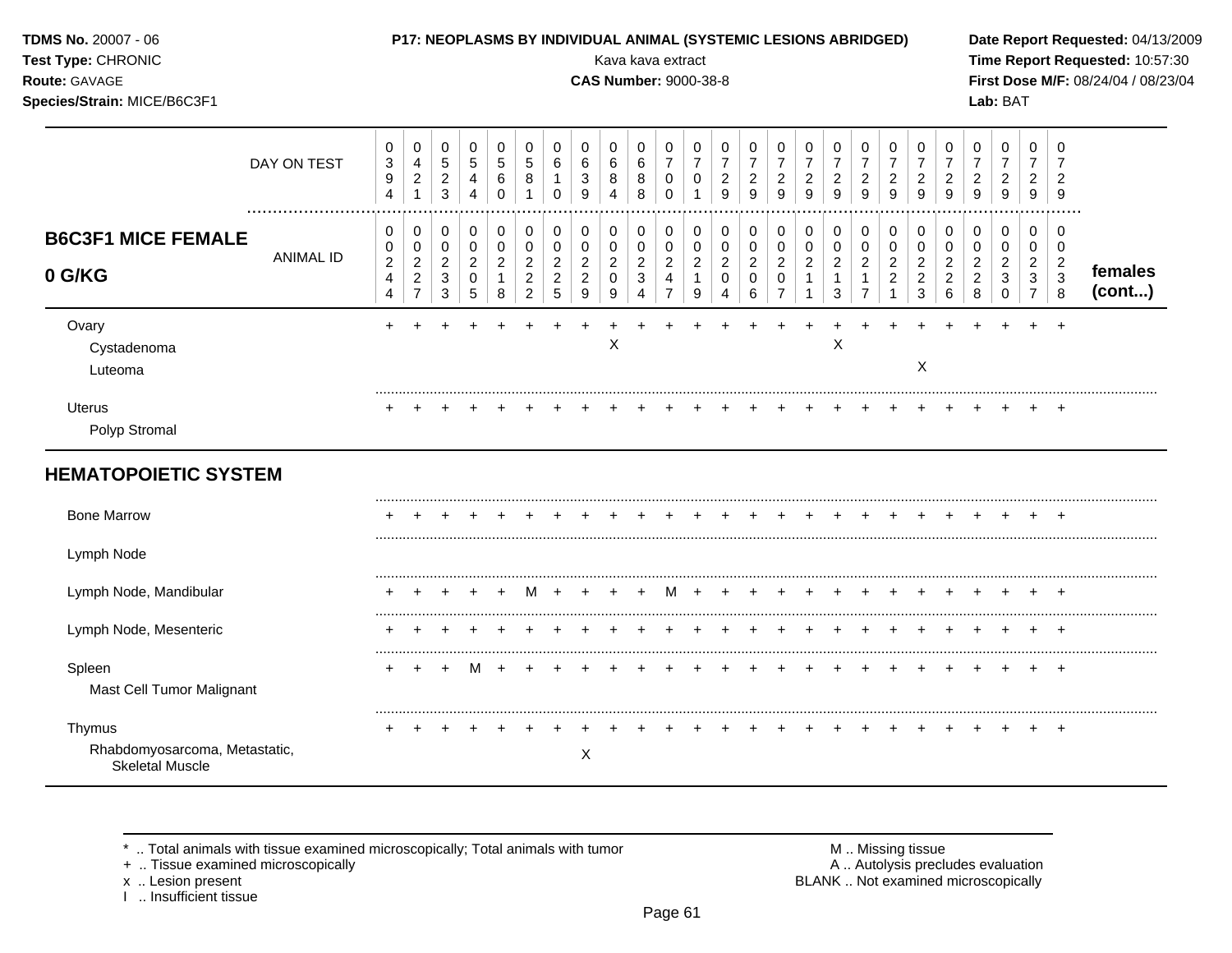| TDMS No. 20007 - 06<br>Test Type: CHRONIC<br>Route: GAVAGE<br>Species/Strain: MICE/B6C3F1 |                  |                                                       |                                                                      |                                                   |                                                               |                                                                 |                                                                        |                                                           |                                                 |                                           |                                                                  | Kava kava extract<br><b>CAS Number: 9000-38-8</b>           |                                                           |                                                        | <b>P17: NEOPLASMS BY INDIVIDUAL ANIMAL (SYSTEMIC LESIONS ABRIDGED)</b> |                                                           |                                                                    |                                                         |                                                            |                                              |                                                 |                                                           |                                                 | Lab: BAT                                               |                                                           |                                                         | Date Report Requested: 04/13/2009<br>Time Report Requested: 10:57:30<br>First Dose M/F: 08/24/04 / 08/23/04 |
|-------------------------------------------------------------------------------------------|------------------|-------------------------------------------------------|----------------------------------------------------------------------|---------------------------------------------------|---------------------------------------------------------------|-----------------------------------------------------------------|------------------------------------------------------------------------|-----------------------------------------------------------|-------------------------------------------------|-------------------------------------------|------------------------------------------------------------------|-------------------------------------------------------------|-----------------------------------------------------------|--------------------------------------------------------|------------------------------------------------------------------------|-----------------------------------------------------------|--------------------------------------------------------------------|---------------------------------------------------------|------------------------------------------------------------|----------------------------------------------|-------------------------------------------------|-----------------------------------------------------------|-------------------------------------------------|--------------------------------------------------------|-----------------------------------------------------------|---------------------------------------------------------|-------------------------------------------------------------------------------------------------------------|
|                                                                                           | DAY ON TEST<br>  | 0<br>$\ensuremath{\mathsf{3}}$<br>9<br>$\overline{4}$ | $\mathbf 0$<br>$\overline{4}$<br>$\overline{2}$<br>$\mathbf{1}$      | 0<br>$\mathbf 5$<br>$\frac{2}{3}$                 | $\mathbf 0$<br>$\sqrt{5}$<br>$\overline{4}$<br>$\overline{4}$ | $\mathbf 0$<br>$\mathbf 5$<br>6<br>$\Omega$                     | $\mathbf 0$<br>$\mathbf 5$<br>8<br>$\mathbf{1}$                        | $\mathbf 0$<br>6<br>$\mathbf{1}$<br>$\Omega$              | 0<br>6<br>$\mathbf{3}$<br>9                     | 0<br>$\,6$<br>8<br>$\boldsymbol{\Lambda}$ | 0<br>$\,6\,$<br>8<br>8                                           | $\mathbf 0$<br>$\overline{7}$<br>$\overline{0}$<br>$\Omega$ | 0<br>$\overline{7}$<br>0<br>$\mathbf{1}$                  | 0<br>$\overline{7}$<br>$\overline{c}$<br>9             | $\mathbf 0$<br>$\overline{7}$<br>$\sqrt{2}$<br>9                       | 0<br>$\boldsymbol{7}$<br>$\overline{2}$<br>9              | 0<br>$\overline{7}$<br>$\overline{a}$<br>9                         | 0<br>$\boldsymbol{7}$<br>$\overline{a}$<br>9            | 0<br>$\overline{7}$<br>$\overline{c}$<br>9                 | 0<br>$\overline{7}$<br>$\overline{c}$<br>9   | $\mathbf 0$<br>$\overline{7}$<br>$\frac{2}{9}$  | 0<br>$\overline{7}$<br>$\frac{2}{9}$                      | 0<br>$\overline{7}$<br>$\overline{c}$<br>9      | $\pmb{0}$<br>$\overline{7}$<br>$\boldsymbol{2}$<br>9   | 0<br>$\overline{7}$<br>$\overline{2}$<br>9                | 0<br>$\overline{2}$<br>$\overline{9}$                   |                                                                                                             |
| <b>B6C3F1 MICE FEMALE</b><br>0 G/KG                                                       | <b>ANIMAL ID</b> | 0<br>0<br>$\overline{2}$<br>4<br>$\overline{4}$       | $\pmb{0}$<br>0<br>$\overline{c}$<br>$\overline{2}$<br>$\overline{7}$ | 0<br>$\mathbf 0$<br>$\sqrt{2}$<br>$\sqrt{3}$<br>3 | 0<br>$\mathbf 0$<br>$\overline{2}$<br>0<br>5                  | $\pmb{0}$<br>$\mathbf 0$<br>$\overline{2}$<br>$\mathbf{1}$<br>8 | 0<br>$\pmb{0}$<br>$\overline{c}$<br>$\boldsymbol{2}$<br>$\overline{2}$ | 0<br>$\mathbf 0$<br>$\overline{c}$<br>$\overline{c}$<br>5 | 0<br>0<br>$\overline{c}$<br>$\overline{c}$<br>9 | 0<br>0<br>$\overline{a}$<br>0<br>9        | 0<br>$\pmb{0}$<br>$\overline{c}$<br>$\sqrt{3}$<br>$\overline{4}$ | $\mathbf 0$<br>0<br>$\overline{2}$<br>4<br>$\overline{7}$   | 0<br>$\mathbf 0$<br>$\overline{2}$<br>$\overline{1}$<br>9 | 0<br>$\mathbf 0$<br>$\overline{c}$<br>$\mathbf 0$<br>4 | 0<br>$\pmb{0}$<br>$\overline{2}$<br>$\mathbf 0$<br>6                   | 0<br>0<br>$\overline{2}$<br>$\mathbf 0$<br>$\overline{7}$ | 0<br>$\mathbf 0$<br>$\overline{c}$<br>$\mathbf{1}$<br>$\mathbf{1}$ | 0<br>$\mathbf 0$<br>$\overline{2}$<br>$\mathbf{1}$<br>3 | 0<br>0<br>$\overline{2}$<br>$\mathbf{1}$<br>$\overline{7}$ | 0<br>0<br>$\overline{2}$<br>$\boldsymbol{2}$ | 0<br>0<br>$\overline{2}$<br>$\overline{2}$<br>3 | 0<br>$\mathbf 0$<br>$\overline{c}$<br>$\overline{c}$<br>6 | 0<br>0<br>$\overline{c}$<br>$\overline{c}$<br>8 | 0<br>$\mathbf 0$<br>$\overline{2}$<br>3<br>$\mathbf 0$ | 0<br>$\mathbf 0$<br>$\overline{2}$<br>3<br>$\overline{7}$ | 0<br>$\mathbf 0$<br>$\overline{2}$<br>$\mathbf{3}$<br>8 | females<br>(cont)                                                                                           |
| <b>INTEGUMENTARY SYSTEM</b>                                                               |                  |                                                       |                                                                      |                                                   |                                                               |                                                                 |                                                                        |                                                           |                                                 |                                           |                                                                  |                                                             |                                                           |                                                        |                                                                        |                                                           |                                                                    |                                                         |                                                            |                                              |                                                 |                                                           |                                                 |                                                        |                                                           |                                                         |                                                                                                             |
| <b>Mammary Gland</b>                                                                      |                  |                                                       |                                                                      |                                                   |                                                               |                                                                 |                                                                        |                                                           |                                                 |                                           |                                                                  |                                                             |                                                           |                                                        |                                                                        |                                                           |                                                                    |                                                         |                                                            |                                              |                                                 |                                                           |                                                 |                                                        |                                                           |                                                         |                                                                                                             |
| Skin                                                                                      |                  |                                                       |                                                                      |                                                   |                                                               |                                                                 |                                                                        |                                                           |                                                 |                                           |                                                                  |                                                             |                                                           |                                                        |                                                                        |                                                           |                                                                    |                                                         |                                                            |                                              |                                                 |                                                           |                                                 |                                                        |                                                           |                                                         |                                                                                                             |
| <b>MUSCULOSKELETAL SYSTEM</b>                                                             |                  |                                                       |                                                                      |                                                   |                                                               |                                                                 |                                                                        |                                                           |                                                 |                                           |                                                                  |                                                             |                                                           |                                                        |                                                                        |                                                           |                                                                    |                                                         |                                                            |                                              |                                                 |                                                           |                                                 |                                                        |                                                           |                                                         |                                                                                                             |
| Bone                                                                                      |                  |                                                       |                                                                      |                                                   |                                                               |                                                                 |                                                                        |                                                           |                                                 |                                           |                                                                  |                                                             |                                                           |                                                        |                                                                        |                                                           |                                                                    |                                                         |                                                            |                                              |                                                 |                                                           |                                                 |                                                        |                                                           |                                                         |                                                                                                             |
| <b>Skeletal Muscle</b><br>Rhabdomyosarcoma                                                |                  |                                                       |                                                                      |                                                   |                                                               |                                                                 |                                                                        |                                                           | $\ddot{}$<br>$\pmb{\times}$                     |                                           |                                                                  |                                                             |                                                           |                                                        |                                                                        |                                                           |                                                                    |                                                         |                                                            | $\overline{+}$<br>X                          |                                                 |                                                           |                                                 |                                                        |                                                           |                                                         |                                                                                                             |
| <b>NERVOUS SYSTEM</b>                                                                     |                  |                                                       |                                                                      |                                                   |                                                               |                                                                 |                                                                        |                                                           |                                                 |                                           |                                                                  |                                                             |                                                           |                                                        |                                                                        |                                                           |                                                                    |                                                         |                                                            |                                              |                                                 |                                                           |                                                 |                                                        |                                                           |                                                         |                                                                                                             |
| <b>Brain</b>                                                                              |                  |                                                       |                                                                      |                                                   |                                                               |                                                                 |                                                                        |                                                           |                                                 |                                           |                                                                  |                                                             |                                                           |                                                        |                                                                        |                                                           |                                                                    |                                                         |                                                            |                                              |                                                 |                                                           |                                                 |                                                        |                                                           |                                                         |                                                                                                             |
| <b>Peripheral Nerve</b>                                                                   |                  |                                                       |                                                                      |                                                   |                                                               |                                                                 |                                                                        |                                                           |                                                 |                                           |                                                                  |                                                             |                                                           |                                                        |                                                                        |                                                           |                                                                    |                                                         |                                                            |                                              |                                                 |                                                           |                                                 |                                                        |                                                           |                                                         |                                                                                                             |
| Spinal Cord<br>Sarcoma, Metastatic, Liver                                                 |                  |                                                       |                                                                      |                                                   |                                                               |                                                                 |                                                                        |                                                           |                                                 |                                           |                                                                  |                                                             | ÷<br>$\times$                                             |                                                        |                                                                        |                                                           |                                                                    |                                                         |                                                            |                                              |                                                 |                                                           |                                                 |                                                        |                                                           |                                                         |                                                                                                             |

# **RESPIRATORY SYSTEM**

 $*$  .. Total animals with tissue examined microscopically; Total animals with tumor  $\blacksquare$  M .. Missing tissue

x .. Lesion present<br>I .. Insufficient tissue

+ .. Tissue examined microscopically  $\blacksquare$  A .. Autolysis precludes evaluation M .. Missing tissue<br>A .. Autolysis precludes evaluation<br>BLANK .. Not examined microscopically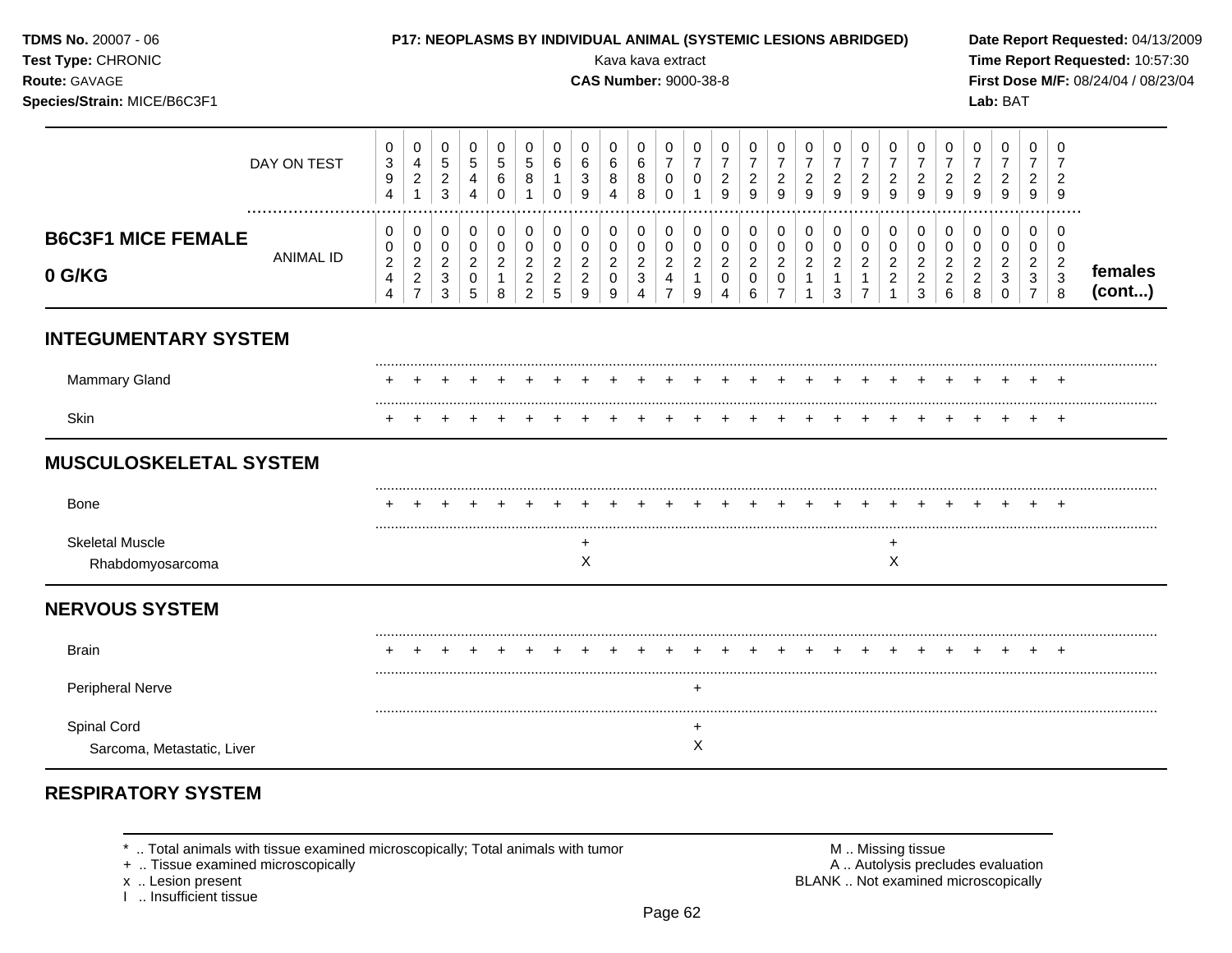| TDMS No. 20007 - 06<br>Test Type: CHRONIC<br>Route: GAVAGE<br>Species/Strain: MICE/B6C3F1                                                                                                                                                                                 |                  |                                                                      |                                                                      |                                                   |                                                                        |                                                       |                                                          |                                                           |                                                           | Kava kava extract<br><b>CAS Number: 9000-38-8</b> |                                                            |                                                              |                                                     |                                                        | P17: NEOPLASMS BY INDIVIDUAL ANIMAL (SYSTEMIC LESIONS ABRIDGED) |                                                           |                                                                    |                                               |                                                            |                                                         |                                                 |                                                         |                                                           | Lab: BAT                                                       |                                                           |                                                                   | Date Report Requested: 04/13/2009<br>Time Report Requested: 10:57:30<br>First Dose M/F: 08/24/04 / 08/23/04 |
|---------------------------------------------------------------------------------------------------------------------------------------------------------------------------------------------------------------------------------------------------------------------------|------------------|----------------------------------------------------------------------|----------------------------------------------------------------------|---------------------------------------------------|------------------------------------------------------------------------|-------------------------------------------------------|----------------------------------------------------------|-----------------------------------------------------------|-----------------------------------------------------------|---------------------------------------------------|------------------------------------------------------------|--------------------------------------------------------------|-----------------------------------------------------|--------------------------------------------------------|-----------------------------------------------------------------|-----------------------------------------------------------|--------------------------------------------------------------------|-----------------------------------------------|------------------------------------------------------------|---------------------------------------------------------|-------------------------------------------------|---------------------------------------------------------|-----------------------------------------------------------|----------------------------------------------------------------|-----------------------------------------------------------|-------------------------------------------------------------------|-------------------------------------------------------------------------------------------------------------|
|                                                                                                                                                                                                                                                                           | DAY ON TEST      | 0<br>$\ensuremath{\mathsf{3}}$<br>$\boldsymbol{9}$<br>$\overline{4}$ | 0<br>$\overline{4}$<br>$\overline{a}$<br>$\mathbf{1}$                | $\mathbf 0$<br>$\,$ 5 $\,$<br>$\frac{2}{3}$       | $\mathbf 0$<br>$\sqrt{5}$<br>$\overline{\mathbf{4}}$<br>$\overline{4}$ | $\mathbf 0$<br>$\sqrt{5}$<br>6<br>$\Omega$            | 0<br>$\sqrt{5}$<br>8<br>$\mathbf{1}$                     | $\mathbf 0$<br>6<br>$\mathbf{1}$<br>$\mathbf 0$           | $\Omega$<br>6<br>3<br>9                                   | 0<br>6<br>8<br>$\overline{4}$                     | 0<br>$\,6\,$<br>8<br>8                                     | 0<br>$\overline{7}$<br>$\pmb{0}$<br>$\mathbf 0$              | 0<br>$\overline{7}$<br>0<br>$\mathbf{1}$            | 0<br>$\overline{7}$<br>$\frac{2}{9}$                   | 0<br>$\overline{7}$<br>$\overline{2}$<br>9                      | 0<br>$\overline{7}$<br>$\overline{c}$<br>$\overline{9}$   | 0<br>$\overline{7}$<br>$\frac{2}{9}$                               | 0<br>$\overline{7}$<br>$\frac{2}{9}$          | 0<br>$\overline{7}$<br>$\frac{2}{9}$                       | 0<br>$\overline{7}$<br>$\overline{c}$<br>$\overline{9}$ | 0<br>$\overline{7}$<br>$\frac{2}{9}$            | $\mathbf 0$<br>$\overline{7}$<br>$\frac{2}{9}$          | 0<br>$\overline{7}$<br>$\overline{c}$<br>9                | 0<br>$\overline{7}$<br>$\overline{\mathbf{c}}$<br>9            | 0<br>$\overline{7}$<br>$\overline{2}$<br>9                | 0<br>$\overline{2}$<br>$\overline{9}$                             |                                                                                                             |
| <b>B6C3F1 MICE FEMALE</b><br>0 G/KG                                                                                                                                                                                                                                       | <b>ANIMAL ID</b> | 0<br>0<br>$\overline{c}$<br>$\overline{4}$<br>4                      | 0<br>$\pmb{0}$<br>$\overline{2}$<br>$\overline{2}$<br>$\overline{7}$ | 0<br>$\mathbf 0$<br>$\sqrt{2}$<br>$\sqrt{3}$<br>3 | 0<br>$\mathbf 0$<br>$\overline{2}$<br>$\mathbf 0$<br>5                 | $\pmb{0}$<br>0<br>$\overline{c}$<br>$\mathbf{1}$<br>8 | 0<br>0<br>$\overline{c}$<br>$\sqrt{2}$<br>$\overline{2}$ | 0<br>$\mathbf 0$<br>$\overline{c}$<br>$\overline{c}$<br>5 | 0<br>$\mathbf 0$<br>$\overline{c}$<br>$\overline{c}$<br>9 | 0<br>0<br>$\overline{a}$<br>$\mathbf 0$<br>9      | 0<br>0<br>$\overline{c}$<br>$\mathbf{3}$<br>$\overline{4}$ | 0<br>0<br>$\overline{a}$<br>$\overline{4}$<br>$\overline{7}$ | 0<br>$\mathbf 0$<br>$\sqrt{2}$<br>$\mathbf{1}$<br>9 | 0<br>$\mathbf 0$<br>$\overline{2}$<br>$\mathbf 0$<br>4 | 0<br>$\mathbf 0$<br>$\overline{2}$<br>$\mathbf 0$<br>6          | 0<br>0<br>$\overline{2}$<br>$\mathbf 0$<br>$\overline{7}$ | 0<br>$\mathbf 0$<br>$\overline{c}$<br>$\mathbf{1}$<br>$\mathbf{1}$ | 0<br>0<br>$\overline{2}$<br>$\mathbf{1}$<br>3 | 0<br>0<br>$\overline{2}$<br>$\mathbf{1}$<br>$\overline{7}$ | 0<br>$\mathbf 0$<br>$\overline{2}$<br>$\overline{2}$    | 0<br>0<br>$\overline{2}$<br>$\overline{2}$<br>3 | 0<br>$\pmb{0}$<br>$\overline{2}$<br>$\overline{2}$<br>6 | 0<br>$\mathbf 0$<br>$\overline{c}$<br>$\overline{2}$<br>8 | 0<br>$\mathbf 0$<br>$\overline{c}$<br>$\mathbf{3}$<br>$\Omega$ | 0<br>$\mathbf 0$<br>$\overline{2}$<br>3<br>$\overline{7}$ | $\mathbf 0$<br>$\mathbf 0$<br>$\overline{c}$<br>$\mathbf{3}$<br>8 | females<br>(cont)                                                                                           |
| Lung<br>Alveolar/Bronchiolar Adenoma<br>Alveolar/Bronchiolar Adenoma, Multiple<br>Alveolar/Bronchiolar Carcinoma<br>Alveolar/Bronchiolar Carcinoma, Multiple<br>Hepatocellular Carcinoma, Metastatic,<br>Liver<br>Rhabdomyosarcoma, Metastatic,<br><b>Skeletal Muscle</b> |                  |                                                                      |                                                                      |                                                   |                                                                        |                                                       | X                                                        |                                                           | $\boldsymbol{\mathsf{X}}$                                 | Χ                                                 |                                                            |                                                              |                                                     |                                                        |                                                                 |                                                           |                                                                    |                                               |                                                            |                                                         |                                                 |                                                         |                                                           |                                                                |                                                           |                                                                   |                                                                                                             |
| Nose                                                                                                                                                                                                                                                                      |                  |                                                                      |                                                                      |                                                   |                                                                        |                                                       |                                                          |                                                           |                                                           |                                                   |                                                            |                                                              |                                                     |                                                        |                                                                 |                                                           |                                                                    |                                               |                                                            |                                                         |                                                 |                                                         |                                                           |                                                                |                                                           |                                                                   |                                                                                                             |
| Trachea                                                                                                                                                                                                                                                                   |                  |                                                                      |                                                                      |                                                   |                                                                        |                                                       |                                                          |                                                           |                                                           |                                                   |                                                            |                                                              |                                                     |                                                        |                                                                 |                                                           |                                                                    |                                               |                                                            |                                                         |                                                 |                                                         |                                                           |                                                                |                                                           |                                                                   |                                                                                                             |
| <b>SPECIAL SENSES SYSTEM</b>                                                                                                                                                                                                                                              |                  |                                                                      |                                                                      |                                                   |                                                                        |                                                       |                                                          |                                                           |                                                           |                                                   |                                                            |                                                              |                                                     |                                                        |                                                                 |                                                           |                                                                    |                                               |                                                            |                                                         |                                                 |                                                         |                                                           |                                                                |                                                           |                                                                   |                                                                                                             |
| Ear                                                                                                                                                                                                                                                                       |                  |                                                                      |                                                                      |                                                   |                                                                        |                                                       |                                                          |                                                           |                                                           |                                                   |                                                            |                                                              |                                                     |                                                        |                                                                 |                                                           |                                                                    |                                               |                                                            |                                                         |                                                 |                                                         |                                                           |                                                                |                                                           |                                                                   |                                                                                                             |
| Eye                                                                                                                                                                                                                                                                       |                  |                                                                      |                                                                      |                                                   |                                                                        |                                                       |                                                          |                                                           |                                                           |                                                   |                                                            |                                                              |                                                     |                                                        |                                                                 |                                                           |                                                                    |                                               |                                                            |                                                         |                                                 |                                                         |                                                           |                                                                |                                                           |                                                                   |                                                                                                             |
| Harderian Gland<br>Adenoma                                                                                                                                                                                                                                                |                  | +                                                                    | X                                                                    |                                                   |                                                                        |                                                       |                                                          |                                                           |                                                           |                                                   |                                                            | $\mathsf X$                                                  |                                                     |                                                        |                                                                 |                                                           |                                                                    |                                               |                                                            |                                                         |                                                 | X                                                       |                                                           |                                                                | $\ddot{}$<br>X                                            | $+$                                                               |                                                                                                             |

+ .. Tissue examined microscopically  $\blacksquare$  A .. Autolysis precludes evaluation

x .. Lesion present<br>I .. Insufficient tissue

M .. Missing tissue<br>A .. Autolysis precludes evaluation<br>BLANK .. Not examined microscopically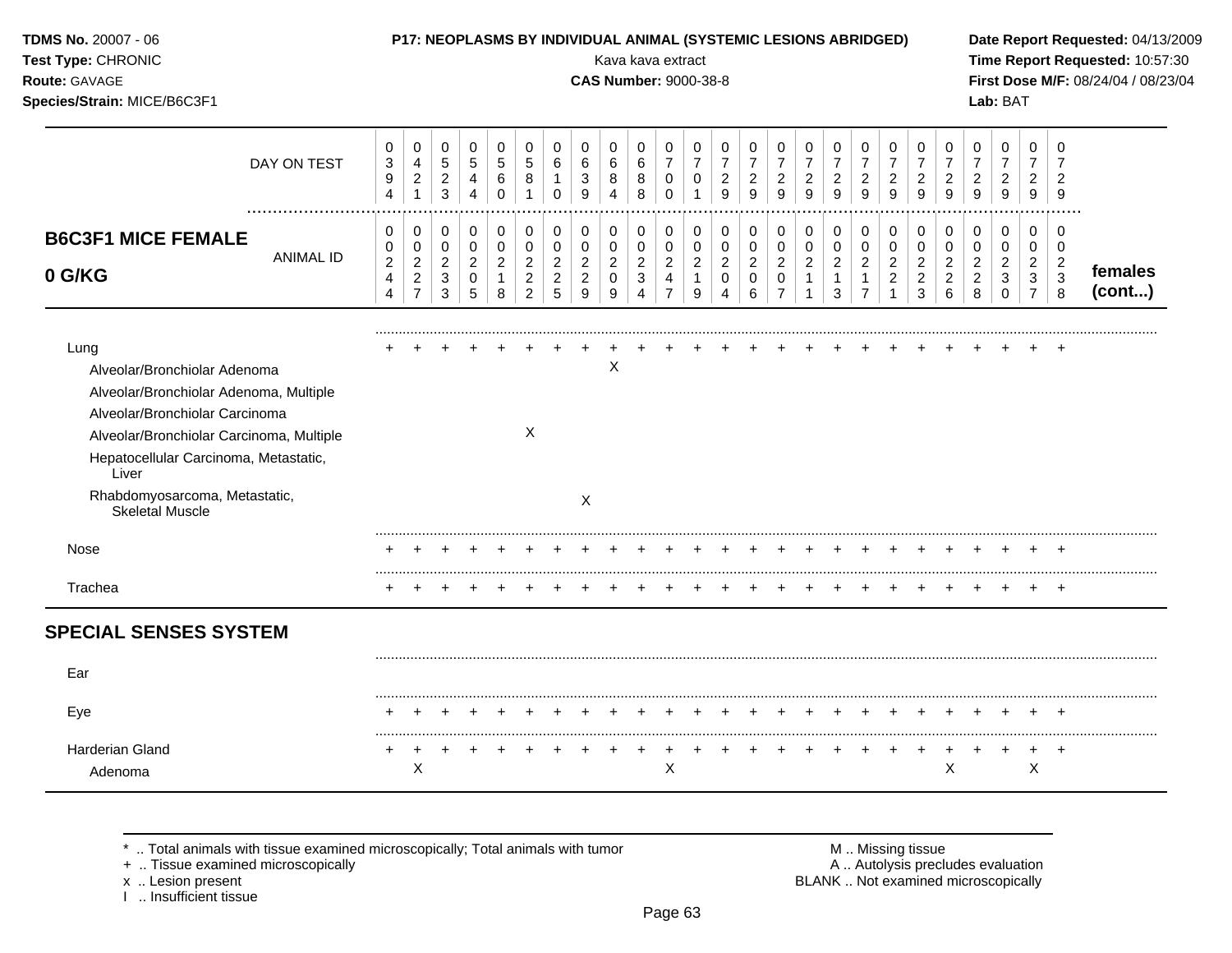| TDMS No. 20007 - 06<br>Test Type: CHRONIC<br><b>Route: GAVAGE</b><br>Species/Strain: MICE/B6C3F1 |                                                                      |                                                          |                                                                        |                                              |                                         |                                                             |                                                                      |                                                | Kava kava extract<br><b>CAS Number: 9000-38-8</b> |                                                                                                  |                                                 |                                           |                                             | <b>P17: NEOPLASMS BY INDIVIDUAL ANIMAL (SYSTEMIC LESIONS ABRIDGED)</b> |                                                           |                                       |                                                     |                                            |                                                         |                                                   |                                                           |                                                        | Lab: BAT                              |                                                                     |                                               | Date Report Requested: 04/13/2009<br>Time Report Requested: 10:57:30<br>First Dose M/F: 08/24/04 / 08/23/04 |
|--------------------------------------------------------------------------------------------------|----------------------------------------------------------------------|----------------------------------------------------------|------------------------------------------------------------------------|----------------------------------------------|-----------------------------------------|-------------------------------------------------------------|----------------------------------------------------------------------|------------------------------------------------|---------------------------------------------------|--------------------------------------------------------------------------------------------------|-------------------------------------------------|-------------------------------------------|---------------------------------------------|------------------------------------------------------------------------|-----------------------------------------------------------|---------------------------------------|-----------------------------------------------------|--------------------------------------------|---------------------------------------------------------|---------------------------------------------------|-----------------------------------------------------------|--------------------------------------------------------|---------------------------------------|---------------------------------------------------------------------|-----------------------------------------------|-------------------------------------------------------------------------------------------------------------|
| DAY ON TEST<br>                                                                                  | 0<br>$\ensuremath{\mathsf{3}}$<br>$\boldsymbol{9}$<br>$\overline{4}$ | 0<br>$\overline{\mathbf{4}}$<br>$\sqrt{2}$               | 0<br>$\,$ 5 $\,$<br>$\boldsymbol{2}$<br>$\sqrt{3}$                     | 0<br>$\sqrt{5}$<br>4<br>$\overline{4}$       | 0<br>$\sqrt{5}$<br>$\,6\,$<br>$\Omega$  | 0<br>$\sqrt{5}$<br>$\,8\,$<br>$\mathbf{1}$                  | 0<br>6<br>$\Omega$                                                   | 0<br>6<br>$\sqrt{3}$<br>9                      | 0<br>6<br>8<br>4                                  | 0<br>$\,6\,$<br>$\bf 8$<br>8                                                                     | 0<br>$\overline{7}$<br>$\mathbf 0$<br>$\Omega$  | 0<br>$\overline{7}$<br>$\mathbf 0$        | 0<br>$\overline{7}$<br>$\sqrt{2}$<br>9      | $\overline{7}$<br>$\overline{c}$<br>9                                  | 0<br>$\overline{7}$<br>$\overline{a}$<br>9                | $\overline{7}$<br>$\overline{a}$<br>9 | O<br>$\overline{7}$<br>$\overline{\mathbf{c}}$<br>9 | $\overline{7}$<br>$\overline{c}$<br>9      | 0<br>$\overline{7}$<br>$\overline{c}$<br>$\overline{9}$ | 0<br>$\overline{7}$<br>$\frac{2}{9}$              | 0<br>$\overline{7}$<br>$\frac{2}{9}$                      | $\overline{7}$<br>$\overline{c}$<br>9                  | $\overline{7}$<br>$\overline{c}$<br>9 | 0<br>$\overline{7}$<br>$\overline{a}$<br>9                          |                                               |                                                                                                             |
| <b>B6C3F1 MICE FEMALE</b><br><b>ANIMAL ID</b><br>0 G/KG                                          | 0<br>0<br>$\boldsymbol{2}$<br>4<br>4                                 | 0<br>0<br>$\overline{c}$<br>$\sqrt{2}$<br>$\overline{7}$ | 0<br>$\mathbf 0$<br>$\boldsymbol{2}$<br>$\ensuremath{\mathsf{3}}$<br>3 | 0<br>$\mathbf 0$<br>$\overline{c}$<br>0<br>5 | 0<br>$\mathbf 0$<br>$\overline{c}$<br>8 | 0<br>$\pmb{0}$<br>$\boldsymbol{2}$<br>$\boldsymbol{2}$<br>2 | 0<br>$\mathbf 0$<br>$\boldsymbol{2}$<br>$\overline{\mathbf{c}}$<br>5 | 0<br>$\mathbf 0$<br>$\boldsymbol{2}$<br>2<br>9 | 0<br>0<br>$\overline{c}$<br>0<br>9                | $\pmb{0}$<br>$\pmb{0}$<br>$\overline{c}$<br>$\ensuremath{\mathsf{3}}$<br>$\overline{\mathbf{4}}$ | 0<br>0<br>$\overline{c}$<br>4<br>$\overline{7}$ | 0<br>$\mathbf 0$<br>$\boldsymbol{2}$<br>9 | 0<br>0<br>$\boldsymbol{2}$<br>$\Omega$<br>4 | 0<br>$\pmb{0}$<br>$\overline{2}$<br>$\Omega$<br>6                      | 0<br>0<br>$\overline{a}$<br>$\mathbf 0$<br>$\overline{7}$ | 0<br>$\mathbf 0$<br>$\overline{c}$    | 0<br>$\mathbf 0$<br>$\overline{c}$<br>3             | 0<br>0<br>$\overline{c}$<br>$\overline{7}$ | 0<br>0<br>$\overline{2}$<br>$\overline{c}$              | 0<br>0<br>$\overline{2}$<br>$\boldsymbol{2}$<br>3 | 0<br>$\mathbf 0$<br>$\overline{2}$<br>$\overline{2}$<br>6 | 0<br>$\Omega$<br>$\overline{c}$<br>$\overline{c}$<br>8 | 0<br>0<br>2<br>0                      | $\mathbf 0$<br>$\mathbf 0$<br>$\overline{2}$<br>3<br>$\overline{7}$ | $\Omega$<br>$\overline{c}$<br>$\sqrt{3}$<br>8 | females<br>(cont)                                                                                           |
| <b>URINARY SYSTEM</b>                                                                            |                                                                      |                                                          |                                                                        |                                              |                                         |                                                             |                                                                      |                                                |                                                   |                                                                                                  |                                                 |                                           |                                             |                                                                        |                                                           |                                       |                                                     |                                            |                                                         |                                                   |                                                           |                                                        |                                       |                                                                     |                                               |                                                                                                             |
| Kidney<br>Alveolar/Bronchiolar Carcinoma,<br>Metastatic, Lung                                    |                                                                      |                                                          |                                                                        |                                              |                                         | X                                                           |                                                                      |                                                |                                                   |                                                                                                  |                                                 |                                           |                                             |                                                                        |                                                           |                                       |                                                     |                                            |                                                         |                                                   |                                                           |                                                        |                                       |                                                                     | $^{+}$                                        |                                                                                                             |
| <b>Urinary Bladder</b>                                                                           |                                                                      |                                                          |                                                                        |                                              |                                         |                                                             |                                                                      |                                                |                                                   |                                                                                                  |                                                 |                                           |                                             |                                                                        |                                                           |                                       |                                                     |                                            |                                                         |                                                   |                                                           |                                                        |                                       |                                                                     | $+$                                           |                                                                                                             |
| <b>SYSTEMIC LESIONS</b>                                                                          |                                                                      |                                                          |                                                                        |                                              |                                         |                                                             |                                                                      |                                                |                                                   |                                                                                                  |                                                 |                                           |                                             |                                                                        |                                                           |                                       |                                                     |                                            |                                                         |                                                   |                                                           |                                                        |                                       |                                                                     |                                               |                                                                                                             |
| Multiple Organ<br>Histiocytic Sarcoma<br>Lymphoma Malignant                                      |                                                                      |                                                          |                                                                        | X                                            |                                         |                                                             | X                                                                    |                                                |                                                   | X                                                                                                |                                                 |                                           | X                                           |                                                                        |                                                           |                                       |                                                     |                                            |                                                         |                                                   |                                                           |                                                        |                                       |                                                                     | $+$<br>X                                      |                                                                                                             |

x .. Lesion present<br>I .. Insufficient tissue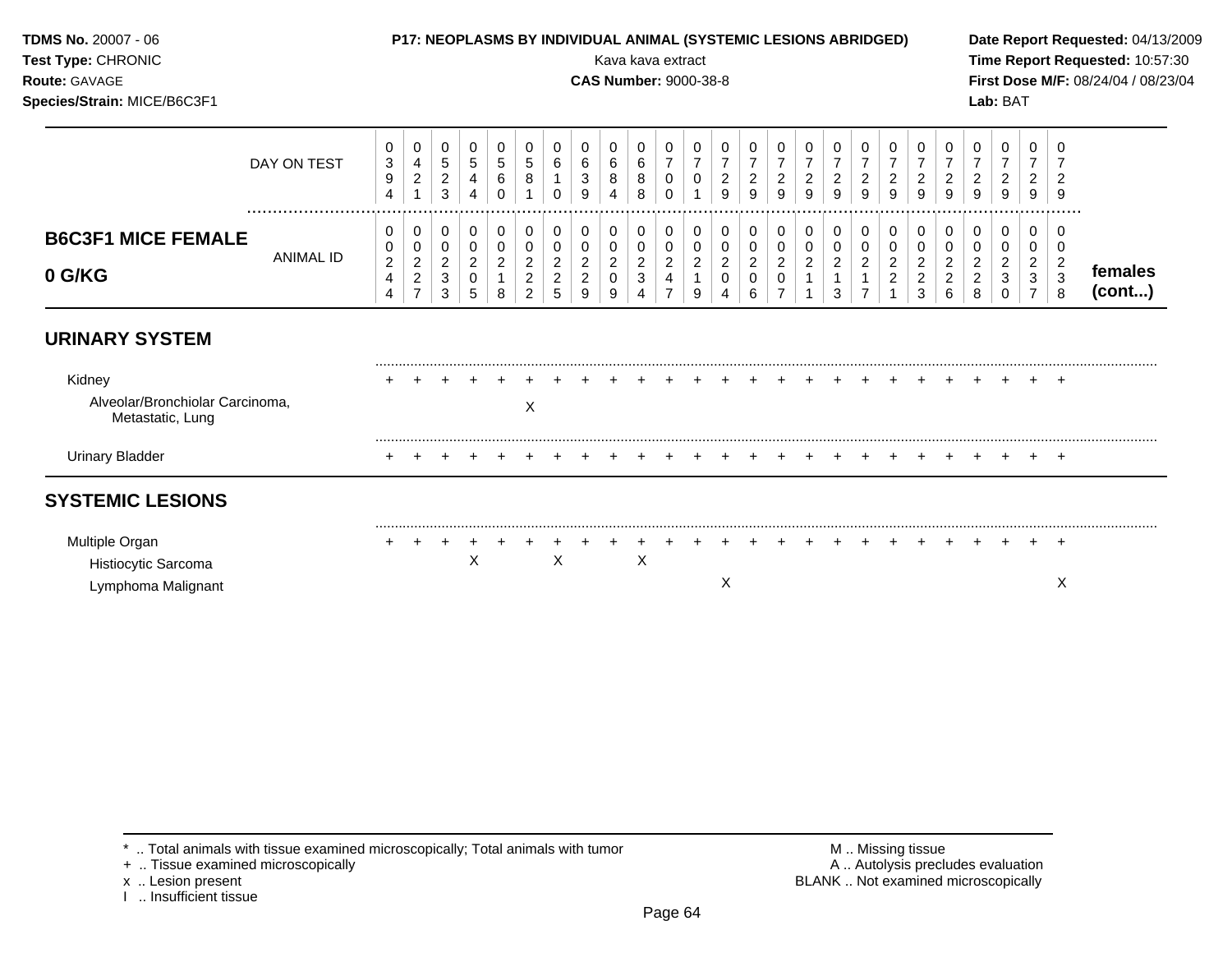|  | <b>TDMS No. 20007 - 06</b> |  |
|--|----------------------------|--|
|--|----------------------------|--|

## P17: NEOPLASMS BY INDIVIDUAL ANIMAL (SYSTEMIC LESIONS ABRIDGED) Date Report Requested: 04/13/2009

**Test Type:** CHRONIC Kava kava extract **Time Report Requested:** 10:57:30 **Route:** GAVAGE **CAS Number:** 9000-38-8 **First Dose M/F:** 08/24/04 / 08/23/04

**\* TOTALS**

#### **Species/Strain:** MICE/B6C3F1 **Lab:** BAT DAY ON TEST  $\overline{7}$   $\overline{7}$   $\overline{7}$   $\overline{7}$   $\overline{7}$   $\overline{7}$   $\overline{7}$   $\overline{7}$   $\overline{7}$   $\overline{7}$   $\overline{7}$   $\overline{7}$   $\overline{7}$   $\bar{7}$  ................................................................................................................................................................. **B6C3F1 MICE FEMALE** ANIMAL ID **0 G/KG**

# **ALIMENTARY SYSTEM**

| Esophagus                                          |   |  |   |   |   |  |  |     |  |    |    |   |  |   |  |  | 50      |
|----------------------------------------------------|---|--|---|---|---|--|--|-----|--|----|----|---|--|---|--|--|---------|
| Gallbladder                                        |   |  |   |   |   |  |  |     |  |    |    |   |  |   |  |  | 50      |
| Intestine Large, Cecum                             |   |  |   |   |   |  |  |     |  |    |    |   |  |   |  |  | 50      |
| Intestine Large, Colon                             |   |  |   |   |   |  |  |     |  |    |    |   |  |   |  |  | 50      |
| Intestine Large, Rectum                            |   |  |   |   |   |  |  |     |  |    |    |   |  |   |  |  | 50      |
| Intestine Small, Duodenum<br>Adenoma               |   |  |   | Χ |   |  |  |     |  |    |    |   |  |   |  |  | 50      |
| Intestine Small, Ileum                             |   |  |   |   |   |  |  |     |  |    |    |   |  |   |  |  | 50      |
| Intestine Small, Jejunum<br>Adenoma                |   |  |   |   | X |  |  |     |  |    |    |   |  |   |  |  | 50      |
| Liver<br>Hemangiosarcoma<br>Hepatocellular Adenoma | Χ |  | Χ |   |   |  |  | X X |  |    | X. | Χ |  | X |  |  | 50<br>ō |
| Hepatocellular Carcinoma                           |   |  |   |   |   |  |  |     |  | X. | X  |   |  |   |  |  |         |

\* .. Total animals with tissue examined microscopically; Total animals with tumor  $\blacksquare$  M .. Missing tissue<br>A .. Autolysis prection of the microscopically

I .. Insufficient tissue

A .. Autolysis precludes evaluation

x .. Lesion present **BLANK** .. Not examined microscopically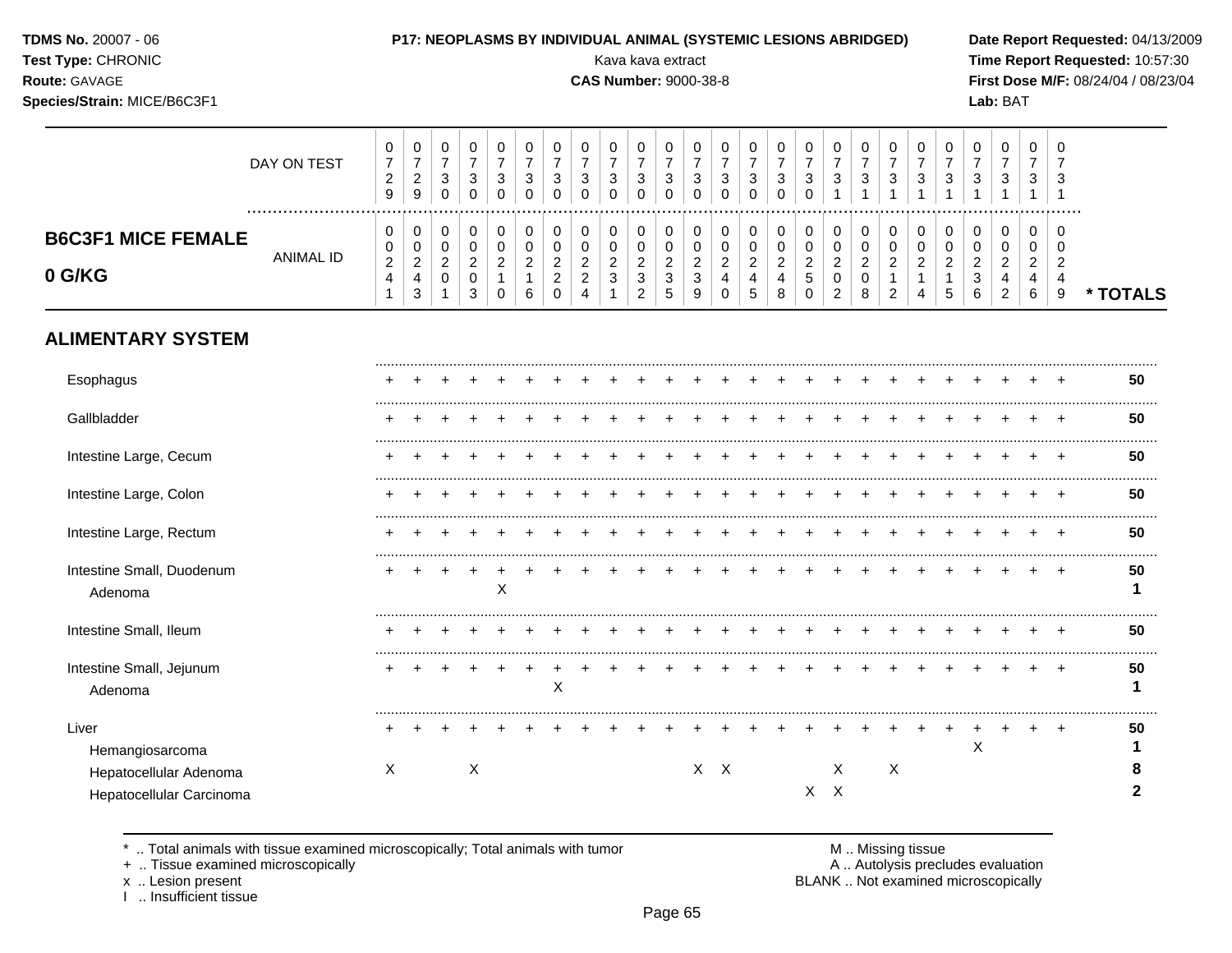| TDMS No. 20007 - 06<br>Test Type: CHRONIC<br>Route: GAVAGE<br>Species/Strain: MICE/B6C3F1 |                     |                                                                                    |                               |                                         | P17: NEOPLASMS BY INDIVIDUAL ANIMAL (SYSTEMIC LESIONS ABRIDGED) |                                            |                                                                       |                                                 |                                         | Kava kava extract<br><b>CAS Number: 9000-38-8</b>                               |                                                               |                                                    |                                           |                                                         |                                              |                                                      |                                                          |                                    |                               |                                                         |                                               |                                    | Lab: BAT                           |                                    |                                                 | Date Report Requested: 04/13/2009<br>Time Report Requested: 10:57:30<br>First Dose M/F: 08/24/04 / 08/23/04 |
|-------------------------------------------------------------------------------------------|---------------------|------------------------------------------------------------------------------------|-------------------------------|-----------------------------------------|-----------------------------------------------------------------|--------------------------------------------|-----------------------------------------------------------------------|-------------------------------------------------|-----------------------------------------|---------------------------------------------------------------------------------|---------------------------------------------------------------|----------------------------------------------------|-------------------------------------------|---------------------------------------------------------|----------------------------------------------|------------------------------------------------------|----------------------------------------------------------|------------------------------------|-------------------------------|---------------------------------------------------------|-----------------------------------------------|------------------------------------|------------------------------------|------------------------------------|-------------------------------------------------|-------------------------------------------------------------------------------------------------------------|
| DAY ON TEST                                                                               | $\overline{7}$<br>9 | 0<br>0<br>$\boldsymbol{7}$<br>$\overline{c}$<br>$\overline{a}$<br>$\boldsymbol{9}$ | 0<br>$\overline{7}$<br>3<br>0 | 0<br>$\overline{7}$<br>3<br>$\mathbf 0$ | 0<br>$\overline{7}$<br>3<br>$\mathbf 0$                         | 0<br>$\boldsymbol{7}$<br>3<br>$\mathbf 0$  | 0<br>$\overline{7}$<br>3<br>0                                         | 0<br>$\overline{7}$<br>3<br>$\mathbf 0$         | 0<br>$\overline{7}$<br>3<br>$\mathbf 0$ | 0<br>$\overline{7}$<br>3<br>$\mathbf 0$                                         | 0<br>$\overline{7}$<br>3<br>0                                 | 0<br>$\overline{7}$<br>$\mathbf{3}$<br>$\mathbf 0$ | 0<br>7<br>3<br>$\mathbf 0$                | 0<br>$\overline{7}$<br>3<br>$\mathbf 0$                 | 0<br>$\overline{7}$<br>3<br>$\mathbf 0$      | 0<br>$\boldsymbol{7}$<br>$\sqrt{3}$<br>$\mathbf 0$   | 0<br>$\overline{7}$<br>3<br>1                            | 0<br>$\overline{7}$<br>3           | 0<br>$\overline{7}$<br>3      | 0<br>$\overline{7}$<br>$\mathbf{3}$<br>$\overline{1}$   | 0<br>$\overline{7}$<br>$\mathbf{3}$<br>1      | 0<br>7<br>3                        | 0<br>7<br>3                        | 0<br>7<br>3                        | 0<br>3<br>$\mathbf 1$                           |                                                                                                             |
| <b>B6C3F1 MICE FEMALE</b><br><b>ANIMAL ID</b><br>0 G/KG                                   | 0<br>0<br>4         | 0<br>0<br>$\overline{c}$<br>$\overline{2}$<br>$\overline{4}$<br>$\mathbf{3}$<br>1  | 0<br>0<br>$\overline{c}$<br>0 | 0<br>0<br>$\overline{c}$<br>0<br>3      | 0<br>0<br>$\overline{c}$<br>$\mathbf{1}$<br>$\Omega$            | 0<br>$\pmb{0}$<br>$\overline{c}$<br>1<br>6 | 0<br>$\mathbf 0$<br>$\boldsymbol{2}$<br>$\overline{c}$<br>$\mathbf 0$ | 0<br>0<br>$\overline{c}$<br>$\overline{c}$<br>4 | 0<br>0<br>$\overline{c}$<br>3           | 0<br>$\pmb{0}$<br>$\overline{c}$<br>$\ensuremath{\mathsf{3}}$<br>$\overline{c}$ | 0<br>$\mathsf{O}\xspace$<br>$\overline{c}$<br>$\sqrt{3}$<br>5 | 0<br>$\pmb{0}$<br>$\sqrt{2}$<br>3<br>9             | 0<br>0<br>$\overline{a}$<br>4<br>$\Omega$ | 0<br>$\pmb{0}$<br>$\overline{c}$<br>$\overline{4}$<br>5 | 0<br>$\mathbf 0$<br>$\overline{c}$<br>4<br>8 | 0<br>$\pmb{0}$<br>$\overline{c}$<br>5<br>$\mathbf 0$ | 0<br>0<br>$\overline{\mathbf{c}}$<br>0<br>$\overline{2}$ | 0<br>0<br>$\overline{a}$<br>0<br>8 | 0<br>0<br>$\overline{c}$<br>2 | 0<br>$\mathbf 0$<br>$\overline{a}$<br>$\mathbf{1}$<br>4 | 0<br>$\mathbf 0$<br>$\overline{c}$<br>-1<br>5 | 0<br>0<br>$\overline{c}$<br>3<br>6 | 0<br>0<br>2<br>4<br>$\overline{2}$ | 0<br>0<br>$\overline{2}$<br>4<br>6 | 0<br>0<br>$\overline{c}$<br>$\overline{a}$<br>9 | * TOTALS                                                                                                    |
| Hepatocellular Carcinoma, Multiple<br>Sarcoma                                             |                     |                                                                                    |                               |                                         |                                                                 |                                            |                                                                       |                                                 |                                         |                                                                                 |                                                               |                                                    |                                           |                                                         |                                              |                                                      |                                                          |                                    |                               |                                                         |                                               |                                    |                                    |                                    |                                                 |                                                                                                             |
| Mesentery                                                                                 |                     |                                                                                    |                               |                                         |                                                                 |                                            |                                                                       |                                                 |                                         |                                                                                 |                                                               |                                                    |                                           |                                                         |                                              |                                                      | $\pm$                                                    |                                    |                               |                                                         |                                               |                                    |                                    |                                    |                                                 | 8                                                                                                           |
| Pancreas                                                                                  |                     |                                                                                    |                               |                                         |                                                                 |                                            |                                                                       |                                                 |                                         |                                                                                 |                                                               |                                                    |                                           |                                                         |                                              |                                                      |                                                          |                                    |                               |                                                         |                                               |                                    |                                    |                                    |                                                 | 49                                                                                                          |
| Salivary Glands                                                                           |                     |                                                                                    |                               |                                         |                                                                 |                                            |                                                                       |                                                 |                                         |                                                                                 |                                                               |                                                    |                                           |                                                         |                                              |                                                      |                                                          |                                    |                               |                                                         |                                               |                                    |                                    |                                    |                                                 | 49                                                                                                          |
| Stomach, Forestomach<br>Squamous Cell Papilloma                                           |                     |                                                                                    |                               |                                         |                                                                 |                                            |                                                                       |                                                 |                                         |                                                                                 | X                                                             |                                                    |                                           |                                                         |                                              |                                                      |                                                          |                                    |                               |                                                         |                                               |                                    |                                    |                                    |                                                 | 50<br>3                                                                                                     |
| Stomach, Glandular<br>Adenoma                                                             |                     |                                                                                    |                               |                                         |                                                                 |                                            |                                                                       |                                                 | X                                       |                                                                                 |                                                               |                                                    |                                           |                                                         |                                              |                                                      |                                                          |                                    |                               |                                                         |                                               |                                    |                                    |                                    |                                                 | 50<br>1                                                                                                     |
| Tooth                                                                                     |                     |                                                                                    |                               |                                         |                                                                 |                                            |                                                                       |                                                 |                                         |                                                                                 |                                                               |                                                    |                                           |                                                         |                                              |                                                      |                                                          |                                    |                               |                                                         |                                               |                                    | +                                  |                                    |                                                 | 1                                                                                                           |
| <b>CARDIOVASCULAR SYSTEM</b>                                                              |                     |                                                                                    |                               |                                         |                                                                 |                                            |                                                                       |                                                 |                                         |                                                                                 |                                                               |                                                    |                                           |                                                         |                                              |                                                      |                                                          |                                    |                               |                                                         |                                               |                                    |                                    |                                    |                                                 |                                                                                                             |
| <b>Blood Vessel</b>                                                                       |                     |                                                                                    |                               |                                         |                                                                 |                                            |                                                                       |                                                 |                                         |                                                                                 |                                                               |                                                    |                                           |                                                         |                                              |                                                      |                                                          |                                    |                               |                                                         |                                               |                                    |                                    |                                    |                                                 | <br>50                                                                                                      |
| Heart                                                                                     |                     |                                                                                    |                               |                                         |                                                                 |                                            |                                                                       |                                                 |                                         |                                                                                 |                                                               |                                                    |                                           |                                                         |                                              |                                                      |                                                          |                                    |                               |                                                         |                                               |                                    |                                    |                                    |                                                 | 50                                                                                                          |
| Alveolar/Bronchiolar Carcinoma,                                                           |                     |                                                                                    |                               |                                         |                                                                 |                                            |                                                                       |                                                 |                                         |                                                                                 |                                                               |                                                    |                                           |                                                         |                                              |                                                      |                                                          |                                    |                               |                                                         |                                               |                                    |                                    |                                    |                                                 | 1                                                                                                           |

+ .. Tissue examined microscopically  $\blacksquare$  A .. Autolysis precludes evaluation

I .. Insufficient tissue

x .. Lesion present BLANK .. Not examined microscopically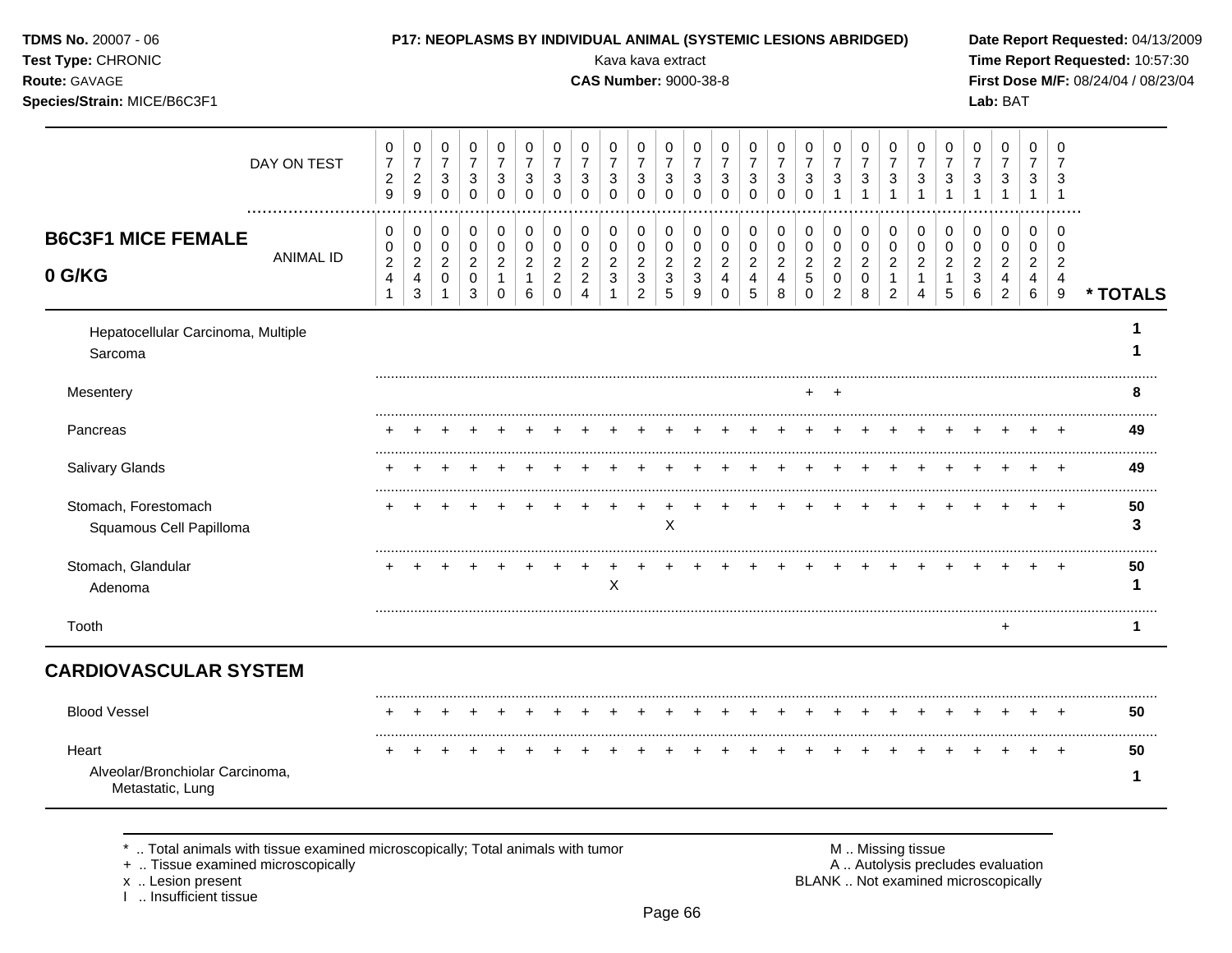| TDMS No. 20007 - 06<br>Test Type: CHRONIC<br>Route: GAVAGE<br>Species/Strain: MICE/B6C3F1 |                  |                                                |                                                             |                                                            | P17: NEOPLASMS BY INDIVIDUAL ANIMAL (SYSTEMIC LESIONS ABRIDGED) |                                                      |                                                      |                                                                    |                                    | Kava kava extract<br><b>CAS Number: 9000-38-8</b> |                                                              |                                                       |                                                 |                                                |                                      |                                    |                                                 |                                                 |                                              |                                    |                                             |                                               |                                           | Lab: BAT         |                                           |                     | Date Report Requested: 04/13/2009<br>Time Report Requested: 10:57:30<br>First Dose M/F: 08/24/04 / 08/23/04 |
|-------------------------------------------------------------------------------------------|------------------|------------------------------------------------|-------------------------------------------------------------|------------------------------------------------------------|-----------------------------------------------------------------|------------------------------------------------------|------------------------------------------------------|--------------------------------------------------------------------|------------------------------------|---------------------------------------------------|--------------------------------------------------------------|-------------------------------------------------------|-------------------------------------------------|------------------------------------------------|--------------------------------------|------------------------------------|-------------------------------------------------|-------------------------------------------------|----------------------------------------------|------------------------------------|---------------------------------------------|-----------------------------------------------|-------------------------------------------|------------------|-------------------------------------------|---------------------|-------------------------------------------------------------------------------------------------------------|
|                                                                                           | DAY ON TEST      | 0<br>$\overline{7}$<br>$\overline{c}$<br>$9\,$ | 0<br>$\boldsymbol{7}$<br>$\overline{2}$<br>$\boldsymbol{9}$ | $\mathbf 0$<br>$\overline{7}$<br>$\sqrt{3}$<br>$\mathbf 0$ | $\mathbf 0$<br>$\overline{7}$<br>3<br>$\mathbf 0$               | 0<br>$\overline{7}$<br>$\sqrt{3}$<br>$\Omega$        | 0<br>$\boldsymbol{7}$<br>$\mathbf{3}$<br>$\mathbf 0$ | $\mathbf 0$<br>$\overline{7}$<br>$\mathbf{3}$<br>$\Omega$          | 0<br>3<br>$\Omega$                 | 0<br>$\overline{7}$<br>3<br>0                     | 0<br>$\overline{7}$<br>$\mathbf{3}$<br>$\Omega$              | 0<br>$\overline{7}$<br>3<br>$\Omega$                  | 0<br>$\overline{7}$<br>$\mathbf{3}$<br>$\Omega$ | 0<br>$\overline{7}$<br>3<br>$\Omega$           | 0<br>$\overline{7}$<br>3<br>$\Omega$ | 0<br>7<br>3<br>$\Omega$            | 0<br>$\overline{7}$<br>$\mathbf{3}$<br>$\Omega$ | 0<br>$\overline{7}$<br>3                        | 0<br>$\overline{7}$<br>3                     | $\mathbf 0$<br>$\overline{7}$<br>3 | $\mathbf 0$<br>$\overline{7}$<br>$\sqrt{3}$ | $\mathbf 0$<br>$\overline{7}$<br>$\mathbf{3}$ | 0<br>7<br>3                               | 0<br>7<br>3      | $\mathbf 0$<br>$\overline{7}$<br>3        | $\Omega$            |                                                                                                             |
| <b>B6C3F1 MICE FEMALE</b><br>0 G/KG                                                       | <b>ANIMAL ID</b> | 0<br>0<br>$\boldsymbol{2}$<br>4<br>1           | 0<br>0<br>$\overline{c}$<br>$\overline{4}$<br>3             | 0<br>0<br>$\overline{c}$<br>0                              | 0<br>0<br>$\overline{2}$<br>0<br>3                              | 0<br>0<br>$\overline{c}$<br>$\mathbf{1}$<br>$\Omega$ | 0<br>0<br>$\overline{c}$<br>6                        | $\mathbf 0$<br>0<br>$\overline{c}$<br>$\boldsymbol{2}$<br>$\Omega$ | 0<br>0<br>$\overline{c}$<br>2<br>4 | 0<br>0<br>$\overline{c}$<br>3                     | 0<br>0<br>$\boldsymbol{2}$<br>$\ensuremath{\mathsf{3}}$<br>2 | 0<br>$\mathbf 0$<br>$\overline{c}$<br>$\sqrt{3}$<br>5 | 0<br>$\pmb{0}$<br>$\sqrt{2}$<br>3<br>9          | 0<br>$\mathbf 0$<br>$\overline{2}$<br>$\Omega$ | 0<br>0<br>$\overline{c}$<br>4<br>5   | 0<br>0<br>$\overline{c}$<br>4<br>8 | 0<br>0<br>$\overline{c}$<br>5<br>$\Omega$       | 0<br>0<br>$\overline{2}$<br>0<br>$\overline{2}$ | 0<br>0<br>$\overline{c}$<br>$\mathbf 0$<br>8 | 0<br>0<br>$\overline{c}$<br>2      | 0<br>$\mathbf 0$<br>$\overline{2}$<br>4     | 0<br>$\mathbf 0$<br>$\overline{c}$<br>5       | 0<br>$\Omega$<br>$\overline{2}$<br>3<br>6 | 0<br>0<br>4<br>2 | $\Omega$<br>0<br>$\overline{2}$<br>4<br>6 | $\overline{2}$<br>9 | * TOTALS                                                                                                    |
| <b>ENDOCRINE SYSTEM</b>                                                                   |                  |                                                |                                                             |                                                            |                                                                 |                                                      |                                                      |                                                                    |                                    |                                                   |                                                              |                                                       |                                                 |                                                |                                      |                                    |                                                 |                                                 |                                              |                                    |                                             |                                               |                                           |                  |                                           |                     |                                                                                                             |
| <b>Adrenal Cortex</b>                                                                     |                  |                                                |                                                             |                                                            |                                                                 |                                                      |                                                      |                                                                    |                                    |                                                   |                                                              |                                                       |                                                 |                                                |                                      |                                    |                                                 |                                                 |                                              |                                    |                                             |                                               |                                           |                  |                                           |                     | 50                                                                                                          |
| Adrenal Medulla                                                                           |                  |                                                |                                                             |                                                            |                                                                 |                                                      |                                                      |                                                                    |                                    |                                                   |                                                              |                                                       |                                                 |                                                |                                      |                                    |                                                 |                                                 |                                              |                                    |                                             |                                               |                                           |                  |                                           |                     | 50                                                                                                          |
| Islets, Pancreatic<br>Adenoma                                                             |                  | ÷                                              |                                                             |                                                            |                                                                 |                                                      | X                                                    |                                                                    |                                    |                                                   |                                                              |                                                       |                                                 |                                                |                                      |                                    |                                                 |                                                 |                                              |                                    |                                             |                                               |                                           |                  |                                           | $^+$                | 50<br>1                                                                                                     |
| Parathyroid Gland                                                                         |                  |                                                |                                                             |                                                            |                                                                 |                                                      |                                                      |                                                                    |                                    |                                                   |                                                              |                                                       |                                                 |                                                |                                      |                                    |                                                 |                                                 |                                              |                                    |                                             |                                               |                                           |                  |                                           | M                   | 48                                                                                                          |
| <b>Pituitary Gland</b><br>Pars Distalis, Adenoma<br>Pars Intermedia, Adenoma              |                  |                                                |                                                             |                                                            |                                                                 |                                                      |                                                      |                                                                    |                                    |                                                   |                                                              |                                                       |                                                 |                                                |                                      |                                    |                                                 |                                                 |                                              |                                    |                                             | $\times$                                      |                                           |                  |                                           |                     | 50<br>2                                                                                                     |
| <b>Thyroid Gland</b>                                                                      |                  | +                                              |                                                             |                                                            |                                                                 |                                                      |                                                      |                                                                    |                                    |                                                   |                                                              |                                                       |                                                 |                                                |                                      |                                    |                                                 |                                                 |                                              |                                    |                                             |                                               |                                           |                  |                                           | $^{+}$              | 50                                                                                                          |

## **GENERAL BODY SYSTEM**

NONE

# **GENITAL SYSTEM**

Clitoral Gland + + + + + + + + + + + + + + + + + + + + + + + + + **49**

.........................................................................................................................................................................................................

.........................................................................................................................................................................................................

\* .. Total animals with tissue examined microscopically; Total animals with tumor <br>
+ .. Tissue examined microscopically<br>
+ .. Tissue examined microscopically

+ .. Tissue examined microscopically

x .. Lesion present<br>I .. Insufficient tissue

BLANK .. Not examined microscopically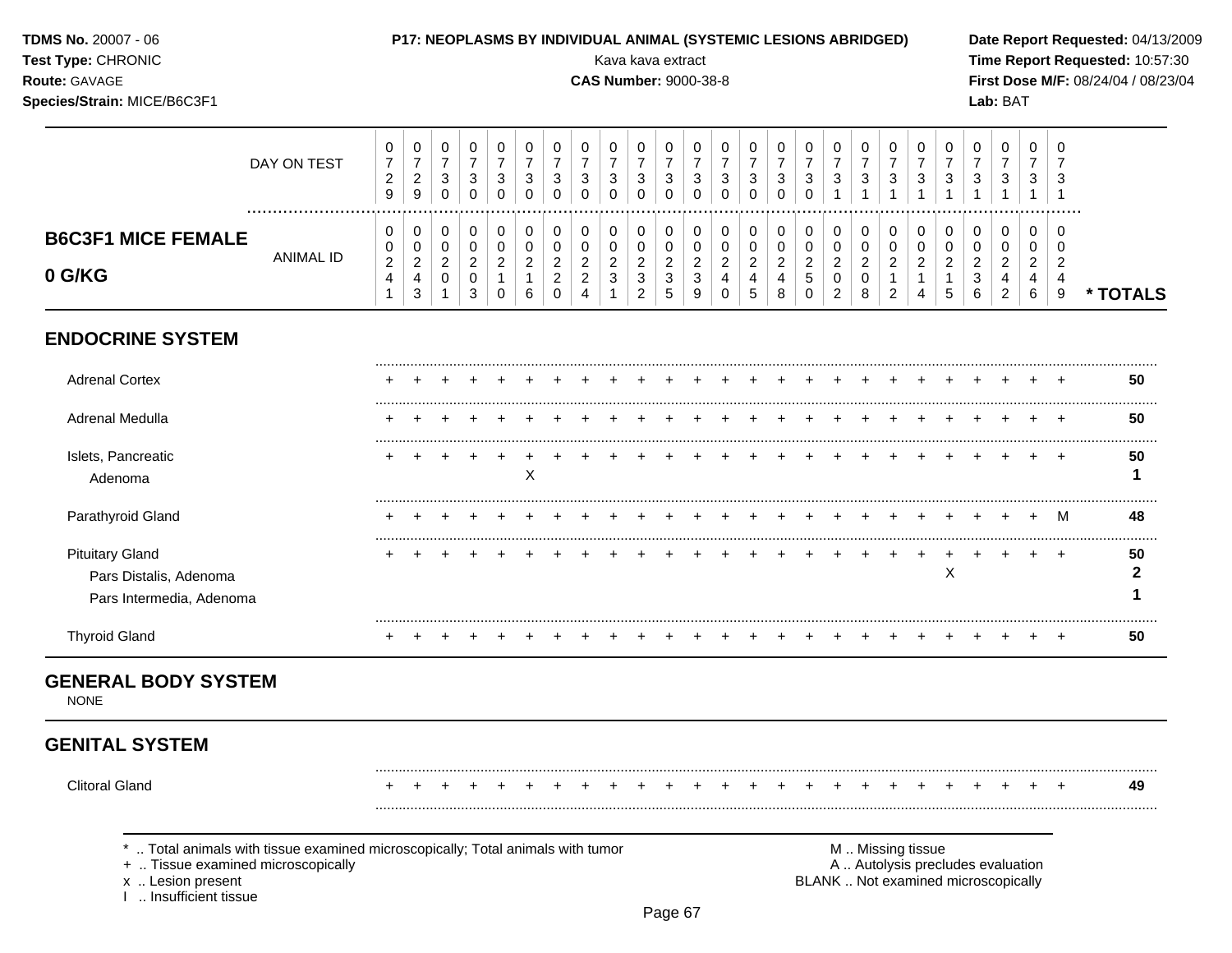|  | <b>TDMS No. 20007 - 06</b> |  |
|--|----------------------------|--|
|--|----------------------------|--|

#### **P17: NEOPLASMS BY INDIVIDUAL ANIMAL (SYSTEMIC LESIONS ABRIDGED)** Date Report Requested: 04/13/2009

⊤

 $\overline{\phantom{a}}$ 

**Test Type:** CHRONIC Kava kava extract **Time Report Requested:** 10:57:30 **Route:** GAVAGE **CAS Number:** 9000-38-8 **First Dose M/F:** 08/24/04 / 08/23/04

 $\overline{\phantom{a}}$ 

 $\overline{\phantom{a}}$  $\top$ 

**Species/Strain:** MICE/B6C3F1 **Lab:** BAT

|                                                                   | DAY ON TEST<br>  | 0<br>$\boldsymbol{7}$<br>$\overline{2}$<br>9 | 0<br>$\boldsymbol{7}$<br>$\boldsymbol{2}$<br>$\boldsymbol{9}$ | 0<br>$\overline{7}$<br>$\mathbf{3}$<br>$\Omega$         | 0<br>$\overline{7}$<br>3<br>$\mathbf 0$              | 0<br>$\overline{7}$<br>3<br>0                  | 0<br>$\overline{7}$<br>3<br>0 | 0<br>$\overline{7}$<br>3<br>$\Omega$                   | 0<br>$\overline{7}$<br>3<br>$\Omega$                                 | 0<br>$\overline{7}$<br>3<br>$\Omega$  | 0<br>$\overline{7}$<br>3<br>$\Omega$                             | 0<br>3<br>0                                         | 0<br>7<br>3<br>$\Omega$                    | 0<br>$\overline{7}$<br>3<br>0      | 0<br>$\overline{7}$<br>3                 | $\mathbf 0$<br>$\overline{7}$<br>3<br>$\Omega$          | $\pmb{0}$<br>$\overline{7}$<br>$\mathbf{3}$<br>$\Omega$    | 0<br>$\overline{7}$<br>$\mathbf{3}$                     | 0<br>$\overline{7}$<br>3                             | 0<br>7<br>3                                             | 0<br>$\overline{7}$<br>3 | 0<br>$\overline{7}$<br>3      | 0<br>$\overline{7}$<br>3                                | 0<br>$\overline{7}$<br>3                        | 0<br>$\overline{7}$<br>3                   | 0<br>7<br>3                                               |                    |
|-------------------------------------------------------------------|------------------|----------------------------------------------|---------------------------------------------------------------|---------------------------------------------------------|------------------------------------------------------|------------------------------------------------|-------------------------------|--------------------------------------------------------|----------------------------------------------------------------------|---------------------------------------|------------------------------------------------------------------|-----------------------------------------------------|--------------------------------------------|------------------------------------|------------------------------------------|---------------------------------------------------------|------------------------------------------------------------|---------------------------------------------------------|------------------------------------------------------|---------------------------------------------------------|--------------------------|-------------------------------|---------------------------------------------------------|-------------------------------------------------|--------------------------------------------|-----------------------------------------------------------|--------------------|
| <b>B6C3F1 MICE FEMALE</b><br>0 G/KG                               | <b>ANIMAL ID</b> | 0<br>0<br>$\boldsymbol{2}$<br>$\overline{4}$ | 0<br>$\pmb{0}$<br>$\overline{c}$<br>$\overline{4}$<br>3       | 0<br>$\mathbf 0$<br>$\overline{2}$<br>$\mathbf 0$<br>-1 | 0<br>$\pmb{0}$<br>$\overline{c}$<br>$\mathbf 0$<br>3 | 0<br>$\mathbf 0$<br>$\overline{2}$<br>$\Omega$ | 0<br>0<br>2<br>6              | 0<br>0<br>$\overline{2}$<br>$\overline{2}$<br>$\Omega$ | 0<br>$\pmb{0}$<br>$\overline{2}$<br>$\overline{c}$<br>$\overline{4}$ | 0<br>$\pmb{0}$<br>$\overline{2}$<br>3 | 0<br>$\,0\,$<br>$\overline{c}$<br>$\mathbf{3}$<br>$\overline{2}$ | 0<br>$\pmb{0}$<br>$\overline{c}$<br>$\sqrt{3}$<br>5 | 0<br>$\pmb{0}$<br>$\overline{c}$<br>3<br>9 | 0<br>0<br>$\overline{c}$<br>4<br>0 | 0<br>$\,0\,$<br>$\overline{c}$<br>4<br>5 | 0<br>$\pmb{0}$<br>$\overline{c}$<br>$\overline{4}$<br>8 | 0<br>$\pmb{0}$<br>$\overline{c}$<br>$\sqrt{5}$<br>$\Omega$ | 0<br>$\pmb{0}$<br>$\overline{c}$<br>0<br>$\overline{2}$ | 0<br>$\pmb{0}$<br>$\overline{2}$<br>$\mathbf 0$<br>8 | 0<br>$\pmb{0}$<br>$\overline{2}$<br>1<br>$\overline{2}$ | 0<br>0<br>2<br>4         | 0<br>0<br>$\overline{c}$<br>5 | 0<br>$\mathbf 0$<br>$\overline{c}$<br>$\mathbf{3}$<br>6 | 0<br>0<br>$\overline{2}$<br>4<br>$\overline{2}$ | 0<br>$\pmb{0}$<br>$\overline{a}$<br>4<br>6 | 0<br>$\mathbf 0$<br>$\overline{c}$<br>$\overline{4}$<br>9 | * TOTALS           |
| Ovary<br>Cystadenoma<br>Luteoma                                   |                  | $\pm$                                        |                                                               |                                                         | м                                                    | $\ddot{}$                                      | X                             |                                                        |                                                                      | X                                     |                                                                  |                                                     |                                            |                                    |                                          |                                                         |                                                            |                                                         |                                                      | X                                                       |                          |                               |                                                         |                                                 |                                            |                                                           | 49                 |
| Uterus<br>Polyp Stromal                                           |                  |                                              |                                                               |                                                         |                                                      |                                                |                               |                                                        | X                                                                    |                                       | $\boldsymbol{\mathsf{X}}$                                        |                                                     |                                            |                                    |                                          |                                                         |                                                            |                                                         |                                                      |                                                         |                          |                               |                                                         |                                                 |                                            |                                                           | 50<br>$\mathbf{2}$ |
| <b>HEMATOPOIETIC SYSTEM</b>                                       |                  |                                              |                                                               |                                                         |                                                      |                                                |                               |                                                        |                                                                      |                                       |                                                                  |                                                     |                                            |                                    |                                          |                                                         |                                                            |                                                         |                                                      |                                                         |                          |                               |                                                         |                                                 |                                            |                                                           |                    |
| <b>Bone Marrow</b>                                                |                  |                                              |                                                               |                                                         |                                                      |                                                |                               |                                                        |                                                                      |                                       |                                                                  |                                                     |                                            |                                    |                                          |                                                         |                                                            |                                                         |                                                      |                                                         |                          |                               |                                                         |                                                 |                                            |                                                           | 50                 |
| Lymph Node                                                        |                  |                                              |                                                               | $+$                                                     | $\overline{ }$                                       |                                                |                               |                                                        |                                                                      |                                       |                                                                  |                                                     |                                            |                                    |                                          |                                                         |                                                            |                                                         |                                                      |                                                         |                          |                               |                                                         |                                                 | $\div$                                     |                                                           | 3                  |
| Lymph Node, Mandibular                                            |                  |                                              |                                                               |                                                         |                                                      |                                                |                               |                                                        |                                                                      |                                       |                                                                  |                                                     |                                            |                                    |                                          |                                                         |                                                            |                                                         |                                                      |                                                         |                          |                               |                                                         |                                                 |                                            |                                                           | 48                 |
| Lymph Node, Mesenteric                                            |                  |                                              |                                                               |                                                         |                                                      |                                                |                               |                                                        |                                                                      |                                       |                                                                  |                                                     |                                            |                                    |                                          |                                                         |                                                            |                                                         |                                                      |                                                         |                          |                               |                                                         |                                                 |                                            |                                                           | 50                 |
| Spleen<br>Mast Cell Tumor Malignant                               |                  |                                              |                                                               |                                                         |                                                      |                                                |                               |                                                        |                                                                      |                                       |                                                                  |                                                     |                                            | X                                  |                                          |                                                         |                                                            |                                                         |                                                      |                                                         |                          |                               |                                                         |                                                 |                                            | $\pm$                                                     | 49                 |
| Thymus<br>Rhabdomyosarcoma, Metastatic,<br><b>Skeletal Muscle</b> |                  |                                              |                                                               |                                                         |                                                      |                                                |                               |                                                        |                                                                      |                                       |                                                                  |                                                     |                                            |                                    |                                          |                                                         |                                                            |                                                         |                                                      |                                                         |                          |                               |                                                         |                                                 |                                            |                                                           | 50<br>1            |

\* .. Total animals with tissue examined microscopically; Total animals with tumor **M** metally more than M .. Missing tissue<br>A .. Tissue examined microscopically

 $\top$  $\overline{\phantom{0}}$  $\overline{\phantom{a}}$  $\overline{\phantom{a}}$ 

+ .. Tissue examined microscopically

I .. Insufficient tissue

x .. Lesion present **BLANK** .. Not examined microscopically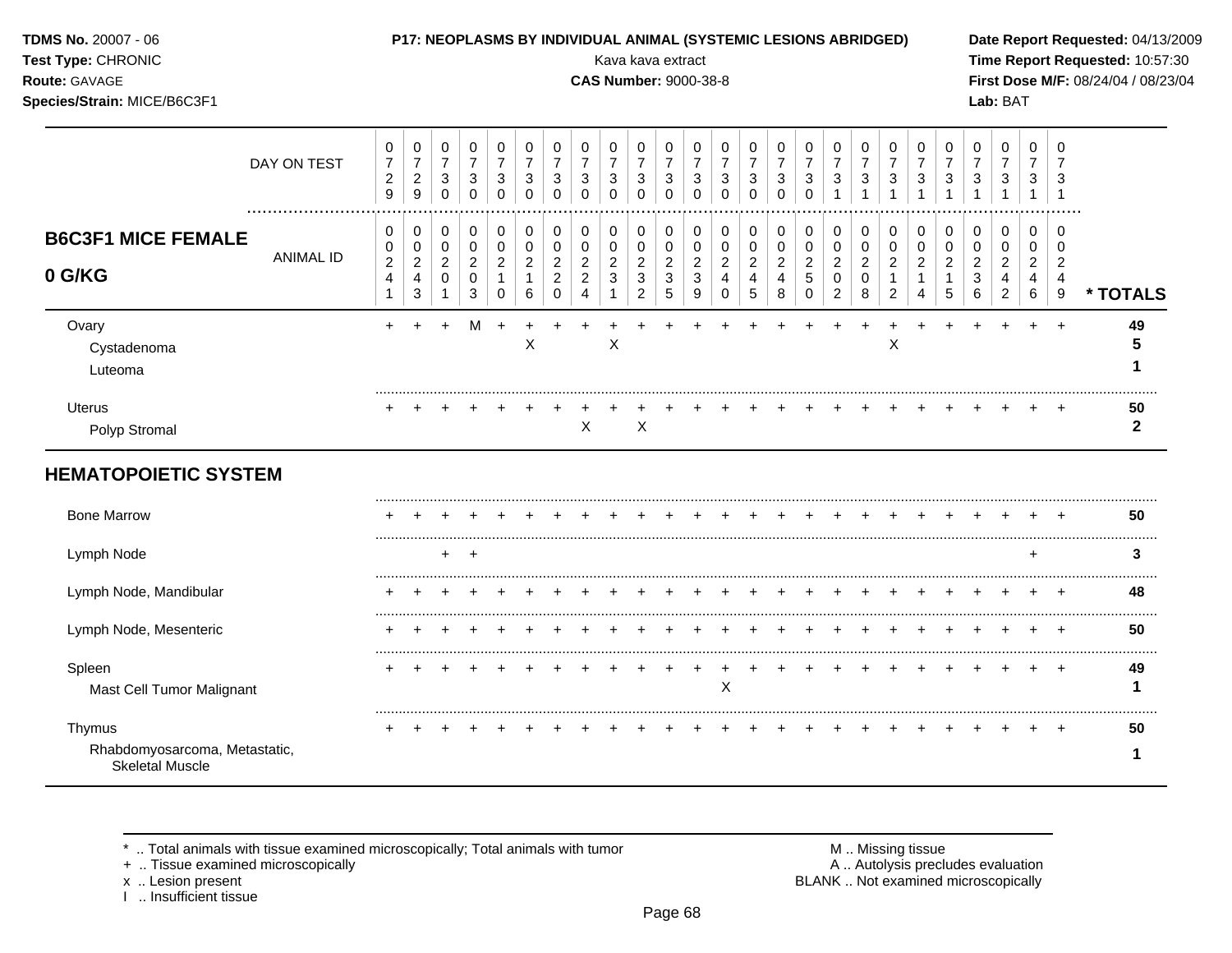| MS No. 20007 - 06 |  |
|-------------------|--|
| --------          |  |

#### **TDMS No.** 20007 - 06 **P17: NEOPLASMS BY INDIVIDUAL ANIMAL (SYSTEMIC LESIONS ABRIDGED) Date Report Requested:** 04/13/2009

**Test Type:** CHRONIC **Transfer CHRONIC Report Requested:** 10:57:30 **Route:** GAVAGE **CAS Number:** 9000-38-8 **First Dose M/F:** 08/24/04 / 08/23/04 **Species/Strain:** MICE/B6C3F1 **Lab:** BAT

|                                            | DAY ON TEST           | 0<br>$\overline{7}$<br>$\overline{c}$<br>9 | 0<br>$\overline{7}$<br>$\overline{2}$<br>9   | 0<br>$\overline{7}$<br>$\sqrt{3}$<br>$\mathbf 0$ | 0<br>$\overline{7}$<br>3<br>0      | 0<br>$\overline{7}$<br>3<br>$\Omega$ | 0<br>$\overline{7}$<br>3<br>0 | 0<br>$\overline{7}$<br>$\mathbf{3}$<br>$\Omega$                            | 0<br>$\overline{7}$<br>$\mathbf{3}$<br>$\Omega$         | 0<br>$\overline{7}$<br>$\ensuremath{\mathsf{3}}$<br>$\Omega$        | 0<br>$\overline{7}$<br>$\sqrt{3}$<br>$\Omega$                   | 0<br>$\overline{7}$<br>3<br>0                           | 0<br>$\overline{7}$<br>3<br>$\Omega$                  | 0<br>$\overline{7}$<br>3<br>0             | 0<br>$\overline{7}$<br>3<br>0                    | 0<br>$\overline{7}$<br>$\mathbf{3}$<br>$\Omega$                          | 0<br>$\overline{7}$<br>$\sqrt{3}$<br>$\Omega$       | 0<br>$\overline{7}$<br>$\mathbf{3}$                     | 0<br>$\overline{7}$<br>3                     | 0<br>$\overline{7}$<br>3            | 0<br>3                        | 0<br>7<br>3      | 0<br>3                                        | 0<br>$\overline{7}$<br>3                        | 0<br>$\overline{7}$<br>3           | $\mathbf 0$<br>$\overline{7}$<br>3                        |          |
|--------------------------------------------|-----------------------|--------------------------------------------|----------------------------------------------|--------------------------------------------------|------------------------------------|--------------------------------------|-------------------------------|----------------------------------------------------------------------------|---------------------------------------------------------|---------------------------------------------------------------------|-----------------------------------------------------------------|---------------------------------------------------------|-------------------------------------------------------|-------------------------------------------|--------------------------------------------------|--------------------------------------------------------------------------|-----------------------------------------------------|---------------------------------------------------------|----------------------------------------------|-------------------------------------|-------------------------------|------------------|-----------------------------------------------|-------------------------------------------------|------------------------------------|-----------------------------------------------------------|----------|
| <b>B6C3F1 MICE FEMALE</b><br>0 G/KG        | .<br><b>ANIMAL ID</b> | 0<br>0<br>$\sqrt{2}$<br>4                  | 0<br>$\mathbf 0$<br>$\overline{2}$<br>4<br>3 | 0<br>0<br>$\overline{a}$<br>0                    | 0<br>0<br>$\overline{2}$<br>0<br>3 | 0<br>0<br>2<br>$\Omega$              | 0<br>0<br>$\overline{2}$<br>6 | $\pmb{0}$<br>$\pmb{0}$<br>$\boldsymbol{2}$<br>$\boldsymbol{2}$<br>$\Omega$ | 0<br>$\pmb{0}$<br>$\overline{2}$<br>$\overline{2}$<br>4 | $\pmb{0}$<br>$\pmb{0}$<br>$\sqrt{2}$<br>$\mathbf{3}$<br>$\mathbf 1$ | $\pmb{0}$<br>$\pmb{0}$<br>$\overline{2}$<br>3<br>$\overline{2}$ | 0<br>$\pmb{0}$<br>$\overline{c}$<br>$\mathfrak{S}$<br>5 | 0<br>$\mathbf 0$<br>$\overline{a}$<br>$\sqrt{3}$<br>9 | 0<br>0<br>$\overline{c}$<br>4<br>$\Omega$ | $\mathbf 0$<br>$\pmb{0}$<br>$\sqrt{2}$<br>4<br>5 | $\pmb{0}$<br>$\pmb{0}$<br>$\overline{c}$<br>$\overline{\mathbf{4}}$<br>8 | $\pmb{0}$<br>$\pmb{0}$<br>$\frac{2}{5}$<br>$\Omega$ | 0<br>$\pmb{0}$<br>$\overline{2}$<br>0<br>$\overline{2}$ | 0<br>$\mathbf 0$<br>$\overline{2}$<br>0<br>8 | 0<br>0<br>$\overline{2}$<br>-1<br>2 | 0<br>0<br>$\overline{2}$<br>4 | 0<br>0<br>2<br>5 | 0<br>0<br>$\overline{2}$<br>$\mathbf{3}$<br>6 | 0<br>0<br>$\overline{2}$<br>4<br>$\overline{2}$ | 0<br>0<br>$\overline{c}$<br>4<br>6 | 0<br>$\mathbf 0$<br>$\overline{c}$<br>$\overline{4}$<br>9 | * TOTALS |
| <b>INTEGUMENTARY SYSTEM</b>                |                       |                                            |                                              |                                                  |                                    |                                      |                               |                                                                            |                                                         |                                                                     |                                                                 |                                                         |                                                       |                                           |                                                  |                                                                          |                                                     |                                                         |                                              |                                     |                               |                  |                                               |                                                 |                                    |                                                           |          |
| Mammary Gland                              |                       |                                            |                                              |                                                  |                                    |                                      |                               |                                                                            |                                                         |                                                                     |                                                                 |                                                         |                                                       |                                           |                                                  |                                                                          |                                                     |                                                         |                                              |                                     |                               |                  |                                               |                                                 |                                    |                                                           | 50       |
| Skin                                       |                       |                                            |                                              |                                                  |                                    |                                      |                               |                                                                            |                                                         |                                                                     |                                                                 |                                                         |                                                       |                                           |                                                  |                                                                          |                                                     |                                                         |                                              |                                     |                               |                  |                                               |                                                 |                                    | $\ddot{}$                                                 | 50       |
| <b>MUSCULOSKELETAL SYSTEM</b>              |                       |                                            |                                              |                                                  |                                    |                                      |                               |                                                                            |                                                         |                                                                     |                                                                 |                                                         |                                                       |                                           |                                                  |                                                                          |                                                     |                                                         |                                              |                                     |                               |                  |                                               |                                                 |                                    |                                                           |          |
| Bone                                       |                       |                                            |                                              |                                                  |                                    |                                      |                               |                                                                            |                                                         |                                                                     |                                                                 |                                                         |                                                       |                                           |                                                  |                                                                          |                                                     |                                                         |                                              |                                     |                               |                  |                                               |                                                 |                                    |                                                           | 50       |
| <b>Skeletal Muscle</b><br>Rhabdomyosarcoma |                       |                                            |                                              |                                                  |                                    |                                      |                               |                                                                            |                                                         |                                                                     |                                                                 |                                                         | +<br>X                                                |                                           |                                                  |                                                                          |                                                     |                                                         |                                              |                                     |                               |                  |                                               |                                                 |                                    |                                                           | 3<br>3   |
| <b>NERVOUS SYSTEM</b>                      |                       |                                            |                                              |                                                  |                                    |                                      |                               |                                                                            |                                                         |                                                                     |                                                                 |                                                         |                                                       |                                           |                                                  |                                                                          |                                                     |                                                         |                                              |                                     |                               |                  |                                               |                                                 |                                    |                                                           |          |
| <b>Brain</b>                               |                       |                                            |                                              |                                                  |                                    |                                      |                               |                                                                            |                                                         |                                                                     |                                                                 |                                                         |                                                       |                                           |                                                  |                                                                          |                                                     |                                                         |                                              |                                     |                               |                  |                                               |                                                 |                                    |                                                           | 50       |
| Peripheral Nerve                           |                       |                                            |                                              |                                                  |                                    |                                      |                               |                                                                            |                                                         |                                                                     |                                                                 |                                                         |                                                       |                                           |                                                  |                                                                          |                                                     |                                                         |                                              |                                     |                               |                  |                                               |                                                 |                                    |                                                           |          |
| Spinal Cord<br>Sarcoma, Metastatic, Liver  |                       |                                            |                                              |                                                  |                                    |                                      |                               |                                                                            |                                                         |                                                                     |                                                                 |                                                         |                                                       |                                           |                                                  |                                                                          |                                                     |                                                         |                                              |                                     |                               |                  |                                               |                                                 |                                    |                                                           |          |

## **RESPIRATORY SYSTEM**

\* .. Total animals with tissue examined microscopically; Total animals with tumor <br>
+ .. Tissue examined microscopically<br>
+ .. Tissue examined microscopically

+ .. Tissue examined microscopically

x .. Lesion present<br>I .. Insufficient tissue

BLANK .. Not examined microscopically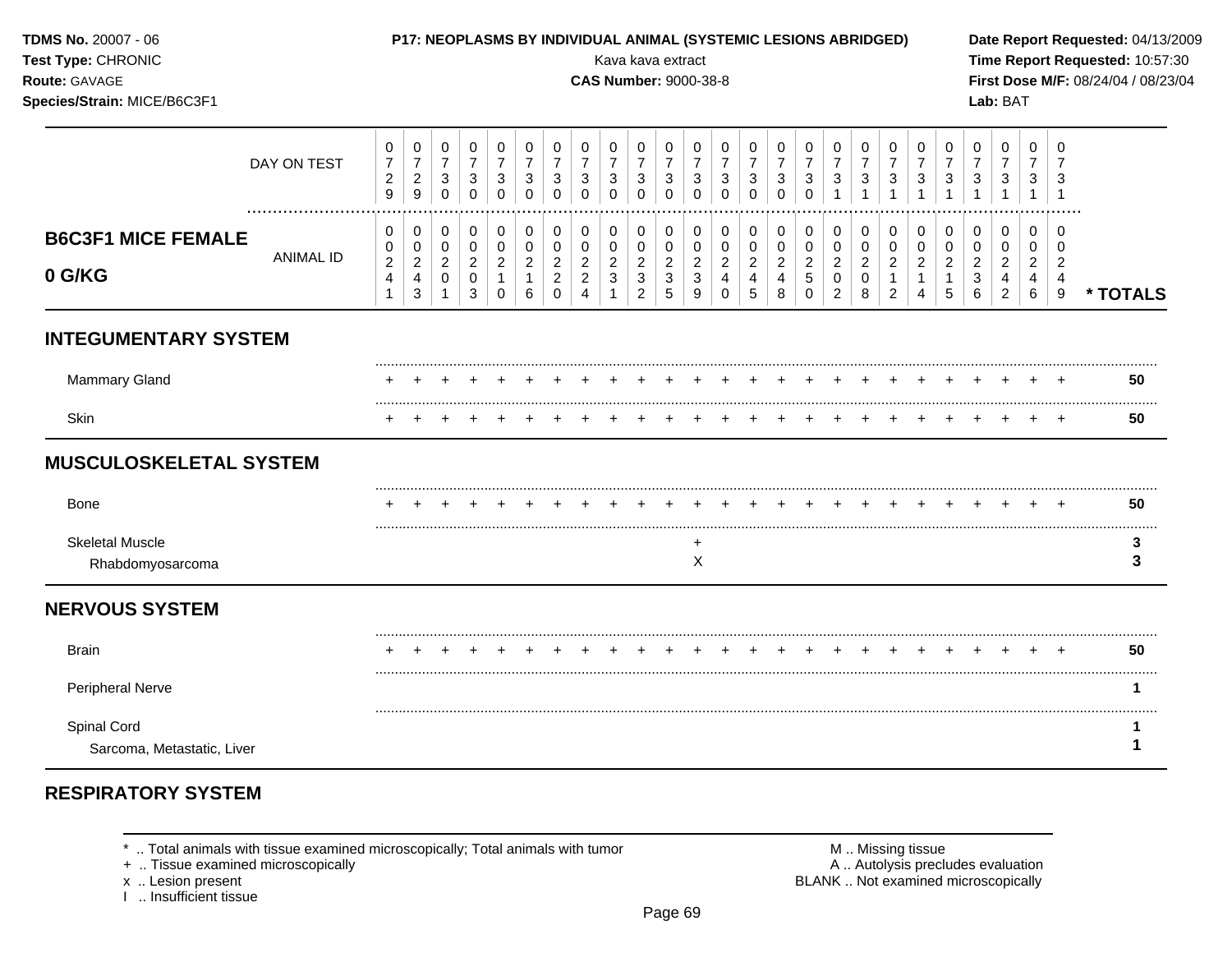| TDMS No. 20007 - 06<br>Test Type: CHRONIC<br>Route: GAVAGE<br>Species/Strain: MICE/B6C3F1                                                                                                                                                                                 |                                                            | P17: NEOPLASMS BY INDIVIDUAL ANIMAL (SYSTEMIC LESIONS ABRIDGED)    |                                                              |                                                                |                                                                            |                                                   |                                                                  |                                                           | Kava kava extract<br><b>CAS Number: 9000-38-8</b> |                                                                        |                                                                          |                                                   |                                                                  |                                                                   |                                                             |                                                     |                                                                  |                                                        |                                                        |                                                                     |                                              |                                                         | Lab: BAT                                                  |                                           |                                               | Date Report Requested: 04/13/2009<br>Time Report Requested: 10:57:30<br>First Dose M/F: 08/24/04 / 08/23/04 |
|---------------------------------------------------------------------------------------------------------------------------------------------------------------------------------------------------------------------------------------------------------------------------|------------------------------------------------------------|--------------------------------------------------------------------|--------------------------------------------------------------|----------------------------------------------------------------|----------------------------------------------------------------------------|---------------------------------------------------|------------------------------------------------------------------|-----------------------------------------------------------|---------------------------------------------------|------------------------------------------------------------------------|--------------------------------------------------------------------------|---------------------------------------------------|------------------------------------------------------------------|-------------------------------------------------------------------|-------------------------------------------------------------|-----------------------------------------------------|------------------------------------------------------------------|--------------------------------------------------------|--------------------------------------------------------|---------------------------------------------------------------------|----------------------------------------------|---------------------------------------------------------|-----------------------------------------------------------|-------------------------------------------|-----------------------------------------------|-------------------------------------------------------------------------------------------------------------|
| DAY ON TEST<br>                                                                                                                                                                                                                                                           | 0<br>$\overline{7}$<br>$\overline{2}$<br>9                 | 0<br>$\boldsymbol{7}$<br>$\sqrt{2}$<br>$\boldsymbol{9}$            | 0<br>$\overline{7}$<br>3<br>$\mathbf 0$                      | 0<br>$\overline{7}$<br>3<br>$\mathbf 0$                        | 0<br>$\overline{7}$<br>3<br>$\mathbf 0$                                    | 0<br>$\overline{7}$<br>3<br>$\mathbf 0$           | 0<br>$\overline{7}$<br>3<br>$\mathbf 0$                          | 0<br>$\overline{7}$<br>3<br>$\mathbf 0$                   | $\Omega$<br>$\overline{7}$<br>3<br>$\mathbf 0$    | 0<br>$\overline{7}$<br>3<br>$\mathbf 0$                                | 0<br>$\overline{7}$<br>3<br>$\mathbf 0$                                  | 0<br>$\overline{7}$<br>3<br>$\mathbf 0$           | 0<br>$\overline{7}$<br>3<br>$\mathbf 0$                          | 0<br>$\overline{7}$<br>3<br>$\Omega$                              | 0<br>$\overline{7}$<br>3<br>$\mathbf 0$                     | 0<br>$\overline{7}$<br>3<br>$\mathbf 0$             | $\Omega$<br>$\overline{7}$<br>3<br>$\mathbf{1}$                  | $\Omega$<br>$\overline{7}$<br>3<br>$\overline{1}$      | 0<br>$\overline{7}$<br>3                               | 0<br>$\overline{7}$<br>3<br>$\mathbf{1}$                            | 0<br>$\overline{7}$<br>3<br>$\overline{1}$   | $\Omega$<br>$\overline{7}$<br>3<br>1                    | $\Omega$<br>$\overline{7}$<br>3                           | $\Omega$<br>$\overline{7}$<br>3           | $\Omega$<br>3<br>$\overline{1}$               |                                                                                                             |
| <b>B6C3F1 MICE FEMALE</b><br><b>ANIMAL ID</b><br>0 G/KG                                                                                                                                                                                                                   | 0<br>0<br>$\overline{c}$<br>$\overline{4}$<br>$\mathbf{1}$ | 0<br>$\pmb{0}$<br>$\overline{a}$<br>$\overline{4}$<br>$\mathbf{3}$ | 0<br>$\mathbf 0$<br>$\sqrt{2}$<br>$\mathbf 0$<br>$\mathbf 1$ | $\pmb{0}$<br>$\mathbf 0$<br>$\overline{2}$<br>$\mathbf 0$<br>3 | $\mathbf 0$<br>$\mathbf 0$<br>$\boldsymbol{2}$<br>$\mathbf{1}$<br>$\Omega$ | 0<br>$\pmb{0}$<br>$\sqrt{2}$<br>$\mathbf{1}$<br>6 | 0<br>$\mathbf 0$<br>$\overline{c}$<br>$\overline{c}$<br>$\Omega$ | 0<br>$\mathbf 0$<br>$\overline{c}$<br>$\overline{c}$<br>4 | 0<br>$\mathbf 0$<br>$\overline{a}$<br>3           | 0<br>$\mathbf 0$<br>$\overline{c}$<br>$\mathfrak{S}$<br>$\overline{c}$ | 0<br>$\mathsf{O}\xspace$<br>$\overline{c}$<br>$\mathbf{3}$<br>$\sqrt{5}$ | 0<br>$\pmb{0}$<br>$\sqrt{2}$<br>$\mathbf{3}$<br>9 | 0<br>$\mathbf 0$<br>$\overline{c}$<br>$\overline{4}$<br>$\Omega$ | $\pmb{0}$<br>$\mathbf 0$<br>$\overline{c}$<br>4<br>$\overline{5}$ | 0<br>$\mathbf 0$<br>$\boldsymbol{2}$<br>$\overline{4}$<br>8 | 0<br>$\pmb{0}$<br>$\boldsymbol{2}$<br>5<br>$\Omega$ | 0<br>$\mathbf 0$<br>$\overline{2}$<br>$\Omega$<br>$\overline{2}$ | 0<br>$\mathbf 0$<br>$\overline{c}$<br>$\mathbf 0$<br>8 | 0<br>$\mathbf 0$<br>$\boldsymbol{2}$<br>$\overline{2}$ | $\mathbf 0$<br>$\mathbf 0$<br>$\overline{c}$<br>$\overline{1}$<br>4 | 0<br>$\mathbf 0$<br>$\overline{2}$<br>1<br>5 | 0<br>$\mathbf 0$<br>$\overline{2}$<br>$\mathbf{3}$<br>6 | 0<br>$\mathbf 0$<br>$\overline{2}$<br>4<br>$\overline{2}$ | 0<br>$\Omega$<br>$\overline{c}$<br>4<br>6 | 0<br>$\Omega$<br>$\overline{2}$<br>4<br>$9\,$ | * TOTALS                                                                                                    |
| Lung<br>Alveolar/Bronchiolar Adenoma<br>Alveolar/Bronchiolar Adenoma, Multiple<br>Alveolar/Bronchiolar Carcinoma<br>Alveolar/Bronchiolar Carcinoma, Multiple<br>Hepatocellular Carcinoma, Metastatic,<br>Liver<br>Rhabdomyosarcoma, Metastatic,<br><b>Skeletal Muscle</b> | $\times$                                                   |                                                                    |                                                              |                                                                |                                                                            |                                                   |                                                                  |                                                           |                                                   |                                                                        |                                                                          |                                                   |                                                                  |                                                                   | X                                                           |                                                     | X                                                                |                                                        |                                                        |                                                                     |                                              |                                                         |                                                           |                                           |                                               | 50<br>1                                                                                                     |
| Nose                                                                                                                                                                                                                                                                      |                                                            |                                                                    |                                                              |                                                                |                                                                            |                                                   |                                                                  |                                                           |                                                   |                                                                        |                                                                          |                                                   |                                                                  |                                                                   |                                                             |                                                     |                                                                  |                                                        |                                                        |                                                                     |                                              |                                                         |                                                           |                                           |                                               | 50                                                                                                          |
| Trachea                                                                                                                                                                                                                                                                   |                                                            |                                                                    |                                                              |                                                                |                                                                            |                                                   |                                                                  |                                                           |                                                   |                                                                        |                                                                          |                                                   |                                                                  |                                                                   |                                                             |                                                     |                                                                  |                                                        |                                                        |                                                                     |                                              |                                                         |                                                           |                                           |                                               | 50                                                                                                          |
| <b>SPECIAL SENSES SYSTEM</b>                                                                                                                                                                                                                                              |                                                            |                                                                    |                                                              |                                                                |                                                                            |                                                   |                                                                  |                                                           |                                                   |                                                                        |                                                                          |                                                   |                                                                  |                                                                   |                                                             |                                                     |                                                                  |                                                        |                                                        |                                                                     |                                              |                                                         |                                                           |                                           |                                               |                                                                                                             |
| Ear                                                                                                                                                                                                                                                                       |                                                            |                                                                    |                                                              |                                                                | $\ddot{}$                                                                  |                                                   |                                                                  |                                                           |                                                   |                                                                        |                                                                          |                                                   |                                                                  |                                                                   |                                                             |                                                     |                                                                  |                                                        |                                                        |                                                                     |                                              |                                                         |                                                           |                                           |                                               | $\mathbf 1$                                                                                                 |
| Eye                                                                                                                                                                                                                                                                       |                                                            |                                                                    |                                                              |                                                                |                                                                            |                                                   |                                                                  |                                                           |                                                   |                                                                        |                                                                          |                                                   |                                                                  |                                                                   |                                                             |                                                     |                                                                  |                                                        |                                                        |                                                                     |                                              |                                                         |                                                           |                                           |                                               | <br>50                                                                                                      |
| Harderian Gland<br>Adenoma                                                                                                                                                                                                                                                |                                                            |                                                                    |                                                              |                                                                |                                                                            |                                                   |                                                                  |                                                           |                                                   |                                                                        |                                                                          |                                                   |                                                                  |                                                                   |                                                             |                                                     |                                                                  |                                                        |                                                        |                                                                     |                                              |                                                         |                                                           | $\ddot{}$<br>X                            | $\ddot{}$                                     | 50<br>5                                                                                                     |

+ .. Tissue examined microscopically  $\blacksquare$  A .. Autolysis precludes evaluation

x .. Lesion present<br>I .. Insufficient tissue

M .. Missing tissue<br>A .. Autolysis precludes evaluation<br>BLANK .. Not examined microscopically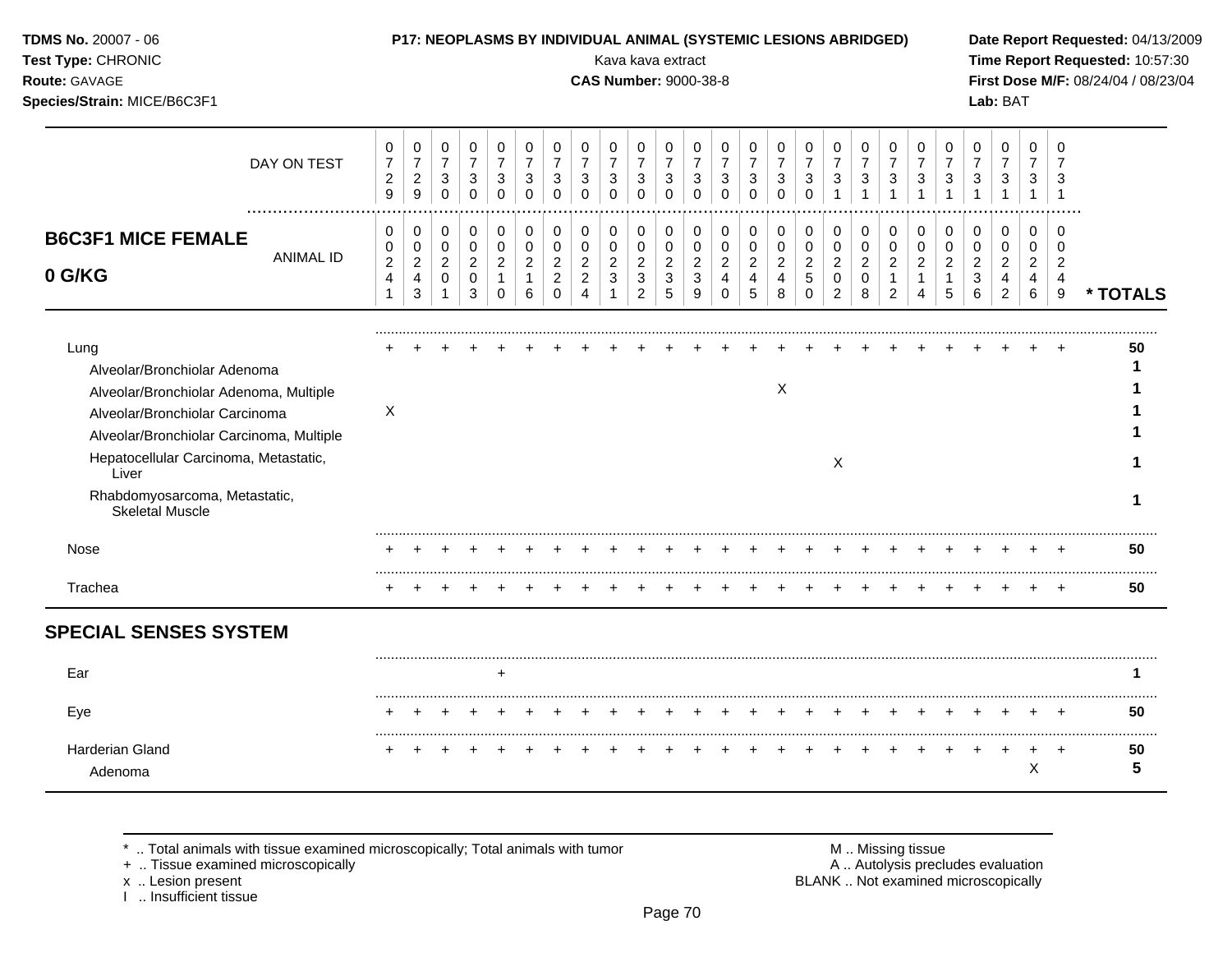| TDMS No. 20007 - 06<br>Test Type: CHRONIC<br>Route: GAVAGE<br>Species/Strain: MICE/B6C3F1 |                  |                                            |                                              |                                                                 |                                                    |                                                              |                                                    |                                                        |                                    | Kava kava extract<br><b>CAS Number: 9000-38-8</b> |                                                                      |                                                    |                                                     |                                      | P17: NEOPLASMS BY INDIVIDUAL ANIMAL (SYSTEMIC LESIONS ABRIDGED) |                               |                                            |                                                          |                               |                                   |                                            |                                   |                          | Lab: BAT         |                       |        | Date Report Requested: 04/13/2009<br>Time Report Requested: 10:57:30<br>First Dose M/F: 08/24/04 / 08/23/04 |
|-------------------------------------------------------------------------------------------|------------------|--------------------------------------------|----------------------------------------------|-----------------------------------------------------------------|----------------------------------------------------|--------------------------------------------------------------|----------------------------------------------------|--------------------------------------------------------|------------------------------------|---------------------------------------------------|----------------------------------------------------------------------|----------------------------------------------------|-----------------------------------------------------|--------------------------------------|-----------------------------------------------------------------|-------------------------------|--------------------------------------------|----------------------------------------------------------|-------------------------------|-----------------------------------|--------------------------------------------|-----------------------------------|--------------------------|------------------|-----------------------|--------|-------------------------------------------------------------------------------------------------------------|
|                                                                                           | DAY ON TEST      | 0<br>$\overline{7}$<br>$\overline{c}$<br>9 | 0<br>$\overline{7}$<br>$\boldsymbol{2}$<br>9 | 0<br>$\overline{7}$<br>$\ensuremath{\mathsf{3}}$<br>$\mathbf 0$ | 0<br>$\overline{7}$<br>$\mathbf{3}$<br>$\mathbf 0$ | 0<br>$\overline{7}$<br>$\ensuremath{\mathsf{3}}$<br>$\Omega$ | 0<br>$\overline{7}$<br>$\mathbf{3}$<br>$\mathbf 0$ | 0<br>$\overline{7}$<br>3<br>$\Omega$                   | 0<br>3<br>$\mathbf 0$              | $\overline{7}$<br>3<br>$\Omega$                   | 0<br>$\overline{7}$<br>$\ensuremath{\mathsf{3}}$<br>$\mathbf 0$      | 0<br>$\overline{7}$<br>$\mathbf{3}$<br>$\mathbf 0$ | 0<br>$\sqrt{3}$<br>$\mathbf 0$                      | 0<br>$\overline{7}$<br>3<br>$\Omega$ | 0<br>$\overline{7}$<br>$\sqrt{3}$<br>$\Omega$                   | 0<br>7<br>3<br>$\Omega$       | $\overline{7}$<br>$\mathbf{3}$<br>$\Omega$ | 0<br>$\overline{7}$<br>3                                 | 3                             | 0<br>$\overline{7}$<br>$\sqrt{3}$ | 0<br>$\overline{7}$<br>$\mathbf{3}$        | 0<br>$\overline{7}$<br>$\sqrt{3}$ | O<br>$\overline{7}$<br>3 | 3                | 0<br>3                |        |                                                                                                             |
| <b>B6C3F1 MICE FEMALE</b><br>0 G/KG                                                       | <b>ANIMAL ID</b> | 0<br>0<br>$\boldsymbol{2}$<br>4            | 0<br>0<br>$\overline{c}$<br>4<br>3           | 0<br>0<br>$\overline{c}$<br>0                                   | 0<br>0<br>$\overline{c}$<br>0<br>3                 | 0<br>0<br>$\overline{c}$<br>$\Omega$                         | 0<br>0<br>$\overline{c}$<br>6                      | 0<br>0<br>$\overline{c}$<br>$\overline{2}$<br>$\Omega$ | 0<br>0<br>$\overline{c}$<br>2<br>4 | 0<br>0<br>$\overline{\mathbf{c}}$<br>3            | 0<br>$\mathbf 0$<br>$\overline{c}$<br>$\mathbf{3}$<br>$\overline{2}$ | 0<br>0<br>$\overline{c}$<br>$\mathbf{3}$<br>5      | 0<br>$\mathbf 0$<br>$\sqrt{2}$<br>$\mathbf{3}$<br>9 | 0<br>0<br>$\overline{c}$<br>0        | 0<br>0<br>$\sqrt{2}$<br>4<br>5                                  | 0<br>0<br>$\overline{c}$<br>8 | 0<br>0<br>$\overline{c}$<br>5<br>$\Omega$  | 0<br>0<br>$\overline{\mathbf{c}}$<br>0<br>$\overline{2}$ | 0<br>$\overline{c}$<br>0<br>8 | 0<br>0<br>$\overline{c}$<br>2     | 0<br>0<br>$\overline{c}$<br>$\overline{4}$ | 0<br>0<br>$\overline{c}$<br>5     | 0<br>0<br>2<br>3<br>6    | 0<br>0<br>2<br>2 | 0<br>0<br>2<br>4<br>6 | 2<br>9 | * TOTALS                                                                                                    |
| <b>URINARY SYSTEM</b>                                                                     |                  |                                            |                                              |                                                                 |                                                    |                                                              |                                                    |                                                        |                                    |                                                   |                                                                      |                                                    |                                                     |                                      |                                                                 |                               |                                            |                                                          |                               |                                   |                                            |                                   |                          |                  |                       |        |                                                                                                             |
| Kidney<br>Alveolar/Bronchiolar Carcinoma,<br>Metastatic, Lung                             |                  |                                            |                                              |                                                                 |                                                    |                                                              |                                                    |                                                        |                                    |                                                   |                                                                      |                                                    |                                                     |                                      |                                                                 |                               |                                            |                                                          |                               |                                   |                                            |                                   |                          |                  |                       | $+$    | 50<br>1                                                                                                     |
| <b>Urinary Bladder</b>                                                                    |                  |                                            |                                              |                                                                 |                                                    |                                                              |                                                    |                                                        |                                    |                                                   |                                                                      |                                                    |                                                     |                                      |                                                                 |                               |                                            |                                                          |                               |                                   |                                            |                                   |                          |                  |                       | $+$    | 50                                                                                                          |
| <b>SYSTEMIC LESIONS</b>                                                                   |                  |                                            |                                              |                                                                 |                                                    |                                                              |                                                    |                                                        |                                    |                                                   |                                                                      |                                                    |                                                     |                                      |                                                                 |                               |                                            |                                                          |                               |                                   |                                            |                                   |                          |                  |                       |        |                                                                                                             |
| Multiple Organ<br>Histiocytic Sarcoma<br>Lymphoma Malignant                               |                  |                                            |                                              |                                                                 | $X$ $X$                                            |                                                              |                                                    |                                                        |                                    |                                                   |                                                                      |                                                    |                                                     |                                      |                                                                 |                               | Χ                                          |                                                          |                               |                                   | X                                          |                                   |                          |                  |                       |        | 50<br>3<br>6                                                                                                |

x .. Lesion present<br>I .. Insufficient tissue

+ .. Tissue examined microscopically  $\blacksquare$  A .. Autolysis precludes evaluation M .. Missing tissue<br>A .. Autolysis precludes evaluation<br>BLANK .. Not examined microscopically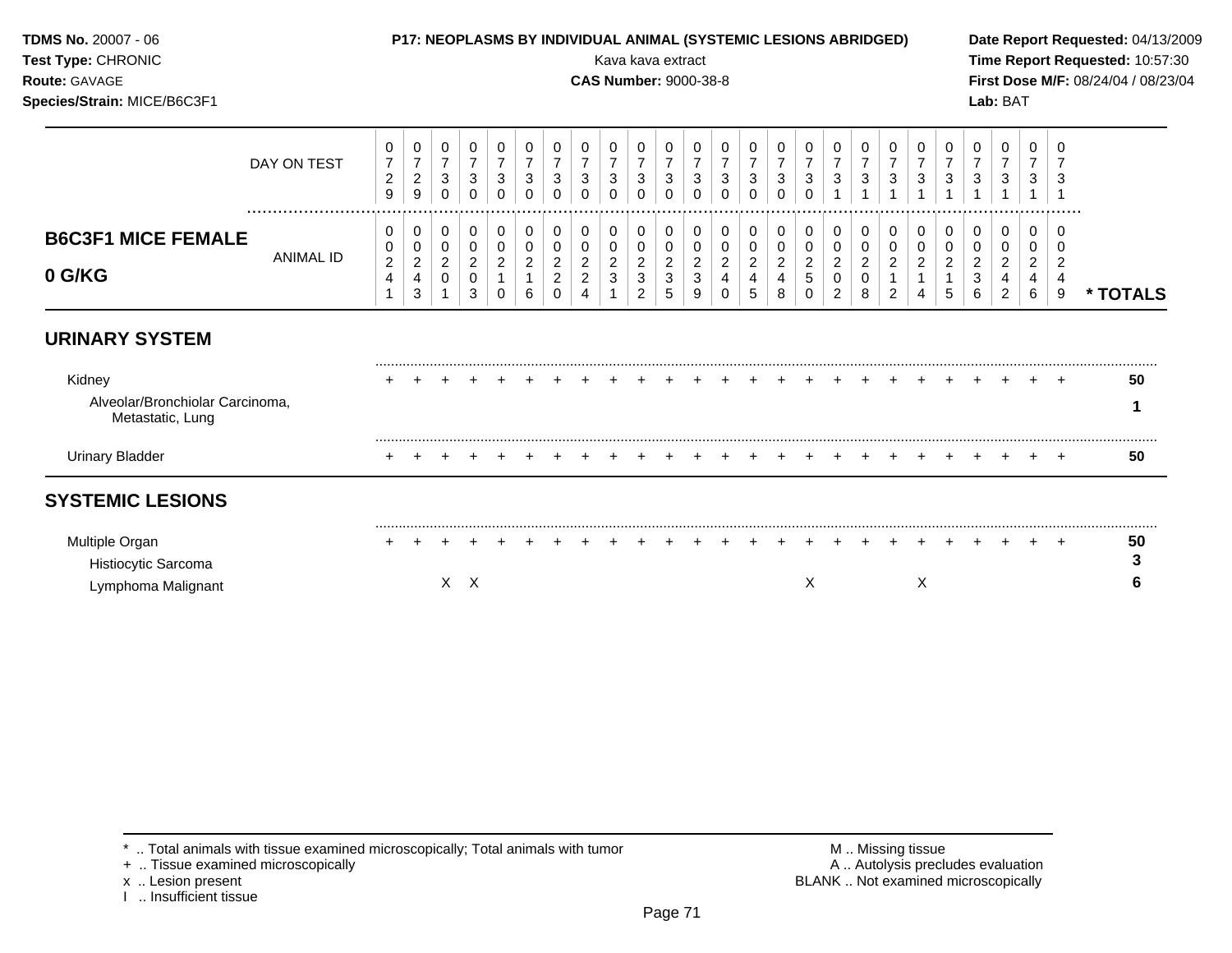### **TDMS No.** 20007 - 06 **P17: NEOPLASMS BY INDIVIDUAL ANIMAL (SYSTEMIC LESIONS ABRIDGED) Date Report Requested:** 04/13/2009

**Species/Strain:** MICE/B6C3F1 **Lab:** BAT

**Test Type:** CHRONIC **Transfer CHRONIC Report Requested:** 10:57:30 **Route:** GAVAGE **CAS Number:** 9000-38-8 **First Dose M/F:** 08/24/04 / 08/23/04

|                                        | DAY ON TEST      | U<br>3<br>$\epsilon$    | U<br>ن<br>-                                                 | 0<br>5<br>6<br>5                  | ◡<br>.5<br>$\mathbf{p}$ | 6 | U<br>6<br>6<br>9 | -6<br>-6<br>9 | v<br>6<br>8                          | υ<br>9      | 0<br>0                       | U<br>ν<br>o        | <b>U</b><br>.5 | 8           | υ<br>3             | υ<br>$\overline{a}$           | 0<br>⌒<br>9                       | U<br>9                   | 9 | U<br>9         | 9 | 0<br>9        | υ<br>9 | 0<br>ົ<br>∼<br>9             | U<br>9                       |                    |
|----------------------------------------|------------------|-------------------------|-------------------------------------------------------------|-----------------------------------|-------------------------|---|------------------|---------------|--------------------------------------|-------------|------------------------------|--------------------|----------------|-------------|--------------------|-------------------------------|-----------------------------------|--------------------------|---|----------------|---|---------------|--------|------------------------------|------------------------------|--------------------|
| <b>B6C3F1 MICE FEMALE</b><br>0.25 G/KG | <b>ANIMAL ID</b> | U<br>ີ<br><u>_</u><br>9 | υ<br>U<br>$\sim$<br>∼<br>$\overline{\phantom{0}}$<br>O<br>9 | 0<br>0<br>◠<br><u>_</u><br>6<br>8 | <u>_</u><br>8<br>6      |   | $\circ$          | _<br>8        | <u>_</u><br>$\overline{\phantom{a}}$ | ◡<br>_<br>8 | 0<br>0<br>◠<br><u>_</u><br>3 | υ<br>υ<br><u>_</u> | O              | $\mathbf o$ | ╰<br><u>_</u><br>6 | u<br>$\overline{\phantom{a}}$ | 0<br>0<br>◠<br><u>.</u><br>5<br>3 | υ<br><u>_</u><br>.5<br>4 | c | 6<br>∽<br>- 12 |   | <u>_</u><br>ς | u<br>8 | 0<br>0<br>◠<br><u>.</u><br>8 | v<br>υ<br><u>_</u><br>9<br>◠ | temales<br>(cont…) |

## **ALIMENTARY SYSTEM**

| Esophagus                        |   |  |  |   |   |  |  |   |  |  |         |  |   |  |        |
|----------------------------------|---|--|--|---|---|--|--|---|--|--|---------|--|---|--|--------|
|                                  |   |  |  |   |   |  |  |   |  |  |         |  |   |  |        |
| Gallbladder                      | M |  |  |   |   |  |  | м |  |  |         |  |   |  |        |
| Liposarcoma, Metastatic, Skin    |   |  |  |   | Χ |  |  |   |  |  |         |  |   |  |        |
| Intestine Large, Cecum           |   |  |  |   |   |  |  |   |  |  |         |  |   |  |        |
| Intestine Large, Colon           |   |  |  |   |   |  |  |   |  |  |         |  |   |  |        |
| Intestine Large, Rectum          | M |  |  |   |   |  |  |   |  |  |         |  |   |  |        |
| Intestine Small, Duodenum        |   |  |  |   |   |  |  |   |  |  |         |  |   |  |        |
| Liposarcoma, Metastatic, Skin    |   |  |  |   | X |  |  |   |  |  |         |  |   |  |        |
| Intestine Small, Ileum           |   |  |  |   |   |  |  |   |  |  |         |  |   |  |        |
| Intestine Small, Jejunum         |   |  |  |   |   |  |  |   |  |  |         |  |   |  |        |
| Liver                            |   |  |  |   |   |  |  |   |  |  |         |  |   |  | $\div$ |
| Hemangiosarcoma                  |   |  |  |   |   |  |  |   |  |  |         |  |   |  |        |
| Hepatocellular Adenoma           |   |  |  | X |   |  |  | Х |  |  |         |  | Χ |  | X      |
| Hepatocellular Adenoma, Multiple |   |  |  |   |   |  |  |   |  |  | $X$ $X$ |  |   |  |        |

\* .. Total animals with tissue examined microscopically; Total animals with tumor <br>
+ .. Tissue examined microscopically<br>
+ .. Tissue examined microscopically

+ .. Tissue examined microscopically

I .. Insufficient tissue

x .. Lesion present **EXALL EXALL EXACL** BLANK .. Not examined microscopically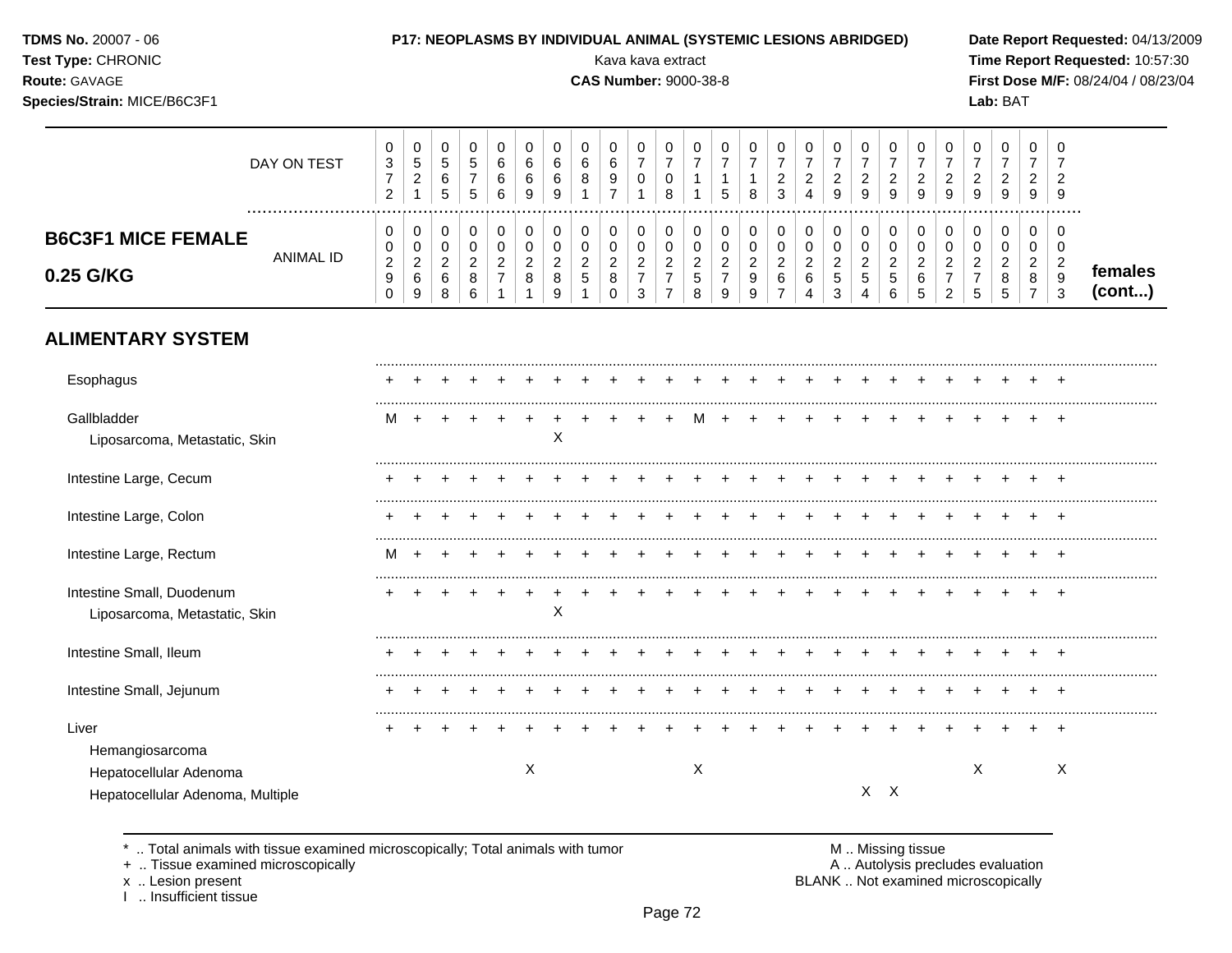| TDMS No. 20007 - 06<br>Test Type: CHRONIC<br>Route: GAVAGE<br>Species/Strain: MICE/B6C3F1       |                  |                                                                    |                                                             |                                                        |                                                                     |                                                                            |                                                         |                                        |                                    | P17: NEOPLASMS BY INDIVIDUAL ANIMAL (SYSTEMIC LESIONS ABRIDGED)<br>Kava kava extract<br><b>CAS Number: 9000-38-8</b> |                                                                              |                                                                      |                                                              |                                                                     |                                                    |                                                                     |                                                         |                                            |                                                           |                                                                   |                                                           |                                                                                |                                                           | Lab: BAT                                               |                                                           |                                                         | Date Report Requested: 04/13/2009<br>Time Report Requested: 10:57:30<br>First Dose M/F: 08/24/04 / 08/23/04 |
|-------------------------------------------------------------------------------------------------|------------------|--------------------------------------------------------------------|-------------------------------------------------------------|--------------------------------------------------------|---------------------------------------------------------------------|----------------------------------------------------------------------------|---------------------------------------------------------|----------------------------------------|------------------------------------|----------------------------------------------------------------------------------------------------------------------|------------------------------------------------------------------------------|----------------------------------------------------------------------|--------------------------------------------------------------|---------------------------------------------------------------------|----------------------------------------------------|---------------------------------------------------------------------|---------------------------------------------------------|--------------------------------------------|-----------------------------------------------------------|-------------------------------------------------------------------|-----------------------------------------------------------|--------------------------------------------------------------------------------|-----------------------------------------------------------|--------------------------------------------------------|-----------------------------------------------------------|---------------------------------------------------------|-------------------------------------------------------------------------------------------------------------|
|                                                                                                 | DAY ON TEST      | 0<br>$\ensuremath{\mathsf{3}}$<br>$\overline{7}$<br>$\overline{2}$ | $\pmb{0}$<br>$\sqrt{5}$<br>$\overline{2}$<br>$\mathbf{1}$   | $\mathbf 0$<br>$\,$ 5 $\,$<br>$\,6$<br>$\overline{5}$  | $\mathbf 0$<br>$\overline{5}$<br>$\boldsymbol{7}$<br>$\overline{5}$ | $\mathbf 0$<br>$\,6$<br>$\,6$<br>$6\phantom{a}$                            | $\mathbf 0$<br>$\,6\,$<br>$\,6\,$<br>$\boldsymbol{9}$   | 0<br>$\,6\,$<br>6<br>$\boldsymbol{9}$  | 0<br>6<br>8                        | 0<br>6<br>9<br>$\overline{7}$                                                                                        | 0<br>$\overline{7}$<br>$\pmb{0}$<br>$\mathbf{1}$                             | $\mathbf 0$<br>$\overline{7}$<br>0<br>8                              | $\mathbf 0$<br>$\overline{7}$<br>$\mathbf{1}$<br>$\mathbf 1$ | 0<br>$\overline{7}$<br>$\mathbf{1}$<br>5                            | $\mathbf 0$<br>$\overline{7}$<br>$\mathbf{1}$<br>8 | 0<br>$\overline{7}$<br>$\boldsymbol{2}$<br>3                        | 0<br>$\overline{7}$<br>$\frac{2}{4}$                    | 0<br>$\overline{7}$<br>$\overline{a}$<br>9 | 0<br>$\overline{7}$<br>$\overline{c}$<br>9                | $\pmb{0}$<br>$\overline{7}$<br>$\boldsymbol{2}$<br>$\overline{9}$ | $\mathbf 0$<br>$\overline{7}$<br>$\sqrt{2}$<br>9          | 0<br>$\overline{7}$<br>$\boldsymbol{2}$<br>$\mathsf g$                         | 0<br>$\overline{7}$<br>$\overline{c}$<br>9                | $\pmb{0}$<br>$\overline{7}$<br>$\overline{c}$<br>9     | 0<br>$\overline{7}$<br>2<br>$\boldsymbol{9}$              | 0<br>$\overline{7}$<br>$\overline{2}$<br>9              |                                                                                                             |
| <b>B6C3F1 MICE FEMALE</b><br>0.25 G/KG                                                          | <b>ANIMAL ID</b> | 0<br>0<br>$\boldsymbol{2}$<br>$\boldsymbol{9}$<br>$\mathbf 0$      | 0<br>$\mathbf 0$<br>$\overline{a}$<br>6<br>$\boldsymbol{9}$ | $\mathbf 0$<br>$\pmb{0}$<br>$\sqrt{2}$<br>$\,6\,$<br>8 | $\mathbf 0$<br>0<br>$\overline{2}$<br>8<br>$\,6\,$                  | $\mathbf 0$<br>$\pmb{0}$<br>$\sqrt{2}$<br>$\overline{7}$<br>$\overline{1}$ | 0<br>$\pmb{0}$<br>$\boldsymbol{2}$<br>8<br>$\mathbf{1}$ | 0<br>$\pmb{0}$<br>$\sqrt{2}$<br>8<br>9 | 0<br>0<br>$\overline{c}$<br>5<br>1 | 0<br>0<br>$\overline{2}$<br>8<br>0                                                                                   | $\mathbf 0$<br>$\pmb{0}$<br>$\overline{a}$<br>$\overline{7}$<br>$\mathbf{3}$ | 0<br>$\pmb{0}$<br>$\overline{2}$<br>$\overline{7}$<br>$\overline{7}$ | 0<br>$\pmb{0}$<br>$\sqrt{2}$<br>$\sqrt{5}$<br>8              | $\mathbf 0$<br>$\mathbf 0$<br>$\overline{2}$<br>$\overline{7}$<br>9 | $\mathbf 0$<br>$\pmb{0}$<br>$\sqrt{2}$<br>9<br>9   | $\mathbf 0$<br>$\mathbf 0$<br>$\overline{2}$<br>6<br>$\overline{7}$ | 0<br>$\pmb{0}$<br>$\overline{c}$<br>6<br>$\overline{4}$ | 0<br>0<br>$\overline{2}$<br>5<br>3         | $\mathbf 0$<br>0<br>$\overline{c}$<br>5<br>$\overline{4}$ | $\mathbf 0$<br>$\pmb{0}$<br>$\boldsymbol{2}$<br>$\sqrt{5}$<br>6   | 0<br>$\mathbf 0$<br>$\overline{2}$<br>6<br>$\overline{5}$ | $\mathbf 0$<br>$\pmb{0}$<br>$\overline{2}$<br>$\overline{7}$<br>$\overline{2}$ | 0<br>$\mathbf 0$<br>$\overline{2}$<br>$\overline{7}$<br>5 | $\mathbf 0$<br>$\mathbf 0$<br>$\overline{c}$<br>8<br>5 | 0<br>$\mathbf 0$<br>$\overline{2}$<br>8<br>$\overline{7}$ | 0<br>$\mathbf 0$<br>$\overline{2}$<br>9<br>$\mathbf{3}$ | females<br>(cont)                                                                                           |
| Hepatocellular Carcinoma<br>Hepatocellular Carcinoma, Multiple<br>Liposarcoma, Metastatic, Skin |                  |                                                                    |                                                             |                                                        |                                                                     |                                                                            |                                                         | X                                      |                                    |                                                                                                                      | X                                                                            |                                                                      |                                                              | X X X                                                               |                                                    |                                                                     |                                                         |                                            | $\boldsymbol{\mathsf{X}}$                                 |                                                                   |                                                           |                                                                                |                                                           |                                                        |                                                           |                                                         |                                                                                                             |
| Mesentery                                                                                       |                  |                                                                    |                                                             |                                                        |                                                                     |                                                                            |                                                         |                                        |                                    |                                                                                                                      | $\ddot{}$                                                                    |                                                                      |                                                              |                                                                     |                                                    | +                                                                   |                                                         |                                            |                                                           |                                                                   |                                                           |                                                                                |                                                           |                                                        |                                                           |                                                         |                                                                                                             |
| Pancreas<br>Liposarcoma, Metastatic, Skin                                                       |                  |                                                                    |                                                             |                                                        |                                                                     |                                                                            |                                                         | $\sf X$                                |                                    |                                                                                                                      |                                                                              |                                                                      |                                                              |                                                                     |                                                    |                                                                     |                                                         |                                            |                                                           |                                                                   |                                                           |                                                                                |                                                           |                                                        |                                                           |                                                         |                                                                                                             |
| Salivary Glands                                                                                 |                  | м                                                                  | $\ddot{}$                                                   |                                                        |                                                                     |                                                                            |                                                         |                                        |                                    |                                                                                                                      |                                                                              |                                                                      |                                                              |                                                                     |                                                    |                                                                     |                                                         |                                            |                                                           |                                                                   |                                                           |                                                                                |                                                           |                                                        |                                                           |                                                         |                                                                                                             |
| Stomach, Forestomach<br>Squamous Cell Papilloma                                                 |                  | $\ddot{}$                                                          |                                                             |                                                        |                                                                     |                                                                            |                                                         |                                        |                                    |                                                                                                                      |                                                                              |                                                                      |                                                              |                                                                     |                                                    |                                                                     |                                                         | $\div$                                     | X                                                         |                                                                   |                                                           |                                                                                |                                                           |                                                        |                                                           | $\overline{+}$                                          |                                                                                                             |
| Stomach, Glandular                                                                              |                  |                                                                    |                                                             |                                                        |                                                                     |                                                                            |                                                         |                                        |                                    |                                                                                                                      |                                                                              |                                                                      |                                                              |                                                                     |                                                    |                                                                     |                                                         |                                            |                                                           |                                                                   |                                                           |                                                                                |                                                           |                                                        |                                                           |                                                         |                                                                                                             |
| Tooth                                                                                           |                  |                                                                    |                                                             |                                                        |                                                                     |                                                                            |                                                         |                                        |                                    |                                                                                                                      |                                                                              |                                                                      | $\ddot{}$                                                    |                                                                     |                                                    |                                                                     |                                                         |                                            |                                                           |                                                                   |                                                           |                                                                                |                                                           |                                                        |                                                           |                                                         |                                                                                                             |
| <b>CARDIOVASCULAR SYSTEM</b>                                                                    |                  |                                                                    |                                                             |                                                        |                                                                     |                                                                            |                                                         |                                        |                                    |                                                                                                                      |                                                                              |                                                                      |                                                              |                                                                     |                                                    |                                                                     |                                                         |                                            |                                                           |                                                                   |                                                           |                                                                                |                                                           |                                                        |                                                           |                                                         |                                                                                                             |
| <b>Blood Vessel</b>                                                                             |                  |                                                                    |                                                             |                                                        |                                                                     |                                                                            |                                                         |                                        |                                    |                                                                                                                      |                                                                              |                                                                      |                                                              |                                                                     |                                                    |                                                                     |                                                         |                                            |                                                           |                                                                   |                                                           |                                                                                |                                                           |                                                        |                                                           |                                                         |                                                                                                             |
| Heart                                                                                           |                  |                                                                    |                                                             |                                                        |                                                                     |                                                                            |                                                         |                                        |                                    |                                                                                                                      |                                                                              |                                                                      |                                                              |                                                                     |                                                    |                                                                     |                                                         |                                            |                                                           |                                                                   |                                                           |                                                                                |                                                           |                                                        |                                                           | $\ddot{}$                                               |                                                                                                             |

+ .. Tissue examined microscopically  $\blacksquare$  A .. Autolysis precludes evaluation

x .. Lesion present<br>I .. Insufficient tissue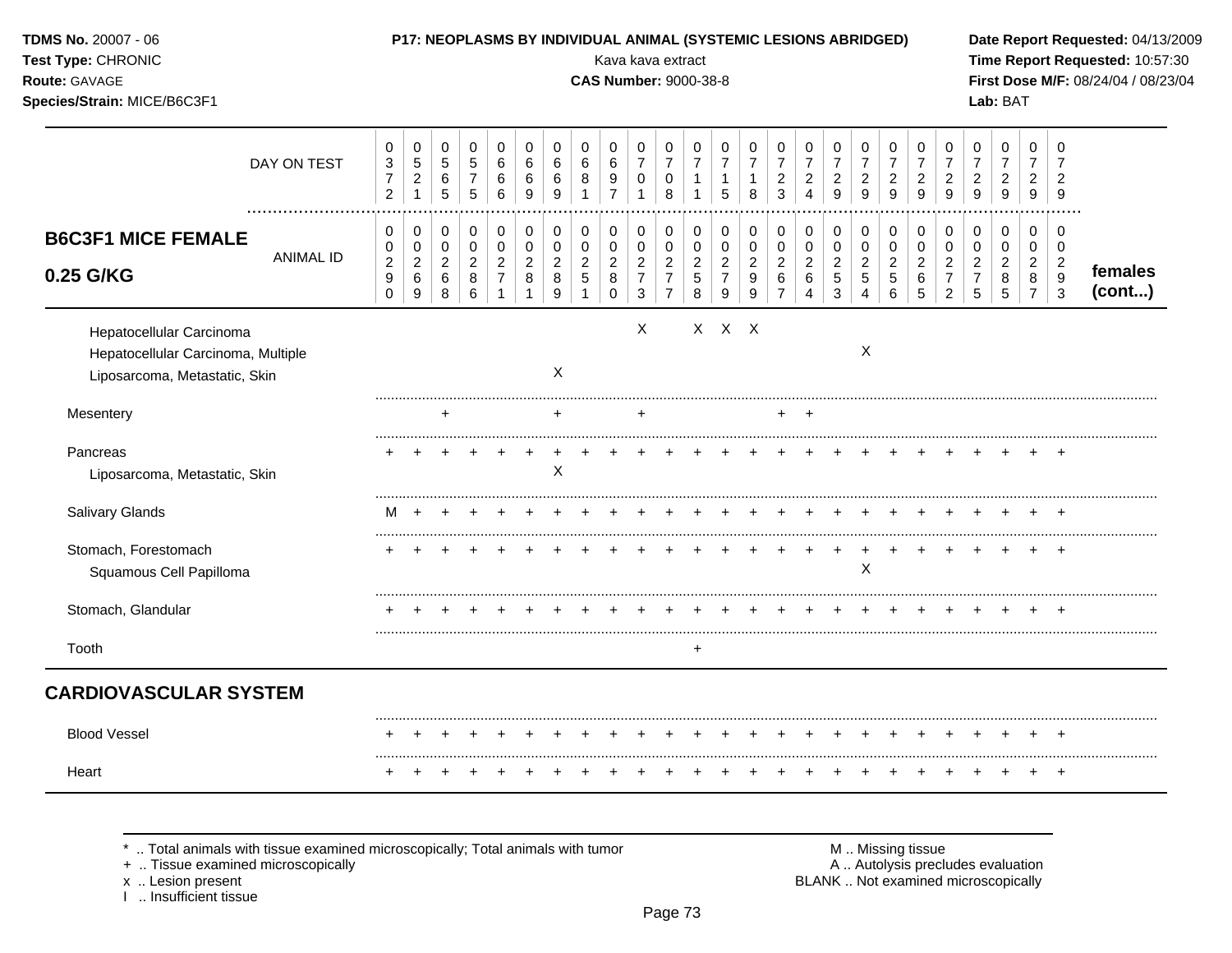| TDMS No. 20007 - 06<br>Test Type: CHRONIC<br>Route: GAVAGE<br>Species/Strain: MICE/B6C3F1                                                                      |                  |                                                      |                                                             |                                                |                                                 |                                                    |                                                 |                                              |                               | Kava kava extract<br><b>CAS Number: 9000-38-8</b> |                                                                   |                                                                        |                                                          |                                                 | <b>P17: NEOPLASMS BY INDIVIDUAL ANIMAL (SYSTEMIC LESIONS ABRIDGED)</b> |                                                     |                                                         |                                                     |                                             |                                                                  |                                                                 |                                                                        |                                            | Lab: BAT                                                                 |                                                       |                                                                | Date Report Requested: 04/13/2009<br>Time Report Requested: 10:57:30<br>First Dose M/F: 08/24/04 / 08/23/04 |
|----------------------------------------------------------------------------------------------------------------------------------------------------------------|------------------|------------------------------------------------------|-------------------------------------------------------------|------------------------------------------------|-------------------------------------------------|----------------------------------------------------|-------------------------------------------------|----------------------------------------------|-------------------------------|---------------------------------------------------|-------------------------------------------------------------------|------------------------------------------------------------------------|----------------------------------------------------------|-------------------------------------------------|------------------------------------------------------------------------|-----------------------------------------------------|---------------------------------------------------------|-----------------------------------------------------|---------------------------------------------|------------------------------------------------------------------|-----------------------------------------------------------------|------------------------------------------------------------------------|--------------------------------------------|--------------------------------------------------------------------------|-------------------------------------------------------|----------------------------------------------------------------|-------------------------------------------------------------------------------------------------------------|
|                                                                                                                                                                | DAY ON TEST<br>. | 0<br>$\mathbf 3$<br>$\overline{7}$<br>$\overline{2}$ | 0<br>$\,$ 5 $\,$<br>$\overline{\mathbf{c}}$<br>$\mathbf{1}$ | 0<br>$\mathbf 5$<br>$\,6$<br>$\sqrt{5}$        | 0<br>$\sqrt{5}$<br>$\overline{7}$<br>$\sqrt{5}$ | 0<br>$\,6$<br>6<br>6                               | 0<br>$\,6\,$<br>$\,6\,$<br>$\overline{9}$       | 0<br>6<br>6<br>9                             | 0<br>6<br>8                   | 0<br>6<br>9<br>$\overline{7}$                     | 0<br>$\overline{7}$<br>$\pmb{0}$<br>$\mathbf 1$                   | 0<br>$\boldsymbol{7}$<br>$\mathbf 0$<br>8                              | 0<br>$\boldsymbol{7}$<br>$\mathbf{1}$<br>1               | 0<br>$\overline{7}$<br>$\mathbf{1}$<br>5        | 0<br>$\overline{7}$<br>1<br>8                                          | 0<br>$\overline{7}$<br>$\overline{\mathbf{c}}$<br>3 | 0<br>$\overline{7}$<br>$\frac{2}{4}$                    | 0<br>$\overline{7}$<br>$\overline{\mathbf{c}}$<br>9 | 0<br>$\overline{7}$<br>$\overline{c}$<br>9  | 0<br>$\overline{7}$<br>$\overline{\mathbf{c}}$<br>$\overline{9}$ | 0<br>$\overline{7}$<br>$\frac{2}{9}$                            | 0<br>$\overline{7}$<br>$\frac{2}{9}$                                   | 0<br>$\overline{7}$<br>$\overline{c}$<br>9 | 0<br>$\overline{7}$<br>$\overline{\mathbf{c}}$<br>9                      | 0<br>$\overline{7}$<br>$\overline{c}$<br>9            | 0<br>$\overline{\mathbf{c}}$<br>9                              |                                                                                                             |
| <b>B6C3F1 MICE FEMALE</b><br>0.25 G/KG                                                                                                                         | ANIMAL ID        | 0<br>0<br>$\sqrt{2}$<br>$\boldsymbol{9}$<br>$\Omega$ | 0<br>0<br>$\overline{\mathbf{c}}$<br>$\,6\,$<br>9           | $\pmb{0}$<br>0<br>$\overline{c}$<br>$\,6$<br>8 | $\mathbf 0$<br>0<br>$\overline{2}$<br>8<br>6    | $\pmb{0}$<br>0<br>$\overline{c}$<br>$\overline{7}$ | 0<br>0<br>$\sqrt{2}$<br>$\,8\,$<br>$\mathbf{1}$ | 0<br>$\mathbf 0$<br>$\overline{c}$<br>8<br>9 | 0<br>0<br>$\overline{c}$<br>5 | 0<br>0<br>$\overline{2}$<br>8<br>$\Omega$         | $\pmb{0}$<br>$\pmb{0}$<br>$\overline{c}$<br>$\boldsymbol{7}$<br>3 | $\pmb{0}$<br>0<br>$\overline{c}$<br>$\boldsymbol{7}$<br>$\overline{7}$ | $\pmb{0}$<br>$\pmb{0}$<br>$\sqrt{2}$<br>$\mathbf 5$<br>8 | 0<br>0<br>$\overline{2}$<br>$\overline{7}$<br>9 | $\pmb{0}$<br>0<br>$\boldsymbol{2}$<br>9<br>9                           | 0<br>0<br>$\overline{c}$<br>6<br>$\overline{7}$     | 0<br>$\pmb{0}$<br>$\overline{c}$<br>6<br>$\overline{4}$ | 0<br>0<br>$\overline{c}$<br>5<br>3                  | 0<br>0<br>$\sqrt{2}$<br>5<br>$\overline{4}$ | $\pmb{0}$<br>$\pmb{0}$<br>$\boldsymbol{2}$<br>$\sqrt{5}$<br>6    | 0<br>$\mathbf 0$<br>$\overline{c}$<br>$\,6\,$<br>$\overline{5}$ | 0<br>$\pmb{0}$<br>$\overline{c}$<br>$\boldsymbol{7}$<br>$\overline{2}$ | 0<br>0<br>$\overline{2}$<br>7<br>5         | 0<br>0<br>$\overline{c}$<br>8<br>5                                       | 0<br>0<br>$\overline{a}$<br>$\,8\,$<br>$\overline{7}$ | 0<br>0<br>$\overline{c}$<br>$9\,$<br>$\ensuremath{\mathsf{3}}$ | females<br>(cont)                                                                                           |
| <b>ENDOCRINE SYSTEM</b>                                                                                                                                        |                  |                                                      |                                                             |                                                |                                                 |                                                    |                                                 |                                              |                               |                                                   |                                                                   |                                                                        |                                                          |                                                 |                                                                        |                                                     |                                                         |                                                     |                                             |                                                                  |                                                                 |                                                                        |                                            |                                                                          |                                                       |                                                                |                                                                                                             |
| <b>Adrenal Cortex</b><br>Adenoma                                                                                                                               |                  |                                                      |                                                             |                                                |                                                 |                                                    |                                                 |                                              |                               |                                                   |                                                                   |                                                                        |                                                          |                                                 |                                                                        |                                                     |                                                         |                                                     |                                             |                                                                  |                                                                 |                                                                        |                                            |                                                                          |                                                       |                                                                |                                                                                                             |
| Adrenal Medulla<br>Pheochromocytoma Benign                                                                                                                     |                  |                                                      |                                                             |                                                |                                                 |                                                    |                                                 |                                              |                               |                                                   |                                                                   |                                                                        |                                                          |                                                 |                                                                        |                                                     |                                                         |                                                     |                                             |                                                                  |                                                                 |                                                                        |                                            |                                                                          |                                                       | $+$                                                            |                                                                                                             |
| Islets, Pancreatic<br>Adenoma                                                                                                                                  |                  |                                                      |                                                             |                                                |                                                 |                                                    |                                                 |                                              |                               |                                                   |                                                                   |                                                                        |                                                          |                                                 |                                                                        |                                                     |                                                         |                                                     |                                             |                                                                  |                                                                 |                                                                        |                                            |                                                                          |                                                       |                                                                |                                                                                                             |
| Parathyroid Gland                                                                                                                                              |                  |                                                      |                                                             |                                                |                                                 |                                                    | M                                               |                                              |                               | м                                                 |                                                                   | M +                                                                    |                                                          | $\pm$                                           | M +                                                                    |                                                     |                                                         |                                                     |                                             |                                                                  |                                                                 |                                                                        |                                            |                                                                          |                                                       |                                                                |                                                                                                             |
| <b>Pituitary Gland</b><br>Pars Distalis, Adenoma                                                                                                               |                  |                                                      |                                                             |                                                |                                                 |                                                    |                                                 |                                              |                               |                                                   |                                                                   |                                                                        |                                                          |                                                 |                                                                        |                                                     |                                                         |                                                     |                                             |                                                                  |                                                                 |                                                                        |                                            |                                                                          |                                                       | $\overline{ }$                                                 |                                                                                                             |
| <b>Thyroid Gland</b>                                                                                                                                           |                  | $+$                                                  |                                                             |                                                |                                                 |                                                    |                                                 |                                              |                               |                                                   | $\div$                                                            | $+$                                                                    | $\pm$                                                    | $+$                                             |                                                                        | $+$                                                 |                                                         | $+$                                                 | $+$                                         | $+$                                                              | $+$                                                             | $+$                                                                    |                                            |                                                                          |                                                       | $^{+}$                                                         |                                                                                                             |
| <b>GENERAL BODY SYSTEM</b><br><b>NONE</b>                                                                                                                      |                  |                                                      |                                                             |                                                |                                                 |                                                    |                                                 |                                              |                               |                                                   |                                                                   |                                                                        |                                                          |                                                 |                                                                        |                                                     |                                                         |                                                     |                                             |                                                                  |                                                                 |                                                                        |                                            |                                                                          |                                                       |                                                                |                                                                                                             |
| <b>GENITAL SYSTEM</b>                                                                                                                                          |                  |                                                      |                                                             |                                                |                                                 |                                                    |                                                 |                                              |                               |                                                   |                                                                   |                                                                        |                                                          |                                                 |                                                                        |                                                     |                                                         |                                                     |                                             |                                                                  |                                                                 |                                                                        |                                            |                                                                          |                                                       |                                                                |                                                                                                             |
| <b>Clitoral Gland</b>                                                                                                                                          |                  | M                                                    | $+$                                                         |                                                |                                                 |                                                    |                                                 |                                              |                               |                                                   |                                                                   | м                                                                      | $\div$                                                   | $\ddot{}$                                       |                                                                        |                                                     |                                                         |                                                     |                                             |                                                                  |                                                                 |                                                                        |                                            |                                                                          |                                                       |                                                                |                                                                                                             |
| Total animals with tissue examined microscopically; Total animals with tumor<br>+  Tissue examined microscopically<br>x  Lesion present<br>Insufficient tissue |                  |                                                      |                                                             |                                                |                                                 |                                                    |                                                 |                                              |                               |                                                   |                                                                   |                                                                        |                                                          |                                                 |                                                                        |                                                     |                                                         |                                                     | M  Missing tissue                           |                                                                  |                                                                 |                                                                        |                                            | A  Autolysis precludes evaluation<br>BLANK  Not examined microscopically |                                                       |                                                                |                                                                                                             |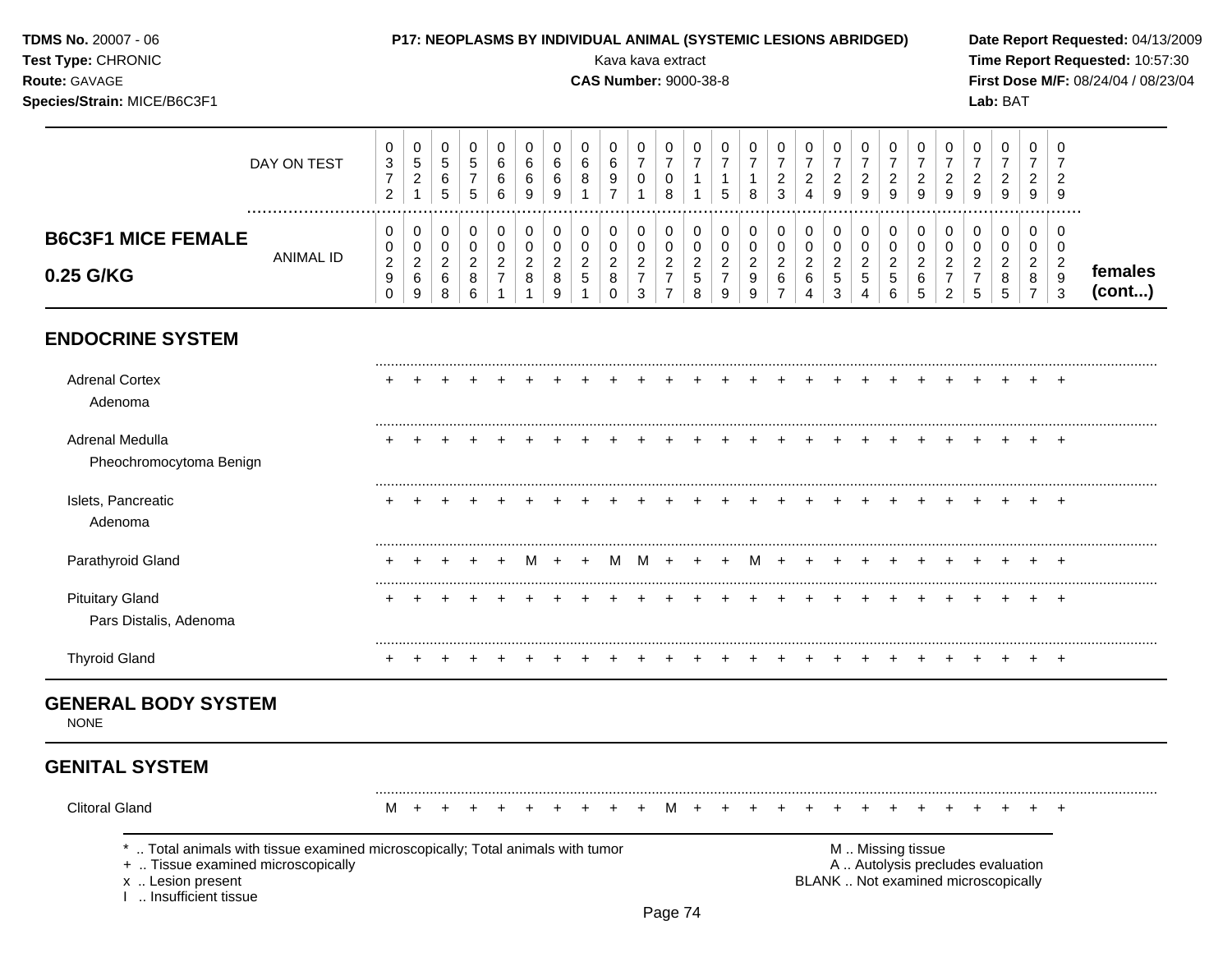| TDMS No. 20007 - 06<br>Test Type: CHRONIC<br>Route: GAVAGE<br>Species/Strain: MICE/B6C3F1 |                      |                                                                    |                                                           |                                                      |                                                                   |                                                          |                                                     |                                                      |                                              | P17: NEOPLASMS BY INDIVIDUAL ANIMAL (SYSTEMIC LESIONS ABRIDGED)<br>Kava kava extract<br><b>CAS Number: 9000-38-8</b> |                                                                   |                                                                                |                                                               |                                                                       |                                                        |                                                         |                                                           |                                              |                                                                 |                                                                   |                                                        |                                                                   |                                                           | Lab: BAT                                             |                                                |                                                                        | Date Report Requested: 04/13/2009<br>Time Report Requested: 10:57:30<br>First Dose M/F: 08/24/04 / 08/23/04 |
|-------------------------------------------------------------------------------------------|----------------------|--------------------------------------------------------------------|-----------------------------------------------------------|------------------------------------------------------|-------------------------------------------------------------------|----------------------------------------------------------|-----------------------------------------------------|------------------------------------------------------|----------------------------------------------|----------------------------------------------------------------------------------------------------------------------|-------------------------------------------------------------------|--------------------------------------------------------------------------------|---------------------------------------------------------------|-----------------------------------------------------------------------|--------------------------------------------------------|---------------------------------------------------------|-----------------------------------------------------------|----------------------------------------------|-----------------------------------------------------------------|-------------------------------------------------------------------|--------------------------------------------------------|-------------------------------------------------------------------|-----------------------------------------------------------|------------------------------------------------------|------------------------------------------------|------------------------------------------------------------------------|-------------------------------------------------------------------------------------------------------------|
|                                                                                           | DAY ON TEST          | 0<br>$\ensuremath{\mathsf{3}}$<br>$\overline{7}$<br>$\overline{2}$ | $\pmb{0}$<br>$\sqrt{5}$<br>$\overline{a}$<br>$\mathbf{1}$ | $\pmb{0}$<br>$\sqrt{5}$<br>$\,6\,$<br>$\overline{5}$ | $\mathbf 0$<br>$\overline{5}$<br>$\overline{7}$<br>$\overline{5}$ | 0<br>$\,6\,$<br>$\,6$<br>$6\phantom{a}$                  | $\mathbf 0$<br>$\,6$<br>$\,6\,$<br>$\boldsymbol{9}$ | $\mathbf 0$<br>6<br>6<br>$\boldsymbol{9}$            | 0<br>6<br>8<br>$\mathbf{1}$                  | 0<br>6<br>9<br>$\overline{7}$                                                                                        | $\pmb{0}$<br>$\overline{7}$<br>$\mathbf 0$<br>$\overline{1}$      | $\mathbf 0$<br>$\overline{7}$<br>0<br>8                                        | $\mathbf 0$<br>$\overline{7}$<br>$\mathbf{1}$<br>$\mathbf{1}$ | 0<br>$\overline{7}$<br>$\mathbf{1}$<br>5                              | $\pmb{0}$<br>$\overline{7}$<br>$\mathbf{1}$<br>8       | 0<br>$\overline{7}$<br>$\boldsymbol{2}$<br>3            | 0<br>$\overline{7}$<br>$\sqrt{2}$<br>$\overline{4}$       | 0<br>$\overline{7}$<br>$\overline{a}$<br>9   | 0<br>$\overline{7}$<br>$\overline{c}$<br>9                      | $\pmb{0}$<br>$\overline{7}$<br>$\boldsymbol{2}$<br>$\overline{9}$ | $\mathbf 0$<br>$\overline{7}$<br>$\overline{2}$<br>9   | $\mathbf 0$<br>$\overline{7}$<br>$\boldsymbol{2}$<br>$9\,$        | 0<br>$\overline{7}$<br>$\overline{c}$<br>9                | $\pmb{0}$<br>$\overline{7}$<br>$\boldsymbol{2}$<br>9 | 0<br>$\overline{7}$<br>$\overline{c}$<br>$9\,$ | 0<br>$\overline{7}$<br>$\overline{2}$<br>9                             |                                                                                                             |
| <b>B6C3F1 MICE FEMALE</b><br>0.25 G/KG                                                    | <br><b>ANIMAL ID</b> | 0<br>0<br>$\boldsymbol{2}$<br>$\boldsymbol{9}$<br>$\Omega$         | $\pmb{0}$<br>$\pmb{0}$<br>$\overline{a}$<br>$\,6\,$<br>9  | $\mathbf 0$<br>$\pmb{0}$<br>$\sqrt{2}$<br>6<br>8     | $\mathbf 0$<br>$\mathbf 0$<br>$\overline{2}$<br>8<br>6            | $\mathbf 0$<br>$\pmb{0}$<br>$\sqrt{2}$<br>$\overline{7}$ | 0<br>$\pmb{0}$<br>$\sqrt{2}$<br>8<br>$\mathbf 1$    | $\pmb{0}$<br>$\pmb{0}$<br>$\boldsymbol{2}$<br>8<br>9 | 0<br>$\boldsymbol{0}$<br>$\overline{c}$<br>5 | 0<br>0<br>$\sqrt{2}$<br>8<br>$\Omega$                                                                                | $\pmb{0}$<br>$\pmb{0}$<br>$\boldsymbol{2}$<br>$\overline{7}$<br>3 | $\pmb{0}$<br>$\mathsf 0$<br>$\overline{2}$<br>$\overline{7}$<br>$\overline{7}$ | $\pmb{0}$<br>$\pmb{0}$<br>$\sqrt{2}$<br>$\sqrt{5}$<br>8       | $\mathbf 0$<br>$\mathbf 0$<br>$\boldsymbol{2}$<br>$\overline{7}$<br>9 | $\mathbf 0$<br>$\mathbf 0$<br>$\overline{2}$<br>9<br>9 | 0<br>$\pmb{0}$<br>$\overline{c}$<br>6<br>$\overline{7}$ | 0<br>$\pmb{0}$<br>$\boldsymbol{2}$<br>6<br>$\overline{4}$ | $\mathbf 0$<br>0<br>$\overline{c}$<br>5<br>3 | $\mathbf 0$<br>$\mathbf 0$<br>$\overline{c}$<br>$\sqrt{5}$<br>4 | $\pmb{0}$<br>$\pmb{0}$<br>$\boldsymbol{2}$<br>$\overline{5}$<br>6 | $\mathbf 0$<br>$\mathbf 0$<br>$\overline{2}$<br>6<br>5 | $\mathbf 0$<br>$\pmb{0}$<br>$\overline{2}$<br>$\overline{7}$<br>2 | $\mathbf 0$<br>0<br>$\overline{c}$<br>$\overline{7}$<br>5 | 0<br>$\mathbf 0$<br>$\overline{c}$<br>8<br>5         | 0<br>$\mathbf 0$<br>2<br>8<br>$\overline{7}$   | 0<br>$\mathbf 0$<br>$\overline{2}$<br>$\boldsymbol{9}$<br>$\mathbf{3}$ | females<br>(cont)                                                                                           |
| Ovary<br>Cystadenoma<br>Hemangioma<br>Teratoma Benign                                     |                      |                                                                    |                                                           |                                                      |                                                                   |                                                          |                                                     |                                                      |                                              | X                                                                                                                    |                                                                   |                                                                                |                                                               |                                                                       |                                                        |                                                         |                                                           |                                              | X                                                               |                                                                   |                                                        |                                                                   |                                                           |                                                      |                                                |                                                                        |                                                                                                             |
| Uterus<br><b>HEMATOPOIETIC SYSTEM</b>                                                     |                      |                                                                    |                                                           |                                                      |                                                                   |                                                          |                                                     |                                                      |                                              |                                                                                                                      |                                                                   |                                                                                |                                                               |                                                                       |                                                        |                                                         |                                                           |                                              |                                                                 |                                                                   |                                                        |                                                                   |                                                           |                                                      |                                                |                                                                        |                                                                                                             |
| <b>Bone Marrow</b><br>Hemangiosarcoma                                                     |                      |                                                                    |                                                           |                                                      |                                                                   |                                                          |                                                     |                                                      |                                              |                                                                                                                      |                                                                   |                                                                                |                                                               |                                                                       |                                                        | $\overline{+}$                                          | $\mathsf X$                                               | $\pm$                                        |                                                                 |                                                                   |                                                        |                                                                   |                                                           |                                                      |                                                |                                                                        |                                                                                                             |
| Lymph Node                                                                                |                      |                                                                    |                                                           |                                                      |                                                                   |                                                          | $\ddot{}$                                           |                                                      |                                              |                                                                                                                      |                                                                   |                                                                                |                                                               |                                                                       | +                                                      |                                                         |                                                           |                                              |                                                                 |                                                                   |                                                        |                                                                   |                                                           |                                                      |                                                |                                                                        |                                                                                                             |
| Lymph Node, Mandibular                                                                    |                      | M                                                                  | $\overline{ }$                                            |                                                      |                                                                   |                                                          |                                                     |                                                      |                                              |                                                                                                                      |                                                                   |                                                                                |                                                               |                                                                       |                                                        |                                                         |                                                           |                                              |                                                                 |                                                                   |                                                        |                                                                   |                                                           |                                                      |                                                |                                                                        |                                                                                                             |
| Lymph Node, Mesenteric                                                                    |                      |                                                                    |                                                           |                                                      |                                                                   |                                                          |                                                     |                                                      |                                              |                                                                                                                      |                                                                   |                                                                                |                                                               |                                                                       |                                                        |                                                         |                                                           |                                              |                                                                 |                                                                   |                                                        |                                                                   |                                                           |                                                      |                                                |                                                                        |                                                                                                             |
| Spleen<br>Liposarcoma, Metastatic, Skin                                                   |                      |                                                                    |                                                           |                                                      | A                                                                 | $+$                                                      | $+$                                                 | $\ddot{}$<br>$\times$                                |                                              |                                                                                                                      | $\div$                                                            | A                                                                              |                                                               |                                                                       |                                                        |                                                         |                                                           |                                              |                                                                 |                                                                   |                                                        |                                                                   |                                                           |                                                      |                                                |                                                                        |                                                                                                             |
| Thymus                                                                                    |                      |                                                                    |                                                           |                                                      |                                                                   |                                                          |                                                     |                                                      |                                              |                                                                                                                      |                                                                   |                                                                                |                                                               |                                                                       |                                                        |                                                         |                                                           |                                              |                                                                 |                                                                   |                                                        |                                                                   |                                                           |                                                      |                                                | $\overline{+}$                                                         |                                                                                                             |

x .. Lesion present<br>I .. Insufficient tissue

+ .. Tissue examined microscopically  $\blacksquare$  A .. Autolysis precludes evaluation M .. Missing tissue<br>A .. Autolysis precludes evaluation<br>BLANK .. Not examined microscopically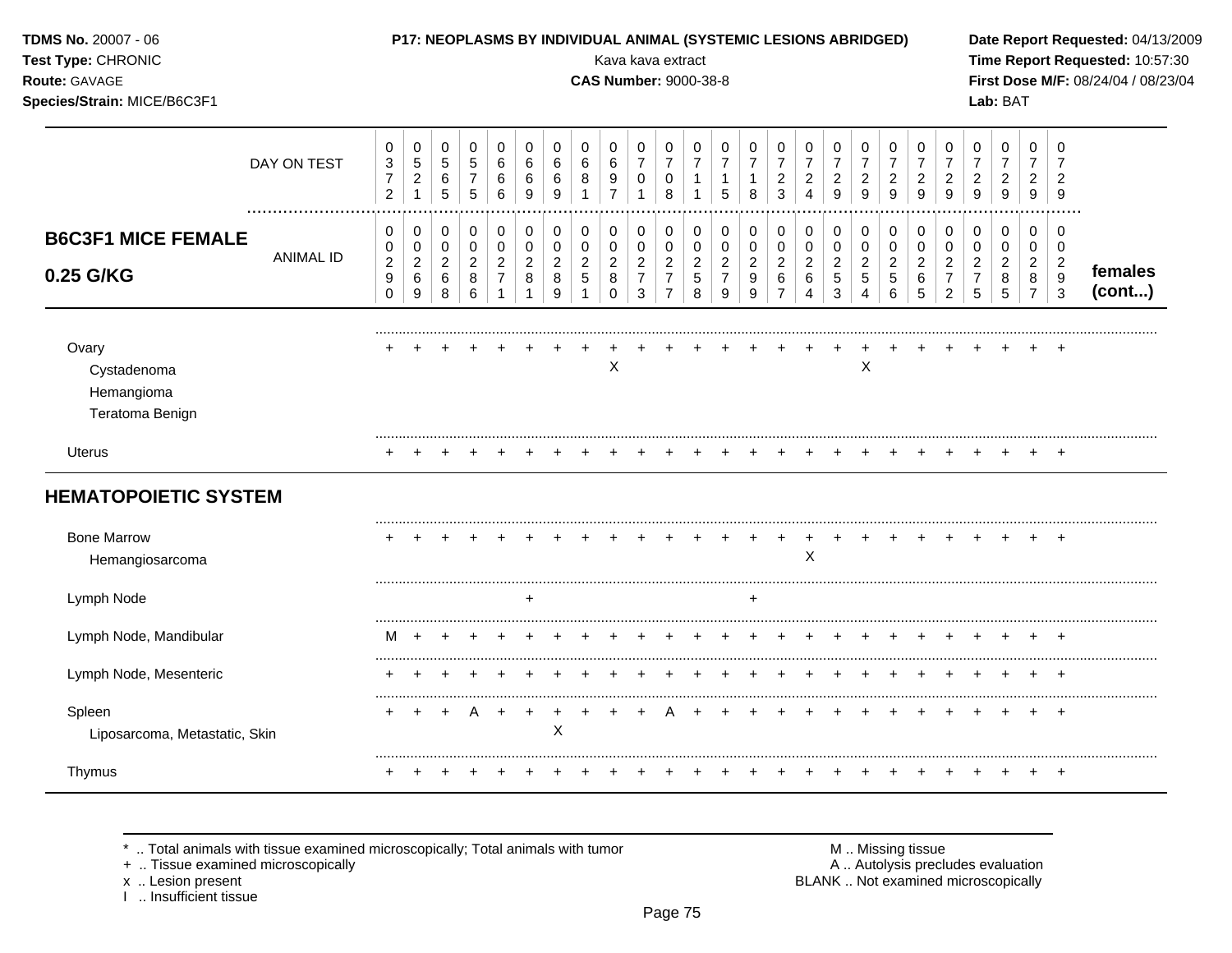#### **TDMS No.** 20007 - 06 **P17: NEOPLASMS BY INDIVIDUAL ANIMAL (SYSTEMIC LESIONS ABRIDGED) Date Report Requested:** 04/13/2009

**Species/Strain:** MICE/B6C3F1 **Lab:** BAT

**Test Type:** CHRONIC Kava kava extract **Time Report Requested:** 10:57:30 **Route:** GAVAGE **CAS Number:** 9000-38-8 **First Dose M/F:** 08/24/04 / 08/23/04

|                           | DAY ON TEST | U<br>ົ<br>J.<br>$\sim$<br>$\epsilon$ | U<br>G<br>▵      | ◡<br>N<br>.5            | 5           | v<br>6<br>6<br>6 | 6<br>9     | 0<br>6<br>6<br>9 | U<br>$\sim$<br>b<br>8       | u<br>9 |                                                  | u                       | نٽ | 0<br>8      | U<br><u>_</u><br>3 | 0<br>◠<br><u>_</u><br>9 | ⌒<br><u>_</u><br>9 | U<br><u>_</u><br>9              | v<br>_<br>9          | 0<br>◠<br><u>_</u><br>9 | <u>_</u><br>9      | y | 0<br>◠<br><u>.</u><br>9 | <b>U</b><br>$\sqrt{2}$<br>-<br>9 |                   |
|---------------------------|-------------|--------------------------------------|------------------|-------------------------|-------------|------------------|------------|------------------|-----------------------------|--------|--------------------------------------------------|-------------------------|----|-------------|--------------------|-------------------------|--------------------|---------------------------------|----------------------|-------------------------|--------------------|---|-------------------------|----------------------------------|-------------------|
| <b>B6C3F1 MICE FEMALE</b> | ANIMAL ID   | v<br>U<br>$\sim$                     | u<br>u<br>◠      | v                       | $\sim$      | υ<br>v<br>$\sim$ | $\sqrt{2}$ | 0<br>0<br>ີ      | U<br>◠<br>v<br><sup>o</sup> |        | U                                                | υ<br>u<br>ົ             |    | 0<br>U<br>◠ | υ<br><sup>o</sup>  | 0<br>0<br>◠             | $\sim$             | U<br>U<br>$\sqrt{2}$            | ν<br>U<br>$\sqrt{2}$ | υ<br>υ<br>$\sim$        | ◠                  |   | 0<br>0<br>◠             | -U<br><b>U</b><br>$\sim$         |                   |
| 0.25 G/KG                 |             | _<br>ູ<br>υ                          | _<br>⌒<br>U<br>9 | -<br>$\sim$<br>$\Omega$ | 8<br>$\sim$ | <u>.</u>         | O          | ▃<br>8<br>9      | G                           | _      | $\epsilon$<br>-<br>ົ<br>$\overline{\phantom{a}}$ | <u>.</u><br>∽<br>ິ<br>o | S  | ∼<br>9<br>9 | 6<br>-             | <sub>5</sub><br>◠<br>د  | _<br>5<br>4        | <u>.</u><br><u>_</u><br>نٽ<br>6 | 6<br>J               | _<br>⌒                  | <u>.</u><br>∽<br>J |   | <u>.</u><br>8           | 9<br>$\sim$                      | temales<br>(cont) |

### **INTEGUMENTARY SYSTEM**

| Mammary Gland<br>Adenoma         |   |  |  |   |  |  |  |  |  |  | ∧ |  | + |  |
|----------------------------------|---|--|--|---|--|--|--|--|--|--|---|--|---|--|
| Skin                             |   |  |  |   |  |  |  |  |  |  |   |  |   |  |
| Fibrosarcoma                     |   |  |  |   |  |  |  |  |  |  |   |  |   |  |
| Subcutaneous Tissue, Liposarcoma |   |  |  | ⌒ |  |  |  |  |  |  |   |  |   |  |
| Subcutaneous Tissue, Schwannoma  | X |  |  |   |  |  |  |  |  |  |   |  |   |  |

### **MUSCULOSKELETAL SYSTEM**

| Bone                                                    | ÷ |  |        |  |  |  |  |  |  |  |  |  | $+$ |  |
|---------------------------------------------------------|---|--|--------|--|--|--|--|--|--|--|--|--|-----|--|
| Osteosarcoma                                            |   |  | $\sim$ |  |  |  |  |  |  |  |  |  |     |  |
| <b>Skeletal Muscle</b><br>Liposarcoma, Metastatic, Skin |   |  |        |  |  |  |  |  |  |  |  |  |     |  |
|                                                         |   |  |        |  |  |  |  |  |  |  |  |  |     |  |

## **NERVOUS SYSTEM**

......................................................................................................................................................................................................... Brain + + + + + + + + + + + + + + + + + + + + + + + + +

\* .. Total animals with tissue examined microscopically; Total animals with tumor **M** . Missing tissue M .. Missing tissue<br>  $\blacksquare$  . Tissue examined microscopically<br>  $\blacksquare$  . Autolysis precludes evaluation

+ .. Tissue examined microscopically

I .. Insufficient tissue

x .. Lesion present **BLANK** .. Not examined microscopically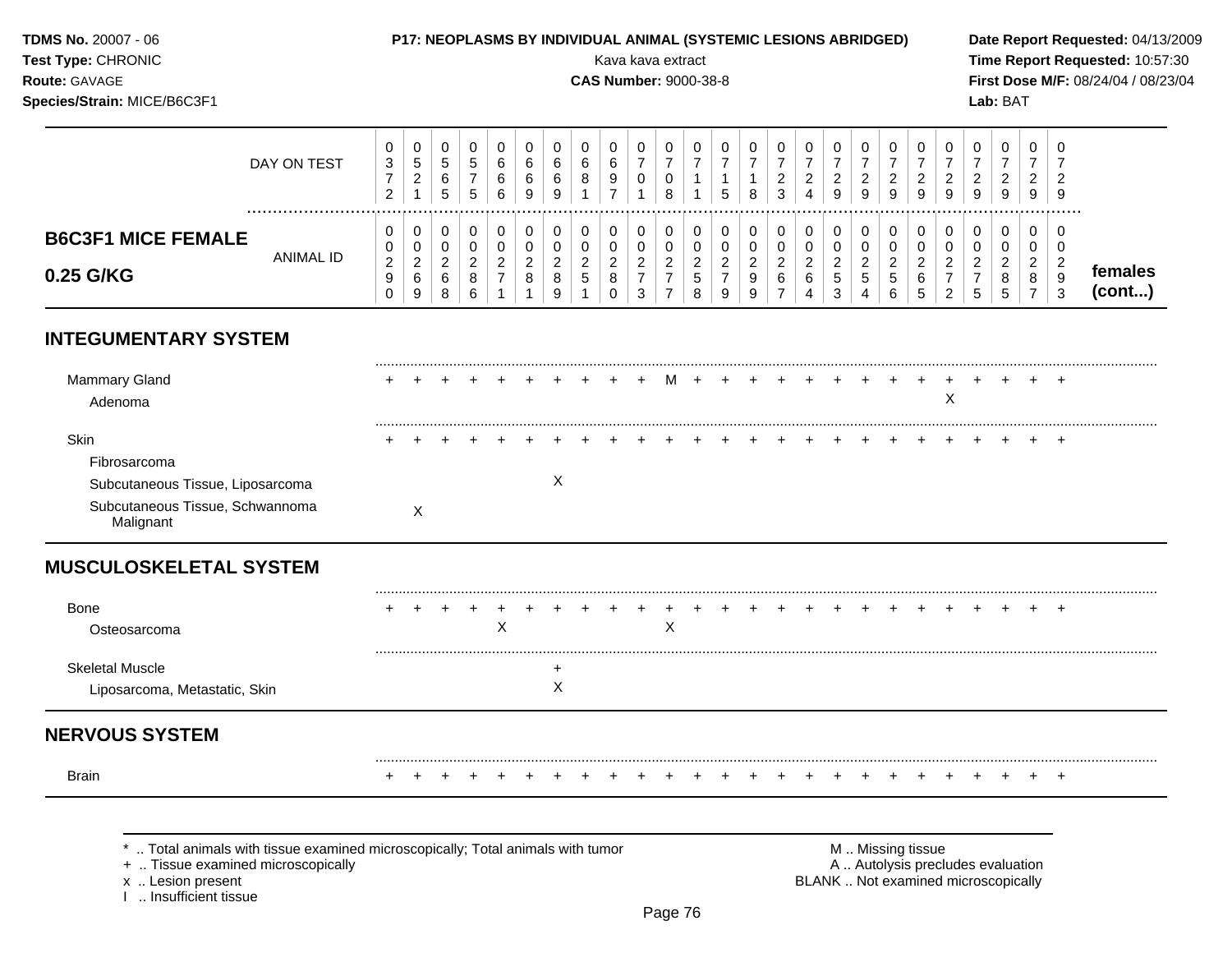#### **TDMS No.** 20007 - 06 **P17: NEOPLASMS BY INDIVIDUAL ANIMAL (SYSTEMIC LESIONS ABRIDGED) Date Report Requested:** 04/13/2009

**Species/Strain:** MICE/B6C3F1 **Lab:** BAT

**Test Type:** CHRONIC **Transfer CHRONIC** Kava Rava extract Kava extract **Time Report Requested:** 10:57:30 **Route:** GAVAGE **CAS Number:** 9000-38-8 **First Dose M/F:** 08/24/04 / 08/23/04

|                           | DAY ON TEST | U<br>3<br>$\sim$<br>$\epsilon$ | Đ<br>_ | 0<br>đ<br>6<br>b | 0<br>G<br>5 | 6<br>6<br>6 | 6<br>6<br>9 | 6<br>8            | 9 | 0<br>0             | U<br>U<br>8 |    | 0<br>5 | 8      | C<br>_<br>3 | υ<br>4      | 0<br>ົ<br><u>.</u><br>9 | U<br>∼<br>9                     | g | U<br>9      | <b>U</b><br>9 | ∼<br>9 | U<br>-<br>9          | 0<br>ົ<br><u>_</u><br>9 | -O<br>-9     |                   |
|---------------------------|-------------|--------------------------------|--------|------------------|-------------|-------------|-------------|-------------------|---|--------------------|-------------|----|--------|--------|-------------|-------------|-------------------------|---------------------------------|---|-------------|---------------|--------|----------------------|-------------------------|--------------|-------------------|
| <b>B6C3F1 MICE FEMALE</b> | ANIMAL ID   | U<br>U                         |        | 0<br>0           | 0<br>0      | u           |             | u                 |   | 0<br>0             | 0<br>υ      |    | 0      |        | ╰           | U<br>υ      | 0<br>0                  | ν                               |   |             |               |        | 0<br>v               | 0<br>0                  | - 0<br>0     |                   |
| 0.25 G/KG                 |             | ົ<br><u>_</u><br>9<br>O        | ົ<br>9 | $\sim$<br>6<br>8 | ົ<br>8<br>6 | ◠           | 8           | <sup>o</sup><br>5 | 8 | ົ<br><u>_</u><br>3 | ົ           | ÷. | -9     | 9<br>9 | 6<br>-      | ົ<br>⌒<br>Δ | ົ<br>$\sim$<br>5<br>3   | $\sim$<br>∼<br>$5^{\circ}$<br>4 | ು | ⌒<br>6<br>đ | ◠             | ∽      | $\sqrt{2}$<br>8<br>∽ | ົ<br>8                  | 9<br>っ<br>ĸ. | temales<br>(cont) |

## **RESPIRATORY SYSTEM**

| Lung<br>Alveolar/Bronchiolar Adenoma<br>Alveolar/Bronchiolar Carcinoma<br>Hepatocellular Carcinoma, Metastatic,<br>Liver                                          |   |  |  |  |  | X | $\times$<br>$X$ $X$ | $\times$ |  |                   |  |                                                                          |  |       |  |
|-------------------------------------------------------------------------------------------------------------------------------------------------------------------|---|--|--|--|--|---|---------------------|----------|--|-------------------|--|--------------------------------------------------------------------------|--|-------|--|
| Nose                                                                                                                                                              |   |  |  |  |  |   |                     |          |  |                   |  |                                                                          |  |       |  |
| Trachea                                                                                                                                                           |   |  |  |  |  |   |                     |          |  |                   |  |                                                                          |  |       |  |
| <b>SPECIAL SENSES SYSTEM</b>                                                                                                                                      |   |  |  |  |  |   |                     |          |  |                   |  |                                                                          |  |       |  |
| Eye                                                                                                                                                               |   |  |  |  |  |   |                     |          |  |                   |  |                                                                          |  |       |  |
| Harderian Gland<br>Adenoma                                                                                                                                        | M |  |  |  |  |   |                     | X        |  |                   |  |                                                                          |  | $\pm$ |  |
| <b>URINARY SYSTEM</b>                                                                                                                                             |   |  |  |  |  |   |                     |          |  |                   |  |                                                                          |  |       |  |
| Kidney                                                                                                                                                            |   |  |  |  |  |   |                     |          |  |                   |  |                                                                          |  |       |  |
| <b>Urinary Bladder</b>                                                                                                                                            | M |  |  |  |  |   |                     |          |  |                   |  |                                                                          |  |       |  |
| *  Total animals with tissue examined microscopically; Total animals with tumor<br>+  Tissue examined microscopically<br>x  Lesion present<br>Insufficient tissue |   |  |  |  |  |   |                     |          |  | M  Missing tissue |  | A  Autolysis precludes evaluation<br>BLANK  Not examined microscopically |  |       |  |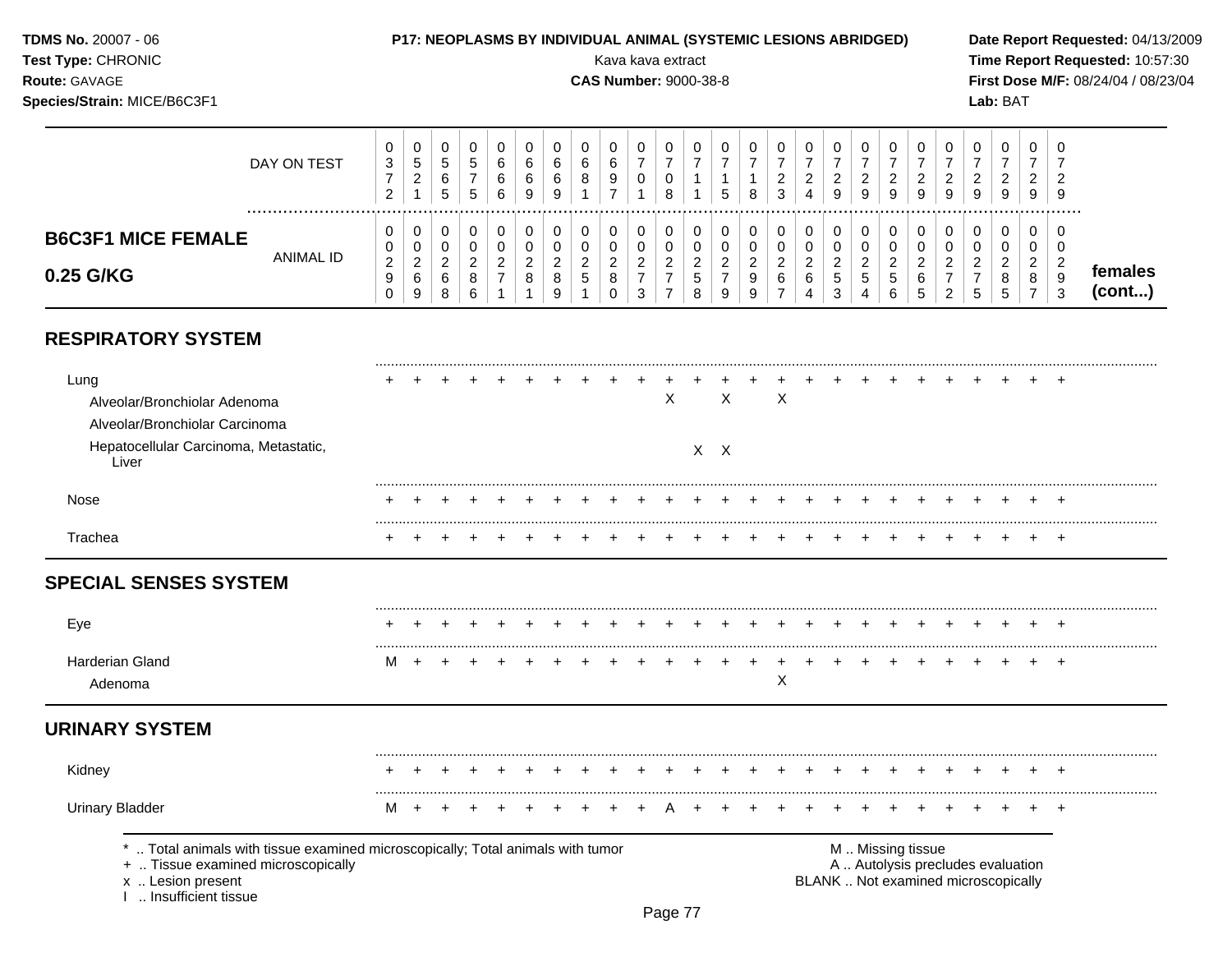| <b>TDMS No. 20007 - 06</b><br>Test Type: CHRONIC<br>Route: GAVAGE<br>Species/Strain: MICE/B6C3F1 |             |                          |                               |                  |                               |                                         |                               |                          |        | Kava kava extract<br><b>CAS Number: 9000-38-8</b> |                                    |             |                  |                | <b>P17: NEOPLASMS BY INDIVIDUAL ANIMAL (SYSTEMIC LESIONS ABRIDGED)</b> |                                         |                                    |                  |                     |                            |                     |                          |        | Lab: BAT                 |                          |         | Date Report Requested: 04/13/2009<br>Time Report Requested: 10:57:30<br>First Dose M/F: 08/24/04 / 08/23/04 |
|--------------------------------------------------------------------------------------------------|-------------|--------------------------|-------------------------------|------------------|-------------------------------|-----------------------------------------|-------------------------------|--------------------------|--------|---------------------------------------------------|------------------------------------|-------------|------------------|----------------|------------------------------------------------------------------------|-----------------------------------------|------------------------------------|------------------|---------------------|----------------------------|---------------------|--------------------------|--------|--------------------------|--------------------------|---------|-------------------------------------------------------------------------------------------------------------|
|                                                                                                  | DAY ON TEST | 0<br>3<br>$\overline{2}$ | 0<br>5<br>2                   | 0<br>5<br>6<br>5 | 0<br>5<br>$\overline{ }$<br>5 | 0<br>6<br>6<br>6                        | 0<br>6<br>6<br>9              | 0<br>6<br>6<br>9         | 6<br>8 | 6<br>9                                            | 0<br>$\overline{\phantom{a}}$<br>0 | 0<br>8      | 0                | 5              | $\mathbf{0}$<br>8                                                      | $\mathbf 0$<br>⇁<br>$\overline{2}$<br>3 | $\mathbf 0$<br>$\overline{2}$<br>4 | 0<br>2<br>9      | 0<br>2<br>9         | 0<br>$\overline{2}$<br>9   | $\overline{2}$<br>9 | 0<br>$\overline{2}$<br>9 | 2<br>9 | 0<br>$\overline{2}$<br>9 | 0<br>$\overline{2}$<br>9 | 0<br>-9 |                                                                                                             |
| <b>B6C3F1 MICE FEMALE</b><br>0.25 G/KG                                                           | ANIMAL ID   | 0<br>0<br>2<br>9         | U<br>0<br>$\overline{2}$<br>6 | 0<br>0<br>2<br>6 | 0<br>0<br>ົ<br>8              | $\mathbf 0$<br>0<br>2<br>$\overline{ }$ | 0<br>0<br>$\overline{2}$<br>8 | 0<br>$\overline{2}$<br>8 | ◠<br>5 |                                                   | 0<br>0<br>$\overline{2}$<br>⇁      | 0<br>0<br>2 | 0<br>0<br>2<br>5 | $\overline{2}$ | 0<br>0<br>ົ<br>9                                                       | $\mathbf 0$<br>0<br>$\overline{2}$<br>6 | 0<br>0<br>2<br>6                   | 0<br>0<br>2<br>5 | $\overline{2}$<br>5 | $\mathbf 0$<br>0<br>ົ<br>5 | 6                   | 0<br>0<br>$\overline{2}$ | 2      | 0<br>0<br>2<br>8         | 0<br>0<br>2<br>8         | -0<br>0 | temales                                                                                                     |

Multiple Organ + + + + + + + + + + + + + + + + + + + + + + + + +

Lymphoma Malignant X X X

.........................................................................................................................................................................................................

#### $^*$  .. Total animals with tissue examined microscopically; Total animals with tumor  $\blacksquare$  M .. Missing tissue

**(cont...)**

- 
- 

**SYSTEMIC LESIONS**

x .. Lesion present<br>I .. Insufficient tissue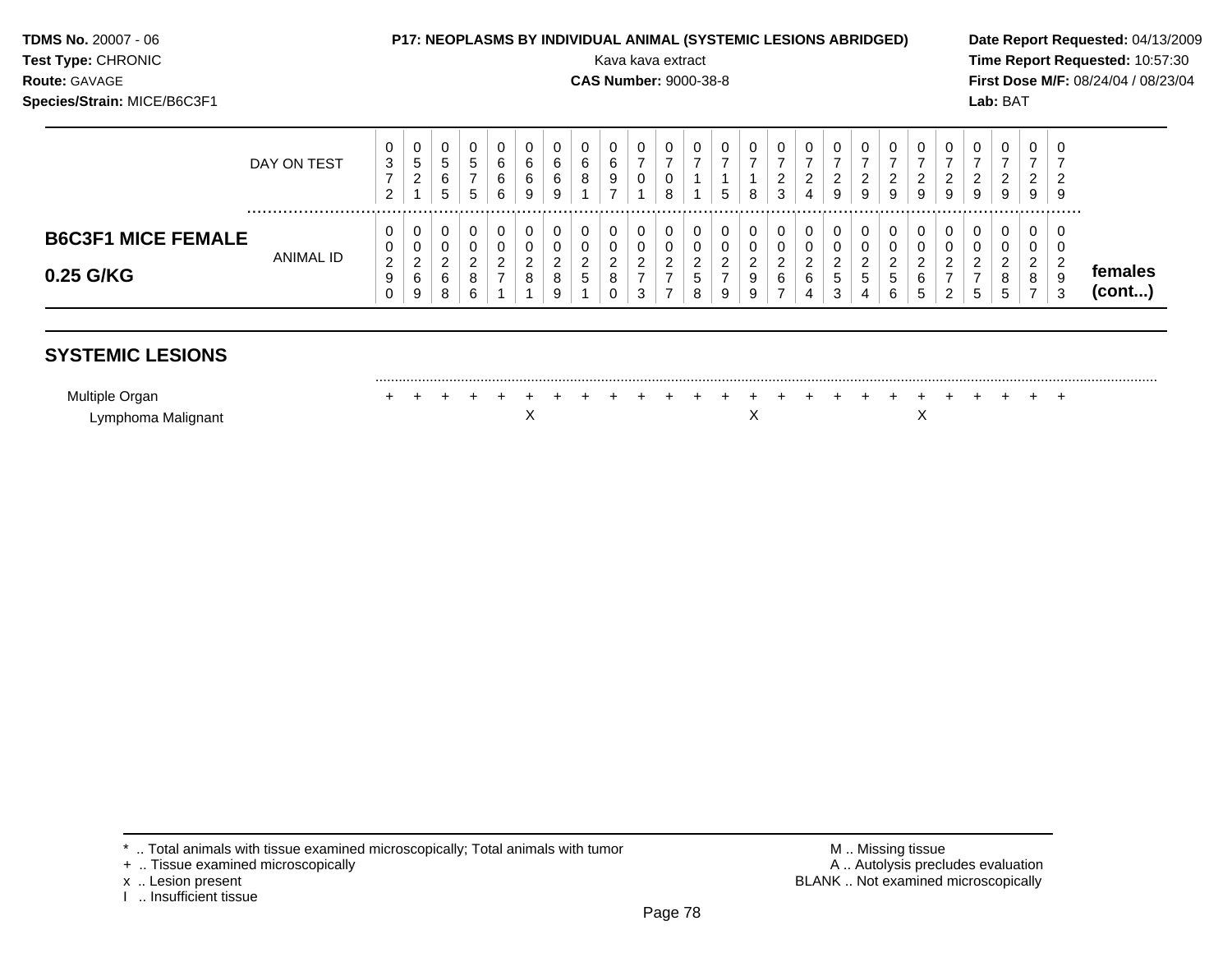#### **TDMS No.** 20007 - 06 **P17: NEOPLASMS BY INDIVIDUAL ANIMAL (SYSTEMIC LESIONS ABRIDGED) Date Report Requested:** 04/13/2009

**Test Type:** CHRONIC Kava kava extract **Time Report Requested:** 10:57:30 **Route:** GAVAGE **CAS Number:** 9000-38-8 **First Dose M/F:** 08/24/04 / 08/23/04 **Species/Strain:** MICE/B6C3F1 **Lab:** BAT

#### DAY ON TEST  $\overline{7}$   $\bar{7}$   $\overline{7}$   $\overline{7}$   $\overline{7}$   $\overline{7}$   $\overline{7}$   $\overline{7}$   $\overline{7}$   $\overline{7}$   $\bar{7}$   $\overline{7}$   $\overline{7}$   $\bar{7}$  ................................................................................................................................................................. **B6C3F1 MICE FEMALE** ANIMAL ID **0.25 G/KG \* TOTALS**

# **ALIMENTARY SYSTEM**

| Esophagus                        |  |   |  |  |  |   |  |  |  |   |   |  |   | 50 |
|----------------------------------|--|---|--|--|--|---|--|--|--|---|---|--|---|----|
| Gallbladder                      |  |   |  |  |  |   |  |  |  |   |   |  |   | 48 |
| Liposarcoma, Metastatic, Skin    |  |   |  |  |  |   |  |  |  |   |   |  |   |    |
| Intestine Large, Cecum           |  |   |  |  |  |   |  |  |  |   |   |  |   | 50 |
| Intestine Large, Colon           |  |   |  |  |  |   |  |  |  |   |   |  |   | 50 |
| Intestine Large, Rectum          |  |   |  |  |  |   |  |  |  |   |   |  |   | 49 |
| Intestine Small, Duodenum        |  |   |  |  |  |   |  |  |  |   |   |  |   | 50 |
| Liposarcoma, Metastatic, Skin    |  |   |  |  |  |   |  |  |  |   |   |  |   |    |
| Intestine Small, Ileum           |  |   |  |  |  |   |  |  |  |   |   |  |   | 50 |
| Intestine Small, Jejunum         |  |   |  |  |  |   |  |  |  |   |   |  |   | 50 |
| Liver                            |  |   |  |  |  |   |  |  |  |   |   |  |   | 50 |
| Hemangiosarcoma                  |  | х |  |  |  |   |  |  |  |   |   |  |   |    |
| Hepatocellular Adenoma           |  | х |  |  |  |   |  |  |  | Χ |   |  | X |    |
| Hepatocellular Adenoma, Multiple |  |   |  |  |  | X |  |  |  |   | ∧ |  |   |    |

\* .. Total animals with tissue examined microscopically; Total animals with tumor  $\blacksquare$  M .. Missing tissue<br>A .. Autolysis prection of the microscopically

I .. Insufficient tissue

+ .. Tissue examined microscopically <br>  $\times$  .. Autolysis precludes evaluation<br>  $\times$  .. Lesion present and microscopically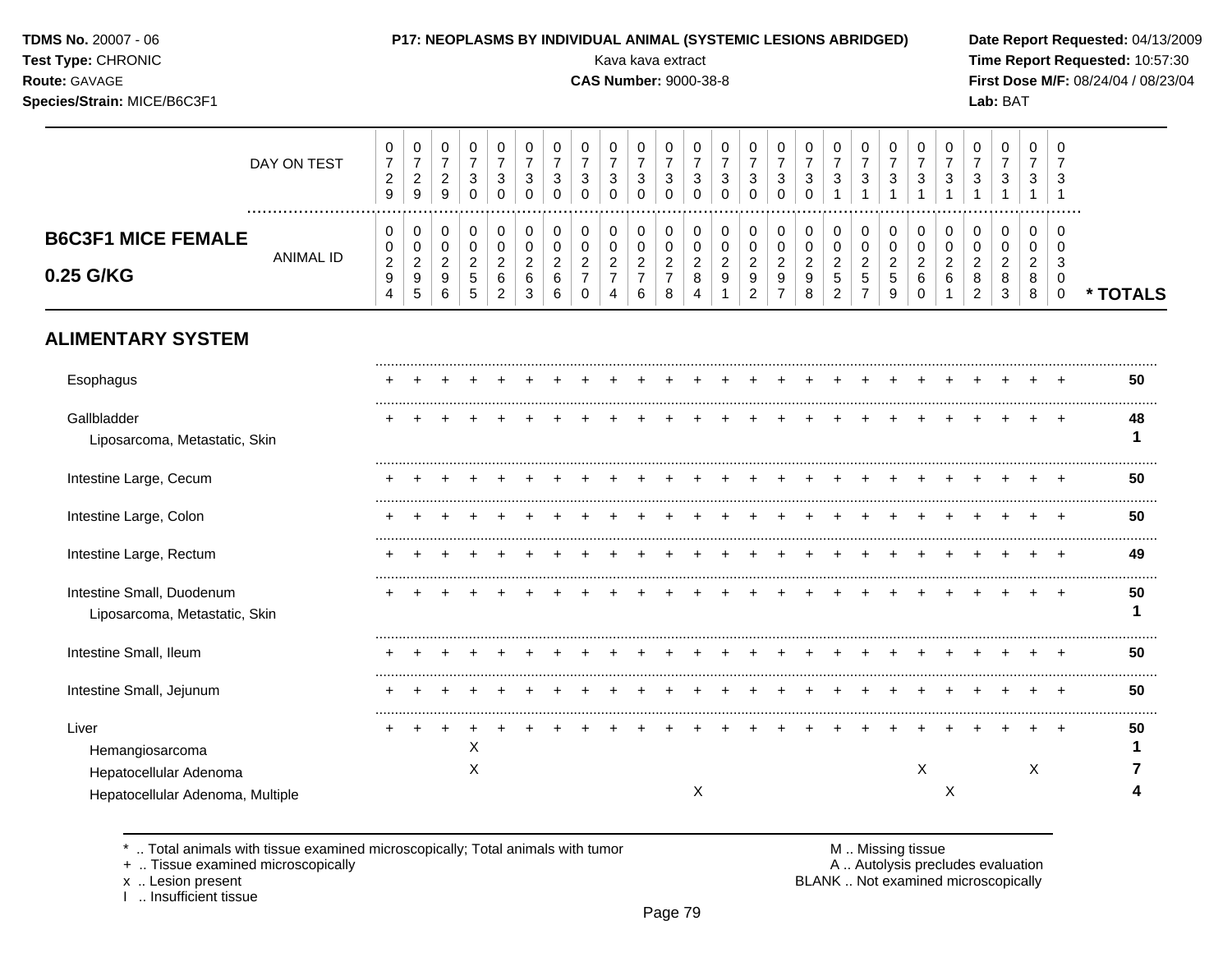| TDMS No. 20007 - 06<br>Test Type: CHRONIC<br>Route: GAVAGE<br>Species/Strain: MICE/B6C3F1       |                  |                                                                  |                                                                      |                                                                       |                                                                 |                                                                     |                                                                 |                                                     |                                                                            |                                                 | <b>P17: NEOPLASMS BY INDIVIDUAL ANIMAL (SYSTEMIC LESIONS ABRIDGED)</b><br>Kava kava extract<br><b>CAS Number: 9000-38-8</b> |                                                           |                                                                          |                                                     |                                                                     |                                                           |                                                  |                                                        |                                                 |                                                           |                                                     |                                                   |                                                           | Lab: BAT                                            |                                     |                                                      | Date Report Requested: 04/13/2009<br>Time Report Requested: 10:57:30<br>First Dose M/F: 08/24/04 / 08/23/04 |
|-------------------------------------------------------------------------------------------------|------------------|------------------------------------------------------------------|----------------------------------------------------------------------|-----------------------------------------------------------------------|-----------------------------------------------------------------|---------------------------------------------------------------------|-----------------------------------------------------------------|-----------------------------------------------------|----------------------------------------------------------------------------|-------------------------------------------------|-----------------------------------------------------------------------------------------------------------------------------|-----------------------------------------------------------|--------------------------------------------------------------------------|-----------------------------------------------------|---------------------------------------------------------------------|-----------------------------------------------------------|--------------------------------------------------|--------------------------------------------------------|-------------------------------------------------|-----------------------------------------------------------|-----------------------------------------------------|---------------------------------------------------|-----------------------------------------------------------|-----------------------------------------------------|-------------------------------------|------------------------------------------------------|-------------------------------------------------------------------------------------------------------------|
|                                                                                                 | DAY ON TEST      | 0<br>$\overline{7}$<br>$\overline{c}$<br>$\boldsymbol{9}$        | 0<br>$\overline{7}$<br>$\overline{a}$<br>$\boldsymbol{9}$            | 0<br>$\overline{7}$<br>$\sqrt{2}$<br>$\boldsymbol{9}$                 | 0<br>$\overline{7}$<br>$\mathbf{3}$<br>$\mathbf 0$              | $\mathbf 0$<br>$\overline{7}$<br>3<br>$\Omega$                      | 0<br>$\overline{7}$<br>$\ensuremath{\mathsf{3}}$<br>$\mathbf 0$ | 0<br>$\overline{7}$<br>3<br>$\Omega$                | 0<br>$\overline{7}$<br>3<br>$\Omega$                                       | 0<br>$\overline{7}$<br>3<br>$\Omega$            | 0<br>$\overline{7}$<br>3<br>$\mathbf 0$                                                                                     | 0<br>$\overline{7}$<br>$\mathbf{3}$<br>$\Omega$           | 0<br>$\overline{7}$<br>3<br>$\mathbf 0$                                  | 0<br>$\overline{7}$<br>3<br>$\Omega$                | 0<br>$\overline{7}$<br>3<br>$\Omega$                                | 0<br>$\overline{7}$<br>3<br>$\Omega$                      | 0<br>$\overline{7}$<br>$\sqrt{3}$<br>$\mathbf 0$ | 0<br>$\overline{7}$<br>3                               | 0<br>$\overline{7}$<br>3                        | $\mathbf 0$<br>$\overline{7}$<br>3                        | 0<br>$\overline{7}$<br>3                            | $\mathbf 0$<br>$\overline{7}$<br>3                | 0<br>$\overline{7}$<br>3                                  | 0<br>$\overline{7}$<br>3                            | $\mathbf 0$<br>$\overline{7}$<br>3  | $\Omega$<br>$\overline{1}$                           |                                                                                                             |
| <b>B6C3F1 MICE FEMALE</b><br>0.25 G/KG                                                          | <b>ANIMAL ID</b> | 0<br>0<br>$\boldsymbol{2}$<br>$\boldsymbol{9}$<br>$\overline{4}$ | 0<br>$\mathbf 0$<br>$\overline{c}$<br>$\boldsymbol{9}$<br>$\sqrt{5}$ | $\mathbf 0$<br>$\mathbf 0$<br>$\overline{c}$<br>$\boldsymbol{9}$<br>6 | $\mathbf 0$<br>$\mathbf 0$<br>$\overline{c}$<br>$\sqrt{5}$<br>5 | $\mathbf 0$<br>$\mathbf 0$<br>$\overline{c}$<br>6<br>$\overline{2}$ | 0<br>$\mathbf 0$<br>$\sqrt{2}$<br>$\,6\,$<br>3                  | $\Omega$<br>$\mathbf 0$<br>$\overline{2}$<br>6<br>6 | $\Omega$<br>$\mathbf 0$<br>$\overline{c}$<br>$\overline{7}$<br>$\mathbf 0$ | 0<br>0<br>$\overline{c}$<br>$\overline{7}$<br>4 | 0<br>$\mathbf 0$<br>$\overline{c}$<br>$\overline{7}$<br>6                                                                   | 0<br>$\mathbf 0$<br>$\overline{2}$<br>$\overline{7}$<br>8 | $\mathbf 0$<br>$\mathbf 0$<br>$\overline{2}$<br>$\bf8$<br>$\overline{4}$ | $\mathbf 0$<br>$\mathbf 0$<br>$\boldsymbol{2}$<br>9 | $\mathbf 0$<br>$\mathbf 0$<br>$\overline{2}$<br>9<br>$\overline{2}$ | 0<br>$\mathbf 0$<br>$\overline{c}$<br>9<br>$\overline{7}$ | 0<br>$\mathbf 0$<br>$\overline{c}$<br>9<br>8     | $\Omega$<br>0<br>$\overline{c}$<br>5<br>$\overline{a}$ | 0<br>0<br>$\overline{c}$<br>5<br>$\overline{7}$ | 0<br>$\mathbf 0$<br>$\overline{2}$<br>$\overline{5}$<br>9 | 0<br>$\mathbf 0$<br>$\overline{2}$<br>6<br>$\Omega$ | $\Omega$<br>$\pmb{0}$<br>$\overline{c}$<br>6<br>1 | 0<br>$\mathbf 0$<br>$\overline{c}$<br>8<br>$\overline{2}$ | $\Omega$<br>$\mathbf 0$<br>$\overline{2}$<br>8<br>3 | $\Omega$<br>$\Omega$<br>2<br>8<br>8 | $\Omega$<br>$\Omega$<br>3<br>$\Omega$<br>$\mathbf 0$ | * TOTALS                                                                                                    |
| Hepatocellular Carcinoma<br>Hepatocellular Carcinoma, Multiple<br>Liposarcoma, Metastatic, Skin |                  |                                                                  |                                                                      | $X$ $X$ $X$                                                           |                                                                 |                                                                     |                                                                 |                                                     |                                                                            | X                                               |                                                                                                                             | X                                                         |                                                                          | $\times$                                            |                                                                     |                                                           |                                                  |                                                        |                                                 | X                                                         |                                                     |                                                   |                                                           | X                                                   |                                     |                                                      | 12                                                                                                          |
| Mesentery                                                                                       |                  |                                                                  |                                                                      |                                                                       |                                                                 |                                                                     |                                                                 |                                                     |                                                                            | $\pm$                                           |                                                                                                                             |                                                           |                                                                          |                                                     |                                                                     |                                                           |                                                  |                                                        |                                                 |                                                           |                                                     |                                                   |                                                           |                                                     |                                     | $+$                                                  | 10                                                                                                          |
| Pancreas<br>Liposarcoma, Metastatic, Skin                                                       |                  |                                                                  |                                                                      |                                                                       |                                                                 |                                                                     |                                                                 |                                                     |                                                                            |                                                 |                                                                                                                             |                                                           |                                                                          |                                                     |                                                                     |                                                           |                                                  |                                                        |                                                 |                                                           |                                                     |                                                   |                                                           |                                                     |                                     | $+$                                                  | 50<br>$\blacktriangleleft$                                                                                  |
| Salivary Glands                                                                                 |                  |                                                                  |                                                                      |                                                                       |                                                                 |                                                                     |                                                                 |                                                     |                                                                            |                                                 |                                                                                                                             |                                                           |                                                                          |                                                     |                                                                     |                                                           |                                                  |                                                        |                                                 |                                                           |                                                     |                                                   |                                                           |                                                     |                                     |                                                      | 49                                                                                                          |
| Stomach, Forestomach<br>Squamous Cell Papilloma                                                 |                  |                                                                  | X                                                                    |                                                                       |                                                                 | X                                                                   |                                                                 |                                                     |                                                                            |                                                 |                                                                                                                             |                                                           |                                                                          |                                                     |                                                                     |                                                           |                                                  |                                                        |                                                 |                                                           |                                                     |                                                   |                                                           |                                                     |                                     |                                                      | 50<br>3                                                                                                     |
| Stomach, Glandular                                                                              |                  |                                                                  |                                                                      |                                                                       |                                                                 |                                                                     |                                                                 |                                                     |                                                                            |                                                 |                                                                                                                             |                                                           |                                                                          |                                                     |                                                                     |                                                           |                                                  |                                                        |                                                 |                                                           |                                                     |                                                   |                                                           |                                                     |                                     |                                                      | 50                                                                                                          |
| Tooth                                                                                           |                  |                                                                  |                                                                      |                                                                       |                                                                 |                                                                     |                                                                 |                                                     |                                                                            |                                                 |                                                                                                                             |                                                           |                                                                          |                                                     |                                                                     |                                                           |                                                  |                                                        |                                                 |                                                           |                                                     |                                                   |                                                           |                                                     |                                     |                                                      | 1                                                                                                           |
| <b>CARDIOVASCULAR SYSTEM</b>                                                                    |                  |                                                                  |                                                                      |                                                                       |                                                                 |                                                                     |                                                                 |                                                     |                                                                            |                                                 |                                                                                                                             |                                                           |                                                                          |                                                     |                                                                     |                                                           |                                                  |                                                        |                                                 |                                                           |                                                     |                                                   |                                                           |                                                     |                                     |                                                      |                                                                                                             |
| <b>Blood Vessel</b>                                                                             |                  |                                                                  |                                                                      |                                                                       |                                                                 |                                                                     |                                                                 |                                                     |                                                                            |                                                 |                                                                                                                             |                                                           |                                                                          |                                                     |                                                                     |                                                           |                                                  |                                                        |                                                 |                                                           |                                                     |                                                   |                                                           |                                                     |                                     |                                                      | <br>50                                                                                                      |
| Heart                                                                                           |                  |                                                                  |                                                                      |                                                                       |                                                                 |                                                                     |                                                                 |                                                     |                                                                            |                                                 |                                                                                                                             |                                                           |                                                                          |                                                     |                                                                     |                                                           |                                                  |                                                        |                                                 |                                                           |                                                     |                                                   |                                                           |                                                     |                                     | $\ddot{}$                                            | 50                                                                                                          |

+ .. Tissue examined microscopically  $\blacksquare$  A .. Autolysis precludes evaluation

x .. Lesion present<br>I .. Insufficient tissue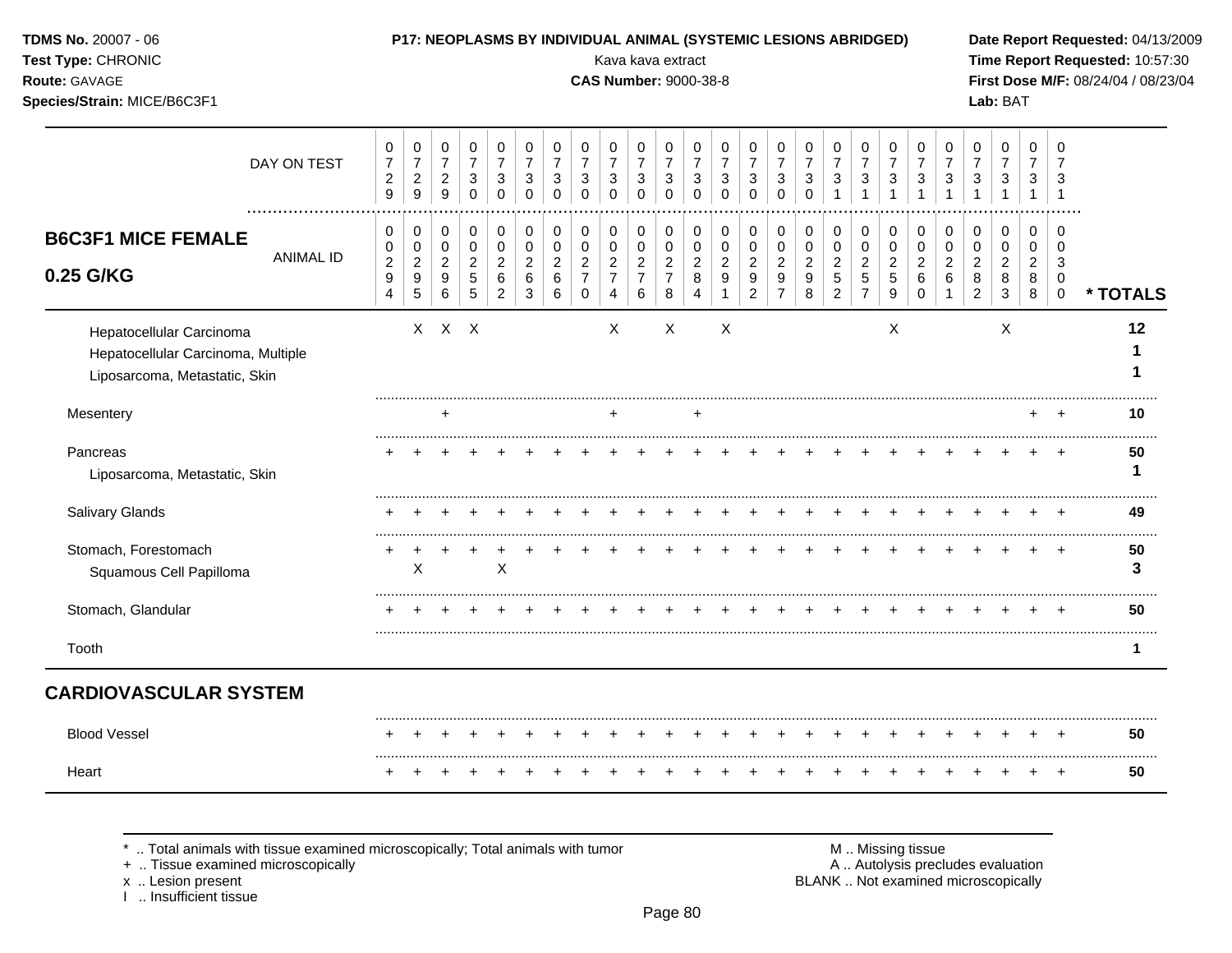| TDMS No. 20007 - 06<br>Test Type: CHRONIC<br>Route: GAVAGE<br>Species/Strain: MICE/B6C3F1 |                  |                                                   |                                               |                                                               |                                                                         |                                               |                                                              |                                                      |                                               | P17: NEOPLASMS BY INDIVIDUAL ANIMAL (SYSTEMIC LESIONS ABRIDGED)<br>Kava kava extract<br><b>CAS Number: 9000-38-8</b> |                                               |                                                       |                                              |                                      |                                                 |                                                        |                                                |                                                 |                                     |                                                 |                                                 |                                         |                                                 | Lab: BAT    |                          |                              | Date Report Requested: 04/13/2009<br>Time Report Requested: 10:57:30<br>First Dose M/F: 08/24/04 / 08/23/04 |
|-------------------------------------------------------------------------------------------|------------------|---------------------------------------------------|-----------------------------------------------|---------------------------------------------------------------|-------------------------------------------------------------------------|-----------------------------------------------|--------------------------------------------------------------|------------------------------------------------------|-----------------------------------------------|----------------------------------------------------------------------------------------------------------------------|-----------------------------------------------|-------------------------------------------------------|----------------------------------------------|--------------------------------------|-------------------------------------------------|--------------------------------------------------------|------------------------------------------------|-------------------------------------------------|-------------------------------------|-------------------------------------------------|-------------------------------------------------|-----------------------------------------|-------------------------------------------------|-------------|--------------------------|------------------------------|-------------------------------------------------------------------------------------------------------------|
|                                                                                           | DAY ON TEST<br>. | 0<br>$\overline{7}$<br>$\overline{c}$<br>9        | 0<br>$\boldsymbol{7}$<br>$\sqrt{2}$<br>9      | 0<br>$\boldsymbol{7}$<br>$\sqrt{2}$<br>$\boldsymbol{9}$       | $\pmb{0}$<br>$\overline{7}$<br>$\ensuremath{\mathsf{3}}$<br>$\mathbf 0$ | 0<br>$\overline{7}$<br>$\sqrt{3}$<br>$\Omega$ | 0<br>$\overline{7}$<br>$\ensuremath{\mathsf{3}}$<br>$\Omega$ | 0<br>$\overline{7}$<br>$\sqrt{3}$<br>$\Omega$        | 0<br>$\overline{7}$<br>$\sqrt{3}$<br>$\Omega$ | 0<br>$\overline{7}$<br>3<br>$\Omega$                                                                                 | 0<br>$\overline{7}$<br>$\sqrt{3}$<br>$\Omega$ | 0<br>$\overline{7}$<br>$\mathfrak{3}$<br>$\Omega$     | 0<br>$\overline{7}$<br>3<br>$\Omega$         | 0<br>$\overline{7}$<br>3<br>$\Omega$ | 0<br>$\overline{7}$<br>$\mathbf{3}$<br>$\Omega$ | 0<br>$\overline{7}$<br>$\sqrt{3}$<br>$\Omega$          | 0<br>$\overline{7}$<br>$\mathsf 3$<br>$\Omega$ | 0<br>$\overline{7}$<br>3                        | 0<br>$\overline{7}$<br>$\mathbf{3}$ | 0<br>$\overline{7}$<br>$\sqrt{3}$               | 0<br>$\overline{7}$<br>$\mathbf{3}$             | 0<br>$\overline{7}$<br>$\mathbf{3}$     | 0<br>$\overline{7}$<br>3                        | 0<br>7<br>3 | 0<br>$\overline{7}$<br>3 | 0                            |                                                                                                             |
| <b>B6C3F1 MICE FEMALE</b><br>0.25 G/KG                                                    | <b>ANIMAL ID</b> | 0<br>0<br>$\overline{c}$<br>$\boldsymbol{9}$<br>4 | 0<br>0<br>$\sqrt{2}$<br>$\boldsymbol{9}$<br>5 | 0<br>$\mathbf 0$<br>$\boldsymbol{2}$<br>$\boldsymbol{9}$<br>6 | 0<br>0<br>$\boldsymbol{2}$<br>$\sqrt{5}$<br>5                           | 0<br>0<br>$\sqrt{2}$<br>$\,6$<br>2            | 0<br>$\pmb{0}$<br>$\boldsymbol{2}$<br>$\,6\,$<br>3           | 0<br>$\mathbf 0$<br>$\boldsymbol{2}$<br>$\,6\,$<br>6 | 0<br>0<br>$\overline{c}$<br>$\Omega$          | 0<br>0<br>$\overline{c}$<br>$\overline{7}$                                                                           | 0<br>0<br>$\mathbf 2$<br>$\overline{7}$<br>6  | 0<br>$\mathbf 0$<br>$\sqrt{2}$<br>$\overline{7}$<br>8 | 0<br>$\pmb{0}$<br>$\boldsymbol{2}$<br>8<br>4 | 0<br>0<br>$\overline{2}$             | 0<br>0<br>$\sqrt{2}$<br>9<br>$\overline{2}$     | 0<br>$\mathbf 0$<br>$\overline{2}$<br>$\boldsymbol{9}$ | 0<br>$\mathbf 0$<br>$\boldsymbol{2}$<br>8      | 0<br>0<br>$\overline{c}$<br>5<br>$\overline{2}$ | 0<br>0<br>$\overline{c}$            | 0<br>0<br>$\overline{c}$<br>$\overline{5}$<br>9 | 0<br>$\mathbf 0$<br>$\sqrt{2}$<br>6<br>$\Omega$ | 0<br>$\mathbf 0$<br>$\overline{c}$<br>6 | 0<br>0<br>$\overline{c}$<br>8<br>$\overline{2}$ | 0<br>0<br>3 | 0<br>0<br>2<br>8<br>8    | 0<br>$\Omega$<br>$\mathbf 0$ | * TOTALS                                                                                                    |
| <b>ENDOCRINE SYSTEM</b>                                                                   |                  |                                                   |                                               |                                                               |                                                                         |                                               |                                                              |                                                      |                                               |                                                                                                                      |                                               |                                                       |                                              |                                      |                                                 |                                                        |                                                |                                                 |                                     |                                                 |                                                 |                                         |                                                 |             |                          |                              |                                                                                                             |
| <b>Adrenal Cortex</b><br>Adenoma                                                          |                  |                                                   |                                               |                                                               |                                                                         |                                               |                                                              |                                                      |                                               |                                                                                                                      |                                               |                                                       |                                              |                                      |                                                 |                                                        | X                                              |                                                 |                                     |                                                 |                                                 |                                         |                                                 |             |                          |                              | 50<br>1                                                                                                     |
| Adrenal Medulla<br>Pheochromocytoma Benign                                                |                  |                                                   |                                               |                                                               |                                                                         |                                               |                                                              |                                                      |                                               |                                                                                                                      |                                               |                                                       | X                                            |                                      |                                                 |                                                        |                                                |                                                 |                                     |                                                 |                                                 |                                         |                                                 |             |                          |                              | 50                                                                                                          |
| Islets, Pancreatic<br>Adenoma                                                             |                  |                                                   |                                               |                                                               |                                                                         |                                               |                                                              |                                                      |                                               |                                                                                                                      |                                               |                                                       |                                              |                                      | X                                               |                                                        |                                                |                                                 |                                     |                                                 |                                                 |                                         |                                                 |             |                          | $\overline{+}$               | 50<br>1                                                                                                     |
| Parathyroid Gland                                                                         |                  |                                                   |                                               |                                                               |                                                                         |                                               |                                                              |                                                      |                                               |                                                                                                                      |                                               | M +                                                   |                                              |                                      |                                                 |                                                        |                                                | $+$                                             | $+$                                 | $M +$                                           |                                                 |                                         |                                                 |             |                          |                              | 44                                                                                                          |
| <b>Pituitary Gland</b><br>Pars Distalis, Adenoma                                          |                  | $\ddot{}$                                         |                                               |                                                               |                                                                         |                                               |                                                              |                                                      |                                               |                                                                                                                      |                                               |                                                       |                                              | X                                    |                                                 |                                                        |                                                |                                                 |                                     |                                                 |                                                 |                                         |                                                 |             |                          | $\pm$                        | 50<br>1                                                                                                     |
| <b>Thyroid Gland</b>                                                                      |                  |                                                   |                                               |                                                               |                                                                         |                                               |                                                              |                                                      |                                               |                                                                                                                      |                                               |                                                       |                                              |                                      |                                                 |                                                        |                                                |                                                 |                                     |                                                 |                                                 |                                         |                                                 |             |                          | $\overline{+}$               | 50                                                                                                          |

# **GENERAL BODY SYSTEM**

NONE

## **GENITAL SYSTEM**

Clitoral Gland + + + + + + + + + + + + + + + + + + + + + + + + + **48**

\* .. Total animals with tissue examined microscopically; Total animals with tumor **M** metal metal M .. Missing tissue<br>  $\blacksquare$  . Tissue examined microscopically

+ .. Tissue examined microscopically

x .. Lesion present<br>I .. Insufficient tissue

BLANK .. Not examined microscopically

.........................................................................................................................................................................................................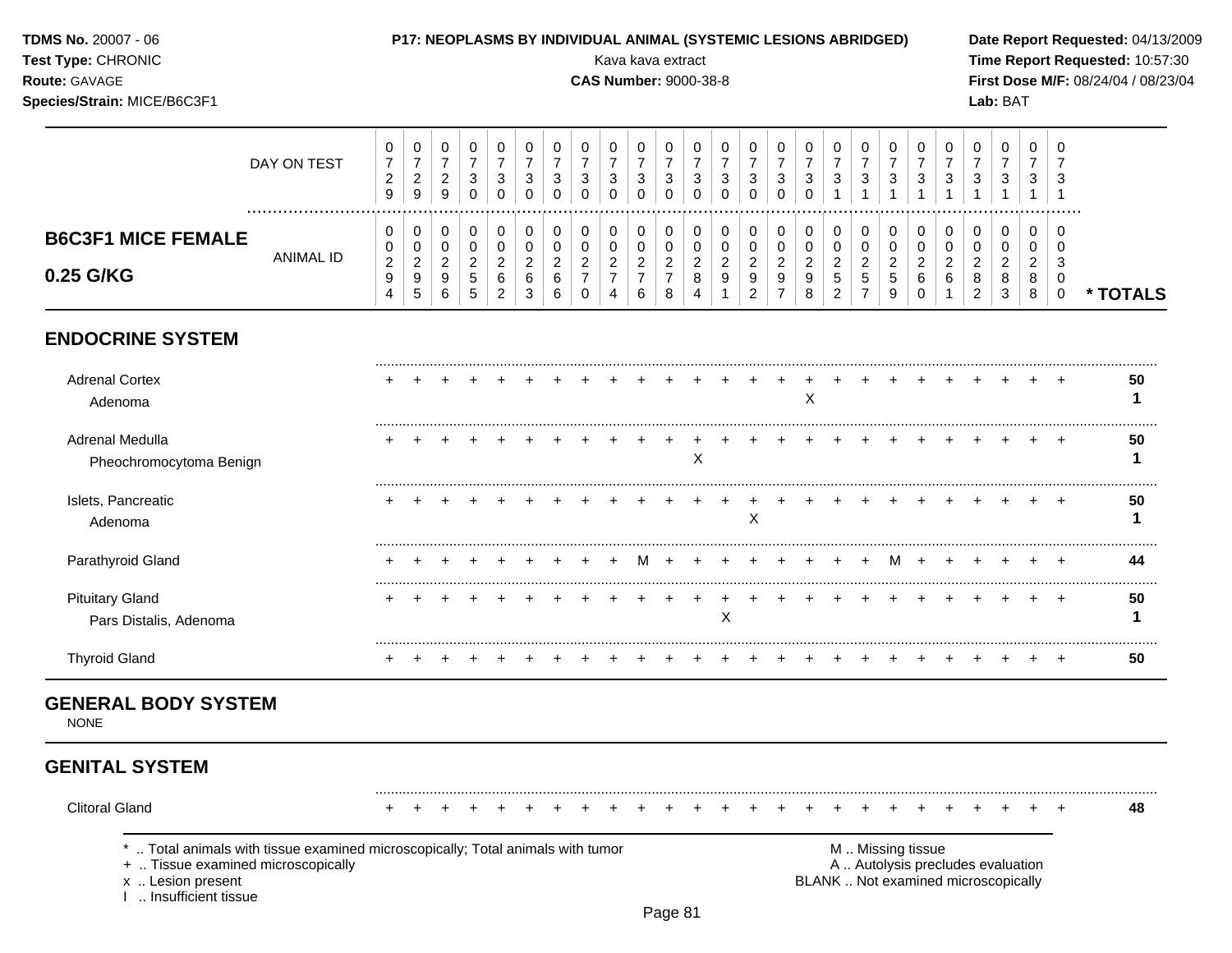| TDMS No. 20007 - 06<br>Test Type: CHRONIC<br>Route: GAVAGE<br>Species/Strain: MICE/B6C3F1 |                  |                                                                  |                                                             |                                                                  |                                            |                                                             |                                                  |                                                              |                                                                     | Kava kava extract<br><b>CAS Number: 9000-38-8</b>                      |                                                             |                                                                           |                                                           |                                         | P17: NEOPLASMS BY INDIVIDUAL ANIMAL (SYSTEMIC LESIONS ABRIDGED)          |                                                                      |                                                |                                                 |                                                             |                                                           |                                                          |                                                       |                                                           | Lab: BAT                                                      |                                              |                                         | Date Report Requested: 04/13/2009<br>Time Report Requested: 10:57:30<br>First Dose M/F: 08/24/04 / 08/23/04 |
|-------------------------------------------------------------------------------------------|------------------|------------------------------------------------------------------|-------------------------------------------------------------|------------------------------------------------------------------|--------------------------------------------|-------------------------------------------------------------|--------------------------------------------------|--------------------------------------------------------------|---------------------------------------------------------------------|------------------------------------------------------------------------|-------------------------------------------------------------|---------------------------------------------------------------------------|-----------------------------------------------------------|-----------------------------------------|--------------------------------------------------------------------------|----------------------------------------------------------------------|------------------------------------------------|-------------------------------------------------|-------------------------------------------------------------|-----------------------------------------------------------|----------------------------------------------------------|-------------------------------------------------------|-----------------------------------------------------------|---------------------------------------------------------------|----------------------------------------------|-----------------------------------------|-------------------------------------------------------------------------------------------------------------|
|                                                                                           | DAY ON TEST      | 0<br>$\boldsymbol{7}$<br>$\boldsymbol{2}$<br>9                   | 0<br>$\boldsymbol{7}$<br>$\overline{2}$<br>9                | 0<br>$\overline{7}$<br>$\overline{2}$<br>9                       | 0<br>$\overline{7}$<br>3<br>$\Omega$       | 0<br>$\overline{7}$<br>$\mathbf{3}$<br>$\Omega$             | 0<br>$\overline{7}$<br>3<br>$\Omega$             | 0<br>$\overline{7}$<br>$\ensuremath{\mathsf{3}}$<br>$\Omega$ | 0<br>$\overline{7}$<br>$\sqrt{3}$<br>$\mathbf 0$                    | 0<br>$\overline{7}$<br>$\mathbf{3}$<br>$\Omega$                        | $\pmb{0}$<br>$\overline{7}$<br>$\sqrt{3}$<br>$\Omega$       | $\mathbf 0$<br>$\overline{7}$<br>$\ensuremath{\mathsf{3}}$<br>$\mathbf 0$ | 0<br>$\overline{7}$<br>$\sqrt{3}$<br>$\Omega$             | 0<br>$\overline{7}$<br>3<br>$\Omega$    | 0<br>$\overline{7}$<br>3<br>$\Omega$                                     | 0<br>$\boldsymbol{7}$<br>3<br>$\Omega$                               | 0<br>$\overline{7}$<br>3<br>$\Omega$           | 0<br>$\overline{7}$<br>3                        | 0<br>$\overline{7}$<br>3<br>$\overline{1}$                  | 0<br>$\overline{7}$<br>3<br>$\mathbf{1}$                  | 0<br>$\overline{7}$<br>3<br>$\overline{1}$               | 0<br>$\overline{7}$<br>3<br>$\mathbf{1}$              | 0<br>$\overline{7}$<br>3                                  | 0<br>$\overline{7}$<br>3                                      | 0<br>$\overline{7}$<br>3<br>$\overline{1}$   | 0<br>$\overline{7}$<br>3<br>$\mathbf 1$ |                                                                                                             |
| <b>B6C3F1 MICE FEMALE</b><br>0.25 G/KG                                                    | <b>ANIMAL ID</b> | 0<br>0<br>$\boldsymbol{2}$<br>$\boldsymbol{9}$<br>$\overline{4}$ | 0<br>$\pmb{0}$<br>$\boldsymbol{2}$<br>$\boldsymbol{9}$<br>5 | 0<br>$\overline{0}$<br>$\sqrt{2}$<br>$\boldsymbol{9}$<br>$\,6\,$ | 0<br>$\pmb{0}$<br>$\overline{c}$<br>5<br>5 | 0<br>$\mathbf 0$<br>$\boldsymbol{2}$<br>6<br>$\overline{2}$ | 0<br>$\mathbf 0$<br>$\overline{c}$<br>$\,6$<br>3 | 0<br>$\pmb{0}$<br>$\overline{c}$<br>$\,6$<br>6               | 0<br>$\pmb{0}$<br>$\boldsymbol{2}$<br>$\overline{7}$<br>$\mathbf 0$ | 0<br>$\mathbf 0$<br>$\overline{c}$<br>$\overline{7}$<br>$\overline{4}$ | 0<br>$\mathbf 0$<br>$\boldsymbol{2}$<br>$\overline{7}$<br>6 | $\pmb{0}$<br>$\pmb{0}$<br>$\sqrt{2}$<br>$\overline{7}$<br>8               | 0<br>$\mathbf 0$<br>$\overline{c}$<br>8<br>$\overline{4}$ | 0<br>$\mathbf 0$<br>$\overline{2}$<br>9 | 0<br>$\mathbf 0$<br>$\overline{c}$<br>$\boldsymbol{9}$<br>$\overline{2}$ | 0<br>$\mathbf 0$<br>$\sqrt{2}$<br>$\boldsymbol{9}$<br>$\overline{7}$ | 0<br>$\mathbf 0$<br>$\boldsymbol{2}$<br>9<br>8 | 0<br>0<br>$\overline{c}$<br>5<br>$\overline{2}$ | 0<br>$\mathbf 0$<br>$\boldsymbol{2}$<br>5<br>$\overline{7}$ | 0<br>$\mathbf 0$<br>$\overline{c}$<br>5<br>$\overline{9}$ | 0<br>$\pmb{0}$<br>$\overline{c}$<br>$\,6$<br>$\mathbf 0$ | 0<br>$\pmb{0}$<br>$\overline{c}$<br>6<br>$\mathbf{1}$ | 0<br>$\mathbf 0$<br>$\overline{c}$<br>8<br>$\overline{2}$ | 0<br>$\pmb{0}$<br>$\boldsymbol{2}$<br>$\bf 8$<br>$\mathbf{3}$ | 0<br>$\mathbf 0$<br>$\overline{2}$<br>8<br>8 | 0<br>$\Omega$<br>3<br>0<br>$\pmb{0}$    | * TOTALS                                                                                                    |
| Ovary<br>Cystadenoma<br>Hemangioma<br>Teratoma Benign                                     |                  |                                                                  | X                                                           |                                                                  |                                            | X<br>X                                                      |                                                  | X                                                            | $X$ $X$                                                             |                                                                        | $\boldsymbol{\mathsf{X}}$                                   |                                                                           |                                                           | $X$ $X$                                 |                                                                          |                                                                      |                                                | X                                               |                                                             |                                                           |                                                          | $\times$                                              |                                                           |                                                               |                                              |                                         | 50<br>9<br>3                                                                                                |
| <b>Uterus</b>                                                                             |                  |                                                                  | $\div$                                                      |                                                                  |                                            |                                                             |                                                  |                                                              |                                                                     |                                                                        |                                                             |                                                                           |                                                           |                                         |                                                                          |                                                                      |                                                |                                                 |                                                             |                                                           |                                                          |                                                       |                                                           |                                                               | $\pm$                                        | $\pm$                                   | 50                                                                                                          |
| <b>HEMATOPOIETIC SYSTEM</b><br><b>Bone Marrow</b><br>Hemangiosarcoma                      |                  |                                                                  |                                                             |                                                                  | $\pmb{\times}$                             |                                                             |                                                  |                                                              |                                                                     |                                                                        |                                                             |                                                                           |                                                           |                                         |                                                                          |                                                                      |                                                |                                                 |                                                             |                                                           |                                                          |                                                       |                                                           |                                                               |                                              |                                         | 50<br>$\mathbf{2}$                                                                                          |
| Lymph Node                                                                                |                  |                                                                  |                                                             |                                                                  |                                            |                                                             |                                                  | $\ddot{}$                                                    |                                                                     |                                                                        |                                                             |                                                                           |                                                           |                                         |                                                                          |                                                                      |                                                |                                                 |                                                             |                                                           |                                                          |                                                       |                                                           |                                                               |                                              |                                         | 3                                                                                                           |
| Lymph Node, Mandibular                                                                    |                  |                                                                  |                                                             |                                                                  |                                            |                                                             |                                                  |                                                              |                                                                     |                                                                        |                                                             |                                                                           |                                                           |                                         |                                                                          |                                                                      |                                                |                                                 |                                                             |                                                           |                                                          |                                                       |                                                           |                                                               |                                              |                                         | 49                                                                                                          |
| Lymph Node, Mesenteric                                                                    |                  |                                                                  | $\div$                                                      |                                                                  |                                            |                                                             |                                                  |                                                              |                                                                     |                                                                        |                                                             | $\div$                                                                    |                                                           |                                         |                                                                          | $\overline{ }$                                                       | $\div$                                         | $\div$                                          |                                                             | $\div$                                                    | $\ddot{}$                                                | $\div$                                                |                                                           |                                                               | $\pm$                                        | $+$                                     | 50                                                                                                          |
| Spleen<br>Liposarcoma, Metastatic, Skin                                                   |                  | $\pm$                                                            | $^{+}$                                                      | $^{+}$                                                           | $\pm$                                      |                                                             | $\overline{+}$                                   | $\overline{+}$                                               | $\div$                                                              |                                                                        |                                                             |                                                                           |                                                           |                                         |                                                                          | $\ddot{}$                                                            |                                                |                                                 |                                                             | $\overline{+}$                                            | $+$                                                      | $+$                                                   | $\pm$                                                     | $\pm$                                                         | $+$                                          | $+$                                     | .<br>48<br>1                                                                                                |
| Thymus                                                                                    |                  |                                                                  |                                                             |                                                                  |                                            |                                                             | $^{+}$                                           | $\pm$                                                        |                                                                     |                                                                        |                                                             |                                                                           |                                                           |                                         |                                                                          |                                                                      |                                                |                                                 |                                                             | $\mathbf +$                                               | $+$                                                      | $+$                                                   | $\pm$                                                     | $^{+}$                                                        | $+$                                          | $+$                                     | 50                                                                                                          |

\* .. Total animals with tissue examined microscopically; Total animals with tumor M .. Missing tissue M .. Missing tissue<br>
+ .. Tissue examined microscopically<br>
- .. Tissue examined microscopically

+ .. Tissue examined microscopically

x .. Lesion present<br>I .. Insufficient tissue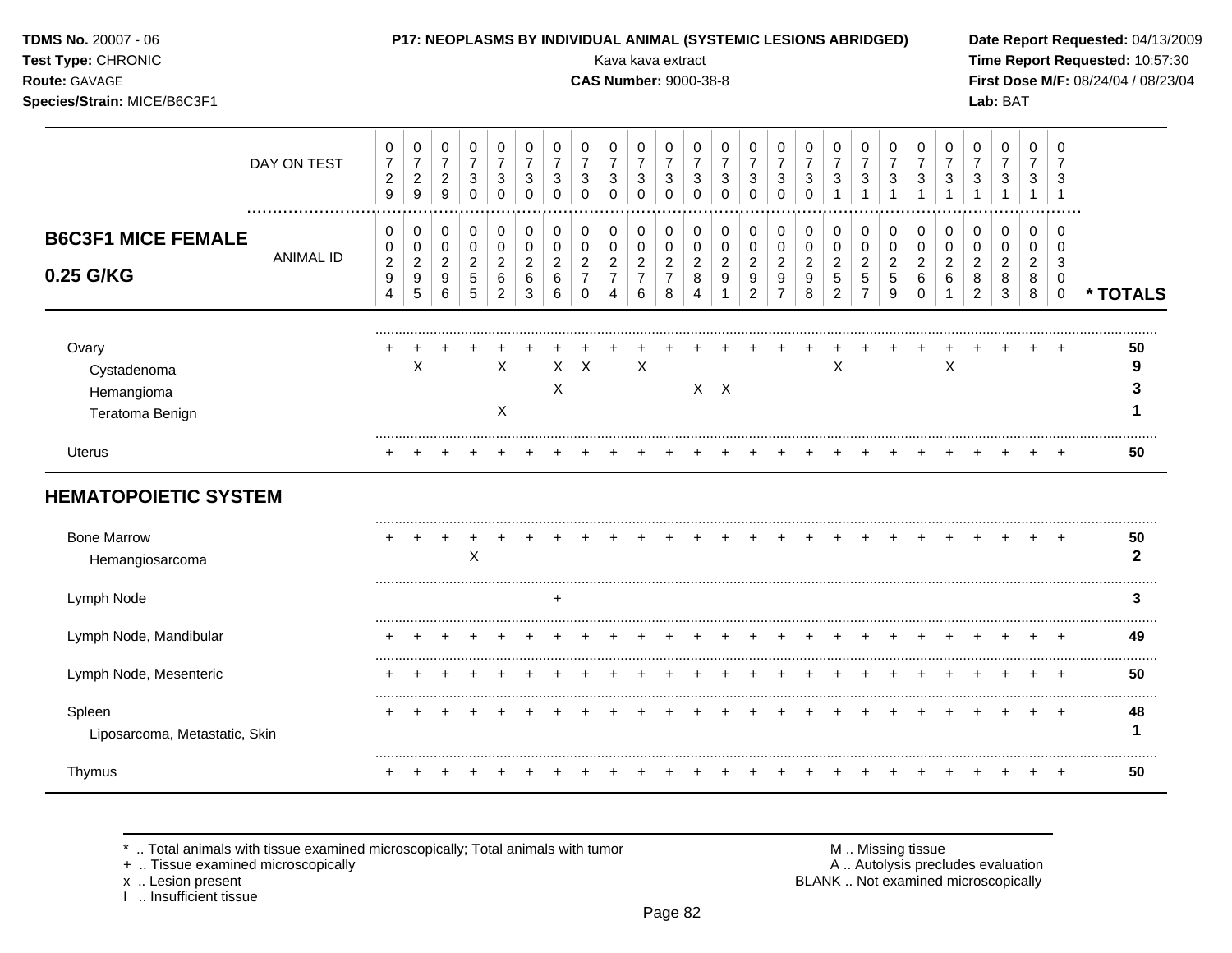**TDMS No.** 20007 - 06 **P17: NEOPLASMS BY INDIVIDUAL ANIMAL (SYSTEMIC LESIONS ABRIDGED) Date Report Requested:** 04/13/2009

**Species/Strain:** MICE/B6C3F1 **Lab:** BAT

**Test Type:** CHRONIC Kava kava extract **Time Report Requested:** 10:57:30 **Route:** GAVAGE **CAS Number:** 9000-38-8 **First Dose M/F:** 08/24/04 / 08/23/04

#### DAY ON TEST  $\overline{7}$   $\overline{7}$   $\overline{7}$   $\overline{7}$   $\overline{7}$   $\overline{7}$   $\overline{7}$   $\overline{7}$   $\bar{7}$   $\overline{7}$   $\bar{7}$  ................................................................................................................................................................. **B6C3F1 MICE FEMALE** ANIMAL ID **0.25 G/KG \* TOTALS**

## **INTEGUMENTARY SYSTEM**

| Mammary Gland<br>Adenoma         |  |  |  |  |  |  |  |  |  |  |  |   |  | <br>49 |
|----------------------------------|--|--|--|--|--|--|--|--|--|--|--|---|--|--------|
| Skin                             |  |  |  |  |  |  |  |  |  |  |  |   |  | 50     |
| Fibrosarcoma                     |  |  |  |  |  |  |  |  |  |  |  | х |  |        |
| Subcutaneous Tissue, Liposarcoma |  |  |  |  |  |  |  |  |  |  |  |   |  |        |
| Subcutaneous Tissue, Schwannoma  |  |  |  |  |  |  |  |  |  |  |  |   |  |        |

### **MUSCULOSKELETAL SYSTEM**

| <b>Bone</b><br>Osteosarcoma                             |  |  |  |  |  |  |  |  |  |  |  |  | ╺ | 50 |
|---------------------------------------------------------|--|--|--|--|--|--|--|--|--|--|--|--|---|----|
| <b>Skeletal Muscle</b><br>Liposarcoma, Metastatic, Skin |  |  |  |  |  |  |  |  |  |  |  |  |   |    |

## **NERVOUS SYSTEM**

......................................................................................................................................................................................................... Brain + + + + + + + + + + + + + + + + + + + + + + + + + **50**

\* .. Total animals with tissue examined microscopically; Total animals with tumor  $\blacksquare$  M .. Missing tissue<br>A .. Autolysis precting the microscopically

I .. Insufficient tissue

A .. Autolysis precludes evaluation x .. Lesion present **BLANK** .. Not examined microscopically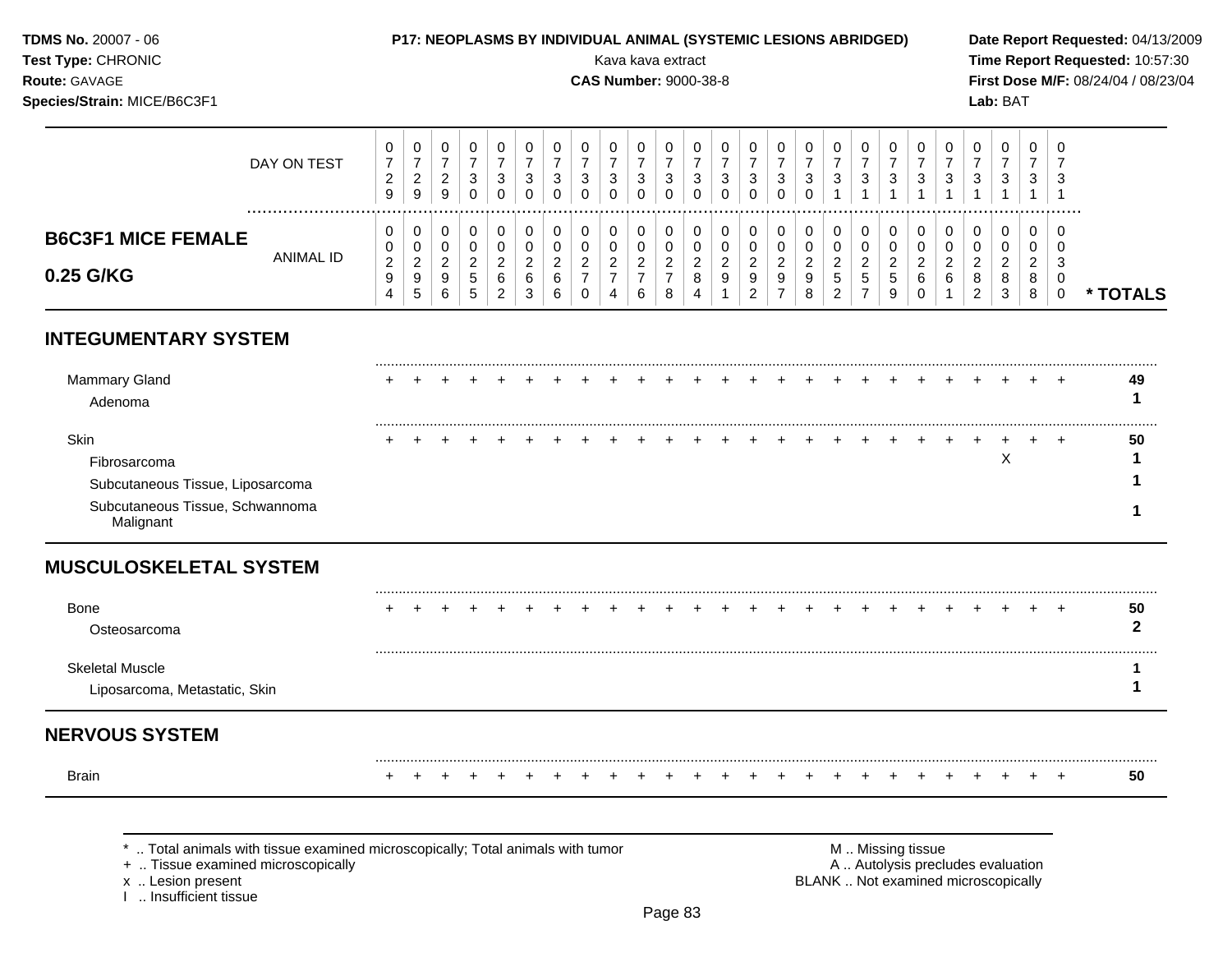**Species/Strain:** MICE/B6C3F1 **Lab:** BAT

**TDMS No.** 20007 - 06 **P17: NEOPLASMS BY INDIVIDUAL ANIMAL (SYSTEMIC LESIONS ABRIDGED) Date Report Requested:** 04/13/2009 **Test Type:** CHRONIC Kava kava extract **Time Report Requested:** 10:57:30 **Route:** GAVAGE **CAS Number:** 9000-38-8 **First Dose M/F:** 08/24/04 / 08/23/04

|                           | DAY ON TEST      | ◡<br>◠<br>$\sim$<br>9   | $\mathbf{0}$<br><u>_</u><br>9                   | 9      | υ<br>3<br>0        | υ<br>ີ<br>ت | υ<br>ົ<br>ۍ<br>0 | U<br>ົ<br>Ĵ<br>0        | υ<br>đ | U<br>చ<br>0 | υ<br>ົ<br>ت<br>0 | ັບ<br>دت      | ు |   | v<br>າ<br>J<br>0             | U<br>3<br>n<br>U | 0<br>ົ<br>دت | υ<br>◠<br>J.                                   | 3   | υ<br>3 | U<br>3                 | U<br>3 | 0<br>3      | ◡<br>◠<br>ت      | U<br>ົ<br>ت                              | 0<br>-3            |          |
|---------------------------|------------------|-------------------------|-------------------------------------------------|--------|--------------------|-------------|------------------|-------------------------|--------|-------------|------------------|---------------|---|---|------------------------------|------------------|--------------|------------------------------------------------|-----|--------|------------------------|--------|-------------|------------------|------------------------------------------|--------------------|----------|
| <b>B6C3F1 MICE FEMALE</b> |                  | ν<br>v                  | U<br>$\mathbf 0$                                |        | U                  | υ           | 0<br>U           | 0                       |        | 0<br>0      | 0<br>0           | υ             |   |   | U                            | U<br>ν           | 0<br>0       |                                                |     | U<br>0 | 0<br>U                 |        | 0<br>0      | υ                | U<br>J                                   | U<br>υ             |          |
| 0.25 G/KG                 | <b>ANIMAL ID</b> | ◠<br><u>.</u><br>g<br>4 | $\overline{\phantom{a}}$<br><u>.</u><br>9<br>.5 | Q<br>6 | <u>.</u><br>5<br>5 | 6<br>ົ      | ົ<br>6<br>3      | ◠<br><u>_</u><br>6<br>6 |        | 4           | ◠<br>6           | <u>.</u><br>8 | 4 | റ | ີ<br>_<br>9<br>ີ<br><u>_</u> | ◠<br>9<br>-      | ົ<br>9<br>8  | ◠<br><u>.</u><br>$\mathbf{p}$<br>⌒<br><u>_</u> | ৾৾৾ | ა<br>9 | <sup>o</sup><br>6<br>υ | ⌒      | ◠<br>8<br>ົ | ⌒<br>8<br>ີ<br>ັ | ີ<br><u>.</u><br>8<br>$\circ$<br>$\circ$ | 3<br><b>U</b><br>◡ | * TOTALS |

## **RESPIRATORY SYSTEM**

| Lung<br>Alveolar/Bronchiolar Adenoma<br>Alveolar/Bronchiolar Carcinoma<br>Hepatocellular Carcinoma, Metastatic, |  |  |  |  |  | ⌒ |  |  |  |  |  |  |  | 50 |
|-----------------------------------------------------------------------------------------------------------------|--|--|--|--|--|---|--|--|--|--|--|--|--|----|
| ∟iver<br>Nose                                                                                                   |  |  |  |  |  |   |  |  |  |  |  |  |  | 50 |
| Trachea                                                                                                         |  |  |  |  |  |   |  |  |  |  |  |  |  | 50 |

## **SPECIAL SENSES SYSTEM**

| Eve             | $+$ $+$ |  |  |  |  |  |  | + + + + + + + + + + + + + + + + + + |  |  |  |  | $+$ $+$ | 50  |
|-----------------|---------|--|--|--|--|--|--|-------------------------------------|--|--|--|--|---------|-----|
| Gland<br>denoma |         |  |  |  |  |  |  | + + + + + + + + + + + + + + +       |  |  |  |  | . .     | -49 |

## **URINARY SYSTEM**

| Kidney          |  |  |  |  |  |  |  |  |  |  |  |  |  | 50 |
|-----------------|--|--|--|--|--|--|--|--|--|--|--|--|--|----|
| Urinary Bladder |  |  |  |  |  |  |  |  |  |  |  |  |  |    |

\* .. Total animals with tissue examined microscopically; Total animals with tumor <br>
+ .. Tissue examined microscopically<br>
+ .. Tissue examined microscopically

+ .. Tissue examined microscopically

I .. Insufficient tissue

x .. Lesion present **BLANK** .. Not examined microscopically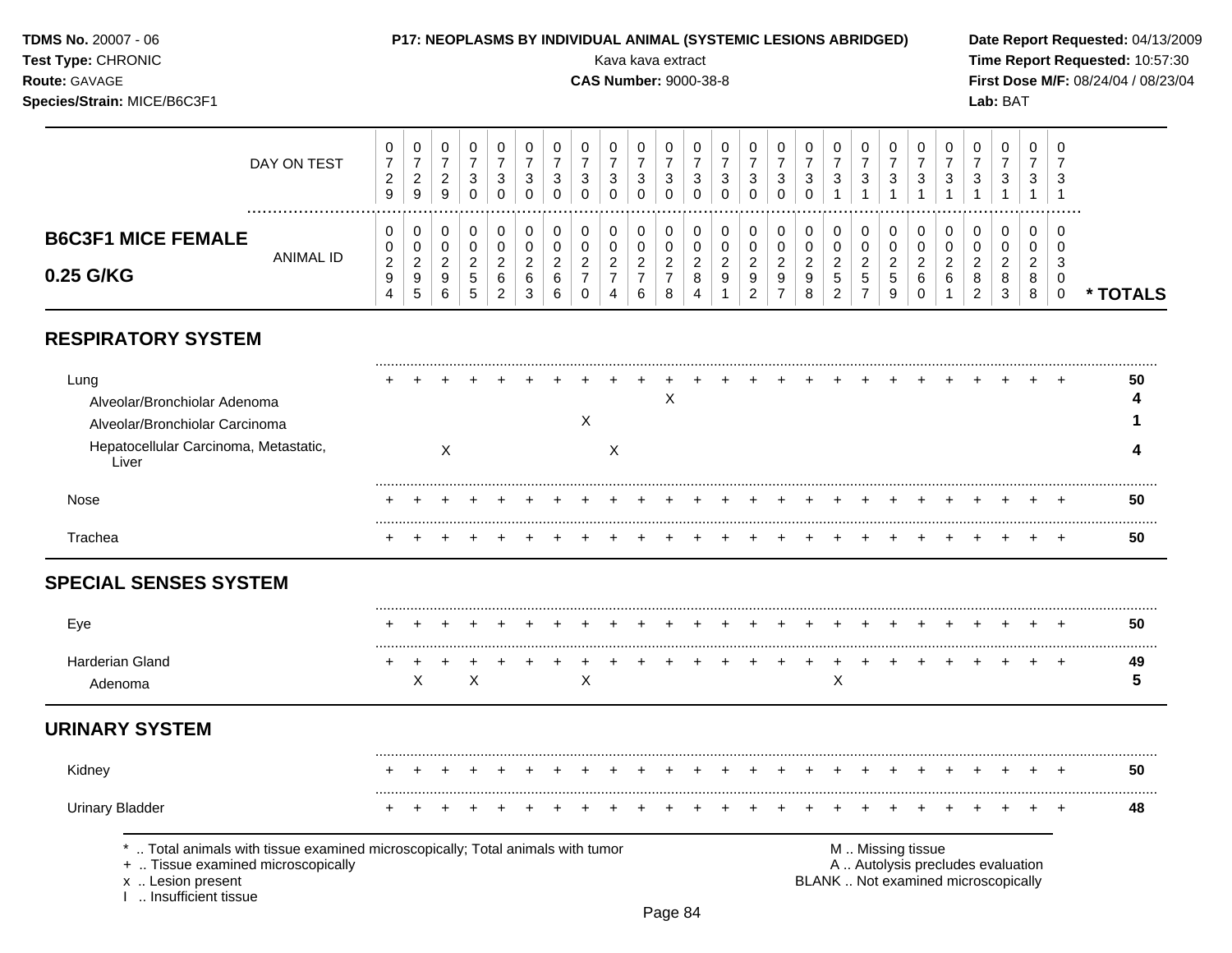| <b>TDMS No. 20007 - 06</b> |  |
|----------------------------|--|
| Toot Tuno: CUDONIIC        |  |

#### **TDMS No.** 20007 - 06 **P17: NEOPLASMS BY INDIVIDUAL ANIMAL (SYSTEMIC LESIONS ABRIDGED) Date Report Requested:** 04/13/2009

**Test Type:** CHRONIC Kava kava extract **Time Report Requested:** 10:57:30 **Route:** GAVAGE **CAS Number:** 9000-38-8 **First Dose M/F:** 08/24/04 / 08/23/04 **Species/Strain:** MICE/B6C3F1 **Lab:** BAT

|                                        | DAY ON TEST | U<br>◠<br>9                  | 0<br>_<br>9           | ◡<br>_<br>U | 0<br>3<br>0                   | <sup>o</sup><br>ັ            | 3                | 3                  | v<br>-2<br>J | υ<br>3<br>U                 | دت | ◡<br>3<br>◡                  | v<br>ت      | U<br>د | - 3           | $\epsilon$<br>J | 0<br>3                                       | 0<br>3                                          | 3 | U<br>3 | 0<br>3            | చ | U<br>3      | 0<br>◠<br>ັ                                 |            |
|----------------------------------------|-------------|------------------------------|-----------------------|-------------|-------------------------------|------------------------------|------------------|--------------------|--------------|-----------------------------|----|------------------------------|-------------|--------|---------------|-----------------|----------------------------------------------|-------------------------------------------------|---|--------|-------------------|---|-------------|---------------------------------------------|------------|
| <b>B6C3F1 MICE FEMALE</b><br>0.25 G/KG | ANIMAL ID   | U<br>0<br>ົ<br><u>_</u><br>9 | υ<br>0<br>n<br>-<br>9 | _<br>v      | U<br>⌒<br><u>.</u><br>.5<br>∽ | ◠<br><u>_</u><br>$\sim$<br>6 | ◠<br>$\sim$<br>6 | c<br><u>.</u><br>6 | <u>.</u>     | υ<br>ັບ<br>ົ<br>-<br>$\sim$ |    | v<br>ν<br>◠<br><u>_</u><br>8 | v<br>-<br>9 | 9      | <u>_</u><br>9 | ົ<br>9          | 0<br>0<br>ົ<br><u>.</u><br><sub>5</sub><br>ົ | ົ<br>$\epsilon$<br>$\mathbf b$<br>$\rightarrow$ | ಾ | ⌒<br>6 | <sup>o</sup><br>6 |   | c<br>ິ<br>ŏ | 0<br>υ<br><sup>o</sup><br>_<br>8<br>$\circ$ |            |
|                                        |             | 4                            | ັ                     |             | - 14                          |                              |                  |                    |              |                             |    | 4                            |             |        |               |                 |                                              |                                                 |   |        |                   |   | u           | o                                           | <b>ALS</b> |

#### **SYSTEMIC LESIONS**

| Multinle |  |  |  |  |  |  |  |  |  |  |  |  | 50 |
|----------|--|--|--|--|--|--|--|--|--|--|--|--|----|
|          |  |  |  |  |  |  |  |  |  |  |  |  |    |

- + .. Tissue examined microscopically
- 
- I .. Insufficient tissue

\* .. Total animals with tissue examined microscopically; Total animals with tumor <br>
+ .. Tissue examined microscopically<br>
+ .. Tissue examined microscopically x .. Lesion present **BLANK** .. Not examined microscopically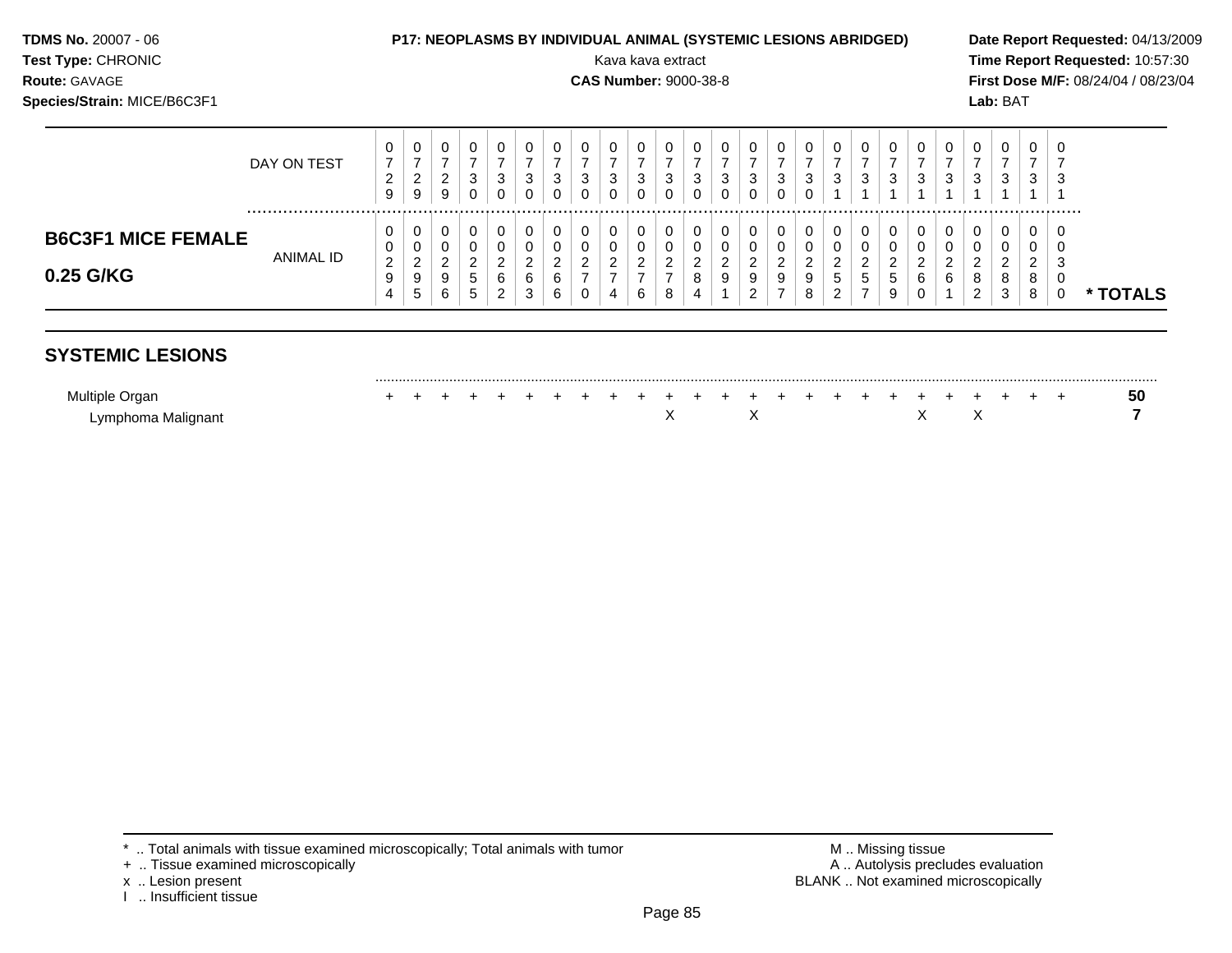|  |  | <b>TDMS No. 20007 - 06</b> |  |  |
|--|--|----------------------------|--|--|
|--|--|----------------------------|--|--|

#### **P17: NEOPLASMS BY INDIVIDUAL ANIMAL (SYSTEMIC LESIONS ABRIDGED)** Date Report Requested: 04/13/2009

**Species/Strain:** MICE/B6C3F1 **Lab:** BAT

**Test Type:** CHRONIC **Transfer CHRONIC Report Requested:** 10:57:30 **Route:** GAVAGE **CAS Number:** 9000-38-8 **First Dose M/F:** 08/24/04 / 08/23/04

|                           | DAY ON TEST | υ<br>5<br>د<br>4   | U<br>৾৾<br>.5<br>4                 | b<br>6      | v<br>6<br>3<br>8      | 2                    | υ<br><u>_</u><br>9 | 0<br>◠<br>9            | $\epsilon$<br>9 | 9           | 9      | v<br><u>_</u><br>9 | g               | U<br>9 | 0<br>9           | U<br>9 | 9                    | 9                                | υ<br><u>_</u><br>9           | g                                   | 9                | 0<br>9           | _<br>9 | υ<br>9 | 9           | U<br>-<br>9       |                   |
|---------------------------|-------------|--------------------|------------------------------------|-------------|-----------------------|----------------------|--------------------|------------------------|-----------------|-------------|--------|--------------------|-----------------|--------|------------------|--------|----------------------|----------------------------------|------------------------------|-------------------------------------|------------------|------------------|--------|--------|-------------|-------------------|-------------------|
| <b>B6C3F1 MICE FEMALE</b> | ANIMAL ID   | υ<br>υ             | υ<br>U                             |             | v<br>v                |                      | U                  | 0<br>υ                 | u               |             |        | v<br>v             |                 |        | 0<br>υ           | u      |                      |                                  | υ                            |                                     |                  | υ                | u      | u      |             | 0<br>v            |                   |
| 0.5 G/KG                  |             | 3<br>U<br><u>.</u> | ົ<br>ັບ<br>ົ<br>ა<br>ົ<br><u>_</u> | $\sim$<br>R | $\sim$<br>ັ<br>◡<br>9 | $\sqrt{2}$<br>N<br>4 | 3<br>U<br>?        | <sup>o</sup><br>ັ<br>υ | J               | $\sim$<br>ు | $\sim$ | ว<br>ັ             | $\epsilon$<br>N | J      | ◠<br>ບ<br>$\sim$ | J<br>∼ | $\sqrt{2}$<br>N<br>- | $\sim$<br>J<br>$\sim$<br>$\circ$ | 2<br>ັ<br>ີ<br><u>.</u><br>9 | $\sqrt{2}$<br>J<br>$\sqrt{2}$<br>J. | ົ<br>చ<br>J<br>◠ | ◠<br>ບ<br>⌒<br>ັ | ັ      | N<br>J | $\sim$<br>J | c<br>-3<br>4<br>ີ | remales<br>(cont) |

# **ALIMENTARY SYSTEM**

| Esophagus                                               |   |  |  |  |   |   |   |   |   |  |  |  |   |  |
|---------------------------------------------------------|---|--|--|--|---|---|---|---|---|--|--|--|---|--|
| Gallbladder                                             |   |  |  |  |   |   |   |   |   |  |  |  |   |  |
| Intestine Large, Cecum                                  |   |  |  |  |   |   |   |   |   |  |  |  |   |  |
| Intestine Large, Colon                                  |   |  |  |  |   |   |   |   |   |  |  |  |   |  |
| Intestine Large, Rectum                                 |   |  |  |  |   |   |   |   |   |  |  |  |   |  |
| Intestine Small, Duodenum                               |   |  |  |  |   |   |   |   |   |  |  |  |   |  |
| Intestine Small, Ileum                                  | ÷ |  |  |  |   |   |   |   |   |  |  |  |   |  |
| Intestine Small, Jejunum                                |   |  |  |  |   |   |   |   |   |  |  |  |   |  |
| Liver                                                   |   |  |  |  |   |   |   |   |   |  |  |  |   |  |
| Carcinoma, Metastatic, Uncertain<br><b>Primary Site</b> |   |  |  |  |   |   |   |   |   |  |  |  |   |  |
| Hemangiosarcoma                                         |   |  |  |  | X |   |   |   |   |  |  |  |   |  |
| Hepatoblastoma                                          |   |  |  |  |   |   |   |   |   |  |  |  |   |  |
| Hepatocellular Adenoma                                  |   |  |  |  |   | X |   | X |   |  |  |  | Χ |  |
| Hepatocellular Adenoma, Multiple                        |   |  |  |  |   |   | Χ |   | X |  |  |  |   |  |
|                                                         |   |  |  |  |   |   |   |   |   |  |  |  |   |  |

\* .. Total animals with tissue examined microscopically; Total animals with tumor <br>
+ .. Tissue examined microscopically<br>
+ .. Tissue examined microscopically

+ .. Tissue examined microscopically

x .. Lesion present<br>I .. Insufficient tissue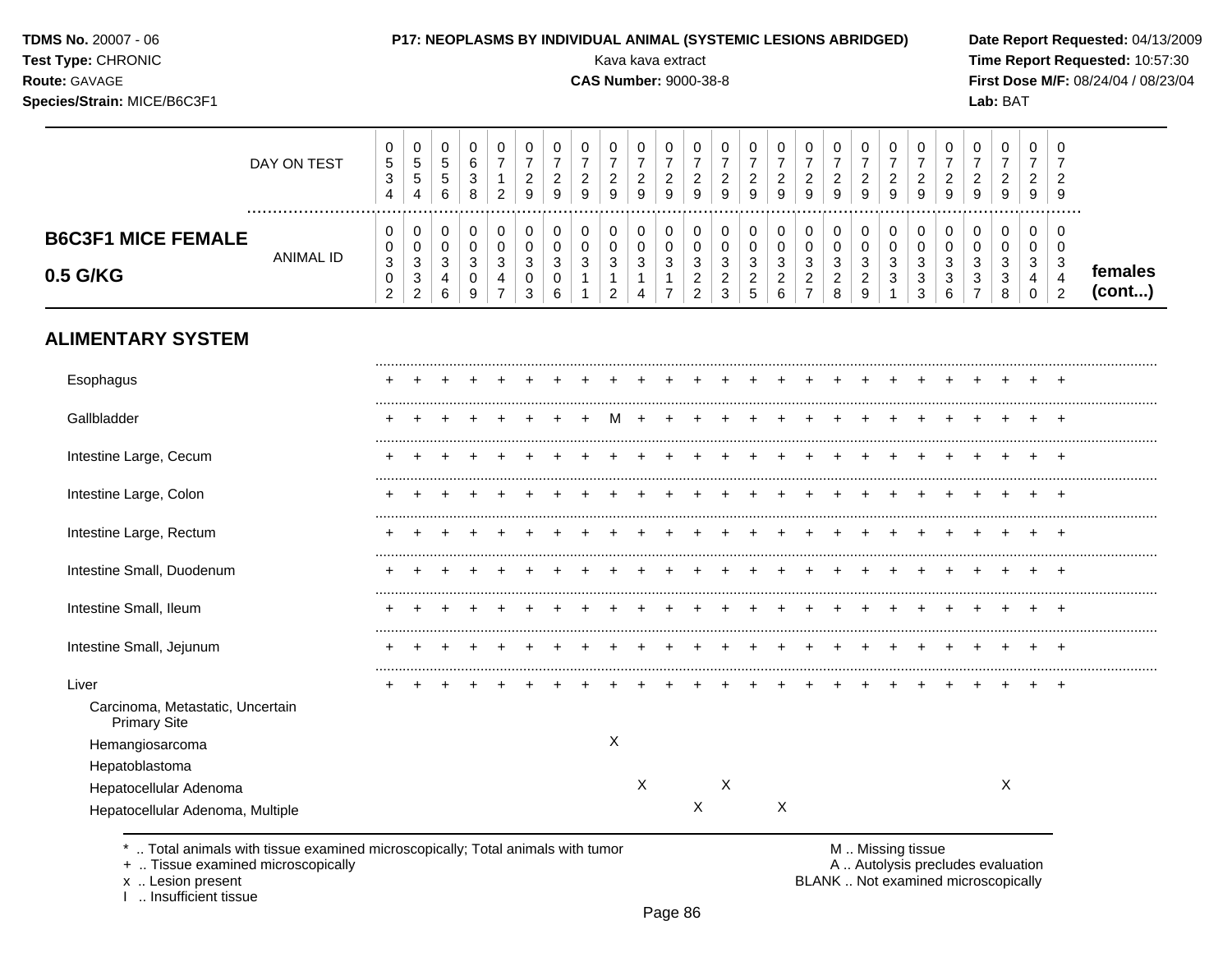| TDMS No. 20007 - 06<br>Test Type: CHRONIC<br>Route: GAVAGE<br>Species/Strain: MICE/B6C3F1 |                  |                                                                      |                                                                                                    |                                                  | P17: NEOPLASMS BY INDIVIDUAL ANIMAL (SYSTEMIC LESIONS ABRIDGED) |                                                               |                                                               |                                            |                                            | Kava kava extract<br><b>CAS Number: 9000-38-8</b>   |                                                                              |                                                                  |                                                                    |                                                           |                                                         |                                                              |                                                                                     |                                              |                                            |                                            |                                                                                         |                                                         |                                              | Lab: BAT                                   |                                                                   |                                                       | Date Report Requested: 04/13/2009<br>Time Report Requested: 10:57:30<br>First Dose M/F: 08/24/04 / 08/23/04 |
|-------------------------------------------------------------------------------------------|------------------|----------------------------------------------------------------------|----------------------------------------------------------------------------------------------------|--------------------------------------------------|-----------------------------------------------------------------|---------------------------------------------------------------|---------------------------------------------------------------|--------------------------------------------|--------------------------------------------|-----------------------------------------------------|------------------------------------------------------------------------------|------------------------------------------------------------------|--------------------------------------------------------------------|-----------------------------------------------------------|---------------------------------------------------------|--------------------------------------------------------------|-------------------------------------------------------------------------------------|----------------------------------------------|--------------------------------------------|--------------------------------------------|-----------------------------------------------------------------------------------------|---------------------------------------------------------|----------------------------------------------|--------------------------------------------|-------------------------------------------------------------------|-------------------------------------------------------|-------------------------------------------------------------------------------------------------------------|
|                                                                                           | DAY ON TEST      | 0<br>5<br>$\ensuremath{\mathsf{3}}$<br>$\overline{4}$                | 0<br>$\sqrt{5}$<br>$\sqrt{5}$<br>$\overline{4}$                                                    | 0<br>$\,$ 5 $\,$<br>$\sqrt{5}$<br>$6\phantom{1}$ | $\mathbf 0$<br>6<br>$\sqrt{3}$<br>8                             | 0<br>$\overline{7}$<br>$\mathbf{1}$<br>$\overline{2}$         | 0<br>$\boldsymbol{7}$<br>$\overline{c}$<br>$\overline{9}$     | 0<br>$\overline{7}$<br>$\overline{c}$<br>9 | 0<br>$\overline{7}$<br>$\overline{c}$<br>9 | 0<br>$\overline{7}$<br>$\overline{\mathbf{c}}$<br>9 | 0<br>$\overline{7}$<br>$\overline{c}$<br>9                                   | 0<br>$\overline{7}$<br>$\overline{c}$<br>9                       | 0<br>$\overline{7}$<br>$\frac{2}{9}$                               | 0<br>$\overline{7}$<br>$\overline{2}$<br>9                | 0<br>$\overline{7}$<br>$\overline{c}$<br>9              | 0<br>$\overline{7}$<br>$\overline{c}$<br>9                   | 0<br>$\overline{7}$<br>$\overline{c}$<br>9                                          | 0<br>$\overline{7}$<br>$\overline{a}$<br>9   | 0<br>$\overline{7}$<br>$\overline{c}$<br>9 | 0<br>$\overline{7}$<br>$\overline{c}$<br>9 | 0<br>$\overline{7}$<br>$\overline{c}$<br>9                                              | 0<br>$\overline{7}$<br>$\overline{c}$<br>$\overline{9}$ | 0<br>7<br>$\overline{c}$<br>9                | 0<br>$\overline{7}$<br>$\overline{c}$<br>9 | 0<br>$\overline{7}$<br>2<br>9                                     | 0<br>9                                                |                                                                                                             |
| <b>B6C3F1 MICE FEMALE</b><br>0.5 G/KG                                                     | <b>ANIMAL ID</b> | 0<br>0<br>$\ensuremath{\mathsf{3}}$<br>$\mathbf 0$<br>$\overline{2}$ | $\pmb{0}$<br>$\pmb{0}$<br>$\ensuremath{\mathsf{3}}$<br>$\ensuremath{\mathsf{3}}$<br>$\overline{2}$ | 0<br>$\pmb{0}$<br>$\sqrt{3}$<br>4<br>6           | $\boldsymbol{0}$<br>$\pmb{0}$<br>3<br>0<br>9                    | $\pmb{0}$<br>$\mathbf 0$<br>$\sqrt{3}$<br>4<br>$\overline{7}$ | 0<br>$\pmb{0}$<br>$\ensuremath{\mathsf{3}}$<br>$\pmb{0}$<br>3 | 0<br>$\mathbf 0$<br>$\sqrt{3}$<br>0<br>6   | 0<br>$\mathbf 0$<br>3<br>1                 | 0<br>0<br>3<br>1<br>$\overline{c}$                  | $\pmb{0}$<br>$\mathbf 0$<br>$\ensuremath{\mathsf{3}}$<br>1<br>$\overline{4}$ | 0<br>$\pmb{0}$<br>$\mathbf{3}$<br>$\mathbf{1}$<br>$\overline{7}$ | 0<br>$\mathbf 0$<br>$\sqrt{3}$<br>$\overline{c}$<br>$\overline{2}$ | 0<br>$\mathbf 0$<br>3<br>$\overline{c}$<br>$\overline{3}$ | $\pmb{0}$<br>$\pmb{0}$<br>$\sqrt{3}$<br>$\sqrt{2}$<br>5 | 0<br>$\mathbf 0$<br>3<br>$\boldsymbol{2}$<br>$6\phantom{1}6$ | 0<br>$\mathbf 0$<br>$\ensuremath{\mathsf{3}}$<br>$\boldsymbol{2}$<br>$\overline{7}$ | 0<br>$\mathbf 0$<br>3<br>$\overline{c}$<br>8 | 0<br>0<br>3<br>$\overline{c}$<br>9         | 0<br>$\mathbf 0$<br>$\sqrt{3}$<br>3        | $\mathbf 0$<br>$\mathbf 0$<br>$\mathbf{3}$<br>$\ensuremath{\mathsf{3}}$<br>$\mathbf{3}$ | 0<br>$\pmb{0}$<br>$\sqrt{3}$<br>3<br>6                  | 0<br>$\mathbf 0$<br>3<br>3<br>$\overline{7}$ | 0<br>$\mathbf 0$<br>3<br>3<br>8            | 0<br>$\mathbf 0$<br>$\mathbf{3}$<br>$\overline{4}$<br>$\mathbf 0$ | 0<br>$\mathbf 0$<br>3<br>$\overline{4}$<br>$\sqrt{2}$ | females<br>(cont)                                                                                           |
| Hepatocellular Carcinoma<br>Hepatocellular Carcinoma, Multiple                            |                  | $\times$                                                             |                                                                                                    |                                                  |                                                                 | $\boldsymbol{X}$                                              |                                                               |                                            |                                            |                                                     |                                                                              |                                                                  | X                                                                  |                                                           | $\sf X$                                                 |                                                              |                                                                                     | Χ                                            |                                            |                                            |                                                                                         |                                                         |                                              |                                            |                                                                   |                                                       |                                                                                                             |
| Mesentery                                                                                 |                  |                                                                      |                                                                                                    |                                                  |                                                                 |                                                               |                                                               |                                            |                                            |                                                     |                                                                              |                                                                  | $\ddot{}$                                                          |                                                           |                                                         |                                                              |                                                                                     |                                              |                                            |                                            |                                                                                         |                                                         |                                              |                                            |                                                                   |                                                       |                                                                                                             |
| Pancreas                                                                                  |                  |                                                                      |                                                                                                    |                                                  |                                                                 |                                                               |                                                               |                                            |                                            |                                                     |                                                                              |                                                                  |                                                                    |                                                           |                                                         |                                                              |                                                                                     |                                              |                                            |                                            |                                                                                         |                                                         |                                              |                                            |                                                                   |                                                       |                                                                                                             |
| Salivary Glands                                                                           |                  |                                                                      |                                                                                                    |                                                  |                                                                 |                                                               |                                                               |                                            |                                            |                                                     |                                                                              |                                                                  |                                                                    |                                                           |                                                         |                                                              |                                                                                     |                                              |                                            |                                            |                                                                                         |                                                         |                                              |                                            |                                                                   |                                                       |                                                                                                             |
| Stomach, Forestomach<br>Squamous Cell Carcinoma<br>Squamous Cell Papilloma                |                  |                                                                      |                                                                                                    |                                                  |                                                                 |                                                               |                                                               |                                            |                                            |                                                     |                                                                              |                                                                  |                                                                    |                                                           |                                                         |                                                              |                                                                                     |                                              |                                            | $\ddot{}$                                  | $\ddot{}$<br>$\mathsf X$                                                                | $\ddot{}$                                               | $\pm$                                        |                                            |                                                                   | $\overline{+}$                                        |                                                                                                             |
| Stomach, Glandular                                                                        |                  |                                                                      |                                                                                                    |                                                  |                                                                 |                                                               |                                                               |                                            |                                            |                                                     |                                                                              |                                                                  |                                                                    |                                                           |                                                         |                                                              |                                                                                     |                                              |                                            |                                            |                                                                                         |                                                         |                                              |                                            |                                                                   |                                                       |                                                                                                             |
| Tooth                                                                                     |                  |                                                                      |                                                                                                    |                                                  |                                                                 |                                                               |                                                               |                                            |                                            |                                                     |                                                                              |                                                                  |                                                                    |                                                           |                                                         |                                                              |                                                                                     |                                              |                                            |                                            |                                                                                         |                                                         |                                              |                                            |                                                                   |                                                       |                                                                                                             |
| <b>CARDIOVASCULAR SYSTEM</b>                                                              |                  |                                                                      |                                                                                                    |                                                  |                                                                 |                                                               |                                                               |                                            |                                            |                                                     |                                                                              |                                                                  |                                                                    |                                                           |                                                         |                                                              |                                                                                     |                                              |                                            |                                            |                                                                                         |                                                         |                                              |                                            |                                                                   |                                                       |                                                                                                             |
| <b>Blood Vessel</b>                                                                       |                  | +                                                                    | $\div$                                                                                             |                                                  | $\ddot{}$                                                       |                                                               | $\overline{ }$                                                |                                            | $\pm$                                      |                                                     | $\mathbf +$                                                                  | $\div$                                                           | $\ddot{}$                                                          | $\ddot{}$                                                 |                                                         | $^+$                                                         | $\ddot{}$                                                                           | $+$                                          | $^+$                                       | $\overline{+}$                             | $+$                                                                                     | $+$                                                     | $+$                                          |                                            | $\overline{+}$                                                    | $+$                                                   |                                                                                                             |
| Heart                                                                                     |                  | $^{+}$                                                               | $\div$                                                                                             | $+$                                              | $\pm$                                                           | $\div$                                                        | $^{+}$                                                        | $\div$                                     | $\ddot{}$                                  | ÷                                                   | $\div$                                                                       | $\ddot{}$                                                        | ÷                                                                  |                                                           |                                                         | $\div$                                                       | $\ddot{}$                                                                           | $+$                                          | $^+$                                       | $^{+}$                                     | $^{+}$                                                                                  | $^{+}$                                                  | $\ddot{}$                                    | $\div$                                     | $+$                                                               | $+$                                                   |                                                                                                             |

# **ENDOCRINE SYSTEM**

 $^*$  .. Total animals with tissue examined microscopically; Total animals with tumor  $\blacksquare$  M .. Missing tissue

x .. Lesion present<br>I .. Insufficient tissue

+ .. Tissue examined microscopically  $\blacksquare$  A .. Autolysis precludes evaluation M .. Missing tissue<br>A .. Autolysis precludes evaluation<br>BLANK .. Not examined microscopically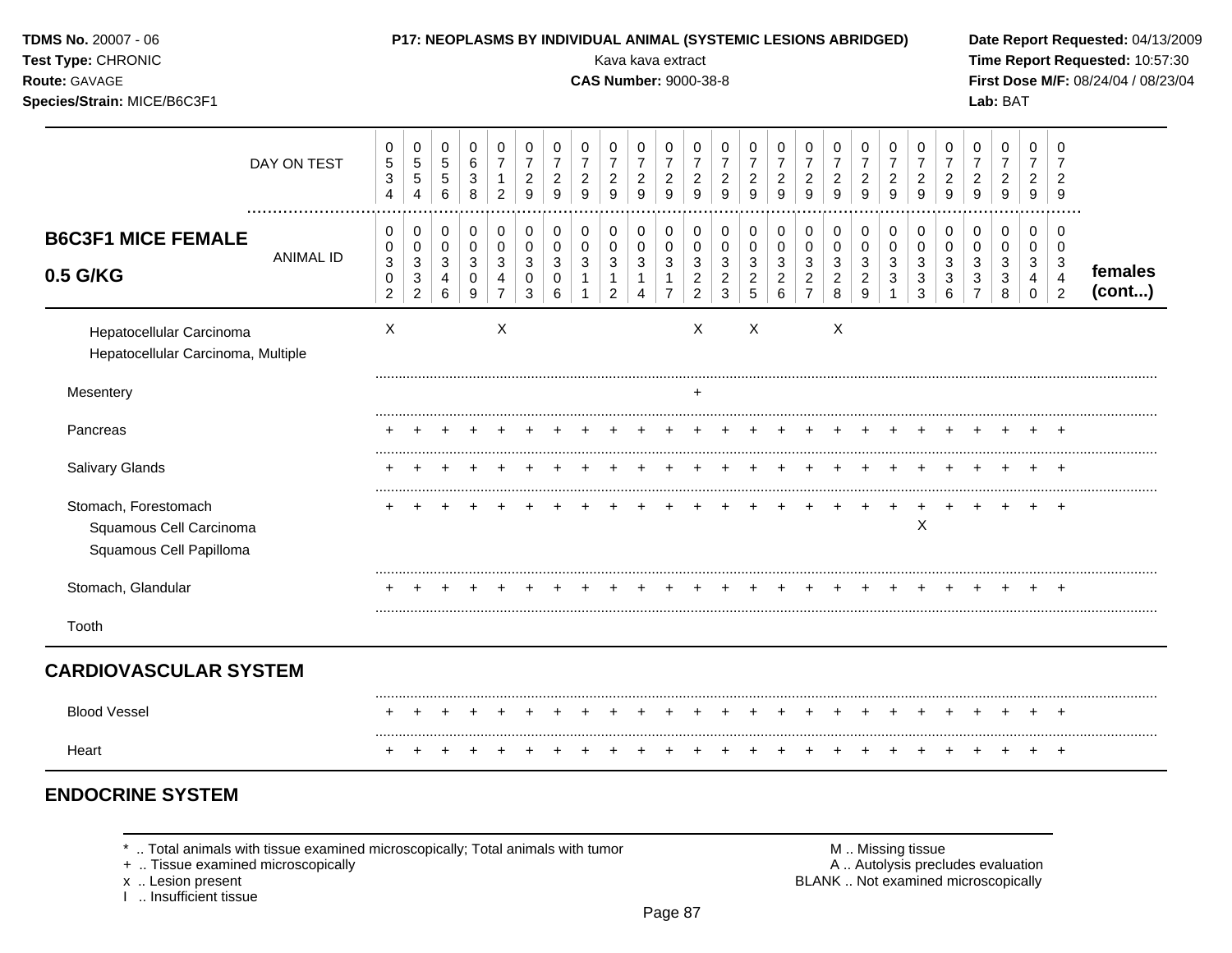| TDMS No. 20007 - 06<br>Test Type: CHRONIC<br>Route: GAVAGE<br>Species/Strain: MICE/B6C3F1 |                                                                              |                                          |                                     |                                       |                                 |                                                       |                                                           |                                               |                                                | Kava kava extract<br><b>CAS Number: 9000-38-8</b> |                                                           |                                              |                                                  |                                            | P17: NEOPLASMS BY INDIVIDUAL ANIMAL (SYSTEMIC LESIONS ABRIDGED) |                                            |                                                                 |                                                     |                                                           |                                                           |                                        |                                                  |                                              | Lab: BAT                                                                |                                            |                                            | Date Report Requested: 04/13/2009<br>Time Report Requested: 10:57:30<br>First Dose M/F: 08/24/04 / 08/23/04 |
|-------------------------------------------------------------------------------------------|------------------------------------------------------------------------------|------------------------------------------|-------------------------------------|---------------------------------------|---------------------------------|-------------------------------------------------------|-----------------------------------------------------------|-----------------------------------------------|------------------------------------------------|---------------------------------------------------|-----------------------------------------------------------|----------------------------------------------|--------------------------------------------------|--------------------------------------------|-----------------------------------------------------------------|--------------------------------------------|-----------------------------------------------------------------|-----------------------------------------------------|-----------------------------------------------------------|-----------------------------------------------------------|----------------------------------------|--------------------------------------------------|----------------------------------------------|-------------------------------------------------------------------------|--------------------------------------------|--------------------------------------------|-------------------------------------------------------------------------------------------------------------|
|                                                                                           | DAY ON TEST                                                                  | 0<br>$\mathbf 5$<br>3<br>4               | 0<br>$\,$ 5 $\,$<br>$\sqrt{5}$<br>4 | 0<br>$\sqrt{5}$<br>$\sqrt{5}$<br>6    | 0<br>$\,6$<br>$\sqrt{3}$<br>8   | 0<br>$\overline{7}$<br>$\mathbf{1}$<br>$\overline{2}$ | 0<br>$\overline{7}$<br>$\overline{c}$<br>$\boldsymbol{9}$ | 0<br>$\boldsymbol{7}$<br>$\overline{c}$<br>9  | 0<br>$\overline{7}$<br>$\overline{c}$<br>9     | 0<br>$\overline{7}$<br>$\overline{a}$<br>9        | 0<br>$\overline{7}$<br>$\overline{c}$<br>$\boldsymbol{9}$ | 0<br>$\boldsymbol{7}$<br>$\overline{2}$<br>9 | 0<br>$\overline{7}$<br>$\overline{c}$<br>9       | 0<br>$\overline{7}$<br>$\overline{c}$<br>9 | 0<br>$\overline{7}$<br>$\overline{c}$<br>9                      | 0<br>$\overline{7}$<br>$\overline{2}$<br>9 | 0<br>$\boldsymbol{7}$<br>$\overline{c}$<br>9                    | 0<br>$\overline{7}$<br>$\overline{\mathbf{c}}$<br>9 | 0<br>$\boldsymbol{7}$<br>$\overline{a}$<br>$\overline{9}$ | 0<br>$\overline{7}$<br>$\overline{c}$<br>$\boldsymbol{9}$ | 0<br>$\boldsymbol{7}$<br>$\frac{2}{9}$ | 0<br>$\overline{7}$<br>$\frac{2}{9}$             | 0<br>7<br>$\overline{c}$<br>$\boldsymbol{9}$ | 0<br>$\overline{7}$<br>$\overline{c}$<br>$\boldsymbol{9}$               | 0<br>$\overline{7}$<br>$\overline{2}$<br>9 | 0<br>$\overline{7}$<br>$\overline{2}$<br>9 |                                                                                                             |
| <b>B6C3F1 MICE FEMALE</b><br>0.5 G/KG                                                     | <br><b>ANIMAL ID</b>                                                         | 0<br>0<br>$\ensuremath{\mathsf{3}}$<br>0 | 0<br>0<br>3<br>3                    | 0<br>$\mathbf 0$<br>$\mathbf{3}$<br>4 | 0<br>$\boldsymbol{0}$<br>3<br>0 | 0<br>0<br>3<br>4                                      | $\pmb{0}$<br>$\pmb{0}$<br>$\sqrt{3}$<br>0                 | 0<br>$\mathsf{O}\xspace$<br>$\mathbf{3}$<br>0 | 0<br>$\pmb{0}$<br>$\mathbf{3}$<br>$\mathbf{1}$ | 0<br>0<br>3<br>$\mathbf{1}$                       | 0<br>$\mathbf 0$<br>$\sqrt{3}$<br>$\mathbf 1$             | 0<br>$\mathbf 0$<br>3<br>1                   | 0<br>$\pmb{0}$<br>$\mathbf{3}$<br>$\overline{c}$ | 0<br>0<br>3<br>$\overline{c}$              | 0<br>$\mathbf 0$<br>3<br>$\overline{c}$                         | 0<br>0<br>3<br>$\overline{c}$              | 0<br>$\mathbf 0$<br>$\ensuremath{\mathsf{3}}$<br>$\overline{c}$ | 0<br>0<br>3<br>2                                    | 0<br>0<br>3<br>$\overline{\mathbf{c}}$                    | 0<br>$\boldsymbol{0}$<br>3<br>3                           | 0<br>$\pmb{0}$<br>3<br>$\mathbf 3$     | 0<br>$\pmb{0}$<br>$\ensuremath{\mathsf{3}}$<br>3 | 0<br>0<br>3<br>3                             | 0<br>0<br>3<br>3                                                        | 0<br>$\mathbf 0$<br>3<br>4                 | 0<br>0<br>$\mathbf{3}$<br>$\overline{4}$   | females                                                                                                     |
|                                                                                           |                                                                              | $\overline{2}$                           | $\overline{2}$                      | 6                                     | 9                               | $\overline{7}$                                        | 3                                                         | 6                                             |                                                | 2                                                 | 4                                                         | $\overline{7}$                               | $\overline{2}$                                   | 3                                          | 5                                                               | 6                                          | $\overline{7}$                                                  | 8                                                   | 9                                                         |                                                           | 3                                      | 6                                                |                                              | 8                                                                       | $\mathbf 0$                                | $\overline{2}$                             | (cont)                                                                                                      |
| <b>Adrenal Cortex</b>                                                                     |                                                                              |                                          |                                     |                                       |                                 |                                                       |                                                           |                                               |                                                |                                                   |                                                           |                                              |                                                  |                                            |                                                                 |                                            |                                                                 |                                                     |                                                           |                                                           |                                        |                                                  |                                              |                                                                         |                                            |                                            |                                                                                                             |
| Adrenal Medulla                                                                           |                                                                              |                                          |                                     |                                       |                                 |                                                       |                                                           |                                               |                                                |                                                   |                                                           |                                              |                                                  |                                            |                                                                 |                                            |                                                                 |                                                     |                                                           |                                                           |                                        |                                                  |                                              |                                                                         |                                            |                                            |                                                                                                             |
| Islets, Pancreatic<br>Carcinoma                                                           |                                                                              |                                          |                                     |                                       |                                 |                                                       |                                                           |                                               |                                                |                                                   |                                                           |                                              |                                                  |                                            |                                                                 |                                            |                                                                 |                                                     |                                                           |                                                           |                                        |                                                  |                                              |                                                                         |                                            | $\overline{+}$                             |                                                                                                             |
| Parathyroid Gland                                                                         |                                                                              |                                          |                                     |                                       |                                 |                                                       |                                                           |                                               |                                                |                                                   |                                                           |                                              |                                                  |                                            |                                                                 | м                                          |                                                                 |                                                     |                                                           |                                                           |                                        |                                                  |                                              |                                                                         |                                            |                                            |                                                                                                             |
| <b>Pituitary Gland</b><br>Pars Distalis, Adenoma                                          |                                                                              |                                          |                                     |                                       |                                 |                                                       |                                                           |                                               |                                                |                                                   |                                                           |                                              |                                                  |                                            |                                                                 |                                            |                                                                 |                                                     |                                                           | $\pm$                                                     | $\ddot{}$                              | $\pm$                                            | $\ddot{}$<br>X                               |                                                                         | $\ddot{}$                                  | $^{+}$                                     |                                                                                                             |
| <b>Thyroid Gland</b>                                                                      |                                                                              |                                          |                                     |                                       |                                 |                                                       |                                                           |                                               |                                                |                                                   |                                                           |                                              |                                                  |                                            |                                                                 |                                            |                                                                 |                                                     |                                                           |                                                           |                                        |                                                  |                                              |                                                                         |                                            |                                            |                                                                                                             |
| <b>GENERAL BODY SYSTEM</b><br><b>NONE</b>                                                 |                                                                              |                                          |                                     |                                       |                                 |                                                       |                                                           |                                               |                                                |                                                   |                                                           |                                              |                                                  |                                            |                                                                 |                                            |                                                                 |                                                     |                                                           |                                                           |                                        |                                                  |                                              |                                                                         |                                            |                                            |                                                                                                             |
| <b>GENITAL SYSTEM</b>                                                                     |                                                                              |                                          |                                     |                                       |                                 |                                                       |                                                           |                                               |                                                |                                                   |                                                           |                                              |                                                  |                                            |                                                                 |                                            |                                                                 |                                                     |                                                           |                                                           |                                        |                                                  |                                              |                                                                         |                                            |                                            |                                                                                                             |
| <b>Clitoral Gland</b>                                                                     |                                                                              |                                          |                                     |                                       |                                 |                                                       |                                                           |                                               |                                                |                                                   |                                                           | $\ddot{}$                                    | $+$                                              | $+$                                        |                                                                 | $+$                                        |                                                                 | $+$                                                 |                                                           |                                                           |                                        |                                                  |                                              |                                                                         |                                            |                                            |                                                                                                             |
| Ovary                                                                                     |                                                                              |                                          |                                     |                                       |                                 |                                                       |                                                           |                                               |                                                |                                                   |                                                           |                                              |                                                  |                                            |                                                                 |                                            |                                                                 |                                                     |                                                           |                                                           |                                        |                                                  |                                              |                                                                         |                                            |                                            |                                                                                                             |
| Cystadenoma                                                                               |                                                                              | X                                        |                                     |                                       |                                 |                                                       |                                                           |                                               | Χ                                              |                                                   |                                                           | X                                            |                                                  |                                            |                                                                 |                                            |                                                                 |                                                     |                                                           | Χ                                                         |                                        | Χ                                                |                                              |                                                                         |                                            |                                            |                                                                                                             |
| +  Tissue examined microscopically<br><b>x</b> Lesion present                             | Total animals with tissue examined microscopically; Total animals with tumor |                                          |                                     |                                       |                                 |                                                       |                                                           |                                               |                                                |                                                   |                                                           |                                              |                                                  |                                            |                                                                 |                                            |                                                                 |                                                     | M  Missing tissue                                         |                                                           |                                        |                                                  |                                              | A  Autolysis precludes evaluation<br>BLANK Not examined microscopically |                                            |                                            |                                                                                                             |

x .. Lesion present<br>I .. Insufficient tissue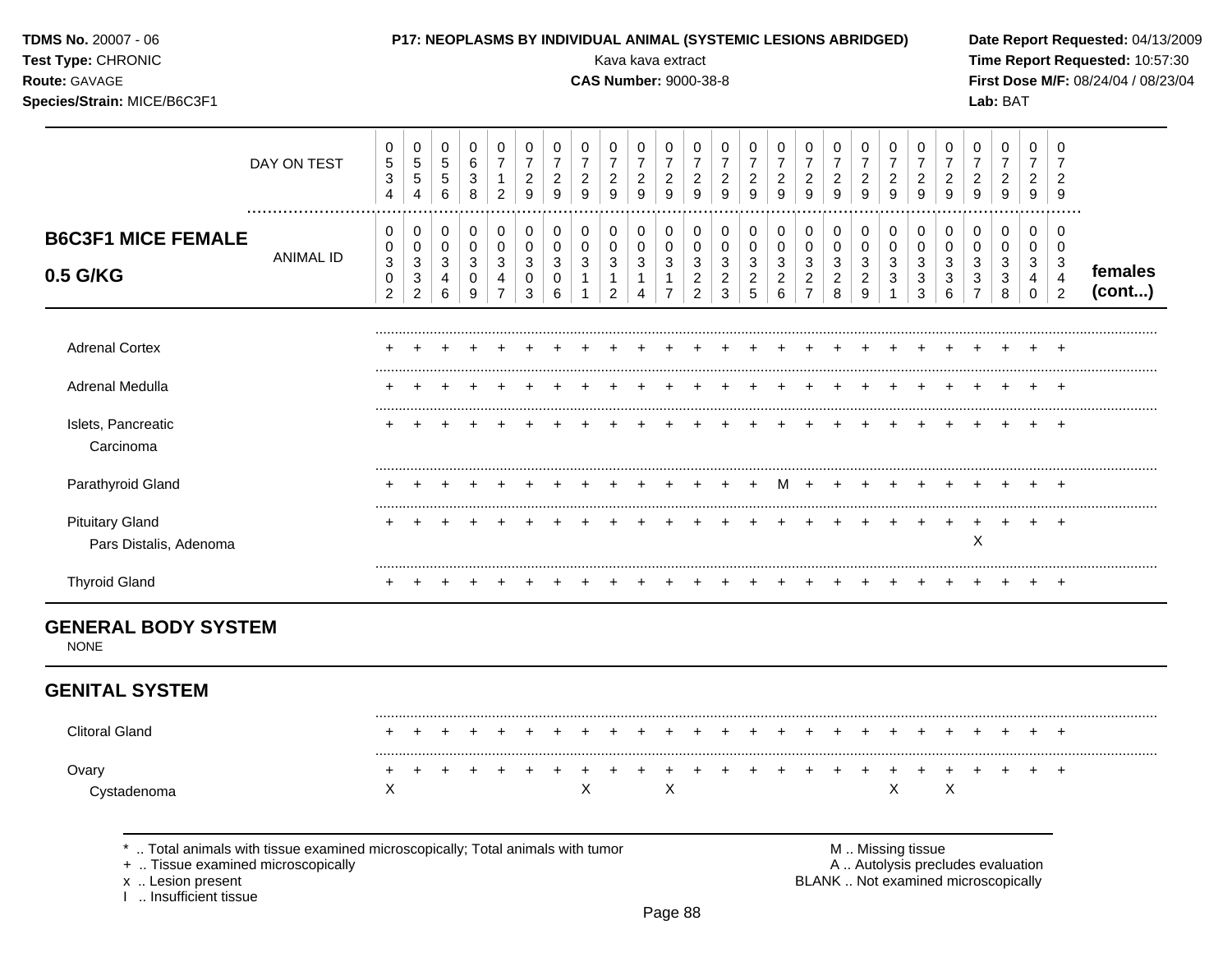| TDMS No. 20007 - 06<br>Test Type: CHRONIC<br>Route: GAVAGE<br>Species/Strain: MICE/B6C3F1                                                                         |             |                                                                 |                                                                             |                                            |                       |                                                       |                                                             |                                                                      |                                                                    | Kava kava extract<br><b>CAS Number: 9000-38-8</b>           |                                                           |                                                             |                                               |                                                         | P17: NEOPLASMS BY INDIVIDUAL ANIMAL (SYSTEMIC LESIONS ABRIDGED) |                                            |                                                             |                                              |                                            |                                            |                                                        |                                          |                                    | Lab: BAT                                                                 |                                              |                                                 | Date Report Requested: 04/13/2009<br>Time Report Requested: 10:57:30<br>First Dose M/F: 08/24/04 / 08/23/04 |
|-------------------------------------------------------------------------------------------------------------------------------------------------------------------|-------------|-----------------------------------------------------------------|-----------------------------------------------------------------------------|--------------------------------------------|-----------------------|-------------------------------------------------------|-------------------------------------------------------------|----------------------------------------------------------------------|--------------------------------------------------------------------|-------------------------------------------------------------|-----------------------------------------------------------|-------------------------------------------------------------|-----------------------------------------------|---------------------------------------------------------|-----------------------------------------------------------------|--------------------------------------------|-------------------------------------------------------------|----------------------------------------------|--------------------------------------------|--------------------------------------------|--------------------------------------------------------|------------------------------------------|------------------------------------|--------------------------------------------------------------------------|----------------------------------------------|-------------------------------------------------|-------------------------------------------------------------------------------------------------------------|
|                                                                                                                                                                   | DAY ON TEST | 0<br>$\mathbf 5$<br>$\ensuremath{\mathsf{3}}$<br>$\overline{4}$ | 0<br>$\,$ 5 $\,$<br>$\,$ 5 $\,$<br>$\overline{4}$                           | 0<br>$\,$ 5 $\,$<br>$\mathbf 5$<br>$\,6\,$ | 0<br>6<br>3<br>8      | 0<br>$\overline{7}$<br>$\mathbf{1}$<br>$\overline{c}$ | 0<br>$\boldsymbol{7}$<br>$\overline{c}$<br>$\boldsymbol{9}$ | 0<br>$\boldsymbol{7}$<br>$\overline{\mathbf{c}}$<br>$\boldsymbol{9}$ | 0<br>$\overline{7}$<br>$\overline{\mathbf{c}}$<br>$\boldsymbol{9}$ | 0<br>$\boldsymbol{7}$<br>$\overline{a}$<br>$\boldsymbol{9}$ | 0<br>$\overline{7}$<br>$\overline{c}$<br>$\boldsymbol{9}$ | 0<br>$\boldsymbol{7}$<br>$\overline{c}$<br>$\boldsymbol{9}$ | 0<br>$\overline{7}$<br>$\frac{2}{9}$          | 0<br>$\overline{7}$<br>$\overline{2}$<br>$\overline{9}$ | 0<br>$\overline{7}$<br>$\overline{c}$<br>$\overline{9}$         | 0<br>$\overline{7}$<br>$\overline{c}$<br>9 | 0<br>$\boldsymbol{7}$<br>$\overline{c}$<br>$\boldsymbol{9}$ | 0<br>$\boldsymbol{7}$<br>$\overline{a}$<br>9 | 0<br>$\overline{7}$<br>$\overline{c}$<br>9 | 0<br>$\overline{7}$<br>$\overline{c}$<br>9 | 0<br>$\boldsymbol{7}$<br>$\overline{c}$<br>$\mathsf g$ | 0<br>$\overline{7}$<br>$\frac{2}{9}$     | 0<br>7<br>$\overline{c}$<br>9      | 0<br>$\overline{7}$<br>$\overline{c}$<br>$9\,$                           | 0<br>$\overline{7}$<br>$\overline{2}$<br>9   | 0<br>2<br>9                                     |                                                                                                             |
| <b>B6C3F1 MICE FEMALE</b><br>0.5 G/KG                                                                                                                             | ANIMAL ID   | 0<br>0<br>3<br>0<br>$\overline{2}$                              | 0<br>$\mathbf 0$<br>$\mathbf{3}$<br>$\ensuremath{\mathsf{3}}$<br>$\sqrt{2}$ | 0<br>$\pmb{0}$<br>$\sqrt{3}$<br>4<br>6     | 0<br>0<br>3<br>0<br>9 | 0<br>$\pmb{0}$<br>3<br>4<br>$\overline{7}$            | 0<br>$\pmb{0}$<br>3<br>0<br>3                               | 0<br>0<br>$\sqrt{3}$<br>0<br>6                                       | 0<br>0<br>3<br>1<br>1                                              | 0<br>0<br>3<br>1<br>2                                       | 0<br>$\pmb{0}$<br>3<br>$\mathbf{1}$<br>$\overline{4}$     | 0<br>$\mathbf 0$<br>3<br>$\mathbf{1}$<br>$\overline{7}$     | 0<br>$\pmb{0}$<br>$\sqrt{3}$<br>$\frac{2}{2}$ | 0<br>0<br>3<br>$\overline{2}$<br>3                      | 0<br>0<br>3<br>$\overline{c}$<br>5                              | 0<br>$\pmb{0}$<br>3<br>$\overline{c}$<br>6 | 0<br>$\pmb{0}$<br>3<br>$\overline{c}$<br>$\overline{7}$     | 0<br>0<br>3<br>2<br>8                        | 0<br>0<br>3<br>$\overline{c}$<br>9         | 0<br>0<br>$\sqrt{3}$<br>$\sqrt{3}$         | 0<br>$\mathbf 0$<br>$\mathbf{3}$<br>$\sqrt{3}$<br>3    | 0<br>$\pmb{0}$<br>$\mathbf{3}$<br>3<br>6 | 0<br>0<br>3<br>3<br>$\overline{7}$ | 0<br>0<br>3<br>3<br>8                                                    | 0<br>0<br>3<br>$\overline{4}$<br>$\mathbf 0$ | 0<br>0<br>3<br>$\overline{4}$<br>$\overline{2}$ | females<br>(cont)                                                                                           |
| Granulosa Cell Tumor Benign<br>Hemangioma                                                                                                                         |             |                                                                 |                                                                             |                                            |                       |                                                       |                                                             |                                                                      |                                                                    |                                                             |                                                           |                                                             |                                               | X                                                       |                                                                 |                                            |                                                             |                                              |                                            |                                            |                                                        |                                          |                                    |                                                                          |                                              |                                                 |                                                                                                             |
| Uterus                                                                                                                                                            |             |                                                                 |                                                                             |                                            |                       |                                                       |                                                             |                                                                      |                                                                    |                                                             |                                                           |                                                             |                                               |                                                         |                                                                 |                                            |                                                             |                                              |                                            |                                            |                                                        |                                          |                                    |                                                                          |                                              | $\pm$                                           |                                                                                                             |
| <b>HEMATOPOIETIC SYSTEM</b>                                                                                                                                       |             |                                                                 |                                                                             |                                            |                       |                                                       |                                                             |                                                                      |                                                                    |                                                             |                                                           |                                                             |                                               |                                                         |                                                                 |                                            |                                                             |                                              |                                            |                                            |                                                        |                                          |                                    |                                                                          |                                              |                                                 |                                                                                                             |
| <b>Bone Marrow</b>                                                                                                                                                |             |                                                                 |                                                                             |                                            |                       |                                                       |                                                             |                                                                      |                                                                    |                                                             |                                                           |                                                             |                                               |                                                         |                                                                 |                                            |                                                             |                                              |                                            |                                            |                                                        |                                          |                                    |                                                                          |                                              |                                                 |                                                                                                             |
| Lymph Node, Mandibular                                                                                                                                            |             |                                                                 |                                                                             |                                            |                       |                                                       |                                                             |                                                                      |                                                                    |                                                             |                                                           |                                                             |                                               |                                                         |                                                                 |                                            |                                                             |                                              |                                            |                                            |                                                        |                                          |                                    |                                                                          |                                              | $\div$                                          |                                                                                                             |
| Lymph Node, Mesenteric                                                                                                                                            |             |                                                                 |                                                                             |                                            |                       |                                                       |                                                             |                                                                      |                                                                    |                                                             |                                                           |                                                             |                                               |                                                         |                                                                 |                                            |                                                             |                                              |                                            |                                            |                                                        |                                          |                                    |                                                                          |                                              |                                                 |                                                                                                             |
| Spleen<br>Hemangiosarcoma                                                                                                                                         |             |                                                                 |                                                                             |                                            |                       |                                                       |                                                             |                                                                      |                                                                    | Χ                                                           |                                                           |                                                             |                                               |                                                         |                                                                 |                                            |                                                             |                                              |                                            |                                            |                                                        |                                          |                                    |                                                                          |                                              | $\pm$                                           |                                                                                                             |
| Thymus                                                                                                                                                            |             |                                                                 |                                                                             |                                            |                       |                                                       |                                                             |                                                                      |                                                                    |                                                             |                                                           |                                                             |                                               |                                                         |                                                                 |                                            |                                                             |                                              |                                            |                                            |                                                        |                                          |                                    |                                                                          | M +                                          |                                                 |                                                                                                             |
| <b>INTEGUMENTARY SYSTEM</b>                                                                                                                                       |             |                                                                 |                                                                             |                                            |                       |                                                       |                                                             |                                                                      |                                                                    |                                                             |                                                           |                                                             |                                               |                                                         |                                                                 |                                            |                                                             |                                              |                                            |                                            |                                                        |                                          |                                    |                                                                          |                                              |                                                 |                                                                                                             |
| Mammary Gland<br>Adenoma                                                                                                                                          |             |                                                                 |                                                                             |                                            |                       |                                                       |                                                             |                                                                      |                                                                    |                                                             |                                                           |                                                             |                                               |                                                         |                                                                 | Χ                                          |                                                             |                                              |                                            |                                            |                                                        |                                          |                                    |                                                                          |                                              | $+$                                             |                                                                                                             |
| Skin                                                                                                                                                              |             |                                                                 |                                                                             |                                            |                       |                                                       |                                                             |                                                                      |                                                                    |                                                             |                                                           |                                                             |                                               |                                                         |                                                                 |                                            |                                                             |                                              |                                            |                                            |                                                        |                                          |                                    |                                                                          |                                              |                                                 |                                                                                                             |
| *  Total animals with tissue examined microscopically; Total animals with tumor<br>+  Tissue examined microscopically<br>x  Lesion present<br>Insufficient tissue |             |                                                                 |                                                                             |                                            |                       |                                                       |                                                             |                                                                      |                                                                    |                                                             |                                                           |                                                             |                                               |                                                         |                                                                 |                                            |                                                             |                                              | M  Missing tissue                          |                                            |                                                        |                                          |                                    | A  Autolysis precludes evaluation<br>BLANK  Not examined microscopically |                                              |                                                 |                                                                                                             |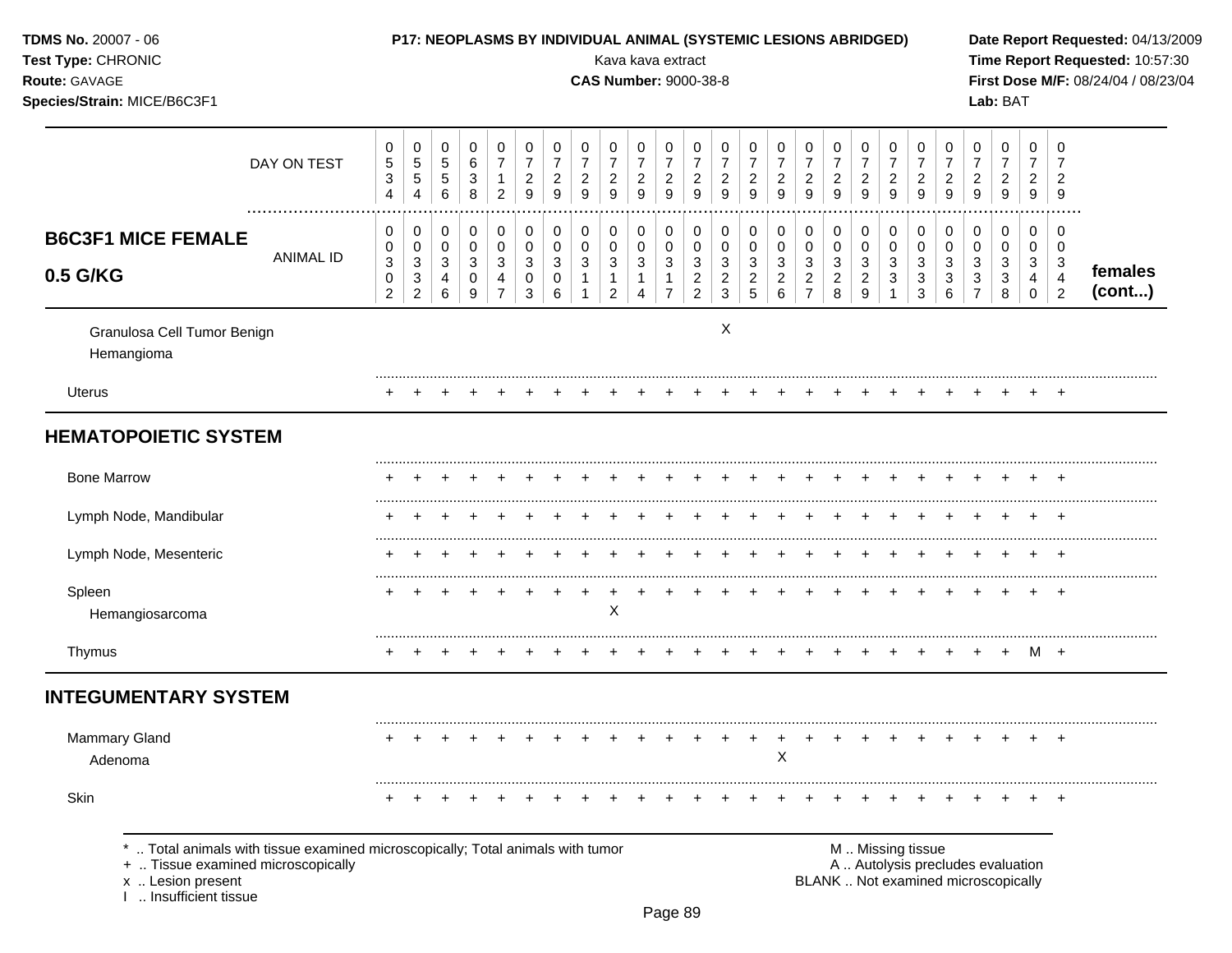| TDMS No. 20007 - 06<br>Test Type: CHRONIC<br>Route: GAVAGE<br>Species/Strain: MICE/B6C3F1                                |                                                    |                                                        |                                           |                                                |                                                                 |                                                       |                                                           |                                            |                                               | Kava kava extract<br><b>CAS Number: 9000-38-8</b>       |                                               |                                                                |                                              | P17: NEOPLASMS BY INDIVIDUAL ANIMAL (SYSTEMIC LESIONS ABRIDGED) |                                                               |                                                                      |                                            |                                                         |                                                         |                                                          |                                                         |                                                           | Lab: BAT                                         |                                                        |                                                           | Date Report Requested: 04/13/2009<br>Time Report Requested: 10:57:30<br>First Dose M/F: 08/24/04 / 08/23/04 |
|--------------------------------------------------------------------------------------------------------------------------|----------------------------------------------------|--------------------------------------------------------|-------------------------------------------|------------------------------------------------|-----------------------------------------------------------------|-------------------------------------------------------|-----------------------------------------------------------|--------------------------------------------|-----------------------------------------------|---------------------------------------------------------|-----------------------------------------------|----------------------------------------------------------------|----------------------------------------------|-----------------------------------------------------------------|---------------------------------------------------------------|----------------------------------------------------------------------|--------------------------------------------|---------------------------------------------------------|---------------------------------------------------------|----------------------------------------------------------|---------------------------------------------------------|-----------------------------------------------------------|--------------------------------------------------|--------------------------------------------------------|-----------------------------------------------------------|-------------------------------------------------------------------------------------------------------------|
| DAY ON TEST                                                                                                              | 0<br>$\mathbf 5$<br>$\mathbf{3}$<br>$\overline{4}$ | 0<br>$\sqrt{5}$<br>$\sqrt{5}$<br>$\overline{4}$        | 0<br>$\,$ 5 $\,$<br>$\sqrt{5}$<br>$\,6\,$ | 0<br>6<br>$\mathbf{3}$<br>8                    | $\mathbf 0$<br>$\overline{7}$<br>$\mathbf{1}$<br>$\overline{c}$ | 0<br>$\boldsymbol{7}$<br>$\sqrt{2}$<br>$\overline{9}$ | 0<br>$\overline{7}$<br>$\overline{a}$<br>$\boldsymbol{9}$ | 0<br>$\overline{7}$<br>$\overline{2}$<br>9 | 0<br>$\boldsymbol{7}$<br>$\overline{a}$<br>9  | 0<br>$\overline{7}$<br>$\overline{c}$<br>$\mathsf g$    | 0<br>$\boldsymbol{7}$<br>$\sqrt{2}$<br>9      | 0<br>$\overline{7}$<br>$\overline{c}$<br>$\overline{9}$        | 0<br>$\overline{7}$<br>$\overline{c}$<br>9   | 0<br>$\boldsymbol{7}$<br>$\overline{2}$<br>$\overline{9}$       | 0<br>$\overline{7}$<br>$\boldsymbol{2}$<br>$\overline{9}$     | 0<br>$\overline{7}$<br>$\overline{2}$<br>$\overline{9}$              | 0<br>$\overline{7}$<br>$\overline{2}$<br>9 | 0<br>$\overline{7}$<br>$\overline{2}$<br>$\overline{9}$ | 0<br>$\overline{7}$<br>$\overline{c}$<br>$\overline{9}$ | 0<br>$\boldsymbol{7}$<br>$\frac{2}{9}$                   | 0<br>$\overline{7}$<br>$\overline{c}$<br>$\overline{9}$ | 0<br>$\overline{7}$<br>$\overline{c}$<br>$\boldsymbol{9}$ | 0<br>$\overline{7}$<br>$\boldsymbol{2}$<br>$9\,$ | 0<br>$\overline{7}$<br>$\overline{2}$<br>9             | $\Omega$<br>7<br>$\overline{2}$<br>9                      |                                                                                                             |
| <b>B6C3F1 MICE FEMALE</b><br><b>ANIMAL ID</b><br>0.5 G/KG                                                                | 0<br>0<br>3<br>0<br>$\overline{2}$                 | 0<br>0<br>$\mathbf{3}$<br>$\sqrt{3}$<br>$\overline{2}$ | 0<br>$\mathbf 0$<br>3<br>4<br>6           | 0<br>$\mathbf 0$<br>3<br>0<br>$\boldsymbol{9}$ | 0<br>$\mathbf 0$<br>3<br>4<br>$\overline{7}$                    | 0<br>$\mathbf 0$<br>3<br>0<br>3                       | 0<br>$\mathbf 0$<br>3<br>$\mathbf 0$<br>6                 | 0<br>0<br>3<br>$\mathbf{1}$<br>$\mathbf 1$ | 0<br>0<br>3<br>$\mathbf{1}$<br>$\overline{a}$ | 0<br>$\mathbf 0$<br>3<br>$\mathbf{1}$<br>$\overline{4}$ | 0<br>0<br>3<br>$\mathbf{1}$<br>$\overline{7}$ | 0<br>$\mathbf 0$<br>$\sqrt{3}$<br>$\sqrt{2}$<br>$\overline{2}$ | 0<br>$\mathbf 0$<br>3<br>$\overline{c}$<br>3 | 0<br>$\mathbf 0$<br>$\sqrt{3}$<br>$\overline{c}$<br>5           | 0<br>$\mathbf 0$<br>$\mathbf{3}$<br>$\overline{c}$<br>$\,6\,$ | 0<br>$\mathbf 0$<br>$\mathbf{3}$<br>$\overline{2}$<br>$\overline{7}$ | 0<br>0<br>3<br>$\overline{a}$<br>8         | 0<br>$\mathbf 0$<br>3<br>$\overline{c}$<br>9            | 0<br>$\mathbf 0$<br>$\mathbf{3}$<br>$\mathbf{3}$        | 0<br>0<br>$\mathbf{3}$<br>$\mathbf{3}$<br>$\mathfrak{S}$ | 0<br>$\mathbf 0$<br>3<br>$\mathbf{3}$<br>$\,6$          | 0<br>0<br>3<br>3<br>$\overline{7}$                        | 0<br>0<br>3<br>3<br>8                            | 0<br>$\mathbf 0$<br>3<br>$\overline{4}$<br>$\mathbf 0$ | 0<br>$\mathbf 0$<br>3<br>$\overline{4}$<br>$\overline{2}$ | females<br>(cont)                                                                                           |
| Subcutaneous Tissue, Fibrous<br>Histiocytoma<br>Subcutaneous Tissue, Hemangioma                                          |                                                    |                                                        |                                           |                                                |                                                                 |                                                       |                                                           |                                            |                                               |                                                         |                                               |                                                                |                                              |                                                                 |                                                               |                                                                      |                                            |                                                         |                                                         |                                                          |                                                         |                                                           |                                                  |                                                        |                                                           |                                                                                                             |
| <b>MUSCULOSKELETAL SYSTEM</b>                                                                                            |                                                    |                                                        |                                           |                                                |                                                                 |                                                       |                                                           |                                            |                                               |                                                         |                                               |                                                                |                                              |                                                                 |                                                               |                                                                      |                                            |                                                         |                                                         |                                                          |                                                         |                                                           |                                                  |                                                        |                                                           |                                                                                                             |
| <b>Bone</b>                                                                                                              |                                                    |                                                        |                                           |                                                |                                                                 |                                                       |                                                           |                                            |                                               |                                                         |                                               |                                                                |                                              |                                                                 |                                                               |                                                                      |                                            |                                                         |                                                         |                                                          |                                                         |                                                           |                                                  |                                                        | $^{+}$                                                    |                                                                                                             |
| <b>NERVOUS SYSTEM</b>                                                                                                    |                                                    |                                                        |                                           |                                                |                                                                 |                                                       |                                                           |                                            |                                               |                                                         |                                               |                                                                |                                              |                                                                 |                                                               |                                                                      |                                            |                                                         |                                                         |                                                          |                                                         |                                                           |                                                  |                                                        |                                                           |                                                                                                             |
| <b>Brain</b>                                                                                                             |                                                    |                                                        |                                           |                                                |                                                                 |                                                       |                                                           |                                            |                                               |                                                         |                                               |                                                                |                                              |                                                                 |                                                               |                                                                      |                                            |                                                         |                                                         |                                                          |                                                         |                                                           |                                                  |                                                        |                                                           |                                                                                                             |
| <b>RESPIRATORY SYSTEM</b>                                                                                                |                                                    |                                                        |                                           |                                                |                                                                 |                                                       |                                                           |                                            |                                               |                                                         |                                               |                                                                |                                              |                                                                 |                                                               |                                                                      |                                            |                                                         |                                                         |                                                          |                                                         |                                                           |                                                  |                                                        |                                                           |                                                                                                             |
| Lung<br>Alveolar/Bronchiolar Adenoma<br>Alveolar/Bronchiolar Carcinoma<br>Hepatocellular Carcinoma, Metastatic,<br>Liver | $\pm$<br>X                                         | $\overline{+}$<br>X                                    | ÷                                         |                                                |                                                                 |                                                       |                                                           | X                                          |                                               |                                                         | +<br>$\mathsf X$                              |                                                                |                                              |                                                                 | X                                                             |                                                                      |                                            |                                                         | $\ddot{}$<br>X                                          | $\pm$                                                    |                                                         |                                                           |                                                  |                                                        | $\ddot{}$<br>Χ                                            |                                                                                                             |
| Nose                                                                                                                     |                                                    |                                                        |                                           |                                                |                                                                 |                                                       |                                                           |                                            |                                               |                                                         |                                               |                                                                |                                              |                                                                 |                                                               |                                                                      |                                            |                                                         |                                                         | ÷                                                        |                                                         |                                                           |                                                  |                                                        | $\pm$                                                     |                                                                                                             |
| Trachea                                                                                                                  |                                                    |                                                        |                                           |                                                |                                                                 |                                                       |                                                           |                                            |                                               |                                                         |                                               |                                                                |                                              |                                                                 |                                                               |                                                                      |                                            |                                                         |                                                         |                                                          |                                                         |                                                           |                                                  |                                                        | $\overline{+}$                                            |                                                                                                             |

x .. Lesion present<br>I .. Insufficient tissue

+ .. Tissue examined microscopically  $\blacksquare$  A .. Autolysis precludes evaluation M .. Missing tissue<br>A .. Autolysis precludes evaluation<br>BLANK .. Not examined microscopically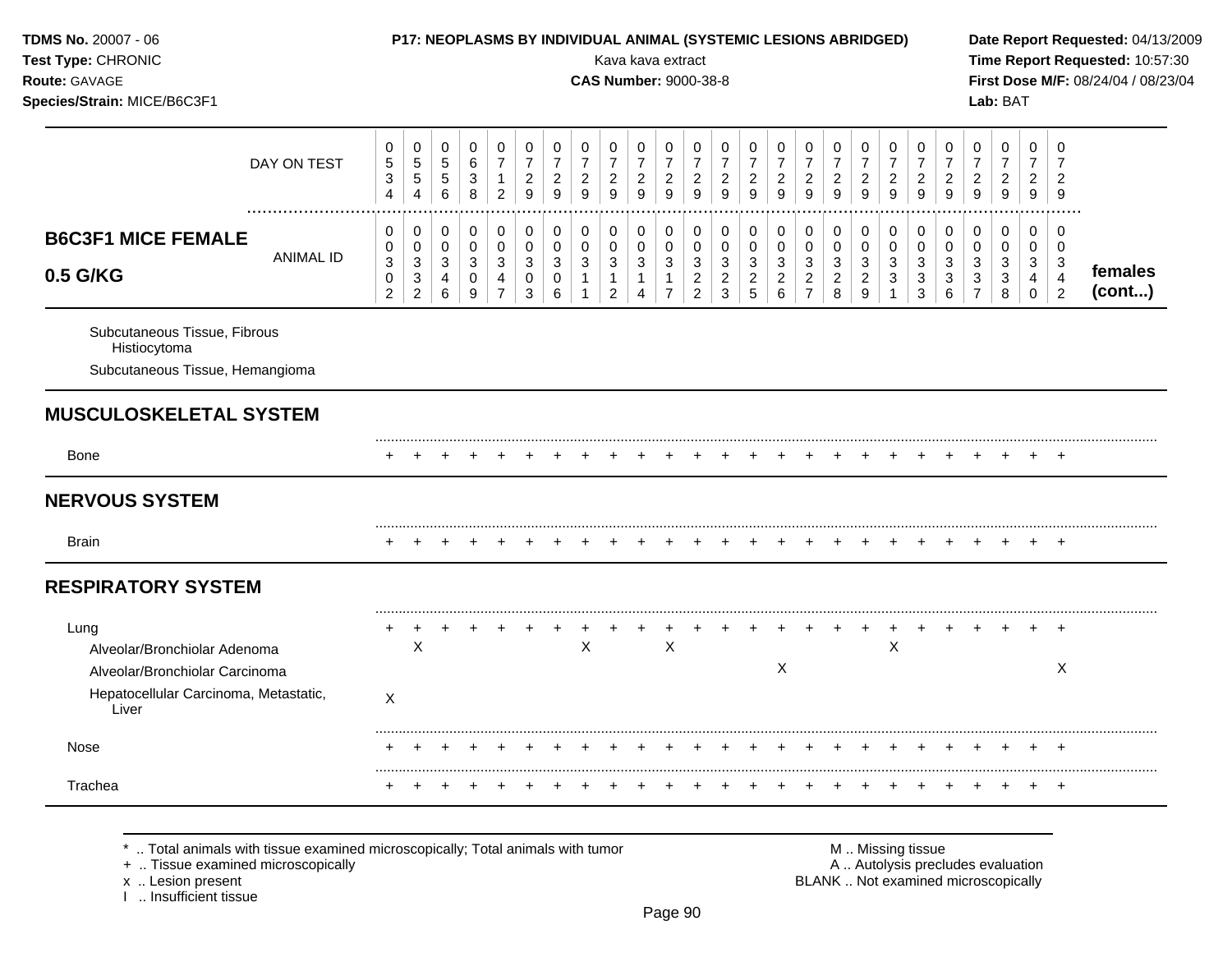| TDMS No. 20007 - 06<br>Test Type: CHRONIC<br>Route: GAVAGE<br>Species/Strain: MICE/B6C3F1 |                  |                                                                    |                                                                             |                                          |                               |                                               |                                            |                                                         |                                              | Kava kava extract                                                  |                                                                                                 |                                                                | <b>CAS Number: 9000-38-8</b>                                                      |                                            | P17: NEOPLASMS BY INDIVIDUAL ANIMAL (SYSTEMIC LESIONS ABRIDGED)    |                                                              |                                                                              |                               |                                                       |                                            |                                                                  |                                                                  |                                                         | Lab: BAT                                                      |                                                     |                                                                      | Date Report Requested: 04/13/2009<br>Time Report Requested: 10:57:30<br>First Dose M/F: 08/24/04 / 08/23/04 |
|-------------------------------------------------------------------------------------------|------------------|--------------------------------------------------------------------|-----------------------------------------------------------------------------|------------------------------------------|-------------------------------|-----------------------------------------------|--------------------------------------------|---------------------------------------------------------|----------------------------------------------|--------------------------------------------------------------------|-------------------------------------------------------------------------------------------------|----------------------------------------------------------------|-----------------------------------------------------------------------------------|--------------------------------------------|--------------------------------------------------------------------|--------------------------------------------------------------|------------------------------------------------------------------------------|-------------------------------|-------------------------------------------------------|--------------------------------------------|------------------------------------------------------------------|------------------------------------------------------------------|---------------------------------------------------------|---------------------------------------------------------------|-----------------------------------------------------|----------------------------------------------------------------------|-------------------------------------------------------------------------------------------------------------|
|                                                                                           | DAY ON TEST      | 0<br>$\mathbf 5$<br>$\ensuremath{\mathsf{3}}$<br>$\overline{4}$    | 0<br>$\mathbf 5$<br>$\sqrt{5}$<br>4                                         | 0<br>$\sqrt{5}$<br>$\sqrt{5}$<br>6       | 0<br>$\,6$<br>3<br>8          | 0<br>$\overline{7}$<br>1<br>$\overline{2}$    | 0<br>$\overline{7}$<br>$\overline{c}$<br>9 | 0<br>$\overline{7}$<br>$\overline{c}$<br>9              | 0<br>$\overline{7}$<br>$\overline{c}$<br>9   | 0<br>$\overline{7}$<br>$\overline{2}$<br>9                         | $\pmb{0}$<br>$\overline{7}$<br>$\sqrt{2}$<br>9                                                  | 0<br>$\overline{7}$<br>$\boldsymbol{2}$<br>9                   | $\mathbf 0$<br>$\overline{7}$<br>$\boldsymbol{2}$<br>9                            | 0<br>$\overline{7}$<br>$\overline{c}$<br>9 | 0<br>$\overline{7}$<br>$\overline{c}$<br>9                         | 0<br>$\overline{7}$<br>$\sqrt{2}$<br>$\overline{9}$          | 0<br>$\overline{7}$<br>$\overline{c}$<br>9                                   | 0<br>$\overline{7}$<br>2<br>9 | 0<br>$\overline{7}$<br>$\overline{c}$<br>9            | 0<br>$\overline{7}$<br>$\overline{c}$<br>9 | 0<br>$\overline{7}$<br>$\overline{c}$<br>9                       | 0<br>$\overline{7}$<br>$\boldsymbol{2}$<br>9                     | 0<br>$\overline{7}$<br>$\overline{2}$<br>$\overline{9}$ | 0<br>$\overline{7}$<br>$\overline{2}$<br>9                    | 0<br>$\overline{7}$<br>$\overline{2}$<br>9          | 0<br>$\overline{7}$<br>$\overline{2}$<br>9                           |                                                                                                             |
| <b>B6C3F1 MICE FEMALE</b><br>0.5 G/KG                                                     | <b>ANIMAL ID</b> | 0<br>0<br>$\ensuremath{\mathsf{3}}$<br>$\pmb{0}$<br>$\overline{2}$ | 0<br>$\pmb{0}$<br>$\ensuremath{\mathsf{3}}$<br>$\sqrt{3}$<br>$\overline{2}$ | 0<br>$\pmb{0}$<br>$\mathbf{3}$<br>4<br>6 | 0<br>$\pmb{0}$<br>3<br>0<br>9 | 0<br>0<br>$\mathbf{3}$<br>4<br>$\overline{7}$ | 0<br>$\pmb{0}$<br>$\mathbf{3}$<br>0<br>3   | 0<br>$\pmb{0}$<br>$\mathbf{3}$<br>$\boldsymbol{0}$<br>6 | 0<br>$\pmb{0}$<br>$\sqrt{3}$<br>$\mathbf{1}$ | 0<br>$\pmb{0}$<br>$\mathbf{3}$<br>$\overline{1}$<br>$\overline{2}$ | $\pmb{0}$<br>$\mathbf 0$<br>$\ensuremath{\mathsf{3}}$<br>$\mathbf{1}$<br>$\boldsymbol{\Lambda}$ | 0<br>$\pmb{0}$<br>$\sqrt{3}$<br>$\mathbf{1}$<br>$\overline{7}$ | 0<br>$\pmb{0}$<br>$\ensuremath{\mathsf{3}}$<br>$\boldsymbol{2}$<br>$\overline{2}$ | 0<br>$\pmb{0}$<br>3<br>$\overline{c}$<br>3 | 0<br>$\pmb{0}$<br>$\mathbf{3}$<br>$\overline{2}$<br>$\overline{5}$ | 0<br>$\pmb{0}$<br>$\sqrt{3}$<br>$\sqrt{2}$<br>$6\phantom{1}$ | $\mathbf 0$<br>$\mathbf 0$<br>$\sqrt{3}$<br>$\overline{2}$<br>$\overline{7}$ | 0<br>$\pmb{0}$<br>3<br>2<br>8 | 0<br>$\mathbf 0$<br>$\sqrt{3}$<br>$\overline{c}$<br>9 | 0<br>$\mathsf{O}\xspace$<br>3<br>3         | 0<br>$\pmb{0}$<br>$\mathbf{3}$<br>$\ensuremath{\mathsf{3}}$<br>3 | 0<br>$\pmb{0}$<br>$\mathbf{3}$<br>$\mathbf{3}$<br>$6\phantom{a}$ | 0<br>0<br>3<br>3                                        | $\mathbf 0$<br>$\pmb{0}$<br>$\mathbf{3}$<br>$\mathbf{3}$<br>8 | 0<br>$\mathbf 0$<br>3<br>$\overline{4}$<br>$\Omega$ | $\mathbf 0$<br>0<br>$\mathbf{3}$<br>$\overline{4}$<br>$\overline{2}$ | females<br>(cont)                                                                                           |
| <b>SPECIAL SENSES SYSTEM</b>                                                              |                  |                                                                    |                                                                             |                                          |                               |                                               |                                            |                                                         |                                              |                                                                    |                                                                                                 |                                                                |                                                                                   |                                            |                                                                    |                                                              |                                                                              |                               |                                                       |                                            |                                                                  |                                                                  |                                                         |                                                               |                                                     |                                                                      |                                                                                                             |
| Eye<br>Iris, Melanoma Benign                                                              |                  |                                                                    |                                                                             |                                          |                               |                                               | $\ddot{}$                                  | X                                                       |                                              |                                                                    |                                                                                                 |                                                                |                                                                                   |                                            |                                                                    |                                                              |                                                                              |                               |                                                       |                                            |                                                                  |                                                                  |                                                         |                                                               |                                                     |                                                                      |                                                                                                             |
| <b>Harderian Gland</b><br>Adenoma                                                         |                  |                                                                    |                                                                             |                                          |                               |                                               |                                            |                                                         |                                              |                                                                    |                                                                                                 |                                                                |                                                                                   |                                            |                                                                    |                                                              |                                                                              |                               |                                                       |                                            |                                                                  |                                                                  |                                                         |                                                               |                                                     |                                                                      |                                                                                                             |
| <b>URINARY SYSTEM</b>                                                                     |                  |                                                                    |                                                                             |                                          |                               |                                               |                                            |                                                         |                                              |                                                                    |                                                                                                 |                                                                |                                                                                   |                                            |                                                                    |                                                              |                                                                              |                               |                                                       |                                            |                                                                  |                                                                  |                                                         |                                                               |                                                     |                                                                      |                                                                                                             |
| Kidney<br>Hemangioma                                                                      |                  |                                                                    |                                                                             |                                          |                               |                                               |                                            |                                                         |                                              |                                                                    |                                                                                                 | $\pm$                                                          | $\overline{+}$<br>$\boldsymbol{\mathsf{X}}$                                       | +                                          |                                                                    |                                                              |                                                                              |                               |                                                       |                                            |                                                                  |                                                                  |                                                         |                                                               |                                                     |                                                                      |                                                                                                             |
| <b>Urinary Bladder</b>                                                                    |                  |                                                                    |                                                                             |                                          |                               |                                               |                                            |                                                         |                                              |                                                                    |                                                                                                 |                                                                |                                                                                   |                                            |                                                                    |                                                              |                                                                              |                               |                                                       |                                            |                                                                  |                                                                  |                                                         |                                                               |                                                     |                                                                      |                                                                                                             |
| <b>SYSTEMIC LESIONS</b>                                                                   |                  |                                                                    |                                                                             |                                          |                               |                                               |                                            |                                                         |                                              |                                                                    |                                                                                                 |                                                                |                                                                                   |                                            |                                                                    |                                                              |                                                                              |                               |                                                       |                                            |                                                                  |                                                                  |                                                         |                                                               |                                                     |                                                                      |                                                                                                             |
| Multiple Organ<br>Lymphoma Malignant                                                      |                  |                                                                    |                                                                             |                                          |                               |                                               |                                            |                                                         |                                              |                                                                    |                                                                                                 |                                                                |                                                                                   |                                            |                                                                    |                                                              |                                                                              |                               |                                                       |                                            | $\pm$                                                            |                                                                  |                                                         |                                                               |                                                     | $^{+}$                                                               |                                                                                                             |

\* .. Total animals with tissue examined microscopically; Total animals with tumor + .. Tissue examined microscopically

x .. Lesion present<br>I .. Insufficient tissue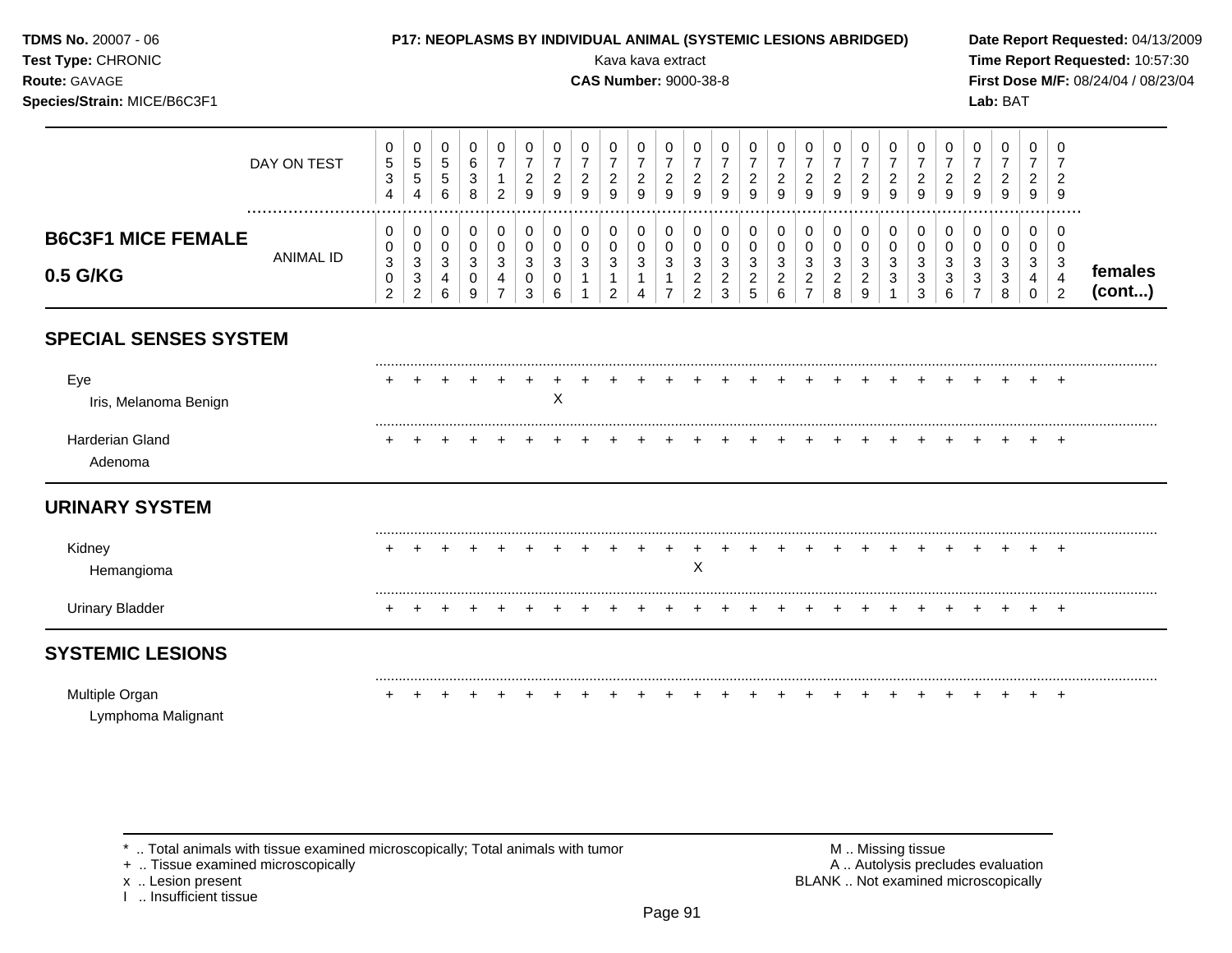|  |  | <b>TDMS No. 20007 - 06</b> |  |  |
|--|--|----------------------------|--|--|
|--|--|----------------------------|--|--|

#### **P17: NEOPLASMS BY INDIVIDUAL ANIMAL (SYSTEMIC LESIONS ABRIDGED)** Date Report Requested: 04/13/2009

**Species/Strain:** MICE/B6C3F1 **Lab:** BAT

**Test Type:** CHRONIC **Transfer CHRONIC** Kava Rava extract Kava extract **Time Report Requested:** 10:57:30 **Route:** GAVAGE **CAS Number:** 9000-38-8 **First Dose M/F:** 08/24/04 / 08/23/04

|                                       | DAY ON TEST | 0<br>$\sim$<br>9      | U<br>–<br>◠<br>_<br>9            | υ<br>◠<br>∼<br>9 | ν<br>9      | υ  | U<br>3        | U                        | U<br>3                | v<br>◠<br>ັ<br>v      | υ<br>3<br>u                 | v<br>3                 | υ<br>دت | U<br>3                             | U | 0<br>3<br>0                               | v<br><sup>o</sup><br>ت                          | υ<br>3 | v<br>3                | U<br>3       | 0<br>3 | 0<br>З                              | v<br>◠<br>ັ                                     | U<br>J           | U<br>3                         |        |
|---------------------------------------|-------------|-----------------------|----------------------------------|------------------|-------------|----|---------------|--------------------------|-----------------------|-----------------------|-----------------------------|------------------------|---------|------------------------------------|---|-------------------------------------------|-------------------------------------------------|--------|-----------------------|--------------|--------|-------------------------------------|-------------------------------------------------|------------------|--------------------------------|--------|
| <b>B6C3F1 MICE FEMALE</b><br>0.5 G/KG | ANIMAL ID   | 0<br>3<br>4<br>◠<br>ۍ | v<br>v<br>$\sim$<br>ັ<br>4<br>C. | ົ<br>8           | c<br>∽<br>◡ | دت | ◠<br>- 0<br>4 | $\overline{\phantom{a}}$ | 0<br>U<br>c<br>J<br>U | v<br>v<br>◠<br>ັ<br>U | 0<br>2<br>J<br><sub>5</sub> | υ<br>c<br>J.<br>⌒<br>ь | P       | ົ<br>- 0<br>$\sqrt{2}$<br><u>_</u> | 4 | 0<br>0<br>◠<br>J<br>$\sqrt{2}$<br>ັບ<br>0 | v<br>v<br><sup>o</sup><br>ັ<br>$\sim$<br>ັ<br>4 | ◠<br>4 | υ<br>v<br>3<br>ν<br>8 | ◠<br>دت<br>3 | 3<br>8 | 0<br>c<br>J<br>$\sqrt{2}$<br>N<br>5 | υ<br>v<br><sup>o</sup><br>ັ<br>$\sim$<br>ັ<br>9 | C<br>ີ<br>J<br>4 | U<br>v<br>3<br>$\epsilon$<br>9 | TOTALS |

## **ALIMENTARY SYSTEM**

| Esophagus                                               |  |   |  |   |   |  |   |   |   |   |  |   |   |  |  | 50 |
|---------------------------------------------------------|--|---|--|---|---|--|---|---|---|---|--|---|---|--|--|----|
| Gallbladder                                             |  |   |  |   |   |  |   |   |   |   |  |   |   |  |  | 49 |
| Intestine Large, Cecum                                  |  |   |  |   |   |  |   |   |   |   |  |   |   |  |  | 50 |
| Intestine Large, Colon                                  |  |   |  |   |   |  |   |   |   |   |  |   |   |  |  | 50 |
| Intestine Large, Rectum                                 |  |   |  |   |   |  |   |   |   |   |  |   |   |  |  | 50 |
| Intestine Small, Duodenum                               |  |   |  |   |   |  |   |   |   |   |  |   |   |  |  | 50 |
| Intestine Small, Ileum                                  |  |   |  |   |   |  |   |   |   |   |  |   |   |  |  | 50 |
| Intestine Small, Jejunum                                |  |   |  |   |   |  |   |   |   |   |  |   |   |  |  | 50 |
| Liver                                                   |  |   |  |   |   |  |   |   |   |   |  |   |   |  |  | 50 |
| Carcinoma, Metastatic, Uncertain<br><b>Primary Site</b> |  |   |  |   |   |  |   | X |   |   |  |   |   |  |  |    |
| Hemangiosarcoma                                         |  |   |  |   |   |  |   |   |   |   |  |   |   |  |  |    |
| Hepatoblastoma                                          |  | X |  |   |   |  |   |   |   |   |  |   |   |  |  |    |
| Hepatocellular Adenoma                                  |  |   |  |   | Χ |  | X | X |   | Χ |  |   | X |  |  | 8  |
| Hepatocellular Adenoma, Multiple                        |  | X |  | Х |   |  |   |   | Х |   |  | Х |   |  |  | 6  |

\* .. Total animals with tissue examined microscopically; Total animals with tumor <br>
+ .. Tissue examined microscopically<br>
+ .. Tissue examined microscopically

+ .. Tissue examined microscopically

x .. Lesion present<br>I .. Insufficient tissue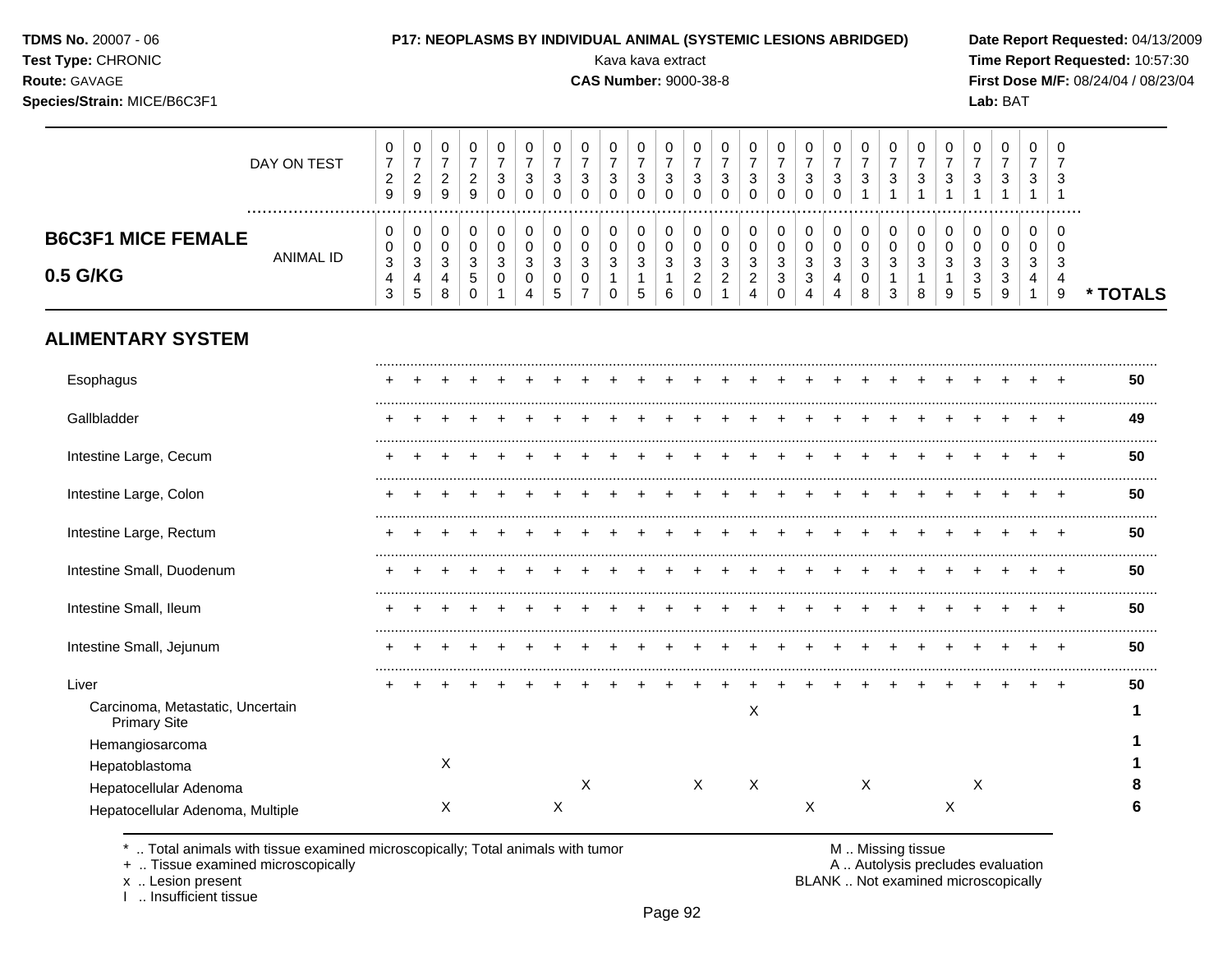| TDMS No. 20007 - 06<br>Test Type: CHRONIC<br>Route: GAVAGE<br>Species/Strain: MICE/B6C3F1 |                  |                                                                      | P17: NEOPLASMS BY INDIVIDUAL ANIMAL (SYSTEMIC LESIONS ABRIDGED) |                                          |                                                             |                                                                         |                                                                   |                                                              |                                      | Kava kava extract<br><b>CAS Number: 9000-38-8</b> |                                                    |                                                    |                                                                |                                                                        |                                                                          |                                                 |                                                                  |                                      |                                                                  |                                               |                                                       |                                                                              |                                          | Lab: BAT                                 |                                          |                                                  | Date Report Requested: 04/13/2009<br>Time Report Requested: 10:57:30<br>First Dose M/F: 08/24/04 / 08/23/04 |
|-------------------------------------------------------------------------------------------|------------------|----------------------------------------------------------------------|-----------------------------------------------------------------|------------------------------------------|-------------------------------------------------------------|-------------------------------------------------------------------------|-------------------------------------------------------------------|--------------------------------------------------------------|--------------------------------------|---------------------------------------------------|----------------------------------------------------|----------------------------------------------------|----------------------------------------------------------------|------------------------------------------------------------------------|--------------------------------------------------------------------------|-------------------------------------------------|------------------------------------------------------------------|--------------------------------------|------------------------------------------------------------------|-----------------------------------------------|-------------------------------------------------------|------------------------------------------------------------------------------|------------------------------------------|------------------------------------------|------------------------------------------|--------------------------------------------------|-------------------------------------------------------------------------------------------------------------|
|                                                                                           | DAY ON TEST<br>  | 0<br>$\overline{7}$<br>$\overline{c}$<br>9                           | 0<br>$\boldsymbol{7}$<br>$\overline{2}$<br>9                    | 0<br>$\overline{7}$<br>$\sqrt{2}$<br>9   | 0<br>$\overline{7}$<br>$\sqrt{2}$<br>9                      | 0<br>$\overline{7}$<br>$\ensuremath{\mathsf{3}}$<br>$\Omega$            | 0<br>$\overline{7}$<br>$\sqrt{3}$<br>$\mathbf 0$                  | 0<br>$\overline{7}$<br>$\ensuremath{\mathsf{3}}$<br>$\Omega$ | 0<br>$\overline{7}$<br>3<br>$\Omega$ | 0<br>$\overline{7}$<br>3<br>$\Omega$              | 0<br>$\overline{7}$<br>$\sqrt{3}$<br>$\Omega$      | 0<br>$\overline{7}$<br>$\mathbf{3}$<br>$\mathbf 0$ | 0<br>$\overline{7}$<br>$\sqrt{3}$<br>$\mathbf 0$               | $\mathbf 0$<br>$\overline{7}$<br>$\ensuremath{\mathsf{3}}$<br>$\Omega$ | 0<br>$\overline{7}$<br>$\sqrt{3}$<br>$\Omega$                            | 0<br>$\overline{7}$<br>$\sqrt{3}$<br>$\Omega$   | 0<br>$\overline{7}$<br>$\sqrt{3}$<br>$\mathbf 0$                 | 0<br>$\overline{7}$<br>3<br>$\Omega$ | 0<br>$\overline{7}$<br>$\ensuremath{\mathsf{3}}$<br>$\mathbf{1}$ | 0<br>$\overline{7}$<br>$\sqrt{3}$             | 0<br>$\overline{7}$<br>$\mathbf{3}$<br>$\overline{1}$ | $\mathbf 0$<br>$\overline{7}$<br>$\ensuremath{\mathsf{3}}$<br>$\overline{1}$ | 0<br>$\overline{7}$<br>3<br>$\mathbf{1}$ | 0<br>$\overline{7}$<br>3<br>$\mathbf{1}$ | 0<br>$\overline{7}$<br>3<br>$\mathbf{1}$ | $\Omega$<br>$\overline{7}$<br>$\overline{1}$     |                                                                                                             |
| <b>B6C3F1 MICE FEMALE</b><br>0.5 G/KG                                                     | <b>ANIMAL ID</b> | $\mathbf 0$<br>0<br>$\ensuremath{\mathsf{3}}$<br>$\overline{4}$<br>3 | 0<br>0<br>$\sqrt{3}$<br>4<br>5                                  | 0<br>$\mathbf 0$<br>$\sqrt{3}$<br>4<br>8 | $\mathbf 0$<br>$\mathbf 0$<br>$\mathbf{3}$<br>5<br>$\Omega$ | $\pmb{0}$<br>$\mathbf 0$<br>$\sqrt{3}$<br>$\mathbf 0$<br>$\overline{1}$ | $\mathbf 0$<br>$\mathbf 0$<br>$\ensuremath{\mathsf{3}}$<br>0<br>4 | 0<br>$\mathbf 0$<br>$\sqrt{3}$<br>$\mathbf 0$<br>5           | 0<br>0<br>3<br>0<br>$\overline{7}$   | 0<br>0<br>3<br>$\Omega$                           | $\mathbf 0$<br>$\mathbf 0$<br>$\sqrt{3}$<br>1<br>5 | 0<br>$\mathbf 0$<br>$\mathbf{3}$<br>1<br>6         | 0<br>$\mathbf 0$<br>$\sqrt{3}$<br>$\boldsymbol{2}$<br>$\Omega$ | 0<br>$\mathbf 0$<br>3<br>$\overline{2}$<br>$\overline{1}$              | $\mathbf 0$<br>$\mathbf 0$<br>$\sqrt{3}$<br>$\sqrt{2}$<br>$\overline{4}$ | 0<br>$\mathbf 0$<br>$\sqrt{3}$<br>3<br>$\Omega$ | 0<br>$\mathbf 0$<br>$\sqrt{3}$<br>$\mathbf{3}$<br>$\overline{4}$ | 0<br>0<br>3<br>4<br>4                | 0<br>0<br>3<br>$\mathbf 0$<br>8                                  | $\mathbf 0$<br>$\mathbf 0$<br>$\sqrt{3}$<br>3 | 0<br>$\mathbf 0$<br>$\mathbf{3}$<br>$\mathbf{1}$<br>8 | 0<br>$\mathbf 0$<br>$\mathbf{3}$<br>-1<br>9                                  | 0<br>$\Omega$<br>3<br>3<br>5             | 0<br>$\Omega$<br>3<br>3<br>9             | 0<br>$\Omega$<br>3<br>4<br>$\mathbf{1}$  | $\Omega$<br>$\Omega$<br>3<br>$\overline{4}$<br>9 | * TOTALS                                                                                                    |
| Hepatocellular Carcinoma<br>Hepatocellular Carcinoma, Multiple                            |                  |                                                                      |                                                                 |                                          |                                                             |                                                                         | X                                                                 |                                                              |                                      |                                                   |                                                    |                                                    |                                                                |                                                                        |                                                                          |                                                 |                                                                  |                                      | $X$ $X$                                                          |                                               |                                                       |                                                                              |                                          |                                          |                                          |                                                  |                                                                                                             |
| Mesentery                                                                                 |                  |                                                                      |                                                                 |                                          |                                                             |                                                                         | $\ddot{}$                                                         |                                                              | $\ddot{}$                            |                                                   |                                                    |                                                    |                                                                |                                                                        |                                                                          |                                                 |                                                                  |                                      |                                                                  |                                               |                                                       |                                                                              |                                          |                                          |                                          |                                                  | 5                                                                                                           |
| Pancreas                                                                                  |                  |                                                                      |                                                                 |                                          |                                                             |                                                                         |                                                                   |                                                              |                                      |                                                   |                                                    |                                                    |                                                                |                                                                        |                                                                          |                                                 |                                                                  |                                      |                                                                  |                                               |                                                       |                                                                              |                                          |                                          |                                          |                                                  | 50                                                                                                          |
| Salivary Glands                                                                           |                  | +                                                                    |                                                                 |                                          |                                                             |                                                                         |                                                                   |                                                              |                                      |                                                   |                                                    |                                                    |                                                                |                                                                        |                                                                          | $\div$                                          |                                                                  | $\ddot{}$                            |                                                                  | +                                             | $\ddot{}$                                             | $\overline{+}$                                                               |                                          |                                          |                                          |                                                  | <br>50                                                                                                      |
| Stomach, Forestomach<br>Squamous Cell Carcinoma<br>Squamous Cell Papilloma                |                  | +<br>X                                                               | $\overline{+}$                                                  | $\overline{+}$                           | X                                                           |                                                                         |                                                                   |                                                              |                                      |                                                   |                                                    |                                                    |                                                                |                                                                        |                                                                          | X                                               |                                                                  |                                      |                                                                  |                                               |                                                       |                                                                              |                                          |                                          |                                          | $+$                                              | .<br>50<br>$\mathbf{2}$<br>$\mathbf{2}$                                                                     |
| Stomach, Glandular                                                                        |                  |                                                                      | +                                                               |                                          |                                                             |                                                                         |                                                                   |                                                              | +                                    |                                                   | +                                                  | $+$                                                | $\pm$                                                          | $\pm$                                                                  |                                                                          | $\pm$                                           | $+$                                                              | $+$                                  | $+$                                                              | $\pm$                                         | $+$                                                   | $\pm$                                                                        | $+$                                      |                                          |                                          | $\pm$                                            | 50                                                                                                          |
| Tooth                                                                                     |                  |                                                                      |                                                                 |                                          |                                                             |                                                                         |                                                                   |                                                              |                                      |                                                   |                                                    |                                                    |                                                                |                                                                        |                                                                          |                                                 |                                                                  |                                      |                                                                  |                                               | $\ddot{}$                                             |                                                                              |                                          |                                          | +                                        |                                                  | $\mathbf{2}$                                                                                                |
| <b>CARDIOVASCULAR SYSTEM</b>                                                              |                  |                                                                      |                                                                 |                                          |                                                             |                                                                         |                                                                   |                                                              |                                      |                                                   |                                                    |                                                    |                                                                |                                                                        |                                                                          |                                                 |                                                                  |                                      |                                                                  |                                               |                                                       |                                                                              |                                          |                                          |                                          |                                                  |                                                                                                             |
| <b>Blood Vessel</b>                                                                       |                  |                                                                      |                                                                 |                                          |                                                             |                                                                         |                                                                   |                                                              |                                      |                                                   |                                                    |                                                    |                                                                |                                                                        |                                                                          |                                                 |                                                                  |                                      |                                                                  |                                               |                                                       |                                                                              |                                          |                                          |                                          |                                                  | 50                                                                                                          |
| Heart                                                                                     |                  |                                                                      |                                                                 |                                          |                                                             |                                                                         |                                                                   |                                                              |                                      |                                                   |                                                    |                                                    |                                                                |                                                                        |                                                                          |                                                 |                                                                  |                                      |                                                                  |                                               |                                                       |                                                                              |                                          |                                          |                                          | $\pm$                                            | 50                                                                                                          |

# **ENDOCRINE SYSTEM**

 $^*$  .. Total animals with tissue examined microscopically; Total animals with tumor  $\blacksquare$  M .. Missing tissue

+ .. Tissue examined microscopically  $\blacksquare$  A .. Autolysis precludes evaluation

x .. Lesion present<br>I .. Insufficient tissue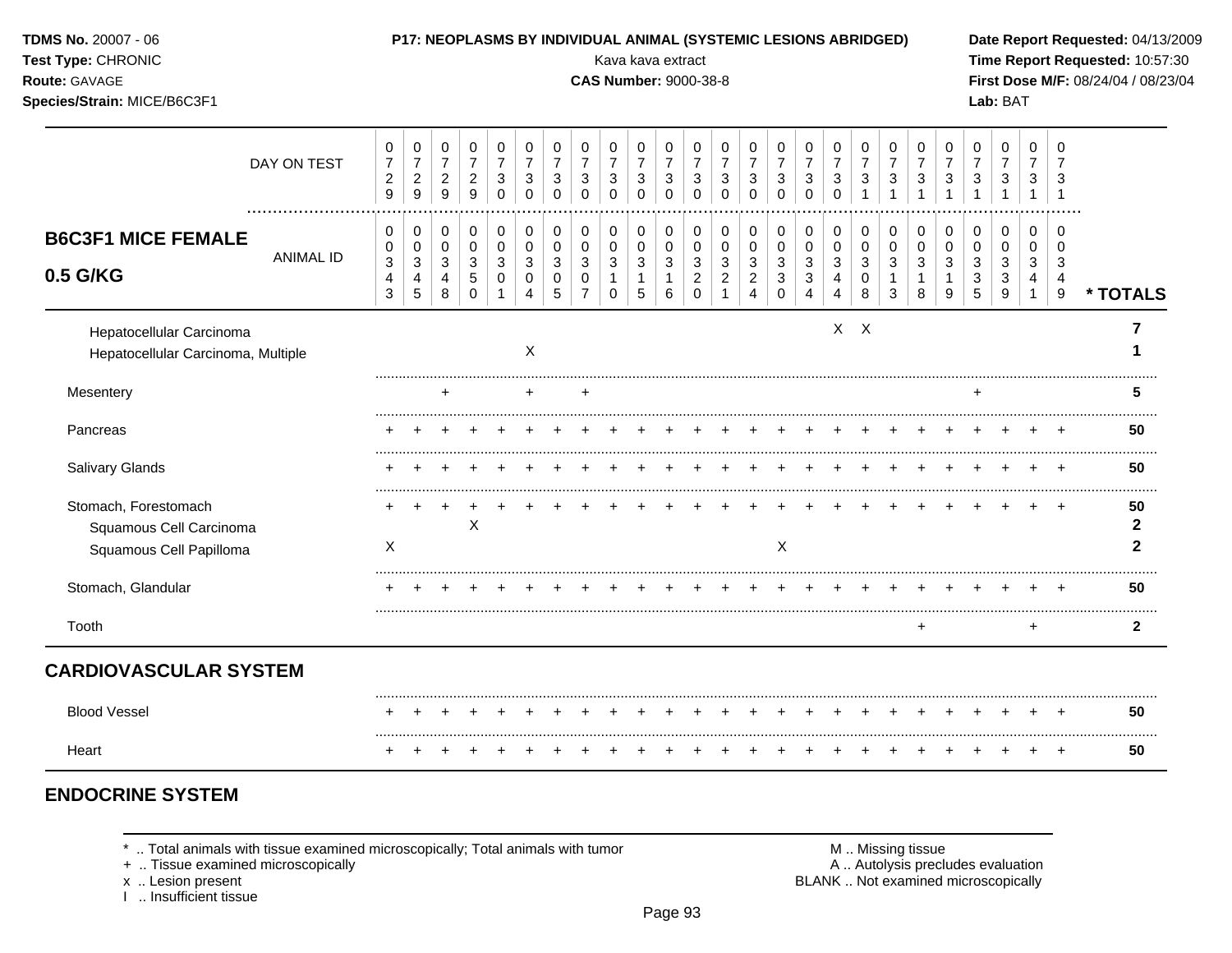| TDMS No. 20007 - 06<br>Test Type: CHRONIC<br>Route: GAVAGE<br>Species/Strain: MICE/B6C3F1 |                  |                                                                               |                                                                 |                                                    |                                         |                                                       |                                                               |                                                                    |                                                                           | P17: NEOPLASMS BY INDIVIDUAL ANIMAL (SYSTEMIC LESIONS ABRIDGED)<br>Kava kava extract<br><b>CAS Number: 9000-38-8</b> |                                                              |                                                                 |                                                                |                                                                                         |                                                                        |                                                            |                                                                  |                                                 |                                                     |                                                                      |                                                                 |                                                               |                                                     | Lab: BAT                                              |                                          |                                                         | Date Report Requested: 04/13/2009<br>Time Report Requested: 10:57:30<br>First Dose M/F: 08/24/04 / 08/23/04 |
|-------------------------------------------------------------------------------------------|------------------|-------------------------------------------------------------------------------|-----------------------------------------------------------------|----------------------------------------------------|-----------------------------------------|-------------------------------------------------------|---------------------------------------------------------------|--------------------------------------------------------------------|---------------------------------------------------------------------------|----------------------------------------------------------------------------------------------------------------------|--------------------------------------------------------------|-----------------------------------------------------------------|----------------------------------------------------------------|-----------------------------------------------------------------------------------------|------------------------------------------------------------------------|------------------------------------------------------------|------------------------------------------------------------------|-------------------------------------------------|-----------------------------------------------------|----------------------------------------------------------------------|-----------------------------------------------------------------|---------------------------------------------------------------|-----------------------------------------------------|-------------------------------------------------------|------------------------------------------|---------------------------------------------------------|-------------------------------------------------------------------------------------------------------------|
|                                                                                           | DAY ON TEST      | 0<br>$\boldsymbol{7}$<br>$\overline{c}$<br>$9\,$                              | 0<br>$\overline{\mathbf{7}}$<br>$\frac{2}{9}$                   | 0<br>$\overline{7}$<br>$\frac{2}{9}$               | 0<br>$\overline{7}$<br>$\frac{2}{9}$    | 0<br>$\overline{7}$<br>$\mathbf{3}$<br>$\mathsf 0$    | 0<br>$\overline{7}$<br>$\ensuremath{\mathsf{3}}$<br>$\pmb{0}$ | 0<br>$\overline{7}$<br>$\ensuremath{\mathsf{3}}$<br>$\pmb{0}$      | 0<br>$\overline{7}$<br>$\ensuremath{\mathsf{3}}$<br>$\mathsf{O}\xspace$   | 0<br>$\overline{7}$<br>$\ensuremath{\mathsf{3}}$<br>$\mathsf{O}\xspace$                                              | $\mathbf 0$<br>$\overline{7}$<br>$\sqrt{3}$<br>$\mathbf 0$   | 0<br>$\overline{7}$<br>$\sqrt{3}$<br>$\pmb{0}$                  | 0<br>$\overline{7}$<br>$\mathbf{3}$<br>$\mathsf{O}\xspace$     | 0<br>$\overline{7}$<br>3<br>$\pmb{0}$                                                   | 0<br>$\overline{7}$<br>$\sqrt{3}$<br>$\mathbf 0$                       | 0<br>$\overline{7}$<br>$\mathbf{3}$<br>$\pmb{0}$           | 0<br>$\overline{7}$<br>$\mathbf{3}$<br>$\mathbf{0}$              | 0<br>$\overline{7}$<br>$\mathbf{3}$<br>$\Omega$ | 0<br>$\overline{7}$<br>$\mathbf{3}$<br>$\mathbf{1}$ | 0<br>$\overline{7}$<br>$\sqrt{3}$<br>$\overline{1}$                  | 0<br>$\overline{7}$<br>$\sqrt{3}$<br>$\mathbf{1}$               | 0<br>$\overline{7}$<br>$\mathsf 3$<br>$\mathbf{1}$            | 0<br>$\overline{7}$<br>$\mathbf{3}$<br>$\mathbf{1}$ | 0<br>$\overline{7}$<br>3<br>1                         | 0<br>$\overline{7}$<br>3<br>$\mathbf{1}$ | $\Omega$<br>$\overline{7}$<br>3<br>$\overline{1}$       |                                                                                                             |
| <b>B6C3F1 MICE FEMALE</b><br>0.5 G/KG                                                     | <b>ANIMAL ID</b> | $\mathbf 0$<br>0<br>$\ensuremath{\mathsf{3}}$<br>$\overline{\mathbf{4}}$<br>3 | $\mathbf 0$<br>$\pmb{0}$<br>$\mathbf{3}$<br>$\overline{4}$<br>5 | $\mathbf 0$<br>$\pmb{0}$<br>$\mathbf{3}$<br>4<br>8 | 0<br>$\pmb{0}$<br>3<br>5<br>$\mathbf 0$ | $\pmb{0}$<br>$\pmb{0}$<br>$\mathbf{3}$<br>$\mathbf 0$ | $\pmb{0}$<br>$\pmb{0}$<br>$\mathfrak{S}$<br>0<br>4            | $\pmb{0}$<br>$\mathsf{O}\xspace$<br>3<br>$\mathbf 0$<br>$\sqrt{5}$ | $\mathbf 0$<br>$\pmb{0}$<br>$\mathbf{3}$<br>$\mathbf 0$<br>$\overline{7}$ | $\mathsf{O}\xspace$<br>$\mathbf 0$<br>$\mathbf{3}$<br>$\mathbf{1}$<br>$\mathbf 0$                                    | $\pmb{0}$<br>$\mathbf 0$<br>$\mathbf 3$<br>$\mathbf{1}$<br>5 | $\mathbf 0$<br>$\mathsf 0$<br>$\mathbf{3}$<br>$\mathbf{1}$<br>6 | 0<br>$\pmb{0}$<br>$\mathsf 3$<br>$\overline{c}$<br>$\mathbf 0$ | $\mathbf 0$<br>$\pmb{0}$<br>$\ensuremath{\mathsf{3}}$<br>$\overline{2}$<br>$\mathbf{1}$ | $\pmb{0}$<br>$\pmb{0}$<br>$\mathbf{3}$<br>$\sqrt{2}$<br>$\overline{4}$ | 0<br>$\pmb{0}$<br>$\mathbf{3}$<br>$\mathbf{3}$<br>$\Omega$ | 0<br>$\pmb{0}$<br>$\mathbf{3}$<br>$\mathbf{3}$<br>$\overline{4}$ | 0<br>0<br>$\mathbf{3}$<br>4<br>4                | $\mathbf 0$<br>$\pmb{0}$<br>$\mathbf{3}$<br>0<br>8  | $\pmb{0}$<br>$\pmb{0}$<br>$\sqrt{3}$<br>$\mathbf{1}$<br>$\mathbf{3}$ | $\pmb{0}$<br>$\mathsf 0$<br>$\mathfrak{S}$<br>$\mathbf{1}$<br>8 | $\mathbf 0$<br>$\pmb{0}$<br>$\mathbf{3}$<br>$\mathbf{1}$<br>9 | $\mathbf 0$<br>0<br>$\sqrt{3}$<br>$\mathbf{3}$<br>5 | 0<br>$\mathbf 0$<br>$\mathfrak{Z}$<br>$\sqrt{3}$<br>9 | 0<br>$\Omega$<br>3<br>4<br>$\mathbf{1}$  | $\mathbf 0$<br>$\Omega$<br>3<br>$\overline{4}$<br>$9\,$ | * TOTALS                                                                                                    |
| <b>Adrenal Cortex</b>                                                                     |                  |                                                                               |                                                                 |                                                    |                                         |                                                       |                                                               |                                                                    |                                                                           |                                                                                                                      |                                                              |                                                                 |                                                                |                                                                                         |                                                                        |                                                            |                                                                  |                                                 |                                                     |                                                                      |                                                                 |                                                               |                                                     |                                                       |                                          |                                                         | 50                                                                                                          |
| Adrenal Medulla                                                                           |                  |                                                                               |                                                                 |                                                    |                                         |                                                       |                                                               |                                                                    |                                                                           |                                                                                                                      |                                                              |                                                                 |                                                                |                                                                                         |                                                                        |                                                            |                                                                  | $\div$                                          |                                                     |                                                                      | $\div$                                                          |                                                               |                                                     |                                                       |                                          |                                                         | 50                                                                                                          |
| Islets, Pancreatic<br>Carcinoma                                                           |                  |                                                                               |                                                                 |                                                    |                                         |                                                       |                                                               |                                                                    |                                                                           |                                                                                                                      |                                                              |                                                                 |                                                                |                                                                                         | X                                                                      |                                                            |                                                                  |                                                 |                                                     |                                                                      |                                                                 |                                                               |                                                     |                                                       |                                          |                                                         | 50<br>1                                                                                                     |
| Parathyroid Gland                                                                         |                  |                                                                               |                                                                 |                                                    |                                         |                                                       |                                                               |                                                                    |                                                                           |                                                                                                                      |                                                              |                                                                 |                                                                |                                                                                         |                                                                        |                                                            |                                                                  | $\div$                                          | M                                                   | $\pm$                                                                |                                                                 |                                                               |                                                     |                                                       |                                          |                                                         | 48                                                                                                          |
| <b>Pituitary Gland</b><br>Pars Distalis, Adenoma                                          |                  |                                                                               |                                                                 |                                                    |                                         |                                                       |                                                               |                                                                    |                                                                           |                                                                                                                      |                                                              |                                                                 |                                                                |                                                                                         |                                                                        |                                                            |                                                                  |                                                 |                                                     |                                                                      |                                                                 |                                                               |                                                     |                                                       | $+$                                      | M                                                       | 49<br>1                                                                                                     |
| <b>Thyroid Gland</b>                                                                      |                  |                                                                               |                                                                 |                                                    |                                         |                                                       |                                                               |                                                                    |                                                                           |                                                                                                                      |                                                              |                                                                 |                                                                |                                                                                         |                                                                        |                                                            |                                                                  |                                                 |                                                     |                                                                      |                                                                 |                                                               |                                                     |                                                       |                                          |                                                         | 50                                                                                                          |
| <b>GENERAL BODY SYSTEM</b><br><b>NONE</b>                                                 |                  |                                                                               |                                                                 |                                                    |                                         |                                                       |                                                               |                                                                    |                                                                           |                                                                                                                      |                                                              |                                                                 |                                                                |                                                                                         |                                                                        |                                                            |                                                                  |                                                 |                                                     |                                                                      |                                                                 |                                                               |                                                     |                                                       |                                          |                                                         |                                                                                                             |
| <b>GENITAL SYSTEM</b>                                                                     |                  |                                                                               |                                                                 |                                                    |                                         |                                                       |                                                               |                                                                    |                                                                           |                                                                                                                      |                                                              |                                                                 |                                                                |                                                                                         |                                                                        |                                                            |                                                                  |                                                 |                                                     |                                                                      |                                                                 |                                                               |                                                     |                                                       |                                          |                                                         |                                                                                                             |
| <b>Clitoral Gland</b>                                                                     |                  |                                                                               |                                                                 |                                                    |                                         |                                                       |                                                               |                                                                    |                                                                           |                                                                                                                      |                                                              |                                                                 |                                                                |                                                                                         |                                                                        |                                                            | $\div$                                                           |                                                 |                                                     | $\div$                                                               | $\pm$                                                           |                                                               |                                                     |                                                       |                                          |                                                         | 50                                                                                                          |
| Ovary<br>Cystadenoma                                                                      |                  |                                                                               |                                                                 |                                                    | X                                       |                                                       |                                                               |                                                                    |                                                                           |                                                                                                                      |                                                              |                                                                 |                                                                |                                                                                         |                                                                        | X                                                          |                                                                  |                                                 | X                                                   |                                                                      |                                                                 |                                                               |                                                     | $\mathsf{X}$                                          | $\ddot{}$                                | $\pm$                                                   | 50<br>9                                                                                                     |

+ .. Tissue examined microscopically  $\blacksquare$  A .. Autolysis precludes evaluation

x .. Lesion present<br>I .. Insufficient tissue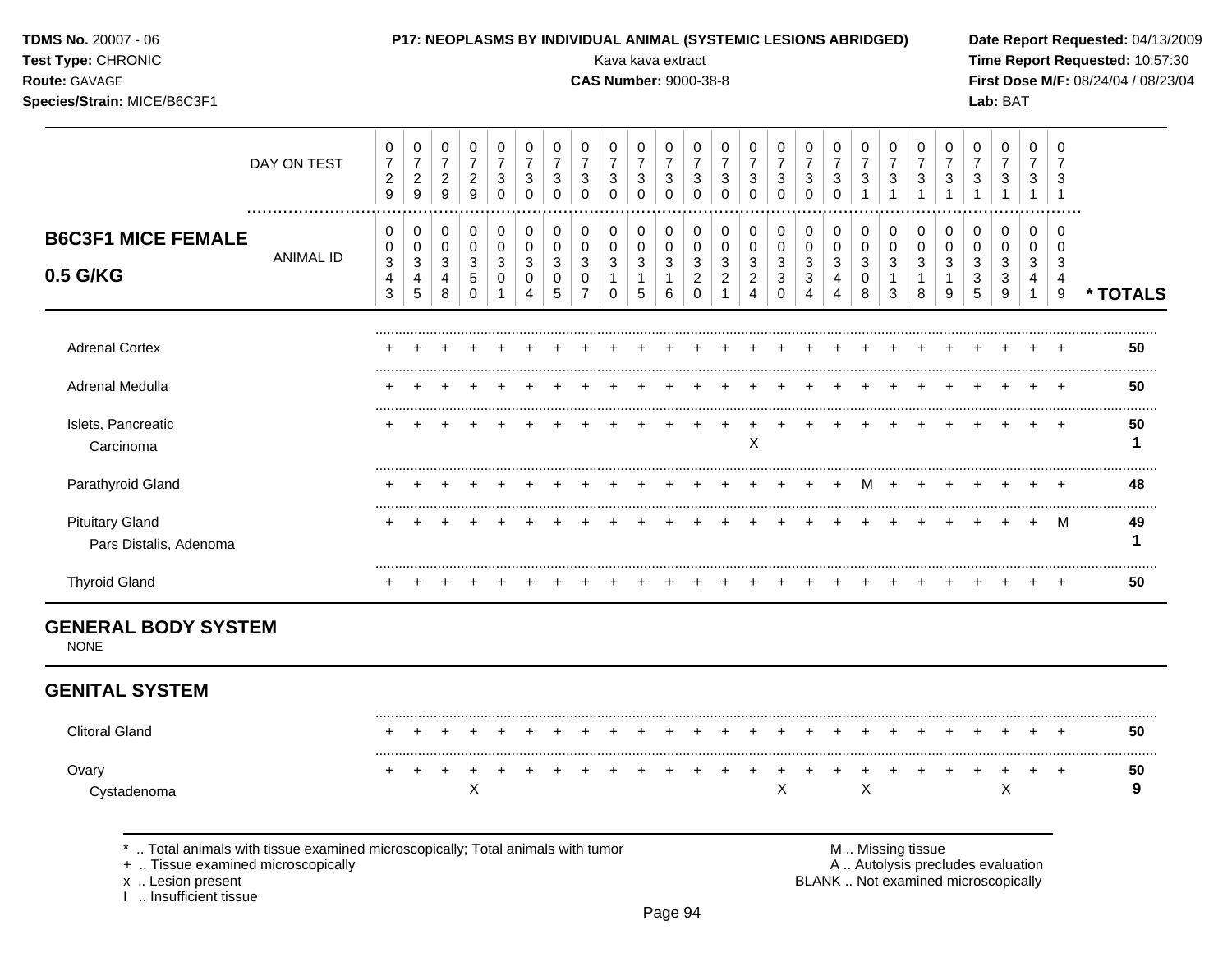| TDMS No. 20007 - 06<br>Test Type: CHRONIC<br>Route: GAVAGE<br>Species/Strain: MICE/B6C3F1                                                                      |             |                                                          |                                             |                                                            | P17: NEOPLASMS BY INDIVIDUAL ANIMAL (SYSTEMIC LESIONS ABRIDGED) |                                                              |                                                 |                                                                |                                      |                                                              | Kava kava extract<br><b>CAS Number: 9000-38-8</b> |                                                                |                                                        |                                      |                                                         |                                               |                                                 |                                        |                                          |                                   |                                                                    |                                                                      |                             | Lab: BAT                                                                 |                                  |                                 | Date Report Requested: 04/13/2009<br>Time Report Requested: 10:57:30<br>First Dose M/F: 08/24/04 / 08/23/04 |
|----------------------------------------------------------------------------------------------------------------------------------------------------------------|-------------|----------------------------------------------------------|---------------------------------------------|------------------------------------------------------------|-----------------------------------------------------------------|--------------------------------------------------------------|-------------------------------------------------|----------------------------------------------------------------|--------------------------------------|--------------------------------------------------------------|---------------------------------------------------|----------------------------------------------------------------|--------------------------------------------------------|--------------------------------------|---------------------------------------------------------|-----------------------------------------------|-------------------------------------------------|----------------------------------------|------------------------------------------|-----------------------------------|--------------------------------------------------------------------|----------------------------------------------------------------------|-----------------------------|--------------------------------------------------------------------------|----------------------------------|---------------------------------|-------------------------------------------------------------------------------------------------------------|
|                                                                                                                                                                | DAY ON TEST | 0<br>$\overline{7}$<br>$\overline{c}$<br>9               | 0<br>$\boldsymbol{7}$<br>$\frac{2}{9}$      | 0<br>$\overline{7}$<br>$\overline{c}$<br>$\mathsf g$       | 0<br>$\overline{7}$<br>$\overline{c}$<br>9                      | 0<br>$\overline{7}$<br>$\ensuremath{\mathsf{3}}$<br>$\Omega$ | 0<br>$\boldsymbol{7}$<br>$\sqrt{3}$<br>$\Omega$ | 0<br>$\boldsymbol{7}$<br>$\ensuremath{\mathsf{3}}$<br>$\Omega$ | 0<br>$\overline{7}$<br>3<br>$\Omega$ | 0<br>$\overline{7}$<br>$\ensuremath{\mathsf{3}}$<br>$\Omega$ | 0<br>$\overline{7}$<br>3<br>$\Omega$              | 0<br>$\boldsymbol{7}$<br>$\ensuremath{\mathsf{3}}$<br>$\Omega$ | 0<br>$\boldsymbol{7}$<br>$\sqrt{3}$<br>$\mathbf 0$     | 0<br>$\overline{7}$<br>3<br>$\Omega$ | 0<br>$\overline{7}$<br>3<br>$\Omega$                    | 0<br>$\overline{7}$<br>$\sqrt{3}$<br>$\Omega$ | 0<br>$\overline{7}$<br>$\mathbf{3}$<br>$\Omega$ | 0<br>$\boldsymbol{7}$<br>3<br>$\Omega$ | 0<br>$\overline{7}$<br>3<br>$\mathbf{1}$ | 0<br>$\overline{7}$<br>$\sqrt{3}$ | 0<br>$\overline{7}$<br>$\ensuremath{\mathsf{3}}$<br>$\overline{1}$ | 0<br>$\boldsymbol{7}$<br>$\ensuremath{\mathsf{3}}$<br>$\overline{1}$ | 0<br>7<br>3<br>$\mathbf{1}$ | 0<br>$\overline{7}$<br>3<br>$\mathbf{1}$                                 | 0<br>$\overline{7}$<br>3         | $\Omega$<br>3<br>$\overline{1}$ |                                                                                                             |
| <b>B6C3F1 MICE FEMALE</b><br>0.5 G/KG                                                                                                                          | ANIMAL ID   | 0<br>0<br>$\ensuremath{\mathsf{3}}$<br>4<br>$\mathbf{3}$ | 0<br>0<br>3<br>$\overline{4}$<br>$\sqrt{5}$ | 0<br>0<br>$\ensuremath{\mathsf{3}}$<br>$\overline{4}$<br>8 | 0<br>0<br>3<br>$\sqrt{5}$<br>$\Omega$                           | 0<br>0<br>3<br>0<br>$\mathbf 1$                              | 0<br>0<br>3<br>$\pmb{0}$<br>$\overline{4}$      | 0<br>0<br>3<br>0<br>5                                          | 0<br>0<br>3<br>0<br>$\overline{7}$   | 0<br>0<br>3<br>$\mathbf{1}$<br>$\Omega$                      | 0<br>$\pmb{0}$<br>3<br>$\mathbf{1}$<br>5          | 0<br>0<br>3<br>$\mathbf{1}$<br>6                               | 0<br>$\pmb{0}$<br>$\sqrt{3}$<br>$\sqrt{2}$<br>$\Omega$ | 0<br>0<br>3<br>$\overline{2}$        | 0<br>0<br>3<br>$\overline{2}$<br>$\boldsymbol{\Lambda}$ | 0<br>0<br>3<br>3<br>$\Omega$                  | 0<br>0<br>3<br>$\mathbf{3}$<br>$\overline{4}$   | 0<br>0<br>3<br>4<br>4                  | 0<br>0<br>3<br>0<br>8                    | 0<br>0<br>$\mathbf{3}$<br>1<br>3  | 0<br>0<br>3<br>$\mathbf{1}$<br>8                                   | 0<br>0<br>$\mathbf{3}$<br>$\mathbf{1}$<br>9                          | 0<br>0<br>3<br>3<br>5       | 0<br>0<br>3<br>3<br>9                                                    | 0<br>0<br>3<br>4<br>$\mathbf{1}$ | 0<br>3<br>$\overline{4}$<br>9   | * TOTALS                                                                                                    |
| Granulosa Cell Tumor Benign<br>Hemangioma                                                                                                                      |             |                                                          |                                             |                                                            |                                                                 |                                                              |                                                 |                                                                |                                      |                                                              |                                                   |                                                                |                                                        |                                      |                                                         |                                               |                                                 |                                        |                                          |                                   |                                                                    | Χ                                                                    |                             |                                                                          |                                  |                                 |                                                                                                             |
| Uterus                                                                                                                                                         |             |                                                          |                                             |                                                            |                                                                 |                                                              |                                                 |                                                                |                                      |                                                              |                                                   |                                                                |                                                        |                                      |                                                         |                                               |                                                 |                                        |                                          |                                   |                                                                    |                                                                      |                             |                                                                          |                                  | $\div$                          | 50                                                                                                          |
| <b>HEMATOPOIETIC SYSTEM</b>                                                                                                                                    |             |                                                          |                                             |                                                            |                                                                 |                                                              |                                                 |                                                                |                                      |                                                              |                                                   |                                                                |                                                        |                                      |                                                         |                                               |                                                 |                                        |                                          |                                   |                                                                    |                                                                      |                             |                                                                          |                                  |                                 |                                                                                                             |
| <b>Bone Marrow</b>                                                                                                                                             |             |                                                          |                                             |                                                            |                                                                 |                                                              |                                                 |                                                                |                                      |                                                              |                                                   |                                                                |                                                        |                                      |                                                         |                                               |                                                 |                                        |                                          |                                   |                                                                    |                                                                      |                             |                                                                          |                                  |                                 | 50                                                                                                          |
| Lymph Node, Mandibular                                                                                                                                         |             | +                                                        |                                             |                                                            |                                                                 |                                                              |                                                 |                                                                |                                      |                                                              |                                                   |                                                                |                                                        |                                      |                                                         |                                               |                                                 |                                        |                                          |                                   |                                                                    |                                                                      |                             |                                                                          |                                  | $\div$                          | 50                                                                                                          |
| Lymph Node, Mesenteric                                                                                                                                         |             |                                                          |                                             |                                                            |                                                                 |                                                              |                                                 |                                                                |                                      |                                                              |                                                   |                                                                |                                                        |                                      |                                                         |                                               |                                                 |                                        |                                          |                                   |                                                                    |                                                                      |                             |                                                                          |                                  | $^+$                            | 50                                                                                                          |
| Spleen<br>Hemangiosarcoma                                                                                                                                      |             |                                                          |                                             |                                                            |                                                                 |                                                              |                                                 |                                                                |                                      |                                                              |                                                   |                                                                |                                                        |                                      |                                                         |                                               |                                                 |                                        |                                          |                                   |                                                                    |                                                                      |                             |                                                                          |                                  | $\div$                          | 50<br>1                                                                                                     |
| Thymus                                                                                                                                                         |             | $\pm$                                                    |                                             |                                                            |                                                                 |                                                              |                                                 |                                                                |                                      |                                                              |                                                   |                                                                |                                                        |                                      |                                                         |                                               |                                                 |                                        |                                          |                                   |                                                                    |                                                                      |                             |                                                                          |                                  | $+$                             | 49                                                                                                          |
| <b>INTEGUMENTARY SYSTEM</b>                                                                                                                                    |             |                                                          |                                             |                                                            |                                                                 |                                                              |                                                 |                                                                |                                      |                                                              |                                                   |                                                                |                                                        |                                      |                                                         |                                               |                                                 |                                        |                                          |                                   |                                                                    |                                                                      |                             |                                                                          |                                  |                                 |                                                                                                             |
| Mammary Gland<br>Adenoma                                                                                                                                       |             |                                                          | $+$                                         |                                                            |                                                                 |                                                              |                                                 |                                                                | $+$                                  |                                                              |                                                   | $+$                                                            | $+$                                                    | $+$ $+$                              |                                                         | $+$                                           | $+$                                             | $+$ $+$                                |                                          | $+$                               | $+$                                                                | $+$                                                                  | $+$                         |                                                                          |                                  | $+$                             | 50<br>1                                                                                                     |
| Skin                                                                                                                                                           |             |                                                          |                                             |                                                            |                                                                 |                                                              |                                                 |                                                                |                                      |                                                              |                                                   |                                                                |                                                        |                                      |                                                         |                                               |                                                 |                                        |                                          |                                   |                                                                    |                                                                      |                             |                                                                          |                                  |                                 | <br>50                                                                                                      |
| Total animals with tissue examined microscopically; Total animals with tumor<br>+  Tissue examined microscopically<br>x  Lesion present<br>Insufficient tissue |             |                                                          |                                             |                                                            |                                                                 |                                                              |                                                 |                                                                |                                      |                                                              |                                                   |                                                                |                                                        |                                      |                                                         |                                               |                                                 |                                        |                                          |                                   | M  Missing tissue                                                  |                                                                      |                             | A  Autolysis precludes evaluation<br>BLANK  Not examined microscopically |                                  |                                 |                                                                                                             |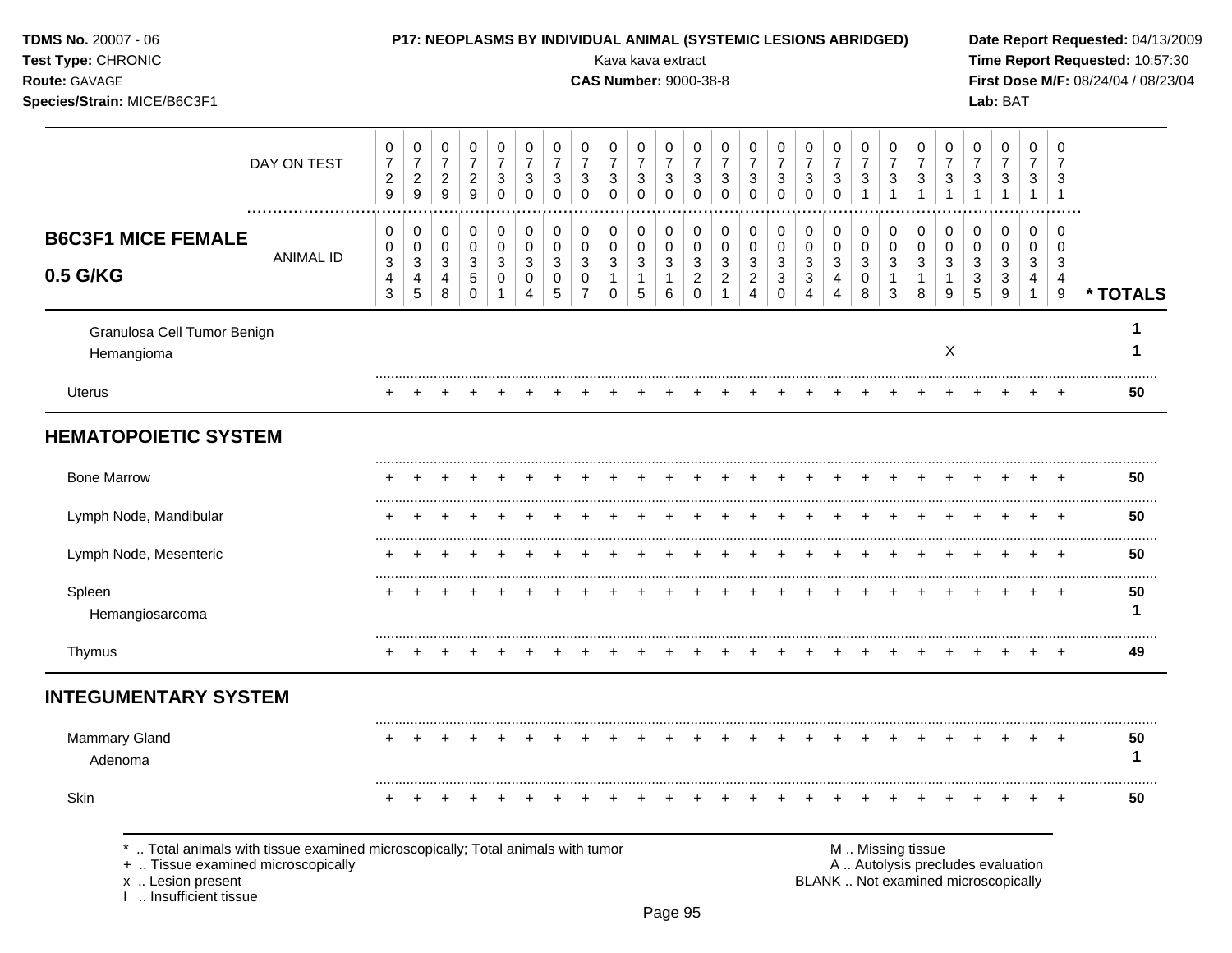| TDMS No. 20007 - 06<br>Test Type: CHRONIC<br>Route: GAVAGE<br>Species/Strain: MICE/B6C3F1                                |                                                      | P17: NEOPLASMS BY INDIVIDUAL ANIMAL (SYSTEMIC LESIONS ABRIDGED)     |                                                |                                                     |                                                                           |                                                                             |                                                                |                                              |                                                   |                                                                 | Kava kava extract<br><b>CAS Number: 9000-38-8</b>              |                                                                              |                                                            |                                                                     |                                                            |                                                                    |                                                   |                                                                  |                                                      |                                                                              |                                                                            |                                                    | Lab: BAT                                                        |                                                             |                                                   | Date Report Requested: 04/13/2009<br>Time Report Requested: 10:57:30<br>First Dose M/F: 08/24/04 / 08/23/04 |
|--------------------------------------------------------------------------------------------------------------------------|------------------------------------------------------|---------------------------------------------------------------------|------------------------------------------------|-----------------------------------------------------|---------------------------------------------------------------------------|-----------------------------------------------------------------------------|----------------------------------------------------------------|----------------------------------------------|---------------------------------------------------|-----------------------------------------------------------------|----------------------------------------------------------------|------------------------------------------------------------------------------|------------------------------------------------------------|---------------------------------------------------------------------|------------------------------------------------------------|--------------------------------------------------------------------|---------------------------------------------------|------------------------------------------------------------------|------------------------------------------------------|------------------------------------------------------------------------------|----------------------------------------------------------------------------|----------------------------------------------------|-----------------------------------------------------------------|-------------------------------------------------------------|---------------------------------------------------|-------------------------------------------------------------------------------------------------------------|
| DAY ON TEST                                                                                                              | $\pmb{0}$<br>$\overline{7}$<br>$\boldsymbol{2}$<br>9 | $\pmb{0}$<br>$\boldsymbol{7}$<br>$\overline{a}$<br>$\boldsymbol{9}$ | $\pmb{0}$<br>$\boldsymbol{7}$<br>$\frac{2}{9}$ | $\pmb{0}$<br>$\overline{7}$<br>$\sqrt{2}$<br>9      | $\pmb{0}$<br>$\overline{7}$<br>$\ensuremath{\mathsf{3}}$<br>$\mathbf 0$   | $\pmb{0}$<br>$\overline{7}$<br>$\sqrt{3}$<br>$\mathbf 0$                    | $\mathbf 0$<br>$\overline{7}$<br>$\sqrt{3}$<br>$\mathbf 0$     | 0<br>$\overline{7}$<br>3<br>$\mathbf 0$      | 0<br>$\overline{7}$<br>3<br>$\mathbf 0$           | $\pmb{0}$<br>$\overline{7}$<br>$\sqrt{3}$<br>$\pmb{0}$          | $\mathbf 0$<br>$\boldsymbol{7}$<br>$\mathbf{3}$<br>$\mathbf 0$ | $\pmb{0}$<br>$\overline{7}$<br>$\sqrt{3}$<br>$\mathbf 0$                     | $\mathbf 0$<br>$\overline{7}$<br>$\sqrt{3}$<br>$\mathbf 0$ | $\pmb{0}$<br>$\overline{7}$<br>$\mathbf{3}$<br>$\mathbf 0$          | $\mathbf 0$<br>$\overline{7}$<br>$\sqrt{3}$<br>$\mathbf 0$ | 0<br>$\overline{7}$<br>$\ensuremath{\mathsf{3}}$<br>$\mathbf 0$    | $\mathbf 0$<br>$\overline{7}$<br>3<br>$\mathbf 0$ | 0<br>$\overline{7}$<br>$\ensuremath{\mathsf{3}}$<br>$\mathbf{1}$ | $\pmb{0}$<br>$\overline{7}$<br>$\sqrt{3}$            | $\mathbf 0$<br>$\overline{7}$<br>$\ensuremath{\mathsf{3}}$<br>$\overline{1}$ | $\mathbf 0$<br>$\overline{7}$<br>$\ensuremath{\mathsf{3}}$<br>$\mathbf{1}$ | $\mathbf 0$<br>$\overline{7}$<br>3<br>$\mathbf{1}$ | $\mathbf 0$<br>$\overline{7}$<br>$\ensuremath{\mathsf{3}}$<br>1 | $\mathbf 0$<br>$\overline{7}$<br>3<br>$\mathbf{1}$          | $\Omega$<br>$\overline{7}$<br>3<br>$\overline{1}$ |                                                                                                             |
| <b>B6C3F1 MICE FEMALE</b><br><b>ANIMAL ID</b><br>0.5 G/KG                                                                | 0<br>0<br>$\mathbf{3}$<br>$\overline{4}$<br>3        | 0<br>0<br>$\mathbf{3}$<br>4<br>$\sqrt{5}$                           | $\mathbf 0$<br>$\mathbf 0$<br>3<br>4<br>8      | $\mathbf 0$<br>$\mathbf 0$<br>3<br>5<br>$\mathbf 0$ | $\mathbf 0$<br>$\mathbf 0$<br>$\mathbf{3}$<br>$\mathbf 0$<br>$\mathbf{1}$ | $\mathbf 0$<br>$\mathbf 0$<br>$\mathbf{3}$<br>$\mathbf 0$<br>$\overline{4}$ | $\mathbf 0$<br>$\mathbf 0$<br>$\mathbf{3}$<br>$\mathbf 0$<br>5 | $\mathbf 0$<br>0<br>3<br>0<br>$\overline{7}$ | $\mathbf 0$<br>0<br>3<br>$\mathbf{1}$<br>$\Omega$ | $\mathbf 0$<br>$\mathbf 0$<br>$\mathbf{3}$<br>$\mathbf{1}$<br>5 | 0<br>$\mathbf 0$<br>3<br>$\mathbf{1}$<br>6                     | 0<br>$\pmb{0}$<br>$\ensuremath{\mathsf{3}}$<br>$\overline{2}$<br>$\mathbf 0$ | 0<br>$\mathbf 0$<br>3<br>$\overline{2}$<br>$\mathbf{1}$    | $\mathbf 0$<br>$\mathbf 0$<br>3<br>$\overline{2}$<br>$\overline{4}$ | 0<br>$\mathbf 0$<br>3<br>3<br>$\Omega$                     | 0<br>$\mathbf 0$<br>$\mathbf{3}$<br>$\mathbf{3}$<br>$\overline{4}$ | $\Omega$<br>0<br>3<br>4<br>4                      | $\mathbf 0$<br>0<br>3<br>0<br>8                                  | $\mathbf 0$<br>$\mathbf 0$<br>$\mathbf{3}$<br>1<br>3 | $\mathbf 0$<br>$\mathbf 0$<br>3<br>$\mathbf{1}$<br>8                         | $\Omega$<br>$\pmb{0}$<br>3<br>$\overline{1}$<br>9                          | 0<br>$\mathbf 0$<br>3<br>3<br>5                    | $\Omega$<br>$\mathbf 0$<br>3<br>3<br>9                          | $\Omega$<br>$\Omega$<br>3<br>$\overline{4}$<br>$\mathbf{1}$ | $\Omega$<br>$\Omega$<br>3<br>$\overline{4}$<br>9  | * TOTALS                                                                                                    |
| Subcutaneous Tissue, Fibrous<br>Histiocytoma<br>Subcutaneous Tissue, Hemangioma                                          |                                                      |                                                                     |                                                | X                                                   |                                                                           |                                                                             |                                                                |                                              |                                                   |                                                                 |                                                                |                                                                              |                                                            |                                                                     |                                                            |                                                                    |                                                   |                                                                  |                                                      | X                                                                            |                                                                            |                                                    |                                                                 |                                                             |                                                   | 1<br>1                                                                                                      |
| <b>MUSCULOSKELETAL SYSTEM</b>                                                                                            |                                                      |                                                                     |                                                |                                                     |                                                                           |                                                                             |                                                                |                                              |                                                   |                                                                 |                                                                |                                                                              |                                                            |                                                                     |                                                            |                                                                    |                                                   |                                                                  |                                                      |                                                                              |                                                                            |                                                    |                                                                 |                                                             |                                                   |                                                                                                             |
| <b>Bone</b>                                                                                                              |                                                      |                                                                     |                                                |                                                     |                                                                           |                                                                             |                                                                |                                              |                                                   | $+$                                                             | $+$                                                            | $+$                                                                          | $+$                                                        |                                                                     | $+$                                                        |                                                                    |                                                   |                                                                  |                                                      |                                                                              |                                                                            |                                                    |                                                                 |                                                             |                                                   | 50                                                                                                          |
| <b>NERVOUS SYSTEM</b>                                                                                                    |                                                      |                                                                     |                                                |                                                     |                                                                           |                                                                             |                                                                |                                              |                                                   |                                                                 |                                                                |                                                                              |                                                            |                                                                     |                                                            |                                                                    |                                                   |                                                                  |                                                      |                                                                              |                                                                            |                                                    |                                                                 |                                                             |                                                   |                                                                                                             |
| <b>Brain</b>                                                                                                             |                                                      |                                                                     |                                                |                                                     |                                                                           |                                                                             |                                                                |                                              |                                                   |                                                                 |                                                                |                                                                              |                                                            |                                                                     |                                                            |                                                                    |                                                   |                                                                  |                                                      |                                                                              |                                                                            |                                                    |                                                                 |                                                             |                                                   | 50                                                                                                          |
| <b>RESPIRATORY SYSTEM</b>                                                                                                |                                                      |                                                                     |                                                |                                                     |                                                                           |                                                                             |                                                                |                                              |                                                   |                                                                 |                                                                |                                                                              |                                                            |                                                                     |                                                            |                                                                    |                                                   |                                                                  |                                                      |                                                                              |                                                                            |                                                    |                                                                 |                                                             |                                                   |                                                                                                             |
| Lung<br>Alveolar/Bronchiolar Adenoma<br>Alveolar/Bronchiolar Carcinoma<br>Hepatocellular Carcinoma, Metastatic,<br>Liver |                                                      |                                                                     |                                                |                                                     |                                                                           | X                                                                           |                                                                |                                              |                                                   |                                                                 |                                                                |                                                                              | $\ddot{}$                                                  | $\boldsymbol{\mathsf{X}}$                                           |                                                            |                                                                    |                                                   |                                                                  |                                                      | X                                                                            |                                                                            |                                                    |                                                                 |                                                             |                                                   | 50<br>5<br>3<br>$\mathbf{2}$                                                                                |
| Nose                                                                                                                     |                                                      |                                                                     |                                                |                                                     |                                                                           |                                                                             |                                                                |                                              |                                                   |                                                                 |                                                                |                                                                              |                                                            |                                                                     |                                                            |                                                                    |                                                   |                                                                  |                                                      |                                                                              |                                                                            |                                                    |                                                                 |                                                             |                                                   | 50                                                                                                          |
| Trachea                                                                                                                  | $\div$                                               |                                                                     |                                                |                                                     |                                                                           |                                                                             |                                                                |                                              |                                                   |                                                                 |                                                                |                                                                              |                                                            |                                                                     |                                                            |                                                                    |                                                   |                                                                  |                                                      |                                                                              |                                                                            |                                                    |                                                                 |                                                             | $\pm$                                             | 50                                                                                                          |

+ .. Tissue examined microscopically  $\blacksquare$  A .. Autolysis precludes evaluation

x .. Lesion present<br>I .. Insufficient tissue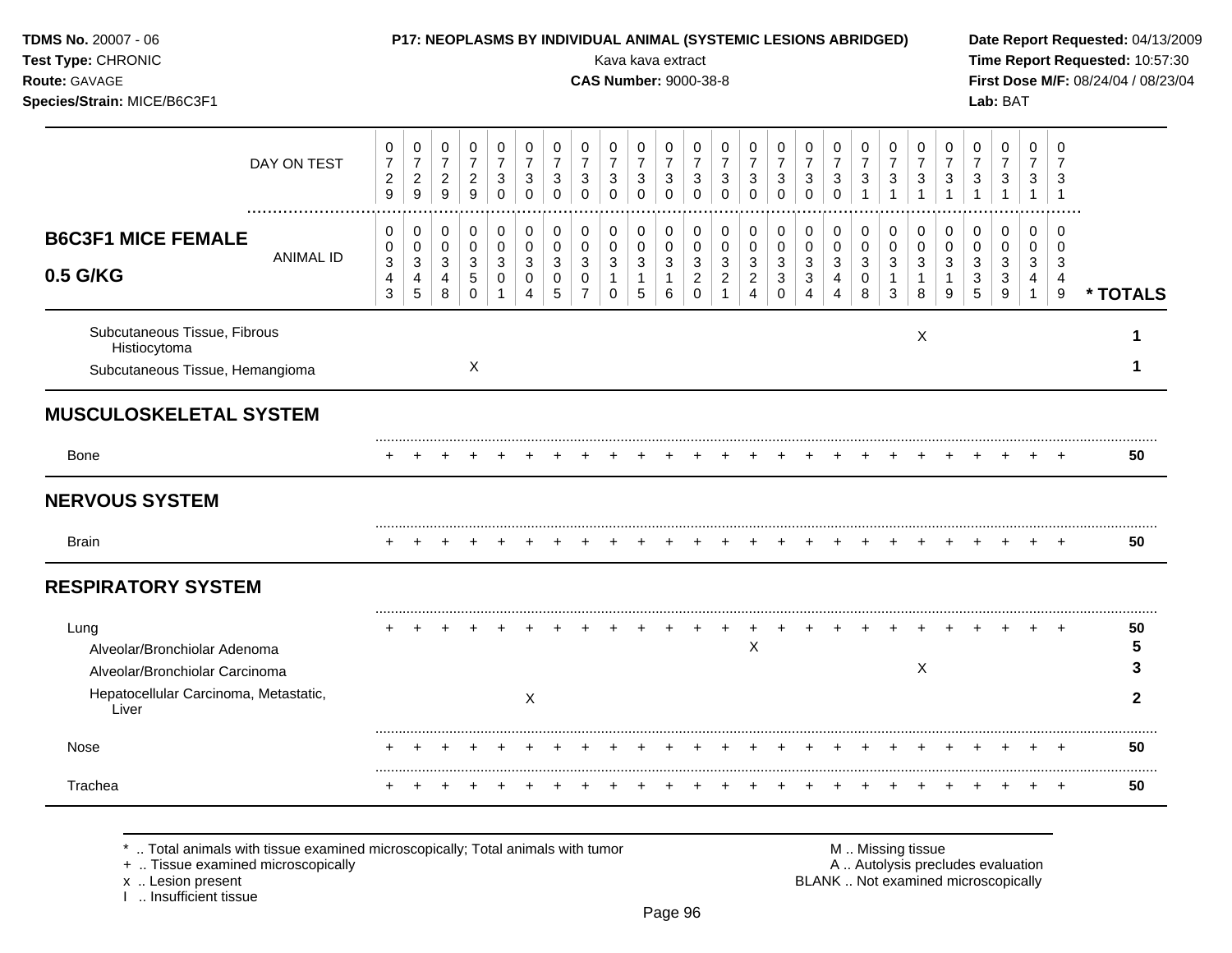| TDMS No. 20007 - 06<br>Test Type: CHRONIC<br>Route: GAVAGE<br>Species/Strain: MICE/B6C3F1 |                       |                                            |                                                        |                                            |                                                      | P17: NEOPLASMS BY INDIVIDUAL ANIMAL (SYSTEMIC LESIONS ABRIDGED) |                                                              |                                               |                                      | Kava kava extract<br><b>CAS Number: 9000-38-8</b> |                                                   |                                                       |                                                          |                                      |                                                                   |                                                 |                                                                                 |                                      |                                 |                                     |                                                         |                                                     |                                 | Lab: BAT                                |                                         |                                     | Date Report Requested: 04/13/2009<br>Time Report Requested: 10:57:30<br>First Dose M/F: 08/24/04 / 08/23/04 |
|-------------------------------------------------------------------------------------------|-----------------------|--------------------------------------------|--------------------------------------------------------|--------------------------------------------|------------------------------------------------------|-----------------------------------------------------------------|--------------------------------------------------------------|-----------------------------------------------|--------------------------------------|---------------------------------------------------|---------------------------------------------------|-------------------------------------------------------|----------------------------------------------------------|--------------------------------------|-------------------------------------------------------------------|-------------------------------------------------|---------------------------------------------------------------------------------|--------------------------------------|---------------------------------|-------------------------------------|---------------------------------------------------------|-----------------------------------------------------|---------------------------------|-----------------------------------------|-----------------------------------------|-------------------------------------|-------------------------------------------------------------------------------------------------------------|
|                                                                                           | DAY ON TEST           | 0<br>$\overline{7}$<br>$\overline{c}$<br>9 | $\mathbf 0$<br>$\boldsymbol{7}$<br>$\overline{2}$<br>9 | 0<br>$\overline{7}$<br>$\overline{2}$<br>9 | $\mathbf 0$<br>$\overline{7}$<br>$\overline{2}$<br>9 | $\mathbf 0$<br>$\overline{7}$<br>3<br>$\Omega$                  | 0<br>$\overline{7}$<br>$\ensuremath{\mathsf{3}}$<br>$\Omega$ | 0<br>$\overline{7}$<br>$\sqrt{3}$<br>$\Omega$ | 0<br>$\overline{7}$<br>3<br>$\Omega$ | 0<br>$\overline{7}$<br>3<br>$\Omega$              | 0<br>$\overline{7}$<br>3<br>$\Omega$              | 0<br>$\overline{7}$<br>$\mathbf{3}$<br>$\Omega$       | $\mathbf 0$<br>$\overline{7}$<br>3<br>$\Omega$           | 0<br>$\overline{7}$<br>3<br>$\Omega$ | 0<br>$\overline{7}$<br>3<br>$\Omega$                              | 0<br>$\overline{7}$<br>3<br>$\Omega$            | 0<br>$\overline{7}$<br>$\mathbf{3}$<br>$\Omega$                                 | 0<br>$\overline{7}$<br>3<br>$\Omega$ | 0<br>$\overline{7}$<br>3        | 0<br>$\overline{7}$<br>3            | 0<br>$\overline{7}$<br>$\mathbf{3}$                     | $\mathbf 0$<br>$\overline{7}$<br>$\mathbf{3}$       | 0<br>$\overline{7}$<br>3        | $\Omega$<br>$\overline{7}$<br>3         | $\mathbf 0$<br>$\overline{7}$<br>3      | 0<br>7<br>3<br>$\overline{1}$       |                                                                                                             |
| <b>B6C3F1 MICE FEMALE</b><br>0.5 G/KG                                                     | .<br><b>ANIMAL ID</b> | 0<br>0<br>$\mathbf{3}$<br>4<br>3           | 0<br>$\mathbf 0$<br>$\mathbf{3}$<br>4<br>$\sqrt{5}$    | 0<br>$\mathbf 0$<br>$\sqrt{3}$<br>4<br>8   | 0<br>$\mathbf 0$<br>$\mathbf{3}$<br>5<br>$\Omega$    | 0<br>$\mathbf 0$<br>$\sqrt{3}$<br>0<br>$\mathbf 1$              | 0<br>$\mathbf 0$<br>$\ensuremath{\mathsf{3}}$<br>0<br>4      | 0<br>$\mathbf 0$<br>$\mathbf{3}$<br>0<br>5    | 0<br>0<br>3<br>0<br>$\overline{7}$   | 0<br>0<br>3<br>$\Omega$                           | 0<br>$\pmb{0}$<br>$\sqrt{3}$<br>$\mathbf{1}$<br>5 | 0<br>$\mathbf 0$<br>$\mathbf{3}$<br>$\mathbf{1}$<br>6 | 0<br>$\mathbf 0$<br>$\sqrt{3}$<br>$\sqrt{2}$<br>$\Omega$ | 0<br>$\mathbf 0$<br>3<br>2           | 0<br>$\pmb{0}$<br>$\mathsf 3$<br>$\overline{2}$<br>$\overline{4}$ | 0<br>$\mathbf 0$<br>$\sqrt{3}$<br>3<br>$\Omega$ | 0<br>$\mathbf 0$<br>$\ensuremath{\mathsf{3}}$<br>$\mathbf{3}$<br>$\overline{4}$ | 0<br>$\Omega$<br>3<br>4              | 0<br>0<br>$\mathsf 3$<br>0<br>8 | 0<br>$\mathbf 0$<br>$\sqrt{3}$<br>3 | 0<br>$\mathbf 0$<br>$\mathfrak{S}$<br>$\mathbf{1}$<br>8 | 0<br>$\mathbf 0$<br>$\sqrt{3}$<br>$\mathbf{1}$<br>9 | 0<br>$\mathbf 0$<br>3<br>3<br>5 | 0<br>$\Omega$<br>$\mathbf{3}$<br>3<br>9 | 0<br>$\Omega$<br>3<br>4<br>$\mathbf{1}$ | $\Omega$<br>$\Omega$<br>3<br>4<br>9 | * TOTALS                                                                                                    |
| <b>SPECIAL SENSES SYSTEM</b>                                                              |                       |                                            |                                                        |                                            |                                                      |                                                                 |                                                              |                                               |                                      |                                                   |                                                   |                                                       |                                                          |                                      |                                                                   |                                                 |                                                                                 |                                      |                                 |                                     |                                                         |                                                     |                                 |                                         |                                         |                                     |                                                                                                             |
| Eye<br>Iris, Melanoma Benign                                                              |                       |                                            |                                                        |                                            |                                                      |                                                                 |                                                              |                                               |                                      |                                                   |                                                   |                                                       |                                                          |                                      |                                                                   |                                                 |                                                                                 |                                      |                                 |                                     |                                                         |                                                     |                                 |                                         |                                         |                                     | 50<br>1                                                                                                     |
| Harderian Gland<br>Adenoma                                                                |                       |                                            |                                                        |                                            |                                                      |                                                                 | X                                                            |                                               |                                      |                                                   |                                                   |                                                       |                                                          |                                      | X                                                                 |                                                 |                                                                                 |                                      |                                 |                                     |                                                         |                                                     |                                 |                                         |                                         |                                     | 50<br>$\mathbf{2}$                                                                                          |
| <b>URINARY SYSTEM</b>                                                                     |                       |                                            |                                                        |                                            |                                                      |                                                                 |                                                              |                                               |                                      |                                                   |                                                   |                                                       |                                                          |                                      |                                                                   |                                                 |                                                                                 |                                      |                                 |                                     |                                                         |                                                     |                                 |                                         |                                         |                                     |                                                                                                             |
| Kidney<br>Hemangioma                                                                      |                       |                                            |                                                        |                                            |                                                      |                                                                 |                                                              |                                               |                                      |                                                   |                                                   |                                                       |                                                          |                                      |                                                                   |                                                 |                                                                                 |                                      |                                 |                                     |                                                         |                                                     |                                 |                                         |                                         |                                     | 50<br>1                                                                                                     |
| <b>Urinary Bladder</b>                                                                    |                       | $+$                                        | $\div$                                                 |                                            |                                                      |                                                                 |                                                              |                                               |                                      |                                                   |                                                   |                                                       |                                                          |                                      |                                                                   |                                                 |                                                                                 |                                      |                                 |                                     |                                                         |                                                     |                                 |                                         |                                         | $^{+}$                              | 50                                                                                                          |
| <b>SYSTEMIC LESIONS</b>                                                                   |                       |                                            |                                                        |                                            |                                                      |                                                                 |                                                              |                                               |                                      |                                                   |                                                   |                                                       |                                                          |                                      |                                                                   |                                                 |                                                                                 |                                      |                                 |                                     |                                                         |                                                     |                                 |                                         |                                         |                                     |                                                                                                             |
| Multiple Organ<br>Lymphoma Malignant                                                      |                       |                                            |                                                        |                                            |                                                      |                                                                 |                                                              |                                               |                                      |                                                   |                                                   |                                                       |                                                          |                                      |                                                                   |                                                 | X                                                                               |                                      |                                 |                                     |                                                         |                                                     |                                 |                                         |                                         |                                     | 50<br>1                                                                                                     |

x .. Lesion present<br>I .. Insufficient tissue

+ .. Tissue examined microscopically  $\blacksquare$  A .. Autolysis precludes evaluation M .. Missing tissue<br>A .. Autolysis precludes evaluation<br>BLANK .. Not examined microscopically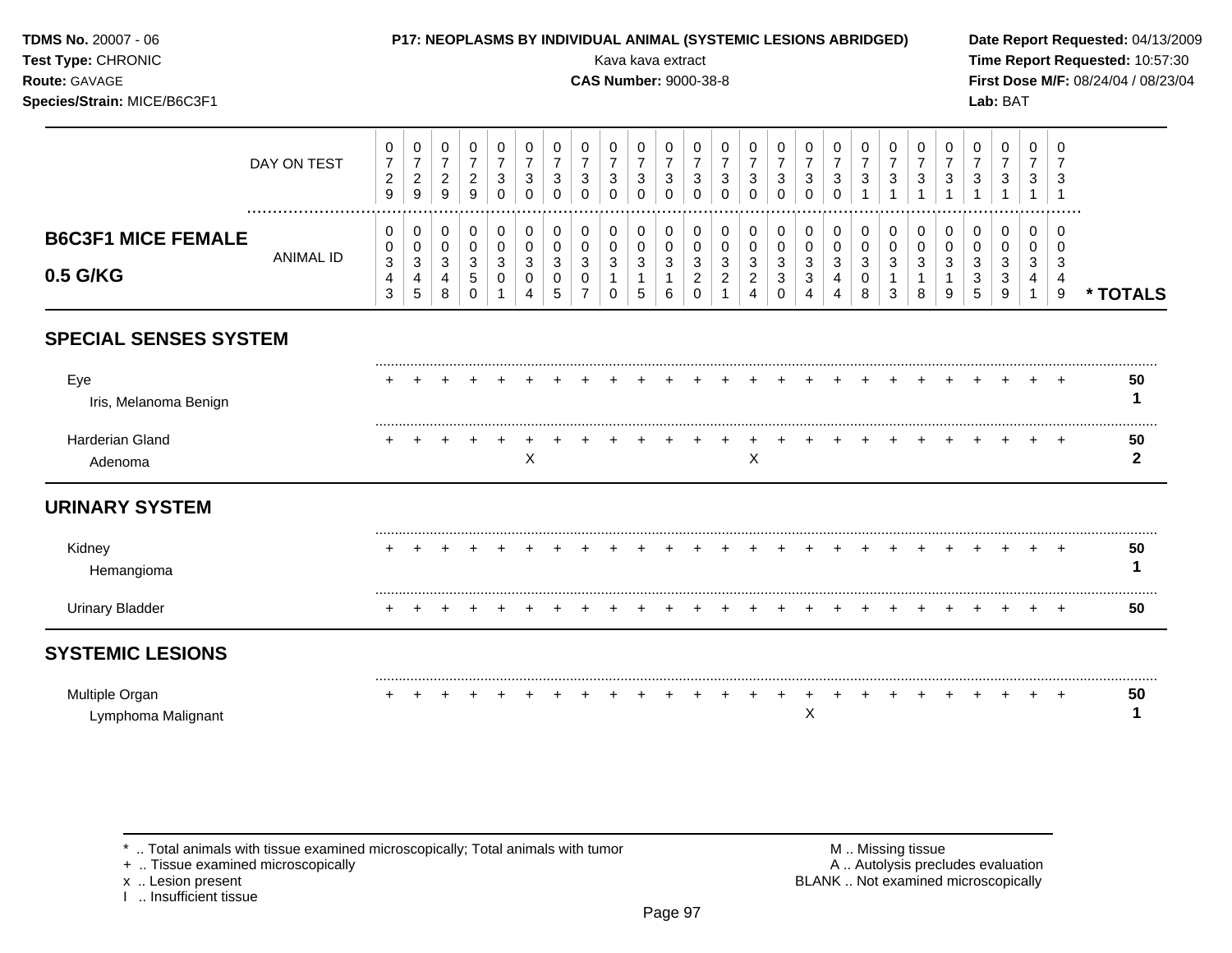| <b>TDMS No. 20007 - 06</b> |  |
|----------------------------|--|
|----------------------------|--|

**Test Type: CHRONIC** 

#### P17: NEOPLASMS BY INDIVIDUAL ANIMAL (SYSTEMIC LESIONS ABRIDGED)

**CAS Number: 9000-38-8** 

Kava kava extract

Route: GAVAGE

Species/Strain: MICE/B6C3F1

Date Report Requested: 04/13/2009 Time Report Requested: 10:57:30 First Dose M/F: 08/24/04 / 08/23/04 Lab: BAT

#### $\mathbf 0$  $\mathbf 0$  $\mathbf 0$  $\mathbf 0$  $\mathbf 0$  $\mathbf 0$  $\mathbf 0$  $\mathbf 0$  $\mathbf 0$  $\mathbf 0$  $\mathbf 0$  $\mathbf 0$  $\mathbf 0$  $\mathbf 0$  $\mathsf{O}\xspace$  $\mathbf 0$  $\mathbf 0$  $\mathbf 0$  $\mathbf 0$  $\mathbf 0$  $\mathbf 0$  $\mathbf 0$  $\begin{array}{c} 0 \\ 5 \\ 2 \end{array}$  $\mathbf 0$  $\mathbf 0$  $rac{6}{7}$  $\overline{6}$  $\overline{7}$  $\overline{7}$  $\overline{7}$  $\overline{7}$  $\overline{7}$  $\overline{7}$  $\overline{7}$  $\overline{7}$  $\overline{7}$  $\overline{7}$  $\sqrt{5}$ 5  $\overline{5}$  $\,6$  $\overline{7}$  $\overline{7}$  $\overline{7}$  $\mathbf{1}$  $\,6\,$  $\,6\,$  $\overline{7}$  $\overline{7}$ DAY ON TEST  $\frac{8}{4}$  $\frac{2}{5}$  $\frac{2}{9}$  $\frac{2}{9}$  $\frac{2}{9}$  $\frac{2}{9}$  $\overline{7}$  $\overline{0}$  $\overline{5}$  $\overline{2}$  $\overline{2}$  $\overline{2}$  $\begin{array}{c} 2 \\ 9 \end{array}$  $\overline{2}$  $\mathbf{3}$  $\frac{3}{0}$  $\overline{\mathbf{4}}$  $\overline{4}$  $\,6\,$  $\mathbf{3}$  $\overline{4}$  $\mathbf{1}$  $\mathbf{3}$  $\overline{3}$  $\boldsymbol{8}$  $\bf8$  $6\phantom{a}$  $\overline{4}$  $\boldsymbol{9}$ 8  $\overline{3}$  $\mathsf g$  $\mathsf g$  $\mathsf g$  $\mathsf{O}\xspace$  $\mathbf 0$  $\,8\,$  $\overline{4}$  $\boldsymbol{9}$  $\mathsf 0$  $\pmb{0}$  $\pmb{0}$  $\pmb{0}$  $\mathbf 0$  $\mathbf 0$  $\mathbf 0$  $\mathbf 0$  $\pmb{0}$  $\pmb{0}$  $\pmb{0}$  $\mathbf 0$  $\mathbf 0$  $\mathsf 0$  $\mathbf 0$  $\mathbf 0$  $\pmb{0}$  $\mathbf 0$  $\pmb{0}$  $\pmb{0}$  $\mathbf 0$  $\mathbf 0$  $\mathsf 0$  $\boldsymbol{0}$  $\mathbf 0$  $\mathsf 0$ **B6C3F1 MICE FEMALE**  $\mathbf 0$  $\mathbf 0$  $\mathbf 0$  $\mathsf{O}\xspace$  $\mathbf 0$  $\mathsf{O}\xspace$  $\pmb{0}$  $\pmb{0}$  $\pmb{0}$  $\pmb{0}$  $\pmb{0}$  $\mathsf{O}\xspace$  $\pmb{0}$  $\pmb{0}$  $\pmb{0}$  $\mathsf{O}\xspace$  $\mathsf{O}\xspace$  $\pmb{0}$  $\pmb{0}$  $\pmb{0}$  $\boldsymbol{0}$  $\pmb{0}$  $\pmb{0}$  $\mathbf 0$  $\mathbf 0$ **ANIMAL ID**  $\mathbf{3}$  $\sqrt{3}$  $\sqrt{3}$ 3  $\mathbf{3}$  $\sqrt{3}$  $\mathbf{3}$  $\sqrt{3}$  $\mathbf{3}$  $\mathbf{3}$  $\ensuremath{\mathsf{3}}$  $\mathbf{3}$  $\sqrt{3}$  $\sqrt{3}$  $\mathbf{3}$  $\mathbf{3}$  $\mathbf{3}$  $\mathbf{3}$  $\sqrt{3}$  $\mathbf{3}$  $\sqrt{3}$  $\ensuremath{\mathsf{3}}$  $\mathbf{3}$  $\mathbf{3}$  $\mathbf{3}$ females 1.0 G/KG  $\begin{array}{c} 5 \\ 8 \end{array}$  $\frac{7}{2}$  $\frac{5}{2}$  $_{8}^{\rm 9}$  $\frac{5}{4}$  $\frac{5}{7}$  $\frac{7}{7}$  $\begin{array}{c} 7 \\ 3 \end{array}$  $\frac{5}{5}$  $\rm ^7_{0}$  $_{8}^8$  $\begin{array}{c} 9 \\ 5 \end{array}$  $\frac{9}{7}$  $\frac{5}{3}$  $\begin{array}{c} 5 \\ 6 \end{array}$  $\boldsymbol{7}$  $\,6\,$  $\,6$  $\,$  5  $\,$  $\overline{7}$  $\boldsymbol{7}$  $\overline{7}$  $\boldsymbol{8}$ 6 6  $(cont...)$ 8  $6\phantom{.}$  $\overline{2}$  $\mathbf{1}$  $\overline{1}$  $\overline{7}$ 9  $\overline{4}$  $\mathbf 0$  $\overline{4}$

# **ALIMENTARY SYSTEM**

| Esophagus                                                                                                     |   |  |   |          |   |         |   |  |  |   |   |  |  |   |  |  |
|---------------------------------------------------------------------------------------------------------------|---|--|---|----------|---|---------|---|--|--|---|---|--|--|---|--|--|
| Gallbladder                                                                                                   |   |  |   |          |   |         |   |  |  |   |   |  |  |   |  |  |
| Intestine Large, Cecum                                                                                        |   |  |   |          |   |         |   |  |  |   |   |  |  |   |  |  |
| Intestine Large, Colon                                                                                        |   |  |   |          |   |         |   |  |  |   |   |  |  |   |  |  |
| Intestine Large, Rectum                                                                                       | ٠ |  |   |          |   |         |   |  |  |   |   |  |  |   |  |  |
| Intestine Small, Duodenum                                                                                     | ٠ |  |   |          |   |         |   |  |  |   |   |  |  |   |  |  |
| Intestine Small, Ileum                                                                                        | ٠ |  |   |          |   |         |   |  |  |   |   |  |  |   |  |  |
| Intestine Small, Jejunum                                                                                      |   |  |   |          |   |         |   |  |  |   |   |  |  |   |  |  |
| Liver<br>Hemangioma<br>Hepatocellular Adenoma<br>Hepatocellular Adenoma, Multiple<br>Hepatocellular Carcinoma |   |  |   | $\times$ | X | X X X X |   |  |  | X | Χ |  |  | X |  |  |
| Mesentery                                                                                                     |   |  | + |          |   |         | + |  |  |   |   |  |  | + |  |  |

.. Total animals with tissue examined microscopically; Total animals with tumor

+ .. Tissue examined microscopically

x .. Lesion present

I .. Insufficient tissue

M .. Missing tissue

A .. Autolysis precludes evaluation BLANK .. Not examined microscopically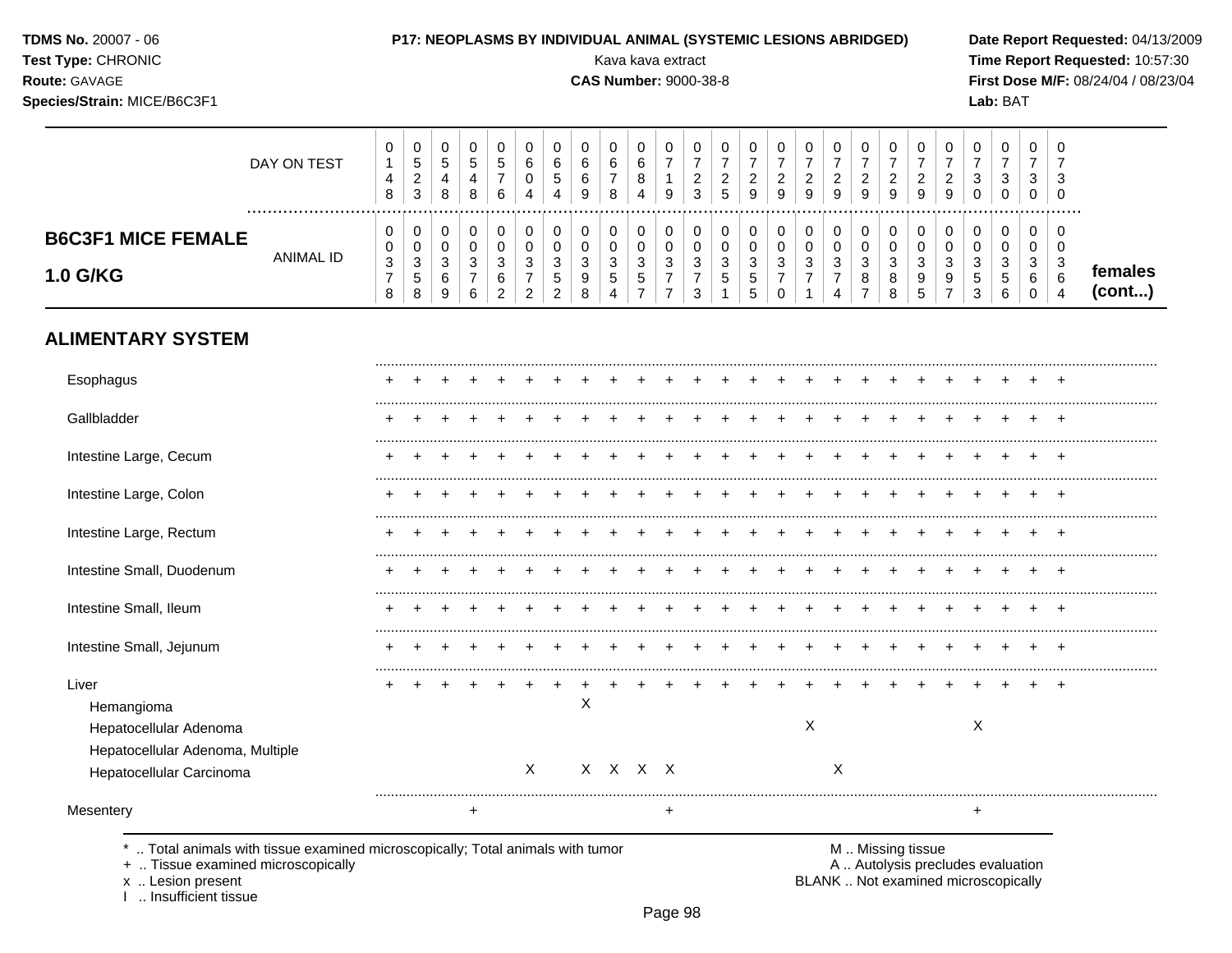| <b>TDMS No. 20007 - 06</b><br>Test Type: CHRONIC<br><b>Route: GAVAGE</b><br>Species/Strain: MICE/B6C3F1 |                                                                                 |                                    |                                          |                                 |                               |                       |                                             |                                              |                                  |                                            | P17: NEOPLASMS BY INDIVIDUAL ANIMAL (SYSTEMIC LESIONS ABRIDGED)<br>Kava kava extract<br><b>CAS Number: 9000-38-8</b> |                                                            |                                                       |                                            |                                                     |                                                           |                                                   |                                                     |                                            |                                                           |                                        |                                                         |                                                                          | Lab: BAT                                         |                                         |                                                   | Date Report Requested: 04/13/2009<br>Time Report Requested: 10:57:30<br>First Dose M/F: 08/24/04 / 08/23/04 |
|---------------------------------------------------------------------------------------------------------|---------------------------------------------------------------------------------|------------------------------------|------------------------------------------|---------------------------------|-------------------------------|-----------------------|---------------------------------------------|----------------------------------------------|----------------------------------|--------------------------------------------|----------------------------------------------------------------------------------------------------------------------|------------------------------------------------------------|-------------------------------------------------------|--------------------------------------------|-----------------------------------------------------|-----------------------------------------------------------|---------------------------------------------------|-----------------------------------------------------|--------------------------------------------|-----------------------------------------------------------|----------------------------------------|---------------------------------------------------------|--------------------------------------------------------------------------|--------------------------------------------------|-----------------------------------------|---------------------------------------------------|-------------------------------------------------------------------------------------------------------------|
|                                                                                                         | DAY ON TEST<br>.                                                                | 0<br>$\mathbf{1}$<br>4<br>8        | 0<br>5<br>$\overline{c}$<br>$\mathbf{3}$ | 0<br>$\sqrt{5}$<br>4<br>8       | 0<br>$\sqrt{5}$<br>4<br>8     | 0<br>5<br>7<br>6      | 0<br>$\,6$<br>0<br>$\boldsymbol{\Lambda}$   | 0<br>$\,6\,$<br>$\sqrt{5}$<br>$\overline{4}$ | 0<br>6<br>6<br>9                 | 0<br>6<br>7<br>8                           | 0<br>$\,6$<br>8<br>4                                                                                                 | 0<br>$\overline{7}$<br>1<br>$\boldsymbol{9}$               | 0<br>$\overline{7}$<br>$\overline{c}$<br>$\mathbf{3}$ | 0<br>$\overline{7}$<br>$\overline{c}$<br>5 | 0<br>$\overline{7}$<br>$\overline{\mathbf{c}}$<br>9 | 0<br>$\overline{7}$<br>$\overline{2}$<br>$\boldsymbol{9}$ | 0<br>$\boldsymbol{7}$<br>$\overline{c}$<br>9      | 0<br>$\overline{7}$<br>$\overline{\mathbf{c}}$<br>9 | 0<br>$\overline{7}$<br>$\overline{a}$<br>9 | 0<br>$\overline{7}$<br>$\overline{c}$<br>$\boldsymbol{9}$ | 0<br>$\boldsymbol{7}$<br>$\frac{2}{9}$ | 0<br>$\overline{7}$<br>$\overline{c}$<br>$\overline{9}$ | 0<br>7<br>3<br>$\mathbf 0$                                               | 0<br>$\overline{7}$<br>$\sqrt{3}$<br>$\mathbf 0$ | 0<br>$\overline{7}$<br>3<br>$\mathbf 0$ | 0<br>7<br>3<br>0                                  |                                                                                                             |
| <b>B6C3F1 MICE FEMALE</b><br>1.0 G/KG                                                                   | <b>ANIMAL ID</b>                                                                | 0<br>0<br>3<br>$\overline{7}$<br>8 | 0<br>0<br>3<br>5<br>8                    | 0<br>$\mathbf 0$<br>3<br>6<br>9 | 0<br>$\pmb{0}$<br>3<br>7<br>6 | 0<br>0<br>3<br>6<br>2 | 0<br>0<br>$\sqrt{3}$<br>$\overline{7}$<br>2 | 0<br>$\mathbf 0$<br>$\mathbf{3}$<br>5<br>2   | 0<br>0<br>$\mathbf{3}$<br>9<br>8 | 0<br>0<br>3<br>5<br>$\boldsymbol{\Lambda}$ | 0<br>$\mathbf 0$<br>$\sqrt{3}$<br>$\,$ 5 $\,$<br>$\overline{7}$                                                      | 0<br>0<br>$\mathbf{3}$<br>$\overline{7}$<br>$\overline{7}$ | 0<br>$\mathbf 0$<br>3<br>7<br>3                       | 0<br>0<br>3<br>5                           | 0<br>0<br>3<br>5<br>5                               | 0<br>0<br>3<br>$\overline{7}$<br>$\Omega$                 | 0<br>$\boldsymbol{0}$<br>3<br>$\overline{7}$<br>1 | 0<br>0<br>3<br>7<br>4                               | 0<br>0<br>3<br>8<br>$\overline{7}$         | 0<br>$\boldsymbol{0}$<br>3<br>8<br>8                      | 0<br>$\pmb{0}$<br>3<br>9<br>5          | 0<br>$\pmb{0}$<br>3<br>9<br>$\overline{7}$              | 0<br>0<br>3<br>5<br>3                                                    | 0<br>0<br>3<br>$\sqrt{5}$<br>6                   | 0<br>0<br>3<br>6<br>$\mathbf 0$         | 0<br>0<br>$\mathbf{3}$<br>$\,6$<br>$\overline{4}$ | females<br>(cont)                                                                                           |
| Pancreas                                                                                                |                                                                                 |                                    |                                          |                                 |                               |                       |                                             |                                              |                                  |                                            |                                                                                                                      |                                                            |                                                       |                                            |                                                     |                                                           |                                                   |                                                     |                                            |                                                           |                                        |                                                         |                                                                          |                                                  |                                         |                                                   |                                                                                                             |
| Salivary Glands                                                                                         |                                                                                 |                                    |                                          |                                 |                               |                       |                                             |                                              |                                  |                                            |                                                                                                                      |                                                            |                                                       |                                            |                                                     |                                                           |                                                   |                                                     |                                            |                                                           |                                        |                                                         |                                                                          |                                                  |                                         |                                                   |                                                                                                             |
| Stomach, Forestomach                                                                                    |                                                                                 |                                    |                                          |                                 |                               |                       |                                             |                                              |                                  |                                            |                                                                                                                      |                                                            |                                                       |                                            |                                                     |                                                           |                                                   |                                                     |                                            |                                                           |                                        |                                                         |                                                                          |                                                  |                                         | $\pm$                                             |                                                                                                             |
| Stomach, Glandular                                                                                      |                                                                                 |                                    |                                          |                                 |                               |                       |                                             |                                              |                                  |                                            |                                                                                                                      |                                                            |                                                       |                                            |                                                     |                                                           |                                                   |                                                     |                                            |                                                           |                                        |                                                         |                                                                          |                                                  |                                         | $\pm$                                             |                                                                                                             |
| Tooth                                                                                                   |                                                                                 |                                    |                                          |                                 |                               |                       |                                             |                                              |                                  |                                            |                                                                                                                      |                                                            |                                                       |                                            |                                                     |                                                           |                                                   |                                                     |                                            |                                                           |                                        |                                                         |                                                                          |                                                  |                                         | $\overline{+}$                                    |                                                                                                             |
| <b>CARDIOVASCULAR SYSTEM</b>                                                                            |                                                                                 |                                    |                                          |                                 |                               |                       |                                             |                                              |                                  |                                            |                                                                                                                      |                                                            |                                                       |                                            |                                                     |                                                           |                                                   |                                                     |                                            |                                                           |                                        |                                                         |                                                                          |                                                  |                                         |                                                   |                                                                                                             |
| <b>Blood Vessel</b>                                                                                     |                                                                                 |                                    |                                          |                                 |                               |                       |                                             |                                              |                                  |                                            |                                                                                                                      |                                                            |                                                       |                                            |                                                     |                                                           |                                                   |                                                     |                                            |                                                           |                                        |                                                         |                                                                          |                                                  |                                         | $^{+}$                                            |                                                                                                             |
| Heart<br>Fibrous Histiocytoma, Metastatic, Skin                                                         |                                                                                 |                                    |                                          | $\ddot{}$                       | $\ddot{}$                     |                       |                                             |                                              |                                  |                                            |                                                                                                                      | $+$<br>Χ                                                   | $\ddot{}$                                             |                                            |                                                     |                                                           | $\ddot{}$                                         | $\ddot{}$                                           | $+$                                        | $+$                                                       | $+$                                    | $\ddot{}$                                               | $\pm$                                                                    |                                                  | $+$                                     | $+$                                               |                                                                                                             |
| <b>ENDOCRINE SYSTEM</b>                                                                                 |                                                                                 |                                    |                                          |                                 |                               |                       |                                             |                                              |                                  |                                            |                                                                                                                      |                                                            |                                                       |                                            |                                                     |                                                           |                                                   |                                                     |                                            |                                                           |                                        |                                                         |                                                                          |                                                  |                                         |                                                   |                                                                                                             |
| <b>Adrenal Cortex</b>                                                                                   |                                                                                 |                                    |                                          |                                 |                               |                       |                                             |                                              |                                  |                                            |                                                                                                                      | $+$                                                        | $+$                                                   | $+$                                        |                                                     | $+$                                                       |                                                   |                                                     |                                            | $+$                                                       |                                        |                                                         |                                                                          |                                                  |                                         |                                                   |                                                                                                             |
| Adrenal Medulla<br>Pheochromocytoma Benign                                                              |                                                                                 |                                    |                                          |                                 |                               |                       |                                             |                                              |                                  |                                            |                                                                                                                      | $\pm$                                                      |                                                       |                                            |                                                     |                                                           |                                                   |                                                     |                                            |                                                           |                                        |                                                         |                                                                          |                                                  |                                         | $+$                                               |                                                                                                             |
| +  Tissue examined microscopically<br>x  Lesion present                                                 | *  Total animals with tissue examined microscopically; Total animals with tumor |                                    |                                          |                                 |                               |                       |                                             |                                              |                                  |                                            |                                                                                                                      |                                                            |                                                       |                                            |                                                     |                                                           |                                                   |                                                     | M  Missing tissue                          |                                                           |                                        |                                                         | A  Autolysis precludes evaluation<br>BLANK  Not examined microscopically |                                                  |                                         |                                                   |                                                                                                             |

x .. Lesion present<br>I .. Insufficient tissue

Page 99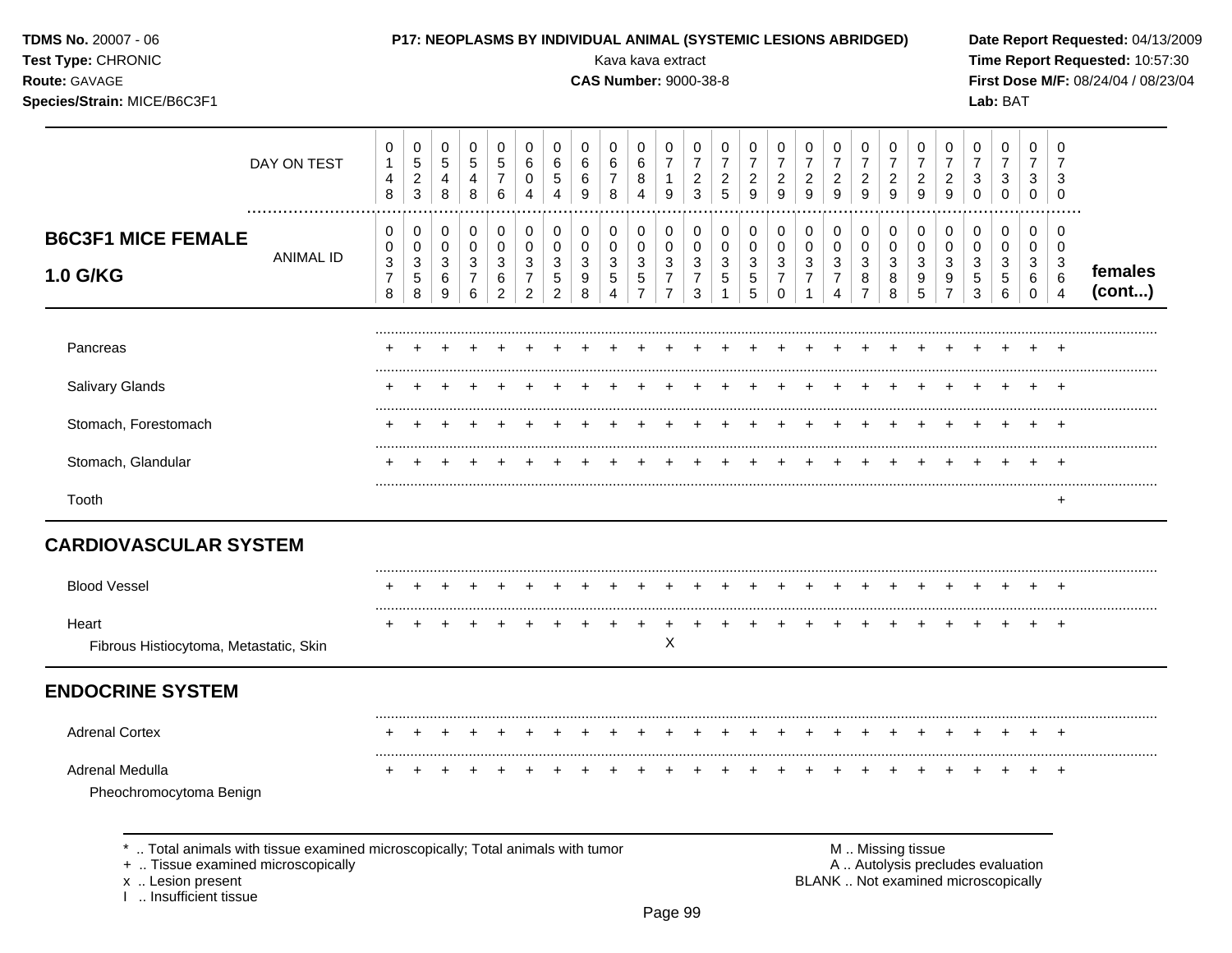| TDMS No. 20007 - 06<br>Test Type: CHRONIC<br>Route: GAVAGE<br>Species/Strain: MICE/B6C3F1 |                  |                                              |                                                 |                                                                     |                                                     |                                                             |                                                                   |                                                                         |                                       | Kava kava extract<br><b>CAS Number: 9000-38-8</b> |                                                                                      |                                                                            |                                                                          |                                            | P17: NEOPLASMS BY INDIVIDUAL ANIMAL (SYSTEMIC LESIONS ABRIDGED)                   |                                                               |                                                         |                                                 |                                              |                                                         |                                            |                                                      |                                                   | Lab: BAT                                                                |                                                   |                                                                       | Date Report Requested: 04/13/2009<br>Time Report Requested: 10:57:30<br>First Dose M/F: 08/24/04 / 08/23/04 |
|-------------------------------------------------------------------------------------------|------------------|----------------------------------------------|-------------------------------------------------|---------------------------------------------------------------------|-----------------------------------------------------|-------------------------------------------------------------|-------------------------------------------------------------------|-------------------------------------------------------------------------|---------------------------------------|---------------------------------------------------|--------------------------------------------------------------------------------------|----------------------------------------------------------------------------|--------------------------------------------------------------------------|--------------------------------------------|-----------------------------------------------------------------------------------|---------------------------------------------------------------|---------------------------------------------------------|-------------------------------------------------|----------------------------------------------|---------------------------------------------------------|--------------------------------------------|------------------------------------------------------|---------------------------------------------------|-------------------------------------------------------------------------|---------------------------------------------------|-----------------------------------------------------------------------|-------------------------------------------------------------------------------------------------------------|
|                                                                                           | DAY ON TEST      | 0<br>$\mathbf{1}$<br>4<br>8                  | 0<br>5<br>$\boldsymbol{2}$<br>3                 | $\pmb{0}$<br>$\sqrt{5}$<br>$\overline{4}$<br>8                      | $\pmb{0}$<br>5<br>4<br>8                            | $\pmb{0}$<br>$\sqrt{5}$<br>$\overline{7}$<br>$6\phantom{1}$ | 0<br>$\,6\,$<br>0<br>4                                            | 0<br>$\,6$<br>$\sqrt{5}$<br>$\overline{4}$                              | 0<br>$\,6$<br>6<br>9                  | 0<br>6<br>$\overline{7}$<br>8                     | $\pmb{0}$<br>$\,6\,$<br>8<br>$\overline{4}$                                          | $\pmb{0}$<br>$\overline{7}$<br>$\mathbf{1}$<br>$9\,$                       | $\pmb{0}$<br>$\overline{7}$<br>$\sqrt{2}$<br>$\mathbf{3}$                | 0<br>$\overline{7}$<br>$\overline{c}$<br>5 | 0<br>$\boldsymbol{7}$<br>$\sqrt{2}$<br>$\overline{9}$                             | 0<br>$\overline{7}$<br>$\sqrt{2}$<br>$\overline{9}$           | 0<br>$\overline{7}$<br>$\overline{c}$<br>$\overline{9}$ | 0<br>$\overline{7}$<br>$\overline{c}$<br>9      | 0<br>$\overline{7}$<br>$\boldsymbol{2}$<br>9 | 0<br>$\overline{7}$<br>$\overline{a}$<br>$\overline{9}$ | 0<br>$\overline{7}$<br>$\overline{a}$<br>9 | 0<br>$\overline{7}$<br>$\overline{c}$<br>9           | 0<br>$\overline{7}$<br>$\sqrt{3}$<br>$\mathbf 0$  | $\pmb{0}$<br>$\overline{7}$<br>$\ensuremath{\mathsf{3}}$<br>$\mathbf 0$ | $\mathbf 0$<br>$\overline{7}$<br>3<br>$\mathbf 0$ | 0<br>7<br>3<br>$\mathbf 0$                                            |                                                                                                             |
| <b>B6C3F1 MICE FEMALE</b><br>1.0 G/KG                                                     | <b>ANIMAL ID</b> | $\mathbf 0$<br>0<br>3<br>$\overline{7}$<br>8 | 0<br>$\pmb{0}$<br>$\sqrt{3}$<br>$\sqrt{5}$<br>8 | $\pmb{0}$<br>$\mathbf 0$<br>$\sqrt{3}$<br>$\,6$<br>$\boldsymbol{9}$ | $\pmb{0}$<br>0<br>$\sqrt{3}$<br>$\overline{7}$<br>6 | 0<br>0<br>$\sqrt{3}$<br>$\,6\,$<br>$\overline{c}$           | $\pmb{0}$<br>$\mathsf 0$<br>3<br>$\overline{7}$<br>$\overline{c}$ | $\pmb{0}$<br>$\mathsf 0$<br>$\sqrt{3}$<br>$\,$ 5 $\,$<br>$\overline{2}$ | $\pmb{0}$<br>$\pmb{0}$<br>3<br>9<br>8 | $\pmb{0}$<br>0<br>$\sqrt{3}$<br>$\,$ 5 $\,$<br>4  | $\pmb{0}$<br>$\pmb{0}$<br>$\ensuremath{\mathsf{3}}$<br>$\,$ 5 $\,$<br>$\overline{7}$ | $\pmb{0}$<br>$\pmb{0}$<br>$\mathbf{3}$<br>$\overline{7}$<br>$\overline{7}$ | $\pmb{0}$<br>$\mathbf 0$<br>$\sqrt{3}$<br>$\overline{7}$<br>$\mathbf{3}$ | 0<br>$\mathbf 0$<br>3<br>$\sqrt{5}$<br>1   | $\pmb{0}$<br>$\mathbf 0$<br>$\ensuremath{\mathsf{3}}$<br>$\sqrt{5}$<br>$\sqrt{5}$ | 0<br>$\pmb{0}$<br>$\sqrt{3}$<br>$\overline{7}$<br>$\mathbf 0$ | 0<br>$\mathbf 0$<br>$\sqrt{3}$<br>$\overline{7}$<br>1   | 0<br>0<br>3<br>$\overline{7}$<br>$\overline{4}$ | $\pmb{0}$<br>0<br>3<br>8<br>$\overline{7}$   | 0<br>$\mathbf 0$<br>3<br>8<br>8                         | $\pmb{0}$<br>$\mathsf 0$<br>3<br>9<br>5    | $\pmb{0}$<br>$\mathsf 0$<br>3<br>9<br>$\overline{7}$ | $\pmb{0}$<br>0<br>$\mathbf{3}$<br>$\sqrt{5}$<br>3 | $\pmb{0}$<br>$\pmb{0}$<br>$\mathbf{3}$<br>$\sqrt{5}$<br>$\,6\,$         | $\mathbf 0$<br>0<br>3<br>6<br>$\mathbf 0$         | $\mathbf 0$<br>$\mathbf 0$<br>$\sqrt{3}$<br>$\,6\,$<br>$\overline{4}$ | females<br>(cont)                                                                                           |
| Islets, Pancreatic                                                                        |                  |                                              |                                                 |                                                                     |                                                     |                                                             |                                                                   |                                                                         |                                       |                                                   |                                                                                      |                                                                            |                                                                          |                                            |                                                                                   |                                                               |                                                         |                                                 |                                              |                                                         |                                            |                                                      |                                                   |                                                                         |                                                   |                                                                       |                                                                                                             |
| Parathyroid Gland                                                                         |                  |                                              |                                                 |                                                                     |                                                     |                                                             |                                                                   |                                                                         |                                       |                                                   |                                                                                      |                                                                            |                                                                          |                                            |                                                                                   |                                                               |                                                         |                                                 |                                              |                                                         |                                            |                                                      |                                                   |                                                                         |                                                   |                                                                       |                                                                                                             |
| <b>Pituitary Gland</b>                                                                    |                  |                                              |                                                 |                                                                     |                                                     |                                                             |                                                                   |                                                                         |                                       |                                                   |                                                                                      |                                                                            |                                                                          |                                            |                                                                                   |                                                               |                                                         |                                                 |                                              | $\div$                                                  | $\ddot{}$                                  | $\div$                                               | ÷                                                 | $\div$                                                                  | $\pm$                                             | $\overline{ }$                                                        |                                                                                                             |
| <b>Thyroid Gland</b>                                                                      |                  |                                              |                                                 |                                                                     |                                                     |                                                             |                                                                   |                                                                         |                                       |                                                   |                                                                                      |                                                                            |                                                                          |                                            |                                                                                   |                                                               |                                                         |                                                 |                                              |                                                         |                                            |                                                      |                                                   |                                                                         | $\div$                                            | $\overline{ }$                                                        |                                                                                                             |
| <b>GENERAL BODY SYSTEM</b>                                                                |                  |                                              |                                                 |                                                                     |                                                     |                                                             |                                                                   |                                                                         |                                       |                                                   |                                                                                      |                                                                            |                                                                          |                                            |                                                                                   |                                                               |                                                         |                                                 |                                              |                                                         |                                            |                                                      |                                                   |                                                                         |                                                   |                                                                       |                                                                                                             |
| <b>Tissue NOS</b>                                                                         |                  |                                              |                                                 |                                                                     |                                                     |                                                             |                                                                   |                                                                         |                                       |                                                   | $\ddot{}$                                                                            |                                                                            |                                                                          |                                            |                                                                                   |                                                               |                                                         |                                                 |                                              |                                                         |                                            |                                                      |                                                   |                                                                         |                                                   |                                                                       |                                                                                                             |
| <b>GENITAL SYSTEM</b>                                                                     |                  |                                              |                                                 |                                                                     |                                                     |                                                             |                                                                   |                                                                         |                                       |                                                   |                                                                                      |                                                                            |                                                                          |                                            |                                                                                   |                                                               |                                                         |                                                 |                                              |                                                         |                                            |                                                      |                                                   |                                                                         |                                                   |                                                                       |                                                                                                             |
| <b>Clitoral Gland</b>                                                                     |                  |                                              |                                                 |                                                                     |                                                     |                                                             |                                                                   |                                                                         |                                       |                                                   |                                                                                      |                                                                            |                                                                          |                                            |                                                                                   |                                                               |                                                         |                                                 |                                              |                                                         |                                            |                                                      |                                                   |                                                                         |                                                   | $\div$                                                                |                                                                                                             |
| Ovary<br>Cystadenoma<br>Hemangiosarcoma                                                   |                  |                                              | $\ddot{}$                                       |                                                                     |                                                     |                                                             |                                                                   |                                                                         |                                       |                                                   |                                                                                      |                                                                            | ÷                                                                        | +                                          | $\div$<br>$\mathsf X$                                                             | ÷                                                             |                                                         |                                                 |                                              |                                                         |                                            |                                                      |                                                   |                                                                         | $\ddot{}$                                         | $+$                                                                   |                                                                                                             |
| Uterus<br>Hemangioma<br>Leiomyosarcoma                                                    |                  |                                              |                                                 |                                                                     |                                                     |                                                             |                                                                   |                                                                         |                                       |                                                   |                                                                                      |                                                                            |                                                                          |                                            |                                                                                   |                                                               |                                                         |                                                 |                                              |                                                         |                                            |                                                      |                                                   |                                                                         |                                                   | $\div$                                                                |                                                                                                             |

\* .. Total animals with tissue examined microscopically; Total animals with tumor **M** metal metal M .. Missing tissue<br>  $\blacksquare$  . Tissue examined microscopically

+ .. Tissue examined microscopically

x .. Lesion present<br>I .. Insufficient tissue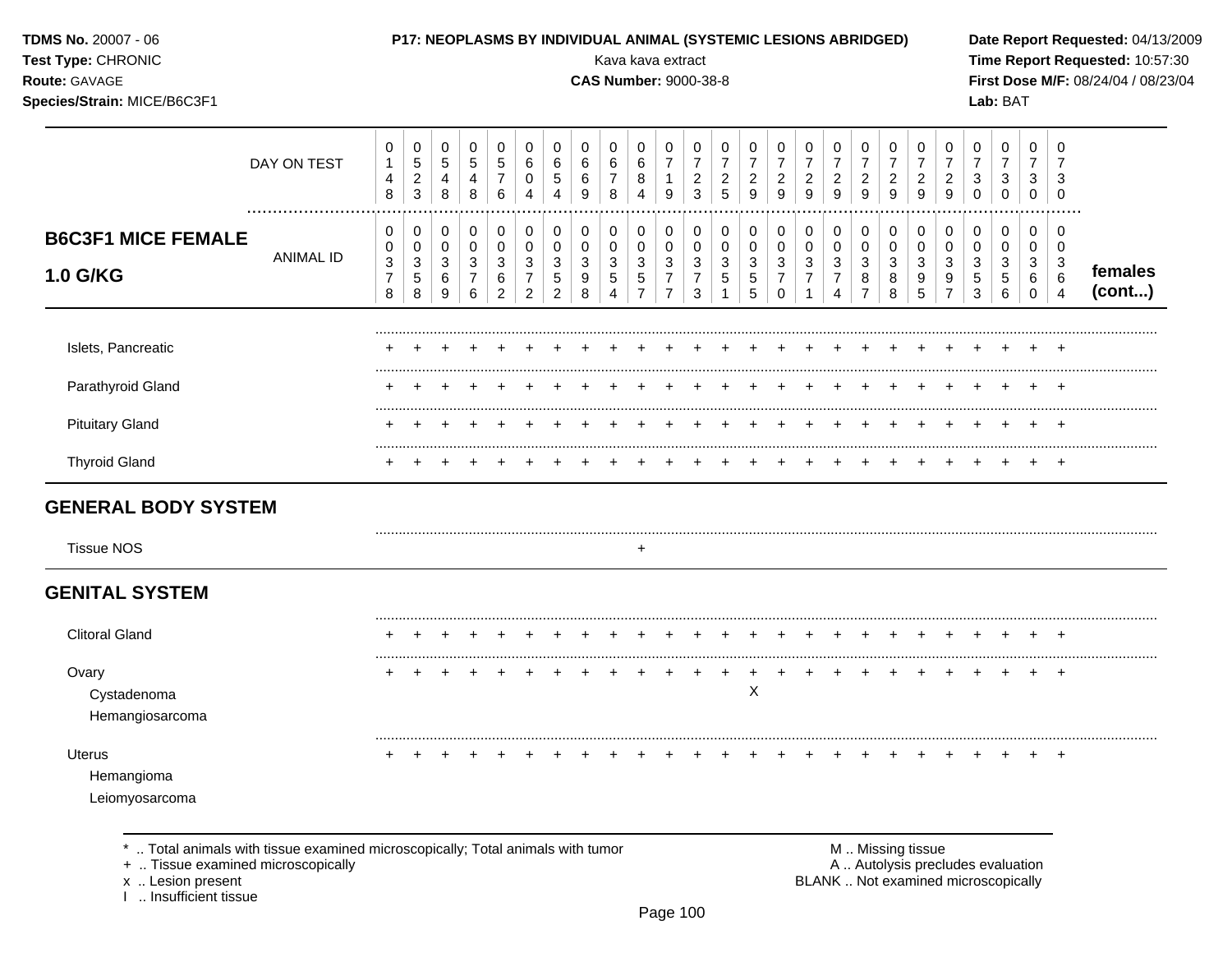| TDMS No. 20007 - 06<br>Test Type: CHRONIC<br>Route: GAVAGE<br>Species/Strain: MICE/B6C3F1 |                       |                                                         |                                                             |                                         |                                                    |                                                    |                                                                          |                                                                                          |                                                                   | Kava kava extract<br><b>CAS Number: 9000-38-8</b>           |                                                                          |                                                                              |                                                                            |                                                      | P17: NEOPLASMS BY INDIVIDUAL ANIMAL (SYSTEMIC LESIONS ABRIDGED) |                                                                        |                                                                            |                                                     |                                                               |                                                           |                                                  |                                                                            |                                                           | Lab: BAT                                                            |                                                   |                                                            | Date Report Requested: 04/13/2009<br>Time Report Requested: 10:57:30<br>First Dose M/F: 08/24/04 / 08/23/04 |
|-------------------------------------------------------------------------------------------|-----------------------|---------------------------------------------------------|-------------------------------------------------------------|-----------------------------------------|----------------------------------------------------|----------------------------------------------------|--------------------------------------------------------------------------|------------------------------------------------------------------------------------------|-------------------------------------------------------------------|-------------------------------------------------------------|--------------------------------------------------------------------------|------------------------------------------------------------------------------|----------------------------------------------------------------------------|------------------------------------------------------|-----------------------------------------------------------------|------------------------------------------------------------------------|----------------------------------------------------------------------------|-----------------------------------------------------|---------------------------------------------------------------|-----------------------------------------------------------|--------------------------------------------------|----------------------------------------------------------------------------|-----------------------------------------------------------|---------------------------------------------------------------------|---------------------------------------------------|------------------------------------------------------------|-------------------------------------------------------------------------------------------------------------|
|                                                                                           | DAY ON TEST           | 0<br>$\mathbf{1}$<br>4<br>8                             | 0<br>$\sqrt{5}$<br>$\boldsymbol{2}$<br>$\mathbf{3}$         | $\mathbf 0$<br>$5\,$<br>4<br>8          | $\mathbf 0$<br>$\sqrt{5}$<br>4<br>8                | $\mathbf 0$<br>5<br>$\overline{7}$<br>6            | $\pmb{0}$<br>$\,6\,$<br>$\mathbf 0$<br>$\overline{4}$                    | $\mathbf 0$<br>$\,6\,$<br>$\sqrt{5}$<br>4                                                | $\mathbf 0$<br>$\,6\,$<br>6<br>9                                  | $\mathbf 0$<br>6<br>$\overline{7}$<br>8                     | $\mathbf 0$<br>$\,6\,$<br>8<br>$\overline{4}$                            | 0<br>$\overline{7}$<br>$\mathbf{1}$<br>9                                     | $\mathbf 0$<br>$\overline{7}$<br>$\boldsymbol{2}$<br>$\overline{3}$        | 0<br>$\overline{7}$<br>$\boldsymbol{2}$<br>5         | 0<br>$\overline{7}$<br>$\overline{c}$<br>9                      | 0<br>$\overline{7}$<br>$\overline{c}$<br>9                             | 0<br>$\overline{\mathbf{7}}$<br>$\overline{c}$<br>$\overline{9}$           | 0<br>$\overline{\mathbf{7}}$<br>$\overline{c}$<br>9 | 0<br>$\boldsymbol{7}$<br>$\overline{a}$<br>$\overline{9}$     | 0<br>$\overline{7}$<br>$\overline{c}$<br>$\boldsymbol{9}$ | 0<br>$\overline{7}$<br>$\overline{a}$<br>9       | 0<br>$\overline{7}$<br>$\boldsymbol{2}$<br>$\overline{9}$                  | 0<br>$\overline{7}$<br>$\mathbf{3}$<br>$\mathbf 0$        | $\pmb{0}$<br>$\overline{7}$<br>$\sqrt{3}$<br>$\mathbf 0$            | $\pmb{0}$<br>$\overline{7}$<br>3<br>$\mathbf 0$   | $\mathbf 0$<br>$\overline{7}$<br>3<br>$\overline{0}$       |                                                                                                             |
| <b>B6C3F1 MICE FEMALE</b><br>1.0 G/KG                                                     | .<br><b>ANIMAL ID</b> | 0<br>$\pmb{0}$<br>$\mathbf{3}$<br>$\boldsymbol{7}$<br>8 | $\mathbf 0$<br>$\pmb{0}$<br>$\mathbf{3}$<br>$\sqrt{5}$<br>8 | 0<br>$\mathsf{O}\xspace$<br>3<br>6<br>9 | $\pmb{0}$<br>$\pmb{0}$<br>3<br>$\overline{7}$<br>6 | $\pmb{0}$<br>$\pmb{0}$<br>3<br>6<br>$\overline{2}$ | $\pmb{0}$<br>$\pmb{0}$<br>$\sqrt{3}$<br>$\overline{7}$<br>$\overline{2}$ | $\mathsf{O}\xspace$<br>$\mathsf{O}\xspace$<br>$\sqrt{3}$<br>$\sqrt{5}$<br>$\overline{2}$ | $\mathbf 0$<br>$\mathbf 0$<br>$\sqrt{3}$<br>$\boldsymbol{9}$<br>8 | $\pmb{0}$<br>$\pmb{0}$<br>3<br>$\sqrt{5}$<br>$\overline{4}$ | $\pmb{0}$<br>$\pmb{0}$<br>$\sqrt{3}$<br>$\overline{5}$<br>$\overline{7}$ | 0<br>$\mathsf{O}\xspace$<br>$\mathbf{3}$<br>$\overline{7}$<br>$\overline{7}$ | $\mathbf 0$<br>$\mathbf 0$<br>$\mathbf{3}$<br>$\overline{7}$<br>$\sqrt{3}$ | $\mathbf 0$<br>$\mathbf 0$<br>3<br>5<br>$\mathbf{1}$ | $\pmb{0}$<br>$\pmb{0}$<br>$\mathbf{3}$<br>$\overline{5}$<br>5   | $\pmb{0}$<br>$\mathbf 0$<br>$\mathbf{3}$<br>$\overline{7}$<br>$\Omega$ | $\pmb{0}$<br>$\mathbf 0$<br>$\mathbf{3}$<br>$\overline{7}$<br>$\mathbf{1}$ | $\pmb{0}$<br>$\pmb{0}$<br>3<br>$\overline{7}$<br>4  | $\pmb{0}$<br>$\pmb{0}$<br>$\mathbf{3}$<br>8<br>$\overline{7}$ | $\pmb{0}$<br>$\mathsf 0$<br>$\mathbf{3}$<br>$\bf 8$<br>8  | $\pmb{0}$<br>$\pmb{0}$<br>$\mathbf{3}$<br>9<br>5 | $\pmb{0}$<br>$\pmb{0}$<br>$\sqrt{3}$<br>$\boldsymbol{9}$<br>$\overline{7}$ | $\pmb{0}$<br>$\pmb{0}$<br>$\mathbf{3}$<br>$\sqrt{5}$<br>3 | $\pmb{0}$<br>$\mathsf{O}\xspace$<br>$\mathbf{3}$<br>$\sqrt{5}$<br>6 | $\pmb{0}$<br>$\mathbf 0$<br>3<br>6<br>$\mathbf 0$ | $\mathbf 0$<br>$\pmb{0}$<br>3<br>$\,6\,$<br>$\overline{4}$ | females<br>(cont)                                                                                           |
| Polyp Stromal                                                                             |                       |                                                         |                                                             |                                         |                                                    |                                                    |                                                                          |                                                                                          |                                                                   |                                                             |                                                                          |                                                                              |                                                                            |                                                      |                                                                 |                                                                        |                                                                            |                                                     |                                                               |                                                           |                                                  |                                                                            |                                                           |                                                                     |                                                   |                                                            |                                                                                                             |
| Vagina                                                                                    |                       |                                                         |                                                             |                                         |                                                    |                                                    | $\ddot{}$                                                                |                                                                                          |                                                                   |                                                             |                                                                          |                                                                              |                                                                            |                                                      |                                                                 |                                                                        |                                                                            |                                                     |                                                               |                                                           |                                                  |                                                                            |                                                           |                                                                     |                                                   |                                                            |                                                                                                             |
| <b>HEMATOPOIETIC SYSTEM</b><br><b>Bone Marrow</b>                                         |                       |                                                         |                                                             |                                         |                                                    |                                                    |                                                                          |                                                                                          |                                                                   |                                                             |                                                                          |                                                                              |                                                                            |                                                      |                                                                 |                                                                        |                                                                            |                                                     |                                                               |                                                           |                                                  |                                                                            |                                                           |                                                                     |                                                   |                                                            |                                                                                                             |
| Lymph Node, Mandibular                                                                    |                       |                                                         |                                                             |                                         |                                                    |                                                    |                                                                          |                                                                                          |                                                                   |                                                             |                                                                          |                                                                              |                                                                            |                                                      |                                                                 |                                                                        |                                                                            |                                                     |                                                               |                                                           |                                                  |                                                                            |                                                           |                                                                     |                                                   |                                                            |                                                                                                             |
| Lymph Node, Mesenteric                                                                    |                       |                                                         |                                                             |                                         |                                                    |                                                    |                                                                          |                                                                                          |                                                                   |                                                             |                                                                          |                                                                              |                                                                            |                                                      |                                                                 |                                                                        |                                                                            |                                                     |                                                               |                                                           |                                                  |                                                                            |                                                           |                                                                     |                                                   |                                                            |                                                                                                             |
| Spleen                                                                                    |                       |                                                         |                                                             |                                         |                                                    |                                                    |                                                                          |                                                                                          |                                                                   |                                                             |                                                                          |                                                                              |                                                                            |                                                      |                                                                 |                                                                        |                                                                            |                                                     |                                                               |                                                           |                                                  |                                                                            |                                                           |                                                                     |                                                   |                                                            |                                                                                                             |
| Thymus<br>Fibrous Histiocytoma, Metastatic, Skin                                          |                       |                                                         |                                                             |                                         |                                                    |                                                    | $\overline{1}$                                                           | м                                                                                        | $\overline{+}$                                                    | $\ddot{}$                                                   | M                                                                        | $+$<br>X                                                                     | $+$                                                                        | $\ddot{}$                                            |                                                                 |                                                                        |                                                                            |                                                     |                                                               |                                                           |                                                  |                                                                            |                                                           |                                                                     |                                                   |                                                            |                                                                                                             |
| <b>INTEGUMENTARY SYSTEM</b>                                                               |                       |                                                         |                                                             |                                         |                                                    |                                                    |                                                                          |                                                                                          |                                                                   |                                                             |                                                                          |                                                                              |                                                                            |                                                      |                                                                 |                                                                        |                                                                            |                                                     |                                                               |                                                           |                                                  |                                                                            |                                                           |                                                                     |                                                   |                                                            |                                                                                                             |
| <b>Mammary Gland</b>                                                                      |                       |                                                         |                                                             |                                         |                                                    |                                                    |                                                                          |                                                                                          |                                                                   |                                                             |                                                                          |                                                                              |                                                                            |                                                      |                                                                 |                                                                        |                                                                            |                                                     |                                                               |                                                           |                                                  |                                                                            |                                                           |                                                                     |                                                   |                                                            |                                                                                                             |
| Skin                                                                                      |                       |                                                         |                                                             |                                         |                                                    |                                                    |                                                                          |                                                                                          |                                                                   |                                                             |                                                                          | $\ddot{}$<br>X                                                               |                                                                            |                                                      |                                                                 |                                                                        |                                                                            |                                                     |                                                               |                                                           |                                                  |                                                                            |                                                           |                                                                     |                                                   | <b>+</b>                                                   |                                                                                                             |

\* .. Total animals with tissue examined microscopically; Total animals with tumor + .. Tissue examined microscopically

x .. Lesion present<br>I .. Insufficient tissue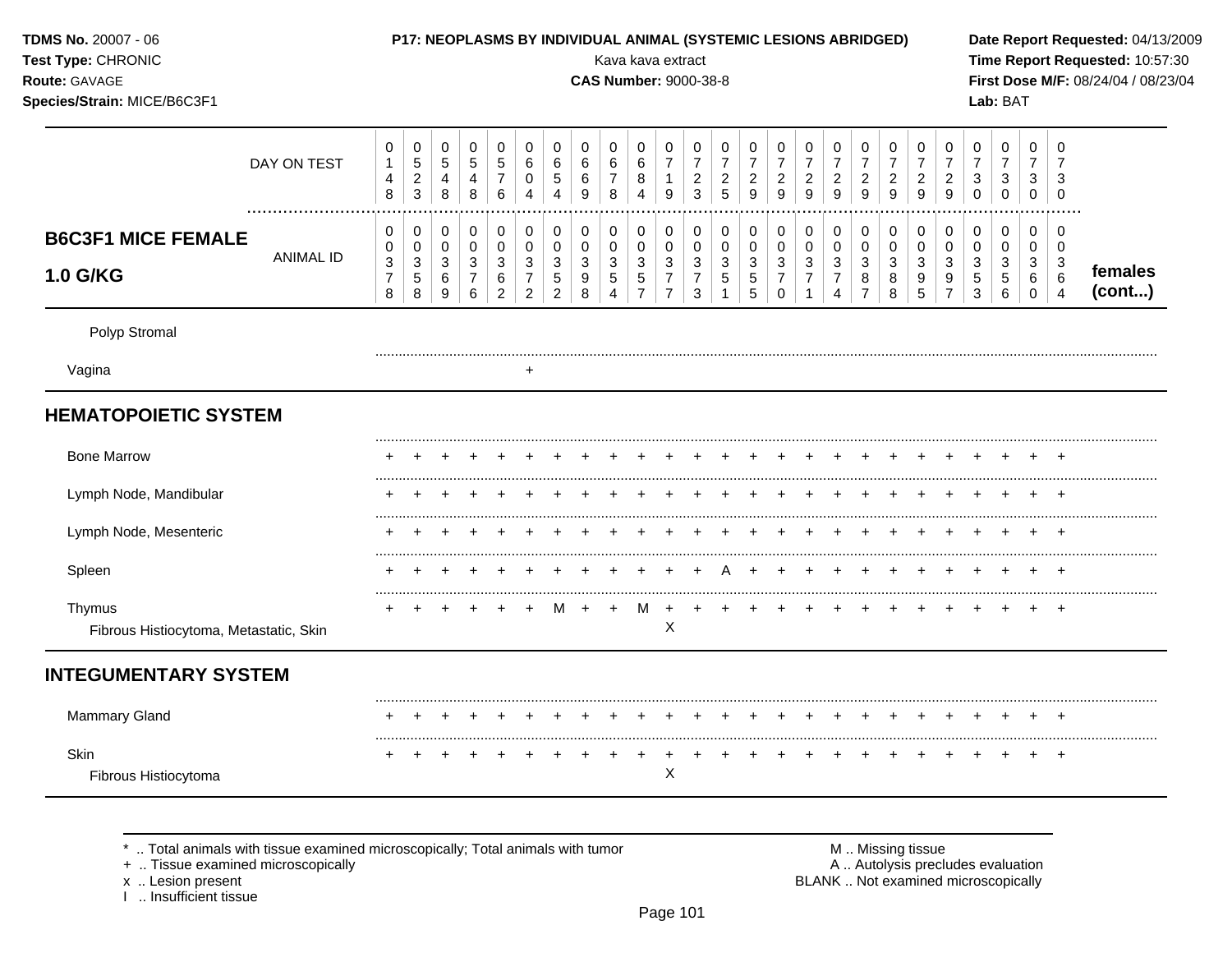**TDMS No. 20007 - 06** 

**Test Type: CHRONIC** 

#### P17: NEOPLASMS BY INDIVIDUAL ANIMAL (SYSTEMIC LESIONS ABRIDGED)

**CAS Number: 9000-38-8** 

Kava kava extract

Route: GAVAGE

Species/Strain: MICE/B6C3F1

Date Report Requested: 04/13/2009 Time Report Requested: 10:57:30 First Dose M/F: 08/24/04 / 08/23/04 Lab: BAT

#### $\mathbf 0$  $\mathbf 0$  $\mathbf 0$  $\mathbf 0$  $\mathbf 0$  $\mathbf 0$  $\mathbf 0$  $\mathbf 0$  $\mathbf 0$  $\mathbf 0$  $\mathbf 0$  $\mathbf 0$  $\mathbf 0$  $\mathbf 0$  $\mathbf 0$  $\mathbf 0$  $\mathbf 0$  $\Omega$  $\mathbf 0$  $\mathbf 0$  $\mathbf 0$  $\mathbf 0$  $\mathbf 0$  $\mathbf 0$  $\mathbf 0$  $\frac{5}{2}$  $\overline{7}$  $\overline{7}$  $\overline{7}$  $\overline{7}$  $\overline{5}$  $\overline{5}$  $\,6\,$  $\overline{7}$  $\overline{7}$  $\overline{7}$  $\overline{7}$  $\overline{7}$  $\overline{7}$  $\overline{7}$  $\overline{7}$  $\mathbf{1}$  $\overline{5}$  $\,6\,$  $\,6\,$  $\,6\,$  $\,6\,$  $\overline{7}$  $\overline{7}$  $\overline{7}$ DAY ON TEST  $\overline{7}$  $\overline{7}$  $\frac{2}{5}$  $\overline{2}$  $\overline{2}$  $\overline{2}$  $\overline{4}$  $\mathbf 0$  $\overline{5}$  $\,6\,$  $\boldsymbol{8}$  $\overline{2}$  $\overline{2}$  $\overline{2}$  $\overline{2}$  $\overline{2}$  $\overline{2}$  $\mathbf{3}$  $\mathbf{3}$  $\mathbf{3}$  $\overline{4}$  $\overline{4}$  $\mathbf{1}$  $\mathbf{3}$  $\overline{3}$  $\boldsymbol{8}$  $\bf8$  $\,6$  $\overline{4}$  $\overline{3}$  $\mathsf g$  $\mathsf g$  $\overline{9}$  $\mathsf g$  $\overline{9}$  $\overline{9}$  $\overline{9}$  $\mathsf g$  $\overline{0}$  $\mathbf 0$  $\pmb{0}$  $\overline{4}$  $\boldsymbol{9}$ 8  $\boldsymbol{9}$  $\bf8$  $\overline{4}$  $\mathsf 0$  $\overline{0}$  $\mathbf 0$  $\mathbf 0$  $\pmb{0}$  $\mathbf 0$  $\mathbf{0}$  $\mathbf 0$  $\mathbf 0$  $\mathbf 0$  $\mathbf 0$  $\mathsf 0$  $\mathbf 0$  $\mathbf 0$  $\mathbf 0$  $\mathbf 0$  $\mathbf 0$  $\mathsf 0$  $\overline{0}$  $\mathbf 0$  $\mathbf 0$  $\mathbf 0$  $\mathbf 0$  $\mathbf 0$  $\mathbf 0$  $\mathbf 0$ **B6C3F1 MICE FEMALE**  $\mathbf 0$  $\mathbf 0$  $\mathbf 0$  $\mathbf 0$  $\mathbf 0$  $\mathbf 0$  $\pmb{0}$  $\mathbf 0$  $\mathbf 0$  $\mathbf 0$  $\mathbf 0$  $\mathbf 0$  $\mathbf 0$  $\mathbf 0$  $\mathbf 0$  $\mathbf 0$  $\mathbf 0$  $\mathbf 0$  $\mathbf 0$  $\mathbf 0$  $\pmb{0}$  $\mathbf 0$  $\mathbf 0$  $\mathbf 0$  $\mathbf 0$ **ANIMAL ID**  $\mathbf{3}$  $\sqrt{3}$  $\mathbf{3}$ 3 3  $\mathbf{3}$  $\mathbf{3}$  $\mathbf{3}$ 3  $\mathbf{3}$  $\mathbf{3}$  $\mathbf{3}$  $\mathbf{3}$  $\mathbf{3}$  $\mathbf{3}$  $\mathbf{3}$  $\mathbf{3}$  $\mathbf{3}$  $\mathbf{3}$  $\mathbf{3}$  $\sqrt{3}$  $\mathbf{3}$  $\mathbf{3}$  $\mathbf{3}$  $\mathbf{3}$ females 1.0 G/KG  $\frac{5}{7}$  $\boldsymbol{7}$  $\,$  5  $\,$  $\,6\,$  $\boldsymbol{7}$  $\,$  5  $\,$  $\boldsymbol{7}$  $\sqrt{5}$  $\begin{array}{c} 5 \\ 5 \end{array}$  $\boldsymbol{7}$  $\overline{7}$  $\bf 8$  $\boldsymbol{9}$  $\frac{9}{7}$  $\overline{7}$  $\,6$  $\sqrt{5}$  $9$  $\overline{7}$  $\overline{7}$ 8  $\sqrt{5}$  $\sqrt{5}$ 6 6  $(cont...)$  $\,8\,$ 8  $6\phantom{1}$ 2  $\overline{2}$  $\overline{2}$ 8  $\overline{7}$  $\mathbf{3}$  $\mathsf 0$ 8  $5\phantom{.0}$  $\overline{3}$ 9  $\overline{4}$  $\mathbf{1}$  $\mathbf{1}$  $\overline{4}$  $\overline{7}$  $6\phantom{1}6$  $\mathbf 0$  $\overline{4}$ **MUSCULOSKELETAL SYSTEM** Bone  $\ddot{}$  $+$  $\overline{+}$  $\boldsymbol{\mathsf{X}}$ Osteosarcoma **NERVOUS SYSTEM**

| <b>Brain</b>     |  |  |  |  |  |  |  |  |  |  |  |  |  |
|------------------|--|--|--|--|--|--|--|--|--|--|--|--|--|
| Peripheral Nerve |  |  |  |  |  |  |  |  |  |  |  |  |  |
| Spinal Cord      |  |  |  |  |  |  |  |  |  |  |  |  |  |

# **RESPIRATORY SYSTEM**

| Lung                                           |  |  |  |  |   |  |  |  |  |  |  |  |   |  |
|------------------------------------------------|--|--|--|--|---|--|--|--|--|--|--|--|---|--|
| Alveolar/Bronchiolar Adenoma                   |  |  |  |  |   |  |  |  |  |  |  |  | X |  |
| Alveolar/Bronchiolar Carcinoma                 |  |  |  |  | х |  |  |  |  |  |  |  |   |  |
| Fibrous Histiocytoma, Metastatic, Skin         |  |  |  |  |   |  |  |  |  |  |  |  |   |  |
| Hepatocellular Carcinoma, Metastatic,<br>Liver |  |  |  |  |   |  |  |  |  |  |  |  |   |  |
| Osteosarcoma, Metastatic, Bone                 |  |  |  |  |   |  |  |  |  |  |  |  |   |  |

.. Total animals with tissue examined microscopically; Total animals with tumor

+ .. Tissue examined microscopically

x .. Lesion present

I .. Insufficient tissue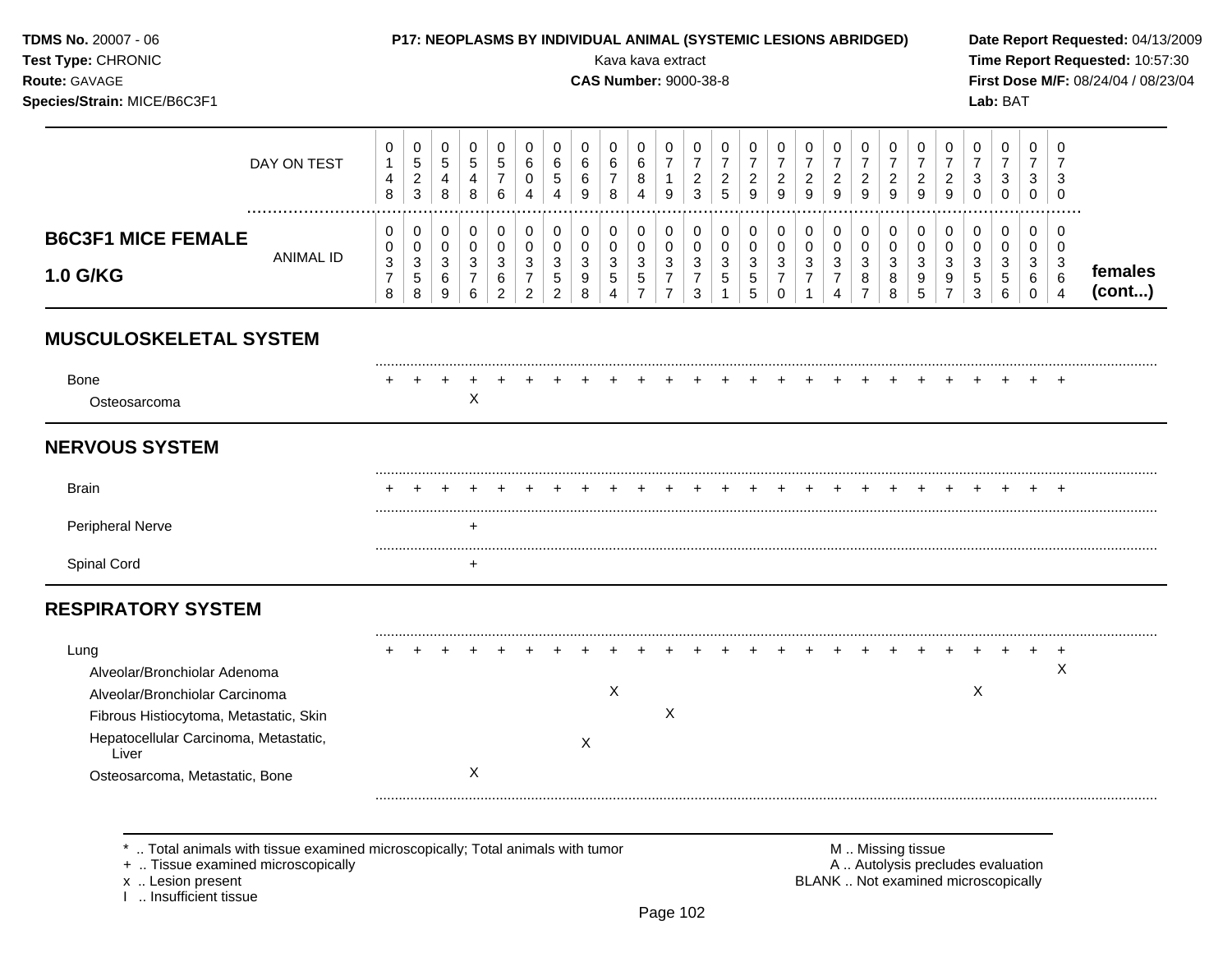| <b>TDMS No. 20007 - 06</b> |  |
|----------------------------|--|
| <b>Test Type: CHRONIC</b>  |  |

#### P17: NEOPLASMS BY INDIVIDUAL ANIMAL (SYSTEMIC LESIONS ABRIDGED)

Kava kava extract

**CAS Number: 9000-38-8** 

Route: GAVAGE

Species/Strain: MICE/B6C3F1

Date Report Requested: 04/13/2009 Time Report Requested: 10:57:30 First Dose M/F: 08/24/04 / 08/23/04 Lab: BAT

| DAY ON TEST                                                                                                        | 0<br>$\mathbf{1}$<br>$\overline{\mathbf{4}}$<br>8 | 0<br>$\,$ 5 $\,$<br>$\sqrt{2}$<br>$\mathbf{3}$       | 0<br>$\sqrt{5}$<br>$\overline{4}$<br>8         | 0<br>$\sqrt{5}$<br>$\overline{4}$<br>8                    | 0<br>$\sqrt{5}$<br>$\overline{7}$<br>6     | 0<br>6<br>0<br>4                                        | 0<br>$\,6$<br>$\overline{5}$<br>4                   | 0<br>6<br>$\,6\,$<br>9 | 0<br>$\,6\,$<br>$\boldsymbol{7}$<br>8                          | 0<br>6<br>8<br>$\overline{4}$                                | 0<br>$\overline{7}$<br>$\mathbf{1}$<br>9                                          | 0<br>$\boldsymbol{7}$<br>$\overline{c}$<br>3          | 0<br>$\boldsymbol{7}$<br>$\overline{c}$<br>5 | 0<br>$\overline{7}$<br>$\overline{\mathbf{c}}$<br>9            | 0<br>$\overline{7}$<br>$\overline{\mathbf{c}}$<br>9 | $\boldsymbol{0}$<br>$\overline{7}$<br>$\frac{2}{9}$            | 0<br>$\boldsymbol{7}$<br>$\overline{c}$<br>9                         | 0<br>$\overline{7}$<br>$\overline{\mathbf{c}}$<br>9       | 0<br>$\boldsymbol{7}$<br>$\overline{c}$<br>9 | 0<br>$\boldsymbol{7}$<br>$\overline{c}$<br>9 | 0<br>$\overline{7}$<br>$\overline{c}$<br>9            | 0<br>$\overline{7}$<br>3<br>$\Omega$ | 0<br>$\boldsymbol{7}$<br>$\sqrt{3}$<br>$\mathbf 0$ | 0<br>$\boldsymbol{7}$<br>3<br>$\Omega$ | 0<br>$\overline{7}$<br>3<br>$\Omega$ |                   |
|--------------------------------------------------------------------------------------------------------------------|---------------------------------------------------|------------------------------------------------------|------------------------------------------------|-----------------------------------------------------------|--------------------------------------------|---------------------------------------------------------|-----------------------------------------------------|------------------------|----------------------------------------------------------------|--------------------------------------------------------------|-----------------------------------------------------------------------------------|-------------------------------------------------------|----------------------------------------------|----------------------------------------------------------------|-----------------------------------------------------|----------------------------------------------------------------|----------------------------------------------------------------------|-----------------------------------------------------------|----------------------------------------------|----------------------------------------------|-------------------------------------------------------|--------------------------------------|----------------------------------------------------|----------------------------------------|--------------------------------------|-------------------|
| <b>B6C3F1 MICE FEMALE</b><br><b>ANIMAL ID</b><br><b>1.0 G/KG</b>                                                   | 0<br>0<br>3<br>$\overline{7}$<br>8                | 0<br>$\pmb{0}$<br>$\sqrt{3}$<br>$\sqrt{5}$<br>$\bf8$ | 0<br>$\mathbf 0$<br>$\mathbf{3}$<br>$\,6$<br>9 | 0<br>$\pmb{0}$<br>$\sqrt{3}$<br>$\overline{7}$<br>$\,6\,$ | 0<br>$\pmb{0}$<br>3<br>6<br>$\overline{2}$ | 0<br>$\pmb{0}$<br>3<br>$\overline{7}$<br>$\overline{2}$ | 0<br>$\pmb{0}$<br>$\sqrt{3}$<br>5<br>$\overline{2}$ | 0<br>0<br>3<br>9<br>8  | 0<br>$\mathbf 0$<br>$\sqrt{3}$<br>$\sqrt{5}$<br>$\overline{4}$ | 0<br>$\pmb{0}$<br>$\sqrt{3}$<br>$\sqrt{5}$<br>$\overline{7}$ | 0<br>$\pmb{0}$<br>$\ensuremath{\mathsf{3}}$<br>$\boldsymbol{7}$<br>$\overline{7}$ | 0<br>$\mathbf 0$<br>$\sqrt{3}$<br>$\overline{7}$<br>3 | 0<br>$\pmb{0}$<br>$\sqrt{3}$<br>$\sqrt{5}$   | 0<br>$\pmb{0}$<br>$\ensuremath{\mathsf{3}}$<br>$\sqrt{5}$<br>5 | 0<br>$\mathsf 0$<br>3<br>$\overline{7}$<br>$\Omega$ | 0<br>$\pmb{0}$<br>$\sqrt{3}$<br>$\overline{7}$<br>$\mathbf{1}$ | 0<br>$\pmb{0}$<br>$\ensuremath{\mathsf{3}}$<br>$\boldsymbol{7}$<br>4 | 0<br>$\pmb{0}$<br>$\sqrt{3}$<br>$\bf 8$<br>$\overline{7}$ | 0<br>$\mathbf 0$<br>$\mathbf{3}$<br>8<br>8   | 0<br>$\pmb{0}$<br>3<br>$\boldsymbol{9}$<br>5 | 0<br>$\mathbf 0$<br>$\sqrt{3}$<br>9<br>$\overline{7}$ | 0<br>0<br>3<br>5<br>3                | 0<br>$\mathbf 0$<br>$\sqrt{3}$<br>$\sqrt{5}$<br>6  | 0<br>0<br>3<br>6<br>$\mathbf 0$        | 0<br>0<br>3<br>6<br>$\overline{4}$   | females<br>(cont) |
| Nose                                                                                                               | $\pm$                                             |                                                      |                                                |                                                           |                                            |                                                         |                                                     |                        |                                                                |                                                              |                                                                                   |                                                       |                                              |                                                                |                                                     |                                                                |                                                                      |                                                           |                                              |                                              |                                                       |                                      |                                                    |                                        | $\overline{ }$                       |                   |
| Trachea                                                                                                            |                                                   |                                                      |                                                |                                                           |                                            |                                                         |                                                     |                        |                                                                |                                                              |                                                                                   |                                                       |                                              |                                                                |                                                     |                                                                |                                                                      |                                                           |                                              |                                              |                                                       |                                      |                                                    |                                        | $\pm$                                |                   |
| <b>SPECIAL SENSES SYSTEM</b>                                                                                       |                                                   |                                                      |                                                |                                                           |                                            |                                                         |                                                     |                        |                                                                |                                                              |                                                                                   |                                                       |                                              |                                                                |                                                     |                                                                |                                                                      |                                                           |                                              |                                              |                                                       |                                      |                                                    |                                        |                                      |                   |
| Eye                                                                                                                |                                                   |                                                      |                                                |                                                           |                                            |                                                         |                                                     |                        |                                                                |                                                              |                                                                                   |                                                       |                                              |                                                                |                                                     |                                                                |                                                                      |                                                           |                                              |                                              |                                                       |                                      |                                                    |                                        | $\ddot{}$                            |                   |
| <b>Harderian Gland</b><br>Adenoma<br>Bilateral, Adenoma                                                            |                                                   |                                                      | $\mathsf X$                                    |                                                           |                                            |                                                         |                                                     |                        |                                                                |                                                              |                                                                                   |                                                       |                                              |                                                                | X                                                   |                                                                |                                                                      |                                                           |                                              | $\times$                                     |                                                       |                                      |                                                    |                                        | $\overline{ }$                       |                   |
| <b>URINARY SYSTEM</b>                                                                                              |                                                   |                                                      |                                                |                                                           |                                            |                                                         |                                                     |                        |                                                                |                                                              |                                                                                   |                                                       |                                              |                                                                |                                                     |                                                                |                                                                      |                                                           |                                              |                                              |                                                       |                                      |                                                    |                                        |                                      |                   |
| Kidney                                                                                                             |                                                   |                                                      |                                                |                                                           |                                            |                                                         |                                                     |                        |                                                                |                                                              |                                                                                   |                                                       |                                              |                                                                |                                                     |                                                                |                                                                      |                                                           |                                              |                                              |                                                       |                                      |                                                    |                                        |                                      |                   |
| <b>Urinary Bladder</b>                                                                                             |                                                   |                                                      |                                                |                                                           |                                            |                                                         |                                                     |                        |                                                                |                                                              |                                                                                   |                                                       |                                              |                                                                |                                                     |                                                                |                                                                      |                                                           |                                              |                                              |                                                       |                                      |                                                    |                                        |                                      |                   |
| <b>SYSTEMIC LESIONS</b>                                                                                            |                                                   |                                                      |                                                |                                                           |                                            |                                                         |                                                     |                        |                                                                |                                                              |                                                                                   |                                                       |                                              |                                                                |                                                     |                                                                |                                                                      |                                                           |                                              |                                              |                                                       |                                      |                                                    |                                        |                                      |                   |
| Multiple Organ<br>Histiocytic Sarcoma<br>Lymphoma Malignant                                                        |                                                   |                                                      |                                                |                                                           |                                            |                                                         |                                                     |                        | X                                                              |                                                              |                                                                                   |                                                       | $\mathsf X$                                  |                                                                |                                                     |                                                                |                                                                      |                                                           |                                              |                                              |                                                       |                                      |                                                    |                                        | $\overline{ }$                       |                   |
| Total animals with tissue examined microscopically; Total animals with tumor<br>+  Tissue examined microscopically |                                                   |                                                      |                                                |                                                           |                                            |                                                         |                                                     |                        |                                                                |                                                              |                                                                                   |                                                       |                                              |                                                                |                                                     |                                                                |                                                                      |                                                           | M  Missing tissue                            |                                              |                                                       | A  Autolysis precludes evaluation    |                                                    |                                        |                                      |                   |

x .. Lesion present<br>I .. Insufficient tissue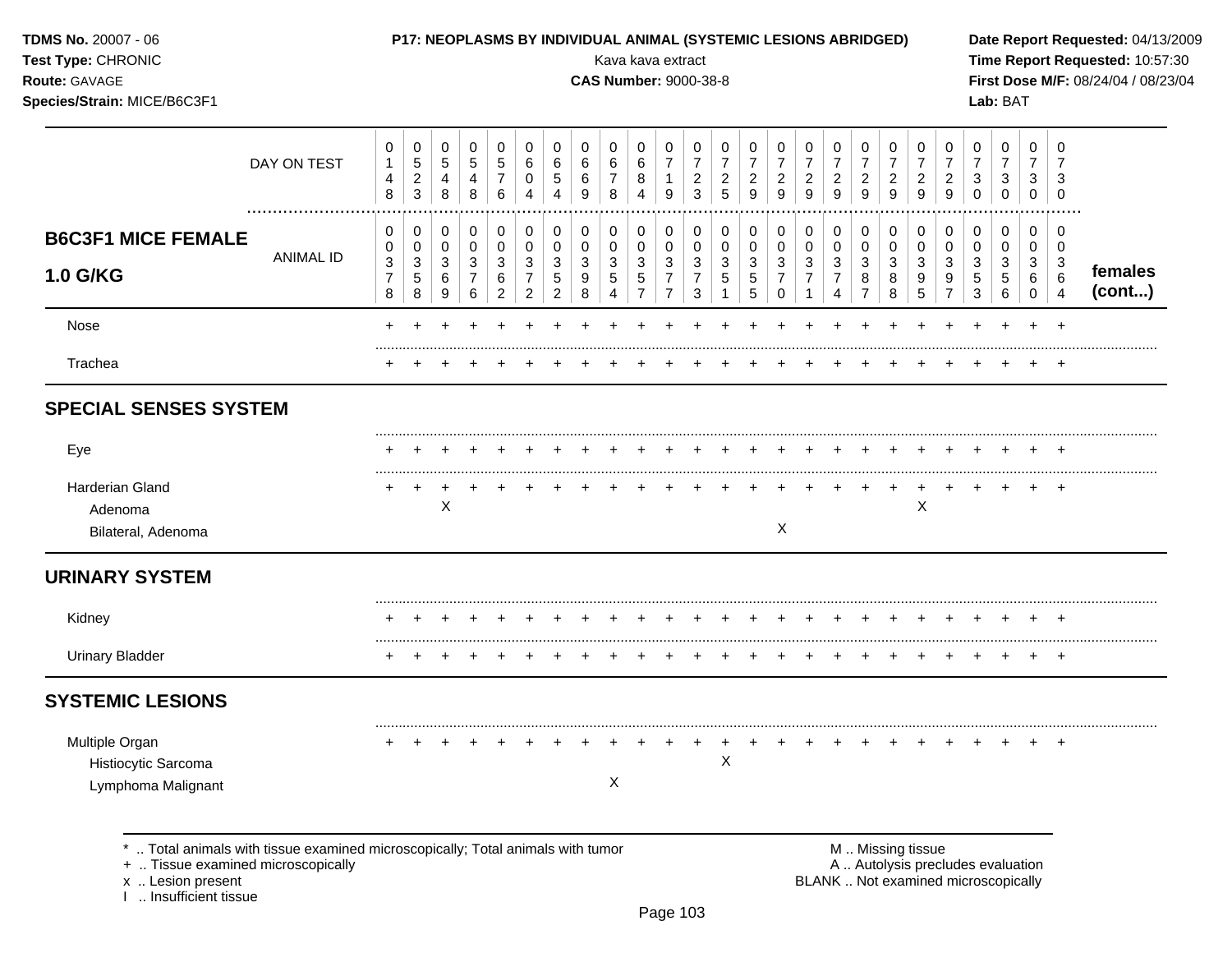| <b>TDMS No. 20007 - 06</b> |  |
|----------------------------|--|
| Test Type: CHRONIC         |  |

#### P17: NEOPLASMS BY INDIVIDUAL ANIMAL (SYSTEMIC LESIONS ABRIDGED)

**CAS Number: 9000-38-8** 

Kava kava extract

Route: GAVAGE

Species/Strain: MICE/B6C3F1

Date Report Requested: 04/13/2009 Time Report Requested: 10:57:30 First Dose M/F: 08/24/04 / 08/23/04 Lab: BAT

|                           | DAY ON TEST | U<br>ົ<br>ა<br>υ  | U<br>-<br>3<br>0   | $\sim$ | 0<br>3<br>0 | υ<br>3      | U<br>ົ<br>J | 0<br>3 | વ<br>J | 0<br>3<br>0 | 0<br>3<br>$\mathbf{0}$ | చ            | U<br>3      | υ<br>◠<br>ັ      | υ<br>3      | U<br>-<br>3 | $\sim$       | 0<br>3      | υ<br>3           | υ<br>3 | 0<br>3 | 3            | 0<br>3      | 0<br>3                 | - 0<br>3      | -0<br>3           |          |
|---------------------------|-------------|-------------------|--------------------|--------|-------------|-------------|-------------|--------|--------|-------------|------------------------|--------------|-------------|------------------|-------------|-------------|--------------|-------------|------------------|--------|--------|--------------|-------------|------------------------|---------------|-------------------|----------|
| <b>B6C3F1 MICE FEMALE</b> | ANIMAL ID   | v<br>U<br>3       | 0<br>0<br>3        | $\sim$ | 0<br>0<br>3 | υ<br>v<br>3 | 0<br>ົ      | 3      | ົ<br>đ | 0<br>0<br>3 | 0<br>U<br>3            |              | O<br>0<br>4 | 0<br>υ<br>$\sim$ | U<br>u<br>3 | 0<br>3      | $\sim$       | 0<br>0<br>3 | υ<br>v<br>3      | ົ      | 3      | $\sim$<br>c  | 0<br>0<br>3 | $\mathbf{0}$<br>Ü<br>3 |               | 0<br><sup>C</sup> |          |
| <b>1.0 G/KG</b>           |             | $\sim$<br>ь<br>.5 | $\rightarrow$<br>9 | o<br>υ | 8<br>2      | 8<br>3      | ۍ<br>8<br>G | 8<br>6 | 0      | 9           | 9<br>6                 | د.<br>S<br>S | U<br>O      | ັ<br>G<br>9      | 6           | 6<br>3      | ۰J<br>6<br>6 | 6<br>-      | $\sim$<br>6<br>8 | ۍ<br>G | o      | $\circ$<br>4 | 8<br>9      | 9<br>2                 | - 3<br>S<br>3 | ు<br>9<br>4       | * TOTALS |

# **ALIMENTARY SYSTEM**

| Esophagus                                                                         |  |       |   |  |   |   |   |  |  |  |  |  |   |  | 50 |
|-----------------------------------------------------------------------------------|--|-------|---|--|---|---|---|--|--|--|--|--|---|--|----|
| Gallbladder                                                                       |  |       |   |  |   |   |   |  |  |  |  |  |   |  | 50 |
| Intestine Large, Cecum                                                            |  |       |   |  |   |   |   |  |  |  |  |  |   |  | 50 |
| Intestine Large, Colon                                                            |  |       |   |  |   |   |   |  |  |  |  |  |   |  | 50 |
| Intestine Large, Rectum                                                           |  |       |   |  |   |   |   |  |  |  |  |  |   |  | 50 |
| Intestine Small, Duodenum                                                         |  |       |   |  |   |   |   |  |  |  |  |  |   |  | 50 |
| Intestine Small, Ileum                                                            |  |       |   |  |   |   |   |  |  |  |  |  |   |  | 50 |
| Intestine Small, Jejunum                                                          |  |       |   |  |   |   |   |  |  |  |  |  |   |  | 50 |
| Liver<br>Hemangioma<br>Hepatocellular Adenoma<br>Hepatocellular Adenoma, Multiple |  |       | X |  |   |   | X |  |  |  |  |  | X |  | 50 |
| Hepatocellular Carcinoma                                                          |  |       |   |  | X | X |   |  |  |  |  |  |   |  |    |
| Mesentery                                                                         |  | $\pm$ |   |  |   |   |   |  |  |  |  |  |   |  | 6  |

\* .. Total animals with tissue examined microscopically; Total animals with tumor

+ .. Tissue examined microscopically

x .. Lesion present

1 .. Insufficient tissue

M .. Missing tissue<br>A .. Autolysis precludes evaluation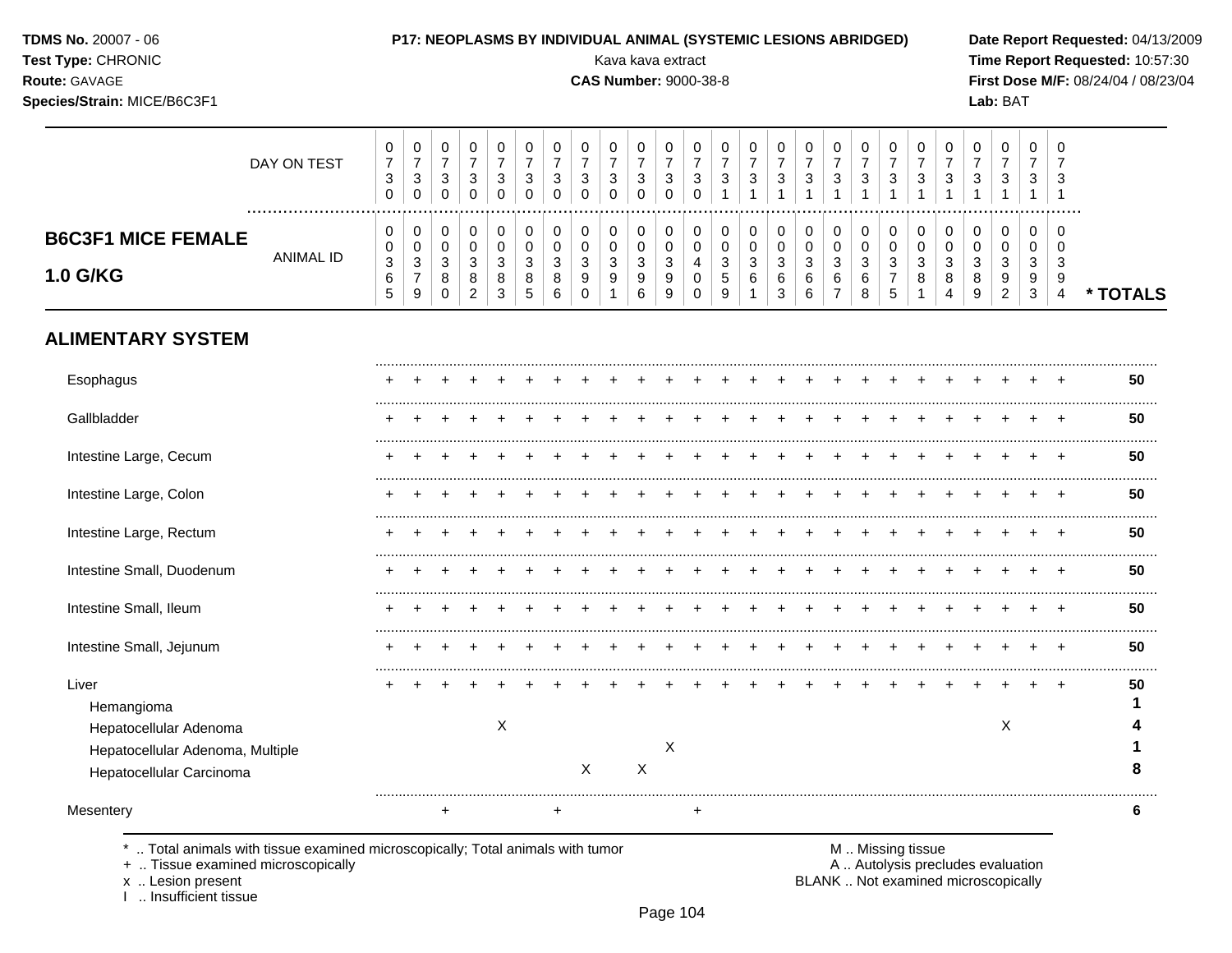| <b>TDMS No. 20007 - 06</b><br>Test Type: CHRONIC<br>Route: GAVAGE<br>Species/Strain: MICE/B6C3F1                      |                  |                                         |                                    |                                                      |                                                         |                                         |                                                       |                                                                   |                                                      | P17: NEOPLASMS BY INDIVIDUAL ANIMAL (SYSTEMIC LESIONS ABRIDGED)<br>Kava kava extract<br><b>CAS Number: 9000-38-8</b> |                                                 |                                                                   |                                                     |                                          |                                     |                          |                                                         |                                    |                                |                                                                           |                                                                         |                                                                    |                       | Lab: BAT                                                   |                                          |                                                  | Date Report Requested: 04/13/2009<br>Time Report Requested: 10:57:30<br>First Dose M/F: 08/24/04 / 08/23/04 |
|-----------------------------------------------------------------------------------------------------------------------|------------------|-----------------------------------------|------------------------------------|------------------------------------------------------|---------------------------------------------------------|-----------------------------------------|-------------------------------------------------------|-------------------------------------------------------------------|------------------------------------------------------|----------------------------------------------------------------------------------------------------------------------|-------------------------------------------------|-------------------------------------------------------------------|-----------------------------------------------------|------------------------------------------|-------------------------------------|--------------------------|---------------------------------------------------------|------------------------------------|--------------------------------|---------------------------------------------------------------------------|-------------------------------------------------------------------------|--------------------------------------------------------------------|-----------------------|------------------------------------------------------------|------------------------------------------|--------------------------------------------------|-------------------------------------------------------------------------------------------------------------|
|                                                                                                                       | DAY ON TEST      | 0<br>$\overline{7}$<br>3<br>$\mathbf 0$ | 0<br>$\overline{7}$<br>3<br>0      | 0<br>$\boldsymbol{7}$<br>$\mathbf{3}$<br>$\mathbf 0$ | 0<br>$\overline{7}$<br>3<br>0                           | 0<br>$\overline{7}$<br>3<br>$\mathbf 0$ | 0<br>$\overline{7}$<br>$\sqrt{3}$<br>$\mathbf 0$      | 0<br>$\boldsymbol{7}$<br>$\ensuremath{\mathsf{3}}$<br>$\mathbf 0$ | 0<br>$\boldsymbol{7}$<br>$\mathbf{3}$<br>$\mathbf 0$ | 0<br>$\overline{7}$<br>3<br>$\mathbf 0$                                                                              | 0<br>$\overline{7}$<br>$\mathbf{3}$<br>$\Omega$ | 0<br>$\boldsymbol{7}$<br>$\ensuremath{\mathsf{3}}$<br>$\mathbf 0$ | 0<br>$\overline{7}$<br>$\mathbf{3}$<br>$\Omega$     | 0<br>$\overline{7}$<br>3<br>$\mathbf{1}$ | 0<br>$\overline{7}$<br>3            | 0<br>$\overline{7}$<br>3 | 0<br>$\boldsymbol{7}$<br>3<br>$\mathbf{1}$              | 0<br>$\overline{7}$<br>3           | 0<br>$\overline{7}$<br>3       | 0<br>$\overline{7}$<br>3                                                  | 0<br>$\boldsymbol{7}$<br>$\ensuremath{\mathsf{3}}$                      | 0<br>$\overline{7}$<br>$\ensuremath{\mathsf{3}}$                   | 0<br>7<br>3           | 0<br>$\overline{7}$<br>$\ensuremath{\mathsf{3}}$           | 0<br>$\overline{7}$<br>3<br>$\mathbf{1}$ | 0<br>7<br>3<br>-1                                |                                                                                                             |
| <b>B6C3F1 MICE FEMALE</b><br>1.0 G/KG                                                                                 | <b>ANIMAL ID</b> | 0<br>0<br>$\sqrt{3}$<br>6<br>5          | 0<br>0<br>3<br>$\overline{7}$<br>9 | 0<br>0<br>$\mathbf{3}$<br>8<br>$\Omega$              | 0<br>$\mathbf 0$<br>$\ensuremath{\mathsf{3}}$<br>8<br>2 | 0<br>0<br>$\sqrt{3}$<br>8<br>3          | 0<br>$\pmb{0}$<br>$\ensuremath{\mathsf{3}}$<br>8<br>5 | 0<br>0<br>$\sqrt{3}$<br>8<br>6                                    | 0<br>$\mathbf 0$<br>$\sqrt{3}$<br>9<br>$\mathbf 0$   | 0<br>0<br>$\mathbf{3}$<br>9                                                                                          | 0<br>$\mathbf 0$<br>$\mathbf{3}$<br>9<br>6      | 0<br>0<br>$\sqrt{3}$<br>9<br>9                                    | 0<br>$\mathbf 0$<br>$\overline{4}$<br>0<br>$\Omega$ | 0<br>0<br>3<br>5<br>9                    | 0<br>$\mathbf 0$<br>$\sqrt{3}$<br>6 | 0<br>0<br>3<br>6<br>3    | 0<br>$\mathbf 0$<br>$\ensuremath{\mathsf{3}}$<br>6<br>6 | 0<br>0<br>3<br>6<br>$\overline{7}$ | 0<br>0<br>$\sqrt{3}$<br>6<br>8 | 0<br>$\boldsymbol{0}$<br>$\ensuremath{\mathsf{3}}$<br>$\overline{7}$<br>5 | 0<br>$\boldsymbol{0}$<br>$\ensuremath{\mathsf{3}}$<br>8<br>$\mathbf{1}$ | 0<br>$\pmb{0}$<br>$\ensuremath{\mathsf{3}}$<br>8<br>$\overline{4}$ | 0<br>0<br>3<br>8<br>9 | 0<br>0<br>$\ensuremath{\mathsf{3}}$<br>9<br>$\overline{2}$ | 0<br>0<br>3<br>9<br>$\mathbf{3}$         | $\Omega$<br>$\Omega$<br>3<br>9<br>$\overline{4}$ | * TOTALS                                                                                                    |
| Pancreas                                                                                                              |                  |                                         |                                    |                                                      |                                                         |                                         |                                                       |                                                                   |                                                      |                                                                                                                      |                                                 |                                                                   |                                                     |                                          |                                     |                          |                                                         |                                    |                                |                                                                           |                                                                         |                                                                    |                       |                                                            |                                          |                                                  | 50                                                                                                          |
| Salivary Glands                                                                                                       |                  |                                         |                                    |                                                      |                                                         |                                         |                                                       |                                                                   |                                                      |                                                                                                                      |                                                 |                                                                   |                                                     |                                          |                                     |                          |                                                         |                                    |                                |                                                                           |                                                                         |                                                                    |                       |                                                            |                                          |                                                  | 50                                                                                                          |
| Stomach, Forestomach                                                                                                  |                  |                                         |                                    |                                                      |                                                         |                                         |                                                       |                                                                   |                                                      |                                                                                                                      |                                                 |                                                                   |                                                     |                                          |                                     |                          |                                                         |                                    |                                |                                                                           |                                                                         |                                                                    |                       |                                                            |                                          | $\pm$                                            | 50                                                                                                          |
| Stomach, Glandular                                                                                                    |                  |                                         |                                    |                                                      |                                                         |                                         |                                                       |                                                                   |                                                      |                                                                                                                      |                                                 |                                                                   |                                                     |                                          |                                     |                          |                                                         |                                    |                                |                                                                           |                                                                         |                                                                    |                       |                                                            |                                          |                                                  | 50                                                                                                          |
| Tooth                                                                                                                 |                  |                                         |                                    |                                                      |                                                         |                                         |                                                       |                                                                   |                                                      |                                                                                                                      |                                                 |                                                                   |                                                     |                                          |                                     |                          |                                                         |                                    |                                |                                                                           |                                                                         | $\ddot{}$                                                          |                       |                                                            |                                          |                                                  | $\mathbf{2}$                                                                                                |
| <b>CARDIOVASCULAR SYSTEM</b>                                                                                          |                  |                                         |                                    |                                                      |                                                         |                                         |                                                       |                                                                   |                                                      |                                                                                                                      |                                                 |                                                                   |                                                     |                                          |                                     |                          |                                                         |                                    |                                |                                                                           |                                                                         |                                                                    |                       |                                                            |                                          |                                                  |                                                                                                             |
| <b>Blood Vessel</b>                                                                                                   |                  |                                         | $\overline{ }$                     | $+$                                                  | $\ddot{}$                                               |                                         |                                                       |                                                                   |                                                      |                                                                                                                      |                                                 |                                                                   |                                                     | $\pm$                                    |                                     | $^{+}$                   | $+$                                                     | $+$                                | $+$                            | $+$                                                                       | $+$                                                                     | $+$                                                                |                       | $+$ $+$                                                    |                                          | $+$                                              | 50                                                                                                          |
| Heart<br>Fibrous Histiocytoma, Metastatic, Skin                                                                       |                  |                                         |                                    | $\pm$                                                |                                                         |                                         |                                                       |                                                                   |                                                      |                                                                                                                      |                                                 |                                                                   |                                                     |                                          |                                     |                          |                                                         |                                    |                                | $\div$                                                                    | $\ddot{}$                                                               | $\ddot{}$                                                          | $\pm$                 |                                                            | $\ddot{}$                                | $^{+}$                                           | 50<br>-1                                                                                                    |
| <b>ENDOCRINE SYSTEM</b>                                                                                               |                  |                                         |                                    |                                                      |                                                         |                                         |                                                       |                                                                   |                                                      |                                                                                                                      |                                                 |                                                                   |                                                     |                                          |                                     |                          |                                                         |                                    |                                |                                                                           |                                                                         |                                                                    |                       |                                                            |                                          |                                                  |                                                                                                             |
| <b>Adrenal Cortex</b>                                                                                                 |                  |                                         |                                    |                                                      |                                                         |                                         |                                                       |                                                                   |                                                      |                                                                                                                      |                                                 |                                                                   |                                                     |                                          |                                     |                          |                                                         |                                    |                                |                                                                           |                                                                         |                                                                    |                       |                                                            |                                          |                                                  | 50                                                                                                          |
| Adrenal Medulla<br>Pheochromocytoma Benign                                                                            |                  |                                         |                                    |                                                      |                                                         |                                         |                                                       |                                                                   | Χ                                                    |                                                                                                                      |                                                 |                                                                   |                                                     |                                          |                                     |                          |                                                         |                                    |                                |                                                                           |                                                                         |                                                                    |                       |                                                            |                                          |                                                  | 50<br>1                                                                                                     |
| *  Total animals with tissue examined microscopically; Total animals with tumor<br>+  Tissue examined microscopically |                  |                                         |                                    |                                                      |                                                         |                                         |                                                       |                                                                   |                                                      |                                                                                                                      |                                                 |                                                                   |                                                     |                                          |                                     |                          |                                                         |                                    | M  Missing tissue              |                                                                           |                                                                         |                                                                    |                       | A  Autolysis precludes evaluation                          |                                          |                                                  |                                                                                                             |

x .. Lesion present<br>I .. Insufficient tissue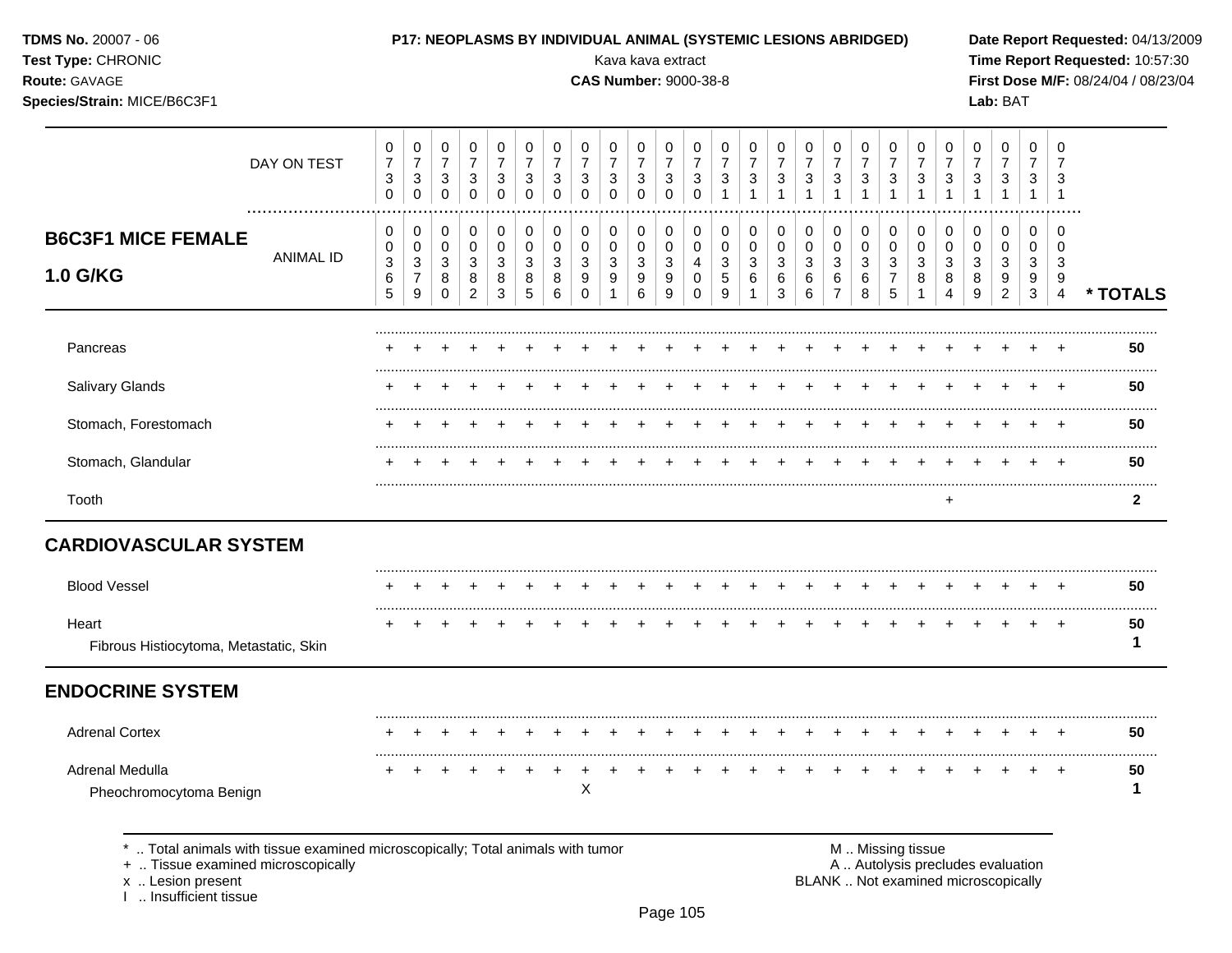| Test Type: CHRONIC<br>Route: GAVAGE<br>Species/Strain: MICE/B6C3F1 |                  |                                                    |                                                            |                                         |                                                    |                                                                           |                                         |                                                                           |                                                                 |                                                                        | Kava kava extract<br><b>CAS Number: 9000-38-8</b>  |                                                                |                                               |                                                                          |                                                                            |                                                      |                                                     |                                                         |                                                     |                                            |                                            |                                            |                                                                | Lab: BAT                                                    |                                       |                                                        | Time Report Requested: 10:57:30<br>First Dose M/F: 08/24/04 / 08/23/04 |
|--------------------------------------------------------------------|------------------|----------------------------------------------------|------------------------------------------------------------|-----------------------------------------|----------------------------------------------------|---------------------------------------------------------------------------|-----------------------------------------|---------------------------------------------------------------------------|-----------------------------------------------------------------|------------------------------------------------------------------------|----------------------------------------------------|----------------------------------------------------------------|-----------------------------------------------|--------------------------------------------------------------------------|----------------------------------------------------------------------------|------------------------------------------------------|-----------------------------------------------------|---------------------------------------------------------|-----------------------------------------------------|--------------------------------------------|--------------------------------------------|--------------------------------------------|----------------------------------------------------------------|-------------------------------------------------------------|---------------------------------------|--------------------------------------------------------|------------------------------------------------------------------------|
|                                                                    | DAY ON TEST      | 0<br>$\overline{7}$<br>$\mathbf{3}$<br>$\mathbf 0$ | 0<br>$\boldsymbol{7}$<br>$\sqrt{3}$<br>$\mathbf 0$         | 0<br>$\overline{7}$<br>3<br>$\mathbf 0$ | 0<br>$\overline{7}$<br>$\mathbf{3}$<br>$\mathbf 0$ | $\pmb{0}$<br>$\boldsymbol{7}$<br>$\ensuremath{\mathsf{3}}$<br>$\mathbf 0$ | 0<br>$\overline{7}$<br>3<br>$\mathbf 0$ | $\mathbf 0$<br>$\overline{7}$<br>$\ensuremath{\mathsf{3}}$<br>$\mathbf 0$ | 0<br>$\boldsymbol{7}$<br>$\sqrt{3}$<br>$\mathbf 0$              | $\mathbf 0$<br>$\overline{7}$<br>$\ensuremath{\mathsf{3}}$<br>$\Omega$ | 0<br>$\overline{7}$<br>$\mathbf{3}$<br>$\mathbf 0$ | 0<br>$\boldsymbol{7}$<br>$\ensuremath{\mathsf{3}}$<br>$\Omega$ | 0<br>$\overline{7}$<br>3<br>$\Omega$          | $\pmb{0}$<br>$\overline{7}$<br>$\ensuremath{\mathsf{3}}$<br>$\mathbf{1}$ | $\pmb{0}$<br>$\overline{7}$<br>$\ensuremath{\mathsf{3}}$<br>$\overline{1}$ | $\mathbf 0$<br>$\overline{7}$<br>3<br>$\overline{1}$ | 0<br>$\overline{7}$<br>$\sqrt{3}$<br>$\overline{1}$ | 0<br>$\boldsymbol{7}$<br>$\mathbf{3}$<br>$\mathbf{1}$   | 0<br>$\overline{7}$<br>$\mathbf{3}$<br>$\mathbf{1}$ | 0<br>$\boldsymbol{7}$<br>3<br>$\mathbf{1}$ | 0<br>$\overline{7}$<br>3<br>$\overline{1}$ | 0<br>$\overline{7}$<br>$\sqrt{3}$          | $\mathbf 0$<br>$\overline{7}$<br>$\mathsf 3$<br>$\overline{1}$ | $\mathbf 0$<br>$\overline{7}$<br>$\sqrt{3}$<br>$\mathbf{1}$ | $\mathbf 0$<br>7<br>3<br>$\mathbf{1}$ | $\mathbf 0$<br>$\overline{7}$<br>3<br>$\overline{1}$   |                                                                        |
| <b>B6C3F1 MICE FEMALE</b><br>1.0 G/KG                              | <b>ANIMAL ID</b> | 0<br>$\mathbf 0$<br>$\sqrt{3}$<br>6<br>5           | 0<br>0<br>$\ensuremath{\mathsf{3}}$<br>$\overline{7}$<br>9 | 0<br>$\mathbf 0$<br>3<br>8<br>$\Omega$  | 0<br>0<br>$\mathbf{3}$<br>8<br>$\overline{2}$      | 0<br>$\mathbf 0$<br>3<br>8<br>3                                           | 0<br>$\mathbf 0$<br>3<br>8<br>5         | $\pmb{0}$<br>$\pmb{0}$<br>3<br>8<br>6                                     | $\mathbf 0$<br>$\mathbf 0$<br>$\mathbf{3}$<br>9<br>$\mathbf{0}$ | 0<br>$\Omega$<br>3<br>9<br>$\mathbf{1}$                                | 0<br>$\Omega$<br>3<br>9<br>6                       | 0<br>$\mathbf 0$<br>$\mathbf{3}$<br>9<br>9                     | 0<br>$\mathbf 0$<br>4<br>$\Omega$<br>$\Omega$ | 0<br>0<br>$\ensuremath{\mathsf{3}}$<br>$\mathbf 5$<br>9                  | $\mathbf 0$<br>$\pmb{0}$<br>$\ensuremath{\mathsf{3}}$<br>6                 | $\mathbf 0$<br>$\mathbf 0$<br>3<br>6<br>3            | 0<br>$\mathbf 0$<br>3<br>6<br>6                     | 0<br>$\mathbf 0$<br>$\mathbf{3}$<br>6<br>$\overline{7}$ | 0<br>$\mathbf 0$<br>$\mathbf{3}$<br>6<br>8          | 0<br>$\Omega$<br>3<br>$\overline{7}$<br>5  | 0<br>0<br>3<br>8<br>$\mathbf 1$            | 0<br>$\mathbf 0$<br>$\mathbf{3}$<br>8<br>4 | $\mathbf 0$<br>$\mathbf 0$<br>3<br>8<br>9                      | 0<br>$\mathbf 0$<br>3<br>9<br>$\boldsymbol{2}$              | 0<br>$\mathbf 0$<br>3<br>9<br>3       | $\mathbf 0$<br>$\mathbf 0$<br>3<br>9<br>$\overline{4}$ | * TOTALS                                                               |
| Islets, Pancreatic                                                 |                  |                                                    |                                                            |                                         |                                                    |                                                                           |                                         |                                                                           |                                                                 |                                                                        |                                                    |                                                                |                                               |                                                                          |                                                                            |                                                      |                                                     |                                                         |                                                     |                                            |                                            |                                            |                                                                |                                                             |                                       |                                                        | 50                                                                     |
| Parathyroid Gland                                                  |                  |                                                    |                                                            |                                         |                                                    |                                                                           |                                         |                                                                           |                                                                 |                                                                        |                                                    |                                                                |                                               |                                                                          |                                                                            |                                                      |                                                     |                                                         |                                                     |                                            |                                            |                                            |                                                                | м                                                           |                                       |                                                        | 48                                                                     |
| <b>Pituitary Gland</b>                                             |                  |                                                    |                                                            |                                         |                                                    |                                                                           |                                         |                                                                           |                                                                 |                                                                        |                                                    |                                                                |                                               |                                                                          |                                                                            |                                                      |                                                     |                                                         |                                                     |                                            |                                            |                                            |                                                                |                                                             |                                       |                                                        | 50                                                                     |
| <b>Thyroid Gland</b>                                               |                  |                                                    |                                                            |                                         |                                                    |                                                                           |                                         |                                                                           |                                                                 |                                                                        |                                                    |                                                                |                                               |                                                                          |                                                                            |                                                      |                                                     |                                                         |                                                     |                                            |                                            |                                            |                                                                |                                                             |                                       |                                                        | <br>50                                                                 |
| <b>GENERAL BODY SYSTEM</b><br><b>Tissue NOS</b>                    |                  |                                                    |                                                            |                                         |                                                    |                                                                           |                                         |                                                                           |                                                                 |                                                                        |                                                    |                                                                |                                               |                                                                          |                                                                            |                                                      |                                                     |                                                         |                                                     |                                            |                                            |                                            |                                                                |                                                             |                                       |                                                        | 1                                                                      |
| <b>GENITAL SYSTEM</b>                                              |                  |                                                    |                                                            |                                         |                                                    |                                                                           |                                         |                                                                           |                                                                 |                                                                        |                                                    |                                                                |                                               |                                                                          |                                                                            |                                                      |                                                     |                                                         |                                                     |                                            |                                            |                                            |                                                                |                                                             |                                       |                                                        |                                                                        |
| <b>Clitoral Gland</b>                                              |                  |                                                    |                                                            |                                         |                                                    | $\pm$                                                                     |                                         |                                                                           |                                                                 |                                                                        |                                                    |                                                                |                                               |                                                                          |                                                                            |                                                      |                                                     |                                                         |                                                     |                                            |                                            |                                            |                                                                |                                                             |                                       |                                                        | 50                                                                     |
| Ovary<br>Cystadenoma<br>Hemangiosarcoma                            |                  | +                                                  |                                                            |                                         |                                                    |                                                                           |                                         |                                                                           |                                                                 |                                                                        |                                                    |                                                                | $\overline{ }$                                | +<br>X                                                                   |                                                                            |                                                      | X                                                   |                                                         |                                                     | $\ddot{}$                                  | X                                          | $\overline{1}$<br>X                        | $\ddot{}$                                                      | $\overline{+}$                                              | $\ddot{}$                             | $\ddot{}$                                              | 50<br>4<br>1                                                           |
| Uterus<br>Hemangioma<br>Leiomyosarcoma                             |                  | +                                                  |                                                            | X                                       |                                                    |                                                                           |                                         |                                                                           | X                                                               |                                                                        |                                                    |                                                                |                                               |                                                                          |                                                                            |                                                      |                                                     |                                                         |                                                     |                                            |                                            |                                            |                                                                |                                                             |                                       |                                                        | 50<br>1<br>1                                                           |

**TDMS No.** 20007 - 06 **P17: NEOPLASMS BY INDIVIDUAL ANIMAL (SYSTEMIC LESIONS ABRIDGED) Date Report Requested:** 04/13/2009

\* .. Total animals with tissue examined microscopically; Total animals with tumor **M** . M . Missing tissue M .. Missing tissue<br>
+ .. Tissue examined microscopically

+ .. Tissue examined microscopically<br>x .. Lesion present

I .. Insufficient tissue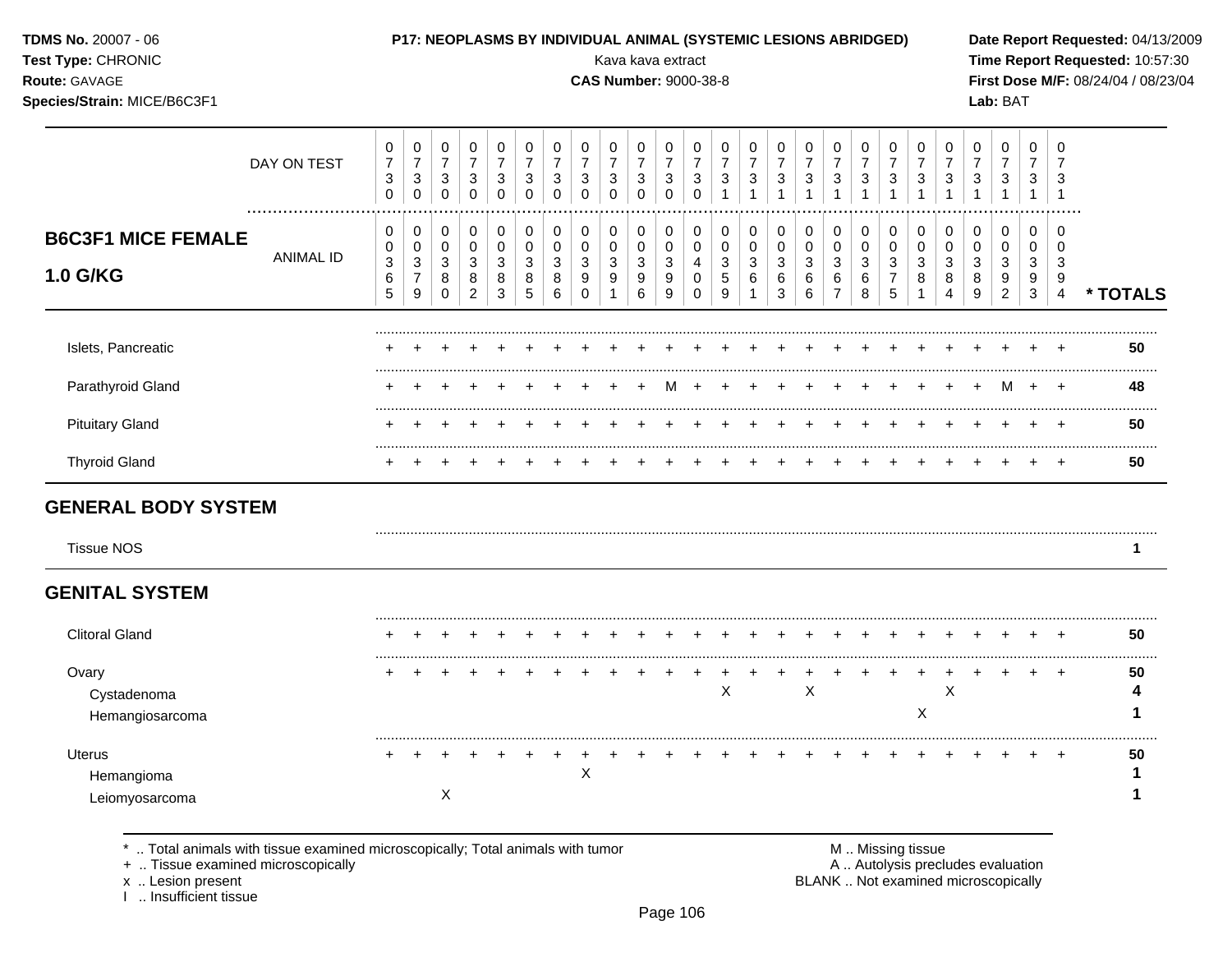| TDMS No. 20007 - 06<br>Test Type: CHRONIC<br>Route: GAVAGE<br>Species/Strain: MICE/B6C3F1 |                  |                                                                           |                                                                       |                                                              |                                                    |                                                    |                                                               |                                                                           |                                                                         | Kava kava extract<br><b>CAS Number: 9000-38-8</b>             |                                                                       |                                                                                |                                                                          |                                                                   |                                                                 |                                                                            | P17: NEOPLASMS BY INDIVIDUAL ANIMAL (SYSTEMIC LESIONS ABRIDGED) |                                               |                                                                  |                                                       |                                                                   |                                                                              |                                                         | Lab: BAT                                                                       |                                                                 |                                                      | Date Report Requested: 04/13/2009<br>Time Report Requested: 10:57:30<br>First Dose M/F: 08/24/04 / 08/23/04 |
|-------------------------------------------------------------------------------------------|------------------|---------------------------------------------------------------------------|-----------------------------------------------------------------------|--------------------------------------------------------------|----------------------------------------------------|----------------------------------------------------|---------------------------------------------------------------|---------------------------------------------------------------------------|-------------------------------------------------------------------------|---------------------------------------------------------------|-----------------------------------------------------------------------|--------------------------------------------------------------------------------|--------------------------------------------------------------------------|-------------------------------------------------------------------|-----------------------------------------------------------------|----------------------------------------------------------------------------|-----------------------------------------------------------------|-----------------------------------------------|------------------------------------------------------------------|-------------------------------------------------------|-------------------------------------------------------------------|------------------------------------------------------------------------------|---------------------------------------------------------|--------------------------------------------------------------------------------|-----------------------------------------------------------------|------------------------------------------------------|-------------------------------------------------------------------------------------------------------------|
|                                                                                           | DAY ON TEST      | $\pmb{0}$<br>$\boldsymbol{7}$<br>$\ensuremath{\mathsf{3}}$<br>$\mathbf 0$ | $\pmb{0}$<br>$\overline{7}$<br>$\ensuremath{\mathsf{3}}$<br>$\pmb{0}$ | $\mathbf 0$<br>$\boldsymbol{7}$<br>$\sqrt{3}$<br>$\mathbf 0$ | 0<br>$\overline{7}$<br>$\mathbf{3}$<br>$\mathbf 0$ | 0<br>$\overline{7}$<br>3<br>$\pmb{0}$              | 0<br>$\overline{7}$<br>$\ensuremath{\mathsf{3}}$<br>$\pmb{0}$ | $\mathbf 0$<br>$\overline{7}$<br>$\ensuremath{\mathsf{3}}$<br>$\mathbf 0$ | 0<br>$\overline{7}$<br>$\ensuremath{\mathsf{3}}$<br>$\mathsf 0$         | 0<br>$\overline{7}$<br>$\mathbf{3}$<br>$\mathbf 0$            | $\pmb{0}$<br>$\overline{7}$<br>$\ensuremath{\mathsf{3}}$<br>$\pmb{0}$ | $\pmb{0}$<br>$\overline{7}$<br>$\sqrt{3}$<br>$\pmb{0}$                         | $\mathbf 0$<br>$\overline{7}$<br>$\ensuremath{\mathsf{3}}$<br>$\pmb{0}$  | $\mathbf 0$<br>$\overline{7}$<br>3<br>$\mathbf{1}$                | $\mathbf 0$<br>$\overline{7}$<br>$\sqrt{3}$<br>$\mathbf{1}$     | $\mathbf 0$<br>$\overline{7}$<br>$\ensuremath{\mathsf{3}}$<br>$\mathbf{1}$ | $\mathbf 0$<br>$\overline{7}$<br>$\sqrt{3}$<br>$\mathbf{1}$     | 0<br>$\overline{7}$<br>3                      | 0<br>$\overline{7}$<br>$\ensuremath{\mathsf{3}}$<br>$\mathbf{1}$ | 0<br>$\overline{7}$<br>3<br>$\mathbf{1}$              | 0<br>$\overline{7}$<br>$\ensuremath{\mathsf{3}}$<br>$\mathbf{1}$  | 0<br>$\overline{7}$<br>$\mathbf{3}$<br>$\mathbf{1}$                          | 0<br>$\overline{7}$<br>$\mathbf{3}$                     | 0<br>$\overline{7}$<br>$\sqrt{3}$                                              | $\mathbf 0$<br>$\overline{7}$<br>3<br>$\mathbf{1}$              | $\mathbf 0$<br>$\overline{7}$<br>3<br>$\overline{1}$ |                                                                                                             |
| <b>B6C3F1 MICE FEMALE</b><br><b>1.0 G/KG</b>                                              | <b>ANIMAL ID</b> | 0<br>0<br>$\ensuremath{\mathsf{3}}$<br>$\,6$<br>5                         | 0<br>$\pmb{0}$<br>$\ensuremath{\mathsf{3}}$<br>$\overline{7}$<br>9    | 0<br>$\mathbf 0$<br>$\sqrt{3}$<br>8<br>$\mathbf 0$           | 0<br>0<br>$\mathbf{3}$<br>8<br>$\overline{2}$      | $\mathbf 0$<br>$\mathbf 0$<br>$\sqrt{3}$<br>8<br>3 | 0<br>$\mathbf 0$<br>$\mathbf{3}$<br>8<br>$\sqrt{5}$           | $\mathbf 0$<br>0<br>$\mathbf{3}$<br>8<br>6                                | $\mathbf 0$<br>$\pmb{0}$<br>$\sqrt{3}$<br>$\boldsymbol{9}$<br>$\pmb{0}$ | $\mathbf 0$<br>$\mathbf 0$<br>$\sqrt{3}$<br>9<br>$\mathbf{1}$ | $\pmb{0}$<br>$\mathsf{O}\xspace$<br>$\sqrt{3}$<br>$9\,$<br>$\,6\,$    | $\mathbf 0$<br>$\pmb{0}$<br>$\ensuremath{\mathsf{3}}$<br>$\boldsymbol{9}$<br>9 | $\mathbf 0$<br>$\pmb{0}$<br>$\overline{4}$<br>$\mathbf 0$<br>$\mathbf 0$ | $\mathbf 0$<br>$\mathbf 0$<br>$\sqrt{3}$<br>5<br>$\boldsymbol{9}$ | $\mathbf 0$<br>$\mathbf 0$<br>$\mathbf{3}$<br>6<br>$\mathbf{1}$ | 0<br>$\mathbf 0$<br>$\sqrt{3}$<br>$\,6\,$<br>$\mathbf{3}$                  | $\mathbf 0$<br>$\mathbf 0$<br>$\sqrt{3}$<br>6<br>6              | 0<br>0<br>$\mathbf{3}$<br>6<br>$\overline{7}$ | 0<br>0<br>$\sqrt{3}$<br>6<br>8                                   | $\mathbf 0$<br>0<br>3<br>$\overline{7}$<br>$\sqrt{5}$ | $\mathbf 0$<br>$\mathsf 0$<br>$\mathfrak{S}$<br>8<br>$\mathbf{1}$ | $\mathbf 0$<br>$\pmb{0}$<br>$\ensuremath{\mathsf{3}}$<br>8<br>$\overline{4}$ | $\mathbf 0$<br>0<br>$\sqrt{3}$<br>8<br>$\boldsymbol{9}$ | $\mathbf 0$<br>$\mathbf 0$<br>$\sqrt{3}$<br>$\boldsymbol{9}$<br>$\overline{2}$ | $\mathbf 0$<br>$\mathbf 0$<br>$\mathbf{3}$<br>9<br>$\mathbf{3}$ | $\Omega$<br>$\mathbf 0$<br>3<br>9<br>$\overline{4}$  | * TOTALS                                                                                                    |
| Polyp Stromal                                                                             |                  |                                                                           |                                                                       |                                                              |                                                    |                                                    |                                                               | X                                                                         |                                                                         |                                                               |                                                                       |                                                                                |                                                                          | X                                                                 |                                                                 |                                                                            |                                                                 |                                               |                                                                  |                                                       |                                                                   |                                                                              |                                                         |                                                                                |                                                                 |                                                      | $\mathbf{2}$                                                                                                |
| Vagina                                                                                    |                  |                                                                           |                                                                       |                                                              |                                                    |                                                    |                                                               |                                                                           |                                                                         |                                                               |                                                                       |                                                                                |                                                                          |                                                                   |                                                                 |                                                                            |                                                                 |                                               |                                                                  |                                                       |                                                                   |                                                                              |                                                         |                                                                                |                                                                 |                                                      | 1                                                                                                           |
| <b>HEMATOPOIETIC SYSTEM</b>                                                               |                  |                                                                           |                                                                       |                                                              |                                                    |                                                    |                                                               |                                                                           |                                                                         |                                                               |                                                                       |                                                                                |                                                                          |                                                                   |                                                                 |                                                                            |                                                                 |                                               |                                                                  |                                                       |                                                                   |                                                                              |                                                         |                                                                                |                                                                 |                                                      |                                                                                                             |
| <b>Bone Marrow</b>                                                                        |                  |                                                                           |                                                                       |                                                              |                                                    |                                                    |                                                               |                                                                           |                                                                         |                                                               |                                                                       |                                                                                |                                                                          |                                                                   |                                                                 |                                                                            |                                                                 |                                               |                                                                  |                                                       |                                                                   |                                                                              |                                                         |                                                                                |                                                                 |                                                      | 50                                                                                                          |
| Lymph Node, Mandibular                                                                    |                  |                                                                           |                                                                       |                                                              |                                                    |                                                    |                                                               |                                                                           |                                                                         |                                                               |                                                                       |                                                                                |                                                                          |                                                                   |                                                                 |                                                                            |                                                                 |                                               |                                                                  |                                                       |                                                                   |                                                                              |                                                         |                                                                                |                                                                 |                                                      | 50                                                                                                          |
| Lymph Node, Mesenteric                                                                    |                  |                                                                           |                                                                       |                                                              |                                                    |                                                    |                                                               |                                                                           |                                                                         |                                                               |                                                                       |                                                                                |                                                                          |                                                                   |                                                                 |                                                                            |                                                                 |                                               |                                                                  |                                                       | $\ddot{}$                                                         | $\pm$                                                                        |                                                         |                                                                                |                                                                 | $\overline{+}$                                       | 50                                                                                                          |
| Spleen                                                                                    |                  |                                                                           |                                                                       |                                                              |                                                    |                                                    |                                                               |                                                                           |                                                                         |                                                               |                                                                       |                                                                                |                                                                          |                                                                   |                                                                 |                                                                            |                                                                 |                                               |                                                                  |                                                       |                                                                   |                                                                              |                                                         |                                                                                |                                                                 |                                                      | 49                                                                                                          |
| Thymus<br>Fibrous Histiocytoma, Metastatic, Skin                                          |                  |                                                                           |                                                                       |                                                              |                                                    |                                                    |                                                               |                                                                           |                                                                         |                                                               |                                                                       |                                                                                |                                                                          |                                                                   |                                                                 | M                                                                          |                                                                 |                                               |                                                                  |                                                       |                                                                   |                                                                              |                                                         |                                                                                |                                                                 | $\overline{+}$                                       | 47<br>1                                                                                                     |
| <b>INTEGUMENTARY SYSTEM</b>                                                               |                  |                                                                           |                                                                       |                                                              |                                                    |                                                    |                                                               |                                                                           |                                                                         |                                                               |                                                                       |                                                                                |                                                                          |                                                                   |                                                                 |                                                                            |                                                                 |                                               |                                                                  |                                                       |                                                                   |                                                                              |                                                         |                                                                                |                                                                 |                                                      |                                                                                                             |
| Mammary Gland                                                                             |                  |                                                                           |                                                                       |                                                              |                                                    |                                                    |                                                               |                                                                           |                                                                         |                                                               |                                                                       |                                                                                |                                                                          |                                                                   |                                                                 |                                                                            |                                                                 |                                               |                                                                  |                                                       |                                                                   |                                                                              |                                                         |                                                                                |                                                                 |                                                      | 50                                                                                                          |
| Skin<br>Fibrous Histiocytoma                                                              |                  |                                                                           |                                                                       |                                                              |                                                    |                                                    |                                                               |                                                                           |                                                                         |                                                               |                                                                       |                                                                                |                                                                          |                                                                   |                                                                 |                                                                            |                                                                 |                                               |                                                                  |                                                       |                                                                   |                                                                              |                                                         |                                                                                |                                                                 | $\overline{+}$                                       | 50<br>$\mathbf 1$                                                                                           |

\* .. Total animals with tissue examined microscopically; Total animals with tumor + .. Tissue examined microscopically

x .. Lesion present<br>I .. Insufficient tissue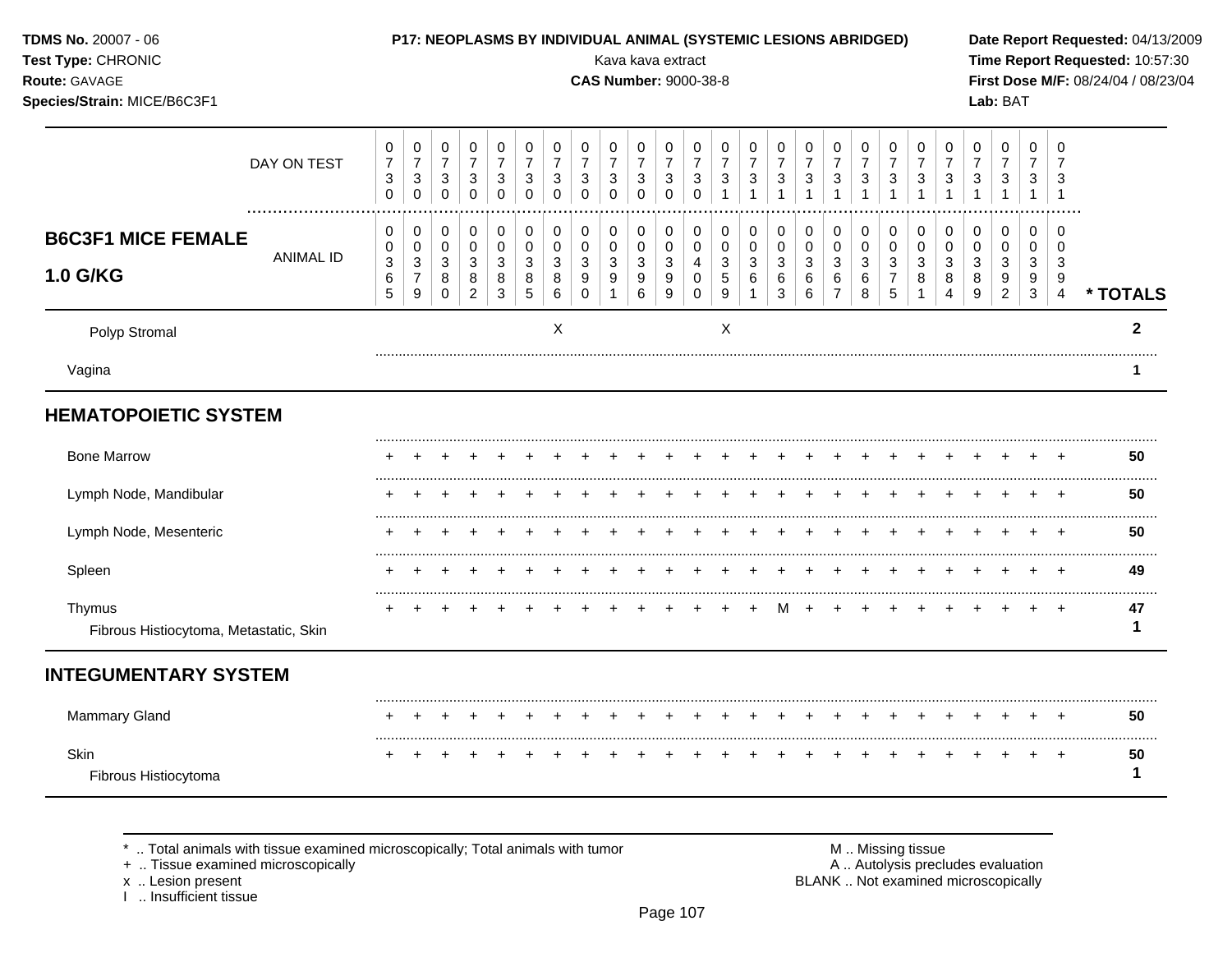| TDMS No. 20007 - 06<br>Test Type: CHRONIC<br>Route: GAVAGE<br>Species/Strain: MICE/B6C3F1                                                                          |                  |                                                               |                                                            |                                                               |                                                    |                                                                 |                                                    |                                                    |                                 | Kava kava extract<br><b>CAS Number: 9000-38-8</b> |                                                               |                                                            |                                                      |                                                     | P17: NEOPLASMS BY INDIVIDUAL ANIMAL (SYSTEMIC LESIONS ABRIDGED) |                                                   |                                                     |                                           |                                                   |                                                                  |                                                       |                                                         |                                          | Lab: BAT                                            |                                          |                                                  | Date Report Requested: 04/13/2009<br>Time Report Requested: 10:57:30<br>First Dose M/F: 08/24/04 / 08/23/04 |
|--------------------------------------------------------------------------------------------------------------------------------------------------------------------|------------------|---------------------------------------------------------------|------------------------------------------------------------|---------------------------------------------------------------|----------------------------------------------------|-----------------------------------------------------------------|----------------------------------------------------|----------------------------------------------------|---------------------------------|---------------------------------------------------|---------------------------------------------------------------|------------------------------------------------------------|------------------------------------------------------|-----------------------------------------------------|-----------------------------------------------------------------|---------------------------------------------------|-----------------------------------------------------|-------------------------------------------|---------------------------------------------------|------------------------------------------------------------------|-------------------------------------------------------|---------------------------------------------------------|------------------------------------------|-----------------------------------------------------|------------------------------------------|--------------------------------------------------|-------------------------------------------------------------------------------------------------------------|
|                                                                                                                                                                    | DAY ON TEST      | 0<br>$\overline{7}$<br>$\ensuremath{\mathsf{3}}$<br>$\pmb{0}$ | 0<br>$\boldsymbol{7}$<br>$\sqrt{3}$<br>$\mathsf{O}\xspace$ | 0<br>$\overline{7}$<br>$\ensuremath{\mathsf{3}}$<br>$\pmb{0}$ | 0<br>$\overline{7}$<br>$\mathbf{3}$<br>$\mathbf 0$ | 0<br>$\overline{7}$<br>$\ensuremath{\mathsf{3}}$<br>$\mathbf 0$ | 0<br>$\boldsymbol{7}$<br>$\mathbf{3}$<br>$\pmb{0}$ | 0<br>$\overline{7}$<br>$\mathbf{3}$<br>$\mathbf 0$ | 0<br>$\overline{7}$<br>3<br>0   | 0<br>$\overline{7}$<br>3<br>$\Omega$              | 0<br>$\overline{7}$<br>$\ensuremath{\mathsf{3}}$<br>$\pmb{0}$ | 0<br>$\overline{7}$<br>$\mathbf{3}$<br>$\mathsf{O}\xspace$ | 0<br>$\overline{7}$<br>$\mathbf{3}$<br>$\pmb{0}$     | 0<br>$\overline{7}$<br>$\mathbf{3}$<br>$\mathbf{1}$ | 0<br>$\overline{7}$<br>$\sqrt{3}$<br>$\overline{1}$             | 0<br>$\overline{7}$<br>$\sqrt{3}$<br>$\mathbf{1}$ | 0<br>$\overline{7}$<br>$\mathbf{3}$<br>$\mathbf{1}$ | 0<br>$\overline{7}$<br>3<br>$\mathbf{1}$  | 0<br>$\overline{7}$<br>$\sqrt{3}$<br>$\mathbf{1}$ | 0<br>$\overline{7}$<br>$\mathbf{3}$                              | 0<br>$\overline{7}$<br>$\mathbf{3}$<br>$\overline{1}$ | 0<br>$\overline{7}$<br>$\mathbf{3}$<br>$\overline{1}$   | 0<br>$\overline{7}$<br>3<br>$\mathbf{1}$ | 0<br>$\overline{7}$<br>3<br>$\mathbf{1}$            | 0<br>$\overline{7}$<br>3<br>$\mathbf{1}$ | 0<br>$\overline{7}$<br>3<br>$\overline{1}$       |                                                                                                             |
| <b>B6C3F1 MICE FEMALE</b><br><b>1.0 G/KG</b>                                                                                                                       | <b>ANIMAL ID</b> | 0<br>0<br>$\mathbf{3}$<br>$\,6\,$<br>5                        | 0<br>0<br>3<br>$\overline{7}$<br>$\boldsymbol{9}$          | 0<br>$\mathbf 0$<br>$\sqrt{3}$<br>8<br>$\mathbf 0$            | 0<br>$\mathbf 0$<br>3<br>8<br>$\overline{2}$       | $\mathbf 0$<br>$\mathbf 0$<br>$\mathbf{3}$<br>8<br>3            | 0<br>0<br>3<br>8<br>$\sqrt{5}$                     | 0<br>0<br>3<br>8<br>6                              | 0<br>0<br>3<br>9<br>$\mathbf 0$ | 0<br>0<br>3<br>9                                  | 0<br>$\pmb{0}$<br>$\sqrt{3}$<br>9<br>6                        | 0<br>$\mathbf 0$<br>$\mathbf{3}$<br>9<br>9                 | 0<br>$\pmb{0}$<br>$\overline{4}$<br>0<br>$\mathbf 0$ | 0<br>$\mathbf 0$<br>$\mathbf{3}$<br>$\sqrt{5}$<br>9 | 0<br>$\mathbf 0$<br>3<br>6                                      | 0<br>$\mathbf 0$<br>3<br>6<br>3                   | 0<br>0<br>$\mathbf{3}$<br>6<br>6                    | $\Omega$<br>0<br>3<br>6<br>$\overline{7}$ | 0<br>0<br>3<br>6<br>8                             | 0<br>$\pmb{0}$<br>$\sqrt{3}$<br>$\overline{7}$<br>$\overline{5}$ | 0<br>$\mathbf 0$<br>$\mathbf{3}$<br>8<br>$\mathbf{1}$ | 0<br>$\mathbf 0$<br>$\ensuremath{\mathsf{3}}$<br>8<br>4 | 0<br>$\mathbf 0$<br>3<br>8<br>9          | $\Omega$<br>$\mathbf 0$<br>3<br>9<br>$\overline{2}$ | 0<br>$\mathbf 0$<br>3<br>9<br>3          | $\Omega$<br>$\Omega$<br>3<br>9<br>$\overline{4}$ | * TOTALS                                                                                                    |
| <b>MUSCULOSKELETAL SYSTEM</b>                                                                                                                                      |                  |                                                               |                                                            |                                                               |                                                    |                                                                 |                                                    |                                                    |                                 |                                                   |                                                               |                                                            |                                                      |                                                     |                                                                 |                                                   |                                                     |                                           |                                                   |                                                                  |                                                       |                                                         |                                          |                                                     |                                          |                                                  |                                                                                                             |
| <b>Bone</b><br>Osteosarcoma                                                                                                                                        |                  |                                                               |                                                            |                                                               |                                                    |                                                                 |                                                    |                                                    |                                 |                                                   |                                                               |                                                            |                                                      |                                                     |                                                                 |                                                   |                                                     |                                           |                                                   |                                                                  |                                                       |                                                         |                                          |                                                     |                                          |                                                  | 50<br>1                                                                                                     |
| <b>NERVOUS SYSTEM</b>                                                                                                                                              |                  |                                                               |                                                            |                                                               |                                                    |                                                                 |                                                    |                                                    |                                 |                                                   |                                                               |                                                            |                                                      |                                                     |                                                                 |                                                   |                                                     |                                           |                                                   |                                                                  |                                                       |                                                         |                                          |                                                     |                                          |                                                  |                                                                                                             |
| <b>Brain</b>                                                                                                                                                       |                  |                                                               |                                                            |                                                               |                                                    |                                                                 |                                                    |                                                    |                                 |                                                   |                                                               |                                                            |                                                      |                                                     |                                                                 |                                                   |                                                     |                                           |                                                   |                                                                  |                                                       |                                                         |                                          |                                                     |                                          |                                                  | 50                                                                                                          |
| <b>Peripheral Nerve</b>                                                                                                                                            |                  |                                                               |                                                            |                                                               |                                                    |                                                                 |                                                    |                                                    |                                 |                                                   |                                                               |                                                            |                                                      |                                                     |                                                                 |                                                   |                                                     |                                           |                                                   |                                                                  |                                                       |                                                         |                                          |                                                     |                                          |                                                  | 1                                                                                                           |
| Spinal Cord                                                                                                                                                        |                  |                                                               |                                                            |                                                               |                                                    |                                                                 |                                                    |                                                    |                                 |                                                   |                                                               |                                                            |                                                      |                                                     |                                                                 |                                                   |                                                     |                                           |                                                   |                                                                  |                                                       |                                                         |                                          |                                                     |                                          |                                                  | $\mathbf{1}$                                                                                                |
| <b>RESPIRATORY SYSTEM</b>                                                                                                                                          |                  |                                                               |                                                            |                                                               |                                                    |                                                                 |                                                    |                                                    |                                 |                                                   |                                                               |                                                            |                                                      |                                                     |                                                                 |                                                   |                                                     |                                           |                                                   |                                                                  |                                                       |                                                         |                                          |                                                     |                                          |                                                  |                                                                                                             |
| Lung<br>Alveolar/Bronchiolar Adenoma<br>Alveolar/Bronchiolar Carcinoma<br>Fibrous Histiocytoma, Metastatic, Skin<br>Hepatocellular Carcinoma, Metastatic,<br>Liver |                  |                                                               |                                                            |                                                               |                                                    |                                                                 |                                                    |                                                    |                                 |                                                   |                                                               |                                                            |                                                      |                                                     |                                                                 |                                                   |                                                     |                                           |                                                   |                                                                  |                                                       |                                                         |                                          |                                                     |                                          | $\ddot{}$<br>X                                   | 50<br>$\mathbf{2}$<br>2                                                                                     |
| Osteosarcoma, Metastatic, Bone                                                                                                                                     |                  |                                                               |                                                            |                                                               |                                                    |                                                                 |                                                    |                                                    |                                 |                                                   |                                                               |                                                            |                                                      |                                                     |                                                                 |                                                   |                                                     |                                           |                                                   |                                                                  |                                                       |                                                         |                                          |                                                     |                                          |                                                  |                                                                                                             |

x .. Lesion present<br>I .. Insufficient tissue

+ .. Tissue examined microscopically  $\blacksquare$  A .. Autolysis precludes evaluation M .. Missing tissue<br>A .. Autolysis precludes evaluation<br>BLANK .. Not examined microscopically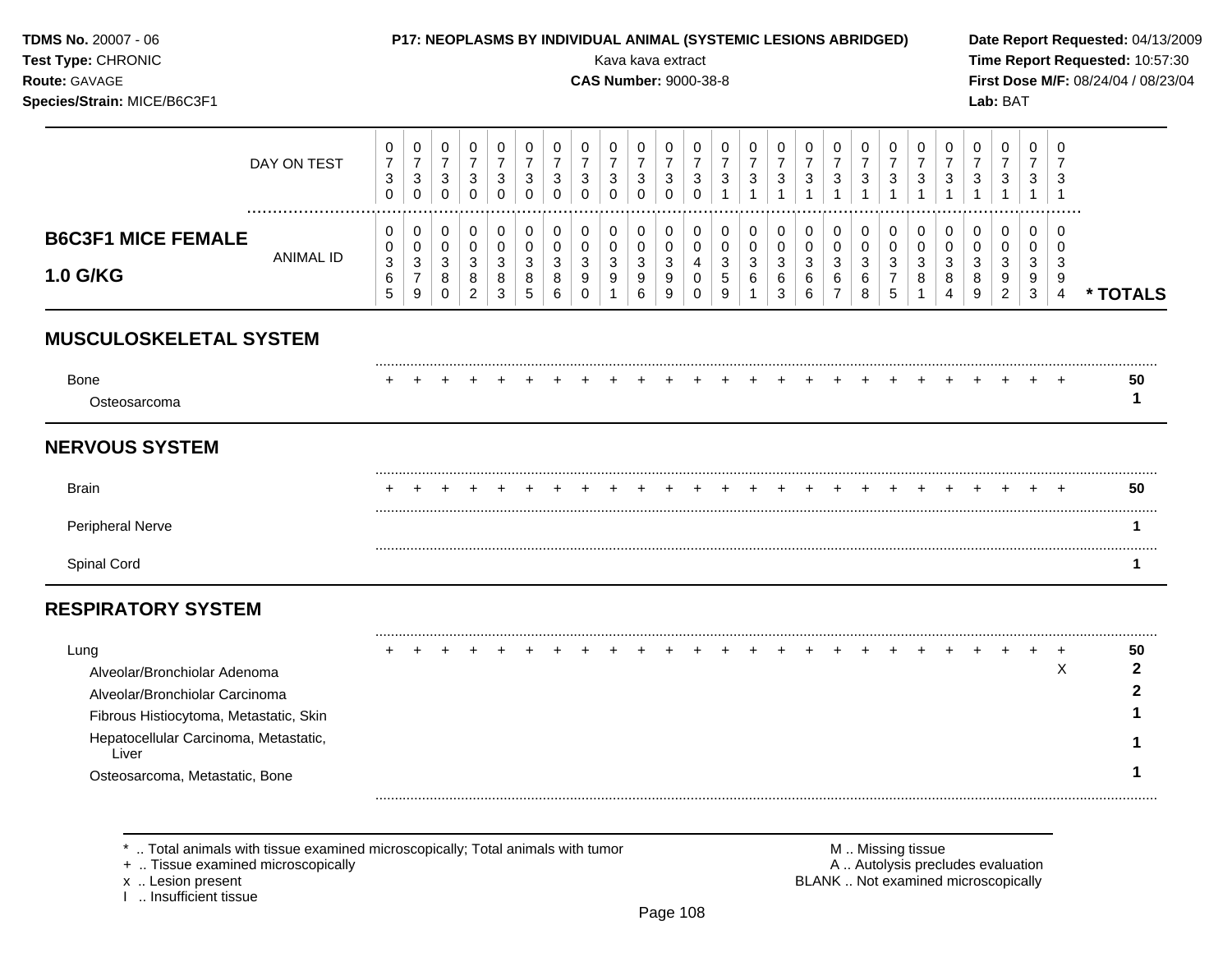| <b>TDMS No. 20007 - 06</b> |  |  |
|----------------------------|--|--|
|----------------------------|--|--|

## Test Type: CHRONIC

## P17: NEOPLASMS BY INDIVIDUAL ANIMAL (SYSTEMIC LESIONS ABRIDGED)

Kava kava extract

**CAS Number: 9000-38-8** 

Date Report Requested: 04/13/2009 Time Report Requested: 10:57:30 First Dose M/F: 08/24/04 / 08/23/04 Lab: BAT

Route: GAVAGE Species/Strain: MICE/B6C3F1

|                                                  | DAY ON TEST                                                                                                        | 0<br>$\overline{7}$<br>3<br>$\mathbf 0$       | $\pmb{0}$<br>$\overline{7}$<br>$\mathbf{3}$<br>$\mathbf 0$   | 0<br>$\overline{7}$<br>$\mathbf{3}$<br>$\mathbf 0$           | $\pmb{0}$<br>$\boldsymbol{7}$<br>$\mathbf{3}$<br>$\mathbf 0$                 | 0<br>$\overline{7}$<br>$\mathbf{3}$<br>$\mathbf 0$ | 0<br>$\overline{7}$<br>$\mathbf{3}$<br>$\Omega$ | 0<br>$\overline{7}$<br>3<br>$\mathbf 0$ | 0<br>$\overline{7}$<br>3<br>$\Omega$                  | 0<br>$\overline{7}$<br>$\mathbf{3}$<br>$\Omega$              | 0<br>$\overline{7}$<br>$\sqrt{3}$<br>$\Omega$        | 0<br>$\overline{7}$<br>3<br>$\Omega$                    | 0<br>$\overline{7}$<br>$\mathbf{3}$<br>$\Omega$ | 0<br>$\overline{7}$<br>3        | 0<br>$\overline{7}$<br>3        | 0<br>$\overline{7}$<br>3                                | 0<br>$\overline{7}$<br>3                                      | 0<br>$\overline{7}$<br>$\mathbf{3}$                 | 0<br>$\overline{7}$<br>3<br>$\mathbf{1}$ | 0<br>$\overline{7}$<br>3<br>$\mathbf{1}$                                   | 0<br>$\overline{7}$<br>3<br>$\mathbf 1$    | 0<br>$\overline{7}$<br>3                   | $\Omega$<br>$\overline{7}$<br>3   | 0<br>$\overline{7}$<br>3                  | 0<br>$\overline{7}$<br>3<br>$\mathbf{1}$   | 0<br>7<br>3<br>$\overline{1}$      |                    |
|--------------------------------------------------|--------------------------------------------------------------------------------------------------------------------|-----------------------------------------------|--------------------------------------------------------------|--------------------------------------------------------------|------------------------------------------------------------------------------|----------------------------------------------------|-------------------------------------------------|-----------------------------------------|-------------------------------------------------------|--------------------------------------------------------------|------------------------------------------------------|---------------------------------------------------------|-------------------------------------------------|---------------------------------|---------------------------------|---------------------------------------------------------|---------------------------------------------------------------|-----------------------------------------------------|------------------------------------------|----------------------------------------------------------------------------|--------------------------------------------|--------------------------------------------|-----------------------------------|-------------------------------------------|--------------------------------------------|------------------------------------|--------------------|
| <b>B6C3F1 MICE FEMALE</b><br><b>1.0 G/KG</b>     | <b>ANIMAL ID</b>                                                                                                   | 0<br>0<br>$\ensuremath{\mathsf{3}}$<br>6<br>5 | $\pmb{0}$<br>$\pmb{0}$<br>$\mathbf 3$<br>$\overline{7}$<br>9 | $\pmb{0}$<br>$\mathbf 0$<br>$\mathbf{3}$<br>8<br>$\mathbf 0$ | $\pmb{0}$<br>$\mathbf 0$<br>$\ensuremath{\mathsf{3}}$<br>8<br>$\overline{2}$ | $\,0\,$<br>$\pmb{0}$<br>$\sqrt{3}$<br>8<br>3       | 0<br>$\mathbf 0$<br>3<br>8<br>5                 | $\pmb{0}$<br>$\pmb{0}$<br>3<br>8<br>6   | $\,0\,$<br>$\pmb{0}$<br>$\mathbf{3}$<br>9<br>$\Omega$ | 0<br>0<br>$\ensuremath{\mathsf{3}}$<br>$\boldsymbol{9}$<br>1 | $\pmb{0}$<br>$\mathbf 0$<br>$\sqrt{3}$<br>$9\,$<br>6 | 0<br>$\mathbf 0$<br>$\sqrt{3}$<br>$\boldsymbol{9}$<br>9 | 0<br>0<br>4<br>0<br>$\mathbf 0$                 | 0<br>$\mathbf 0$<br>3<br>5<br>9 | 0<br>0<br>3<br>6<br>$\mathbf 1$ | 0<br>$\mathbf 0$<br>$\ensuremath{\mathsf{3}}$<br>6<br>3 | $\pmb{0}$<br>$\pmb{0}$<br>$\ensuremath{\mathsf{3}}$<br>6<br>6 | 0<br>$\pmb{0}$<br>$\sqrt{3}$<br>6<br>$\overline{7}$ | 0<br>$\pmb{0}$<br>$\mathbf{3}$<br>6<br>8 | $\pmb{0}$<br>$\pmb{0}$<br>$\ensuremath{\mathsf{3}}$<br>$\overline{7}$<br>5 | 0<br>$\mathbf 0$<br>3<br>8<br>$\mathbf{1}$ | $\mathbf 0$<br>0<br>$\mathbf{3}$<br>8<br>4 | 0<br>$\Omega$<br>3<br>8<br>9      | 0<br>$\Omega$<br>3<br>9<br>$\overline{2}$ | $\mathbf 0$<br>0<br>$\mathbf{3}$<br>9<br>3 | 0<br>0<br>3<br>9<br>$\overline{4}$ | * TOTALS           |
| Nose                                             |                                                                                                                    | $\ddot{}$                                     |                                                              |                                                              |                                                                              |                                                    |                                                 |                                         |                                                       |                                                              |                                                      |                                                         |                                                 |                                 |                                 |                                                         |                                                               |                                                     |                                          |                                                                            |                                            |                                            |                                   |                                           | $+$                                        | $+$                                | 50                 |
| Trachea                                          |                                                                                                                    |                                               |                                                              |                                                              |                                                                              |                                                    |                                                 |                                         |                                                       |                                                              |                                                      |                                                         |                                                 |                                 |                                 |                                                         |                                                               |                                                     |                                          |                                                                            |                                            |                                            |                                   |                                           |                                            | +                                  | 50                 |
| <b>SPECIAL SENSES SYSTEM</b>                     |                                                                                                                    |                                               |                                                              |                                                              |                                                                              |                                                    |                                                 |                                         |                                                       |                                                              |                                                      |                                                         |                                                 |                                 |                                 |                                                         |                                                               |                                                     |                                          |                                                                            |                                            |                                            |                                   |                                           |                                            |                                    |                    |
| Eye                                              |                                                                                                                    |                                               |                                                              |                                                              |                                                                              |                                                    |                                                 |                                         |                                                       |                                                              |                                                      |                                                         |                                                 |                                 |                                 |                                                         |                                                               |                                                     |                                          |                                                                            |                                            |                                            |                                   |                                           |                                            |                                    | 50                 |
| Harderian Gland<br>Adenoma<br>Bilateral, Adenoma |                                                                                                                    | X                                             |                                                              |                                                              |                                                                              |                                                    |                                                 |                                         |                                                       |                                                              |                                                      | $\mathsf X$                                             |                                                 |                                 |                                 | X                                                       |                                                               |                                                     |                                          |                                                                            |                                            |                                            |                                   |                                           | ÷.                                         | $\div$                             | 50<br>5<br>1       |
| <b>URINARY SYSTEM</b>                            |                                                                                                                    |                                               |                                                              |                                                              |                                                                              |                                                    |                                                 |                                         |                                                       |                                                              |                                                      |                                                         |                                                 |                                 |                                 |                                                         |                                                               |                                                     |                                          |                                                                            |                                            |                                            |                                   |                                           |                                            |                                    |                    |
| Kidney                                           |                                                                                                                    |                                               |                                                              |                                                              |                                                                              |                                                    |                                                 |                                         |                                                       |                                                              |                                                      |                                                         |                                                 |                                 |                                 |                                                         |                                                               |                                                     |                                          |                                                                            |                                            |                                            |                                   |                                           |                                            |                                    | 50                 |
| <b>Urinary Bladder</b>                           |                                                                                                                    |                                               |                                                              |                                                              |                                                                              |                                                    |                                                 |                                         |                                                       |                                                              |                                                      |                                                         |                                                 |                                 |                                 |                                                         |                                                               |                                                     |                                          |                                                                            |                                            |                                            |                                   |                                           | $\div$                                     | $^+$                               | 50                 |
| <b>SYSTEMIC LESIONS</b>                          |                                                                                                                    |                                               |                                                              |                                                              |                                                                              |                                                    |                                                 |                                         |                                                       |                                                              |                                                      |                                                         |                                                 |                                 |                                 |                                                         |                                                               |                                                     |                                          |                                                                            |                                            |                                            |                                   |                                           |                                            |                                    |                    |
| Multiple Organ<br>Histiocytic Sarcoma            |                                                                                                                    |                                               |                                                              |                                                              |                                                                              |                                                    |                                                 |                                         |                                                       |                                                              |                                                      |                                                         |                                                 |                                 |                                 |                                                         |                                                               |                                                     |                                          |                                                                            |                                            |                                            | X                                 |                                           |                                            | $\div$                             | 50<br>$\mathbf{2}$ |
| Lymphoma Malignant                               |                                                                                                                    | X                                             |                                                              |                                                              |                                                                              | X                                                  |                                                 |                                         |                                                       |                                                              | X                                                    |                                                         |                                                 |                                 |                                 |                                                         |                                                               |                                                     |                                          |                                                                            |                                            | X                                          |                                   |                                           |                                            | X                                  | 6                  |
|                                                  | Total animals with tissue examined microscopically; Total animals with tumor<br>+  Tissue examined microscopically |                                               |                                                              |                                                              |                                                                              |                                                    |                                                 |                                         |                                                       |                                                              |                                                      |                                                         |                                                 |                                 |                                 |                                                         |                                                               |                                                     |                                          | M  Missing tissue                                                          |                                            |                                            | A  Autolysis precludes evaluation |                                           |                                            |                                    |                    |

+ .. Tissue examined microscopically

x .. Lesion present<br>I .. Insufficient tissue

BLANK .. Not examined microscopically